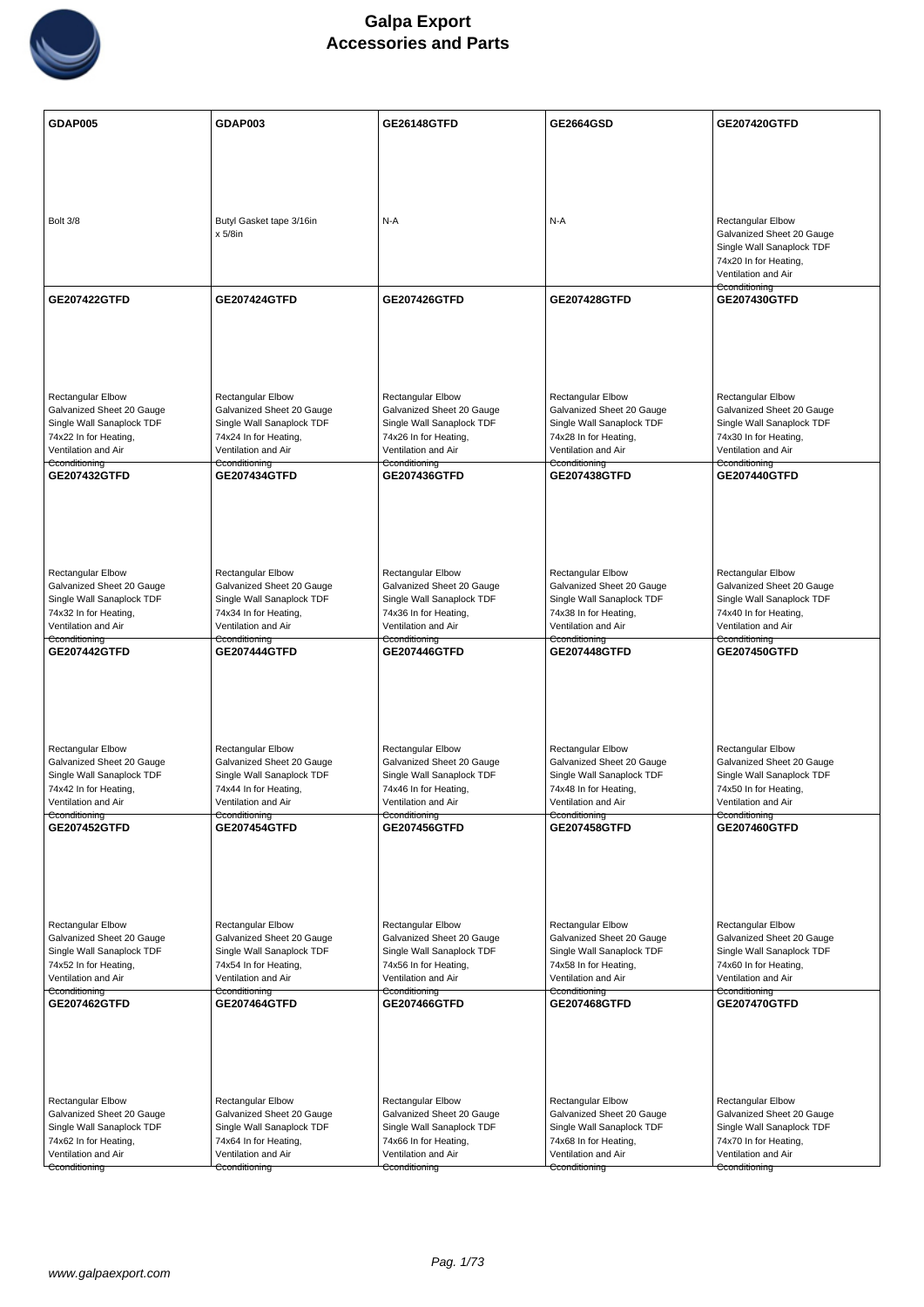

| GE207472GTFD                                           | <b>GE207474GTFD</b>                                    | GE207620GTFD                                           | GE207622GTFD                                           | <b>GE207624GTFD</b>                                    |
|--------------------------------------------------------|--------------------------------------------------------|--------------------------------------------------------|--------------------------------------------------------|--------------------------------------------------------|
|                                                        |                                                        |                                                        |                                                        |                                                        |
|                                                        |                                                        |                                                        |                                                        |                                                        |
|                                                        |                                                        |                                                        |                                                        |                                                        |
|                                                        |                                                        |                                                        |                                                        |                                                        |
| <b>Rectangular Elbow</b><br>Galvanized Sheet 20 Gauge  | Rectangular Elbow<br>Galvanized Sheet 20 Gauge         | <b>Rectangular Elbow</b><br>Galvanized Sheet 20 Gauge  | <b>Rectangular Elbow</b><br>Galvanized Sheet 20 Gauge  | Rectangular Elbow<br>Galvanized Sheet 20 Gauge         |
| Single Wall Sanaplock TDF                              | Single Wall Sanaplock TDF                              | Single Wall Sanaplock TDF                              | Single Wall Sanaplock TDF                              | Single Wall Sanaplock TDF                              |
| 74x72 In for Heating,                                  | 74x74 In for Heating,                                  | 76x20 In for Heating,                                  | 76x22 In for Heating,                                  | 76x24 In for Heating,                                  |
| Ventilation and Air<br>Cconditioning                   | Ventilation and Air<br>Cconditioning                   | Ventilation and Air<br>Cconditioning                   | Ventilation and Air<br>Cconditioning                   | Ventilation and Air<br>Cconditioning                   |
| GE207626GTFD                                           | <b>GE207628GTFD</b>                                    | GE207630GTFD                                           | <b>GE207632GTFD</b>                                    | <b>GE207634GTFD</b>                                    |
|                                                        |                                                        |                                                        |                                                        |                                                        |
|                                                        |                                                        |                                                        |                                                        |                                                        |
|                                                        |                                                        |                                                        |                                                        |                                                        |
|                                                        |                                                        |                                                        |                                                        |                                                        |
| <b>Rectangular Elbow</b>                               | <b>Rectangular Elbow</b>                               | <b>Rectangular Elbow</b>                               | <b>Rectangular Elbow</b>                               | <b>Rectangular Elbow</b>                               |
| Galvanized Sheet 20 Gauge<br>Single Wall Sanaplock TDF | Galvanized Sheet 20 Gauge<br>Single Wall Sanaplock TDF | Galvanized Sheet 20 Gauge<br>Single Wall Sanaplock TDF | Galvanized Sheet 20 Gauge<br>Single Wall Sanaplock TDF | Galvanized Sheet 20 Gauge<br>Single Wall Sanaplock TDF |
| 76x26 In for Heating,                                  | 76x28 In for Heating,                                  | 76x30 In for Heating,                                  | 76x32 In for Heating,                                  | 76x34 In for Heating,                                  |
| Ventilation and Air<br>Cconditioning                   | Ventilation and Air<br><del>Cconditioning</del>        | Ventilation and Air<br>Cconditioning                   | Ventilation and Air<br>Cconditioning                   | Ventilation and Air<br>Cconditioning                   |
| GE207636GTFD                                           | <b>GE207638GTFD</b>                                    | <b>GE207640GTFD</b>                                    | <b>GE207642GTFD</b>                                    | <b>GE207644GTFD</b>                                    |
|                                                        |                                                        |                                                        |                                                        |                                                        |
|                                                        |                                                        |                                                        |                                                        |                                                        |
|                                                        |                                                        |                                                        |                                                        |                                                        |
|                                                        |                                                        |                                                        |                                                        |                                                        |
| <b>Rectangular Elbow</b>                               | Rectangular Elbow                                      | Rectangular Elbow                                      | <b>Rectangular Elbow</b>                               | Rectangular Elbow                                      |
| Galvanized Sheet 20 Gauge<br>Single Wall Sanaplock TDF | Galvanized Sheet 20 Gauge<br>Single Wall Sanaplock TDF | Galvanized Sheet 20 Gauge<br>Single Wall Sanaplock TDF | Galvanized Sheet 20 Gauge<br>Single Wall Sanaplock TDF | Galvanized Sheet 20 Gauge<br>Single Wall Sanaplock TDF |
| 76x36 In for Heating,                                  | 76x38 In for Heating,                                  | 76x40 In for Heating,                                  | 76x42 In for Heating,                                  | 76x44 In for Heating,                                  |
| Ventilation and Air                                    | Ventilation and Air                                    | Ventilation and Air                                    | Ventilation and Air                                    | Ventilation and Air                                    |
| Cconditioning<br>GE207646GTFD                          | Cconditioning<br><b>GE207648GTFD</b>                   | Cconditioning<br>GE207650GTFD                          | Cconditioning<br>GE207652GTFD                          | Cconditioning<br>GE207654GTFD                          |
|                                                        |                                                        |                                                        |                                                        |                                                        |
|                                                        |                                                        |                                                        |                                                        |                                                        |
|                                                        |                                                        |                                                        |                                                        |                                                        |
|                                                        |                                                        |                                                        |                                                        |                                                        |
| <b>Rectangular Elbow</b>                               | Rectangular Elbow                                      | <b>Rectangular Elbow</b>                               | <b>Rectangular Elbow</b>                               | <b>Rectangular Elbow</b>                               |
| Galvanized Sheet 20 Gauge                              | Galvanized Sheet 20 Gauge                              | Galvanized Sheet 20 Gauge                              | Galvanized Sheet 20 Gauge<br>Single Wall Sanaplock TDF | Galvanized Sheet 20 Gauge                              |
| Single Wall Sanaplock TDF<br>76x46 In for Heating,     | Single Wall Sanaplock TDF<br>76x48 In for Heating,     | Single Wall Sanaplock TDF<br>76x50 In for Heating,     | 76x52 In for Heating,                                  | Single Wall Sanaplock TDF<br>76x54 In for Heating,     |
| Ventilation and Air                                    | Ventilation and Air                                    | Ventilation and Air                                    | Ventilation and Air                                    | Ventilation and Air                                    |
| Cconditioning<br>GE207656GTFD                          | Cconditioning<br>GE207658GTFD                          | Cconditioning<br>GE207660GTFD                          | Cconditioning<br>GE207662GTFD                          | Cconditioning<br>GE207664GTFD                          |
|                                                        |                                                        |                                                        |                                                        |                                                        |
|                                                        |                                                        |                                                        |                                                        |                                                        |
|                                                        |                                                        |                                                        |                                                        |                                                        |
|                                                        |                                                        |                                                        |                                                        |                                                        |
| <b>Rectangular Elbow</b>                               | <b>Rectangular Elbow</b>                               | <b>Rectangular Elbow</b>                               | <b>Rectangular Elbow</b>                               | <b>Rectangular Elbow</b>                               |
| Galvanized Sheet 20 Gauge                              | Galvanized Sheet 20 Gauge                              | Galvanized Sheet 20 Gauge                              | Galvanized Sheet 20 Gauge                              | Galvanized Sheet 20 Gauge                              |
| Single Wall Sanaplock TDF<br>76x56 In for Heating,     | Single Wall Sanaplock TDF<br>76x58 In for Heating,     | Single Wall Sanaplock TDF<br>76x60 In for Heating,     | Single Wall Sanaplock TDF<br>76x62 In for Heating,     | Single Wall Sanaplock TDF<br>76x64 In for Heating,     |
| Ventilation and Air                                    | Ventilation and Air                                    | Ventilation and Air                                    | Ventilation and Air                                    | Ventilation and Air                                    |
| Cconditioning<br>GE207666GTFD                          | Cconditioning<br><b>GE207668GTFD</b>                   | Cconditioning<br>GE207670GTFD                          | Cconditioning<br><b>GE207672GTFD</b>                   | Cconditioning<br><b>GE207674GTFD</b>                   |
|                                                        |                                                        |                                                        |                                                        |                                                        |
|                                                        |                                                        |                                                        |                                                        |                                                        |
|                                                        |                                                        |                                                        |                                                        |                                                        |
|                                                        |                                                        |                                                        |                                                        |                                                        |
| <b>Rectangular Elbow</b>                               | Rectangular Elbow                                      | Rectangular Elbow                                      | Rectangular Elbow                                      | Rectangular Elbow                                      |
| Galvanized Sheet 20 Gauge                              | Galvanized Sheet 20 Gauge                              | Galvanized Sheet 20 Gauge                              | Galvanized Sheet 20 Gauge                              | Galvanized Sheet 20 Gauge                              |
| Single Wall Sanaplock TDF<br>76x66 In for Heating,     | Single Wall Sanaplock TDF<br>76x68 In for Heating,     | Single Wall Sanaplock TDF<br>76x70 In for Heating,     | Single Wall Sanaplock TDF<br>76x72 In for Heating,     | Single Wall Sanaplock TDF<br>76x74 In for Heating,     |
| Ventilation and Air                                    | Ventilation and Air                                    | Ventilation and Air                                    | Ventilation and Air                                    | Ventilation and Air                                    |
| Cconditioning                                          | Cconditioning                                          | Cconditioning                                          | Cconditioning                                          | Cconditioning                                          |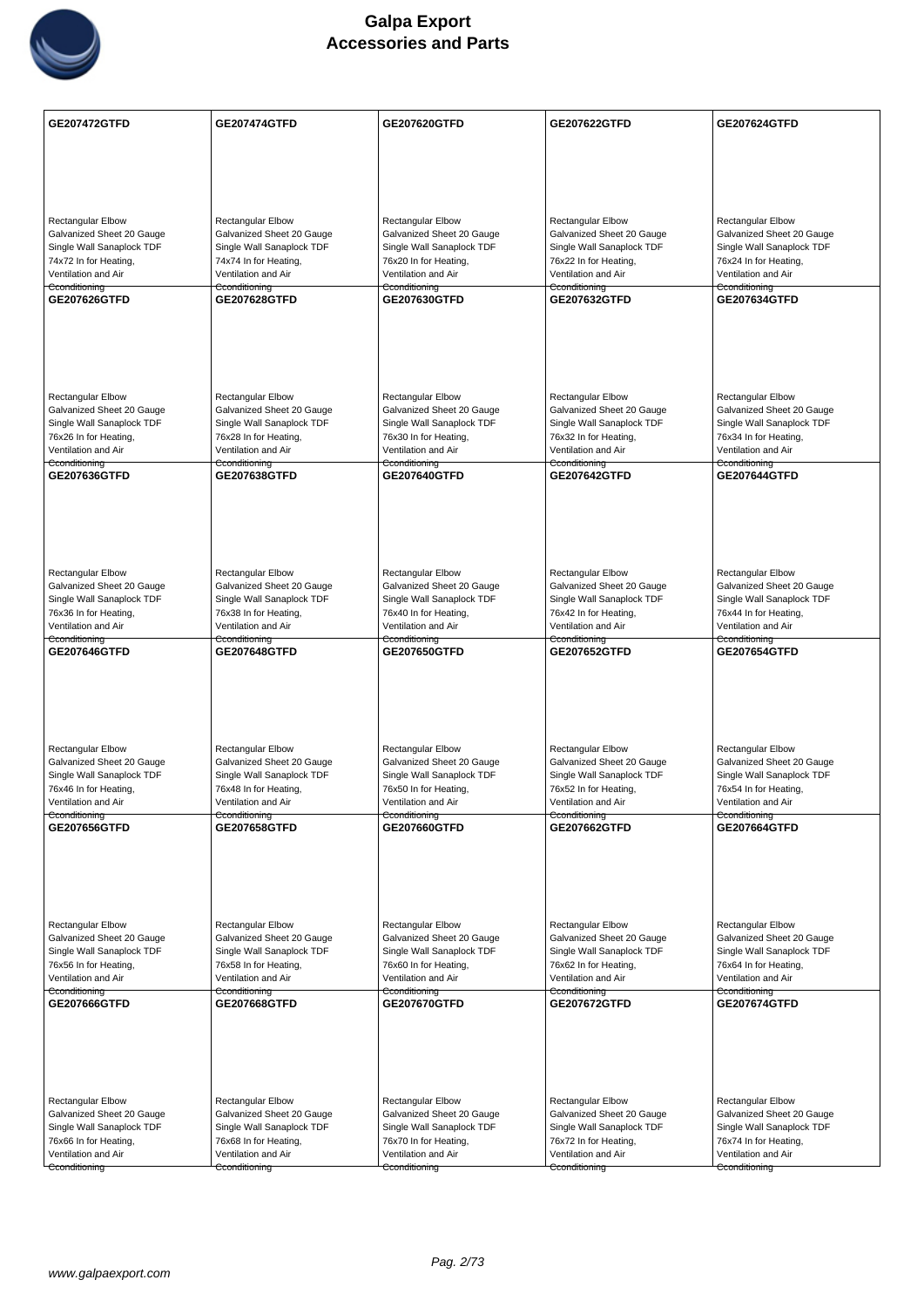

| GE207676GTFD                                           | <b>GE207820GTFD</b>                                    | GE207822GTFD                                           | <b>GE207824GTFD</b>                                    | GE207826GTFD                                           |
|--------------------------------------------------------|--------------------------------------------------------|--------------------------------------------------------|--------------------------------------------------------|--------------------------------------------------------|
|                                                        |                                                        |                                                        |                                                        |                                                        |
|                                                        |                                                        |                                                        |                                                        |                                                        |
|                                                        |                                                        |                                                        |                                                        |                                                        |
| <b>Rectangular Elbow</b>                               | <b>Rectangular Elbow</b>                               | Rectangular Elbow                                      | <b>Rectangular Elbow</b>                               | Rectangular Elbow                                      |
| Galvanized Sheet 20 Gauge                              | Galvanized Sheet 20 Gauge                              | Galvanized Sheet 20 Gauge                              | Galvanized Sheet 20 Gauge                              | Galvanized Sheet 20 Gauge                              |
| Single Wall Sanaplock TDF<br>76x76 In for Heating,     | Single Wall Sanaplock TDF<br>78x20 In for Heating,     | Single Wall Sanaplock TDF<br>78x22 In for Heating,     | Single Wall Sanaplock TDF<br>78x24 In for Heating,     | Single Wall Sanaplock TDF<br>78x26 In for Heating,     |
| Ventilation and Air                                    | Ventilation and Air                                    | Ventilation and Air                                    | Ventilation and Air                                    | Ventilation and Air                                    |
| Cconditioning<br>GE207828GTFD                          | Cconditioning<br><b>GE207830GTFD</b>                   | Cconditioning<br>GE207832GTFD                          | Cconditioning<br><b>GE207834GTFD</b>                   | Cconditioning<br>GE207836GTFD                          |
|                                                        |                                                        |                                                        |                                                        |                                                        |
|                                                        |                                                        |                                                        |                                                        |                                                        |
|                                                        |                                                        |                                                        |                                                        |                                                        |
|                                                        |                                                        |                                                        |                                                        |                                                        |
| <b>Rectangular Elbow</b><br>Galvanized Sheet 20 Gauge  | <b>Rectangular Elbow</b><br>Galvanized Sheet 20 Gauge  | Rectangular Elbow<br>Galvanized Sheet 20 Gauge         | <b>Rectangular Elbow</b><br>Galvanized Sheet 20 Gauge  | <b>Rectangular Elbow</b><br>Galvanized Sheet 20 Gauge  |
| Single Wall Sanaplock TDF                              | Single Wall Sanaplock TDF                              | Single Wall Sanaplock TDF                              | Single Wall Sanaplock TDF                              | Single Wall Sanaplock TDF                              |
| 78x28 In for Heating,<br>Ventilation and Air           | 78x30 In for Heating,<br>Ventilation and Air           | 78x32 In for Heating,<br>Ventilation and Air           | 78x34 In for Heating,<br>Ventilation and Air           | 78x36 In for Heating,<br>Ventilation and Air           |
| Cconditioning<br>GE207838GTFD                          | Cconditioning<br><b>GE207840GTFD</b>                   | Cconditioning<br>GE207842GTFD                          | Cconditioning<br><b>GE207844GTFD</b>                   | Cconditioning<br><b>GE207846GTFD</b>                   |
|                                                        |                                                        |                                                        |                                                        |                                                        |
|                                                        |                                                        |                                                        |                                                        |                                                        |
|                                                        |                                                        |                                                        |                                                        |                                                        |
|                                                        |                                                        |                                                        |                                                        |                                                        |
| <b>Rectangular Elbow</b>                               | <b>Rectangular Elbow</b>                               | Rectangular Elbow                                      | <b>Rectangular Elbow</b>                               | <b>Rectangular Elbow</b>                               |
| Galvanized Sheet 20 Gauge<br>Single Wall Sanaplock TDF | Galvanized Sheet 20 Gauge<br>Single Wall Sanaplock TDF | Galvanized Sheet 20 Gauge<br>Single Wall Sanaplock TDF | Galvanized Sheet 20 Gauge<br>Single Wall Sanaplock TDF | Galvanized Sheet 20 Gauge<br>Single Wall Sanaplock TDF |
| 78x38 In for Heating,                                  | 78x40 In for Heating,                                  | 78x42 In for Heating,                                  | 78x44 In for Heating,                                  | 78x46 In for Heating,                                  |
| Ventilation and Air<br>Cconditioning                   | Ventilation and Air<br>Cconditioning                   | Ventilation and Air<br>Cconditioning                   | Ventilation and Air<br>Cconditioning                   | Ventilation and Air<br>Cconditioning                   |
| GE207848GTFD                                           | <b>GE207850GTFD</b>                                    | GE207852GTFD                                           | GE207854GTFD                                           | <b>GE207856GTFD</b>                                    |
|                                                        |                                                        |                                                        |                                                        |                                                        |
|                                                        |                                                        |                                                        |                                                        |                                                        |
|                                                        |                                                        |                                                        |                                                        |                                                        |
| Rectangular Elbow                                      | Rectangular Elbow                                      | <b>Rectangular Elbow</b>                               | Rectangular Elbow                                      | <b>Rectangular Elbow</b>                               |
| Galvanized Sheet 20 Gauge                              | Galvanized Sheet 20 Gauge                              | Galvanized Sheet 20 Gauge                              | Galvanized Sheet 20 Gauge                              | Galvanized Sheet 20 Gauge<br>Single Wall Sanaplock TDF |
| Single Wall Sanaplock TDF<br>78x48 In for Heating,     | Single Wall Sanaplock TDF<br>78x50 In for Heating,     | Single Wall Sanaplock TDF<br>78x52 In for Heating,     | Single Wall Sanaplock TDF<br>78x54 In for Heating,     | 78x56 In for Heating,                                  |
| Ventilation and Air<br>Cconditioning                   | Ventilation and Air<br>Cconditioning                   | Ventilation and Air<br>Cconditioning                   | Ventilation and Air<br>Cconditioning                   | Ventilation and Air<br>Cconditioning                   |
| <b>GE207858GTFD</b>                                    | GE207860GTFD                                           | GE207862GTFD                                           | <b>GE207864GTFD</b>                                    | GE207866GTFD                                           |
|                                                        |                                                        |                                                        |                                                        |                                                        |
|                                                        |                                                        |                                                        |                                                        |                                                        |
|                                                        |                                                        |                                                        |                                                        |                                                        |
| Rectangular Elbow                                      | Rectangular Elbow                                      | <b>Rectangular Elbow</b>                               | Rectangular Elbow                                      | Rectangular Elbow                                      |
| Galvanized Sheet 20 Gauge                              | Galvanized Sheet 20 Gauge                              | Galvanized Sheet 20 Gauge                              | Galvanized Sheet 20 Gauge                              | Galvanized Sheet 20 Gauge                              |
| Single Wall Sanaplock TDF<br>78x58 In for Heating,     | Single Wall Sanaplock TDF<br>78x60 In for Heating,     | Single Wall Sanaplock TDF<br>78x62 In for Heating,     | Single Wall Sanaplock TDF<br>78x64 In for Heating,     | Single Wall Sanaplock TDF<br>78x66 In for Heating,     |
| Ventilation and Air                                    | Ventilation and Air                                    | Ventilation and Air                                    | Ventilation and Air                                    | Ventilation and Air                                    |
| Cconditioning<br>GE207868GTFD                          | Cconditioning<br><b>GE207870GTFD</b>                   | Cconditioning<br>GE207872GTFD                          | Cconditioning<br>GE207874GTFD                          | Cconditioning<br>GE207876GTFD                          |
|                                                        |                                                        |                                                        |                                                        |                                                        |
|                                                        |                                                        |                                                        |                                                        |                                                        |
|                                                        |                                                        |                                                        |                                                        |                                                        |
|                                                        |                                                        |                                                        |                                                        |                                                        |
| Rectangular Elbow<br>Galvanized Sheet 20 Gauge         | <b>Rectangular Elbow</b><br>Galvanized Sheet 20 Gauge  | Rectangular Elbow<br>Galvanized Sheet 20 Gauge         | <b>Rectangular Elbow</b><br>Galvanized Sheet 20 Gauge  | Rectangular Elbow<br>Galvanized Sheet 20 Gauge         |
| Single Wall Sanaplock TDF                              | Single Wall Sanaplock TDF                              | Single Wall Sanaplock TDF                              | Single Wall Sanaplock TDF                              | Single Wall Sanaplock TDF                              |
| 78x68 In for Heating,<br>Ventilation and Air           | 78x70 In for Heating,<br>Ventilation and Air           | 78x72 In for Heating,<br>Ventilation and Air           | 78x74 In for Heating,<br>Ventilation and Air           | 78x76 In for Heating,<br>Ventilation and Air           |
| Cconditioning                                          | Cconditioning                                          | Cconditioning                                          | Cconditioning                                          | Cconditioning                                          |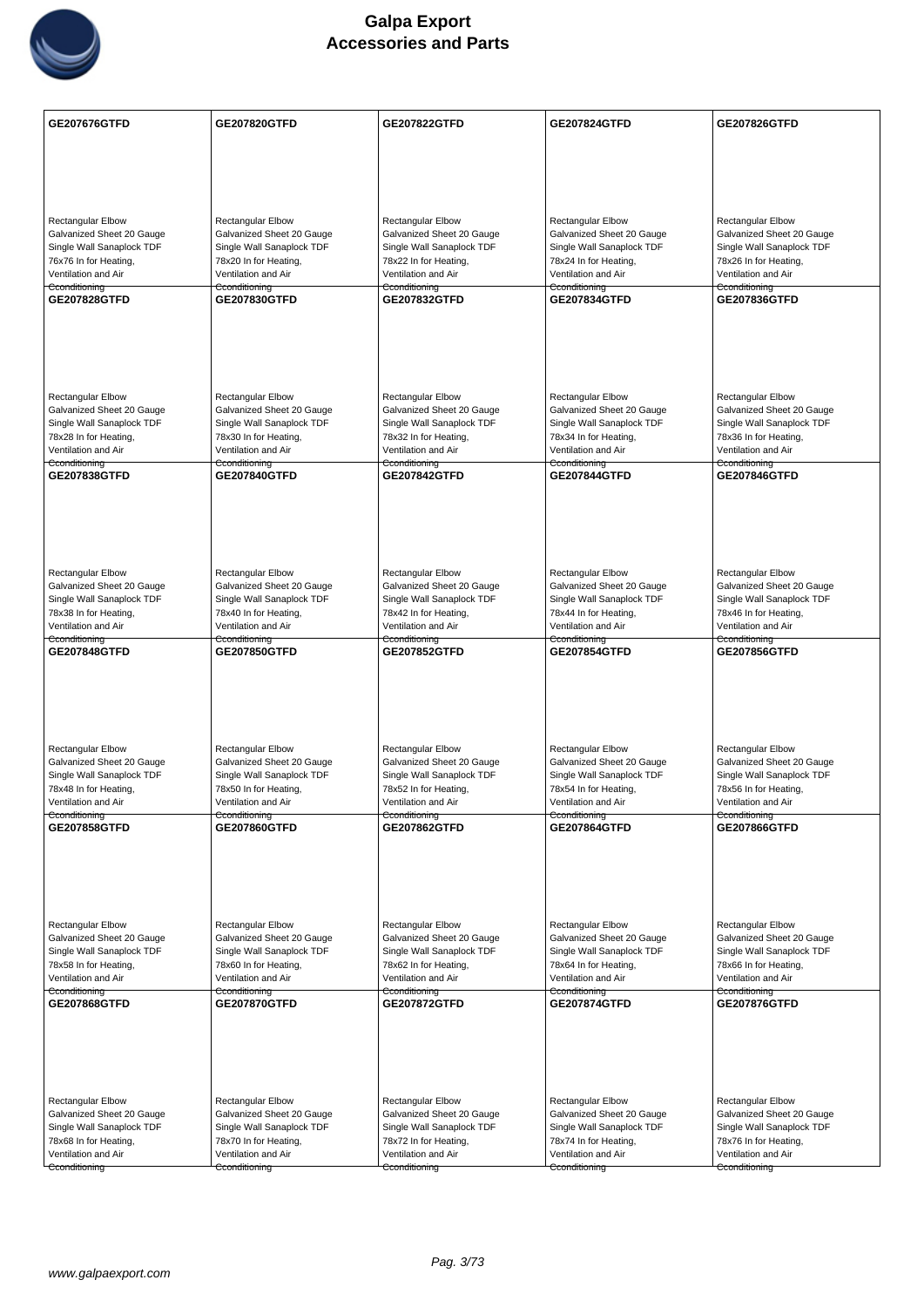

| GE207878GTFD                                           | GE208020GTFD                                           | GE208022GTFD                                           | GE208024GTFD                                           | GE208026GTFD                                           |
|--------------------------------------------------------|--------------------------------------------------------|--------------------------------------------------------|--------------------------------------------------------|--------------------------------------------------------|
|                                                        |                                                        |                                                        |                                                        |                                                        |
|                                                        |                                                        |                                                        |                                                        |                                                        |
|                                                        |                                                        |                                                        |                                                        |                                                        |
|                                                        |                                                        |                                                        |                                                        |                                                        |
| <b>Rectangular Elbow</b><br>Galvanized Sheet 20 Gauge  | <b>Rectangular Elbow</b><br>Galvanized Sheet 20 Gauge  | Rectangular Elbow<br>Galvanized Sheet 20 Gauge         | Rectangular Elbow<br>Galvanized Sheet 20 Gauge         | Rectangular Elbow<br>Galvanized Sheet 20 Gauge         |
| Single Wall Sanaplock TDF                              | Single Wall Sanaplock TDF                              | Single Wall Sanaplock TDF                              | Single Wall Sanaplock TDF                              | Single Wall Sanaplock TDF                              |
| 78x78 In for Heating,                                  | 80x20 In for Heating,                                  | 80x22 In for Heating,                                  | 80x24 In for Heating,                                  | 80x26 In for Heating,                                  |
| Ventilation and Air                                    | Ventilation and Air                                    | Ventilation and Air                                    | Ventilation and Air                                    | Ventilation and Air                                    |
| Cconditioning<br>GE208028GTFD                          | Cconditioning<br>GE208030GTFD                          | Cconditioning<br>GE208032GTFD                          | Cconditioning<br>GE208034GTFD                          | Cconditioning<br>GE208036GTFD                          |
|                                                        |                                                        |                                                        |                                                        |                                                        |
|                                                        |                                                        |                                                        |                                                        |                                                        |
|                                                        |                                                        |                                                        |                                                        |                                                        |
|                                                        |                                                        |                                                        |                                                        |                                                        |
|                                                        |                                                        |                                                        |                                                        |                                                        |
| <b>Rectangular Elbow</b><br>Galvanized Sheet 20 Gauge  | <b>Rectangular Elbow</b><br>Galvanized Sheet 20 Gauge  | Rectangular Elbow<br>Galvanized Sheet 20 Gauge         | <b>Rectangular Elbow</b><br>Galvanized Sheet 20 Gauge  | Rectangular Elbow<br>Galvanized Sheet 20 Gauge         |
| Single Wall Sanaplock TDF                              | Single Wall Sanaplock TDF                              | Single Wall Sanaplock TDF                              | Single Wall Sanaplock TDF                              | Single Wall Sanaplock TDF                              |
| 80x28 In for Heating,                                  | 80x30 In for Heating,                                  | 80x32 In for Heating,                                  | 80x34 In for Heating,                                  | 80x36 In for Heating,                                  |
| Ventilation and Air                                    | Ventilation and Air                                    | Ventilation and Air                                    | Ventilation and Air                                    | Ventilation and Air                                    |
| Cconditioning<br>GE208038GTFD                          | Cconditioning<br>GE208040GTFD                          | Cconditioning<br>GE208042GTFD                          | Cconditioning<br>GE208044GTFD                          | Cconditioning<br>GE208046GTFD                          |
|                                                        |                                                        |                                                        |                                                        |                                                        |
|                                                        |                                                        |                                                        |                                                        |                                                        |
|                                                        |                                                        |                                                        |                                                        |                                                        |
|                                                        |                                                        |                                                        |                                                        |                                                        |
|                                                        |                                                        |                                                        |                                                        |                                                        |
| Rectangular Elbow<br>Galvanized Sheet 20 Gauge         | Rectangular Elbow<br>Galvanized Sheet 20 Gauge         | Rectangular Elbow                                      | Rectangular Elbow                                      | Rectangular Elbow                                      |
| Single Wall Sanaplock TDF                              | Single Wall Sanaplock TDF                              | Galvanized Sheet 20 Gauge<br>Single Wall Sanaplock TDF | Galvanized Sheet 20 Gauge<br>Single Wall Sanaplock TDF | Galvanized Sheet 20 Gauge<br>Single Wall Sanaplock TDF |
| 80x38 In for Heating,                                  | 80x40 In for Heating,                                  | 80x42 In for Heating,                                  | 80x44 In for Heating,                                  | 80x46 In for Heating,                                  |
| Ventilation and Air                                    | Ventilation and Air                                    | Ventilation and Air                                    | Ventilation and Air                                    | Ventilation and Air                                    |
| Cconditioning<br>GE208048GTFD                          | Cconditioning<br>GE208050GTFD                          | Cconditioning<br>GE208052GTFD                          | Cconditioning<br>GE208054GTFD                          | Cconditioning<br><b>GE208056GTFD</b>                   |
|                                                        |                                                        |                                                        |                                                        |                                                        |
|                                                        |                                                        |                                                        |                                                        |                                                        |
|                                                        |                                                        |                                                        |                                                        |                                                        |
|                                                        |                                                        |                                                        |                                                        |                                                        |
|                                                        |                                                        |                                                        |                                                        |                                                        |
| Rectangular Elbow<br>Galvanized Sheet 20 Gauge         | <b>Rectangular Elbow</b><br>Galvanized Sheet 20 Gauge  | <b>Rectangular Elbow</b><br>Galvanized Sheet 20 Gauge  | <b>Rectangular Elbow</b><br>Galvanized Sheet 20 Gauge  | <b>Rectangular Elbow</b><br>Galvanized Sheet 20 Gauge  |
| Single Wall Sanaplock TDF                              | Single Wall Sanaplock TDF                              | Single Wall Sanaplock TDF                              | Single Wall Sanaplock TDF                              | Single Wall Sanaplock TDF                              |
| 80x48 In for Heating,                                  | 80x50 In for Heating,                                  | 80x52 In for Heating,                                  | 80x54 In for Heating,                                  | 80x56 In for Heating,                                  |
| Ventilation and Air<br>Cconditioning                   | Ventilation and Air<br>Cconditioning                   | Ventilation and Air<br>Cconditioning                   | Ventilation and Air<br>Cconditioning                   | Ventilation and Air<br>Cconditioning                   |
| GE208058GTFD                                           | GE208060GTFD                                           | GE208062GTFD                                           | GE208064GTFD                                           | GE208066GTFD                                           |
|                                                        |                                                        |                                                        |                                                        |                                                        |
|                                                        |                                                        |                                                        |                                                        |                                                        |
|                                                        |                                                        |                                                        |                                                        |                                                        |
|                                                        |                                                        |                                                        |                                                        |                                                        |
| Rectangular Elbow                                      | Rectangular Elbow                                      | Rectangular Elbow                                      | Rectangular Elbow                                      | <b>Rectangular Elbow</b>                               |
| Galvanized Sheet 20 Gauge                              | Galvanized Sheet 20 Gauge                              | Galvanized Sheet 20 Gauge                              | Galvanized Sheet 20 Gauge                              | Galvanized Sheet 20 Gauge                              |
| Single Wall Sanaplock TDF                              | Single Wall Sanaplock TDF                              | Single Wall Sanaplock TDF                              | Single Wall Sanaplock TDF                              | Single Wall Sanaplock TDF                              |
| 80x58 In for Heating,                                  | 80x60 In for Heating,                                  | 80x62 In for Heating,                                  | 80x64 In for Heating,                                  | 80x66 In for Heating,                                  |
| Ventilation and Air<br>Cconditioning                   | Ventilation and Air<br>Cconditioning                   | Ventilation and Air<br>Cconditioning                   | Ventilation and Air<br>Cconditioning                   | Ventilation and Air<br>Cconditioning                   |
| GE208068GTFD                                           | GE208070GTFD                                           | GE208072GTFD                                           | GE208074GTFD                                           | GE208076GTFD                                           |
|                                                        |                                                        |                                                        |                                                        |                                                        |
|                                                        |                                                        |                                                        |                                                        |                                                        |
|                                                        |                                                        |                                                        |                                                        |                                                        |
|                                                        |                                                        |                                                        |                                                        |                                                        |
|                                                        |                                                        |                                                        |                                                        |                                                        |
| <b>Rectangular Elbow</b>                               | Rectangular Elbow                                      | Rectangular Elbow                                      | <b>Rectangular Elbow</b>                               | <b>Rectangular Elbow</b>                               |
| Galvanized Sheet 20 Gauge<br>Single Wall Sanaplock TDF | Galvanized Sheet 20 Gauge<br>Single Wall Sanaplock TDF | Galvanized Sheet 20 Gauge<br>Single Wall Sanaplock TDF | Galvanized Sheet 20 Gauge<br>Single Wall Sanaplock TDF | Galvanized Sheet 20 Gauge<br>Single Wall Sanaplock TDF |
| 80x68 In for Heating,                                  | 80x70 In for Heating,                                  | 80x72 In for Heating,                                  | 80x74 In for Heating,                                  | 80x76 In for Heating,                                  |
| Ventilation and Air                                    | Ventilation and Air                                    | Ventilation and Air                                    | Ventilation and Air                                    | Ventilation and Air                                    |
| Cconditioning                                          | Cconditioning                                          | Cconditioning                                          | Cconditioning                                          | Cconditioning                                          |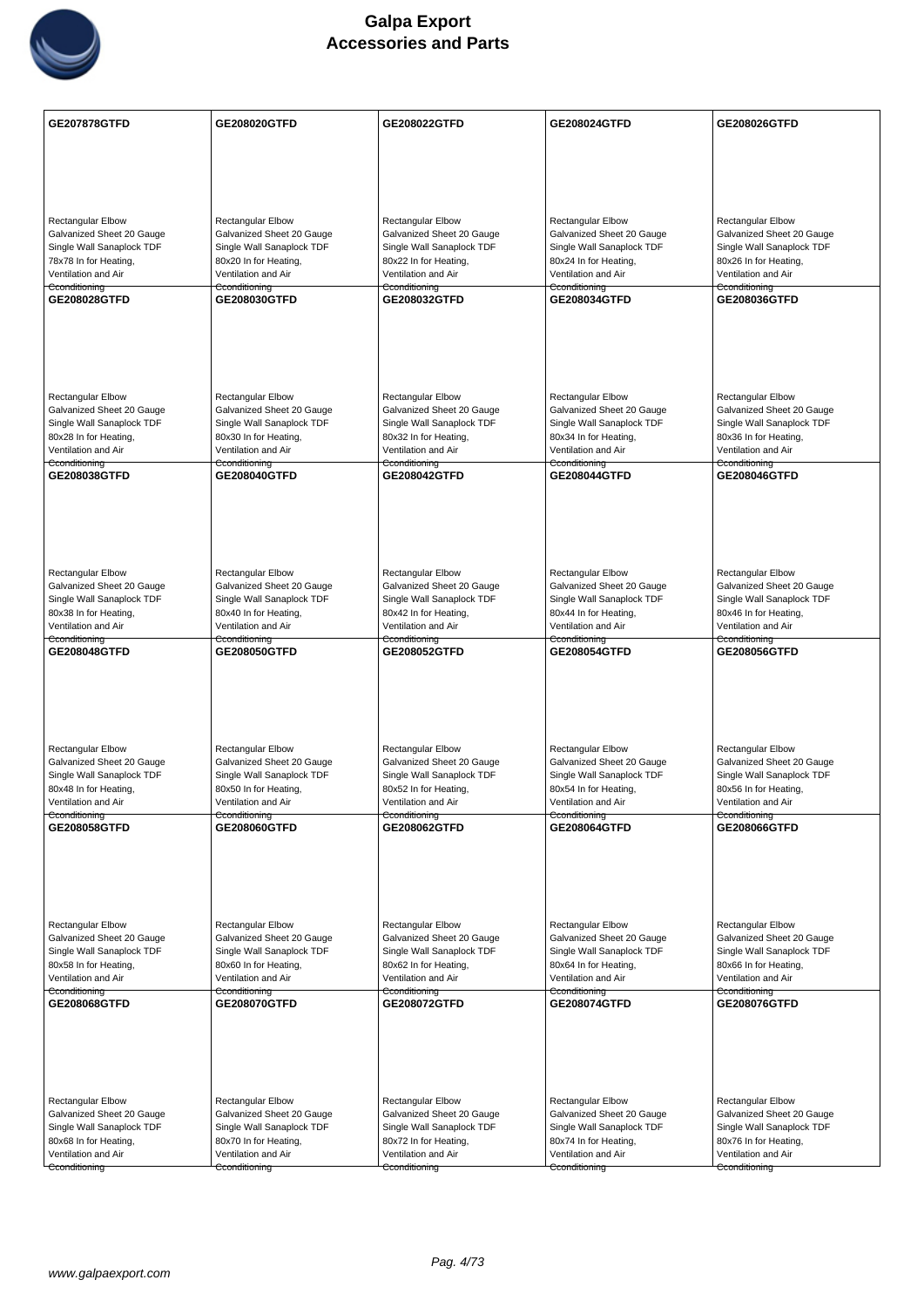

| <b>GE208078GTFD</b>                                   | GE208080GTFD                                          | GE221210GTFD                                       | <b>GE221212GTFD</b>                                   | <b>GE22128GTFD</b>                                    |
|-------------------------------------------------------|-------------------------------------------------------|----------------------------------------------------|-------------------------------------------------------|-------------------------------------------------------|
|                                                       |                                                       |                                                    |                                                       |                                                       |
|                                                       |                                                       |                                                    |                                                       |                                                       |
|                                                       |                                                       |                                                    |                                                       |                                                       |
|                                                       |                                                       |                                                    |                                                       |                                                       |
| <b>Rectangular Elbow</b><br>Galvanized Sheet 20 Gauge | <b>Rectangular Elbow</b><br>Galvanized Sheet 20 Gauge | Rectangular Elbow<br>Galvanized Sheet 22 Gauge     | <b>Rectangular Elbow</b><br>Galvanized Sheet 22 Gauge | <b>Rectangular Elbow</b><br>Galvanized Sheet 22 Gauge |
| Single Wall Sanaplock TDF                             | Single Wall Sanaplock TDF                             | Single Wall Sanaplock TDF                          | Single Wall Sanaplock TDF                             | Single Wall Sanaplock TDF                             |
| 80x78 In for Heating,                                 | 80x80 In for Heating,                                 | 12x10 In for Heating,                              | 12x12 In for Heating,                                 | 12x8 In for Heating,                                  |
| Ventilation and Air<br>Cconditioning                  | Ventilation and Air<br>Cconditioning                  | Ventilation and Air<br>Cconditioning               | Ventilation and Air<br>Cconditioning                  | Ventilation and Air<br>Cconditioning                  |
| GE221410GTFD                                          | <b>GE221412GTFD</b>                                   | <b>GE221414GTFD</b>                                | GE22148GTFD                                           | GE221610GTFD                                          |
|                                                       |                                                       |                                                    |                                                       |                                                       |
|                                                       |                                                       |                                                    |                                                       |                                                       |
|                                                       |                                                       |                                                    |                                                       |                                                       |
|                                                       |                                                       |                                                    |                                                       |                                                       |
| <b>Rectangular Elbow</b>                              | Rectangular Elbow                                     | <b>Rectangular Elbow</b>                           | Rectangular Elbow                                     | Rectangular Elbow                                     |
| Galvanized Sheet 22 Gauge                             | Galvanized Sheet 22 Gauge                             | Galvanized Sheet 22 Gauge                          | Galvanized Sheet 22 Gauge                             | Galvanized Sheet 22 Gauge                             |
| Single Wall Sanaplock TDF<br>14x10 In for Heating,    | Single Wall Sanaplock TDF<br>14x12 In for Heating,    | Single Wall Sanaplock TDF<br>14x14 In for Heating, | Single Wall Sanaplock TDF<br>14x8 In for Heating,     | Single Wall Sanaplock TDF<br>16x10 In for Heating,    |
| Ventilation and Air                                   | Ventilation and Air                                   | Ventilation and Air                                | Ventilation and Air                                   | Ventilation and Air                                   |
| Cconditioning<br>GE221612GTFD                         | Cconditioning<br><b>GE221614GTFD</b>                  | Cconditioning<br>GE221616GTFD                      | Cconditioning<br>GE22168GTFD                          | Cconditioning<br><b>GE221810GTFD</b>                  |
|                                                       |                                                       |                                                    |                                                       |                                                       |
|                                                       |                                                       |                                                    |                                                       |                                                       |
|                                                       |                                                       |                                                    |                                                       |                                                       |
|                                                       |                                                       |                                                    |                                                       |                                                       |
|                                                       |                                                       |                                                    |                                                       |                                                       |
| <b>Rectangular Elbow</b><br>Galvanized Sheet 22 Gauge | <b>Rectangular Elbow</b><br>Galvanized Sheet 22 Gauge | Rectangular Elbow<br>Galvanized Sheet 22 Gauge     | Rectangular Elbow<br>Galvanized Sheet 22 Gauge        | Rectangular Elbow<br>Galvanized Sheet 22 Gauge        |
| Single Wall Sanaplock TDF                             | Single Wall Sanaplock TDF                             | Single Wall Sanaplock TDF                          | Single Wall Sanaplock TDF                             | Single Wall Sanaplock TDF                             |
| 16x12 In for Heating,                                 | 16x14 In for Heating,                                 | 16x16 In for Heating,                              | 16x8 In for Heating,                                  | 18x10 In for Heating,                                 |
| Ventilation and Air<br>Cconditioning                  | Ventilation and Air<br>Cconditioning                  | Ventilation and Air<br>Cconditioning               | Ventilation and Air<br>Cconditioning                  | Ventilation and Air<br>Cconditioning                  |
| GE221812GTFD                                          | GE221814GTFD                                          | GE221816GTFD                                       | GE221818GTFD                                          | <b>GE22188GTFD</b>                                    |
|                                                       |                                                       |                                                    |                                                       |                                                       |
|                                                       |                                                       |                                                    |                                                       |                                                       |
|                                                       |                                                       |                                                    |                                                       |                                                       |
|                                                       |                                                       |                                                    |                                                       |                                                       |
| Rectangular Elbow                                     | Rectangular Elbow                                     | <b>Rectangular Elbow</b>                           | Rectangular Elbow                                     | <b>Rectangular Elbow</b>                              |
| Galvanized Sheet 22 Gauge                             | Galvanized Sheet 22 Gauge                             | Galvanized Sheet 22 Gauge                          | Galvanized Sheet 22 Gauge                             | Galvanized Sheet 22 Gauge                             |
| Single Wall Sanaplock TDF<br>18x12 In for Heating,    | Single Wall Sanaplock TDF<br>18x14 In for Heating,    | Single Wall Sanaplock TDF<br>18x16 In for Heating, | Single Wall Sanaplock TDF<br>18x18 In for Heating,    | Single Wall Sanaplock TDF<br>18x8 In for Heating,     |
| Ventilation and Air                                   | Ventilation and Air                                   | Ventilation and Air                                | Ventilation and Air                                   | Ventilation and Air                                   |
| Cconditioning<br>GE222010GTFD                         | Cconditioning<br>GE222012GTFD                         | Cconditioning<br>GE222014GTFD                      | Cconditioning<br>GE222016GTFD                         | Cconditioning<br><b>GE222018GTFD</b>                  |
|                                                       |                                                       |                                                    |                                                       |                                                       |
|                                                       |                                                       |                                                    |                                                       |                                                       |
|                                                       |                                                       |                                                    |                                                       |                                                       |
|                                                       |                                                       |                                                    |                                                       |                                                       |
| Rectangular Elbow                                     | Rectangular Elbow                                     | <b>Rectangular Elbow</b>                           | <b>Rectangular Elbow</b>                              | Rectangular Elbow                                     |
| Galvanized Sheet 22 Gauge                             | Galvanized Sheet 22 Gauge                             | Galvanized Sheet 22 Gauge                          | Galvanized Sheet 22 Gauge                             | Galvanized Sheet 22 Gauge                             |
| Single Wall Sanaplock TDF                             | Single Wall Sanaplock TDF                             | Single Wall Sanaplock TDF                          | Single Wall Sanaplock TDF                             | Single Wall Sanaplock TDF                             |
| 20x10 In for Heating,                                 | 20x12 In for Heating,                                 | 20x14 In for Heating,                              | 20x16 In for Heating,                                 | 20x18 In for Heating,                                 |
| Ventilation and Air<br>Cconditioning                  | Ventilation and Air<br>Cconditioning                  | Ventilation and Air<br>Cconditioning               | Ventilation and Air<br>Cconditioning                  | Ventilation and Air<br>Cconditioning                  |
| GE222020GTFD                                          | <b>GE22208GTFD</b>                                    | GE222210GTFD                                       | GE222212GTFD                                          | <b>GE222214GTFD</b>                                   |
|                                                       |                                                       |                                                    |                                                       |                                                       |
|                                                       |                                                       |                                                    |                                                       |                                                       |
|                                                       |                                                       |                                                    |                                                       |                                                       |
|                                                       |                                                       |                                                    |                                                       |                                                       |
| Rectangular Elbow                                     | <b>Rectangular Elbow</b>                              | <b>Rectangular Elbow</b>                           | Rectangular Elbow                                     | Rectangular Elbow                                     |
| Galvanized Sheet 22 Gauge                             | Galvanized Sheet 22 Gauge                             | Galvanized Sheet 22 Gauge                          | Galvanized Sheet 22 Gauge                             | Galvanized Sheet 22 Gauge                             |
| Single Wall Sanaplock TDF<br>20x20 In for Heating,    | Single Wall Sanaplock TDF<br>20x8 In for Heating,     | Single Wall Sanaplock TDF<br>22x10 In for Heating, | Single Wall Sanaplock TDF<br>22x12 In for Heating,    | Single Wall Sanaplock TDF<br>22x14 In for Heating,    |
| Ventilation and Air                                   | Ventilation and Air                                   | Ventilation and Air                                | Ventilation and Air                                   | Ventilation and Air                                   |
| Cconditioning                                         | Cconditioning                                         | Cconditioning                                      | Cconditioning                                         | Cconditioning                                         |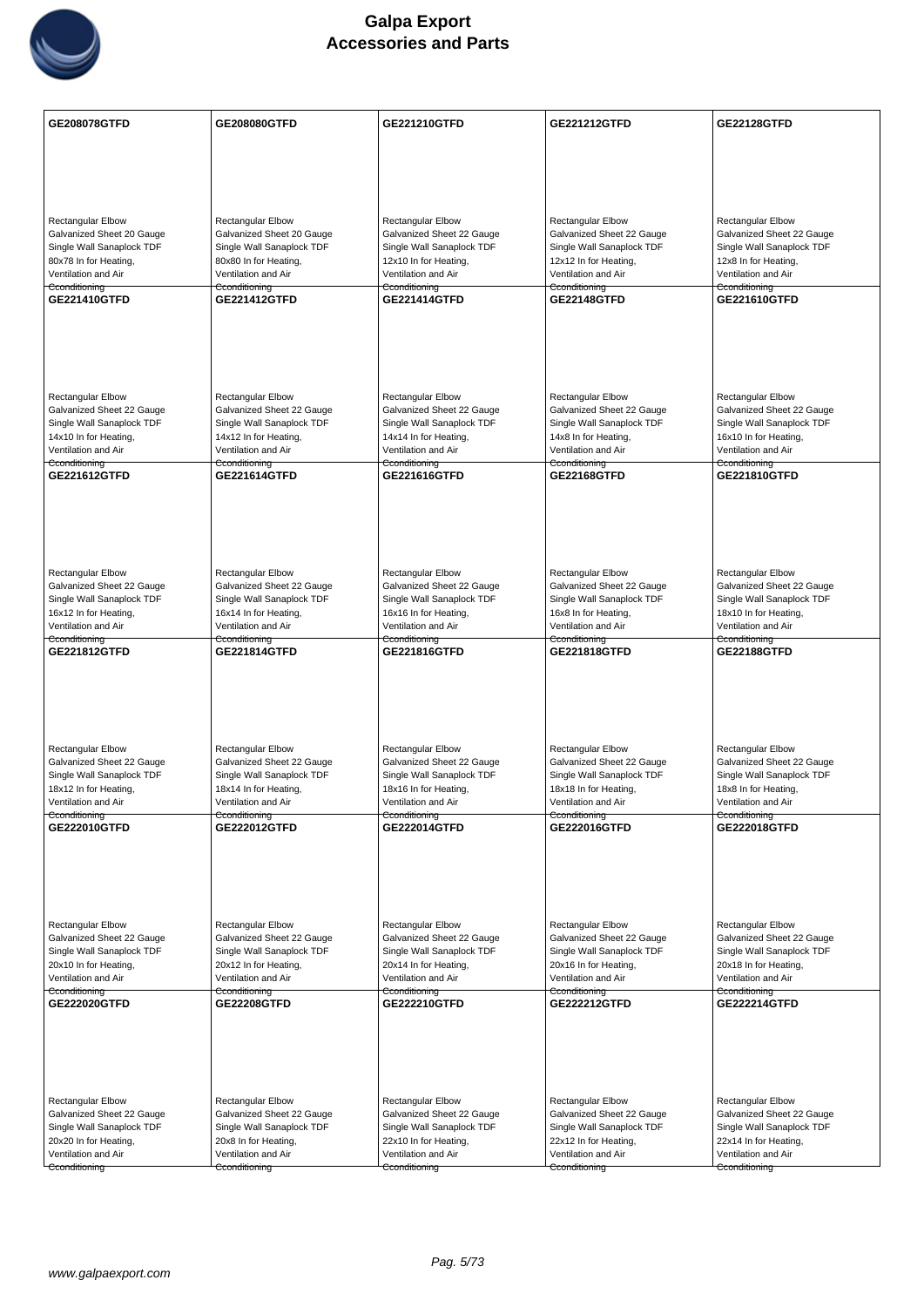

| GE222216GTFD              | <b>GE222218GTFD</b>       | <b>GE222220GTFD</b>       | <b>GE222222GTFD</b>       | <b>GE22228GTFD</b>        |
|---------------------------|---------------------------|---------------------------|---------------------------|---------------------------|
|                           |                           |                           |                           |                           |
|                           |                           |                           |                           |                           |
|                           |                           |                           |                           |                           |
| <b>Rectangular Elbow</b>  | <b>Rectangular Elbow</b>  | Rectangular Elbow         | <b>Rectangular Elbow</b>  | <b>Rectangular Elbow</b>  |
| Galvanized Sheet 22 Gauge | Galvanized Sheet 22 Gauge | Galvanized Sheet 22 Gauge | Galvanized Sheet 22 Gauge | Galvanized Sheet 22 Gauge |
| Single Wall Sanaplock TDF | Single Wall Sanaplock TDF | Single Wall Sanaplock TDF | Single Wall Sanaplock TDF | Single Wall Sanaplock TDF |
| 22x16 In for Heating,     | 22x18 In for Heating,     | 22x20 In for Heating,     | 22x22 In for Heating,     | 22x8 In for Heating,      |
| Ventilation and Air       | Ventilation and Air       | Ventilation and Air       | Ventilation and Air       | Ventilation and Air       |
| Cconditioning             | Cconditioning             | Cconditioning             | Cconditioning             | Cconditioning             |
| GE222410GTFD              | <b>GE222412GTFD</b>       | <b>GE222414GTFD</b>       | GE222416GTFD              | <b>GE222418GTFD</b>       |
|                           |                           |                           |                           |                           |
| <b>Rectangular Elbow</b>  | <b>Rectangular Elbow</b>  | Rectangular Elbow         | <b>Rectangular Elbow</b>  | <b>Rectangular Elbow</b>  |
| Galvanized Sheet 22 Gauge | Galvanized Sheet 22 Gauge | Galvanized Sheet 22 Gauge | Galvanized Sheet 22 Gauge | Galvanized Sheet 22 Gauge |
| Single Wall Sanaplock TDF | Single Wall Sanaplock TDF | Single Wall Sanaplock TDF | Single Wall Sanaplock TDF | Single Wall Sanaplock TDF |
| 24x10 In for Heating,     | 24x12 In for Heating,     | 24x14 In for Heating,     | 24x16 In for Heating,     | 24x18 In for Heating,     |
| Ventilation and Air       | Ventilation and Air       | Ventilation and Air       | Ventilation and Air       | Ventilation and Air       |
| Cconditioning             | Cconditioning             | Cconditioning             | Cconditioning             | Cconditioning             |
| GE222420GTFD              | <b>GE222422GTFD</b>       | GE222424GTFD              | <b>GE22248GTFD</b>        | GE222610GTFD              |
|                           |                           |                           |                           |                           |
| Rectangular Elbow         | Rectangular Elbow         | Rectangular Elbow         | Rectangular Elbow         | Rectangular Elbow         |
| Galvanized Sheet 22 Gauge | Galvanized Sheet 22 Gauge | Galvanized Sheet 22 Gauge | Galvanized Sheet 22 Gauge | Galvanized Sheet 22 Gauge |
| Single Wall Sanaplock TDF | Single Wall Sanaplock TDF | Single Wall Sanaplock TDF | Single Wall Sanaplock TDF | Single Wall Sanaplock TDF |
| 24x20 In for Heating,     | 24x22 In for Heating,     | 24x24 In for Heating,     | 24x8 In for Heating,      | 26x10 In for Heating,     |
| Ventilation and Air       | Ventilation and Air       | Ventilation and Air       | Ventilation and Air       | Ventilation and Air       |
| Cconditioning             | Cconditioning             | Cconditioning             | Cconditioning             | Cconditioning             |
| GE222612GTFD              | <b>GE222614GTFD</b>       | GE222616GTFD              | GE222618GTFD              | <b>GE222620GTFD</b>       |
| Rectangular Elbow         | Rectangular Elbow         | <b>Rectangular Elbow</b>  | Rectangular Elbow         | <b>Rectangular Elbow</b>  |
| Galvanized Sheet 22 Gauge | Galvanized Sheet 22 Gauge | Galvanized Sheet 22 Gauge | Galvanized Sheet 22 Gauge | Galvanized Sheet 22 Gauge |
| Single Wall Sanaplock TDF | Single Wall Sanaplock TDF | Single Wall Sanaplock TDF | Single Wall Sanaplock TDF | Single Wall Sanaplock TDF |
| 26x12 In for Heating,     | 26x14 In for Heating,     | 26x16 In for Heating,     | 26x18 In for Heating,     | 26x20 In for Heating,     |
| Ventilation and Air       | Ventilation and Air       | Ventilation and Air       | Ventilation and Air       | Ventilation and Air       |
| Cconditioning             | Cconditioning             | Cconditioning             | Cconditioning             | Cconditioning             |
| GE222622GTFD              | <b>GE222624GTFD</b>       | GE222626GTFD              | <b>GE22268GTFD</b>        | GE222810GTFD              |
| Rectangular Elbow         | Rectangular Elbow         | <b>Rectangular Elbow</b>  | Rectangular Elbow         | Rectangular Elbow         |
| Galvanized Sheet 22 Gauge | Galvanized Sheet 22 Gauge | Galvanized Sheet 22 Gauge | Galvanized Sheet 22 Gauge | Galvanized Sheet 22 Gauge |
| Single Wall Sanaplock TDF | Single Wall Sanaplock TDF | Single Wall Sanaplock TDF | Single Wall Sanaplock TDF | Single Wall Sanaplock TDF |
| 26x22 In for Heating,     | 26x24 In for Heating,     | 26x26 In for Heating,     | 26x8 In for Heating,      | 28x10 In for Heating,     |
| Ventilation and Air       | Ventilation and Air       | Ventilation and Air       | Ventilation and Air       | Ventilation and Air       |
| Cconditioning             | Cconditioning             | Cconditioning             | Cconditioning             | Cconditioning             |
| GE222812GTFD              | GE222814GTFD              | GE222816GTFD              | GE222818GTFD              | GE222820GTFD              |
|                           |                           |                           |                           |                           |
| <b>Rectangular Elbow</b>  | Rectangular Elbow         | Rectangular Elbow         | <b>Rectangular Elbow</b>  | <b>Rectangular Elbow</b>  |
| Galvanized Sheet 22 Gauge | Galvanized Sheet 22 Gauge | Galvanized Sheet 22 Gauge | Galvanized Sheet 22 Gauge | Galvanized Sheet 22 Gauge |
| Single Wall Sanaplock TDF | Single Wall Sanaplock TDF | Single Wall Sanaplock TDF | Single Wall Sanaplock TDF | Single Wall Sanaplock TDF |
| 28x12 In for Heating,     | 28x14 In for Heating,     | 28x16 In for Heating,     | 28x18 In for Heating,     | 28x20 In for Heating,     |
| Ventilation and Air       | Ventilation and Air       | Ventilation and Air       | Ventilation and Air       | Ventilation and Air       |
| Cconditioning             | Cconditioning             | Cconditioning             | Cconditioning             | Cconditioning             |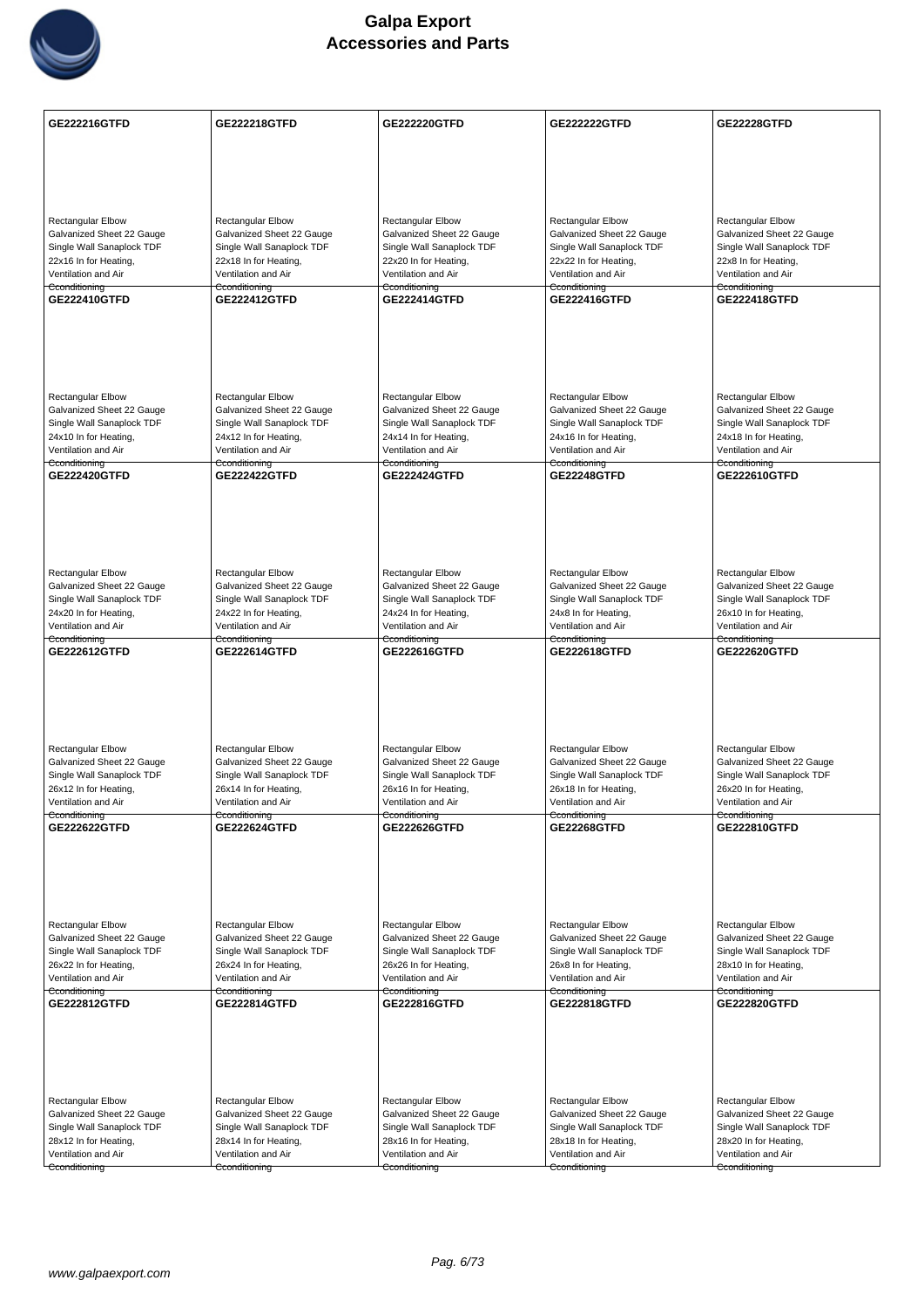

| <b>GE222822GTFD</b>                                    | <b>GE222824GTFD</b>                                    | GE222826GTFD                                           | <b>GE222828GTFD</b>                                    | <b>GE22288GTFD</b>                                     |
|--------------------------------------------------------|--------------------------------------------------------|--------------------------------------------------------|--------------------------------------------------------|--------------------------------------------------------|
|                                                        |                                                        |                                                        |                                                        |                                                        |
|                                                        |                                                        |                                                        |                                                        |                                                        |
|                                                        |                                                        |                                                        |                                                        |                                                        |
|                                                        |                                                        |                                                        |                                                        |                                                        |
| <b>Rectangular Elbow</b>                               | <b>Rectangular Elbow</b>                               | Rectangular Elbow                                      | <b>Rectangular Elbow</b>                               | Rectangular Elbow                                      |
| Galvanized Sheet 22 Gauge                              | Galvanized Sheet 22 Gauge                              | Galvanized Sheet 22 Gauge                              | Galvanized Sheet 22 Gauge                              | Galvanized Sheet 22 Gauge                              |
| Single Wall Sanaplock TDF<br>28x22 In for Heating,     | Single Wall Sanaplock TDF<br>28x24 In for Heating,     | Single Wall Sanaplock TDF<br>28x26 In for Heating,     | Single Wall Sanaplock TDF<br>28x28 In for Heating,     | Single Wall Sanaplock TDF<br>28x8 In for Heating,      |
| Ventilation and Air                                    | Ventilation and Air                                    | Ventilation and Air                                    | Ventilation and Air                                    | Ventilation and Air                                    |
| Cconditioning                                          | Cconditioning                                          | Cconditioning                                          | Cconditioning                                          | Cconditioning                                          |
| GE223010GTFD                                           | GE223012GTFD                                           | GE223014GTFD                                           | GE223016GTFD                                           | GE223018GTFD                                           |
|                                                        |                                                        |                                                        |                                                        |                                                        |
|                                                        |                                                        |                                                        |                                                        |                                                        |
|                                                        |                                                        |                                                        |                                                        |                                                        |
|                                                        |                                                        |                                                        |                                                        |                                                        |
| <b>Rectangular Elbow</b>                               | <b>Rectangular Elbow</b>                               | <b>Rectangular Elbow</b>                               | <b>Rectangular Elbow</b>                               | <b>Rectangular Elbow</b>                               |
| Galvanized Sheet 22 Gauge                              | Galvanized Sheet 22 Gauge                              | Galvanized Sheet 22 Gauge                              | Galvanized Sheet 22 Gauge                              | Galvanized Sheet 22 Gauge                              |
| Single Wall Sanaplock TDF<br>30x10 In for Heating,     | Single Wall Sanaplock TDF<br>30x12 In for Heating,     | Single Wall Sanaplock TDF<br>30x14 In for Heating,     | Single Wall Sanaplock TDF<br>30x16 In for Heating,     | Single Wall Sanaplock TDF<br>30x18 In for Heating,     |
| Ventilation and Air                                    | Ventilation and Air                                    | Ventilation and Air                                    | Ventilation and Air                                    | Ventilation and Air                                    |
| Cconditioning<br>GE223020GTFD                          | Cconditioning                                          | Cconditioning<br>GE223024GTFD                          | Cconditioning<br>GE223026GTFD                          | Cconditioning                                          |
|                                                        | <b>GE223022GTFD</b>                                    |                                                        |                                                        | <b>GE223028GTFD</b>                                    |
|                                                        |                                                        |                                                        |                                                        |                                                        |
|                                                        |                                                        |                                                        |                                                        |                                                        |
|                                                        |                                                        |                                                        |                                                        |                                                        |
|                                                        |                                                        |                                                        |                                                        |                                                        |
| Rectangular Elbow                                      | <b>Rectangular Elbow</b>                               | <b>Rectangular Elbow</b>                               | <b>Rectangular Elbow</b>                               | <b>Rectangular Elbow</b>                               |
| Galvanized Sheet 22 Gauge                              | Galvanized Sheet 22 Gauge                              | Galvanized Sheet 22 Gauge                              | Galvanized Sheet 22 Gauge                              | Galvanized Sheet 22 Gauge                              |
| Single Wall Sanaplock TDF<br>30x20 In for Heating,     | Single Wall Sanaplock TDF<br>30x22 In for Heating,     | Single Wall Sanaplock TDF<br>30x24 In for Heating,     | Single Wall Sanaplock TDF<br>30x26 In for Heating,     | Single Wall Sanaplock TDF<br>30x28 In for Heating,     |
| Ventilation and Air                                    | Ventilation and Air                                    | Ventilation and Air                                    | Ventilation and Air                                    | Ventilation and Air                                    |
| Cconditioning<br>GE223030GTFD                          | Cconditioning<br><b>GE22308GTFD</b>                    | Cconditioning<br>GE223210GTFD                          | Cconditioning<br>GE223212GTFD                          | Cconditioning<br><b>GE223214GTFD</b>                   |
|                                                        |                                                        |                                                        |                                                        |                                                        |
|                                                        |                                                        |                                                        |                                                        |                                                        |
|                                                        |                                                        |                                                        |                                                        |                                                        |
|                                                        |                                                        |                                                        |                                                        |                                                        |
|                                                        |                                                        |                                                        |                                                        |                                                        |
| Rectangular Elbow                                      | Rectangular Elbow                                      | <b>Rectangular Elbow</b>                               | Rectangular Elbow                                      | <b>Rectangular Elbow</b>                               |
| Galvanized Sheet 22 Gauge<br>Single Wall Sanaplock TDF | Galvanized Sheet 22 Gauge<br>Single Wall Sanaplock TDF | Galvanized Sheet 22 Gauge<br>Single Wall Sanaplock TDF | Galvanized Sheet 22 Gauge<br>Single Wall Sanaplock TDF | Galvanized Sheet 22 Gauge<br>Single Wall Sanaplock TDF |
| 30x30 In for Heating,                                  | 30x8 In for Heating,                                   | 32x10 In for Heating,                                  | 32x12 In for Heating,                                  | 32x14 In for Heating,                                  |
| Ventilation and Air                                    | Ventilation and Air                                    | Ventilation and Air                                    | Ventilation and Air                                    | Ventilation and Air                                    |
| Cconditioning<br>GE223216GTFD                          | Cconditioning<br><b>GE223218GTFD</b>                   | Cconditioning<br><b>GE223220GTFD</b>                   | Cconditioning<br><b>GE223222GTFD</b>                   | Cconditioning<br><b>GE223224GTFD</b>                   |
|                                                        |                                                        |                                                        |                                                        |                                                        |
|                                                        |                                                        |                                                        |                                                        |                                                        |
|                                                        |                                                        |                                                        |                                                        |                                                        |
|                                                        |                                                        |                                                        |                                                        |                                                        |
|                                                        |                                                        |                                                        |                                                        |                                                        |
| Rectangular Elbow<br>Galvanized Sheet 22 Gauge         | Rectangular Elbow<br>Galvanized Sheet 22 Gauge         | <b>Rectangular Elbow</b><br>Galvanized Sheet 22 Gauge  | <b>Rectangular Elbow</b><br>Galvanized Sheet 22 Gauge  | Rectangular Elbow<br>Galvanized Sheet 22 Gauge         |
| Single Wall Sanaplock TDF                              | Single Wall Sanaplock TDF                              | Single Wall Sanaplock TDF                              | Single Wall Sanaplock TDF                              | Single Wall Sanaplock TDF                              |
| 32x16 In for Heating,                                  | 32x18 In for Heating,                                  | 32x20 In for Heating,                                  | 32x22 In for Heating,                                  | 32x24 In for Heating,                                  |
| Ventilation and Air<br>Cconditioning                   | Ventilation and Air<br>Cconditioning                   | Ventilation and Air<br>Cconditioning                   | Ventilation and Air<br>Cconditioning                   | Ventilation and Air<br>Cconditioning                   |
| <b>GE223226GTFD</b>                                    | GE223228GTFD                                           | GE223230GTFD                                           | GE223232GTFD                                           | <b>GE22328GTFD</b>                                     |
|                                                        |                                                        |                                                        |                                                        |                                                        |
|                                                        |                                                        |                                                        |                                                        |                                                        |
|                                                        |                                                        |                                                        |                                                        |                                                        |
|                                                        |                                                        |                                                        |                                                        |                                                        |
|                                                        |                                                        |                                                        |                                                        |                                                        |
| Rectangular Elbow<br>Galvanized Sheet 22 Gauge         | <b>Rectangular Elbow</b><br>Galvanized Sheet 22 Gauge  | Rectangular Elbow<br>Galvanized Sheet 22 Gauge         | <b>Rectangular Elbow</b><br>Galvanized Sheet 22 Gauge  | Rectangular Elbow<br>Galvanized Sheet 22 Gauge         |
| Single Wall Sanaplock TDF                              | Single Wall Sanaplock TDF                              | Single Wall Sanaplock TDF                              | Single Wall Sanaplock TDF                              | Single Wall Sanaplock TDF                              |
| 32x26 In for Heating,                                  | 32x28 In for Heating,                                  | 32x30 In for Heating,                                  | 32x32 In for Heating,                                  | 32x8 In for Heating,                                   |
| Ventilation and Air                                    | Ventilation and Air                                    | Ventilation and Air                                    | Ventilation and Air                                    | Ventilation and Air                                    |
| Cconditioning                                          | Cconditioning                                          | Cconditioning                                          | Cconditioning                                          | Cconditioning                                          |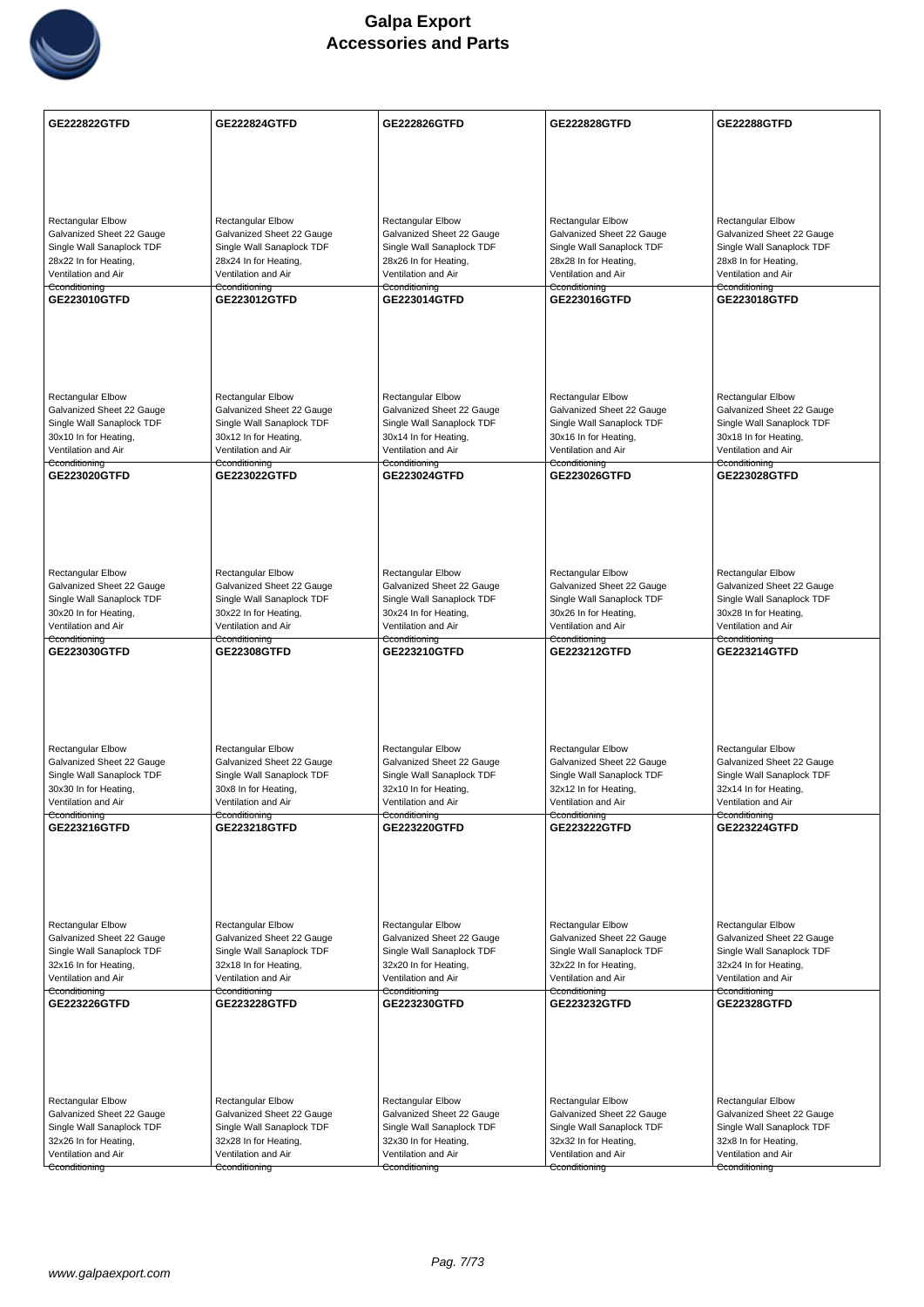

| <b>GE223412GTFD</b>                                    | <b>GE223414GTFD</b>                                    | GE223416GTFD                                           | <b>GE223418GTFD</b>                                    | GE223420GTFD                                           |
|--------------------------------------------------------|--------------------------------------------------------|--------------------------------------------------------|--------------------------------------------------------|--------------------------------------------------------|
|                                                        |                                                        |                                                        |                                                        |                                                        |
|                                                        |                                                        |                                                        |                                                        |                                                        |
|                                                        |                                                        |                                                        |                                                        |                                                        |
|                                                        |                                                        |                                                        |                                                        |                                                        |
|                                                        |                                                        |                                                        |                                                        |                                                        |
| <b>Rectangular Elbow</b><br>Galvanized Sheet 22 Gauge  | <b>Rectangular Elbow</b><br>Galvanized Sheet 22 Gauge  | <b>Rectangular Elbow</b><br>Galvanized Sheet 22 Gauge  | <b>Rectangular Elbow</b><br>Galvanized Sheet 22 Gauge  | <b>Rectangular Elbow</b><br>Galvanized Sheet 22 Gauge  |
| Single Wall Sanaplock TDF                              | Single Wall Sanaplock TDF                              | Single Wall Sanaplock TDF                              | Single Wall Sanaplock TDF                              | Single Wall Sanaplock TDF                              |
| 34x12 In for Heating,                                  | 34x14 In for Heating,                                  | 34x16 In for Heating,                                  | 34x18 In for Heating,                                  | 34x20 In for Heating,                                  |
| Ventilation and Air<br>Cconditioning                   | Ventilation and Air<br>Cconditioning                   | Ventilation and Air<br>Cconditioning                   | Ventilation and Air<br>Cconditioning                   | Ventilation and Air<br>Cconditioning                   |
| GE223422GTFD                                           | <b>GE223424GTFD</b>                                    | <b>GE223426GTFD</b>                                    | <b>GE223428GTFD</b>                                    | <b>GE223430GTFD</b>                                    |
|                                                        |                                                        |                                                        |                                                        |                                                        |
|                                                        |                                                        |                                                        |                                                        |                                                        |
|                                                        |                                                        |                                                        |                                                        |                                                        |
|                                                        |                                                        |                                                        |                                                        |                                                        |
|                                                        |                                                        |                                                        |                                                        |                                                        |
| <b>Rectangular Elbow</b>                               | Rectangular Elbow                                      | <b>Rectangular Elbow</b>                               | <b>Rectangular Elbow</b>                               | <b>Rectangular Elbow</b>                               |
| Galvanized Sheet 22 Gauge<br>Single Wall Sanaplock TDF | Galvanized Sheet 22 Gauge<br>Single Wall Sanaplock TDF | Galvanized Sheet 22 Gauge<br>Single Wall Sanaplock TDF | Galvanized Sheet 22 Gauge<br>Single Wall Sanaplock TDF | Galvanized Sheet 22 Gauge<br>Single Wall Sanaplock TDF |
| 34x22 In for Heating,                                  | 34x24 In for Heating,                                  | 34x26 In for Heating,                                  | 34x28 In for Heating,                                  | 34x30 In for Heating,                                  |
| Ventilation and Air                                    | Ventilation and Air                                    | Ventilation and Air                                    | Ventilation and Air                                    | Ventilation and Air                                    |
| Cconditioning<br>GE223432GTFD                          | Cconditioning<br><b>GE223434GTFD</b>                   | Cconditioning<br>GE223610GTFD                          | Cconditioning<br>GE223612GTFD                          | Cconditioning<br>GE223614GTFD                          |
|                                                        |                                                        |                                                        |                                                        |                                                        |
|                                                        |                                                        |                                                        |                                                        |                                                        |
|                                                        |                                                        |                                                        |                                                        |                                                        |
|                                                        |                                                        |                                                        |                                                        |                                                        |
|                                                        |                                                        |                                                        |                                                        |                                                        |
| <b>Rectangular Elbow</b>                               | Rectangular Elbow                                      | Rectangular Elbow                                      | Rectangular Elbow                                      | Rectangular Elbow                                      |
| Galvanized Sheet 22 Gauge                              | Galvanized Sheet 22 Gauge                              | Galvanized Sheet 22 Gauge                              | Galvanized Sheet 22 Gauge                              | Galvanized Sheet 22 Gauge                              |
| Single Wall Sanaplock TDF<br>34x32 In for Heating,     | Single Wall Sanaplock TDF<br>34x34 In for Heating,     | Single Wall Sanaplock TDF<br>36x10 In for Heating,     | Single Wall Sanaplock TDF<br>36x12 In for Heating,     | Single Wall Sanaplock TDF<br>36x14 In for Heating,     |
| Ventilation and Air                                    | Ventilation and Air                                    | Ventilation and Air                                    | Ventilation and Air                                    | Ventilation and Air                                    |
| Cconditioning<br>GE223616GTFD                          | Cconditioning<br><b>GE223618GTFD</b>                   | Cconditioning<br>GE223620GTFD                          | Cconditioning<br>GE223622GTFD                          | Cconditioning<br>GE223624GTFD                          |
|                                                        |                                                        |                                                        |                                                        |                                                        |
|                                                        |                                                        |                                                        |                                                        |                                                        |
|                                                        |                                                        |                                                        |                                                        |                                                        |
|                                                        |                                                        |                                                        |                                                        |                                                        |
|                                                        |                                                        |                                                        |                                                        |                                                        |
| <b>Rectangular Elbow</b>                               | Rectangular Elbow                                      | <b>Rectangular Elbow</b>                               | Rectangular Elbow                                      | <b>Rectangular Elbow</b>                               |
| Galvanized Sheet 22 Gauge                              | Galvanized Sheet 22 Gauge                              | Galvanized Sheet 22 Gauge                              | Galvanized Sheet 22 Gauge                              | Galvanized Sheet 22 Gauge                              |
| Single Wall Sanaplock TDF<br>36x16 In for Heating,     | Single Wall Sanaplock TDF<br>36x18 In for Heating,     | Single Wall Sanaplock TDF<br>36x20 In for Heating,     | Single Wall Sanaplock TDF<br>36x22 In for Heating,     | Single Wall Sanaplock TDF<br>36x24 In for Heating,     |
| Ventilation and Air                                    | Ventilation and Air                                    | Ventilation and Air                                    | Ventilation and Air                                    | Ventilation and Air                                    |
| Cconditioning                                          | Cconditioning                                          | Cconditioning                                          | Cconditioning                                          | Cconditioning                                          |
| GE223626GTFD                                           | GE223628GTFD                                           | GE223630GTFD                                           | GE223632GTFD                                           | GE223634GTFD                                           |
|                                                        |                                                        |                                                        |                                                        |                                                        |
|                                                        |                                                        |                                                        |                                                        |                                                        |
|                                                        |                                                        |                                                        |                                                        |                                                        |
|                                                        |                                                        |                                                        |                                                        |                                                        |
| Rectangular Elbow                                      | Rectangular Elbow                                      | <b>Rectangular Elbow</b>                               | <b>Rectangular Elbow</b>                               | <b>Rectangular Elbow</b>                               |
| Galvanized Sheet 22 Gauge                              | Galvanized Sheet 22 Gauge                              | Galvanized Sheet 22 Gauge                              | Galvanized Sheet 22 Gauge                              | Galvanized Sheet 22 Gauge                              |
| Single Wall Sanaplock TDF                              | Single Wall Sanaplock TDF                              | Single Wall Sanaplock TDF                              | Single Wall Sanaplock TDF                              | Single Wall Sanaplock TDF<br>36x34 In for Heating,     |
| 36x26 In for Heating,<br>Ventilation and Air           | 36x28 In for Heating,<br>Ventilation and Air           | 36x30 In for Heating,<br>Ventilation and Air           | 36x32 In for Heating,<br>Ventilation and Air           | Ventilation and Air                                    |
| Cconditioning                                          | Cconditioning                                          | Cconditioning                                          | Cconditioning                                          | Cconditioning                                          |
| GE223636GTFD                                           | GE223810GTFD                                           | GE223812GTFD                                           | GE223814GTFD                                           | GE223816GTFD                                           |
|                                                        |                                                        |                                                        |                                                        |                                                        |
|                                                        |                                                        |                                                        |                                                        |                                                        |
|                                                        |                                                        |                                                        |                                                        |                                                        |
|                                                        |                                                        |                                                        |                                                        |                                                        |
| <b>Rectangular Elbow</b>                               | Rectangular Elbow                                      | <b>Rectangular Elbow</b>                               | <b>Rectangular Elbow</b>                               | <b>Rectangular Elbow</b>                               |
| Galvanized Sheet 22 Gauge                              | Galvanized Sheet 22 Gauge                              | Galvanized Sheet 22 Gauge                              | Galvanized Sheet 22 Gauge                              | Galvanized Sheet 22 Gauge                              |
| Single Wall Sanaplock TDF                              | Single Wall Sanaplock TDF                              | Single Wall Sanaplock TDF                              | Single Wall Sanaplock TDF                              | Single Wall Sanaplock TDF                              |
| 36x36 In for Heating,<br>Ventilation and Air           | 38x10 In for Heating,<br>Ventilation and Air           | 38x12 In for Heating,<br>Ventilation and Air           | 38x14 In for Heating,<br>Ventilation and Air           | 38x16 In for Heating,<br>Ventilation and Air           |
| Cconditioning                                          | Cconditioning                                          | Cconditioning                                          | Cconditioning                                          | Cconditioning                                          |
|                                                        |                                                        |                                                        |                                                        |                                                        |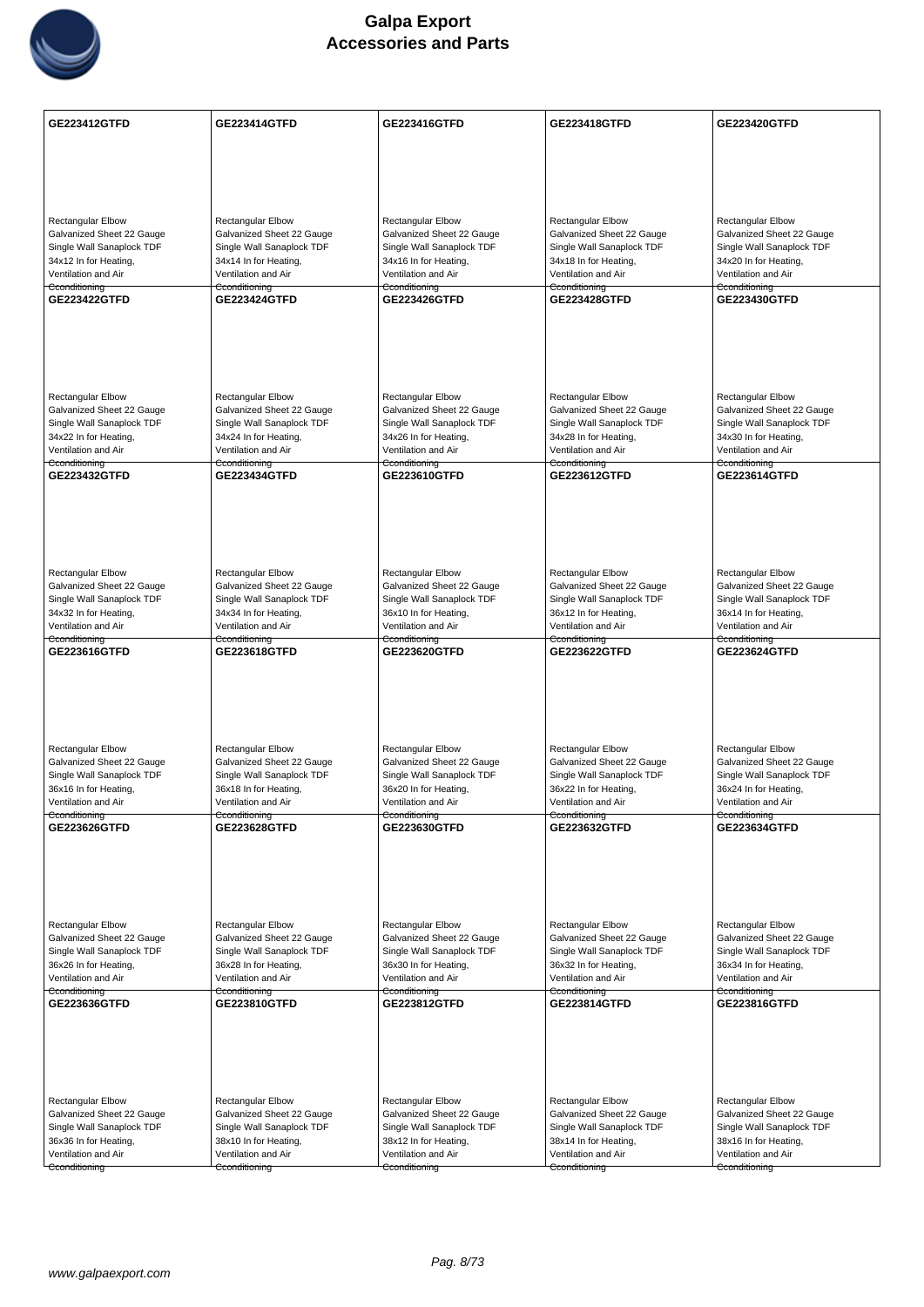

| GE223818GTFD                                                                                                                                 | GE223820GTFD                                                                                                                                        | GE223822GTFD                                                                                                                                        | <b>GE223824GTFD</b>                                                                                                                          | <b>GE223826GTFD</b>                                                                                                                                 |
|----------------------------------------------------------------------------------------------------------------------------------------------|-----------------------------------------------------------------------------------------------------------------------------------------------------|-----------------------------------------------------------------------------------------------------------------------------------------------------|----------------------------------------------------------------------------------------------------------------------------------------------|-----------------------------------------------------------------------------------------------------------------------------------------------------|
|                                                                                                                                              |                                                                                                                                                     |                                                                                                                                                     |                                                                                                                                              |                                                                                                                                                     |
|                                                                                                                                              |                                                                                                                                                     |                                                                                                                                                     |                                                                                                                                              |                                                                                                                                                     |
|                                                                                                                                              |                                                                                                                                                     |                                                                                                                                                     |                                                                                                                                              |                                                                                                                                                     |
| <b>Rectangular Elbow</b><br>Galvanized Sheet 22 Gauge<br>Single Wall Sanaplock TDF<br>38x18 In for Heating,<br>Ventilation and Air           | <b>Rectangular Elbow</b><br>Galvanized Sheet 22 Gauge<br>Single Wall Sanaplock TDF<br>38x20 In for Heating,<br>Ventilation and Air                  | Rectangular Elbow<br>Galvanized Sheet 22 Gauge<br>Single Wall Sanaplock TDF<br>38x22 In for Heating,<br>Ventilation and Air                         | <b>Rectangular Elbow</b><br>Galvanized Sheet 22 Gauge<br>Single Wall Sanaplock TDF<br>38x24 In for Heating,<br>Ventilation and Air           | <b>Rectangular Elbow</b><br>Galvanized Sheet 22 Gauge<br>Single Wall Sanaplock TDF<br>38x26 In for Heating,<br>Ventilation and Air                  |
| Cconditioning<br>GE223828GTFD                                                                                                                | Cconditioning<br>GE223830GTFD                                                                                                                       | Cconditioning<br>GE223832GTFD                                                                                                                       | Cconditioning<br><b>GE223834GTFD</b>                                                                                                         | Cconditioning<br>GE223836GTFD                                                                                                                       |
|                                                                                                                                              |                                                                                                                                                     |                                                                                                                                                     |                                                                                                                                              |                                                                                                                                                     |
| Rectangular Elbow<br>Galvanized Sheet 22 Gauge<br>Single Wall Sanaplock TDF<br>38x28 In for Heating,<br>Ventilation and Air                  | <b>Rectangular Elbow</b><br>Galvanized Sheet 22 Gauge<br>Single Wall Sanaplock TDF<br>38x30 In for Heating,<br>Ventilation and Air                  | Rectangular Elbow<br>Galvanized Sheet 22 Gauge<br>Single Wall Sanaplock TDF<br>38x32 In for Heating,<br>Ventilation and Air                         | <b>Rectangular Elbow</b><br>Galvanized Sheet 22 Gauge<br>Single Wall Sanaplock TDF<br>38x34 In for Heating,<br>Ventilation and Air           | <b>Rectangular Elbow</b><br>Galvanized Sheet 22 Gauge<br>Single Wall Sanaplock TDF<br>38x36 In for Heating,<br>Ventilation and Air                  |
| Cconditioning<br>GE223838GTFD                                                                                                                | Cconditioning<br>GE224010GTFD                                                                                                                       | Cconditioning<br>GE224012GTFD                                                                                                                       | Cconditioning<br>GE224014GTFD                                                                                                                | Cconditioning<br>GE224016GTFD                                                                                                                       |
|                                                                                                                                              |                                                                                                                                                     |                                                                                                                                                     |                                                                                                                                              |                                                                                                                                                     |
| Rectangular Elbow<br>Galvanized Sheet 22 Gauge<br>Single Wall Sanaplock TDF<br>38x38 In for Heating,<br>Ventilation and Air                  | Rectangular Elbow<br>Galvanized Sheet 22 Gauge<br>Single Wall Sanaplock TDF<br>40x10 In for Heating,<br>Ventilation and Air                         | Rectangular Elbow<br>Galvanized Sheet 22 Gauge<br>Single Wall Sanaplock TDF<br>40x12 In for Heating,<br>Ventilation and Air                         | Rectangular Elbow<br>Galvanized Sheet 22 Gauge<br>Single Wall Sanaplock TDF<br>40x14 In for Heating,<br>Ventilation and Air                  | Rectangular Elbow<br>Galvanized Sheet 22 Gauge<br>Single Wall Sanaplock TDF<br>40x16 In for Heating,<br>Ventilation and Air                         |
| Cconditioning<br>GE224018GTFD                                                                                                                | Cconditioning<br><b>GE224020GTFD</b>                                                                                                                | Cconditioning<br>GE224022GTFD                                                                                                                       | Cconditioning<br><b>GE224024GTFD</b>                                                                                                         | Cconditioning<br><b>GE224026GTFD</b>                                                                                                                |
| Rectangular Elbow<br>Galvanized Sheet 22 Gauge<br>Single Wall Sanaplock TDF<br>40x18 In for Heating,<br>Ventilation and Air<br>Cconditioning | <b>Rectangular Elbow</b><br>Galvanized Sheet 22 Gauge<br>Single Wall Sanaplock TDF<br>40x20 In for Heating,<br>Ventilation and Air<br>Cconditioning | <b>Rectangular Elbow</b><br>Galvanized Sheet 22 Gauge<br>Single Wall Sanaplock TDF<br>40x22 In for Heating,<br>Ventilation and Air<br>Cconditioning | Rectangular Elbow<br>Galvanized Sheet 22 Gauge<br>Single Wall Sanaplock TDF<br>40x24 In for Heating,<br>Ventilation and Air<br>Cconditioning | <b>Rectangular Elbow</b><br>Galvanized Sheet 22 Gauge<br>Single Wall Sanaplock TDF<br>40x26 In for Heating,<br>Ventilation and Air<br>Cconditioning |
| GE224028GTFD                                                                                                                                 | GE224030GTFD                                                                                                                                        | GE224032GTFD                                                                                                                                        | GE224034GTFD                                                                                                                                 | GE224036GTFD                                                                                                                                        |
| Rectangular Elbow<br>Galvanized Sheet 22 Gauge<br>Single Wall Sanaplock TDF<br>40x28 In for Heating,<br>Ventilation and Air<br>Cconditioning | Rectangular Elbow<br>Galvanized Sheet 22 Gauge<br>Single Wall Sanaplock TDF<br>40x30 In for Heating,<br>Ventilation and Air                         | Rectangular Elbow<br>Galvanized Sheet 22 Gauge<br>Single Wall Sanaplock TDF<br>40x32 In for Heating,<br>Ventilation and Air                         | Rectangular Elbow<br>Galvanized Sheet 22 Gauge<br>Single Wall Sanaplock TDF<br>40x34 In for Heating,<br>Ventilation and Air                  | Rectangular Elbow<br>Galvanized Sheet 22 Gauge<br>Single Wall Sanaplock TDF<br>40x36 In for Heating,<br>Ventilation and Air                         |
| GE224038GTFD                                                                                                                                 | Cconditioning<br>GE224040GTFD                                                                                                                       | Cconditioning<br><b>GE224212GTFD</b>                                                                                                                | Cconditioning<br>GE224214GTFD                                                                                                                | Cconditioning<br>GE224216GTFD                                                                                                                       |
|                                                                                                                                              |                                                                                                                                                     |                                                                                                                                                     |                                                                                                                                              |                                                                                                                                                     |
| <b>Rectangular Elbow</b><br>Galvanized Sheet 22 Gauge                                                                                        | Rectangular Elbow<br>Galvanized Sheet 22 Gauge                                                                                                      | Rectangular Elbow<br>Galvanized Sheet 22 Gauge                                                                                                      | <b>Rectangular Elbow</b><br>Galvanized Sheet 22 Gauge                                                                                        | <b>Rectangular Elbow</b><br>Galvanized Sheet 22 Gauge                                                                                               |
| Single Wall Sanaplock TDF                                                                                                                    | Single Wall Sanaplock TDF                                                                                                                           | Single Wall Sanaplock TDF                                                                                                                           | Single Wall Sanaplock TDF                                                                                                                    | Single Wall Sanaplock TDF                                                                                                                           |
| 40x38 In for Heating,<br>Ventilation and Air                                                                                                 | 40x40 In for Heating,<br>Ventilation and Air                                                                                                        | 42x12 In for Heating,<br>Ventilation and Air                                                                                                        | 42x14 In for Heating,<br>Ventilation and Air                                                                                                 | 42x16 In for Heating,<br>Ventilation and Air                                                                                                        |
| Cconditioning                                                                                                                                | Cconditioning                                                                                                                                       | Cconditioning                                                                                                                                       | Cconditioning                                                                                                                                | Cconditioning                                                                                                                                       |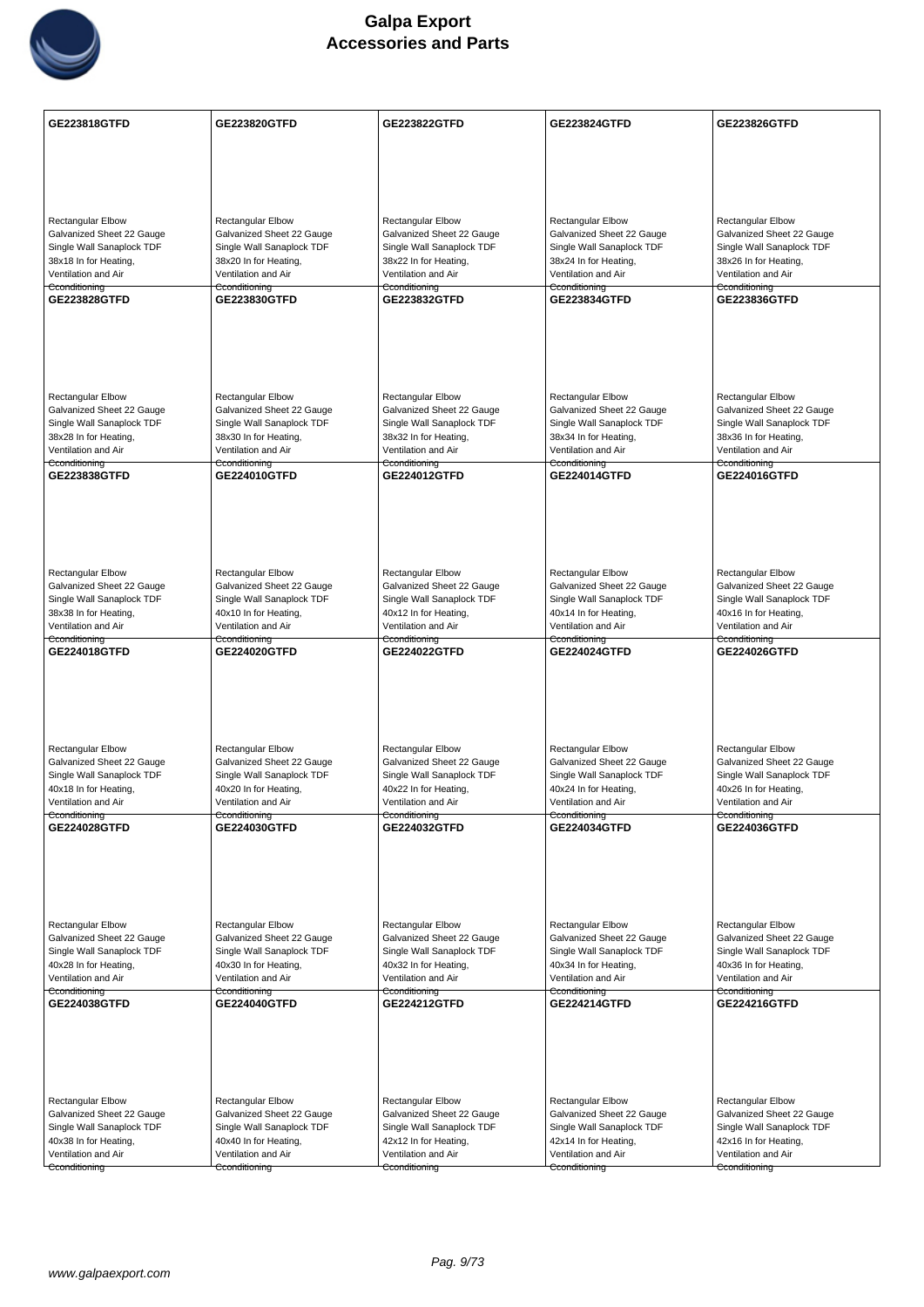

| GE224218GTFD                                                                                                                                 | GE224220GTFD                                                                                                                                 | <b>GE224222GTFD</b>                                                                                                                                 | <b>GE224224GTFD</b>                                                                                                                                 | <b>GE224226GTFD</b>                                                                                                                                 |
|----------------------------------------------------------------------------------------------------------------------------------------------|----------------------------------------------------------------------------------------------------------------------------------------------|-----------------------------------------------------------------------------------------------------------------------------------------------------|-----------------------------------------------------------------------------------------------------------------------------------------------------|-----------------------------------------------------------------------------------------------------------------------------------------------------|
|                                                                                                                                              |                                                                                                                                              |                                                                                                                                                     |                                                                                                                                                     |                                                                                                                                                     |
|                                                                                                                                              |                                                                                                                                              |                                                                                                                                                     |                                                                                                                                                     |                                                                                                                                                     |
|                                                                                                                                              |                                                                                                                                              |                                                                                                                                                     |                                                                                                                                                     |                                                                                                                                                     |
| <b>Rectangular Elbow</b><br>Galvanized Sheet 22 Gauge<br>Single Wall Sanaplock TDF<br>42x18 In for Heating,<br>Ventilation and Air           | Rectangular Elbow<br>Galvanized Sheet 22 Gauge<br>Single Wall Sanaplock TDF<br>42x20 In for Heating,<br>Ventilation and Air                  | <b>Rectangular Elbow</b><br>Galvanized Sheet 22 Gauge<br>Single Wall Sanaplock TDF<br>42x22 In for Heating,<br>Ventilation and Air                  | Rectangular Elbow<br>Galvanized Sheet 22 Gauge<br>Single Wall Sanaplock TDF<br>42x24 In for Heating,<br>Ventilation and Air                         | <b>Rectangular Elbow</b><br>Galvanized Sheet 22 Gauge<br>Single Wall Sanaplock TDF<br>42x26 In for Heating,<br>Ventilation and Air                  |
| Cconditioning<br><b>GE224228GTFD</b>                                                                                                         | Cconditioning<br>GE224230GTFD                                                                                                                | Cconditioning<br><b>GE224232GTFD</b>                                                                                                                | Cconditioning<br><b>GE224234GTFD</b>                                                                                                                | Cconditioning<br>GE224236GTFD                                                                                                                       |
|                                                                                                                                              |                                                                                                                                              |                                                                                                                                                     |                                                                                                                                                     |                                                                                                                                                     |
| <b>Rectangular Elbow</b><br>Galvanized Sheet 22 Gauge<br>Single Wall Sanaplock TDF<br>42x28 In for Heating,<br>Ventilation and Air           | Rectangular Elbow<br>Galvanized Sheet 22 Gauge<br>Single Wall Sanaplock TDF<br>42x30 In for Heating,<br>Ventilation and Air                  | <b>Rectangular Elbow</b><br>Galvanized Sheet 22 Gauge<br>Single Wall Sanaplock TDF<br>42x32 In for Heating,<br>Ventilation and Air                  | <b>Rectangular Elbow</b><br>Galvanized Sheet 22 Gauge<br>Single Wall Sanaplock TDF<br>42x34 In for Heating,<br>Ventilation and Air                  | <b>Rectangular Elbow</b><br>Galvanized Sheet 22 Gauge<br>Single Wall Sanaplock TDF<br>42x36 In for Heating,<br>Ventilation and Air                  |
| Cconditioning<br>GE224238GTFD                                                                                                                | Cconditioning<br>GE224240GTFD                                                                                                                | Cconditioning<br>GE224242GTFD                                                                                                                       | Cconditioning<br><b>GE224412GTFD</b>                                                                                                                | Cconditioning<br><b>GE224414GTFD</b>                                                                                                                |
|                                                                                                                                              |                                                                                                                                              |                                                                                                                                                     |                                                                                                                                                     |                                                                                                                                                     |
| Rectangular Elbow<br>Galvanized Sheet 22 Gauge<br>Single Wall Sanaplock TDF<br>42x38 In for Heating,<br>Ventilation and Air<br>Cconditioning | Rectangular Elbow<br>Galvanized Sheet 22 Gauge<br>Single Wall Sanaplock TDF<br>42x40 In for Heating,<br>Ventilation and Air                  | <b>Rectangular Elbow</b><br>Galvanized Sheet 22 Gauge<br>Single Wall Sanaplock TDF<br>42x42 In for Heating,<br>Ventilation and Air<br>Cconditioning | <b>Rectangular Elbow</b><br>Galvanized Sheet 22 Gauge<br>Single Wall Sanaplock TDF<br>44x12 In for Heating,<br>Ventilation and Air                  | <b>Rectangular Elbow</b><br>Galvanized Sheet 22 Gauge<br>Single Wall Sanaplock TDF<br>44x14 In for Heating,<br>Ventilation and Air                  |
| GE224416GTFD                                                                                                                                 | Cconditioning<br><b>GE224418GTFD</b>                                                                                                         | <b>GE224420GTFD</b>                                                                                                                                 | Cconditioning<br><b>GE224422GTFD</b>                                                                                                                | Cconditioning<br><b>GE224424GTFD</b>                                                                                                                |
| Rectangular Elbow<br>Galvanized Sheet 22 Gauge<br>Single Wall Sanaplock TDF<br>44x16 In for Heating,<br>Ventilation and Air<br>Cconditioning | Rectangular Elbow<br>Galvanized Sheet 22 Gauge<br>Single Wall Sanaplock TDF<br>44x18 In for Heating,<br>Ventilation and Air<br>Cconditioning | <b>Rectangular Elbow</b><br>Galvanized Sheet 22 Gauge<br>Single Wall Sanaplock TDF<br>44x20 In for Heating,<br>Ventilation and Air<br>Cconditioning | <b>Rectangular Elbow</b><br>Galvanized Sheet 22 Gauge<br>Single Wall Sanaplock TDF<br>44x22 In for Heating,<br>Ventilation and Air<br>Cconditioning | <b>Rectangular Elbow</b><br>Galvanized Sheet 22 Gauge<br>Single Wall Sanaplock TDF<br>44x24 In for Heating,<br>Ventilation and Air<br>Cconditioning |
| <b>GE224426GTFD</b>                                                                                                                          | <b>GE224428GTFD</b>                                                                                                                          | <b>GE224430GTFD</b>                                                                                                                                 | <b>GE224432GTFD</b>                                                                                                                                 | <b>GE224434GTFD</b>                                                                                                                                 |
| Rectangular Elbow<br>Galvanized Sheet 22 Gauge<br>Single Wall Sanaplock TDF<br>44x26 In for Heating,<br>Ventilation and Air                  | Rectangular Elbow<br>Galvanized Sheet 22 Gauge<br>Single Wall Sanaplock TDF<br>44x28 In for Heating,<br>Ventilation and Air                  | Rectangular Elbow<br>Galvanized Sheet 22 Gauge<br>Single Wall Sanaplock TDF<br>44x30 In for Heating,<br>Ventilation and Air                         | <b>Rectangular Elbow</b><br>Galvanized Sheet 22 Gauge<br>Single Wall Sanaplock TDF<br>44x32 In for Heating,<br>Ventilation and Air                  | Rectangular Elbow<br>Galvanized Sheet 22 Gauge<br>Single Wall Sanaplock TDF<br>44x34 In for Heating,<br>Ventilation and Air                         |
| Cconditioning<br><b>GE224436GTFD</b>                                                                                                         | Cconditioning<br><b>GE224438GTFD</b>                                                                                                         | Cconditioning<br>GE224440GTFD                                                                                                                       | Cconditioning<br><b>GE224442GTFD</b>                                                                                                                | Cconditioning<br>GE224444GTFD                                                                                                                       |
|                                                                                                                                              |                                                                                                                                              |                                                                                                                                                     |                                                                                                                                                     |                                                                                                                                                     |
| <b>Rectangular Elbow</b><br>Galvanized Sheet 22 Gauge                                                                                        | Rectangular Elbow<br>Galvanized Sheet 22 Gauge                                                                                               | <b>Rectangular Elbow</b><br>Galvanized Sheet 22 Gauge                                                                                               | <b>Rectangular Elbow</b><br>Galvanized Sheet 22 Gauge                                                                                               | <b>Rectangular Elbow</b><br>Galvanized Sheet 22 Gauge                                                                                               |
| Single Wall Sanaplock TDF                                                                                                                    | Single Wall Sanaplock TDF                                                                                                                    | Single Wall Sanaplock TDF                                                                                                                           | Single Wall Sanaplock TDF                                                                                                                           | Single Wall Sanaplock TDF                                                                                                                           |
| 44x36 In for Heating,<br>Ventilation and Air                                                                                                 | 44x38 In for Heating,<br>Ventilation and Air                                                                                                 | 44x40 In for Heating,<br>Ventilation and Air                                                                                                        | 44x42 In for Heating,<br>Ventilation and Air                                                                                                        | 44x44 In for Heating,<br>Ventilation and Air                                                                                                        |
| Cconditioning                                                                                                                                | Cconditioning                                                                                                                                | Cconditioning                                                                                                                                       | Cconditioning                                                                                                                                       | Cconditioning                                                                                                                                       |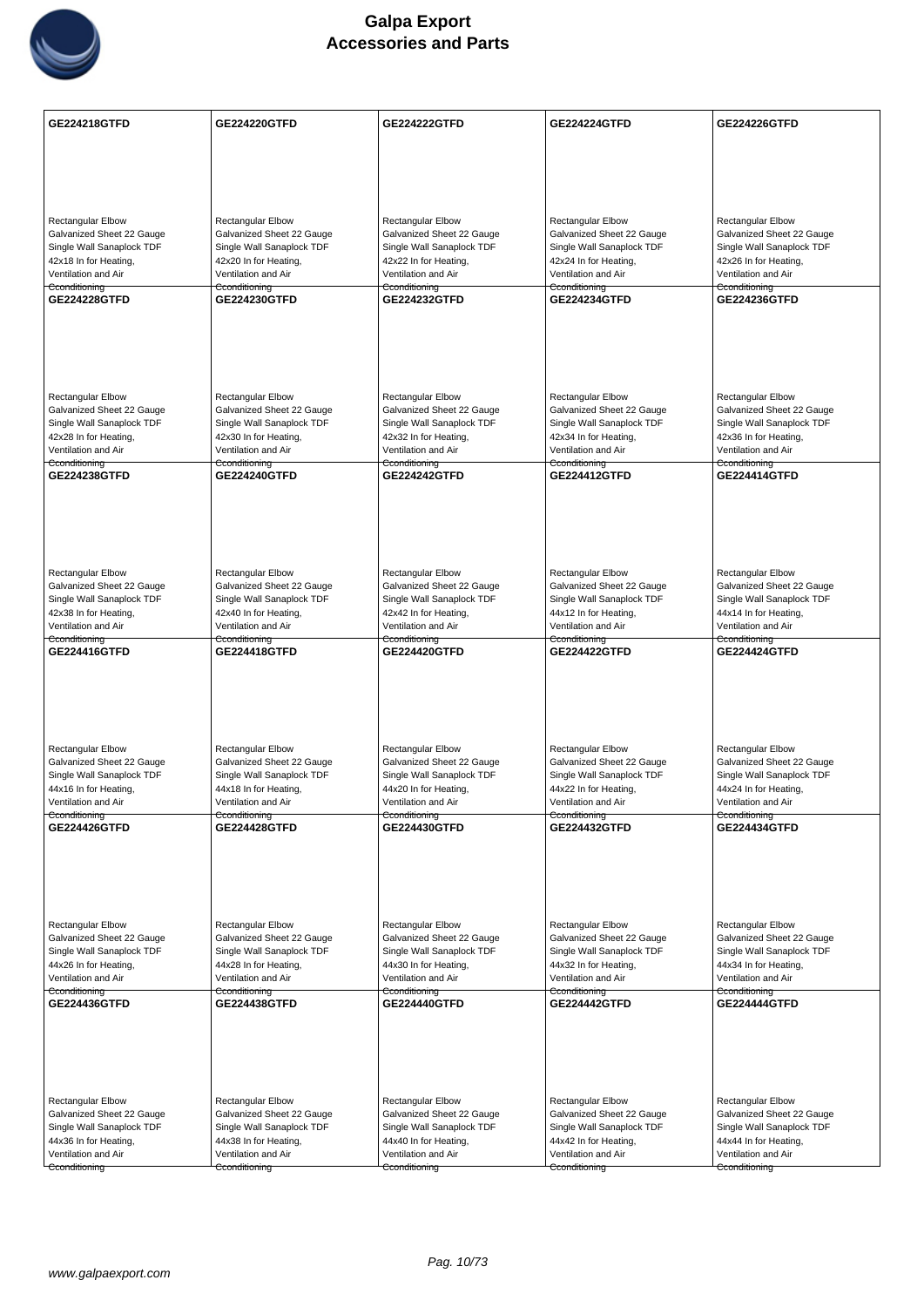

| GE224612GTFD                                           | GE224614GTFD                                           | GE224616GTFD                                           | GE224618GTFD                                           | GE224620GTFD                                           |
|--------------------------------------------------------|--------------------------------------------------------|--------------------------------------------------------|--------------------------------------------------------|--------------------------------------------------------|
|                                                        |                                                        |                                                        |                                                        |                                                        |
|                                                        |                                                        |                                                        |                                                        |                                                        |
|                                                        |                                                        |                                                        |                                                        |                                                        |
|                                                        |                                                        |                                                        |                                                        |                                                        |
| <b>Rectangular Elbow</b>                               | <b>Rectangular Elbow</b>                               | Rectangular Elbow                                      | <b>Rectangular Elbow</b>                               | Rectangular Elbow                                      |
| Galvanized Sheet 22 Gauge                              | Galvanized Sheet 22 Gauge                              | Galvanized Sheet 22 Gauge                              | Galvanized Sheet 22 Gauge                              | Galvanized Sheet 22 Gauge                              |
| Single Wall Sanaplock TDF<br>46x12 In for Heating,     | Single Wall Sanaplock TDF<br>46x14 In for Heating,     | Single Wall Sanaplock TDF<br>46x16 In for Heating,     | Single Wall Sanaplock TDF<br>46x18 In for Heating,     | Single Wall Sanaplock TDF<br>46x20 In for Heating,     |
| Ventilation and Air                                    | Ventilation and Air                                    | Ventilation and Air                                    | Ventilation and Air                                    | Ventilation and Air                                    |
| Cconditioning<br>GE224622GTFD                          | Cconditioning<br><b>GE224624GTFD</b>                   | Cconditioning<br>GE224626GTFD                          | Cconditioning<br><b>GE224628GTFD</b>                   | Cconditioning<br>GE224630GTFD                          |
|                                                        |                                                        |                                                        |                                                        |                                                        |
|                                                        |                                                        |                                                        |                                                        |                                                        |
|                                                        |                                                        |                                                        |                                                        |                                                        |
|                                                        |                                                        |                                                        |                                                        |                                                        |
|                                                        |                                                        |                                                        |                                                        |                                                        |
| <b>Rectangular Elbow</b>                               | <b>Rectangular Elbow</b>                               | <b>Rectangular Elbow</b>                               | <b>Rectangular Elbow</b>                               | <b>Rectangular Elbow</b>                               |
| Galvanized Sheet 22 Gauge<br>Single Wall Sanaplock TDF | Galvanized Sheet 22 Gauge<br>Single Wall Sanaplock TDF | Galvanized Sheet 22 Gauge<br>Single Wall Sanaplock TDF | Galvanized Sheet 22 Gauge<br>Single Wall Sanaplock TDF | Galvanized Sheet 22 Gauge<br>Single Wall Sanaplock TDF |
| 46x22 In for Heating,                                  | 46x24 In for Heating,                                  | 46x26 In for Heating,                                  | 46x28 In for Heating,                                  | 46x30 In for Heating,                                  |
| Ventilation and Air                                    | Ventilation and Air                                    | Ventilation and Air                                    | Ventilation and Air                                    | Ventilation and Air                                    |
| Cconditioning<br>GE224632GTFD                          | Cconditioning<br>GE224634GTFD                          | Cconditioning<br>GE224636GTFD                          | Cconditioning<br>GE224638GTFD                          | Cconditioning<br><b>GE224640GTFD</b>                   |
|                                                        |                                                        |                                                        |                                                        |                                                        |
|                                                        |                                                        |                                                        |                                                        |                                                        |
|                                                        |                                                        |                                                        |                                                        |                                                        |
|                                                        |                                                        |                                                        |                                                        |                                                        |
|                                                        |                                                        |                                                        |                                                        |                                                        |
| Rectangular Elbow<br>Galvanized Sheet 22 Gauge         | <b>Rectangular Elbow</b><br>Galvanized Sheet 22 Gauge  | <b>Rectangular Elbow</b><br>Galvanized Sheet 22 Gauge  | <b>Rectangular Elbow</b><br>Galvanized Sheet 22 Gauge  | <b>Rectangular Elbow</b><br>Galvanized Sheet 22 Gauge  |
| Single Wall Sanaplock TDF                              | Single Wall Sanaplock TDF                              | Single Wall Sanaplock TDF                              | Single Wall Sanaplock TDF                              | Single Wall Sanaplock TDF                              |
| 46x32 In for Heating,                                  | 46x34 In for Heating,                                  | 46x36 In for Heating,                                  | 46x38 In for Heating,                                  | 46x40 In for Heating,                                  |
| Ventilation and Air<br>Cconditioning                   | Ventilation and Air<br>Cconditioning                   | Ventilation and Air<br>Cconditioning                   | Ventilation and Air<br>Cconditioning                   | Ventilation and Air<br>Cconditioning                   |
| GE224642GTFD                                           | GE224644GTFD                                           | GE224646GTFD                                           | GE224812GTFD                                           | GE224814GTFD                                           |
|                                                        |                                                        |                                                        |                                                        |                                                        |
|                                                        |                                                        |                                                        |                                                        |                                                        |
|                                                        |                                                        |                                                        |                                                        |                                                        |
|                                                        |                                                        |                                                        |                                                        |                                                        |
| Rectangular Elbow                                      | Rectangular Elbow                                      | <b>Rectangular Elbow</b>                               | Rectangular Elbow                                      | <b>Rectangular Elbow</b>                               |
| Galvanized Sheet 22 Gauge                              | Galvanized Sheet 22 Gauge                              | Galvanized Sheet 22 Gauge                              | Galvanized Sheet 22 Gauge                              | Galvanized Sheet 22 Gauge                              |
| Single Wall Sanaplock TDF<br>46x42 In for Heating,     | Single Wall Sanaplock TDF<br>46x44 In for Heating,     | Single Wall Sanaplock TDF<br>46x46 In for Heating,     | Single Wall Sanaplock TDF<br>48x12 In for Heating,     | Single Wall Sanaplock TDF<br>48x14 In for Heating,     |
| Ventilation and Air                                    | Ventilation and Air                                    | Ventilation and Air                                    | Ventilation and Air                                    | Ventilation and Air                                    |
| Cconditioning                                          | Cconditioning                                          | Cconditioning                                          | Cconditioning                                          | Cconditioning                                          |
| GE224816GTFD                                           | GE224818GTFD                                           | GE224820GTFD                                           | <b>GE224822GTFD</b>                                    | <b>GE224824GTFD</b>                                    |
|                                                        |                                                        |                                                        |                                                        |                                                        |
|                                                        |                                                        |                                                        |                                                        |                                                        |
|                                                        |                                                        |                                                        |                                                        |                                                        |
|                                                        |                                                        |                                                        |                                                        |                                                        |
| Rectangular Elbow                                      | Rectangular Elbow                                      | <b>Rectangular Elbow</b>                               | <b>Rectangular Elbow</b>                               | <b>Rectangular Elbow</b>                               |
| Galvanized Sheet 22 Gauge<br>Single Wall Sanaplock TDF | Galvanized Sheet 22 Gauge<br>Single Wall Sanaplock TDF | Galvanized Sheet 22 Gauge<br>Single Wall Sanaplock TDF | Galvanized Sheet 22 Gauge<br>Single Wall Sanaplock TDF | Galvanized Sheet 22 Gauge<br>Single Wall Sanaplock TDF |
| 48x16 In for Heating,                                  | 48x18 In for Heating,                                  | 48x20 In for Heating,                                  | 48x22 In for Heating,                                  | 48x24 In for Heating,                                  |
| Ventilation and Air                                    | Ventilation and Air                                    | Ventilation and Air                                    | Ventilation and Air                                    | Ventilation and Air                                    |
| Cconditioning<br>GE224826GTFD                          | Cconditioning<br>GE224828GTFD                          | Cconditioning<br>GE224830GTFD                          | Cconditioning<br>GE224832GTFD                          | Cconditioning<br><b>GE224834GTFD</b>                   |
|                                                        |                                                        |                                                        |                                                        |                                                        |
|                                                        |                                                        |                                                        |                                                        |                                                        |
|                                                        |                                                        |                                                        |                                                        |                                                        |
|                                                        |                                                        |                                                        |                                                        |                                                        |
|                                                        |                                                        |                                                        |                                                        |                                                        |
| Rectangular Elbow                                      | <b>Rectangular Elbow</b>                               | Rectangular Elbow                                      | <b>Rectangular Elbow</b>                               | Rectangular Elbow                                      |
| Galvanized Sheet 22 Gauge<br>Single Wall Sanaplock TDF | Galvanized Sheet 22 Gauge<br>Single Wall Sanaplock TDF | Galvanized Sheet 22 Gauge<br>Single Wall Sanaplock TDF | Galvanized Sheet 22 Gauge<br>Single Wall Sanaplock TDF | Galvanized Sheet 22 Gauge<br>Single Wall Sanaplock TDF |
| 48x26 In for Heating,                                  | 48x28 In for Heating,                                  | 48x30 In for Heating,                                  | 48x32 In for Heating,                                  | 48x34 In for Heating,                                  |
| Ventilation and Air                                    | Ventilation and Air                                    | Ventilation and Air                                    | Ventilation and Air                                    | Ventilation and Air                                    |
| Cconditioning                                          | Cconditioning                                          | Cconditioning                                          | Cconditioning                                          | Cconditioning                                          |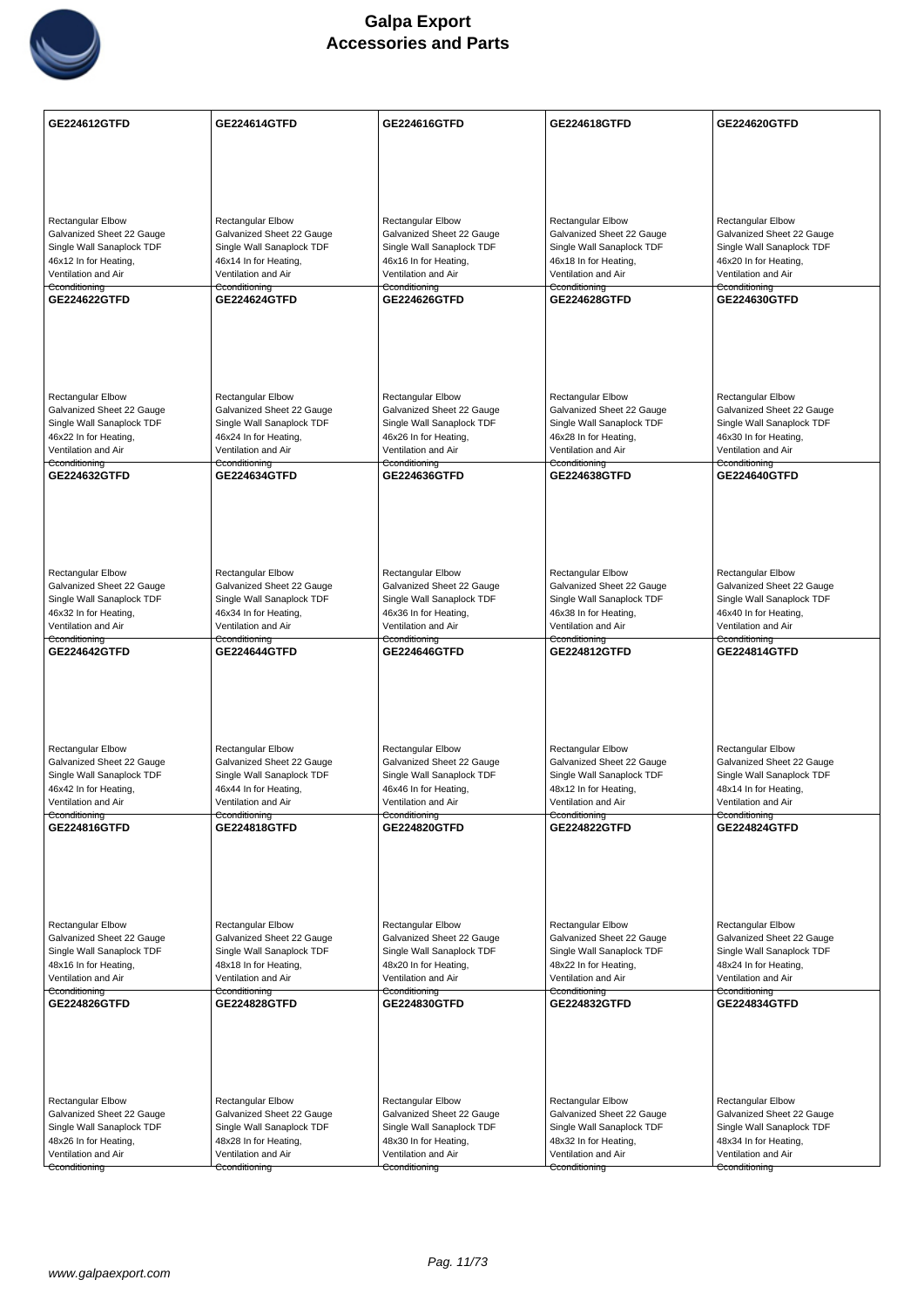

| <b>GE224836GTFD</b>                                    | GE224838GTFD                                           | GE224840GTFD                                           | <b>GE224842GTFD</b>                                    | <b>GE224844GTFD</b>                                    |
|--------------------------------------------------------|--------------------------------------------------------|--------------------------------------------------------|--------------------------------------------------------|--------------------------------------------------------|
|                                                        |                                                        |                                                        |                                                        |                                                        |
|                                                        |                                                        |                                                        |                                                        |                                                        |
|                                                        |                                                        |                                                        |                                                        |                                                        |
| <b>Rectangular Elbow</b>                               | <b>Rectangular Elbow</b>                               | <b>Rectangular Elbow</b>                               | <b>Rectangular Elbow</b>                               | <b>Rectangular Elbow</b>                               |
| Galvanized Sheet 22 Gauge                              | Galvanized Sheet 22 Gauge                              | Galvanized Sheet 22 Gauge                              | Galvanized Sheet 22 Gauge                              | Galvanized Sheet 22 Gauge                              |
| Single Wall Sanaplock TDF                              | Single Wall Sanaplock TDF                              | Single Wall Sanaplock TDF                              | Single Wall Sanaplock TDF                              | Single Wall Sanaplock TDF                              |
| 48x36 In for Heating,<br>Ventilation and Air           | 48x38 In for Heating,<br>Ventilation and Air           | 48x40 In for Heating,<br>Ventilation and Air           | 48x42 In for Heating,<br>Ventilation and Air           | 48x44 In for Heating,<br>Ventilation and Air           |
| Cconditioning<br>GE224846GTFD                          | Cconditioning<br><b>GE224848GTFD</b>                   | Cconditioning<br>GE225014GTFD                          | Cconditioning<br>GE225016GTFD                          | Cconditioning<br>GE225018GTFD                          |
|                                                        |                                                        |                                                        |                                                        |                                                        |
|                                                        |                                                        |                                                        |                                                        |                                                        |
|                                                        |                                                        |                                                        |                                                        |                                                        |
|                                                        |                                                        |                                                        |                                                        |                                                        |
| <b>Rectangular Elbow</b>                               | Rectangular Elbow                                      | <b>Rectangular Elbow</b>                               | Rectangular Elbow                                      | Rectangular Elbow                                      |
| Galvanized Sheet 22 Gauge<br>Single Wall Sanaplock TDF | Galvanized Sheet 22 Gauge<br>Single Wall Sanaplock TDF | Galvanized Sheet 22 Gauge<br>Single Wall Sanaplock TDF | Galvanized Sheet 22 Gauge<br>Single Wall Sanaplock TDF | Galvanized Sheet 22 Gauge<br>Single Wall Sanaplock TDF |
| 48x46 In for Heating,                                  | 48x48 In for Heating,                                  | 50x14 In for Heating,                                  | 50x16 In for Heating,                                  | 50x18 In for Heating,                                  |
| Ventilation and Air<br>Cconditioning                   | Ventilation and Air<br>Cconditioning                   | Ventilation and Air<br>Cconditioning                   | Ventilation and Air<br>Cconditioning                   | Ventilation and Air<br>Cconditioning                   |
| <b>GE225020GTFD</b>                                    | <b>GE225022GTFD</b>                                    | <b>GE225024GTFD</b>                                    | GE225026GTFD                                           | <b>GE225028GTFD</b>                                    |
|                                                        |                                                        |                                                        |                                                        |                                                        |
|                                                        |                                                        |                                                        |                                                        |                                                        |
|                                                        |                                                        |                                                        |                                                        |                                                        |
| Rectangular Elbow                                      | <b>Rectangular Elbow</b>                               | Rectangular Elbow                                      | Rectangular Elbow                                      | Rectangular Elbow                                      |
| Galvanized Sheet 22 Gauge                              | Galvanized Sheet 22 Gauge                              | Galvanized Sheet 22 Gauge                              | Galvanized Sheet 22 Gauge                              | Galvanized Sheet 22 Gauge                              |
| Single Wall Sanaplock TDF<br>50x20 In for Heating,     | Single Wall Sanaplock TDF<br>50x22 In for Heating,     | Single Wall Sanaplock TDF<br>50x24 In for Heating,     | Single Wall Sanaplock TDF<br>50x26 In for Heating,     | Single Wall Sanaplock TDF<br>50x28 In for Heating,     |
| Ventilation and Air                                    | Ventilation and Air                                    | Ventilation and Air                                    | Ventilation and Air                                    | Ventilation and Air                                    |
| Cconditioning<br>GE225030GTFD                          | Cconditioning<br>GE225032GTFD                          | Cconditioning<br>GE225034GTFD                          | Cconditioning<br>GE225036GTFD                          | Cconditioning<br>GE225038GTFD                          |
|                                                        |                                                        |                                                        |                                                        |                                                        |
|                                                        |                                                        |                                                        |                                                        |                                                        |
|                                                        |                                                        |                                                        |                                                        |                                                        |
|                                                        |                                                        |                                                        |                                                        |                                                        |
| Rectangular Elbow<br>Galvanized Sheet 22 Gauge         | Rectangular Elbow<br>Galvanized Sheet 22 Gauge         | <b>Rectangular Elbow</b><br>Galvanized Sheet 22 Gauge  | <b>Rectangular Elbow</b><br>Galvanized Sheet 22 Gauge  | <b>Rectangular Elbow</b><br>Galvanized Sheet 22 Gauge  |
| Single Wall Sanaplock TDF                              | Single Wall Sanaplock TDF                              | Single Wall Sanaplock TDF                              | Single Wall Sanaplock TDF                              | Single Wall Sanaplock TDF                              |
| 50x30 In for Heating,<br>Ventilation and Air           | 50x32 In for Heating,<br>Ventilation and Air           | 50x34 In for Heating,<br>Ventilation and Air           | 50x36 In for Heating,<br>Ventilation and Air           | 50x38 In for Heating,<br>Ventilation and Air           |
| Cconditioning                                          | Cconditioning                                          | Cconditioning                                          | Cconditioning<br>GE225046GTFD                          | Cconditioning                                          |
| GE225040GTFD                                           | GE225042GTFD                                           | <b>GE225044GTFD</b>                                    |                                                        | <b>GE225048GTFD</b>                                    |
|                                                        |                                                        |                                                        |                                                        |                                                        |
|                                                        |                                                        |                                                        |                                                        |                                                        |
|                                                        |                                                        |                                                        |                                                        |                                                        |
| Rectangular Elbow                                      | Rectangular Elbow                                      | <b>Rectangular Elbow</b>                               | <b>Rectangular Elbow</b>                               | Rectangular Elbow                                      |
| Galvanized Sheet 22 Gauge<br>Single Wall Sanaplock TDF | Galvanized Sheet 22 Gauge<br>Single Wall Sanaplock TDF | Galvanized Sheet 22 Gauge<br>Single Wall Sanaplock TDF | Galvanized Sheet 22 Gauge<br>Single Wall Sanaplock TDF | Galvanized Sheet 22 Gauge<br>Single Wall Sanaplock TDF |
| 50x40 In for Heating,                                  | 50x42 In for Heating,                                  | 50x44 In for Heating,                                  | 50x46 In for Heating,                                  | 50x48 In for Heating,                                  |
| Ventilation and Air<br>Cconditioning                   | Ventilation and Air<br>Cconditioning                   | Ventilation and Air<br>Cconditioning                   | Ventilation and Air<br>Cconditioning                   | Ventilation and Air<br>Cconditioning                   |
| <b>GE225050GTFD</b>                                    | GE225214GTFD                                           | GE225216GTFD                                           | GE225218GTFD                                           | <b>GE225220GTFD</b>                                    |
|                                                        |                                                        |                                                        |                                                        |                                                        |
|                                                        |                                                        |                                                        |                                                        |                                                        |
|                                                        |                                                        |                                                        |                                                        |                                                        |
| Rectangular Elbow                                      | <b>Rectangular Elbow</b>                               | <b>Rectangular Elbow</b>                               | Rectangular Elbow                                      | Rectangular Elbow                                      |
| Galvanized Sheet 22 Gauge                              | Galvanized Sheet 22 Gauge                              | Galvanized Sheet 22 Gauge                              | Galvanized Sheet 22 Gauge                              | Galvanized Sheet 22 Gauge                              |
| Single Wall Sanaplock TDF                              | Single Wall Sanaplock TDF                              | Single Wall Sanaplock TDF                              | Single Wall Sanaplock TDF                              | Single Wall Sanaplock TDF                              |
| 50x50 In for Heating,<br>Ventilation and Air           | 52x14 In for Heating,<br>Ventilation and Air           | 52x16 In for Heating,<br>Ventilation and Air           | 52x18 In for Heating,<br>Ventilation and Air           | 52x20 In for Heating,<br>Ventilation and Air           |
| Cconditioning                                          | Cconditioning                                          | Cconditioning                                          | Cconditioning                                          | Cconditioning                                          |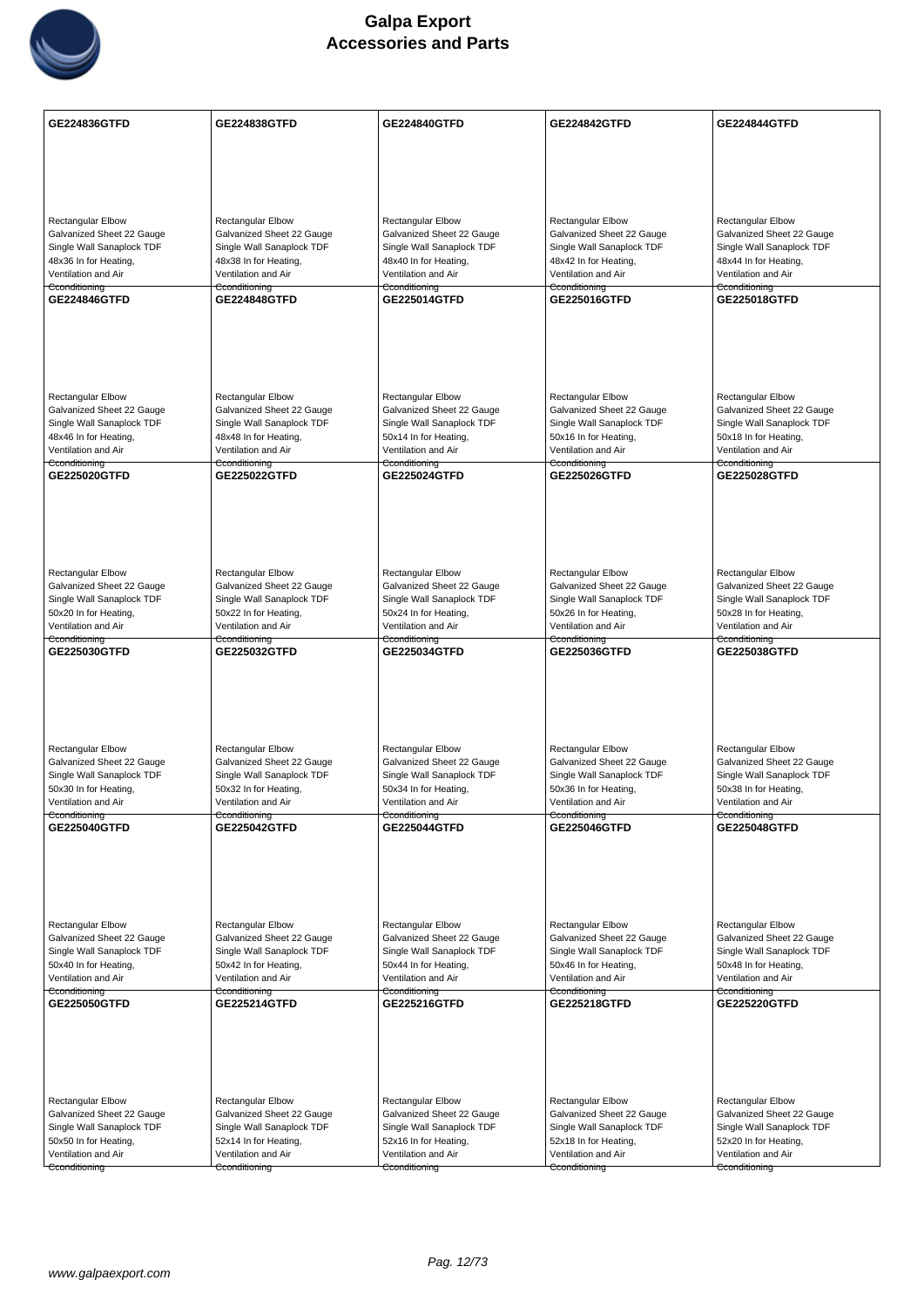

| <b>GE225222GTFD</b>                                    | <b>GE225224GTFD</b>                                    | GE225226GTFD                                           | <b>GE225228GTFD</b>                                    | <b>GE225230GTFD</b>                                    |
|--------------------------------------------------------|--------------------------------------------------------|--------------------------------------------------------|--------------------------------------------------------|--------------------------------------------------------|
|                                                        |                                                        |                                                        |                                                        |                                                        |
|                                                        |                                                        |                                                        |                                                        |                                                        |
|                                                        |                                                        |                                                        |                                                        |                                                        |
|                                                        |                                                        |                                                        |                                                        | <b>Rectangular Elbow</b>                               |
| <b>Rectangular Elbow</b><br>Galvanized Sheet 22 Gauge  | <b>Rectangular Elbow</b><br>Galvanized Sheet 22 Gauge  | <b>Rectangular Elbow</b><br>Galvanized Sheet 22 Gauge  | <b>Rectangular Elbow</b><br>Galvanized Sheet 22 Gauge  | Galvanized Sheet 22 Gauge                              |
| Single Wall Sanaplock TDF                              | Single Wall Sanaplock TDF                              | Single Wall Sanaplock TDF                              | Single Wall Sanaplock TDF                              | Single Wall Sanaplock TDF                              |
| 52x22 In for Heating,<br>Ventilation and Air           | 52x24 In for Heating,<br>Ventilation and Air           | 52x26 In for Heating,<br>Ventilation and Air           | 52x28 In for Heating,<br>Ventilation and Air           | 52x30 In for Heating,<br>Ventilation and Air           |
| Cconditioning<br><b>GE225232GTFD</b>                   | Cconditioning<br><b>GE225234GTFD</b>                   | Cconditioning<br>GE225236GTFD                          | Cconditioning<br><b>GE225238GTFD</b>                   | Cconditioning<br>GE225240GTFD                          |
|                                                        |                                                        |                                                        |                                                        |                                                        |
|                                                        |                                                        |                                                        |                                                        |                                                        |
|                                                        |                                                        |                                                        |                                                        |                                                        |
|                                                        |                                                        |                                                        |                                                        |                                                        |
| <b>Rectangular Elbow</b>                               | Rectangular Elbow                                      | <b>Rectangular Elbow</b>                               | Rectangular Elbow                                      | Rectangular Elbow                                      |
| Galvanized Sheet 22 Gauge<br>Single Wall Sanaplock TDF | Galvanized Sheet 22 Gauge<br>Single Wall Sanaplock TDF | Galvanized Sheet 22 Gauge<br>Single Wall Sanaplock TDF | Galvanized Sheet 22 Gauge<br>Single Wall Sanaplock TDF | Galvanized Sheet 22 Gauge<br>Single Wall Sanaplock TDF |
| 52x32 In for Heating,                                  | 52x34 In for Heating,                                  | 52x36 In for Heating,                                  | 52x38 In for Heating,                                  | 52x40 In for Heating,                                  |
| Ventilation and Air<br>Cconditioning                   | Ventilation and Air<br>Cconditioning                   | Ventilation and Air<br>Cconditioning                   | Ventilation and Air<br>Cconditioning                   | Ventilation and Air<br>Cconditioning                   |
| <b>GE225242GTFD</b>                                    | <b>GE225244GTFD</b>                                    | <b>GE225246GTFD</b>                                    | <b>GE225248GTFD</b>                                    | <b>GE225250GTFD</b>                                    |
|                                                        |                                                        |                                                        |                                                        |                                                        |
|                                                        |                                                        |                                                        |                                                        |                                                        |
|                                                        |                                                        |                                                        |                                                        |                                                        |
| <b>Rectangular Elbow</b>                               | <b>Rectangular Elbow</b>                               | Rectangular Elbow                                      | Rectangular Elbow                                      | Rectangular Elbow                                      |
| Galvanized Sheet 22 Gauge                              | Galvanized Sheet 22 Gauge                              | Galvanized Sheet 22 Gauge                              | Galvanized Sheet 22 Gauge                              | Galvanized Sheet 22 Gauge                              |
| Single Wall Sanaplock TDF<br>52x42 In for Heating,     | Single Wall Sanaplock TDF<br>52x44 In for Heating,     | Single Wall Sanaplock TDF<br>52x46 In for Heating,     | Single Wall Sanaplock TDF<br>52x48 In for Heating,     | Single Wall Sanaplock TDF<br>52x50 In for Heating,     |
| Ventilation and Air                                    | Ventilation and Air                                    | Ventilation and Air                                    | Ventilation and Air                                    | Ventilation and Air                                    |
| Cconditioning<br>GE225252GTFD                          | Cconditioning<br>GE225414GTFD                          | Cconditioning<br>GE225416GTFD                          | Cconditioning<br><b>GE225418GTFD</b>                   | Cconditioning<br><b>GE225420GTFD</b>                   |
|                                                        |                                                        |                                                        |                                                        |                                                        |
|                                                        |                                                        |                                                        |                                                        |                                                        |
|                                                        |                                                        |                                                        |                                                        |                                                        |
|                                                        |                                                        |                                                        |                                                        |                                                        |
| Rectangular Elbow<br>Galvanized Sheet 22 Gauge         | Rectangular Elbow<br>Galvanized Sheet 22 Gauge         | <b>Rectangular Elbow</b><br>Galvanized Sheet 22 Gauge  | <b>Rectangular Elbow</b><br>Galvanized Sheet 22 Gauge  | <b>Rectangular Elbow</b><br>Galvanized Sheet 22 Gauge  |
| Single Wall Sanaplock TDF                              | Single Wall Sanaplock TDF                              | Single Wall Sanaplock TDF                              | Single Wall Sanaplock TDF                              | Single Wall Sanaplock TDF                              |
| 52x52 In for Heating,<br>Ventilation and Air           | 54x14 In for Heating,<br>Ventilation and Air           | 54x16 In for Heating,<br>Ventilation and Air           | 54x18 In for Heating,<br>Ventilation and Air           | 54x20 In for Heating,<br>Ventilation and Air           |
| Cconditioning                                          | Cconditioning                                          | Cconditioning                                          | Cconditioning<br>GE225428GTFD                          | Cconditioning                                          |
| GE225422GTFD                                           | <b>GE225424GTFD</b>                                    | <b>GE225426GTFD</b>                                    |                                                        | GE225430GTFD                                           |
|                                                        |                                                        |                                                        |                                                        |                                                        |
|                                                        |                                                        |                                                        |                                                        |                                                        |
|                                                        |                                                        |                                                        |                                                        |                                                        |
| Rectangular Elbow                                      | Rectangular Elbow                                      | <b>Rectangular Elbow</b>                               | <b>Rectangular Elbow</b>                               | <b>Rectangular Elbow</b>                               |
| Galvanized Sheet 22 Gauge<br>Single Wall Sanaplock TDF | Galvanized Sheet 22 Gauge<br>Single Wall Sanaplock TDF | Galvanized Sheet 22 Gauge<br>Single Wall Sanaplock TDF | Galvanized Sheet 22 Gauge<br>Single Wall Sanaplock TDF | Galvanized Sheet 22 Gauge<br>Single Wall Sanaplock TDF |
| 54x22 In for Heating,                                  | 54x24 In for Heating,                                  | 54x26 In for Heating,                                  | 54x28 In for Heating,                                  | 54x30 In for Heating,                                  |
| Ventilation and Air<br>Cconditioning                   | Ventilation and Air<br>Cconditioning                   | Ventilation and Air<br>Cconditioning                   | Ventilation and Air<br>Cconditioning                   | Ventilation and Air<br>Cconditioning                   |
| GE225432GTFD                                           | <b>GE225434GTFD</b>                                    | GE225436GTFD                                           | <b>GE225438GTFD</b>                                    | <b>GE225440GTFD</b>                                    |
|                                                        |                                                        |                                                        |                                                        |                                                        |
|                                                        |                                                        |                                                        |                                                        |                                                        |
|                                                        |                                                        |                                                        |                                                        |                                                        |
| Rectangular Elbow                                      | <b>Rectangular Elbow</b>                               | <b>Rectangular Elbow</b>                               | Rectangular Elbow                                      | Rectangular Elbow                                      |
| Galvanized Sheet 22 Gauge                              | Galvanized Sheet 22 Gauge                              | Galvanized Sheet 22 Gauge                              | Galvanized Sheet 22 Gauge                              | Galvanized Sheet 22 Gauge                              |
| Single Wall Sanaplock TDF                              | Single Wall Sanaplock TDF                              | Single Wall Sanaplock TDF                              | Single Wall Sanaplock TDF                              | Single Wall Sanaplock TDF                              |
| 54x32 In for Heating,<br>Ventilation and Air           | 54x34 In for Heating,<br>Ventilation and Air           | 54x36 In for Heating,<br>Ventilation and Air           | 54x38 In for Heating,<br>Ventilation and Air           | 54x40 In for Heating,<br>Ventilation and Air           |
| Cconditioning                                          | Cconditioning                                          | Cconditioning                                          | Cconditioning                                          | Cconditioning                                          |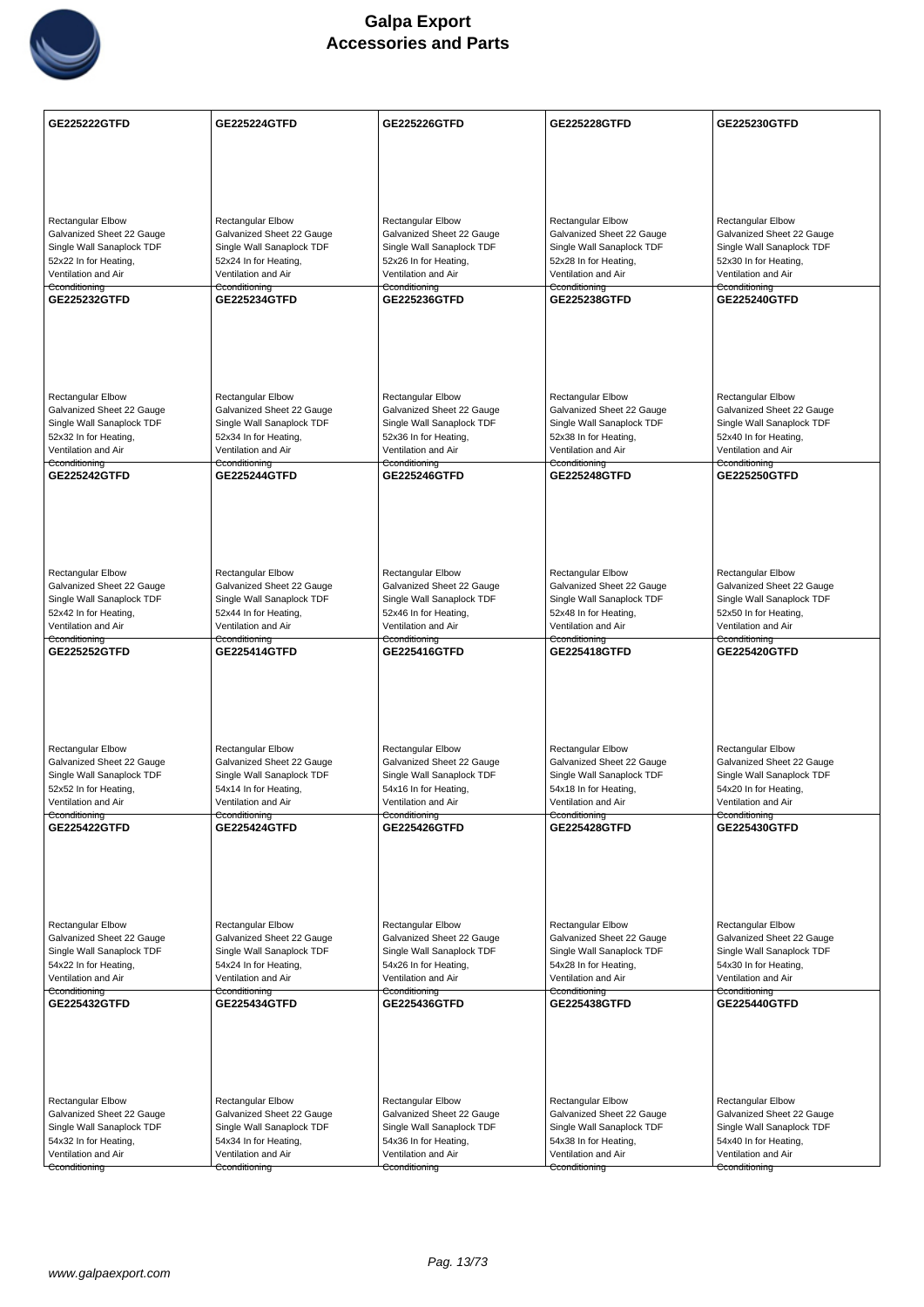

| <b>GE225442GTFD</b>                          | <b>GE225444GTFD</b>                          | <b>GE225446GTFD</b>                          | <b>GE225448GTFD</b>                          | <b>GE225450GTFD</b>                          |
|----------------------------------------------|----------------------------------------------|----------------------------------------------|----------------------------------------------|----------------------------------------------|
|                                              |                                              |                                              |                                              |                                              |
|                                              |                                              |                                              |                                              |                                              |
|                                              |                                              |                                              |                                              |                                              |
|                                              |                                              |                                              |                                              |                                              |
| <b>Rectangular Elbow</b>                     | <b>Rectangular Elbow</b>                     | <b>Rectangular Elbow</b>                     | <b>Rectangular Elbow</b>                     | <b>Rectangular Elbow</b>                     |
| Galvanized Sheet 22 Gauge                    | Galvanized Sheet 22 Gauge                    | Galvanized Sheet 22 Gauge                    | Galvanized Sheet 22 Gauge                    | Galvanized Sheet 22 Gauge                    |
| Single Wall Sanaplock TDF                    | Single Wall Sanaplock TDF                    | Single Wall Sanaplock TDF                    | Single Wall Sanaplock TDF                    | Single Wall Sanaplock TDF                    |
| 54x42 In for Heating,<br>Ventilation and Air | 54x44 In for Heating,<br>Ventilation and Air | 54x46 In for Heating,<br>Ventilation and Air | 54x48 In for Heating,<br>Ventilation and Air | 54x50 In for Heating,<br>Ventilation and Air |
| Cconditioning                                | Cconditioning                                | Cconditioning                                | Cconditioning                                | Cconditioning                                |
| GE225452GTFD                                 | <b>GE225454GTFD</b>                          | GE225614GTFD                                 | GE225616GTFD                                 | GE225618GTFD                                 |
|                                              |                                              |                                              |                                              |                                              |
|                                              |                                              |                                              |                                              |                                              |
|                                              |                                              |                                              |                                              |                                              |
|                                              |                                              |                                              |                                              |                                              |
| <b>Rectangular Elbow</b>                     | Rectangular Elbow                            | <b>Rectangular Elbow</b>                     | Rectangular Elbow                            | Rectangular Elbow                            |
| Galvanized Sheet 22 Gauge                    | Galvanized Sheet 22 Gauge                    | Galvanized Sheet 22 Gauge                    | Galvanized Sheet 22 Gauge                    | Galvanized Sheet 22 Gauge                    |
| Single Wall Sanaplock TDF                    | Single Wall Sanaplock TDF                    | Single Wall Sanaplock TDF                    | Single Wall Sanaplock TDF                    | Single Wall Sanaplock TDF                    |
| 54x52 In for Heating,<br>Ventilation and Air | 54x54 In for Heating,<br>Ventilation and Air | 56x14 In for Heating,<br>Ventilation and Air | 56x16 In for Heating,<br>Ventilation and Air | 56x18 In for Heating,<br>Ventilation and Air |
| Cconditioning                                | Cconditioning                                | Cconditioning                                | Cconditioning                                | Cconditioning                                |
| GE225620GTFD                                 | <b>GE225622GTFD</b>                          | <b>GE225624GTFD</b>                          | <b>GE225626GTFD</b>                          | <b>GE225628GTFD</b>                          |
|                                              |                                              |                                              |                                              |                                              |
|                                              |                                              |                                              |                                              |                                              |
|                                              |                                              |                                              |                                              |                                              |
|                                              |                                              |                                              |                                              |                                              |
| Rectangular Elbow                            | <b>Rectangular Elbow</b>                     | Rectangular Elbow                            | Rectangular Elbow                            | Rectangular Elbow                            |
| Galvanized Sheet 22 Gauge                    | Galvanized Sheet 22 Gauge                    | Galvanized Sheet 22 Gauge                    | Galvanized Sheet 22 Gauge                    | Galvanized Sheet 22 Gauge                    |
| Single Wall Sanaplock TDF                    | Single Wall Sanaplock TDF                    | Single Wall Sanaplock TDF                    | Single Wall Sanaplock TDF                    | Single Wall Sanaplock TDF                    |
| 56x20 In for Heating,<br>Ventilation and Air | 56x22 In for Heating,<br>Ventilation and Air | 56x24 In for Heating,<br>Ventilation and Air | 56x26 In for Heating,<br>Ventilation and Air | 56x28 In for Heating,<br>Ventilation and Air |
| Cconditioning                                | Cconditioning                                | Cconditioning                                | Cconditioning                                | Cconditioning                                |
| GE225630GTFD                                 | GE225632GTFD                                 | GE225634GTFD                                 | GE225636GTFD                                 | GE225638GTFD                                 |
|                                              |                                              |                                              |                                              |                                              |
|                                              |                                              |                                              |                                              |                                              |
|                                              |                                              |                                              |                                              |                                              |
|                                              |                                              |                                              |                                              |                                              |
| Rectangular Elbow                            | Rectangular Elbow                            | <b>Rectangular Elbow</b>                     | Rectangular Elbow                            | <b>Rectangular Elbow</b>                     |
| Galvanized Sheet 22 Gauge                    | Galvanized Sheet 22 Gauge                    | Galvanized Sheet 22 Gauge                    | Galvanized Sheet 22 Gauge                    | Galvanized Sheet 22 Gauge                    |
| Single Wall Sanaplock TDF                    | Single Wall Sanaplock TDF                    | Single Wall Sanaplock TDF                    | Single Wall Sanaplock TDF                    | Single Wall Sanaplock TDF                    |
| 56x30 In for Heating,<br>Ventilation and Air | 56x32 In for Heating,<br>Ventilation and Air | 56x34 In for Heating,<br>Ventilation and Air | 56x36 In for Heating,<br>Ventilation and Air | 56x38 In for Heating,<br>Ventilation and Air |
| Cconditioning                                | Cconditioning                                | Cconditioning                                | Cconditioning                                | Cconditioning                                |
| GE225640GTFD                                 | <b>GE225642GTFD</b>                          | <b>GE225644GTFD</b>                          | GE225646GTFD                                 | <b>GE225648GTFD</b>                          |
|                                              |                                              |                                              |                                              |                                              |
|                                              |                                              |                                              |                                              |                                              |
|                                              |                                              |                                              |                                              |                                              |
|                                              |                                              |                                              |                                              |                                              |
| Rectangular Elbow                            | Rectangular Elbow                            | <b>Rectangular Elbow</b>                     | <b>Rectangular Elbow</b>                     | <b>Rectangular Elbow</b>                     |
| Galvanized Sheet 22 Gauge                    | Galvanized Sheet 22 Gauge                    | Galvanized Sheet 22 Gauge                    | Galvanized Sheet 22 Gauge                    | Galvanized Sheet 22 Gauge                    |
| Single Wall Sanaplock TDF                    | Single Wall Sanaplock TDF                    | Single Wall Sanaplock TDF                    | Single Wall Sanaplock TDF                    | Single Wall Sanaplock TDF                    |
| 56x40 In for Heating,<br>Ventilation and Air | 56x42 In for Heating,<br>Ventilation and Air | 56x44 In for Heating,<br>Ventilation and Air | 56x46 In for Heating,<br>Ventilation and Air | 56x48 In for Heating,<br>Ventilation and Air |
| Cconditioning                                | Cconditioning                                | Cconditioning                                | Cconditioning                                | Cconditioning                                |
| <b>GE225650GTFD</b>                          | <b>GE225652GTFD</b>                          | GE225654GTFD                                 | GE225656GTFD                                 | GE225816GTFD                                 |
|                                              |                                              |                                              |                                              |                                              |
|                                              |                                              |                                              |                                              |                                              |
|                                              |                                              |                                              |                                              |                                              |
|                                              |                                              |                                              |                                              |                                              |
| Rectangular Elbow                            | <b>Rectangular Elbow</b>                     | <b>Rectangular Elbow</b>                     | Rectangular Elbow                            | Rectangular Elbow                            |
| Galvanized Sheet 22 Gauge                    | Galvanized Sheet 22 Gauge                    | Galvanized Sheet 22 Gauge                    | Galvanized Sheet 22 Gauge                    | Galvanized Sheet 22 Gauge                    |
| Single Wall Sanaplock TDF                    | Single Wall Sanaplock TDF                    | Single Wall Sanaplock TDF                    | Single Wall Sanaplock TDF                    | Single Wall Sanaplock TDF                    |
| 56x50 In for Heating,                        | 56x52 In for Heating,                        | 56x54 In for Heating,                        | 56x56 In for Heating,                        | 58x16 In for Heating,                        |
| Ventilation and Air<br>Cconditioning         | Ventilation and Air<br>Cconditioning         | Ventilation and Air<br>Cconditioning         | Ventilation and Air<br>Cconditioning         | Ventilation and Air<br>Cconditioning         |
|                                              |                                              |                                              |                                              |                                              |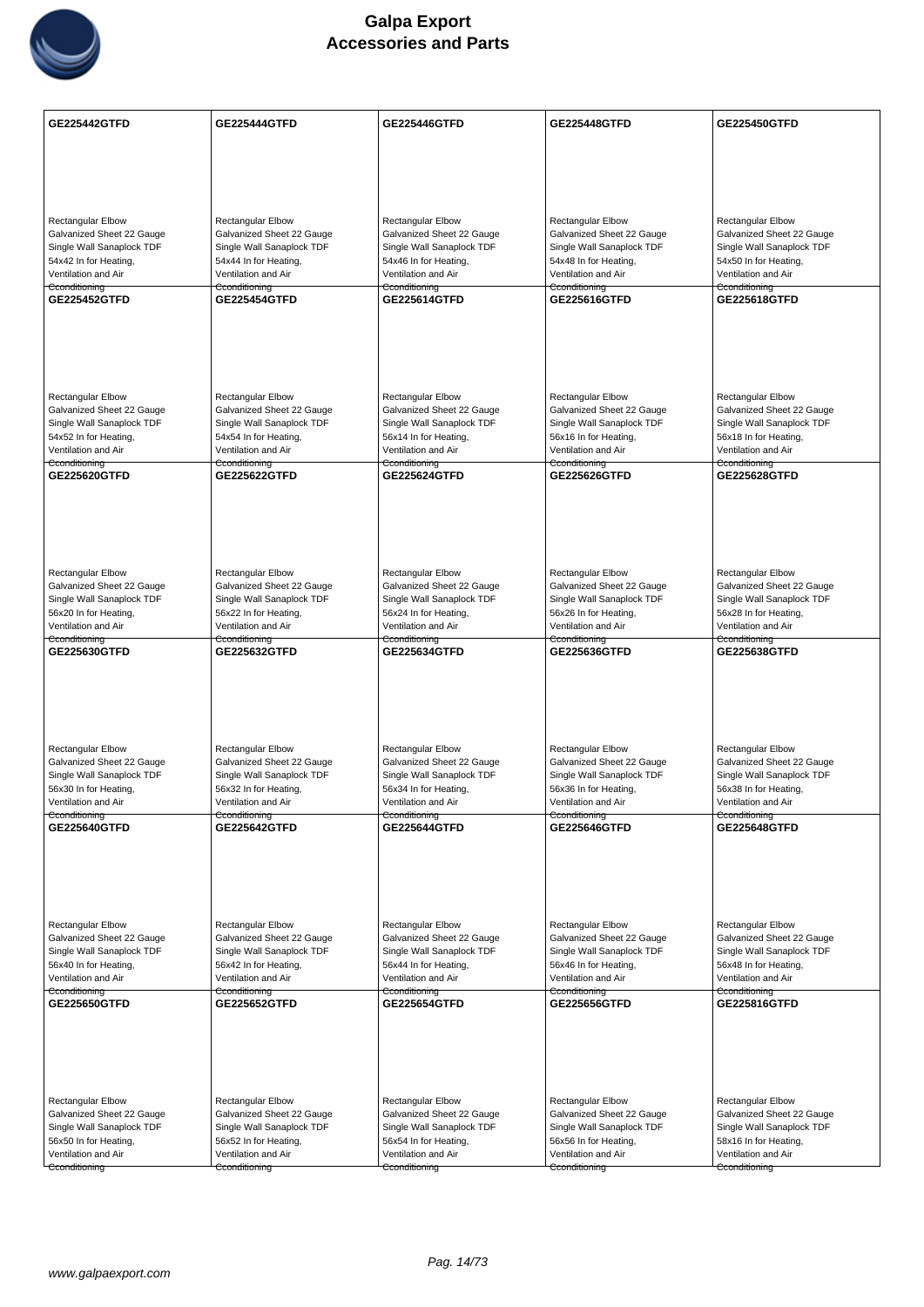

| <b>Rectangular Elbow</b><br><b>Rectangular Elbow</b><br>Rectangular Elbow<br><b>Rectangular Elbow</b><br>Rectangular Elbow<br>Galvanized Sheet 22 Gauge<br>Galvanized Sheet 22 Gauge<br>Galvanized Sheet 22 Gauge<br>Galvanized Sheet 22 Gauge<br>Galvanized Sheet 22 Gauge<br>Single Wall Sanaplock TDF<br>Single Wall Sanaplock TDF<br>Single Wall Sanaplock TDF<br>Single Wall Sanaplock TDF<br>Single Wall Sanaplock TDF<br>58x18 In for Heating,<br>58x20 In for Heating,<br>58x22 In for Heating,<br>58x24 In for Heating,<br>58x26 In for Heating,<br>Ventilation and Air<br>Ventilation and Air<br>Ventilation and Air<br>Ventilation and Air<br>Ventilation and Air<br>Cconditioning<br>Cconditioning<br>Cconditioning<br>Cconditioning<br>Cconditioning<br>GE225828GTFD<br>GE225832GTFD<br>GE225836GTFD<br><b>GE225830GTFD</b><br><b>GE225834GTFD</b><br><b>Rectangular Elbow</b><br><b>Rectangular Elbow</b><br><b>Rectangular Elbow</b><br><b>Rectangular Elbow</b><br><b>Rectangular Elbow</b><br>Galvanized Sheet 22 Gauge<br>Galvanized Sheet 22 Gauge<br>Galvanized Sheet 22 Gauge<br>Galvanized Sheet 22 Gauge<br>Galvanized Sheet 22 Gauge<br>Single Wall Sanaplock TDF<br>Single Wall Sanaplock TDF<br>Single Wall Sanaplock TDF<br>Single Wall Sanaplock TDF<br>Single Wall Sanaplock TDF<br>58x28 In for Heating,<br>58x30 In for Heating,<br>58x32 In for Heating,<br>58x34 In for Heating,<br>58x36 In for Heating,<br>Ventilation and Air<br>Ventilation and Air<br>Ventilation and Air<br>Ventilation and Air<br>Ventilation and Air<br>Cconditioning<br>Cconditioning<br>Cconditioning<br>Cconditioning<br>Cconditioning<br>GE225838GTFD<br><b>GE225844GTFD</b><br><b>GE225846GTFD</b><br><b>GE225840GTFD</b><br><b>GE225842GTFD</b><br>Rectangular Elbow<br><b>Rectangular Elbow</b><br><b>Rectangular Elbow</b><br><b>Rectangular Elbow</b><br><b>Rectangular Elbow</b><br>Galvanized Sheet 22 Gauge<br>Galvanized Sheet 22 Gauge<br>Galvanized Sheet 22 Gauge<br>Galvanized Sheet 22 Gauge<br>Galvanized Sheet 22 Gauge<br>Single Wall Sanaplock TDF<br>Single Wall Sanaplock TDF<br>Single Wall Sanaplock TDF<br>Single Wall Sanaplock TDF<br>Single Wall Sanaplock TDF<br>58x38 In for Heating,<br>58x46 In for Heating,<br>58x40 In for Heating,<br>58x42 In for Heating,<br>58x44 In for Heating,<br>Ventilation and Air<br>Ventilation and Air<br>Ventilation and Air<br>Ventilation and Air<br>Ventilation and Air<br>Cconditioning<br>Cconditioning<br>Cconditioning<br>Cconditioning<br>Cconditioning<br>GE225848GTFD<br>GE225850GTFD<br><b>GE225852GTFD</b><br><b>GE225854GTFD</b><br><b>GE225856GTFD</b><br>Rectangular Elbow<br>Rectangular Elbow<br>Rectangular Elbow<br><b>Rectangular Elbow</b><br><b>Rectangular Elbow</b><br>Galvanized Sheet 22 Gauge<br>Galvanized Sheet 22 Gauge<br>Galvanized Sheet 22 Gauge<br>Galvanized Sheet 22 Gauge<br>Galvanized Sheet 22 Gauge<br>Single Wall Sanaplock TDF<br>Single Wall Sanaplock TDF<br>Single Wall Sanaplock TDF<br>Single Wall Sanaplock TDF<br>Single Wall Sanaplock TDF<br>58x48 In for Heating,<br>58x50 In for Heating,<br>58x52 In for Heating,<br>58x54 In for Heating,<br>58x56 In for Heating,<br>Ventilation and Air<br>Ventilation and Air<br>Ventilation and Air<br>Ventilation and Air<br>Ventilation and Air<br>Cconditioning<br>Cconditioning<br>Cconditioning<br>Cconditioning<br>Cconditioning<br><b>GE225858GTFD</b><br>GE226016GTFD<br>GE226018GTFD<br>GE226020GTFD<br>GE226022GTFD<br>Rectangular Elbow<br><b>Rectangular Elbow</b><br><b>Rectangular Elbow</b><br><b>Rectangular Elbow</b><br><b>Rectangular Elbow</b><br>Galvanized Sheet 22 Gauge<br>Galvanized Sheet 22 Gauge<br>Galvanized Sheet 22 Gauge<br>Galvanized Sheet 22 Gauge<br>Galvanized Sheet 22 Gauge<br>Single Wall Sanaplock TDF<br>Single Wall Sanaplock TDF<br>Single Wall Sanaplock TDF<br>Single Wall Sanaplock TDF<br>Single Wall Sanaplock TDF<br>58x58 In for Heating,<br>60x16 In for Heating,<br>60x18 In for Heating,<br>60x20 In for Heating,<br>60x22 In for Heating,<br>Ventilation and Air<br>Ventilation and Air<br>Ventilation and Air<br>Ventilation and Air<br>Ventilation and Air<br>Cconditioning<br>Cconditioning<br>Cconditioning<br>Cconditioning<br>Cconditioning<br>GE226024GTFD<br>GE226026GTFD<br>GE226028GTFD<br>GE226030GTFD<br>GE226032GTFD<br>Rectangular Elbow<br><b>Rectangular Elbow</b><br>Rectangular Elbow<br><b>Rectangular Elbow</b><br>Rectangular Elbow<br>Galvanized Sheet 22 Gauge<br>Galvanized Sheet 22 Gauge<br>Galvanized Sheet 22 Gauge<br>Galvanized Sheet 22 Gauge<br>Galvanized Sheet 22 Gauge<br>Single Wall Sanaplock TDF<br>Single Wall Sanaplock TDF<br>Single Wall Sanaplock TDF<br>Single Wall Sanaplock TDF<br>Single Wall Sanaplock TDF<br>60x24 In for Heating,<br>60x26 In for Heating,<br>60x28 In for Heating,<br>60x30 In for Heating,<br>60x32 In for Heating,<br>Ventilation and Air<br>Ventilation and Air<br>Ventilation and Air<br>Ventilation and Air<br>Ventilation and Air<br>Cconditioning<br>Cconditioning<br>Cconditioning<br>Cconditioning<br>Cconditioning | GE225818GTFD | GE225820GTFD | <b>GE225822GTFD</b> | <b>GE225824GTFD</b> | GE225826GTFD |
|--------------------------------------------------------------------------------------------------------------------------------------------------------------------------------------------------------------------------------------------------------------------------------------------------------------------------------------------------------------------------------------------------------------------------------------------------------------------------------------------------------------------------------------------------------------------------------------------------------------------------------------------------------------------------------------------------------------------------------------------------------------------------------------------------------------------------------------------------------------------------------------------------------------------------------------------------------------------------------------------------------------------------------------------------------------------------------------------------------------------------------------------------------------------------------------------------------------------------------------------------------------------------------------------------------------------------------------------------------------------------------------------------------------------------------------------------------------------------------------------------------------------------------------------------------------------------------------------------------------------------------------------------------------------------------------------------------------------------------------------------------------------------------------------------------------------------------------------------------------------------------------------------------------------------------------------------------------------------------------------------------------------------------------------------------------------------------------------------------------------------------------------------------------------------------------------------------------------------------------------------------------------------------------------------------------------------------------------------------------------------------------------------------------------------------------------------------------------------------------------------------------------------------------------------------------------------------------------------------------------------------------------------------------------------------------------------------------------------------------------------------------------------------------------------------------------------------------------------------------------------------------------------------------------------------------------------------------------------------------------------------------------------------------------------------------------------------------------------------------------------------------------------------------------------------------------------------------------------------------------------------------------------------------------------------------------------------------------------------------------------------------------------------------------------------------------------------------------------------------------------------------------------------------------------------------------------------------------------------------------------------------------------------------------------------------------------------------------------------------------------------------------------------------------------------------------------------------------------------------------------------------------------------------------------------------------------------------------------------------------------------------------------------------------------------------------------------------------------------------------------------------------------------------------------------------------------------------------------------------------------------------------------------------------------------------------------------------------------------------------------------------------------------------------------------------------------------------------------------------------------------------------------------------------------------------------------------------------------------------------------------------------------------------------------------------------------------------------------------------------------------------------------------------------------------------------------------------------------------------------------------------------------------------------------------------------------------------------------------------------------------------------------------------------------------------------------------------------------------------------------------|--------------|--------------|---------------------|---------------------|--------------|
|                                                                                                                                                                                                                                                                                                                                                                                                                                                                                                                                                                                                                                                                                                                                                                                                                                                                                                                                                                                                                                                                                                                                                                                                                                                                                                                                                                                                                                                                                                                                                                                                                                                                                                                                                                                                                                                                                                                                                                                                                                                                                                                                                                                                                                                                                                                                                                                                                                                                                                                                                                                                                                                                                                                                                                                                                                                                                                                                                                                                                                                                                                                                                                                                                                                                                                                                                                                                                                                                                                                                                                                                                                                                                                                                                                                                                                                                                                                                                                                                                                                                                                                                                                                                                                                                                                                                                                                                                                                                                                                                                                                                                                                                                                                                                                                                                                                                                                                                                                                                                                                                                                                                |              |              |                     |                     |              |
|                                                                                                                                                                                                                                                                                                                                                                                                                                                                                                                                                                                                                                                                                                                                                                                                                                                                                                                                                                                                                                                                                                                                                                                                                                                                                                                                                                                                                                                                                                                                                                                                                                                                                                                                                                                                                                                                                                                                                                                                                                                                                                                                                                                                                                                                                                                                                                                                                                                                                                                                                                                                                                                                                                                                                                                                                                                                                                                                                                                                                                                                                                                                                                                                                                                                                                                                                                                                                                                                                                                                                                                                                                                                                                                                                                                                                                                                                                                                                                                                                                                                                                                                                                                                                                                                                                                                                                                                                                                                                                                                                                                                                                                                                                                                                                                                                                                                                                                                                                                                                                                                                                                                |              |              |                     |                     |              |
|                                                                                                                                                                                                                                                                                                                                                                                                                                                                                                                                                                                                                                                                                                                                                                                                                                                                                                                                                                                                                                                                                                                                                                                                                                                                                                                                                                                                                                                                                                                                                                                                                                                                                                                                                                                                                                                                                                                                                                                                                                                                                                                                                                                                                                                                                                                                                                                                                                                                                                                                                                                                                                                                                                                                                                                                                                                                                                                                                                                                                                                                                                                                                                                                                                                                                                                                                                                                                                                                                                                                                                                                                                                                                                                                                                                                                                                                                                                                                                                                                                                                                                                                                                                                                                                                                                                                                                                                                                                                                                                                                                                                                                                                                                                                                                                                                                                                                                                                                                                                                                                                                                                                |              |              |                     |                     |              |
|                                                                                                                                                                                                                                                                                                                                                                                                                                                                                                                                                                                                                                                                                                                                                                                                                                                                                                                                                                                                                                                                                                                                                                                                                                                                                                                                                                                                                                                                                                                                                                                                                                                                                                                                                                                                                                                                                                                                                                                                                                                                                                                                                                                                                                                                                                                                                                                                                                                                                                                                                                                                                                                                                                                                                                                                                                                                                                                                                                                                                                                                                                                                                                                                                                                                                                                                                                                                                                                                                                                                                                                                                                                                                                                                                                                                                                                                                                                                                                                                                                                                                                                                                                                                                                                                                                                                                                                                                                                                                                                                                                                                                                                                                                                                                                                                                                                                                                                                                                                                                                                                                                                                |              |              |                     |                     |              |
|                                                                                                                                                                                                                                                                                                                                                                                                                                                                                                                                                                                                                                                                                                                                                                                                                                                                                                                                                                                                                                                                                                                                                                                                                                                                                                                                                                                                                                                                                                                                                                                                                                                                                                                                                                                                                                                                                                                                                                                                                                                                                                                                                                                                                                                                                                                                                                                                                                                                                                                                                                                                                                                                                                                                                                                                                                                                                                                                                                                                                                                                                                                                                                                                                                                                                                                                                                                                                                                                                                                                                                                                                                                                                                                                                                                                                                                                                                                                                                                                                                                                                                                                                                                                                                                                                                                                                                                                                                                                                                                                                                                                                                                                                                                                                                                                                                                                                                                                                                                                                                                                                                                                |              |              |                     |                     |              |
|                                                                                                                                                                                                                                                                                                                                                                                                                                                                                                                                                                                                                                                                                                                                                                                                                                                                                                                                                                                                                                                                                                                                                                                                                                                                                                                                                                                                                                                                                                                                                                                                                                                                                                                                                                                                                                                                                                                                                                                                                                                                                                                                                                                                                                                                                                                                                                                                                                                                                                                                                                                                                                                                                                                                                                                                                                                                                                                                                                                                                                                                                                                                                                                                                                                                                                                                                                                                                                                                                                                                                                                                                                                                                                                                                                                                                                                                                                                                                                                                                                                                                                                                                                                                                                                                                                                                                                                                                                                                                                                                                                                                                                                                                                                                                                                                                                                                                                                                                                                                                                                                                                                                |              |              |                     |                     |              |
|                                                                                                                                                                                                                                                                                                                                                                                                                                                                                                                                                                                                                                                                                                                                                                                                                                                                                                                                                                                                                                                                                                                                                                                                                                                                                                                                                                                                                                                                                                                                                                                                                                                                                                                                                                                                                                                                                                                                                                                                                                                                                                                                                                                                                                                                                                                                                                                                                                                                                                                                                                                                                                                                                                                                                                                                                                                                                                                                                                                                                                                                                                                                                                                                                                                                                                                                                                                                                                                                                                                                                                                                                                                                                                                                                                                                                                                                                                                                                                                                                                                                                                                                                                                                                                                                                                                                                                                                                                                                                                                                                                                                                                                                                                                                                                                                                                                                                                                                                                                                                                                                                                                                |              |              |                     |                     |              |
|                                                                                                                                                                                                                                                                                                                                                                                                                                                                                                                                                                                                                                                                                                                                                                                                                                                                                                                                                                                                                                                                                                                                                                                                                                                                                                                                                                                                                                                                                                                                                                                                                                                                                                                                                                                                                                                                                                                                                                                                                                                                                                                                                                                                                                                                                                                                                                                                                                                                                                                                                                                                                                                                                                                                                                                                                                                                                                                                                                                                                                                                                                                                                                                                                                                                                                                                                                                                                                                                                                                                                                                                                                                                                                                                                                                                                                                                                                                                                                                                                                                                                                                                                                                                                                                                                                                                                                                                                                                                                                                                                                                                                                                                                                                                                                                                                                                                                                                                                                                                                                                                                                                                |              |              |                     |                     |              |
|                                                                                                                                                                                                                                                                                                                                                                                                                                                                                                                                                                                                                                                                                                                                                                                                                                                                                                                                                                                                                                                                                                                                                                                                                                                                                                                                                                                                                                                                                                                                                                                                                                                                                                                                                                                                                                                                                                                                                                                                                                                                                                                                                                                                                                                                                                                                                                                                                                                                                                                                                                                                                                                                                                                                                                                                                                                                                                                                                                                                                                                                                                                                                                                                                                                                                                                                                                                                                                                                                                                                                                                                                                                                                                                                                                                                                                                                                                                                                                                                                                                                                                                                                                                                                                                                                                                                                                                                                                                                                                                                                                                                                                                                                                                                                                                                                                                                                                                                                                                                                                                                                                                                |              |              |                     |                     |              |
|                                                                                                                                                                                                                                                                                                                                                                                                                                                                                                                                                                                                                                                                                                                                                                                                                                                                                                                                                                                                                                                                                                                                                                                                                                                                                                                                                                                                                                                                                                                                                                                                                                                                                                                                                                                                                                                                                                                                                                                                                                                                                                                                                                                                                                                                                                                                                                                                                                                                                                                                                                                                                                                                                                                                                                                                                                                                                                                                                                                                                                                                                                                                                                                                                                                                                                                                                                                                                                                                                                                                                                                                                                                                                                                                                                                                                                                                                                                                                                                                                                                                                                                                                                                                                                                                                                                                                                                                                                                                                                                                                                                                                                                                                                                                                                                                                                                                                                                                                                                                                                                                                                                                |              |              |                     |                     |              |
|                                                                                                                                                                                                                                                                                                                                                                                                                                                                                                                                                                                                                                                                                                                                                                                                                                                                                                                                                                                                                                                                                                                                                                                                                                                                                                                                                                                                                                                                                                                                                                                                                                                                                                                                                                                                                                                                                                                                                                                                                                                                                                                                                                                                                                                                                                                                                                                                                                                                                                                                                                                                                                                                                                                                                                                                                                                                                                                                                                                                                                                                                                                                                                                                                                                                                                                                                                                                                                                                                                                                                                                                                                                                                                                                                                                                                                                                                                                                                                                                                                                                                                                                                                                                                                                                                                                                                                                                                                                                                                                                                                                                                                                                                                                                                                                                                                                                                                                                                                                                                                                                                                                                |              |              |                     |                     |              |
|                                                                                                                                                                                                                                                                                                                                                                                                                                                                                                                                                                                                                                                                                                                                                                                                                                                                                                                                                                                                                                                                                                                                                                                                                                                                                                                                                                                                                                                                                                                                                                                                                                                                                                                                                                                                                                                                                                                                                                                                                                                                                                                                                                                                                                                                                                                                                                                                                                                                                                                                                                                                                                                                                                                                                                                                                                                                                                                                                                                                                                                                                                                                                                                                                                                                                                                                                                                                                                                                                                                                                                                                                                                                                                                                                                                                                                                                                                                                                                                                                                                                                                                                                                                                                                                                                                                                                                                                                                                                                                                                                                                                                                                                                                                                                                                                                                                                                                                                                                                                                                                                                                                                |              |              |                     |                     |              |
|                                                                                                                                                                                                                                                                                                                                                                                                                                                                                                                                                                                                                                                                                                                                                                                                                                                                                                                                                                                                                                                                                                                                                                                                                                                                                                                                                                                                                                                                                                                                                                                                                                                                                                                                                                                                                                                                                                                                                                                                                                                                                                                                                                                                                                                                                                                                                                                                                                                                                                                                                                                                                                                                                                                                                                                                                                                                                                                                                                                                                                                                                                                                                                                                                                                                                                                                                                                                                                                                                                                                                                                                                                                                                                                                                                                                                                                                                                                                                                                                                                                                                                                                                                                                                                                                                                                                                                                                                                                                                                                                                                                                                                                                                                                                                                                                                                                                                                                                                                                                                                                                                                                                |              |              |                     |                     |              |
|                                                                                                                                                                                                                                                                                                                                                                                                                                                                                                                                                                                                                                                                                                                                                                                                                                                                                                                                                                                                                                                                                                                                                                                                                                                                                                                                                                                                                                                                                                                                                                                                                                                                                                                                                                                                                                                                                                                                                                                                                                                                                                                                                                                                                                                                                                                                                                                                                                                                                                                                                                                                                                                                                                                                                                                                                                                                                                                                                                                                                                                                                                                                                                                                                                                                                                                                                                                                                                                                                                                                                                                                                                                                                                                                                                                                                                                                                                                                                                                                                                                                                                                                                                                                                                                                                                                                                                                                                                                                                                                                                                                                                                                                                                                                                                                                                                                                                                                                                                                                                                                                                                                                |              |              |                     |                     |              |
|                                                                                                                                                                                                                                                                                                                                                                                                                                                                                                                                                                                                                                                                                                                                                                                                                                                                                                                                                                                                                                                                                                                                                                                                                                                                                                                                                                                                                                                                                                                                                                                                                                                                                                                                                                                                                                                                                                                                                                                                                                                                                                                                                                                                                                                                                                                                                                                                                                                                                                                                                                                                                                                                                                                                                                                                                                                                                                                                                                                                                                                                                                                                                                                                                                                                                                                                                                                                                                                                                                                                                                                                                                                                                                                                                                                                                                                                                                                                                                                                                                                                                                                                                                                                                                                                                                                                                                                                                                                                                                                                                                                                                                                                                                                                                                                                                                                                                                                                                                                                                                                                                                                                |              |              |                     |                     |              |
|                                                                                                                                                                                                                                                                                                                                                                                                                                                                                                                                                                                                                                                                                                                                                                                                                                                                                                                                                                                                                                                                                                                                                                                                                                                                                                                                                                                                                                                                                                                                                                                                                                                                                                                                                                                                                                                                                                                                                                                                                                                                                                                                                                                                                                                                                                                                                                                                                                                                                                                                                                                                                                                                                                                                                                                                                                                                                                                                                                                                                                                                                                                                                                                                                                                                                                                                                                                                                                                                                                                                                                                                                                                                                                                                                                                                                                                                                                                                                                                                                                                                                                                                                                                                                                                                                                                                                                                                                                                                                                                                                                                                                                                                                                                                                                                                                                                                                                                                                                                                                                                                                                                                |              |              |                     |                     |              |
|                                                                                                                                                                                                                                                                                                                                                                                                                                                                                                                                                                                                                                                                                                                                                                                                                                                                                                                                                                                                                                                                                                                                                                                                                                                                                                                                                                                                                                                                                                                                                                                                                                                                                                                                                                                                                                                                                                                                                                                                                                                                                                                                                                                                                                                                                                                                                                                                                                                                                                                                                                                                                                                                                                                                                                                                                                                                                                                                                                                                                                                                                                                                                                                                                                                                                                                                                                                                                                                                                                                                                                                                                                                                                                                                                                                                                                                                                                                                                                                                                                                                                                                                                                                                                                                                                                                                                                                                                                                                                                                                                                                                                                                                                                                                                                                                                                                                                                                                                                                                                                                                                                                                |              |              |                     |                     |              |
|                                                                                                                                                                                                                                                                                                                                                                                                                                                                                                                                                                                                                                                                                                                                                                                                                                                                                                                                                                                                                                                                                                                                                                                                                                                                                                                                                                                                                                                                                                                                                                                                                                                                                                                                                                                                                                                                                                                                                                                                                                                                                                                                                                                                                                                                                                                                                                                                                                                                                                                                                                                                                                                                                                                                                                                                                                                                                                                                                                                                                                                                                                                                                                                                                                                                                                                                                                                                                                                                                                                                                                                                                                                                                                                                                                                                                                                                                                                                                                                                                                                                                                                                                                                                                                                                                                                                                                                                                                                                                                                                                                                                                                                                                                                                                                                                                                                                                                                                                                                                                                                                                                                                |              |              |                     |                     |              |
|                                                                                                                                                                                                                                                                                                                                                                                                                                                                                                                                                                                                                                                                                                                                                                                                                                                                                                                                                                                                                                                                                                                                                                                                                                                                                                                                                                                                                                                                                                                                                                                                                                                                                                                                                                                                                                                                                                                                                                                                                                                                                                                                                                                                                                                                                                                                                                                                                                                                                                                                                                                                                                                                                                                                                                                                                                                                                                                                                                                                                                                                                                                                                                                                                                                                                                                                                                                                                                                                                                                                                                                                                                                                                                                                                                                                                                                                                                                                                                                                                                                                                                                                                                                                                                                                                                                                                                                                                                                                                                                                                                                                                                                                                                                                                                                                                                                                                                                                                                                                                                                                                                                                |              |              |                     |                     |              |
|                                                                                                                                                                                                                                                                                                                                                                                                                                                                                                                                                                                                                                                                                                                                                                                                                                                                                                                                                                                                                                                                                                                                                                                                                                                                                                                                                                                                                                                                                                                                                                                                                                                                                                                                                                                                                                                                                                                                                                                                                                                                                                                                                                                                                                                                                                                                                                                                                                                                                                                                                                                                                                                                                                                                                                                                                                                                                                                                                                                                                                                                                                                                                                                                                                                                                                                                                                                                                                                                                                                                                                                                                                                                                                                                                                                                                                                                                                                                                                                                                                                                                                                                                                                                                                                                                                                                                                                                                                                                                                                                                                                                                                                                                                                                                                                                                                                                                                                                                                                                                                                                                                                                |              |              |                     |                     |              |
|                                                                                                                                                                                                                                                                                                                                                                                                                                                                                                                                                                                                                                                                                                                                                                                                                                                                                                                                                                                                                                                                                                                                                                                                                                                                                                                                                                                                                                                                                                                                                                                                                                                                                                                                                                                                                                                                                                                                                                                                                                                                                                                                                                                                                                                                                                                                                                                                                                                                                                                                                                                                                                                                                                                                                                                                                                                                                                                                                                                                                                                                                                                                                                                                                                                                                                                                                                                                                                                                                                                                                                                                                                                                                                                                                                                                                                                                                                                                                                                                                                                                                                                                                                                                                                                                                                                                                                                                                                                                                                                                                                                                                                                                                                                                                                                                                                                                                                                                                                                                                                                                                                                                |              |              |                     |                     |              |
|                                                                                                                                                                                                                                                                                                                                                                                                                                                                                                                                                                                                                                                                                                                                                                                                                                                                                                                                                                                                                                                                                                                                                                                                                                                                                                                                                                                                                                                                                                                                                                                                                                                                                                                                                                                                                                                                                                                                                                                                                                                                                                                                                                                                                                                                                                                                                                                                                                                                                                                                                                                                                                                                                                                                                                                                                                                                                                                                                                                                                                                                                                                                                                                                                                                                                                                                                                                                                                                                                                                                                                                                                                                                                                                                                                                                                                                                                                                                                                                                                                                                                                                                                                                                                                                                                                                                                                                                                                                                                                                                                                                                                                                                                                                                                                                                                                                                                                                                                                                                                                                                                                                                |              |              |                     |                     |              |
|                                                                                                                                                                                                                                                                                                                                                                                                                                                                                                                                                                                                                                                                                                                                                                                                                                                                                                                                                                                                                                                                                                                                                                                                                                                                                                                                                                                                                                                                                                                                                                                                                                                                                                                                                                                                                                                                                                                                                                                                                                                                                                                                                                                                                                                                                                                                                                                                                                                                                                                                                                                                                                                                                                                                                                                                                                                                                                                                                                                                                                                                                                                                                                                                                                                                                                                                                                                                                                                                                                                                                                                                                                                                                                                                                                                                                                                                                                                                                                                                                                                                                                                                                                                                                                                                                                                                                                                                                                                                                                                                                                                                                                                                                                                                                                                                                                                                                                                                                                                                                                                                                                                                |              |              |                     |                     |              |
|                                                                                                                                                                                                                                                                                                                                                                                                                                                                                                                                                                                                                                                                                                                                                                                                                                                                                                                                                                                                                                                                                                                                                                                                                                                                                                                                                                                                                                                                                                                                                                                                                                                                                                                                                                                                                                                                                                                                                                                                                                                                                                                                                                                                                                                                                                                                                                                                                                                                                                                                                                                                                                                                                                                                                                                                                                                                                                                                                                                                                                                                                                                                                                                                                                                                                                                                                                                                                                                                                                                                                                                                                                                                                                                                                                                                                                                                                                                                                                                                                                                                                                                                                                                                                                                                                                                                                                                                                                                                                                                                                                                                                                                                                                                                                                                                                                                                                                                                                                                                                                                                                                                                |              |              |                     |                     |              |
|                                                                                                                                                                                                                                                                                                                                                                                                                                                                                                                                                                                                                                                                                                                                                                                                                                                                                                                                                                                                                                                                                                                                                                                                                                                                                                                                                                                                                                                                                                                                                                                                                                                                                                                                                                                                                                                                                                                                                                                                                                                                                                                                                                                                                                                                                                                                                                                                                                                                                                                                                                                                                                                                                                                                                                                                                                                                                                                                                                                                                                                                                                                                                                                                                                                                                                                                                                                                                                                                                                                                                                                                                                                                                                                                                                                                                                                                                                                                                                                                                                                                                                                                                                                                                                                                                                                                                                                                                                                                                                                                                                                                                                                                                                                                                                                                                                                                                                                                                                                                                                                                                                                                |              |              |                     |                     |              |
|                                                                                                                                                                                                                                                                                                                                                                                                                                                                                                                                                                                                                                                                                                                                                                                                                                                                                                                                                                                                                                                                                                                                                                                                                                                                                                                                                                                                                                                                                                                                                                                                                                                                                                                                                                                                                                                                                                                                                                                                                                                                                                                                                                                                                                                                                                                                                                                                                                                                                                                                                                                                                                                                                                                                                                                                                                                                                                                                                                                                                                                                                                                                                                                                                                                                                                                                                                                                                                                                                                                                                                                                                                                                                                                                                                                                                                                                                                                                                                                                                                                                                                                                                                                                                                                                                                                                                                                                                                                                                                                                                                                                                                                                                                                                                                                                                                                                                                                                                                                                                                                                                                                                |              |              |                     |                     |              |
|                                                                                                                                                                                                                                                                                                                                                                                                                                                                                                                                                                                                                                                                                                                                                                                                                                                                                                                                                                                                                                                                                                                                                                                                                                                                                                                                                                                                                                                                                                                                                                                                                                                                                                                                                                                                                                                                                                                                                                                                                                                                                                                                                                                                                                                                                                                                                                                                                                                                                                                                                                                                                                                                                                                                                                                                                                                                                                                                                                                                                                                                                                                                                                                                                                                                                                                                                                                                                                                                                                                                                                                                                                                                                                                                                                                                                                                                                                                                                                                                                                                                                                                                                                                                                                                                                                                                                                                                                                                                                                                                                                                                                                                                                                                                                                                                                                                                                                                                                                                                                                                                                                                                |              |              |                     |                     |              |
|                                                                                                                                                                                                                                                                                                                                                                                                                                                                                                                                                                                                                                                                                                                                                                                                                                                                                                                                                                                                                                                                                                                                                                                                                                                                                                                                                                                                                                                                                                                                                                                                                                                                                                                                                                                                                                                                                                                                                                                                                                                                                                                                                                                                                                                                                                                                                                                                                                                                                                                                                                                                                                                                                                                                                                                                                                                                                                                                                                                                                                                                                                                                                                                                                                                                                                                                                                                                                                                                                                                                                                                                                                                                                                                                                                                                                                                                                                                                                                                                                                                                                                                                                                                                                                                                                                                                                                                                                                                                                                                                                                                                                                                                                                                                                                                                                                                                                                                                                                                                                                                                                                                                |              |              |                     |                     |              |
|                                                                                                                                                                                                                                                                                                                                                                                                                                                                                                                                                                                                                                                                                                                                                                                                                                                                                                                                                                                                                                                                                                                                                                                                                                                                                                                                                                                                                                                                                                                                                                                                                                                                                                                                                                                                                                                                                                                                                                                                                                                                                                                                                                                                                                                                                                                                                                                                                                                                                                                                                                                                                                                                                                                                                                                                                                                                                                                                                                                                                                                                                                                                                                                                                                                                                                                                                                                                                                                                                                                                                                                                                                                                                                                                                                                                                                                                                                                                                                                                                                                                                                                                                                                                                                                                                                                                                                                                                                                                                                                                                                                                                                                                                                                                                                                                                                                                                                                                                                                                                                                                                                                                |              |              |                     |                     |              |
|                                                                                                                                                                                                                                                                                                                                                                                                                                                                                                                                                                                                                                                                                                                                                                                                                                                                                                                                                                                                                                                                                                                                                                                                                                                                                                                                                                                                                                                                                                                                                                                                                                                                                                                                                                                                                                                                                                                                                                                                                                                                                                                                                                                                                                                                                                                                                                                                                                                                                                                                                                                                                                                                                                                                                                                                                                                                                                                                                                                                                                                                                                                                                                                                                                                                                                                                                                                                                                                                                                                                                                                                                                                                                                                                                                                                                                                                                                                                                                                                                                                                                                                                                                                                                                                                                                                                                                                                                                                                                                                                                                                                                                                                                                                                                                                                                                                                                                                                                                                                                                                                                                                                |              |              |                     |                     |              |
|                                                                                                                                                                                                                                                                                                                                                                                                                                                                                                                                                                                                                                                                                                                                                                                                                                                                                                                                                                                                                                                                                                                                                                                                                                                                                                                                                                                                                                                                                                                                                                                                                                                                                                                                                                                                                                                                                                                                                                                                                                                                                                                                                                                                                                                                                                                                                                                                                                                                                                                                                                                                                                                                                                                                                                                                                                                                                                                                                                                                                                                                                                                                                                                                                                                                                                                                                                                                                                                                                                                                                                                                                                                                                                                                                                                                                                                                                                                                                                                                                                                                                                                                                                                                                                                                                                                                                                                                                                                                                                                                                                                                                                                                                                                                                                                                                                                                                                                                                                                                                                                                                                                                |              |              |                     |                     |              |
|                                                                                                                                                                                                                                                                                                                                                                                                                                                                                                                                                                                                                                                                                                                                                                                                                                                                                                                                                                                                                                                                                                                                                                                                                                                                                                                                                                                                                                                                                                                                                                                                                                                                                                                                                                                                                                                                                                                                                                                                                                                                                                                                                                                                                                                                                                                                                                                                                                                                                                                                                                                                                                                                                                                                                                                                                                                                                                                                                                                                                                                                                                                                                                                                                                                                                                                                                                                                                                                                                                                                                                                                                                                                                                                                                                                                                                                                                                                                                                                                                                                                                                                                                                                                                                                                                                                                                                                                                                                                                                                                                                                                                                                                                                                                                                                                                                                                                                                                                                                                                                                                                                                                |              |              |                     |                     |              |
|                                                                                                                                                                                                                                                                                                                                                                                                                                                                                                                                                                                                                                                                                                                                                                                                                                                                                                                                                                                                                                                                                                                                                                                                                                                                                                                                                                                                                                                                                                                                                                                                                                                                                                                                                                                                                                                                                                                                                                                                                                                                                                                                                                                                                                                                                                                                                                                                                                                                                                                                                                                                                                                                                                                                                                                                                                                                                                                                                                                                                                                                                                                                                                                                                                                                                                                                                                                                                                                                                                                                                                                                                                                                                                                                                                                                                                                                                                                                                                                                                                                                                                                                                                                                                                                                                                                                                                                                                                                                                                                                                                                                                                                                                                                                                                                                                                                                                                                                                                                                                                                                                                                                |              |              |                     |                     |              |
|                                                                                                                                                                                                                                                                                                                                                                                                                                                                                                                                                                                                                                                                                                                                                                                                                                                                                                                                                                                                                                                                                                                                                                                                                                                                                                                                                                                                                                                                                                                                                                                                                                                                                                                                                                                                                                                                                                                                                                                                                                                                                                                                                                                                                                                                                                                                                                                                                                                                                                                                                                                                                                                                                                                                                                                                                                                                                                                                                                                                                                                                                                                                                                                                                                                                                                                                                                                                                                                                                                                                                                                                                                                                                                                                                                                                                                                                                                                                                                                                                                                                                                                                                                                                                                                                                                                                                                                                                                                                                                                                                                                                                                                                                                                                                                                                                                                                                                                                                                                                                                                                                                                                |              |              |                     |                     |              |
|                                                                                                                                                                                                                                                                                                                                                                                                                                                                                                                                                                                                                                                                                                                                                                                                                                                                                                                                                                                                                                                                                                                                                                                                                                                                                                                                                                                                                                                                                                                                                                                                                                                                                                                                                                                                                                                                                                                                                                                                                                                                                                                                                                                                                                                                                                                                                                                                                                                                                                                                                                                                                                                                                                                                                                                                                                                                                                                                                                                                                                                                                                                                                                                                                                                                                                                                                                                                                                                                                                                                                                                                                                                                                                                                                                                                                                                                                                                                                                                                                                                                                                                                                                                                                                                                                                                                                                                                                                                                                                                                                                                                                                                                                                                                                                                                                                                                                                                                                                                                                                                                                                                                |              |              |                     |                     |              |
|                                                                                                                                                                                                                                                                                                                                                                                                                                                                                                                                                                                                                                                                                                                                                                                                                                                                                                                                                                                                                                                                                                                                                                                                                                                                                                                                                                                                                                                                                                                                                                                                                                                                                                                                                                                                                                                                                                                                                                                                                                                                                                                                                                                                                                                                                                                                                                                                                                                                                                                                                                                                                                                                                                                                                                                                                                                                                                                                                                                                                                                                                                                                                                                                                                                                                                                                                                                                                                                                                                                                                                                                                                                                                                                                                                                                                                                                                                                                                                                                                                                                                                                                                                                                                                                                                                                                                                                                                                                                                                                                                                                                                                                                                                                                                                                                                                                                                                                                                                                                                                                                                                                                |              |              |                     |                     |              |
|                                                                                                                                                                                                                                                                                                                                                                                                                                                                                                                                                                                                                                                                                                                                                                                                                                                                                                                                                                                                                                                                                                                                                                                                                                                                                                                                                                                                                                                                                                                                                                                                                                                                                                                                                                                                                                                                                                                                                                                                                                                                                                                                                                                                                                                                                                                                                                                                                                                                                                                                                                                                                                                                                                                                                                                                                                                                                                                                                                                                                                                                                                                                                                                                                                                                                                                                                                                                                                                                                                                                                                                                                                                                                                                                                                                                                                                                                                                                                                                                                                                                                                                                                                                                                                                                                                                                                                                                                                                                                                                                                                                                                                                                                                                                                                                                                                                                                                                                                                                                                                                                                                                                |              |              |                     |                     |              |
|                                                                                                                                                                                                                                                                                                                                                                                                                                                                                                                                                                                                                                                                                                                                                                                                                                                                                                                                                                                                                                                                                                                                                                                                                                                                                                                                                                                                                                                                                                                                                                                                                                                                                                                                                                                                                                                                                                                                                                                                                                                                                                                                                                                                                                                                                                                                                                                                                                                                                                                                                                                                                                                                                                                                                                                                                                                                                                                                                                                                                                                                                                                                                                                                                                                                                                                                                                                                                                                                                                                                                                                                                                                                                                                                                                                                                                                                                                                                                                                                                                                                                                                                                                                                                                                                                                                                                                                                                                                                                                                                                                                                                                                                                                                                                                                                                                                                                                                                                                                                                                                                                                                                |              |              |                     |                     |              |
|                                                                                                                                                                                                                                                                                                                                                                                                                                                                                                                                                                                                                                                                                                                                                                                                                                                                                                                                                                                                                                                                                                                                                                                                                                                                                                                                                                                                                                                                                                                                                                                                                                                                                                                                                                                                                                                                                                                                                                                                                                                                                                                                                                                                                                                                                                                                                                                                                                                                                                                                                                                                                                                                                                                                                                                                                                                                                                                                                                                                                                                                                                                                                                                                                                                                                                                                                                                                                                                                                                                                                                                                                                                                                                                                                                                                                                                                                                                                                                                                                                                                                                                                                                                                                                                                                                                                                                                                                                                                                                                                                                                                                                                                                                                                                                                                                                                                                                                                                                                                                                                                                                                                |              |              |                     |                     |              |
|                                                                                                                                                                                                                                                                                                                                                                                                                                                                                                                                                                                                                                                                                                                                                                                                                                                                                                                                                                                                                                                                                                                                                                                                                                                                                                                                                                                                                                                                                                                                                                                                                                                                                                                                                                                                                                                                                                                                                                                                                                                                                                                                                                                                                                                                                                                                                                                                                                                                                                                                                                                                                                                                                                                                                                                                                                                                                                                                                                                                                                                                                                                                                                                                                                                                                                                                                                                                                                                                                                                                                                                                                                                                                                                                                                                                                                                                                                                                                                                                                                                                                                                                                                                                                                                                                                                                                                                                                                                                                                                                                                                                                                                                                                                                                                                                                                                                                                                                                                                                                                                                                                                                |              |              |                     |                     |              |
|                                                                                                                                                                                                                                                                                                                                                                                                                                                                                                                                                                                                                                                                                                                                                                                                                                                                                                                                                                                                                                                                                                                                                                                                                                                                                                                                                                                                                                                                                                                                                                                                                                                                                                                                                                                                                                                                                                                                                                                                                                                                                                                                                                                                                                                                                                                                                                                                                                                                                                                                                                                                                                                                                                                                                                                                                                                                                                                                                                                                                                                                                                                                                                                                                                                                                                                                                                                                                                                                                                                                                                                                                                                                                                                                                                                                                                                                                                                                                                                                                                                                                                                                                                                                                                                                                                                                                                                                                                                                                                                                                                                                                                                                                                                                                                                                                                                                                                                                                                                                                                                                                                                                |              |              |                     |                     |              |
|                                                                                                                                                                                                                                                                                                                                                                                                                                                                                                                                                                                                                                                                                                                                                                                                                                                                                                                                                                                                                                                                                                                                                                                                                                                                                                                                                                                                                                                                                                                                                                                                                                                                                                                                                                                                                                                                                                                                                                                                                                                                                                                                                                                                                                                                                                                                                                                                                                                                                                                                                                                                                                                                                                                                                                                                                                                                                                                                                                                                                                                                                                                                                                                                                                                                                                                                                                                                                                                                                                                                                                                                                                                                                                                                                                                                                                                                                                                                                                                                                                                                                                                                                                                                                                                                                                                                                                                                                                                                                                                                                                                                                                                                                                                                                                                                                                                                                                                                                                                                                                                                                                                                |              |              |                     |                     |              |
|                                                                                                                                                                                                                                                                                                                                                                                                                                                                                                                                                                                                                                                                                                                                                                                                                                                                                                                                                                                                                                                                                                                                                                                                                                                                                                                                                                                                                                                                                                                                                                                                                                                                                                                                                                                                                                                                                                                                                                                                                                                                                                                                                                                                                                                                                                                                                                                                                                                                                                                                                                                                                                                                                                                                                                                                                                                                                                                                                                                                                                                                                                                                                                                                                                                                                                                                                                                                                                                                                                                                                                                                                                                                                                                                                                                                                                                                                                                                                                                                                                                                                                                                                                                                                                                                                                                                                                                                                                                                                                                                                                                                                                                                                                                                                                                                                                                                                                                                                                                                                                                                                                                                |              |              |                     |                     |              |
|                                                                                                                                                                                                                                                                                                                                                                                                                                                                                                                                                                                                                                                                                                                                                                                                                                                                                                                                                                                                                                                                                                                                                                                                                                                                                                                                                                                                                                                                                                                                                                                                                                                                                                                                                                                                                                                                                                                                                                                                                                                                                                                                                                                                                                                                                                                                                                                                                                                                                                                                                                                                                                                                                                                                                                                                                                                                                                                                                                                                                                                                                                                                                                                                                                                                                                                                                                                                                                                                                                                                                                                                                                                                                                                                                                                                                                                                                                                                                                                                                                                                                                                                                                                                                                                                                                                                                                                                                                                                                                                                                                                                                                                                                                                                                                                                                                                                                                                                                                                                                                                                                                                                |              |              |                     |                     |              |
|                                                                                                                                                                                                                                                                                                                                                                                                                                                                                                                                                                                                                                                                                                                                                                                                                                                                                                                                                                                                                                                                                                                                                                                                                                                                                                                                                                                                                                                                                                                                                                                                                                                                                                                                                                                                                                                                                                                                                                                                                                                                                                                                                                                                                                                                                                                                                                                                                                                                                                                                                                                                                                                                                                                                                                                                                                                                                                                                                                                                                                                                                                                                                                                                                                                                                                                                                                                                                                                                                                                                                                                                                                                                                                                                                                                                                                                                                                                                                                                                                                                                                                                                                                                                                                                                                                                                                                                                                                                                                                                                                                                                                                                                                                                                                                                                                                                                                                                                                                                                                                                                                                                                |              |              |                     |                     |              |
|                                                                                                                                                                                                                                                                                                                                                                                                                                                                                                                                                                                                                                                                                                                                                                                                                                                                                                                                                                                                                                                                                                                                                                                                                                                                                                                                                                                                                                                                                                                                                                                                                                                                                                                                                                                                                                                                                                                                                                                                                                                                                                                                                                                                                                                                                                                                                                                                                                                                                                                                                                                                                                                                                                                                                                                                                                                                                                                                                                                                                                                                                                                                                                                                                                                                                                                                                                                                                                                                                                                                                                                                                                                                                                                                                                                                                                                                                                                                                                                                                                                                                                                                                                                                                                                                                                                                                                                                                                                                                                                                                                                                                                                                                                                                                                                                                                                                                                                                                                                                                                                                                                                                |              |              |                     |                     |              |
|                                                                                                                                                                                                                                                                                                                                                                                                                                                                                                                                                                                                                                                                                                                                                                                                                                                                                                                                                                                                                                                                                                                                                                                                                                                                                                                                                                                                                                                                                                                                                                                                                                                                                                                                                                                                                                                                                                                                                                                                                                                                                                                                                                                                                                                                                                                                                                                                                                                                                                                                                                                                                                                                                                                                                                                                                                                                                                                                                                                                                                                                                                                                                                                                                                                                                                                                                                                                                                                                                                                                                                                                                                                                                                                                                                                                                                                                                                                                                                                                                                                                                                                                                                                                                                                                                                                                                                                                                                                                                                                                                                                                                                                                                                                                                                                                                                                                                                                                                                                                                                                                                                                                |              |              |                     |                     |              |
|                                                                                                                                                                                                                                                                                                                                                                                                                                                                                                                                                                                                                                                                                                                                                                                                                                                                                                                                                                                                                                                                                                                                                                                                                                                                                                                                                                                                                                                                                                                                                                                                                                                                                                                                                                                                                                                                                                                                                                                                                                                                                                                                                                                                                                                                                                                                                                                                                                                                                                                                                                                                                                                                                                                                                                                                                                                                                                                                                                                                                                                                                                                                                                                                                                                                                                                                                                                                                                                                                                                                                                                                                                                                                                                                                                                                                                                                                                                                                                                                                                                                                                                                                                                                                                                                                                                                                                                                                                                                                                                                                                                                                                                                                                                                                                                                                                                                                                                                                                                                                                                                                                                                |              |              |                     |                     |              |
|                                                                                                                                                                                                                                                                                                                                                                                                                                                                                                                                                                                                                                                                                                                                                                                                                                                                                                                                                                                                                                                                                                                                                                                                                                                                                                                                                                                                                                                                                                                                                                                                                                                                                                                                                                                                                                                                                                                                                                                                                                                                                                                                                                                                                                                                                                                                                                                                                                                                                                                                                                                                                                                                                                                                                                                                                                                                                                                                                                                                                                                                                                                                                                                                                                                                                                                                                                                                                                                                                                                                                                                                                                                                                                                                                                                                                                                                                                                                                                                                                                                                                                                                                                                                                                                                                                                                                                                                                                                                                                                                                                                                                                                                                                                                                                                                                                                                                                                                                                                                                                                                                                                                |              |              |                     |                     |              |
|                                                                                                                                                                                                                                                                                                                                                                                                                                                                                                                                                                                                                                                                                                                                                                                                                                                                                                                                                                                                                                                                                                                                                                                                                                                                                                                                                                                                                                                                                                                                                                                                                                                                                                                                                                                                                                                                                                                                                                                                                                                                                                                                                                                                                                                                                                                                                                                                                                                                                                                                                                                                                                                                                                                                                                                                                                                                                                                                                                                                                                                                                                                                                                                                                                                                                                                                                                                                                                                                                                                                                                                                                                                                                                                                                                                                                                                                                                                                                                                                                                                                                                                                                                                                                                                                                                                                                                                                                                                                                                                                                                                                                                                                                                                                                                                                                                                                                                                                                                                                                                                                                                                                |              |              |                     |                     |              |
|                                                                                                                                                                                                                                                                                                                                                                                                                                                                                                                                                                                                                                                                                                                                                                                                                                                                                                                                                                                                                                                                                                                                                                                                                                                                                                                                                                                                                                                                                                                                                                                                                                                                                                                                                                                                                                                                                                                                                                                                                                                                                                                                                                                                                                                                                                                                                                                                                                                                                                                                                                                                                                                                                                                                                                                                                                                                                                                                                                                                                                                                                                                                                                                                                                                                                                                                                                                                                                                                                                                                                                                                                                                                                                                                                                                                                                                                                                                                                                                                                                                                                                                                                                                                                                                                                                                                                                                                                                                                                                                                                                                                                                                                                                                                                                                                                                                                                                                                                                                                                                                                                                                                |              |              |                     |                     |              |
|                                                                                                                                                                                                                                                                                                                                                                                                                                                                                                                                                                                                                                                                                                                                                                                                                                                                                                                                                                                                                                                                                                                                                                                                                                                                                                                                                                                                                                                                                                                                                                                                                                                                                                                                                                                                                                                                                                                                                                                                                                                                                                                                                                                                                                                                                                                                                                                                                                                                                                                                                                                                                                                                                                                                                                                                                                                                                                                                                                                                                                                                                                                                                                                                                                                                                                                                                                                                                                                                                                                                                                                                                                                                                                                                                                                                                                                                                                                                                                                                                                                                                                                                                                                                                                                                                                                                                                                                                                                                                                                                                                                                                                                                                                                                                                                                                                                                                                                                                                                                                                                                                                                                |              |              |                     |                     |              |
|                                                                                                                                                                                                                                                                                                                                                                                                                                                                                                                                                                                                                                                                                                                                                                                                                                                                                                                                                                                                                                                                                                                                                                                                                                                                                                                                                                                                                                                                                                                                                                                                                                                                                                                                                                                                                                                                                                                                                                                                                                                                                                                                                                                                                                                                                                                                                                                                                                                                                                                                                                                                                                                                                                                                                                                                                                                                                                                                                                                                                                                                                                                                                                                                                                                                                                                                                                                                                                                                                                                                                                                                                                                                                                                                                                                                                                                                                                                                                                                                                                                                                                                                                                                                                                                                                                                                                                                                                                                                                                                                                                                                                                                                                                                                                                                                                                                                                                                                                                                                                                                                                                                                |              |              |                     |                     |              |
|                                                                                                                                                                                                                                                                                                                                                                                                                                                                                                                                                                                                                                                                                                                                                                                                                                                                                                                                                                                                                                                                                                                                                                                                                                                                                                                                                                                                                                                                                                                                                                                                                                                                                                                                                                                                                                                                                                                                                                                                                                                                                                                                                                                                                                                                                                                                                                                                                                                                                                                                                                                                                                                                                                                                                                                                                                                                                                                                                                                                                                                                                                                                                                                                                                                                                                                                                                                                                                                                                                                                                                                                                                                                                                                                                                                                                                                                                                                                                                                                                                                                                                                                                                                                                                                                                                                                                                                                                                                                                                                                                                                                                                                                                                                                                                                                                                                                                                                                                                                                                                                                                                                                |              |              |                     |                     |              |
|                                                                                                                                                                                                                                                                                                                                                                                                                                                                                                                                                                                                                                                                                                                                                                                                                                                                                                                                                                                                                                                                                                                                                                                                                                                                                                                                                                                                                                                                                                                                                                                                                                                                                                                                                                                                                                                                                                                                                                                                                                                                                                                                                                                                                                                                                                                                                                                                                                                                                                                                                                                                                                                                                                                                                                                                                                                                                                                                                                                                                                                                                                                                                                                                                                                                                                                                                                                                                                                                                                                                                                                                                                                                                                                                                                                                                                                                                                                                                                                                                                                                                                                                                                                                                                                                                                                                                                                                                                                                                                                                                                                                                                                                                                                                                                                                                                                                                                                                                                                                                                                                                                                                |              |              |                     |                     |              |
|                                                                                                                                                                                                                                                                                                                                                                                                                                                                                                                                                                                                                                                                                                                                                                                                                                                                                                                                                                                                                                                                                                                                                                                                                                                                                                                                                                                                                                                                                                                                                                                                                                                                                                                                                                                                                                                                                                                                                                                                                                                                                                                                                                                                                                                                                                                                                                                                                                                                                                                                                                                                                                                                                                                                                                                                                                                                                                                                                                                                                                                                                                                                                                                                                                                                                                                                                                                                                                                                                                                                                                                                                                                                                                                                                                                                                                                                                                                                                                                                                                                                                                                                                                                                                                                                                                                                                                                                                                                                                                                                                                                                                                                                                                                                                                                                                                                                                                                                                                                                                                                                                                                                |              |              |                     |                     |              |
|                                                                                                                                                                                                                                                                                                                                                                                                                                                                                                                                                                                                                                                                                                                                                                                                                                                                                                                                                                                                                                                                                                                                                                                                                                                                                                                                                                                                                                                                                                                                                                                                                                                                                                                                                                                                                                                                                                                                                                                                                                                                                                                                                                                                                                                                                                                                                                                                                                                                                                                                                                                                                                                                                                                                                                                                                                                                                                                                                                                                                                                                                                                                                                                                                                                                                                                                                                                                                                                                                                                                                                                                                                                                                                                                                                                                                                                                                                                                                                                                                                                                                                                                                                                                                                                                                                                                                                                                                                                                                                                                                                                                                                                                                                                                                                                                                                                                                                                                                                                                                                                                                                                                |              |              |                     |                     |              |
|                                                                                                                                                                                                                                                                                                                                                                                                                                                                                                                                                                                                                                                                                                                                                                                                                                                                                                                                                                                                                                                                                                                                                                                                                                                                                                                                                                                                                                                                                                                                                                                                                                                                                                                                                                                                                                                                                                                                                                                                                                                                                                                                                                                                                                                                                                                                                                                                                                                                                                                                                                                                                                                                                                                                                                                                                                                                                                                                                                                                                                                                                                                                                                                                                                                                                                                                                                                                                                                                                                                                                                                                                                                                                                                                                                                                                                                                                                                                                                                                                                                                                                                                                                                                                                                                                                                                                                                                                                                                                                                                                                                                                                                                                                                                                                                                                                                                                                                                                                                                                                                                                                                                |              |              |                     |                     |              |
|                                                                                                                                                                                                                                                                                                                                                                                                                                                                                                                                                                                                                                                                                                                                                                                                                                                                                                                                                                                                                                                                                                                                                                                                                                                                                                                                                                                                                                                                                                                                                                                                                                                                                                                                                                                                                                                                                                                                                                                                                                                                                                                                                                                                                                                                                                                                                                                                                                                                                                                                                                                                                                                                                                                                                                                                                                                                                                                                                                                                                                                                                                                                                                                                                                                                                                                                                                                                                                                                                                                                                                                                                                                                                                                                                                                                                                                                                                                                                                                                                                                                                                                                                                                                                                                                                                                                                                                                                                                                                                                                                                                                                                                                                                                                                                                                                                                                                                                                                                                                                                                                                                                                |              |              |                     |                     |              |
|                                                                                                                                                                                                                                                                                                                                                                                                                                                                                                                                                                                                                                                                                                                                                                                                                                                                                                                                                                                                                                                                                                                                                                                                                                                                                                                                                                                                                                                                                                                                                                                                                                                                                                                                                                                                                                                                                                                                                                                                                                                                                                                                                                                                                                                                                                                                                                                                                                                                                                                                                                                                                                                                                                                                                                                                                                                                                                                                                                                                                                                                                                                                                                                                                                                                                                                                                                                                                                                                                                                                                                                                                                                                                                                                                                                                                                                                                                                                                                                                                                                                                                                                                                                                                                                                                                                                                                                                                                                                                                                                                                                                                                                                                                                                                                                                                                                                                                                                                                                                                                                                                                                                |              |              |                     |                     |              |
|                                                                                                                                                                                                                                                                                                                                                                                                                                                                                                                                                                                                                                                                                                                                                                                                                                                                                                                                                                                                                                                                                                                                                                                                                                                                                                                                                                                                                                                                                                                                                                                                                                                                                                                                                                                                                                                                                                                                                                                                                                                                                                                                                                                                                                                                                                                                                                                                                                                                                                                                                                                                                                                                                                                                                                                                                                                                                                                                                                                                                                                                                                                                                                                                                                                                                                                                                                                                                                                                                                                                                                                                                                                                                                                                                                                                                                                                                                                                                                                                                                                                                                                                                                                                                                                                                                                                                                                                                                                                                                                                                                                                                                                                                                                                                                                                                                                                                                                                                                                                                                                                                                                                |              |              |                     |                     |              |
|                                                                                                                                                                                                                                                                                                                                                                                                                                                                                                                                                                                                                                                                                                                                                                                                                                                                                                                                                                                                                                                                                                                                                                                                                                                                                                                                                                                                                                                                                                                                                                                                                                                                                                                                                                                                                                                                                                                                                                                                                                                                                                                                                                                                                                                                                                                                                                                                                                                                                                                                                                                                                                                                                                                                                                                                                                                                                                                                                                                                                                                                                                                                                                                                                                                                                                                                                                                                                                                                                                                                                                                                                                                                                                                                                                                                                                                                                                                                                                                                                                                                                                                                                                                                                                                                                                                                                                                                                                                                                                                                                                                                                                                                                                                                                                                                                                                                                                                                                                                                                                                                                                                                |              |              |                     |                     |              |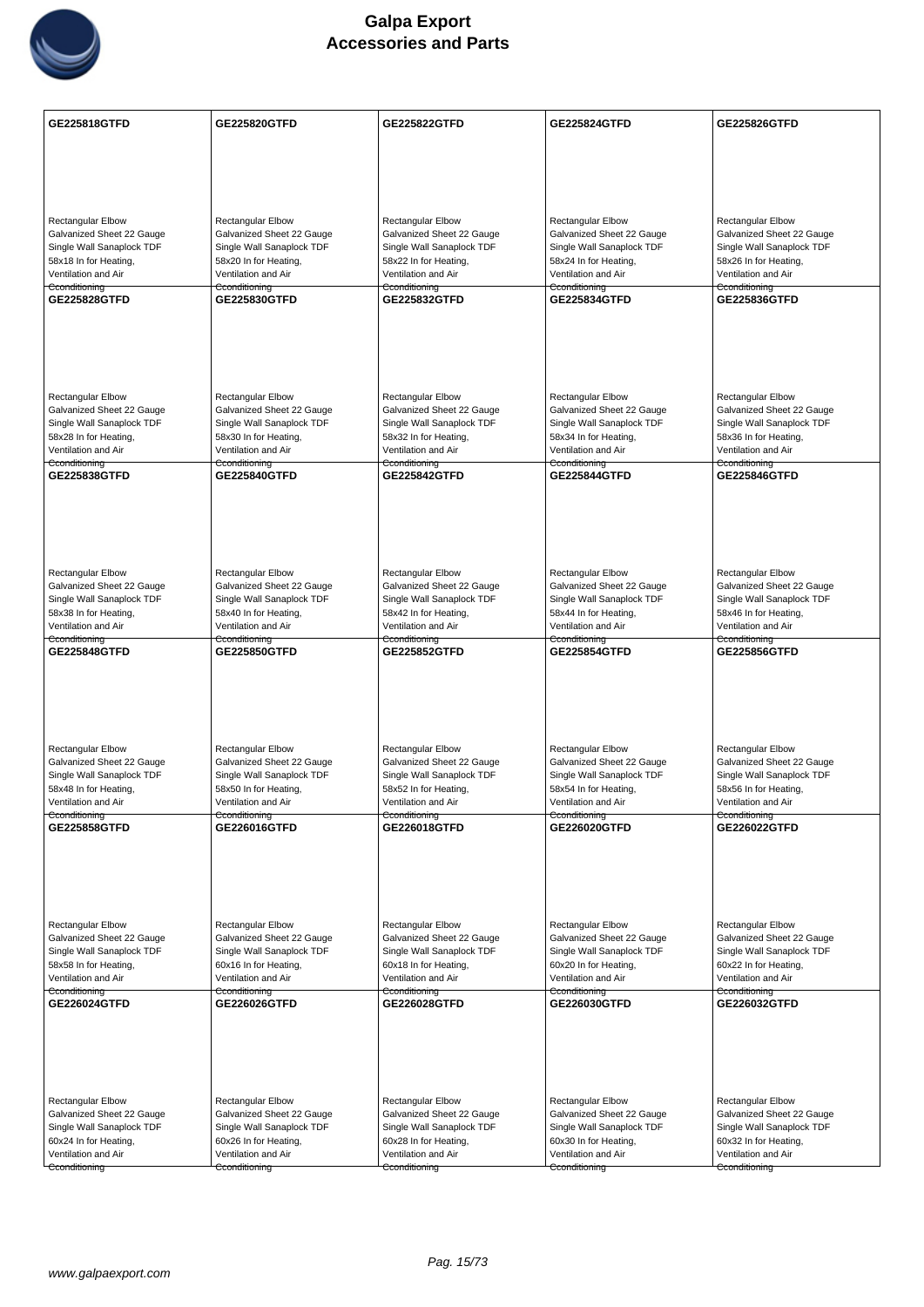

| GE226034GTFD                                                                       | GE226036GTFD                                                                       | GE226038GTFD                                                                | GE226040GTFD                                                                       | GE226042GTFD                                                                |
|------------------------------------------------------------------------------------|------------------------------------------------------------------------------------|-----------------------------------------------------------------------------|------------------------------------------------------------------------------------|-----------------------------------------------------------------------------|
|                                                                                    |                                                                                    |                                                                             |                                                                                    |                                                                             |
|                                                                                    |                                                                                    |                                                                             |                                                                                    |                                                                             |
|                                                                                    |                                                                                    |                                                                             |                                                                                    |                                                                             |
| <b>Rectangular Elbow</b><br>Galvanized Sheet 22 Gauge<br>Single Wall Sanaplock TDF | <b>Rectangular Elbow</b><br>Galvanized Sheet 22 Gauge<br>Single Wall Sanaplock TDF | Rectangular Elbow<br>Galvanized Sheet 22 Gauge<br>Single Wall Sanaplock TDF | <b>Rectangular Elbow</b><br>Galvanized Sheet 22 Gauge<br>Single Wall Sanaplock TDF | Rectangular Elbow<br>Galvanized Sheet 22 Gauge<br>Single Wall Sanaplock TDF |
| 60x34 In for Heating,<br>Ventilation and Air                                       | 60x36 In for Heating,<br>Ventilation and Air                                       | 60x38 In for Heating,<br>Ventilation and Air                                | 60x40 In for Heating,<br>Ventilation and Air                                       | 60x42 In for Heating,<br>Ventilation and Air                                |
| Cconditioning                                                                      | Cconditioning<br><b>GE226046GTFD</b>                                               | Cconditioning                                                               | Cconditioning                                                                      | Cconditioning<br>GE226052GTFD                                               |
| GE226044GTFD                                                                       |                                                                                    | GE226048GTFD                                                                | GE226050GTFD                                                                       |                                                                             |
|                                                                                    |                                                                                    |                                                                             |                                                                                    |                                                                             |
|                                                                                    |                                                                                    |                                                                             |                                                                                    |                                                                             |
|                                                                                    |                                                                                    |                                                                             |                                                                                    |                                                                             |
| <b>Rectangular Elbow</b>                                                           | <b>Rectangular Elbow</b>                                                           | Rectangular Elbow                                                           | <b>Rectangular Elbow</b>                                                           | <b>Rectangular Elbow</b>                                                    |
| Galvanized Sheet 22 Gauge                                                          | Galvanized Sheet 22 Gauge                                                          | Galvanized Sheet 22 Gauge                                                   | Galvanized Sheet 22 Gauge                                                          | Galvanized Sheet 22 Gauge                                                   |
| Single Wall Sanaplock TDF<br>60x44 In for Heating,                                 | Single Wall Sanaplock TDF<br>60x46 In for Heating,                                 | Single Wall Sanaplock TDF<br>60x48 In for Heating,                          | Single Wall Sanaplock TDF<br>60x50 In for Heating,                                 | Single Wall Sanaplock TDF<br>60x52 In for Heating,                          |
| Ventilation and Air                                                                | Ventilation and Air                                                                | Ventilation and Air                                                         | Ventilation and Air                                                                | Ventilation and Air                                                         |
| Cconditioning<br>GE226054GTFD                                                      | Cconditioning<br>GE226056GTFD                                                      | Cconditioning<br>GE226058GTFD                                               | Cconditioning<br>GE226060GTFD                                                      | Cconditioning<br><b>GE226216GTFD</b>                                        |
|                                                                                    |                                                                                    |                                                                             |                                                                                    |                                                                             |
|                                                                                    |                                                                                    |                                                                             |                                                                                    |                                                                             |
|                                                                                    |                                                                                    |                                                                             |                                                                                    |                                                                             |
|                                                                                    |                                                                                    |                                                                             |                                                                                    |                                                                             |
| <b>Rectangular Elbow</b>                                                           | <b>Rectangular Elbow</b>                                                           | <b>Rectangular Elbow</b>                                                    | <b>Rectangular Elbow</b>                                                           | <b>Rectangular Elbow</b>                                                    |
| Galvanized Sheet 22 Gauge<br>Single Wall Sanaplock TDF                             | Galvanized Sheet 22 Gauge<br>Single Wall Sanaplock TDF                             | Galvanized Sheet 22 Gauge<br>Single Wall Sanaplock TDF                      | Galvanized Sheet 22 Gauge<br>Single Wall Sanaplock TDF                             | Galvanized Sheet 22 Gauge<br>Single Wall Sanaplock TDF                      |
| 60x54 In for Heating,                                                              | 60x56 In for Heating,                                                              | 60x58 In for Heating,                                                       | 60x60 In for Heating,                                                              | 62x16 In for Heating,                                                       |
| Ventilation and Air<br>Cconditioning                                               | Ventilation and Air<br>Cconditioning                                               | Ventilation and Air<br>Cconditioning                                        | Ventilation and Air<br>Cconditioning                                               | Ventilation and Air<br>Cconditioning                                        |
| GE226218GTFD                                                                       | GE226220GTFD                                                                       | <b>GE226222GTFD</b>                                                         | GE226224GTFD                                                                       | <b>GE226226GTFD</b>                                                         |
|                                                                                    |                                                                                    |                                                                             |                                                                                    |                                                                             |
|                                                                                    |                                                                                    |                                                                             |                                                                                    |                                                                             |
|                                                                                    |                                                                                    |                                                                             |                                                                                    |                                                                             |
| Rectangular Elbow                                                                  | <b>Rectangular Elbow</b>                                                           | <b>Rectangular Elbow</b>                                                    | Rectangular Elbow                                                                  |                                                                             |
| Galvanized Sheet 22 Gauge                                                          | Galvanized Sheet 22 Gauge                                                          | Galvanized Sheet 22 Gauge                                                   | Galvanized Sheet 22 Gauge                                                          | <b>Rectangular Elbow</b><br>Galvanized Sheet 22 Gauge                       |
| Single Wall Sanaplock TDF                                                          | Single Wall Sanaplock TDF                                                          | Single Wall Sanaplock TDF                                                   | Single Wall Sanaplock TDF                                                          | Single Wall Sanaplock TDF                                                   |
| 62x18 In for Heating,<br>Ventilation and Air                                       | 62x20 In for Heating,<br>Ventilation and Air                                       | 62x22 In for Heating,<br>Ventilation and Air                                | 62x24 In for Heating,<br>Ventilation and Air                                       | 62x26 In for Heating,<br>Ventilation and Air                                |
| Cconditioning<br>GE226228GTFD                                                      | Cconditioning<br>GE226230GTFD                                                      | Cconditioning<br>GE226232GTFD                                               | Cconditioning<br><b>GE226234GTFD</b>                                               | Cconditioning<br><b>GE226236GTFD</b>                                        |
|                                                                                    |                                                                                    |                                                                             |                                                                                    |                                                                             |
|                                                                                    |                                                                                    |                                                                             |                                                                                    |                                                                             |
|                                                                                    |                                                                                    |                                                                             |                                                                                    |                                                                             |
|                                                                                    |                                                                                    |                                                                             |                                                                                    |                                                                             |
| Rectangular Elbow                                                                  | Rectangular Elbow                                                                  | <b>Rectangular Elbow</b>                                                    | <b>Rectangular Elbow</b>                                                           | Rectangular Elbow                                                           |
| Galvanized Sheet 22 Gauge                                                          | Galvanized Sheet 22 Gauge<br>Single Wall Sanaplock TDF                             | Galvanized Sheet 22 Gauge                                                   | Galvanized Sheet 22 Gauge                                                          | Galvanized Sheet 22 Gauge                                                   |
| Single Wall Sanaplock TDF<br>62x28 In for Heating,                                 | 62x30 In for Heating,                                                              | Single Wall Sanaplock TDF<br>62x32 In for Heating,                          | Single Wall Sanaplock TDF<br>62x34 In for Heating,                                 | Single Wall Sanaplock TDF<br>62x36 In for Heating,                          |
| Ventilation and Air                                                                | Ventilation and Air                                                                | Ventilation and Air                                                         | Ventilation and Air                                                                | Ventilation and Air                                                         |
| Cconditioning<br>GE226238GTFD                                                      | Cconditioning<br>GE226240GTFD                                                      | Cconditioning<br><b>GE226242GTFD</b>                                        | Cconditioning<br>GE226244GTFD                                                      | Cconditioning<br>GE226246GTFD                                               |
|                                                                                    |                                                                                    |                                                                             |                                                                                    |                                                                             |
|                                                                                    |                                                                                    |                                                                             |                                                                                    |                                                                             |
|                                                                                    |                                                                                    |                                                                             |                                                                                    |                                                                             |
|                                                                                    |                                                                                    |                                                                             |                                                                                    |                                                                             |
| Rectangular Elbow                                                                  | <b>Rectangular Elbow</b>                                                           | Rectangular Elbow                                                           | <b>Rectangular Elbow</b>                                                           | Rectangular Elbow                                                           |
| Galvanized Sheet 22 Gauge<br>Single Wall Sanaplock TDF                             | Galvanized Sheet 22 Gauge<br>Single Wall Sanaplock TDF                             | Galvanized Sheet 22 Gauge<br>Single Wall Sanaplock TDF                      | Galvanized Sheet 22 Gauge<br>Single Wall Sanaplock TDF                             | Galvanized Sheet 22 Gauge<br>Single Wall Sanaplock TDF                      |
| 62x38 In for Heating,                                                              | 62x40 In for Heating,                                                              | 62x42 In for Heating,                                                       | 62x44 In for Heating,                                                              | 62x46 In for Heating,                                                       |
| Ventilation and Air                                                                | Ventilation and Air                                                                | Ventilation and Air                                                         | Ventilation and Air                                                                | Ventilation and Air                                                         |
| Cconditioning                                                                      | Cconditioning                                                                      | Cconditioning                                                               | Cconditioning                                                                      | Cconditioning                                                               |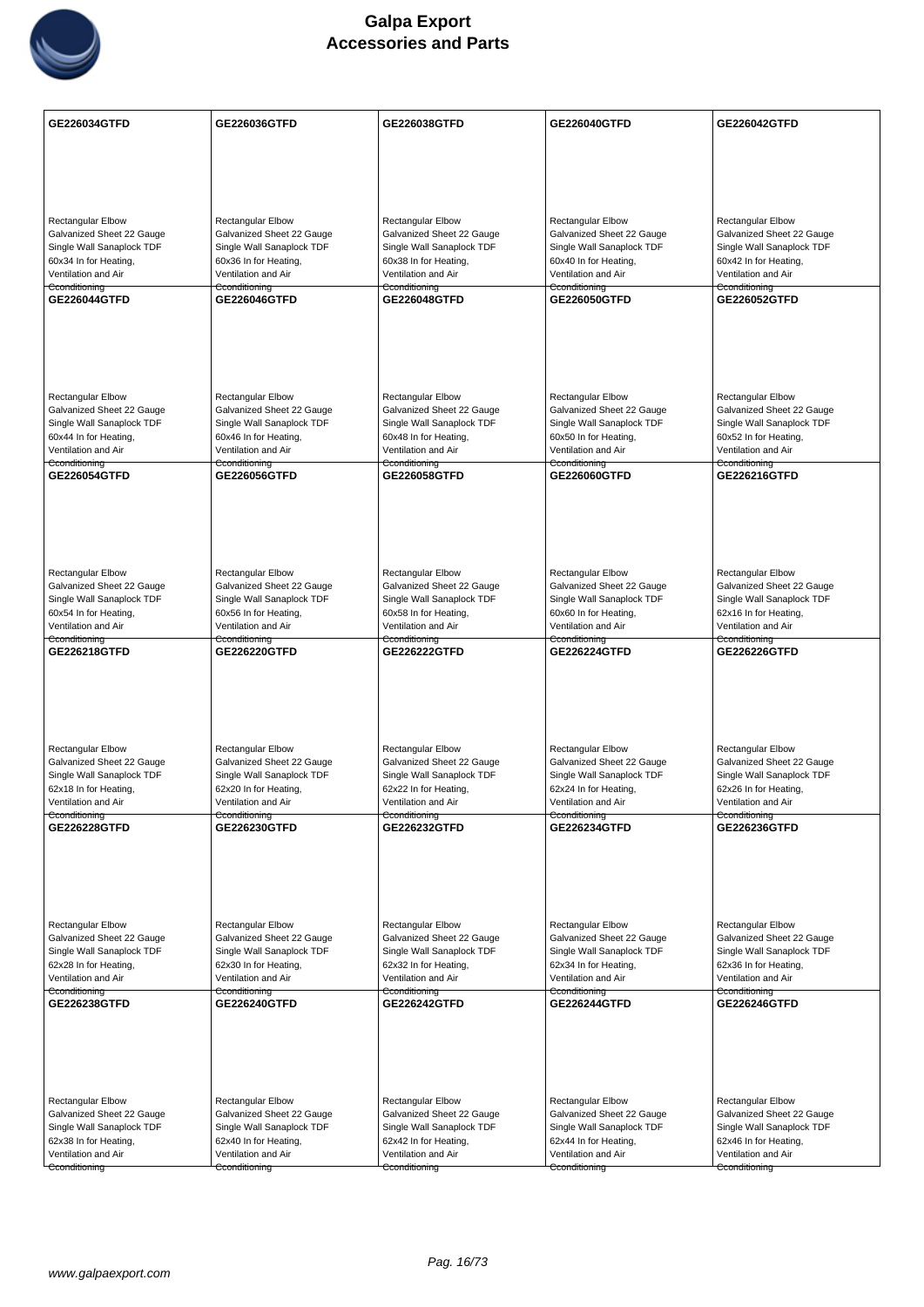

| <b>GE226248GTFD</b>                                    | GE226250GTFD                                           | GE226252GTFD                                           | GE226254GTFD                                           | GE226256GTFD                                           |
|--------------------------------------------------------|--------------------------------------------------------|--------------------------------------------------------|--------------------------------------------------------|--------------------------------------------------------|
|                                                        |                                                        |                                                        |                                                        |                                                        |
|                                                        |                                                        |                                                        |                                                        |                                                        |
|                                                        |                                                        |                                                        |                                                        |                                                        |
| <b>Rectangular Elbow</b>                               | <b>Rectangular Elbow</b>                               | Rectangular Elbow                                      | <b>Rectangular Elbow</b>                               | Rectangular Elbow                                      |
| Galvanized Sheet 22 Gauge<br>Single Wall Sanaplock TDF | Galvanized Sheet 22 Gauge<br>Single Wall Sanaplock TDF | Galvanized Sheet 22 Gauge<br>Single Wall Sanaplock TDF | Galvanized Sheet 22 Gauge<br>Single Wall Sanaplock TDF | Galvanized Sheet 22 Gauge<br>Single Wall Sanaplock TDF |
| 62x48 In for Heating,                                  | 62x50 In for Heating,                                  | 62x52 In for Heating,                                  | 62x54 In for Heating,                                  | 62x56 In for Heating,                                  |
| Ventilation and Air<br>Cconditioning                   | Ventilation and Air<br>Cconditioning                   | Ventilation and Air<br>Cconditioning                   | Ventilation and Air<br>Cconditioning                   | Ventilation and Air<br>Cconditioning                   |
| GE226258GTFD                                           | GE226260GTFD                                           | GE226262GTFD                                           | GE226416GTFD                                           | <b>GE226418GTFD</b>                                    |
|                                                        |                                                        |                                                        |                                                        |                                                        |
|                                                        |                                                        |                                                        |                                                        |                                                        |
|                                                        |                                                        |                                                        |                                                        |                                                        |
| <b>Rectangular Elbow</b>                               | <b>Rectangular Elbow</b>                               | <b>Rectangular Elbow</b>                               | <b>Rectangular Elbow</b>                               | <b>Rectangular Elbow</b>                               |
| Galvanized Sheet 22 Gauge                              | Galvanized Sheet 22 Gauge                              | Galvanized Sheet 22 Gauge                              | Galvanized Sheet 22 Gauge                              | Galvanized Sheet 22 Gauge                              |
| Single Wall Sanaplock TDF<br>62x58 In for Heating,     | Single Wall Sanaplock TDF<br>62x60 In for Heating,     | Single Wall Sanaplock TDF<br>62x62 In for Heating,     | Single Wall Sanaplock TDF<br>64x16 In for Heating,     | Single Wall Sanaplock TDF<br>64x18 In for Heating,     |
| Ventilation and Air                                    | Ventilation and Air                                    | Ventilation and Air                                    | Ventilation and Air                                    | Ventilation and Air                                    |
| Cconditioning<br>GE226420GTFD                          | Cconditioning<br><b>GE226422GTFD</b>                   | Cconditioning<br><b>GE226424GTFD</b>                   | Cconditioning<br>GE226426GTFD                          | Cconditioning<br><b>GE226428GTFD</b>                   |
|                                                        |                                                        |                                                        |                                                        |                                                        |
|                                                        |                                                        |                                                        |                                                        |                                                        |
|                                                        |                                                        |                                                        |                                                        |                                                        |
|                                                        |                                                        |                                                        |                                                        |                                                        |
| Rectangular Elbow<br>Galvanized Sheet 22 Gauge         | <b>Rectangular Elbow</b><br>Galvanized Sheet 22 Gauge  | <b>Rectangular Elbow</b><br>Galvanized Sheet 22 Gauge  | <b>Rectangular Elbow</b><br>Galvanized Sheet 22 Gauge  | <b>Rectangular Elbow</b><br>Galvanized Sheet 22 Gauge  |
| Single Wall Sanaplock TDF                              | Single Wall Sanaplock TDF                              | Single Wall Sanaplock TDF                              | Single Wall Sanaplock TDF                              | Single Wall Sanaplock TDF                              |
| 64x20 In for Heating,<br>Ventilation and Air           | 64x22 In for Heating,<br>Ventilation and Air           | 64x24 In for Heating,<br>Ventilation and Air           | 64x26 In for Heating,<br>Ventilation and Air           | 64x28 In for Heating,<br>Ventilation and Air           |
| Cconditioning<br>GE226430GTFD                          | Cconditioning<br><b>GE226432GTFD</b>                   | Cconditioning<br>GE226434GTFD                          | Cconditioning<br>GE226436GTFD                          | Cconditioning<br>GE226438GTFD                          |
|                                                        |                                                        |                                                        |                                                        |                                                        |
|                                                        |                                                        |                                                        |                                                        |                                                        |
|                                                        |                                                        |                                                        |                                                        |                                                        |
|                                                        |                                                        |                                                        |                                                        |                                                        |
| Rectangular Elbow<br>Galvanized Sheet 22 Gauge         | Rectangular Elbow<br>Galvanized Sheet 22 Gauge         | <b>Rectangular Elbow</b><br>Galvanized Sheet 22 Gauge  | Rectangular Elbow<br>Galvanized Sheet 22 Gauge         | <b>Rectangular Elbow</b><br>Galvanized Sheet 22 Gauge  |
| Single Wall Sanaplock TDF                              | Single Wall Sanaplock TDF                              | Single Wall Sanaplock TDF                              | Single Wall Sanaplock TDF                              | Single Wall Sanaplock TDF                              |
| 64x30 In for Heating,<br>Ventilation and Air           | 64x32 In for Heating,<br>Ventilation and Air           | 64x34 In for Heating,<br>Ventilation and Air           | 64x36 In for Heating,<br>Ventilation and Air           | 64x38 In for Heating,<br>Ventilation and Air           |
| Cconditioning<br><b>GE226440GTFD</b>                   | Cconditioning<br><b>GE226442GTFD</b>                   | Cconditioning<br>GE226444GTFD                          | Cconditioning<br><b>GE226446GTFD</b>                   | Cconditioning<br><b>GE226448GTFD</b>                   |
|                                                        |                                                        |                                                        |                                                        |                                                        |
|                                                        |                                                        |                                                        |                                                        |                                                        |
|                                                        |                                                        |                                                        |                                                        |                                                        |
|                                                        |                                                        |                                                        |                                                        |                                                        |
| Rectangular Elbow                                      | Rectangular Elbow                                      | <b>Rectangular Elbow</b>                               | <b>Rectangular Elbow</b>                               | <b>Rectangular Elbow</b>                               |
| Galvanized Sheet 22 Gauge<br>Single Wall Sanaplock TDF | Galvanized Sheet 22 Gauge<br>Single Wall Sanaplock TDF | Galvanized Sheet 22 Gauge<br>Single Wall Sanaplock TDF | Galvanized Sheet 22 Gauge<br>Single Wall Sanaplock TDF | Galvanized Sheet 22 Gauge<br>Single Wall Sanaplock TDF |
| 64x40 In for Heating,<br>Ventilation and Air           | 64x42 In for Heating,<br>Ventilation and Air           | 64x44 In for Heating,<br>Ventilation and Air           | 64x46 In for Heating,<br>Ventilation and Air           | 64x48 In for Heating,<br>Ventilation and Air           |
| Cconditioning                                          | Cconditioning                                          | Cconditioning                                          | Cconditioning                                          | Cconditioning                                          |
| GE226450GTFD                                           | GE226452GTFD                                           | GE226454GTFD                                           | GE226456GTFD                                           | <b>GE226458GTFD</b>                                    |
|                                                        |                                                        |                                                        |                                                        |                                                        |
|                                                        |                                                        |                                                        |                                                        |                                                        |
|                                                        |                                                        |                                                        |                                                        |                                                        |
| Rectangular Elbow                                      | <b>Rectangular Elbow</b>                               | Rectangular Elbow                                      | <b>Rectangular Elbow</b>                               | Rectangular Elbow                                      |
| Galvanized Sheet 22 Gauge<br>Single Wall Sanaplock TDF | Galvanized Sheet 22 Gauge<br>Single Wall Sanaplock TDF | Galvanized Sheet 22 Gauge<br>Single Wall Sanaplock TDF | Galvanized Sheet 22 Gauge<br>Single Wall Sanaplock TDF | Galvanized Sheet 22 Gauge<br>Single Wall Sanaplock TDF |
| 64x50 In for Heating,                                  | 64x52 In for Heating,                                  | 64x54 In for Heating,                                  | 64x56 In for Heating,                                  | 64x58 In for Heating,                                  |
| Ventilation and Air<br>Cconditioning                   | Ventilation and Air<br>Cconditioning                   | Ventilation and Air<br>Cconditioning                   | Ventilation and Air<br>Cconditioning                   | Ventilation and Air<br>Cconditioning                   |
|                                                        |                                                        |                                                        |                                                        |                                                        |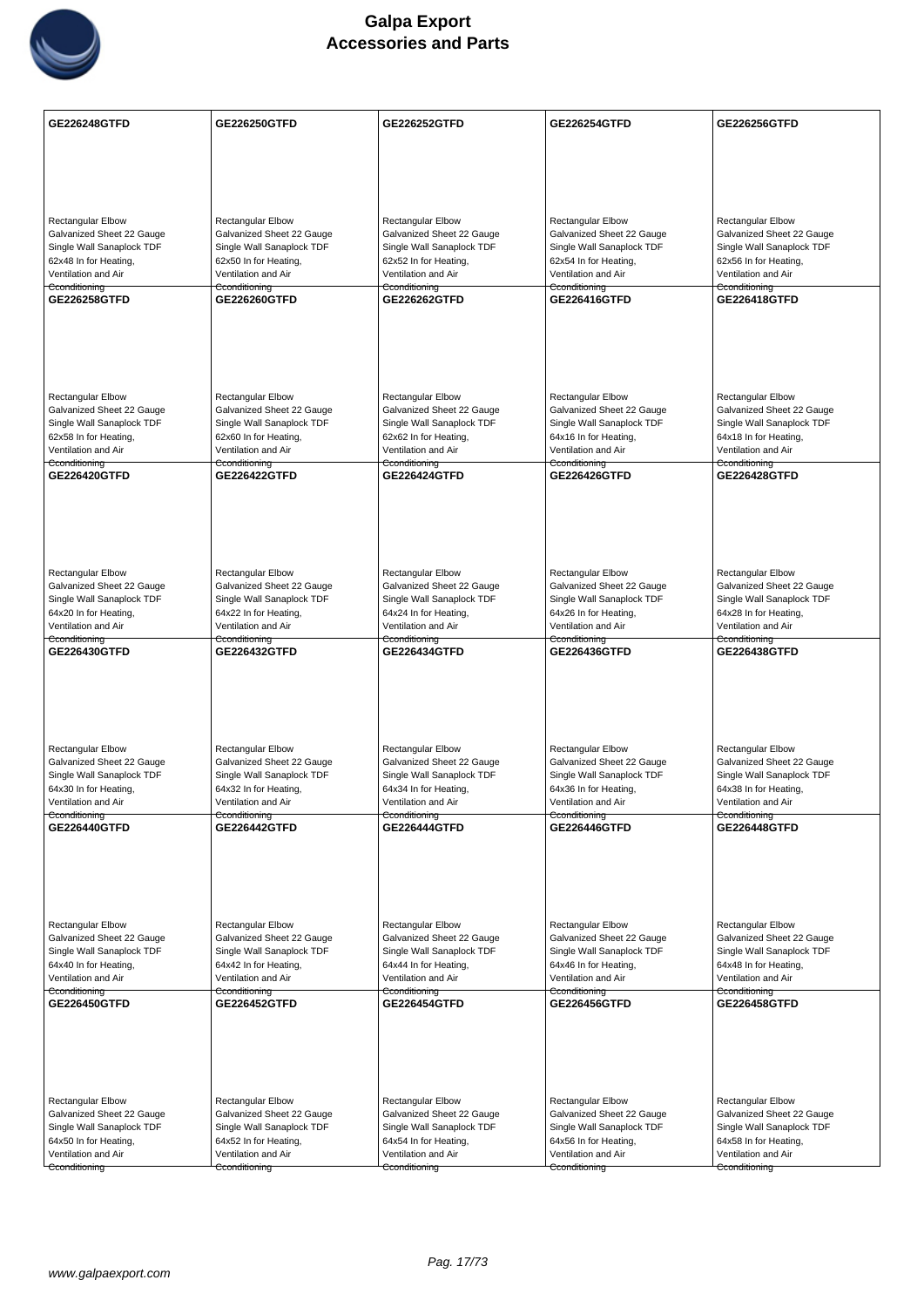

| GE226460GTFD                                           | GE226462GTFD                                           | <b>GE226464GTFD</b>                                    | GE226618GTFD                                           | <b>GE226620GTFD</b>                                    |
|--------------------------------------------------------|--------------------------------------------------------|--------------------------------------------------------|--------------------------------------------------------|--------------------------------------------------------|
|                                                        |                                                        |                                                        |                                                        |                                                        |
|                                                        |                                                        |                                                        |                                                        |                                                        |
|                                                        |                                                        |                                                        |                                                        |                                                        |
|                                                        |                                                        |                                                        | <b>Rectangular Elbow</b>                               | <b>Rectangular Elbow</b>                               |
| <b>Rectangular Elbow</b><br>Galvanized Sheet 22 Gauge  | <b>Rectangular Elbow</b><br>Galvanized Sheet 22 Gauge  | <b>Rectangular Elbow</b><br>Galvanized Sheet 22 Gauge  | Galvanized Sheet 22 Gauge                              | Galvanized Sheet 22 Gauge                              |
| Single Wall Sanaplock TDF                              | Single Wall Sanaplock TDF                              | Single Wall Sanaplock TDF                              | Single Wall Sanaplock TDF                              | Single Wall Sanaplock TDF                              |
| 64x60 In for Heating,<br>Ventilation and Air           | 64x62 In for Heating,<br>Ventilation and Air           | 64x64 In for Heating,<br>Ventilation and Air           | 66x18 In for Heating,<br>Ventilation and Air           | 66x20 In for Heating,<br>Ventilation and Air           |
| Cconditioning                                          | Cconditioning                                          | Cconditioning                                          | Cconditioning                                          | Cconditioning                                          |
| <b>GE226622GTFD</b>                                    | <b>GE226624GTFD</b>                                    | GE226626GTFD                                           | <b>GE226628GTFD</b>                                    | GE226630GTFD                                           |
|                                                        |                                                        |                                                        |                                                        |                                                        |
|                                                        |                                                        |                                                        |                                                        |                                                        |
|                                                        |                                                        |                                                        |                                                        |                                                        |
|                                                        |                                                        |                                                        |                                                        |                                                        |
| <b>Rectangular Elbow</b>                               | Rectangular Elbow                                      | <b>Rectangular Elbow</b>                               | Rectangular Elbow                                      | Rectangular Elbow                                      |
| Galvanized Sheet 22 Gauge<br>Single Wall Sanaplock TDF | Galvanized Sheet 22 Gauge<br>Single Wall Sanaplock TDF | Galvanized Sheet 22 Gauge<br>Single Wall Sanaplock TDF | Galvanized Sheet 22 Gauge<br>Single Wall Sanaplock TDF | Galvanized Sheet 22 Gauge<br>Single Wall Sanaplock TDF |
| 66x22 In for Heating,                                  | 66x24 In for Heating,                                  | 66x26 In for Heating,                                  | 66x28 In for Heating,                                  | 66x30 In for Heating,                                  |
| Ventilation and Air<br>Cconditioning                   | Ventilation and Air<br>Cconditioning                   | Ventilation and Air<br>Cconditioning                   | Ventilation and Air<br>Cconditioning                   | Ventilation and Air<br>Cconditioning                   |
| GE226632GTFD                                           | <b>GE226634GTFD</b>                                    | GE226636GTFD                                           | GE226638GTFD                                           | <b>GE226640GTFD</b>                                    |
|                                                        |                                                        |                                                        |                                                        |                                                        |
|                                                        |                                                        |                                                        |                                                        |                                                        |
|                                                        |                                                        |                                                        |                                                        |                                                        |
|                                                        |                                                        |                                                        |                                                        |                                                        |
| Rectangular Elbow                                      | <b>Rectangular Elbow</b>                               | Rectangular Elbow                                      | Rectangular Elbow                                      | Rectangular Elbow                                      |
| Galvanized Sheet 22 Gauge                              | Galvanized Sheet 22 Gauge                              | Galvanized Sheet 22 Gauge                              | Galvanized Sheet 22 Gauge                              | Galvanized Sheet 22 Gauge                              |
| Single Wall Sanaplock TDF<br>66x32 In for Heating,     | Single Wall Sanaplock TDF<br>66x34 In for Heating,     | Single Wall Sanaplock TDF<br>66x36 In for Heating,     | Single Wall Sanaplock TDF<br>66x38 In for Heating,     | Single Wall Sanaplock TDF<br>66x40 In for Heating,     |
| Ventilation and Air                                    | Ventilation and Air                                    | Ventilation and Air                                    | Ventilation and Air                                    | Ventilation and Air                                    |
| Cconditioning<br>GE226642GTFD                          | Cconditioning<br>GE226644GTFD                          | Cconditioning<br>GE226646GTFD                          | Cconditioning<br>GE226648GTFD                          | Cconditioning<br>GE226650GTFD                          |
|                                                        |                                                        |                                                        |                                                        |                                                        |
|                                                        |                                                        |                                                        |                                                        |                                                        |
|                                                        |                                                        |                                                        |                                                        |                                                        |
|                                                        |                                                        |                                                        |                                                        |                                                        |
| Rectangular Elbow                                      | Rectangular Elbow                                      | <b>Rectangular Elbow</b>                               | Rectangular Elbow                                      | <b>Rectangular Elbow</b>                               |
| Galvanized Sheet 22 Gauge                              | Galvanized Sheet 22 Gauge                              | Galvanized Sheet 22 Gauge                              | Galvanized Sheet 22 Gauge                              | Galvanized Sheet 22 Gauge                              |
| Single Wall Sanaplock TDF<br>66x42 In for Heating,     | Single Wall Sanaplock TDF<br>66x44 In for Heating,     | Single Wall Sanaplock TDF<br>66x46 In for Heating,     | Single Wall Sanaplock TDF<br>66x48 In for Heating,     | Single Wall Sanaplock TDF<br>66x50 In for Heating,     |
| Ventilation and Air                                    | Ventilation and Air                                    | Ventilation and Air                                    | Ventilation and Air                                    | Ventilation and Air                                    |
| Cconditioning<br>GE226652GTFD                          | Cconditioning<br>GE226654GTFD                          | Cconditioning<br>GE226656GTFD                          | Cconditioning<br>GE226658GTFD                          | Cconditioning<br>GE226660GTFD                          |
|                                                        |                                                        |                                                        |                                                        |                                                        |
|                                                        |                                                        |                                                        |                                                        |                                                        |
|                                                        |                                                        |                                                        |                                                        |                                                        |
|                                                        |                                                        |                                                        |                                                        |                                                        |
| Rectangular Elbow                                      | Rectangular Elbow                                      | <b>Rectangular Elbow</b>                               | <b>Rectangular Elbow</b>                               | <b>Rectangular Elbow</b>                               |
| Galvanized Sheet 22 Gauge                              | Galvanized Sheet 22 Gauge                              | Galvanized Sheet 22 Gauge                              | Galvanized Sheet 22 Gauge                              | Galvanized Sheet 22 Gauge                              |
| Single Wall Sanaplock TDF                              | Single Wall Sanaplock TDF                              | Single Wall Sanaplock TDF                              | Single Wall Sanaplock TDF                              | Single Wall Sanaplock TDF                              |
| 66x52 In for Heating,<br>Ventilation and Air           | 66x54 In for Heating,<br>Ventilation and Air           | 66x56 In for Heating,<br>Ventilation and Air           | 66x58 In for Heating,<br>Ventilation and Air           | 66x60 In for Heating,<br>Ventilation and Air           |
| Cconditioning                                          | Cconditioning                                          | Cconditioning                                          | Cconditioning                                          | Cconditioning                                          |
| GE226662GTFD                                           | GE226664GTFD                                           | GE226666GTFD                                           | GE226818GTFD                                           | <b>GE226820GTFD</b>                                    |
|                                                        |                                                        |                                                        |                                                        |                                                        |
|                                                        |                                                        |                                                        |                                                        |                                                        |
|                                                        |                                                        |                                                        |                                                        |                                                        |
|                                                        |                                                        |                                                        |                                                        |                                                        |
| Rectangular Elbow<br>Galvanized Sheet 22 Gauge         | <b>Rectangular Elbow</b><br>Galvanized Sheet 22 Gauge  | <b>Rectangular Elbow</b><br>Galvanized Sheet 22 Gauge  | Rectangular Elbow<br>Galvanized Sheet 22 Gauge         | Rectangular Elbow<br>Galvanized Sheet 22 Gauge         |
| Single Wall Sanaplock TDF                              |                                                        |                                                        |                                                        |                                                        |
|                                                        | Single Wall Sanaplock TDF                              | Single Wall Sanaplock TDF                              | Single Wall Sanaplock TDF                              | Single Wall Sanaplock TDF                              |
| 66x62 In for Heating,                                  | 66x64 In for Heating,                                  | 66x66 In for Heating,                                  | 68x18 In for Heating,                                  | 68x20 In for Heating,                                  |
| Ventilation and Air<br>Cconditioning                   | Ventilation and Air<br>Cconditioning                   | Ventilation and Air<br>Cconditioning                   | Ventilation and Air<br>Cconditioning                   | Ventilation and Air<br>Cconditioning                   |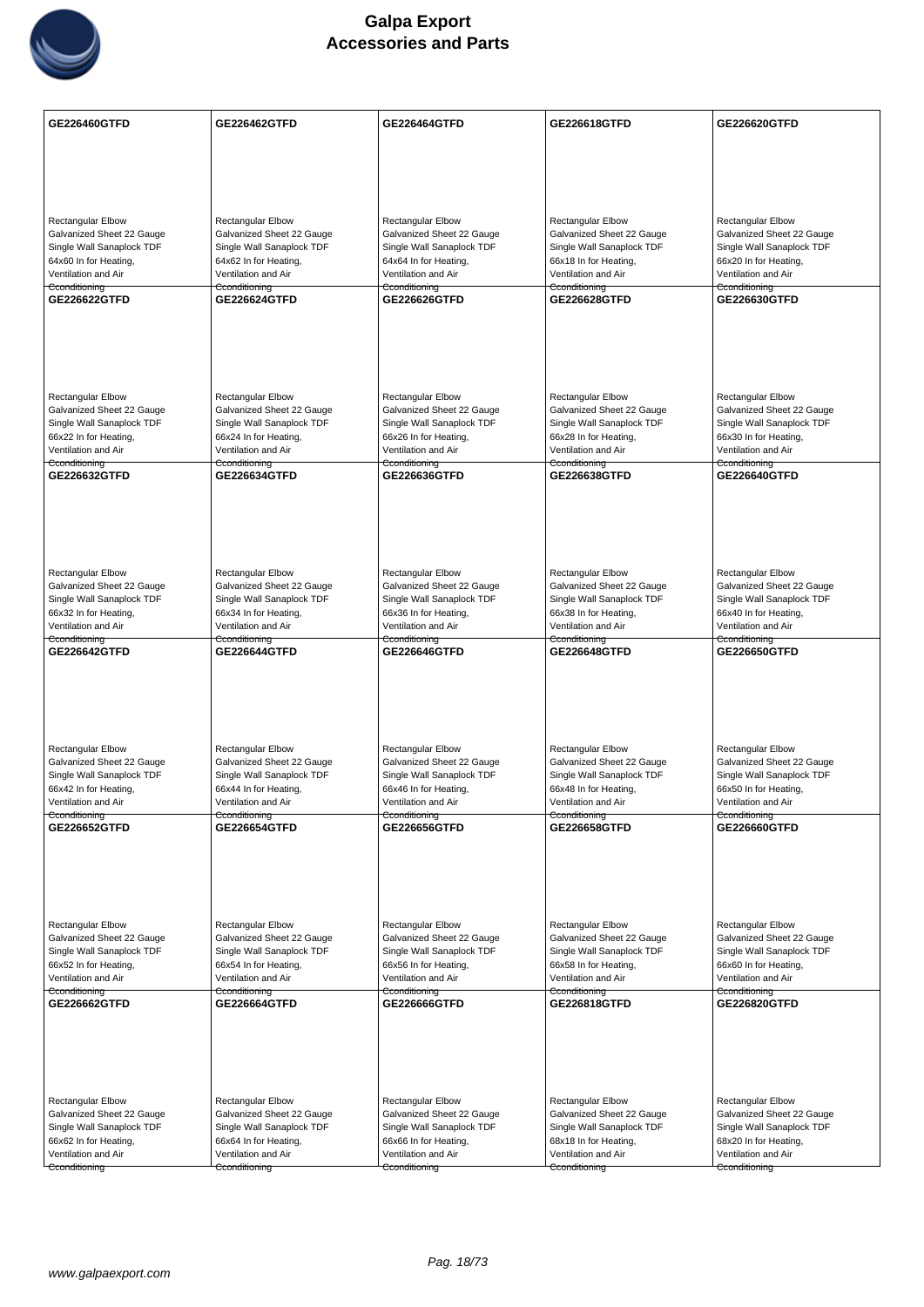

| <b>GE226822GTFD</b>                                    | GE226824GTFD                                           | GE226826GTFD                                           | GE226828GTFD                                           | GE226830GTFD                                           |
|--------------------------------------------------------|--------------------------------------------------------|--------------------------------------------------------|--------------------------------------------------------|--------------------------------------------------------|
|                                                        |                                                        |                                                        |                                                        |                                                        |
|                                                        |                                                        |                                                        |                                                        |                                                        |
|                                                        |                                                        |                                                        |                                                        |                                                        |
| <b>Rectangular Elbow</b>                               | <b>Rectangular Elbow</b>                               | Rectangular Elbow                                      | <b>Rectangular Elbow</b>                               | Rectangular Elbow                                      |
| Galvanized Sheet 22 Gauge<br>Single Wall Sanaplock TDF | Galvanized Sheet 22 Gauge<br>Single Wall Sanaplock TDF | Galvanized Sheet 22 Gauge<br>Single Wall Sanaplock TDF | Galvanized Sheet 22 Gauge<br>Single Wall Sanaplock TDF | Galvanized Sheet 22 Gauge<br>Single Wall Sanaplock TDF |
| 68x22 In for Heating,                                  | 68x24 In for Heating,                                  | 68x26 In for Heating,                                  | 68x28 In for Heating,                                  | 68x30 In for Heating,                                  |
| Ventilation and Air<br>Cconditioning                   | Ventilation and Air<br>Cconditioning                   | Ventilation and Air<br>Cconditioning                   | Ventilation and Air<br>Cconditioning                   | Ventilation and Air<br>Cconditioning                   |
| GE226832GTFD                                           | GE226834GTFD                                           | GE226836GTFD                                           | GE226838GTFD                                           | GE226840GTFD                                           |
|                                                        |                                                        |                                                        |                                                        |                                                        |
|                                                        |                                                        |                                                        |                                                        |                                                        |
|                                                        |                                                        |                                                        |                                                        |                                                        |
| <b>Rectangular Elbow</b>                               | <b>Rectangular Elbow</b>                               | <b>Rectangular Elbow</b>                               | <b>Rectangular Elbow</b>                               | <b>Rectangular Elbow</b>                               |
| Galvanized Sheet 22 Gauge                              | Galvanized Sheet 22 Gauge                              | Galvanized Sheet 22 Gauge                              | Galvanized Sheet 22 Gauge                              | Galvanized Sheet 22 Gauge                              |
| Single Wall Sanaplock TDF<br>68x32 In for Heating,     | Single Wall Sanaplock TDF<br>68x34 In for Heating,     | Single Wall Sanaplock TDF<br>68x36 In for Heating,     | Single Wall Sanaplock TDF<br>68x38 In for Heating,     | Single Wall Sanaplock TDF<br>68x40 In for Heating,     |
| Ventilation and Air                                    | Ventilation and Air                                    | Ventilation and Air                                    | Ventilation and Air                                    | Ventilation and Air                                    |
| Cconditioning<br><b>GE226842GTFD</b>                   | Cconditioning<br><b>GE226844GTFD</b>                   | Cconditioning<br>GE226846GTFD                          | Cconditioning<br>GE226848GTFD                          | Cconditioning<br><b>GE226850GTFD</b>                   |
|                                                        |                                                        |                                                        |                                                        |                                                        |
|                                                        |                                                        |                                                        |                                                        |                                                        |
|                                                        |                                                        |                                                        |                                                        |                                                        |
|                                                        |                                                        |                                                        |                                                        |                                                        |
| <b>Rectangular Elbow</b><br>Galvanized Sheet 22 Gauge  | <b>Rectangular Elbow</b><br>Galvanized Sheet 22 Gauge  | <b>Rectangular Elbow</b><br>Galvanized Sheet 22 Gauge  | <b>Rectangular Elbow</b><br>Galvanized Sheet 22 Gauge  | <b>Rectangular Elbow</b><br>Galvanized Sheet 22 Gauge  |
| Single Wall Sanaplock TDF                              | Single Wall Sanaplock TDF                              | Single Wall Sanaplock TDF                              | Single Wall Sanaplock TDF                              | Single Wall Sanaplock TDF                              |
| 68x42 In for Heating,<br>Ventilation and Air           | 68x44 In for Heating,<br>Ventilation and Air           | 68x46 In for Heating,<br>Ventilation and Air           | 68x48 In for Heating,<br>Ventilation and Air           | 68x50 In for Heating,<br>Ventilation and Air           |
| Cconditioning<br>GE226852GTFD                          | Cconditioning<br>GE226854GTFD                          | Cconditioning<br>GE226856GTFD                          | Cconditioning<br>GE226858GTFD                          | Cconditioning<br>GE226860GTFD                          |
|                                                        |                                                        |                                                        |                                                        |                                                        |
|                                                        |                                                        |                                                        |                                                        |                                                        |
|                                                        |                                                        |                                                        |                                                        |                                                        |
|                                                        |                                                        |                                                        |                                                        |                                                        |
| Rectangular Elbow                                      | Rectangular Elbow                                      | <b>Rectangular Elbow</b>                               | Rectangular Elbow                                      | <b>Rectangular Elbow</b>                               |
| Galvanized Sheet 22 Gauge<br>Single Wall Sanaplock TDF | Galvanized Sheet 22 Gauge<br>Single Wall Sanaplock TDF | Galvanized Sheet 22 Gauge<br>Single Wall Sanaplock TDF | Galvanized Sheet 22 Gauge<br>Single Wall Sanaplock TDF | Galvanized Sheet 22 Gauge<br>Single Wall Sanaplock TDF |
| 68x52 In for Heating,<br>Ventilation and Air           | 68x54 In for Heating,                                  | 68x56 In for Heating,                                  | 68x58 In for Heating,                                  | 68x60 In for Heating,                                  |
| Cconditioning                                          | Ventilation and Air<br>Cconditioning                   | Ventilation and Air<br>Cconditioning                   | Ventilation and Air<br>Cconditioning                   | Ventilation and Air<br>Cconditioning                   |
| GE226862GTFD                                           | <b>GE226864GTFD</b>                                    | GE226866GTFD                                           | GE226868GTFD                                           | <b>GE227018GTFD</b>                                    |
|                                                        |                                                        |                                                        |                                                        |                                                        |
|                                                        |                                                        |                                                        |                                                        |                                                        |
|                                                        |                                                        |                                                        |                                                        |                                                        |
| Rectangular Elbow                                      | Rectangular Elbow                                      | <b>Rectangular Elbow</b>                               | <b>Rectangular Elbow</b>                               | Rectangular Elbow                                      |
| Galvanized Sheet 22 Gauge<br>Single Wall Sanaplock TDF | Galvanized Sheet 22 Gauge<br>Single Wall Sanaplock TDF | Galvanized Sheet 22 Gauge<br>Single Wall Sanaplock TDF | Galvanized Sheet 22 Gauge<br>Single Wall Sanaplock TDF | Galvanized Sheet 22 Gauge<br>Single Wall Sanaplock TDF |
| 68x62 In for Heating,                                  | 68x64 In for Heating,                                  | 68x66 In for Heating,                                  | 68x68 In for Heating,                                  | 70x18 In for Heating,                                  |
| Ventilation and Air<br>Cconditioning                   | Ventilation and Air<br>Cconditioning                   | Ventilation and Air<br>Cconditioning                   | Ventilation and Air<br>Cconditioning                   | Ventilation and Air<br>Cconditioning                   |
| GE227020GTFD                                           | GE227022GTFD                                           | GE227024GTFD                                           | GE227026GTFD                                           | GE227028GTFD                                           |
|                                                        |                                                        |                                                        |                                                        |                                                        |
|                                                        |                                                        |                                                        |                                                        |                                                        |
|                                                        |                                                        |                                                        |                                                        |                                                        |
|                                                        |                                                        |                                                        |                                                        |                                                        |
| Rectangular Elbow<br>Galvanized Sheet 22 Gauge         | <b>Rectangular Elbow</b><br>Galvanized Sheet 22 Gauge  | Rectangular Elbow<br>Galvanized Sheet 22 Gauge         | <b>Rectangular Elbow</b><br>Galvanized Sheet 22 Gauge  | Rectangular Elbow<br>Galvanized Sheet 22 Gauge         |
| Single Wall Sanaplock TDF                              | Single Wall Sanaplock TDF                              | Single Wall Sanaplock TDF                              | Single Wall Sanaplock TDF                              | Single Wall Sanaplock TDF                              |
| 70x20 In for Heating,<br>Ventilation and Air           | 70x22 In for Heating,<br>Ventilation and Air           | 70x24 In for Heating,<br>Ventilation and Air           | 70x26 In for Heating,<br>Ventilation and Air           | 70x28 In for Heating,<br>Ventilation and Air           |
| Cconditioning                                          | Cconditioning                                          | Cconditioning                                          | Cconditioning                                          | Cconditioning                                          |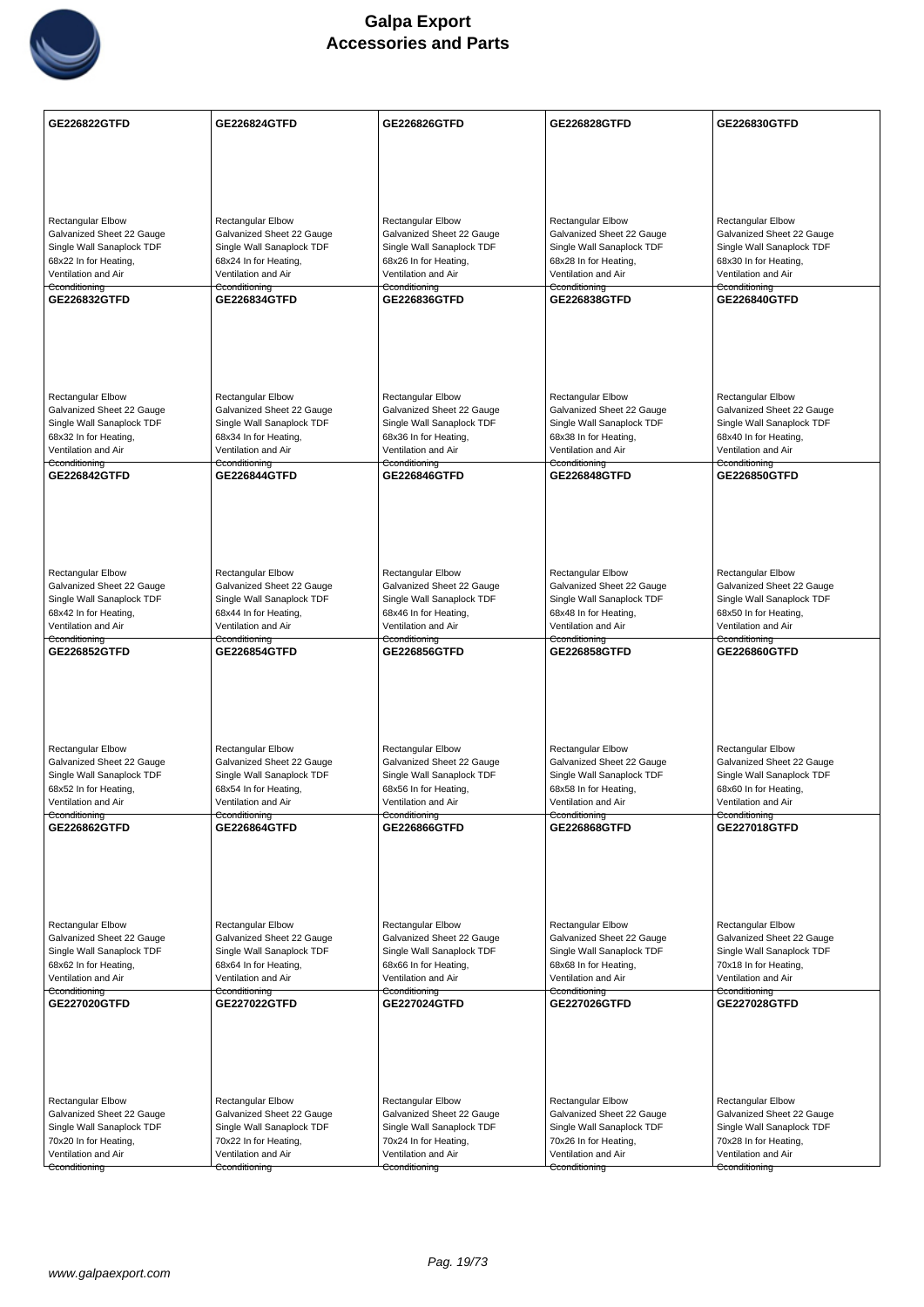

| <b>GE227030GTFD</b>                                    | GE227032GTFD                                           | GE227034GTFD                                           | GE227036GTFD                                           | GE227038GTFD                                           |
|--------------------------------------------------------|--------------------------------------------------------|--------------------------------------------------------|--------------------------------------------------------|--------------------------------------------------------|
|                                                        |                                                        |                                                        |                                                        |                                                        |
|                                                        |                                                        |                                                        |                                                        |                                                        |
|                                                        |                                                        |                                                        |                                                        |                                                        |
| <b>Rectangular Elbow</b>                               | <b>Rectangular Elbow</b>                               | <b>Rectangular Elbow</b>                               | <b>Rectangular Elbow</b>                               | <b>Rectangular Elbow</b>                               |
| Galvanized Sheet 22 Gauge                              | Galvanized Sheet 22 Gauge                              | Galvanized Sheet 22 Gauge                              | Galvanized Sheet 22 Gauge                              | Galvanized Sheet 22 Gauge                              |
| Single Wall Sanaplock TDF<br>70x30 In for Heating,     | Single Wall Sanaplock TDF<br>70x32 In for Heating,     | Single Wall Sanaplock TDF<br>70x34 In for Heating,     | Single Wall Sanaplock TDF<br>70x36 In for Heating,     | Single Wall Sanaplock TDF<br>70x38 In for Heating,     |
| Ventilation and Air                                    | Ventilation and Air                                    | Ventilation and Air                                    | Ventilation and Air                                    | Ventilation and Air                                    |
| Cconditioning<br>GE227040GTFD                          | Cconditioning<br><b>GE227042GTFD</b>                   | Cconditioning<br><b>GE227044GTFD</b>                   | Cconditioning<br><b>GE227046GTFD</b>                   | Cconditioning<br><b>GE227048GTFD</b>                   |
|                                                        |                                                        |                                                        |                                                        |                                                        |
|                                                        |                                                        |                                                        |                                                        |                                                        |
|                                                        |                                                        |                                                        |                                                        |                                                        |
|                                                        |                                                        |                                                        |                                                        |                                                        |
| <b>Rectangular Elbow</b>                               | Rectangular Elbow                                      | <b>Rectangular Elbow</b>                               | Rectangular Elbow                                      | Rectangular Elbow                                      |
| Galvanized Sheet 22 Gauge<br>Single Wall Sanaplock TDF | Galvanized Sheet 22 Gauge<br>Single Wall Sanaplock TDF | Galvanized Sheet 22 Gauge<br>Single Wall Sanaplock TDF | Galvanized Sheet 22 Gauge<br>Single Wall Sanaplock TDF | Galvanized Sheet 22 Gauge<br>Single Wall Sanaplock TDF |
| 70x40 In for Heating,                                  | 70x42 In for Heating,                                  | 70x44 In for Heating,                                  | 70x46 In for Heating,                                  | 70x48 In for Heating,                                  |
| Ventilation and Air<br>Cconditioning                   | Ventilation and Air<br>Cconditioning                   | Ventilation and Air<br>Cconditioning                   | Ventilation and Air<br>Cconditioning                   | Ventilation and Air<br>Cconditioning                   |
| GE227050GTFD                                           | <b>GE227052GTFD</b>                                    | <b>GE227054GTFD</b>                                    | <b>GE227056GTFD</b>                                    | <b>GE227058GTFD</b>                                    |
|                                                        |                                                        |                                                        |                                                        |                                                        |
|                                                        |                                                        |                                                        |                                                        |                                                        |
|                                                        |                                                        |                                                        |                                                        |                                                        |
| <b>Rectangular Elbow</b>                               | <b>Rectangular Elbow</b>                               | Rectangular Elbow                                      | Rectangular Elbow                                      | Rectangular Elbow                                      |
| Galvanized Sheet 22 Gauge                              | Galvanized Sheet 22 Gauge                              | Galvanized Sheet 22 Gauge                              | Galvanized Sheet 22 Gauge                              | Galvanized Sheet 22 Gauge                              |
| Single Wall Sanaplock TDF<br>70x50 In for Heating,     | Single Wall Sanaplock TDF<br>70x52 In for Heating,     | Single Wall Sanaplock TDF<br>70x54 In for Heating,     | Single Wall Sanaplock TDF<br>70x56 In for Heating,     | Single Wall Sanaplock TDF<br>70x58 In for Heating,     |
| Ventilation and Air                                    | Ventilation and Air                                    | Ventilation and Air                                    | Ventilation and Air                                    | Ventilation and Air                                    |
| Cconditioning<br>GE227060GTFD                          | Cconditioning<br>GE227062GTFD                          | Cconditioning<br>GE227064GTFD                          | Cconditioning<br>GE227066GTFD                          | Cconditioning<br><b>GE227068GTFD</b>                   |
|                                                        |                                                        |                                                        |                                                        |                                                        |
|                                                        |                                                        |                                                        |                                                        |                                                        |
|                                                        |                                                        |                                                        |                                                        |                                                        |
|                                                        |                                                        |                                                        |                                                        |                                                        |
| Rectangular Elbow<br>Galvanized Sheet 22 Gauge         | Rectangular Elbow<br>Galvanized Sheet 22 Gauge         | <b>Rectangular Elbow</b><br>Galvanized Sheet 22 Gauge  | Rectangular Elbow<br>Galvanized Sheet 22 Gauge         | <b>Rectangular Elbow</b><br>Galvanized Sheet 22 Gauge  |
| Single Wall Sanaplock TDF                              | Single Wall Sanaplock TDF                              | Single Wall Sanaplock TDF                              | Single Wall Sanaplock TDF                              | Single Wall Sanaplock TDF                              |
| 70x60 In for Heating,<br>Ventilation and Air           | 70x62 In for Heating,<br>Ventilation and Air           | 70x64 In for Heating,<br>Ventilation and Air           | 70x66 In for Heating,<br>Ventilation and Air           | 70x68 In for Heating,<br>Ventilation and Air           |
| Cconditioning                                          | Cconditioning                                          | Cconditioning                                          | Cconditioning                                          | Cconditioning<br><b>GE227224GTFD</b>                   |
| GE227070GTFD                                           | GE227218GTFD                                           | <b>GE227220GTFD</b>                                    | <b>GE227222GTFD</b>                                    |                                                        |
|                                                        |                                                        |                                                        |                                                        |                                                        |
|                                                        |                                                        |                                                        |                                                        |                                                        |
|                                                        |                                                        |                                                        |                                                        |                                                        |
| Rectangular Elbow                                      | Rectangular Elbow                                      | <b>Rectangular Elbow</b>                               | <b>Rectangular Elbow</b>                               | Rectangular Elbow                                      |
| Galvanized Sheet 22 Gauge<br>Single Wall Sanaplock TDF | Galvanized Sheet 22 Gauge<br>Single Wall Sanaplock TDF | Galvanized Sheet 22 Gauge<br>Single Wall Sanaplock TDF | Galvanized Sheet 22 Gauge<br>Single Wall Sanaplock TDF | Galvanized Sheet 22 Gauge<br>Single Wall Sanaplock TDF |
| 70x70 In for Heating,                                  | 72x18 In for Heating,                                  | 72x20 In for Heating,                                  | 72x22 In for Heating,                                  | 72x24 In for Heating,                                  |
| Ventilation and Air<br>Cconditioning                   | Ventilation and Air<br>Cconditioning                   | Ventilation and Air<br>Cconditioning                   | Ventilation and Air<br>Cconditioning                   | Ventilation and Air<br>Cconditioning                   |
| <b>GE227226GTFD</b>                                    | <b>GE227228GTFD</b>                                    | GE227230GTFD                                           | <b>GE227232GTFD</b>                                    | <b>GE227234GTFD</b>                                    |
|                                                        |                                                        |                                                        |                                                        |                                                        |
|                                                        |                                                        |                                                        |                                                        |                                                        |
|                                                        |                                                        |                                                        |                                                        |                                                        |
| Rectangular Elbow                                      | <b>Rectangular Elbow</b>                               | <b>Rectangular Elbow</b>                               | Rectangular Elbow                                      | Rectangular Elbow                                      |
| Galvanized Sheet 22 Gauge                              | Galvanized Sheet 22 Gauge                              | Galvanized Sheet 22 Gauge                              | Galvanized Sheet 22 Gauge                              | Galvanized Sheet 22 Gauge                              |
| Single Wall Sanaplock TDF                              | Single Wall Sanaplock TDF                              | Single Wall Sanaplock TDF                              | Single Wall Sanaplock TDF                              | Single Wall Sanaplock TDF                              |
| 72x26 In for Heating,<br>Ventilation and Air           | 72x28 In for Heating,<br>Ventilation and Air           | 72x30 In for Heating,<br>Ventilation and Air           | 72x32 In for Heating,<br>Ventilation and Air           | 72x34 In for Heating,<br>Ventilation and Air           |
| Cconditioning                                          | Cconditioning                                          | Cconditioning                                          | Cconditioning                                          | Cconditioning                                          |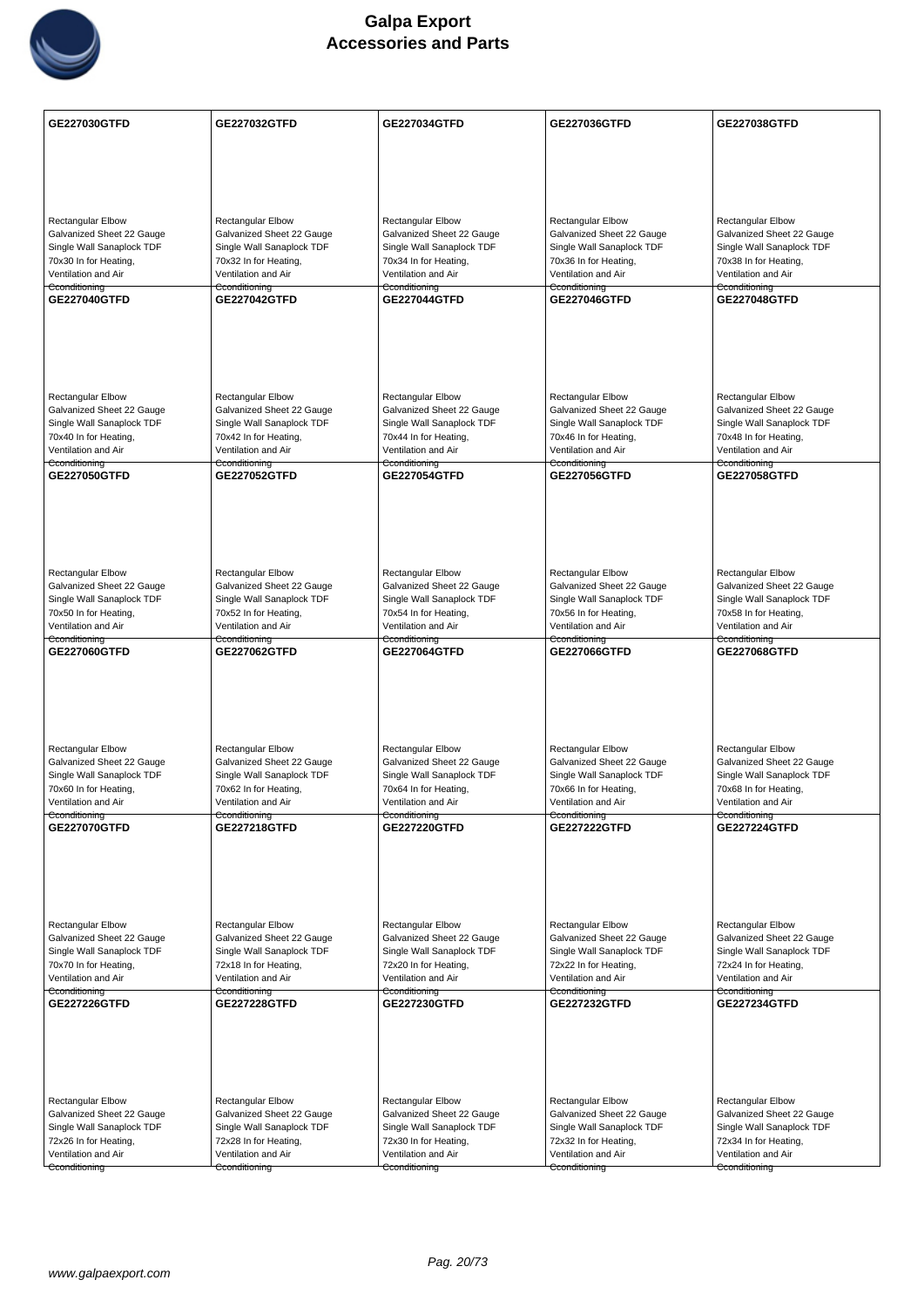

| <b>GE227236GTFD</b>                                    | <b>GE227238GTFD</b>                                    | <b>GE227240GTFD</b>                                    | <b>GE227242GTFD</b>                                    | <b>GE227244GTFD</b>                                    |
|--------------------------------------------------------|--------------------------------------------------------|--------------------------------------------------------|--------------------------------------------------------|--------------------------------------------------------|
|                                                        |                                                        |                                                        |                                                        |                                                        |
|                                                        |                                                        |                                                        |                                                        |                                                        |
|                                                        |                                                        |                                                        |                                                        |                                                        |
|                                                        |                                                        |                                                        | <b>Rectangular Elbow</b>                               | <b>Rectangular Elbow</b>                               |
| <b>Rectangular Elbow</b><br>Galvanized Sheet 22 Gauge  | <b>Rectangular Elbow</b><br>Galvanized Sheet 22 Gauge  | <b>Rectangular Elbow</b><br>Galvanized Sheet 22 Gauge  | Galvanized Sheet 22 Gauge                              | Galvanized Sheet 22 Gauge                              |
| Single Wall Sanaplock TDF                              | Single Wall Sanaplock TDF                              | Single Wall Sanaplock TDF                              | Single Wall Sanaplock TDF                              | Single Wall Sanaplock TDF                              |
| 72x36 In for Heating,                                  | 72x38 In for Heating,                                  | 72x40 In for Heating,                                  | 72x42 In for Heating,                                  | 72x44 In for Heating,                                  |
| Ventilation and Air<br>Cconditioning                   | Ventilation and Air<br>Cconditioning                   | Ventilation and Air<br>Cconditioning                   | Ventilation and Air<br>Cconditioning                   | Ventilation and Air<br>Cconditioning                   |
| <b>GE227246GTFD</b>                                    | <b>GE227248GTFD</b>                                    | <b>GE227250GTFD</b>                                    | <b>GE227252GTFD</b>                                    | <b>GE227254GTFD</b>                                    |
|                                                        |                                                        |                                                        |                                                        |                                                        |
|                                                        |                                                        |                                                        |                                                        |                                                        |
|                                                        |                                                        |                                                        |                                                        |                                                        |
|                                                        |                                                        |                                                        |                                                        |                                                        |
|                                                        |                                                        |                                                        |                                                        |                                                        |
| <b>Rectangular Elbow</b><br>Galvanized Sheet 22 Gauge  | <b>Rectangular Elbow</b><br>Galvanized Sheet 22 Gauge  | <b>Rectangular Elbow</b><br>Galvanized Sheet 22 Gauge  | <b>Rectangular Elbow</b><br>Galvanized Sheet 22 Gauge  | <b>Rectangular Elbow</b><br>Galvanized Sheet 22 Gauge  |
| Single Wall Sanaplock TDF                              | Single Wall Sanaplock TDF                              | Single Wall Sanaplock TDF                              | Single Wall Sanaplock TDF                              | Single Wall Sanaplock TDF                              |
| 72x46 In for Heating,                                  | 72x48 In for Heating,                                  | 72x50 In for Heating,                                  | 72x52 In for Heating,                                  | 72x54 In for Heating,                                  |
| Ventilation and Air<br>Cconditioning                   | Ventilation and Air<br>Cconditioning                   | Ventilation and Air<br>Cconditioning                   | Ventilation and Air<br>Cconditioning                   | Ventilation and Air<br>Cconditioning                   |
| <b>GE227256GTFD</b>                                    | <b>GE227258GTFD</b>                                    | <b>GE227260GTFD</b>                                    | <b>GE227262GTFD</b>                                    | <b>GE227264GTFD</b>                                    |
|                                                        |                                                        |                                                        |                                                        |                                                        |
|                                                        |                                                        |                                                        |                                                        |                                                        |
|                                                        |                                                        |                                                        |                                                        |                                                        |
|                                                        |                                                        |                                                        |                                                        |                                                        |
|                                                        |                                                        |                                                        |                                                        |                                                        |
| <b>Rectangular Elbow</b><br>Galvanized Sheet 22 Gauge  | Rectangular Elbow<br>Galvanized Sheet 22 Gauge         | Rectangular Elbow<br>Galvanized Sheet 22 Gauge         | Rectangular Elbow<br>Galvanized Sheet 22 Gauge         | Rectangular Elbow<br>Galvanized Sheet 22 Gauge         |
| Single Wall Sanaplock TDF                              | Single Wall Sanaplock TDF                              | Single Wall Sanaplock TDF                              | Single Wall Sanaplock TDF                              | Single Wall Sanaplock TDF                              |
| 72x56 In for Heating,                                  | 72x58 In for Heating,                                  | 72x60 In for Heating,                                  | 72x62 In for Heating,                                  | 72x64 In for Heating,                                  |
| Ventilation and Air                                    | Ventilation and Air                                    | Ventilation and Air                                    | Ventilation and Air                                    | Ventilation and Air                                    |
| Cconditioning<br><b>GE227266GTFD</b>                   | Cconditioning<br><b>GE227268GTFD</b>                   | Cconditioning<br><b>GE227270GTFD</b>                   | Cconditioning<br><b>GE227272GTFD</b>                   | Cconditioning<br><b>GE227420GTFD</b>                   |
|                                                        |                                                        |                                                        |                                                        |                                                        |
|                                                        |                                                        |                                                        |                                                        |                                                        |
|                                                        |                                                        |                                                        |                                                        |                                                        |
|                                                        |                                                        |                                                        |                                                        |                                                        |
|                                                        |                                                        |                                                        |                                                        |                                                        |
| <b>Rectangular Elbow</b><br>Galvanized Sheet 22 Gauge  | Rectangular Elbow<br>Galvanized Sheet 22 Gauge         | <b>Rectangular Elbow</b><br>Galvanized Sheet 22 Gauge  | <b>Rectangular Elbow</b><br>Galvanized Sheet 22 Gauge  | <b>Rectangular Elbow</b><br>Galvanized Sheet 22 Gauge  |
| Single Wall Sanaplock TDF                              | Single Wall Sanaplock TDF                              | Single Wall Sanaplock TDF                              | Single Wall Sanaplock TDF                              | Single Wall Sanaplock TDF                              |
| 72x66 In for Heating,                                  | 72x68 In for Heating,                                  | 72x70 In for Heating,                                  | 72x72 In for Heating,                                  | 74x20 In for Heating,                                  |
| Ventilation and Air<br>Cconditioning                   | Ventilation and Air<br>Cconditioning                   | Ventilation and Air<br>Cconditioning                   | Ventilation and Air<br>Cconditioning                   | Ventilation and Air<br>Cconditioning                   |
| <b>GE227422GTFD</b>                                    | <b>GE227424GTFD</b>                                    | <b>GE227426GTFD</b>                                    | <b>GE227428GTFD</b>                                    | GE227430GTFD                                           |
|                                                        |                                                        |                                                        |                                                        |                                                        |
|                                                        |                                                        |                                                        |                                                        |                                                        |
|                                                        |                                                        |                                                        |                                                        |                                                        |
|                                                        |                                                        |                                                        |                                                        |                                                        |
|                                                        |                                                        |                                                        |                                                        |                                                        |
| Rectangular Elbow<br>Galvanized Sheet 22 Gauge         | Rectangular Elbow<br>Galvanized Sheet 22 Gauge         | Rectangular Elbow<br>Galvanized Sheet 22 Gauge         | Rectangular Elbow<br>Galvanized Sheet 22 Gauge         | <b>Rectangular Elbow</b><br>Galvanized Sheet 22 Gauge  |
| Single Wall Sanaplock TDF                              | Single Wall Sanaplock TDF                              | Single Wall Sanaplock TDF                              | Single Wall Sanaplock TDF                              | Single Wall Sanaplock TDF                              |
| 74x22 In for Heating,                                  | 74x24 In for Heating,                                  | 74x26 In for Heating,                                  | 74x28 In for Heating,                                  | 74x30 In for Heating,                                  |
| Ventilation and Air                                    | Ventilation and Air                                    | Ventilation and Air                                    | Ventilation and Air                                    | Ventilation and Air                                    |
| Cconditioning<br>GE227432GTFD                          | Cconditioning<br><b>GE227434GTFD</b>                   | Cconditioning<br>GE227436GTFD                          | Cconditioning<br>GE227438GTFD                          | Cconditioning<br><b>GE227440GTFD</b>                   |
|                                                        |                                                        |                                                        |                                                        |                                                        |
|                                                        |                                                        |                                                        |                                                        |                                                        |
|                                                        |                                                        |                                                        |                                                        |                                                        |
|                                                        |                                                        |                                                        |                                                        |                                                        |
|                                                        |                                                        |                                                        |                                                        |                                                        |
| Rectangular Elbow                                      | Rectangular Elbow                                      | <b>Rectangular Elbow</b>                               | <b>Rectangular Elbow</b>                               | Rectangular Elbow                                      |
| Galvanized Sheet 22 Gauge<br>Single Wall Sanaplock TDF | Galvanized Sheet 22 Gauge<br>Single Wall Sanaplock TDF | Galvanized Sheet 22 Gauge<br>Single Wall Sanaplock TDF | Galvanized Sheet 22 Gauge<br>Single Wall Sanaplock TDF | Galvanized Sheet 22 Gauge<br>Single Wall Sanaplock TDF |
| 74x32 In for Heating,                                  | 74x34 In for Heating,                                  | 74x36 In for Heating,                                  | 74x38 In for Heating,                                  | 74x40 In for Heating,                                  |
| Ventilation and Air                                    | Ventilation and Air                                    | Ventilation and Air                                    | Ventilation and Air                                    | Ventilation and Air                                    |
| Cconditioning                                          | Cconditioning                                          | Cconditioning                                          | Cconditioning                                          | Cconditioning                                          |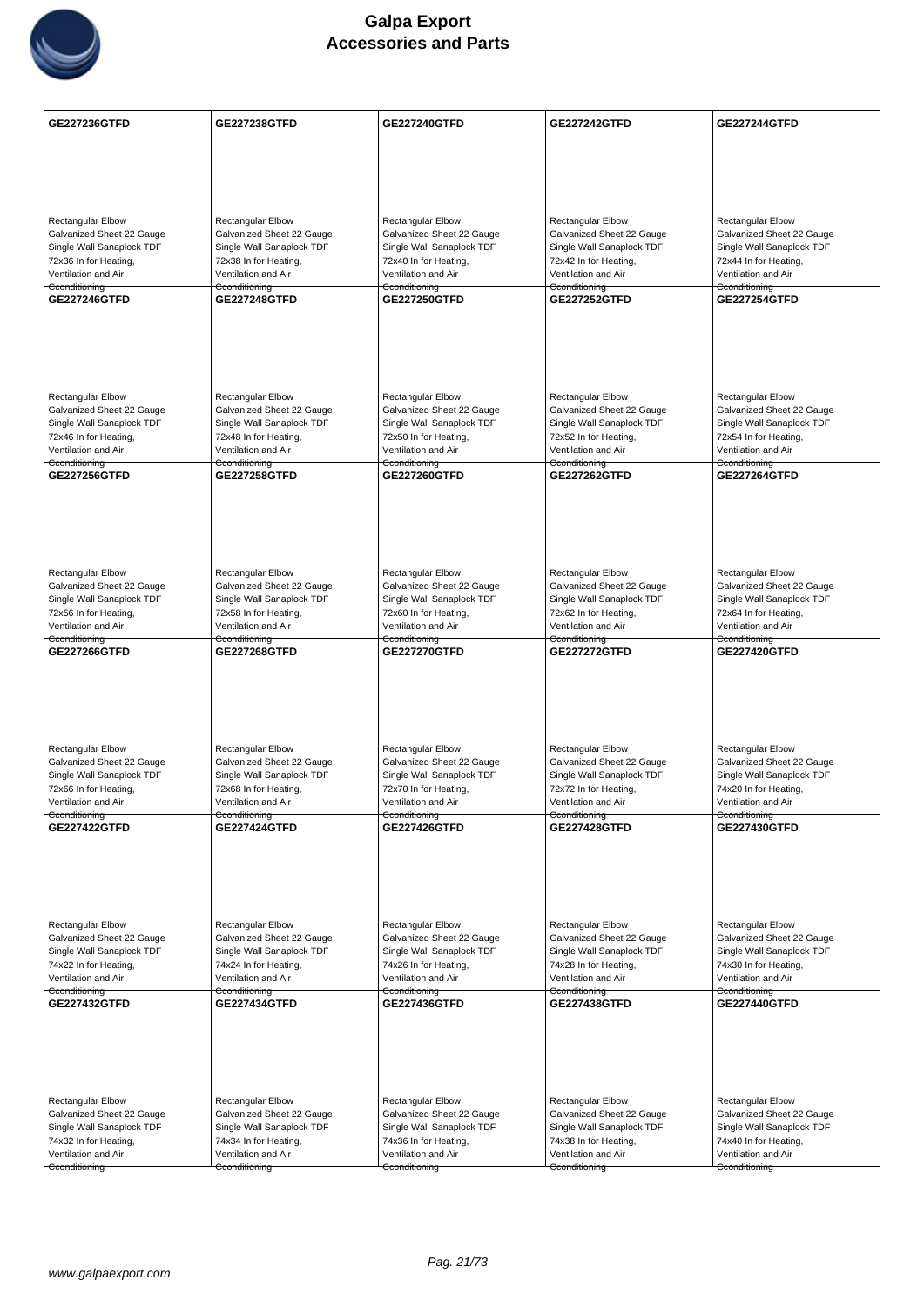

| <b>GE227442GTFD</b>                                   | <b>GE227444GTFD</b>                                | <b>GE227446GTFD</b>                                   | <b>GE227448GTFD</b>                                   | <b>GE227450GTFD</b>                                |
|-------------------------------------------------------|----------------------------------------------------|-------------------------------------------------------|-------------------------------------------------------|----------------------------------------------------|
|                                                       |                                                    |                                                       |                                                       |                                                    |
|                                                       |                                                    |                                                       |                                                       |                                                    |
|                                                       |                                                    |                                                       |                                                       |                                                    |
|                                                       |                                                    |                                                       |                                                       |                                                    |
|                                                       |                                                    |                                                       |                                                       |                                                    |
| <b>Rectangular Elbow</b><br>Galvanized Sheet 22 Gauge | Rectangular Elbow<br>Galvanized Sheet 22 Gauge     | <b>Rectangular Elbow</b><br>Galvanized Sheet 22 Gauge | <b>Rectangular Elbow</b><br>Galvanized Sheet 22 Gauge | Rectangular Elbow<br>Galvanized Sheet 22 Gauge     |
| Single Wall Sanaplock TDF                             | Single Wall Sanaplock TDF                          | Single Wall Sanaplock TDF                             | Single Wall Sanaplock TDF                             | Single Wall Sanaplock TDF                          |
| 74x42 In for Heating,                                 | 74x44 In for Heating,                              | 74x46 In for Heating,                                 | 74x48 In for Heating,                                 | 74x50 In for Heating,                              |
| Ventilation and Air                                   | Ventilation and Air                                | Ventilation and Air                                   | Ventilation and Air                                   | Ventilation and Air                                |
| Cconditioning<br><b>GE227452GTFD</b>                  | Cconditioning<br><b>GE227454GTFD</b>               | Cconditioning<br><b>GE227456GTFD</b>                  | Cconditioning<br><b>GE227458GTFD</b>                  | Cconditioning<br><b>GE227460GTFD</b>               |
|                                                       |                                                    |                                                       |                                                       |                                                    |
|                                                       |                                                    |                                                       |                                                       |                                                    |
|                                                       |                                                    |                                                       |                                                       |                                                    |
|                                                       |                                                    |                                                       |                                                       |                                                    |
|                                                       |                                                    |                                                       |                                                       |                                                    |
| <b>Rectangular Elbow</b>                              | <b>Rectangular Elbow</b>                           | <b>Rectangular Elbow</b>                              | <b>Rectangular Elbow</b>                              | Rectangular Elbow                                  |
| Galvanized Sheet 22 Gauge                             | Galvanized Sheet 22 Gauge                          | Galvanized Sheet 22 Gauge                             | Galvanized Sheet 22 Gauge                             | Galvanized Sheet 22 Gauge                          |
| Single Wall Sanaplock TDF<br>74x52 In for Heating,    | Single Wall Sanaplock TDF<br>74x54 In for Heating, | Single Wall Sanaplock TDF<br>74x56 In for Heating,    | Single Wall Sanaplock TDF<br>74x58 In for Heating,    | Single Wall Sanaplock TDF<br>74x60 In for Heating, |
| Ventilation and Air                                   | Ventilation and Air                                | Ventilation and Air                                   | Ventilation and Air                                   | Ventilation and Air                                |
| Cconditioning                                         | Cconditioning                                      | Cconditioning                                         | <del>Cconditioning</del>                              | Cconditioning                                      |
| <b>GE227462GTFD</b>                                   | <b>GE227464GTFD</b>                                | <b>GE227466GTFD</b>                                   | GE227468GTFD                                          | <b>GE227470GTFD</b>                                |
|                                                       |                                                    |                                                       |                                                       |                                                    |
|                                                       |                                                    |                                                       |                                                       |                                                    |
|                                                       |                                                    |                                                       |                                                       |                                                    |
|                                                       |                                                    |                                                       |                                                       |                                                    |
| <b>Rectangular Elbow</b>                              | Rectangular Elbow                                  | <b>Rectangular Elbow</b>                              | <b>Rectangular Elbow</b>                              | Rectangular Elbow                                  |
| Galvanized Sheet 22 Gauge                             | Galvanized Sheet 22 Gauge                          | Galvanized Sheet 22 Gauge                             | Galvanized Sheet 22 Gauge                             | Galvanized Sheet 22 Gauge                          |
| Single Wall Sanaplock TDF                             | Single Wall Sanaplock TDF                          | Single Wall Sanaplock TDF                             | Single Wall Sanaplock TDF                             | Single Wall Sanaplock TDF                          |
| 74x62 In for Heating,                                 | 74x64 In for Heating,                              | 74x66 In for Heating,                                 | 74x68 In for Heating,                                 | 74x70 In for Heating,                              |
| Ventilation and Air<br>Cconditioning                  | Ventilation and Air<br>Cconditioning               | Ventilation and Air<br>Cconditioning                  | Ventilation and Air<br>Cconditioning                  | Ventilation and Air<br>Cconditioning               |
| <b>GE227472GTFD</b>                                   | <b>GE227474GTFD</b>                                | GE227620GTFD                                          | <b>GE227622GTFD</b>                                   | <b>GE227624GTFD</b>                                |
|                                                       |                                                    |                                                       |                                                       |                                                    |
|                                                       |                                                    |                                                       |                                                       |                                                    |
|                                                       |                                                    |                                                       |                                                       |                                                    |
|                                                       |                                                    |                                                       |                                                       |                                                    |
|                                                       |                                                    |                                                       |                                                       |                                                    |
| <b>Rectangular Elbow</b><br>Galvanized Sheet 22 Gauge | Rectangular Elbow<br>Galvanized Sheet 22 Gauge     | <b>Rectangular Elbow</b><br>Galvanized Sheet 22 Gauge | Rectangular Elbow<br>Galvanized Sheet 22 Gauge        | Rectangular Elbow<br>Galvanized Sheet 22 Gauge     |
| Single Wall Sanaplock TDF                             | Single Wall Sanaplock TDF                          | Single Wall Sanaplock TDF                             | Single Wall Sanaplock TDF                             | Single Wall Sanaplock TDF                          |
| 74x72 In for Heating,                                 | 74x74 In for Heating,                              | 76x20 In for Heating,                                 | 76x22 In for Heating,                                 | 76x24 In for Heating,                              |
| Ventilation and Air                                   | Ventilation and Air                                | Ventilation and Air                                   | Ventilation and Air                                   | Ventilation and Air                                |
| Cconditioning<br>GE227626GTFD                         | Cconditioning<br><b>GE227628GTFD</b>               | Cconditioning<br>GE227630GTFD                         | Cconditioning<br>GE227632GTFD                         | Cconditioning<br>GE227634GTFD                      |
|                                                       |                                                    |                                                       |                                                       |                                                    |
|                                                       |                                                    |                                                       |                                                       |                                                    |
|                                                       |                                                    |                                                       |                                                       |                                                    |
|                                                       |                                                    |                                                       |                                                       |                                                    |
|                                                       |                                                    |                                                       |                                                       |                                                    |
| Rectangular Elbow                                     | Rectangular Elbow                                  | <b>Rectangular Elbow</b>                              | <b>Rectangular Elbow</b>                              | Rectangular Elbow                                  |
| Galvanized Sheet 22 Gauge                             | Galvanized Sheet 22 Gauge                          | Galvanized Sheet 22 Gauge                             | Galvanized Sheet 22 Gauge                             | Galvanized Sheet 22 Gauge                          |
| Single Wall Sanaplock TDF<br>76x26 In for Heating,    | Single Wall Sanaplock TDF<br>76x28 In for Heating, | Single Wall Sanaplock TDF<br>76x30 In for Heating,    | Single Wall Sanaplock TDF<br>76x32 In for Heating,    | Single Wall Sanaplock TDF<br>76x34 In for Heating, |
| Ventilation and Air                                   | Ventilation and Air                                | Ventilation and Air                                   | Ventilation and Air                                   | Ventilation and Air                                |
| Cconditioning                                         | Cconditioning                                      | Cconditioning                                         | Cconditioning                                         | Cconditioning                                      |
| GE227636GTFD                                          | <b>GE227638GTFD</b>                                | GE227640GTFD                                          | GE227642GTFD                                          | <b>GE227644GTFD</b>                                |
|                                                       |                                                    |                                                       |                                                       |                                                    |
|                                                       |                                                    |                                                       |                                                       |                                                    |
|                                                       |                                                    |                                                       |                                                       |                                                    |
|                                                       |                                                    |                                                       |                                                       |                                                    |
| <b>Rectangular Elbow</b>                              | Rectangular Elbow                                  | Rectangular Elbow                                     | Rectangular Elbow                                     | Rectangular Elbow                                  |
| Galvanized Sheet 22 Gauge                             | Galvanized Sheet 22 Gauge                          | Galvanized Sheet 22 Gauge                             | Galvanized Sheet 22 Gauge                             | Galvanized Sheet 22 Gauge                          |
| Single Wall Sanaplock TDF                             | Single Wall Sanaplock TDF                          | Single Wall Sanaplock TDF                             | Single Wall Sanaplock TDF                             | Single Wall Sanaplock TDF                          |
| 76x36 In for Heating,                                 | 76x38 In for Heating,                              | 76x40 In for Heating,                                 | 76x42 In for Heating,                                 | 76x44 In for Heating,                              |
| Ventilation and Air<br>Cconditioning                  | Ventilation and Air<br>Cconditioning               | Ventilation and Air<br>Cconditioning                  | Ventilation and Air<br>Cconditioning                  | Ventilation and Air<br>Cconditioning               |
|                                                       |                                                    |                                                       |                                                       |                                                    |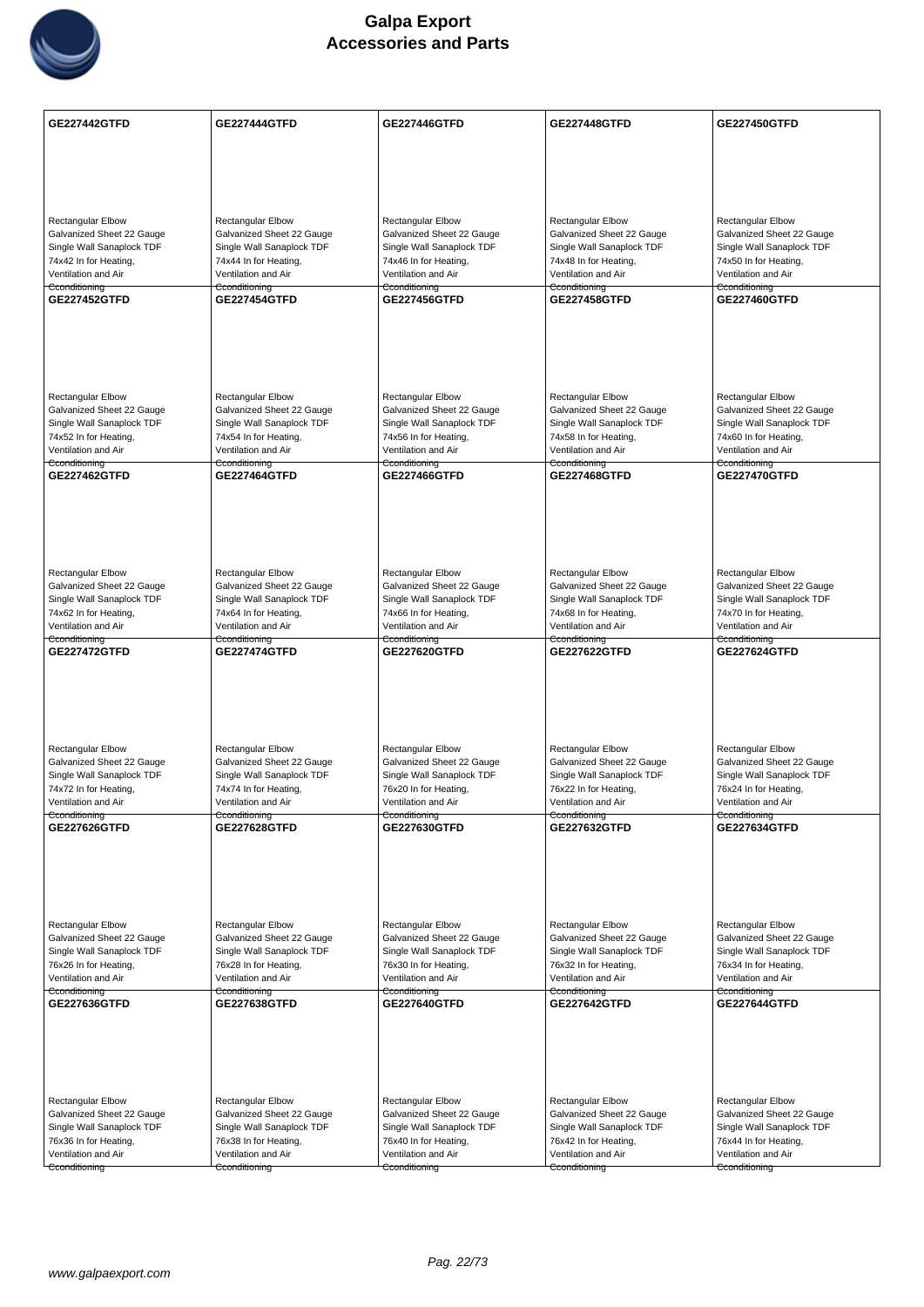

| <b>GE227646GTFD</b>                                   | <b>GE227648GTFD</b>                                    | <b>GE227650GTFD</b>                                    | <b>GE227652GTFD</b>                                    | GE227654GTFD                                       |
|-------------------------------------------------------|--------------------------------------------------------|--------------------------------------------------------|--------------------------------------------------------|----------------------------------------------------|
|                                                       |                                                        |                                                        |                                                        |                                                    |
|                                                       |                                                        |                                                        |                                                        |                                                    |
|                                                       |                                                        |                                                        |                                                        |                                                    |
| <b>Rectangular Elbow</b>                              | <b>Rectangular Elbow</b>                               | Rectangular Elbow                                      | <b>Rectangular Elbow</b>                               | Rectangular Elbow                                  |
| Galvanized Sheet 22 Gauge                             | Galvanized Sheet 22 Gauge                              | Galvanized Sheet 22 Gauge                              | Galvanized Sheet 22 Gauge                              | Galvanized Sheet 22 Gauge                          |
| Single Wall Sanaplock TDF                             | Single Wall Sanaplock TDF                              | Single Wall Sanaplock TDF                              | Single Wall Sanaplock TDF                              | Single Wall Sanaplock TDF                          |
| 76x46 In for Heating,<br>Ventilation and Air          | 76x48 In for Heating,<br>Ventilation and Air           | 76x50 In for Heating,<br>Ventilation and Air           | 76x52 In for Heating,<br>Ventilation and Air           | 76x54 In for Heating,<br>Ventilation and Air       |
| Cconditioning<br>GE227656GTFD                         | Cconditioning<br><b>GE227658GTFD</b>                   | Cconditioning<br>GE227660GTFD                          | Cconditioning<br><b>GE227662GTFD</b>                   | Cconditioning<br>GE227664GTFD                      |
|                                                       |                                                        |                                                        |                                                        |                                                    |
|                                                       |                                                        |                                                        |                                                        |                                                    |
|                                                       |                                                        |                                                        |                                                        |                                                    |
|                                                       |                                                        |                                                        |                                                        |                                                    |
| <b>Rectangular Elbow</b>                              | <b>Rectangular Elbow</b>                               | <b>Rectangular Elbow</b>                               | <b>Rectangular Elbow</b>                               | Rectangular Elbow                                  |
| Galvanized Sheet 22 Gauge                             | Galvanized Sheet 22 Gauge                              | Galvanized Sheet 22 Gauge                              | Galvanized Sheet 22 Gauge                              | Galvanized Sheet 22 Gauge                          |
| Single Wall Sanaplock TDF<br>76x56 In for Heating,    | Single Wall Sanaplock TDF<br>76x58 In for Heating,     | Single Wall Sanaplock TDF<br>76x60 In for Heating,     | Single Wall Sanaplock TDF<br>76x62 In for Heating,     | Single Wall Sanaplock TDF<br>76x64 In for Heating, |
| Ventilation and Air                                   | Ventilation and Air                                    | Ventilation and Air                                    | Ventilation and Air                                    | Ventilation and Air                                |
| Cconditioning<br>GE227666GTFD                         | Cconditioning<br><b>GE227668GTFD</b>                   | Cconditioning<br>GE227670GTFD                          | Cconditioning<br><b>GE227672GTFD</b>                   | Cconditioning<br><b>GE227674GTFD</b>               |
|                                                       |                                                        |                                                        |                                                        |                                                    |
|                                                       |                                                        |                                                        |                                                        |                                                    |
|                                                       |                                                        |                                                        |                                                        |                                                    |
|                                                       |                                                        |                                                        |                                                        |                                                    |
| <b>Rectangular Elbow</b><br>Galvanized Sheet 22 Gauge | <b>Rectangular Elbow</b><br>Galvanized Sheet 22 Gauge  | <b>Rectangular Elbow</b><br>Galvanized Sheet 22 Gauge  | <b>Rectangular Elbow</b><br>Galvanized Sheet 22 Gauge  | Rectangular Elbow<br>Galvanized Sheet 22 Gauge     |
| Single Wall Sanaplock TDF                             | Single Wall Sanaplock TDF                              | Single Wall Sanaplock TDF                              | Single Wall Sanaplock TDF                              | Single Wall Sanaplock TDF                          |
| 76x66 In for Heating,                                 | 76x68 In for Heating,                                  | 76x70 In for Heating,                                  | 76x72 In for Heating,                                  | 76x74 In for Heating,                              |
| Ventilation and Air<br>Cconditioning                  | Ventilation and Air<br>Cconditioning                   | Ventilation and Air<br>Cconditioning                   | Ventilation and Air<br>Cconditioning                   | Ventilation and Air<br>Cconditioning               |
| GE227676GTFD                                          | <b>GE227820GTFD</b>                                    | <b>GE227822GTFD</b>                                    | <b>GE227824GTFD</b>                                    | <b>GE227826GTFD</b>                                |
|                                                       |                                                        |                                                        |                                                        |                                                    |
|                                                       |                                                        |                                                        |                                                        |                                                    |
|                                                       |                                                        |                                                        |                                                        |                                                    |
| Rectangular Elbow                                     | Rectangular Elbow                                      | <b>Rectangular Elbow</b>                               | Rectangular Elbow                                      | Rectangular Elbow                                  |
| Galvanized Sheet 22 Gauge                             | Galvanized Sheet 22 Gauge                              | Galvanized Sheet 22 Gauge                              | Galvanized Sheet 22 Gauge                              | Galvanized Sheet 22 Gauge                          |
| Single Wall Sanaplock TDF                             | Single Wall Sanaplock TDF<br>78x20 In for Heating,     | Single Wall Sanaplock TDF                              | Single Wall Sanaplock TDF<br>78x24 In for Heating,     | Single Wall Sanaplock TDF<br>78x26 In for Heating, |
| 76x76 In for Heating,<br>Ventilation and Air          | Ventilation and Air                                    | 78x22 In for Heating,<br>Ventilation and Air           | Ventilation and Air                                    | Ventilation and Air                                |
| Cconditioning<br><b>GE227828GTFD</b>                  | Cconditioning<br><b>GE227830GTFD</b>                   | Cconditioning<br><b>GE227832GTFD</b>                   | Cconditioning<br><b>GE227834GTFD</b>                   | Cconditioning<br>GE227836GTFD                      |
|                                                       |                                                        |                                                        |                                                        |                                                    |
|                                                       |                                                        |                                                        |                                                        |                                                    |
|                                                       |                                                        |                                                        |                                                        |                                                    |
|                                                       |                                                        |                                                        |                                                        |                                                    |
| Rectangular Elbow<br>Galvanized Sheet 22 Gauge        | Rectangular Elbow                                      | <b>Rectangular Elbow</b>                               | Rectangular Elbow                                      | Rectangular Elbow<br>Galvanized Sheet 22 Gauge     |
| Single Wall Sanaplock TDF                             | Galvanized Sheet 22 Gauge<br>Single Wall Sanaplock TDF | Galvanized Sheet 22 Gauge<br>Single Wall Sanaplock TDF | Galvanized Sheet 22 Gauge<br>Single Wall Sanaplock TDF | Single Wall Sanaplock TDF                          |
| 78x28 In for Heating,                                 | 78x30 In for Heating,                                  | 78x32 In for Heating,                                  | 78x34 In for Heating,                                  | 78x36 In for Heating,                              |
| Ventilation and Air<br>Cconditioning                  | Ventilation and Air<br>Cconditioning                   | Ventilation and Air<br>Cconditioning                   | Ventilation and Air<br>Cconditioning                   | Ventilation and Air<br>Cconditioning               |
| <b>GE227838GTFD</b>                                   | <b>GE227840GTFD</b>                                    | <b>GE227842GTFD</b>                                    | <b>GE227844GTFD</b>                                    | GE227846GTFD                                       |
|                                                       |                                                        |                                                        |                                                        |                                                    |
|                                                       |                                                        |                                                        |                                                        |                                                    |
|                                                       |                                                        |                                                        |                                                        |                                                    |
| Rectangular Elbow                                     | <b>Rectangular Elbow</b>                               | <b>Rectangular Elbow</b>                               | Rectangular Elbow                                      | Rectangular Elbow                                  |
| Galvanized Sheet 22 Gauge                             | Galvanized Sheet 22 Gauge                              | Galvanized Sheet 22 Gauge                              | Galvanized Sheet 22 Gauge                              | Galvanized Sheet 22 Gauge                          |
| Single Wall Sanaplock TDF                             | Single Wall Sanaplock TDF                              | Single Wall Sanaplock TDF                              | Single Wall Sanaplock TDF                              | Single Wall Sanaplock TDF                          |
| 78x38 In for Heating,<br>Ventilation and Air          | 78x40 In for Heating,<br>Ventilation and Air           | 78x42 In for Heating,<br>Ventilation and Air           | 78x44 In for Heating,<br>Ventilation and Air           | 78x46 In for Heating,<br>Ventilation and Air       |
| Cconditioning                                         | Cconditioning                                          | Cconditioning                                          | Cconditioning                                          | Cconditioning                                      |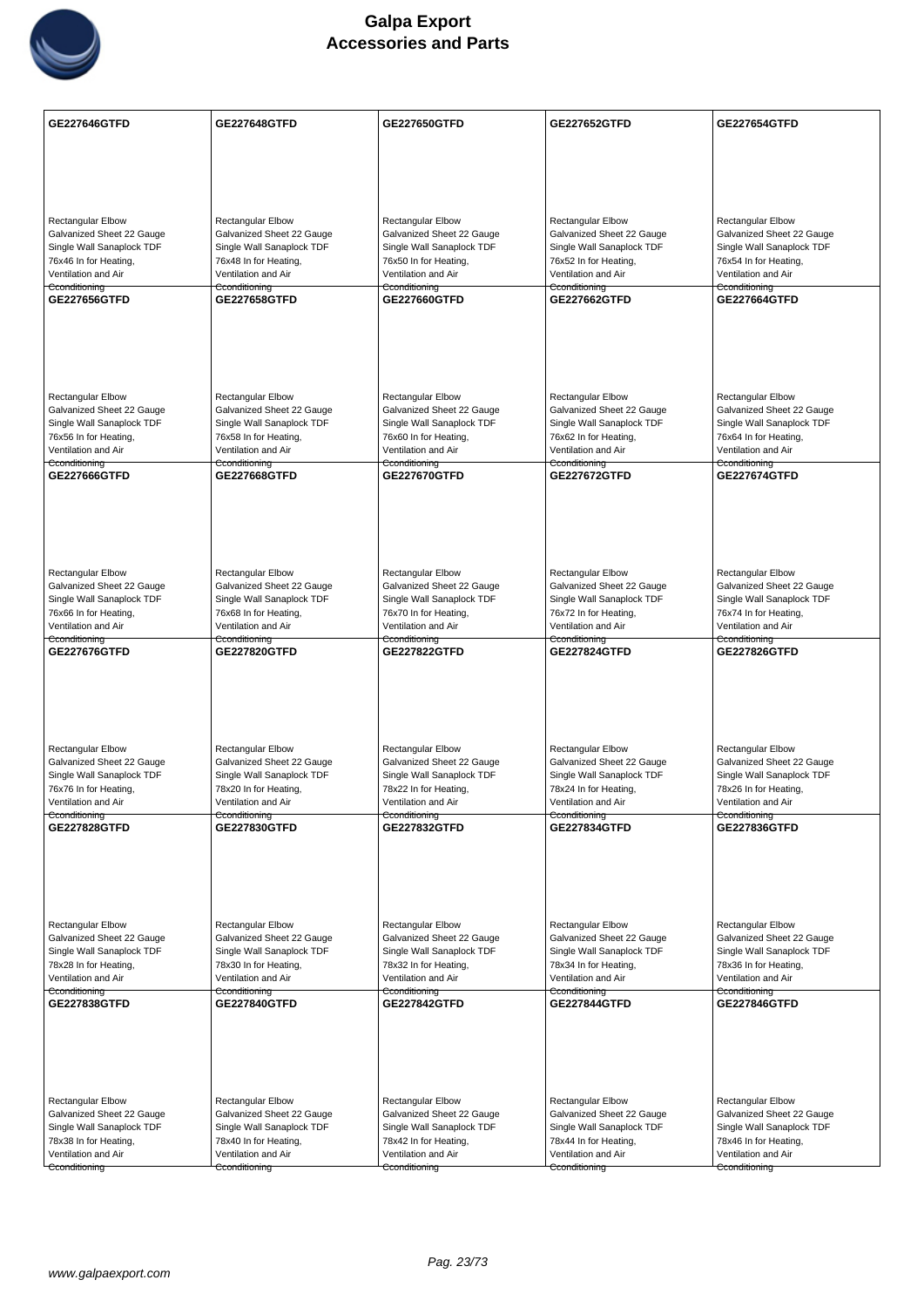

| <b>GE227848GTFD</b>                                    | GE227850GTFD                                           | <b>GE227852GTFD</b>                                    | GE227854GTFD                                           | GE227856GTFD                                           |
|--------------------------------------------------------|--------------------------------------------------------|--------------------------------------------------------|--------------------------------------------------------|--------------------------------------------------------|
|                                                        |                                                        |                                                        |                                                        |                                                        |
|                                                        |                                                        |                                                        |                                                        |                                                        |
|                                                        |                                                        |                                                        |                                                        |                                                        |
| <b>Rectangular Elbow</b>                               | <b>Rectangular Elbow</b>                               | Rectangular Elbow                                      | <b>Rectangular Elbow</b>                               | Rectangular Elbow                                      |
| Galvanized Sheet 22 Gauge                              | Galvanized Sheet 22 Gauge                              | Galvanized Sheet 22 Gauge                              | Galvanized Sheet 22 Gauge                              | Galvanized Sheet 22 Gauge                              |
| Single Wall Sanaplock TDF<br>78x48 In for Heating,     | Single Wall Sanaplock TDF<br>78x50 In for Heating,     | Single Wall Sanaplock TDF<br>78x52 In for Heating,     | Single Wall Sanaplock TDF<br>78x54 In for Heating,     | Single Wall Sanaplock TDF<br>78x56 In for Heating,     |
| Ventilation and Air                                    | Ventilation and Air                                    | Ventilation and Air                                    | Ventilation and Air                                    | Ventilation and Air                                    |
| Cconditioning<br>GE227858GTFD                          | Cconditioning<br><b>GE227860GTFD</b>                   | Cconditioning<br><b>GE227862GTFD</b>                   | Cconditioning<br><b>GE227864GTFD</b>                   | Cconditioning<br>GE227866GTFD                          |
|                                                        |                                                        |                                                        |                                                        |                                                        |
|                                                        |                                                        |                                                        |                                                        |                                                        |
|                                                        |                                                        |                                                        |                                                        |                                                        |
|                                                        |                                                        |                                                        |                                                        |                                                        |
| <b>Rectangular Elbow</b><br>Galvanized Sheet 22 Gauge  | <b>Rectangular Elbow</b><br>Galvanized Sheet 22 Gauge  | <b>Rectangular Elbow</b><br>Galvanized Sheet 22 Gauge  | <b>Rectangular Elbow</b><br>Galvanized Sheet 22 Gauge  | <b>Rectangular Elbow</b><br>Galvanized Sheet 22 Gauge  |
| Single Wall Sanaplock TDF                              | Single Wall Sanaplock TDF                              | Single Wall Sanaplock TDF                              | Single Wall Sanaplock TDF                              | Single Wall Sanaplock TDF                              |
| 78x58 In for Heating,<br>Ventilation and Air           | 78x60 In for Heating,<br>Ventilation and Air           | 78x62 In for Heating,<br>Ventilation and Air           | 78x64 In for Heating,<br>Ventilation and Air           | 78x66 In for Heating,<br>Ventilation and Air           |
| Cconditioning<br>GE227868GTFD                          | Cconditioning<br><b>GE227870GTFD</b>                   | Cconditioning<br><b>GE227872GTFD</b>                   | Cconditioning<br><b>GE227874GTFD</b>                   | Cconditioning<br><b>GE227876GTFD</b>                   |
|                                                        |                                                        |                                                        |                                                        |                                                        |
|                                                        |                                                        |                                                        |                                                        |                                                        |
|                                                        |                                                        |                                                        |                                                        |                                                        |
|                                                        |                                                        |                                                        |                                                        |                                                        |
| Rectangular Elbow                                      | <b>Rectangular Elbow</b>                               | <b>Rectangular Elbow</b>                               | <b>Rectangular Elbow</b>                               | <b>Rectangular Elbow</b>                               |
| Galvanized Sheet 22 Gauge<br>Single Wall Sanaplock TDF | Galvanized Sheet 22 Gauge<br>Single Wall Sanaplock TDF | Galvanized Sheet 22 Gauge<br>Single Wall Sanaplock TDF | Galvanized Sheet 22 Gauge<br>Single Wall Sanaplock TDF | Galvanized Sheet 22 Gauge<br>Single Wall Sanaplock TDF |
| 78x68 In for Heating,<br>Ventilation and Air           | 78x70 In for Heating,<br>Ventilation and Air           | 78x72 In for Heating,<br>Ventilation and Air           | 78x74 In for Heating,<br>Ventilation and Air           | 78x76 In for Heating,<br>Ventilation and Air           |
| Cconditioning                                          | Cconditioning                                          | Cconditioning                                          | Cconditioning                                          | Cconditioning                                          |
| <b>GE227878GTFD</b>                                    | GE228020GTFD                                           | GE228022GTFD                                           | GE228024GTFD                                           | <b>GE228026GTFD</b>                                    |
|                                                        |                                                        |                                                        |                                                        |                                                        |
|                                                        |                                                        |                                                        |                                                        |                                                        |
|                                                        |                                                        |                                                        |                                                        |                                                        |
| Rectangular Elbow                                      | Rectangular Elbow                                      | <b>Rectangular Elbow</b>                               | Rectangular Elbow                                      | Rectangular Elbow                                      |
| Galvanized Sheet 22 Gauge<br>Single Wall Sanaplock TDF | Galvanized Sheet 22 Gauge<br>Single Wall Sanaplock TDF | Galvanized Sheet 22 Gauge<br>Single Wall Sanaplock TDF | Galvanized Sheet 22 Gauge<br>Single Wall Sanaplock TDF | Galvanized Sheet 22 Gauge<br>Single Wall Sanaplock TDF |
| 78x78 In for Heating,                                  | 80x20 In for Heating,                                  | 80x22 In for Heating,                                  | 80x24 In for Heating,                                  | 80x26 In for Heating,                                  |
| Ventilation and Air<br>Cconditioning                   | Ventilation and Air<br>Cconditioning                   | Ventilation and Air<br>Cconditioning                   | Ventilation and Air<br>Cconditioning                   | Ventilation and Air<br>Cconditioning                   |
| GE228028GTFD                                           | GE228030GTFD                                           | GE228032GTFD                                           | GE228034GTFD                                           | GE228036GTFD                                           |
|                                                        |                                                        |                                                        |                                                        |                                                        |
|                                                        |                                                        |                                                        |                                                        |                                                        |
|                                                        |                                                        |                                                        |                                                        |                                                        |
| Rectangular Elbow                                      | Rectangular Elbow                                      | <b>Rectangular Elbow</b>                               | <b>Rectangular Elbow</b>                               | Rectangular Elbow                                      |
| Galvanized Sheet 22 Gauge                              | Galvanized Sheet 22 Gauge                              | Galvanized Sheet 22 Gauge                              | Galvanized Sheet 22 Gauge                              | Galvanized Sheet 22 Gauge                              |
| Single Wall Sanaplock TDF<br>80x28 In for Heating,     | Single Wall Sanaplock TDF<br>80x30 In for Heating,     | Single Wall Sanaplock TDF<br>80x32 In for Heating,     | Single Wall Sanaplock TDF<br>80x34 In for Heating,     | Single Wall Sanaplock TDF<br>80x36 In for Heating,     |
| Ventilation and Air<br>Cconditioning                   | Ventilation and Air                                    | Ventilation and Air                                    | Ventilation and Air                                    | Ventilation and Air                                    |
| GE228038GTFD                                           | Cconditioning<br>GE228040GTFD                          | Cconditioning<br>GE228042GTFD                          | Cconditioning<br>GE228044GTFD                          | Cconditioning<br>GE228046GTFD                          |
|                                                        |                                                        |                                                        |                                                        |                                                        |
|                                                        |                                                        |                                                        |                                                        |                                                        |
|                                                        |                                                        |                                                        |                                                        |                                                        |
|                                                        |                                                        |                                                        |                                                        |                                                        |
| Rectangular Elbow<br>Galvanized Sheet 22 Gauge         | <b>Rectangular Elbow</b><br>Galvanized Sheet 22 Gauge  | Rectangular Elbow<br>Galvanized Sheet 22 Gauge         | Rectangular Elbow<br>Galvanized Sheet 22 Gauge         | Rectangular Elbow<br>Galvanized Sheet 22 Gauge         |
| Single Wall Sanaplock TDF                              | Single Wall Sanaplock TDF                              | Single Wall Sanaplock TDF                              | Single Wall Sanaplock TDF                              | Single Wall Sanaplock TDF                              |
| 80x38 In for Heating,<br>Ventilation and Air           | 80x40 In for Heating,<br>Ventilation and Air           | 80x42 In for Heating,<br>Ventilation and Air           | 80x44 In for Heating,<br>Ventilation and Air           | 80x46 In for Heating,<br>Ventilation and Air           |
| Cconditioning                                          | Cconditioning                                          | Cconditioning                                          | Cconditioning                                          | Cconditioning                                          |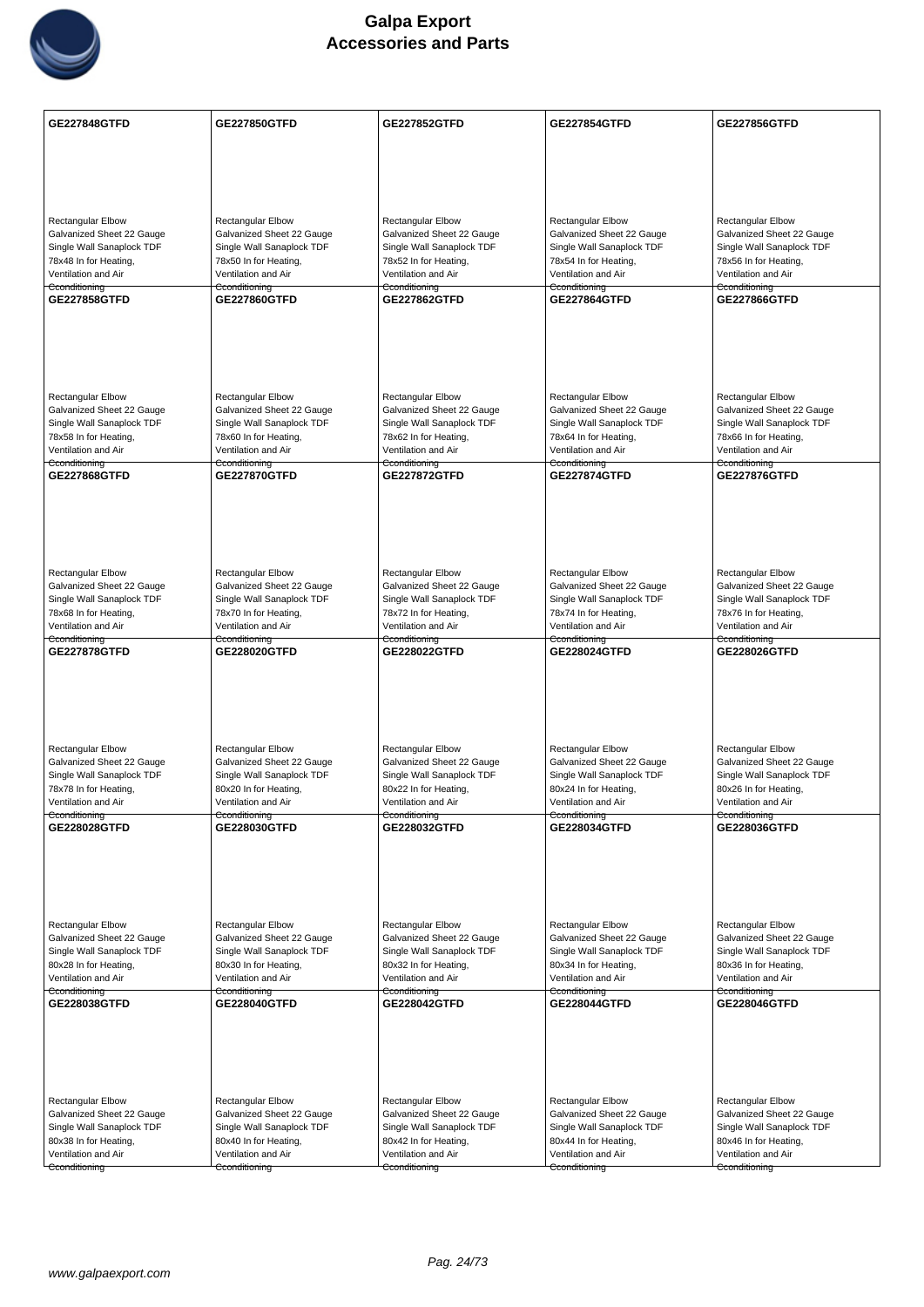

| GE228048GTFD                                                                                                                                        | <b>GE228050GTFD</b>                                                                                                                                 | <b>GE228052GTFD</b>                                                                                                                   | <b>GE228054GTFD</b>                                                                                                                  | GE228056GTFD                                                                                                                         |
|-----------------------------------------------------------------------------------------------------------------------------------------------------|-----------------------------------------------------------------------------------------------------------------------------------------------------|---------------------------------------------------------------------------------------------------------------------------------------|--------------------------------------------------------------------------------------------------------------------------------------|--------------------------------------------------------------------------------------------------------------------------------------|
|                                                                                                                                                     |                                                                                                                                                     |                                                                                                                                       |                                                                                                                                      |                                                                                                                                      |
|                                                                                                                                                     |                                                                                                                                                     |                                                                                                                                       |                                                                                                                                      |                                                                                                                                      |
| <b>Rectangular Elbow</b><br>Galvanized Sheet 22 Gauge<br>Single Wall Sanaplock TDF<br>80x48 In for Heating,<br>Ventilation and Air                  | <b>Rectangular Elbow</b><br>Galvanized Sheet 22 Gauge<br>Single Wall Sanaplock TDF<br>80x50 In for Heating,<br>Ventilation and Air                  | Rectangular Elbow<br>Galvanized Sheet 22 Gauge<br>Single Wall Sanaplock TDF<br>80x52 In for Heating,<br>Ventilation and Air           | <b>Rectangular Elbow</b><br>Galvanized Sheet 22 Gauge<br>Single Wall Sanaplock TDF<br>80x54 In for Heating,<br>Ventilation and Air   | <b>Rectangular Elbow</b><br>Galvanized Sheet 22 Gauge<br>Single Wall Sanaplock TDF<br>80x56 In for Heating,<br>Ventilation and Air   |
| Cconditioning<br>GE228058GTFD                                                                                                                       | Cconditioning<br>GE228060GTFD                                                                                                                       | Cconditioning<br>GE228062GTFD                                                                                                         | Cconditioning<br>GE228064GTFD                                                                                                        | Cconditioning<br>GE228066GTFD                                                                                                        |
|                                                                                                                                                     |                                                                                                                                                     |                                                                                                                                       |                                                                                                                                      |                                                                                                                                      |
| <b>Rectangular Elbow</b><br>Galvanized Sheet 22 Gauge<br>Single Wall Sanaplock TDF<br>80x58 In for Heating,<br>Ventilation and Air                  | <b>Rectangular Elbow</b><br>Galvanized Sheet 22 Gauge<br>Single Wall Sanaplock TDF<br>80x60 In for Heating,<br>Ventilation and Air                  | <b>Rectangular Elbow</b><br>Galvanized Sheet 22 Gauge<br>Single Wall Sanaplock TDF<br>80x62 In for Heating,<br>Ventilation and Air    | <b>Rectangular Elbow</b><br>Galvanized Sheet 22 Gauge<br>Single Wall Sanaplock TDF<br>80x64 In for Heating,<br>Ventilation and Air   | <b>Rectangular Elbow</b><br>Galvanized Sheet 22 Gauge<br>Single Wall Sanaplock TDF<br>80x66 In for Heating,<br>Ventilation and Air   |
| Cconditioning                                                                                                                                       | Cconditioning                                                                                                                                       | Cconditioning                                                                                                                         | Cconditioning                                                                                                                        | Cconditioning                                                                                                                        |
| GE228068GTFD                                                                                                                                        | GE228070GTFD                                                                                                                                        | <b>GE228072GTFD</b>                                                                                                                   | <b>GE228074GTFD</b>                                                                                                                  | <b>GE228076GTFD</b>                                                                                                                  |
| Rectangular Elbow<br>Galvanized Sheet 22 Gauge<br>Single Wall Sanaplock TDF<br>80x68 In for Heating,<br>Ventilation and Air                         | Rectangular Elbow<br>Galvanized Sheet 22 Gauge<br>Single Wall Sanaplock TDF<br>80x70 In for Heating,<br>Ventilation and Air                         | Rectangular Elbow<br>Galvanized Sheet 22 Gauge<br>Single Wall Sanaplock TDF<br>80x72 In for Heating,<br>Ventilation and Air           | Rectangular Elbow<br>Galvanized Sheet 22 Gauge<br>Single Wall Sanaplock TDF<br>80x74 In for Heating,<br>Ventilation and Air          | Rectangular Elbow<br>Galvanized Sheet 22 Gauge<br>Single Wall Sanaplock TDF<br>80x76 In for Heating,<br>Ventilation and Air          |
| Cconditioning<br><b>GE228078GTFD</b>                                                                                                                | Cconditioning<br><b>GE228080GTFD</b>                                                                                                                | Cconditioning<br>GE221010GSD                                                                                                          | Cconditioning<br>GE22104GSD                                                                                                          | Cconditioning<br>GE22106GSD                                                                                                          |
| <b>Rectangular Elbow</b><br>Galvanized Sheet 22 Gauge<br>Single Wall Sanaplock TDF<br>80x78 In for Heating,<br>Ventilation and Air<br>Cconditioning | <b>Rectangular Elbow</b><br>Galvanized Sheet 22 Gauge<br>Single Wall Sanaplock TDF<br>80x80 In for Heating,<br>Ventilation and Air<br>Cconditioning | Rectangular Elbow<br>Galvanized Sheet 22 Gauge<br>Slip and Drive 10x10 In<br>for Heating, Ventilation<br>and Air Cconditioning        | <b>Rectangular Elbow</b><br>Galvanized Sheet 22 Gauge<br>Slip and Drive 10x4 In<br>for Heating, Ventilation<br>and Air Cconditioning | <b>Rectangular Elbow</b><br>Galvanized Sheet 22 Gauge<br>Slip and Drive 10x6 In<br>for Heating, Ventilation<br>and Air Cconditioning |
| GE22108GSD                                                                                                                                          | GE221210GSD                                                                                                                                         | GE221212GSD                                                                                                                           | <b>GE22126GSD</b>                                                                                                                    | <b>GE22128GSD</b>                                                                                                                    |
| Rectangular Elbow<br>Galvanized Sheet 22 Gauge<br>Slip and Drive 10x8 In<br>for Heating, Ventilation<br>and Air Cconditioning                       | Rectangular Elbow<br>Galvanized Sheet 22 Gauge<br>Slip and Drive 12x10 In<br>for Heating, Ventilation<br>and Air Cconditioning                      | <b>Rectangular Elbow</b><br>Galvanized Sheet 22 Gauge<br>Slip and Drive 12x12 In<br>for Heating, Ventilation<br>and Air Cconditioning | <b>Rectangular Elbow</b><br>Galvanized Sheet 22 Gauge<br>Slip and Drive 12x6 In<br>for Heating, Ventilation<br>and Air Cconditioning | <b>Rectangular Elbow</b><br>Galvanized Sheet 22 Gauge<br>Slip and Drive 12x8 In<br>for Heating, Ventilation<br>and Air Cconditioning |
| GE221410GSD                                                                                                                                         | GE221412GSD                                                                                                                                         | GE221414GSD                                                                                                                           | GE22146GSD                                                                                                                           | <b>GE22148GSD</b>                                                                                                                    |
| Rectangular Elbow<br>Galvanized Sheet 22 Gauge<br>Slip and Drive 14x10 In<br>for Heating, Ventilation<br>and Air Cconditioning                      | Rectangular Elbow<br>Galvanized Sheet 22 Gauge<br>Slip and Drive 14x12 In<br>for Heating, Ventilation<br>and Air Cconditioning                      | Rectangular Elbow<br>Galvanized Sheet 22 Gauge<br>Slip and Drive 14x14 In<br>for Heating, Ventilation<br>and Air Cconditioning        | Rectangular Elbow<br>Galvanized Sheet 22 Gauge<br>Slip and Drive 14x6 In<br>for Heating, Ventilation<br>and Air Cconditioning        | <b>Rectangular Elbow</b><br>Galvanized Sheet 22 Gauge<br>Slip and Drive 14x8 In<br>for Heating, Ventilation<br>and Air Cconditioning |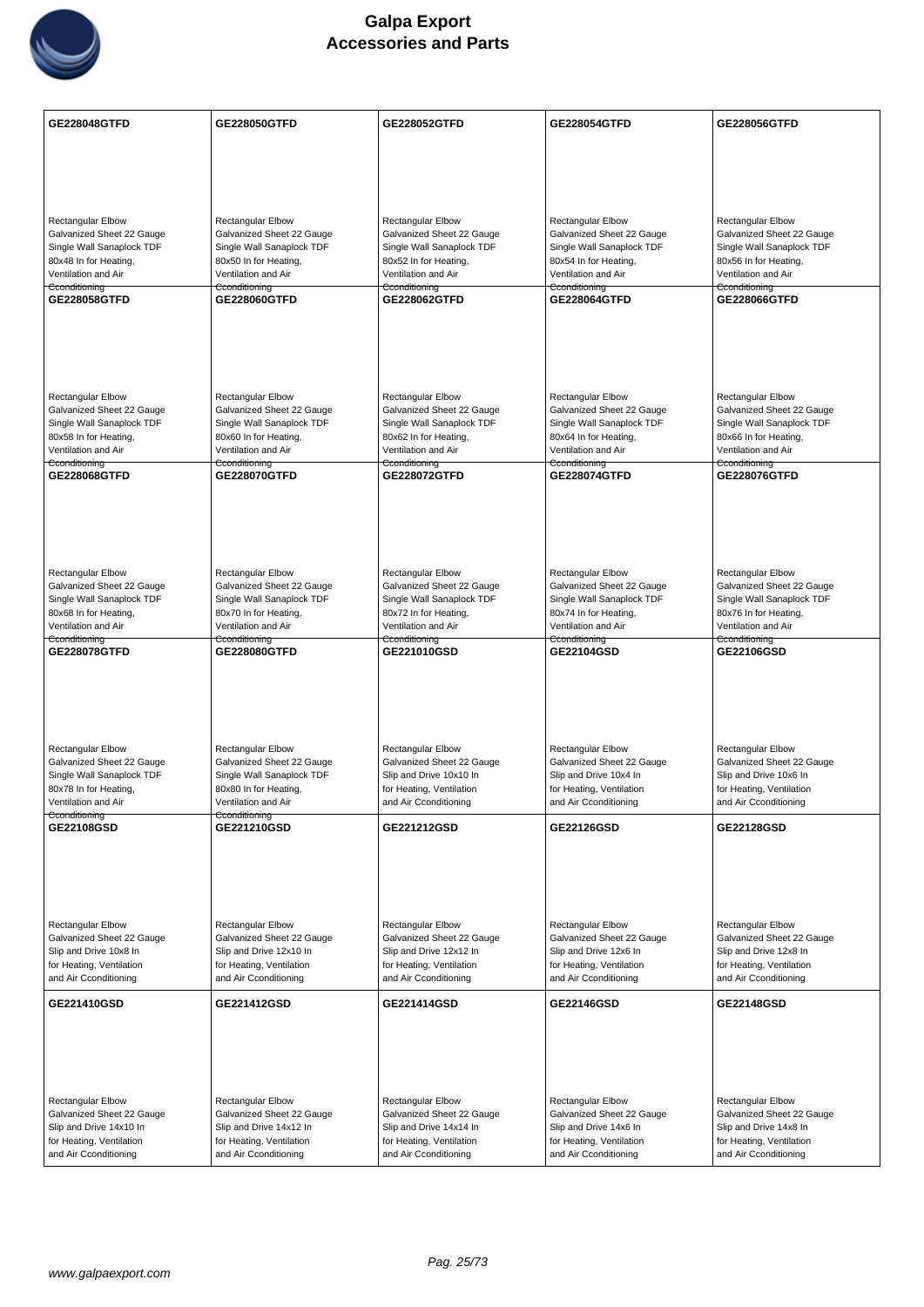

| GE221610GSD                                            | GE221612GSD                                            | GE221614GSD                                            | GE221616GSD                                            | GE22168GSD                                             |
|--------------------------------------------------------|--------------------------------------------------------|--------------------------------------------------------|--------------------------------------------------------|--------------------------------------------------------|
|                                                        |                                                        |                                                        |                                                        |                                                        |
|                                                        |                                                        |                                                        |                                                        |                                                        |
|                                                        |                                                        |                                                        |                                                        |                                                        |
| <b>Rectangular Elbow</b><br>Galvanized Sheet 22 Gauge  | Rectangular Elbow<br>Galvanized Sheet 22 Gauge         | <b>Rectangular Elbow</b><br>Galvanized Sheet 22 Gauge  | Rectangular Elbow<br>Galvanized Sheet 22 Gauge         | <b>Rectangular Elbow</b><br>Galvanized Sheet 22 Gauge  |
| Slip and Drive 16x10 In                                | Slip and Drive 16x12 In                                | Slip and Drive 16x14 In                                | Slip and Drive 16x16 In                                | Slip and Drive 16x8 In                                 |
| for Heating, Ventilation<br>and Air Cconditioning      | for Heating, Ventilation<br>and Air Cconditioning      | for Heating, Ventilation<br>and Air Cconditioning      | for Heating, Ventilation<br>and Air Cconditioning      | for Heating, Ventilation<br>and Air Cconditioning      |
| GE221810GSD                                            | GE221812GSD                                            | GE221814GSD                                            | GE221816GSD                                            | GE221818GSD                                            |
|                                                        |                                                        |                                                        |                                                        |                                                        |
|                                                        |                                                        |                                                        |                                                        |                                                        |
|                                                        |                                                        |                                                        |                                                        |                                                        |
| <b>Rectangular Elbow</b>                               | <b>Rectangular Elbow</b>                               | <b>Rectangular Elbow</b>                               | Rectangular Elbow                                      | Rectangular Elbow                                      |
| Galvanized Sheet 22 Gauge<br>Slip and Drive 18x10 In   | Galvanized Sheet 22 Gauge<br>Slip and Drive 18x12 In   | Galvanized Sheet 22 Gauge<br>Slip and Drive 18x14 In   | Galvanized Sheet 22 Gauge<br>Slip and Drive 18x16 In   | Galvanized Sheet 22 Gauge<br>Slip and Drive 18x18 In   |
| for Heating, Ventilation<br>and Air Cconditioning      | for Heating, Ventilation<br>and Air Cconditioning      | for Heating, Ventilation<br>and Air Cconditioning      | for Heating, Ventilation<br>and Air Cconditioning      | for Heating, Ventilation<br>and Air Cconditioning      |
| GE22188GSD                                             | GE222010GSD                                            | GE222012GSD                                            | GE222014GSD                                            | GE222016GSD                                            |
|                                                        |                                                        |                                                        |                                                        |                                                        |
|                                                        |                                                        |                                                        |                                                        |                                                        |
|                                                        |                                                        |                                                        |                                                        |                                                        |
| <b>Rectangular Elbow</b>                               | Rectangular Elbow                                      | <b>Rectangular Elbow</b>                               | Rectangular Elbow                                      | Rectangular Elbow                                      |
| Galvanized Sheet 22 Gauge<br>Slip and Drive 18x8 In    | Galvanized Sheet 22 Gauge<br>Slip and Drive 20x10 In   | Galvanized Sheet 22 Gauge<br>Slip and Drive 20x12 In   | Galvanized Sheet 22 Gauge<br>Slip and Drive 20x14 In   | Galvanized Sheet 22 Gauge<br>Slip and Drive 20x16 In   |
| for Heating, Ventilation                               | for Heating, Ventilation                               | for Heating, Ventilation                               | for Heating, Ventilation                               | for Heating, Ventilation                               |
| and Air Cconditioning                                  | and Air Cconditioning                                  | and Air Cconditioning                                  | and Air Cconditioning                                  | and Air Cconditioning                                  |
|                                                        |                                                        |                                                        |                                                        |                                                        |
| GE222018GSD                                            | GE222020GSD                                            | GE22208GSD                                             | <b>GE2244GSD</b>                                       | <b>GE2264GSD</b>                                       |
|                                                        |                                                        |                                                        |                                                        |                                                        |
|                                                        |                                                        |                                                        |                                                        |                                                        |
|                                                        |                                                        |                                                        |                                                        |                                                        |
| <b>Rectangular Elbow</b><br>Galvanized Sheet 22 Gauge  | Rectangular Elbow<br>Galvanized Sheet 22 Gauge         | Rectangular Elbow<br>Galvanized Sheet 22 Gauge         | Rectangular Elbow<br>Galvanized Sheet 22 Gauge         | Rectangular Elbow<br>Galvanized Sheet 22 Gauge         |
| Slip and Drive 20x18 In                                | Slip and Drive 20x20 In                                | Slip and Drive 20x8 In                                 | Slip and Drive 4x4 In for                              | Slip and Drive 6x4 In for                              |
| for Heating, Ventilation<br>and Air Cconditioning      | for Heating, Ventilation<br>and Air Cconditioning      | for Heating, Ventilation<br>and Air Cconditioning      | Heating, Ventilation and<br>Air Cconditioning          | Heating, Ventilation and<br>Air Cconditioning          |
| <b>GE2266GSD</b>                                       | <b>GE2284GSD</b>                                       | <b>GE2286GSD</b>                                       | <b>GE2288GSD</b>                                       | GE241210GTFD                                           |
|                                                        |                                                        |                                                        |                                                        |                                                        |
|                                                        |                                                        |                                                        |                                                        |                                                        |
|                                                        |                                                        |                                                        |                                                        |                                                        |
| <b>Rectangular Elbow</b>                               | Rectangular Elbow                                      | <b>Rectangular Elbow</b>                               | Rectangular Elbow                                      | Rectangular Elbow                                      |
| Galvanized Sheet 22 Gauge<br>Slip and Drive 6x6 In for | Galvanized Sheet 22 Gauge<br>Slip and Drive 8x4 In for | Galvanized Sheet 22 Gauge<br>Slip and Drive 8x6 In for | Galvanized Sheet 22 Gauge<br>Slip and Drive 8x8 In for | Galvanized Sheet 24 Gauge<br>Single Wall Sanaplock TDF |
| Heating, Ventilation and<br>Air Cconditioning          | Heating, Ventilation and<br>Air Cconditioning          | Heating, Ventilation and<br>Air Cconditioning          | Heating, Ventilation and<br>Air Cconditioning          | 12x10 In for Heating,<br>Ventilation and Air           |
| GE241212GTFD                                           | <b>GE24128GTFD</b>                                     | GE241410GTFD                                           | GE241412GTFD                                           | Cconditioning<br><b>GE241414GTFD</b>                   |
|                                                        |                                                        |                                                        |                                                        |                                                        |
|                                                        |                                                        |                                                        |                                                        |                                                        |
|                                                        |                                                        |                                                        |                                                        |                                                        |
| <b>Rectangular Elbow</b>                               | <b>Rectangular Elbow</b>                               | Rectangular Elbow                                      | <b>Rectangular Elbow</b>                               | Rectangular Elbow                                      |
| Galvanized Sheet 24 Gauge<br>Single Wall Sanaplock TDF | Galvanized Sheet 24 Gauge<br>Single Wall Sanaplock TDF | Galvanized Sheet 24 Gauge<br>Single Wall Sanaplock TDF | Galvanized Sheet 24 Gauge<br>Single Wall Sanaplock TDF | Galvanized Sheet 24 Gauge<br>Single Wall Sanaplock TDF |
| 12x12 In for Heating,<br>Ventilation and Air           | 12x8 In for Heating,<br>Ventilation and Air            | 14x10 In for Heating,<br>Ventilation and Air           | 14x12 In for Heating,<br>Ventilation and Air           | 14x14 In for Heating,<br>Ventilation and Air           |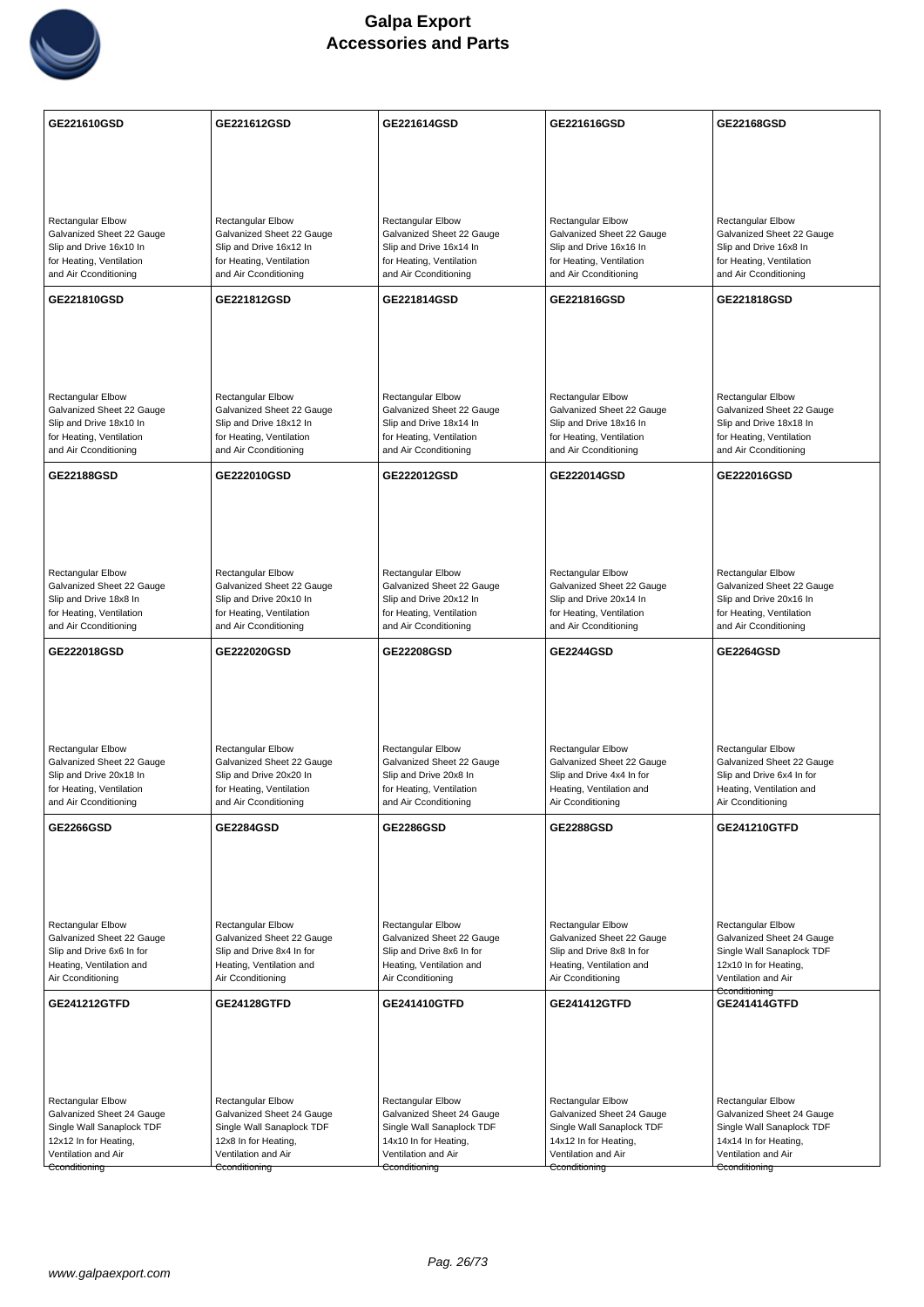

| GE24148GTFD                                            | GE241610GTFD                                           | <b>GE241612GTFD</b>                                    | <b>GE241614GTFD</b>                                    | GE241616GTFD                                           |
|--------------------------------------------------------|--------------------------------------------------------|--------------------------------------------------------|--------------------------------------------------------|--------------------------------------------------------|
|                                                        |                                                        |                                                        |                                                        |                                                        |
|                                                        |                                                        |                                                        |                                                        |                                                        |
|                                                        |                                                        |                                                        |                                                        |                                                        |
| Rectangular Elbow                                      | Rectangular Elbow                                      | <b>Rectangular Elbow</b>                               | <b>Rectangular Elbow</b>                               | Rectangular Elbow                                      |
| Galvanized Sheet 24 Gauge<br>Single Wall Sanaplock TDF | Galvanized Sheet 24 Gauge<br>Single Wall Sanaplock TDF | Galvanized Sheet 24 Gauge<br>Single Wall Sanaplock TDF | Galvanized Sheet 24 Gauge<br>Single Wall Sanaplock TDF | Galvanized Sheet 24 Gauge<br>Single Wall Sanaplock TDF |
| 14x8 In for Heating,                                   | 16x10 In for Heating,                                  | 16x12 In for Heating,                                  | 16x14 In for Heating,                                  | 16x16 In for Heating,                                  |
| Ventilation and Air<br>Cconditioning                   | Ventilation and Air<br>Cconditioning                   | Ventilation and Air<br>Cconditioning                   | Ventilation and Air<br>Cconditioning                   | Ventilation and Air<br>Cconditioning                   |
| <b>GE24168GTFD</b>                                     | <b>GE241810GTFD</b>                                    | <b>GE241812GTFD</b>                                    | <b>GE241814GTFD</b>                                    | GE241816GTFD                                           |
|                                                        |                                                        |                                                        |                                                        |                                                        |
|                                                        |                                                        |                                                        |                                                        |                                                        |
|                                                        |                                                        |                                                        |                                                        |                                                        |
| <b>Rectangular Elbow</b>                               | Rectangular Elbow                                      | <b>Rectangular Elbow</b>                               | <b>Rectangular Elbow</b>                               | <b>Rectangular Elbow</b>                               |
| Galvanized Sheet 24 Gauge                              | Galvanized Sheet 24 Gauge                              | Galvanized Sheet 24 Gauge                              | Galvanized Sheet 24 Gauge                              | Galvanized Sheet 24 Gauge                              |
| Single Wall Sanaplock TDF<br>16x8 In for Heating,      | Single Wall Sanaplock TDF<br>18x10 In for Heating,     | Single Wall Sanaplock TDF<br>18x12 In for Heating,     | Single Wall Sanaplock TDF<br>18x14 In for Heating,     | Single Wall Sanaplock TDF<br>18x16 In for Heating,     |
| Ventilation and Air<br>Cconditioning                   | Ventilation and Air<br>Cconditioning                   | Ventilation and Air<br>Cconditioning                   | Ventilation and Air<br>Cconditioning                   | Ventilation and Air<br>Cconditioning                   |
| GE241818GTFD                                           | GE24188GTFD                                            | GE242010GTFD                                           | <b>GE242012GTFD</b>                                    | <b>GE242014GTFD</b>                                    |
|                                                        |                                                        |                                                        |                                                        |                                                        |
|                                                        |                                                        |                                                        |                                                        |                                                        |
|                                                        |                                                        |                                                        |                                                        |                                                        |
| <b>Rectangular Elbow</b>                               | Rectangular Elbow                                      | Rectangular Elbow                                      | Rectangular Elbow                                      | Rectangular Elbow                                      |
| Galvanized Sheet 24 Gauge                              | Galvanized Sheet 24 Gauge                              | Galvanized Sheet 24 Gauge                              | Galvanized Sheet 24 Gauge                              | Galvanized Sheet 24 Gauge                              |
| Single Wall Sanaplock TDF<br>18x18 In for Heating,     | Single Wall Sanaplock TDF<br>18x8 In for Heating,      | Single Wall Sanaplock TDF<br>20x10 In for Heating,     | Single Wall Sanaplock TDF<br>20x12 In for Heating,     | Single Wall Sanaplock TDF<br>20x14 In for Heating,     |
| Ventilation and Air<br>Cconditioning                   | Ventilation and Air<br>Cconditioning                   | Ventilation and Air<br>Cconditioning                   | Ventilation and Air<br>Cconditioning                   | Ventilation and Air<br>Cconditioning                   |
| GE242016GTFD                                           | <b>GE242018GTFD</b>                                    | <b>GE242020GTFD</b>                                    | <b>GE24208GTFD</b>                                     | <b>GE242210GTFD</b>                                    |
|                                                        |                                                        |                                                        |                                                        |                                                        |
|                                                        |                                                        |                                                        |                                                        |                                                        |
|                                                        |                                                        |                                                        |                                                        |                                                        |
| <b>Rectangular Elbow</b>                               | Rectangular Elbow                                      | <b>Rectangular Elbow</b>                               | <b>Rectangular Elbow</b>                               | <b>Rectangular Elbow</b>                               |
| Galvanized Sheet 24 Gauge                              | Galvanized Sheet 24 Gauge                              | Galvanized Sheet 24 Gauge                              | Galvanized Sheet 24 Gauge                              | Galvanized Sheet 24 Gauge                              |
| Single Wall Sanaplock TDF<br>20x16 In for Heating,     | Single Wall Sanaplock TDF<br>20x18 In for Heating,     | Single Wall Sanaplock TDF<br>20x20 In for Heating,     | Single Wall Sanaplock TDF<br>20x8 In for Heating,      | Single Wall Sanaplock TDF<br>22x10 In for Heating,     |
| Ventilation and Air                                    | Ventilation and Air                                    | Ventilation and Air                                    | Ventilation and Air                                    | Ventilation and Air                                    |
| Cconditioning<br>GE242212GTFD                          | Cconditioning<br>GE242214GTFD                          | Cconditioning<br><b>GE242216GTFD</b>                   | Cconditioning<br>GE242218GTFD                          | Cconditioning<br><b>GE242220GTFD</b>                   |
|                                                        |                                                        |                                                        |                                                        |                                                        |
|                                                        |                                                        |                                                        |                                                        |                                                        |
|                                                        |                                                        |                                                        |                                                        |                                                        |
| <b>Rectangular Elbow</b>                               | Rectangular Elbow                                      | <b>Rectangular Elbow</b>                               | <b>Rectangular Elbow</b>                               | Rectangular Elbow                                      |
| Galvanized Sheet 24 Gauge                              | Galvanized Sheet 24 Gauge                              | Galvanized Sheet 24 Gauge                              | Galvanized Sheet 24 Gauge                              | Galvanized Sheet 24 Gauge                              |
| Single Wall Sanaplock TDF<br>22x12 In for Heating,     | Single Wall Sanaplock TDF<br>22x14 In for Heating,     | Single Wall Sanaplock TDF<br>22x16 In for Heating,     | Single Wall Sanaplock TDF<br>22x18 In for Heating,     | Single Wall Sanaplock TDF<br>22x20 In for Heating,     |
| Ventilation and Air                                    | Ventilation and Air                                    | Ventilation and Air                                    | Ventilation and Air                                    | Ventilation and Air                                    |
| Cconditioning<br>GE242222GTFD                          | Cconditioning<br><b>GE24228GTFD</b>                    | Cconditioning<br>GE242410GTFD                          | Cconditioning<br><b>GE242412GTFD</b>                   | Cconditioning<br><b>GE242414GTFD</b>                   |
|                                                        |                                                        |                                                        |                                                        |                                                        |
|                                                        |                                                        |                                                        |                                                        |                                                        |
|                                                        |                                                        |                                                        |                                                        |                                                        |
|                                                        |                                                        |                                                        |                                                        |                                                        |
| <b>Rectangular Elbow</b><br>Galvanized Sheet 24 Gauge  | Rectangular Elbow<br>Galvanized Sheet 24 Gauge         | <b>Rectangular Elbow</b><br>Galvanized Sheet 24 Gauge  | <b>Rectangular Elbow</b><br>Galvanized Sheet 24 Gauge  | <b>Rectangular Elbow</b><br>Galvanized Sheet 24 Gauge  |
| Single Wall Sanaplock TDF                              | Single Wall Sanaplock TDF                              | Single Wall Sanaplock TDF                              | Single Wall Sanaplock TDF                              | Single Wall Sanaplock TDF                              |
| 22x22 In for Heating,<br>Ventilation and Air           | 22x8 In for Heating,<br>Ventilation and Air            | 24x10 In for Heating,<br>Ventilation and Air           | 24x12 In for Heating,<br>Ventilation and Air           | 24x14 In for Heating,<br>Ventilation and Air           |
| Cconditioning                                          | Cconditioning                                          | Cconditioning                                          | Cconditioning                                          | Cconditioning                                          |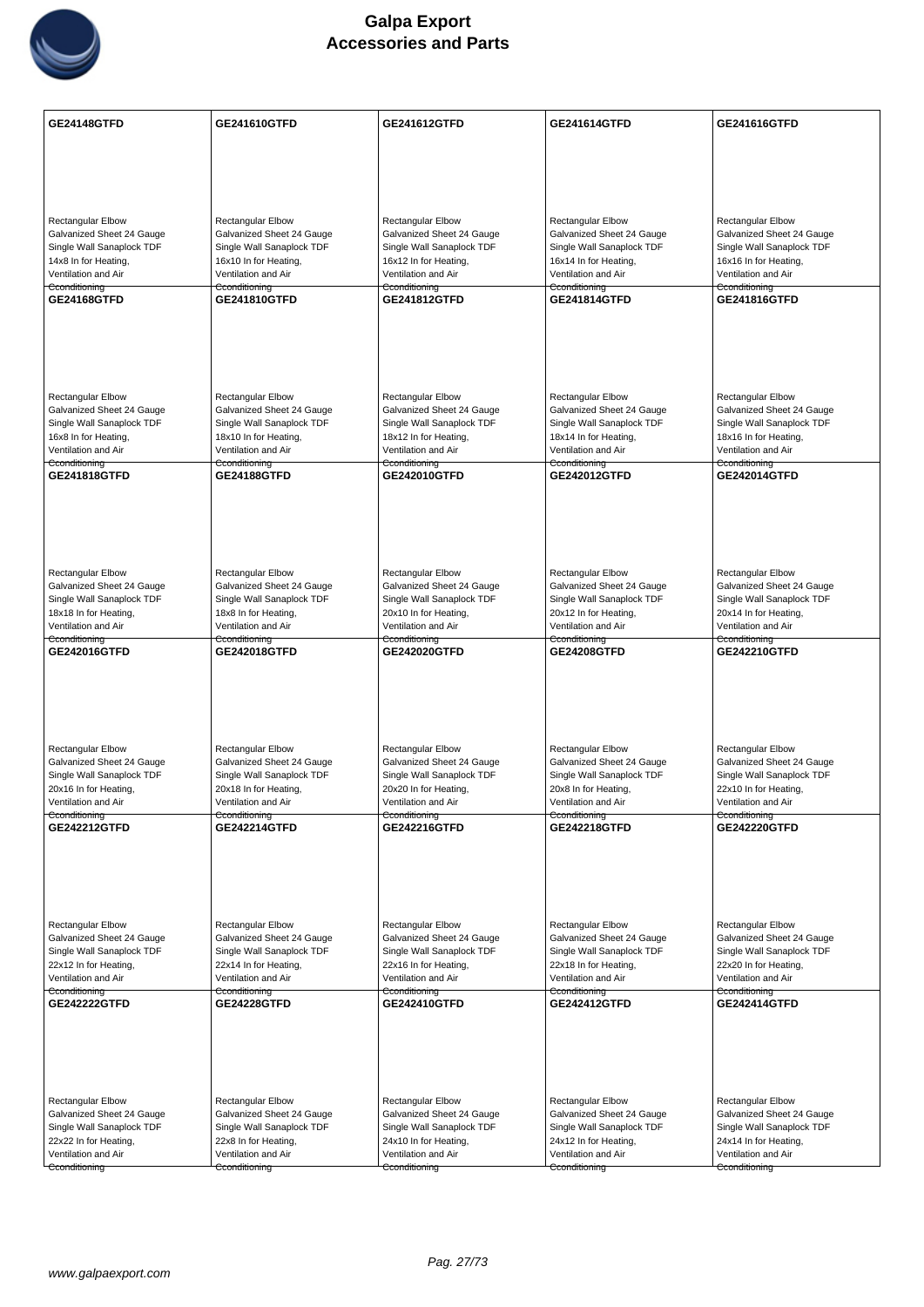

| <b>GE242416GTFD</b>                                | <b>GE242418GTFD</b>                                   | <b>GE242420GTFD</b>                                   | <b>GE242422GTFD</b>                                   | <b>GE242424GTFD</b>                                   |
|----------------------------------------------------|-------------------------------------------------------|-------------------------------------------------------|-------------------------------------------------------|-------------------------------------------------------|
|                                                    |                                                       |                                                       |                                                       |                                                       |
|                                                    |                                                       |                                                       |                                                       |                                                       |
|                                                    |                                                       |                                                       |                                                       |                                                       |
|                                                    |                                                       |                                                       |                                                       |                                                       |
| Rectangular Elbow<br>Galvanized Sheet 24 Gauge     | <b>Rectangular Elbow</b><br>Galvanized Sheet 24 Gauge | <b>Rectangular Elbow</b><br>Galvanized Sheet 24 Gauge | <b>Rectangular Elbow</b><br>Galvanized Sheet 24 Gauge | <b>Rectangular Elbow</b><br>Galvanized Sheet 24 Gauge |
| Single Wall Sanaplock TDF                          | Single Wall Sanaplock TDF                             | Single Wall Sanaplock TDF                             | Single Wall Sanaplock TDF                             | Single Wall Sanaplock TDF                             |
| 24x16 In for Heating,                              | 24x18 In for Heating,                                 | 24x20 In for Heating,                                 | 24x22 In for Heating,<br>Ventilation and Air          | 24x24 In for Heating,                                 |
| Ventilation and Air<br>Cconditioning               | Ventilation and Air<br>Cconditioning                  | Ventilation and Air<br>Cconditioning                  | Cconditioning                                         | Ventilation and Air<br>Cconditioning                  |
| <b>GE24248GTFD</b>                                 | GE242610GTFD                                          | GE242612GTFD                                          | GE242614GTFD                                          | GE242616GTFD                                          |
|                                                    |                                                       |                                                       |                                                       |                                                       |
|                                                    |                                                       |                                                       |                                                       |                                                       |
|                                                    |                                                       |                                                       |                                                       |                                                       |
|                                                    |                                                       |                                                       |                                                       |                                                       |
| Rectangular Elbow<br>Galvanized Sheet 24 Gauge     | Rectangular Elbow<br>Galvanized Sheet 24 Gauge        | Rectangular Elbow<br>Galvanized Sheet 24 Gauge        | Rectangular Elbow<br>Galvanized Sheet 24 Gauge        | Rectangular Elbow<br>Galvanized Sheet 24 Gauge        |
| Single Wall Sanaplock TDF                          | Single Wall Sanaplock TDF                             | Single Wall Sanaplock TDF                             | Single Wall Sanaplock TDF                             | Single Wall Sanaplock TDF                             |
| 24x8 In for Heating,                               | 26x10 In for Heating,                                 | 26x12 In for Heating,                                 | 26x14 In for Heating,                                 | 26x16 In for Heating,                                 |
| Ventilation and Air<br>Cconditioning               | Ventilation and Air<br>Cconditioning                  | Ventilation and Air<br>Cconditioning                  | Ventilation and Air<br>Cconditioning                  | Ventilation and Air<br>Cconditioning                  |
| GE242618GTFD                                       | <b>GE242620GTFD</b>                                   | <b>GE242622GTFD</b>                                   | <b>GE242624GTFD</b>                                   | GE242626GTFD                                          |
|                                                    |                                                       |                                                       |                                                       |                                                       |
|                                                    |                                                       |                                                       |                                                       |                                                       |
|                                                    |                                                       |                                                       |                                                       |                                                       |
|                                                    |                                                       |                                                       |                                                       |                                                       |
| Rectangular Elbow<br>Galvanized Sheet 24 Gauge     | Rectangular Elbow<br>Galvanized Sheet 24 Gauge        | <b>Rectangular Elbow</b><br>Galvanized Sheet 24 Gauge | <b>Rectangular Elbow</b><br>Galvanized Sheet 24 Gauge | <b>Rectangular Elbow</b><br>Galvanized Sheet 24 Gauge |
| Single Wall Sanaplock TDF                          | Single Wall Sanaplock TDF                             | Single Wall Sanaplock TDF                             | Single Wall Sanaplock TDF                             | Single Wall Sanaplock TDF                             |
| 26x18 In for Heating,<br>Ventilation and Air       | 26x20 In for Heating,<br>Ventilation and Air          | 26x22 In for Heating,<br>Ventilation and Air          | 26x24 In for Heating,<br>Ventilation and Air          | 26x26 In for Heating,<br>Ventilation and Air          |
| Cconditioning                                      | Cconditioning                                         | Cconditioning                                         | Cconditioning                                         | Cconditioning                                         |
| <b>GE24268GTFD</b>                                 | GE242810GTFD                                          | <b>GE242812GTFD</b>                                   | <b>GE242814GTFD</b>                                   | GE242816GTFD                                          |
|                                                    |                                                       |                                                       |                                                       |                                                       |
|                                                    |                                                       |                                                       |                                                       |                                                       |
|                                                    |                                                       |                                                       |                                                       |                                                       |
| Rectangular Elbow                                  | <b>Rectangular Elbow</b>                              | <b>Rectangular Elbow</b>                              | <b>Rectangular Elbow</b>                              | <b>Rectangular Elbow</b>                              |
| Galvanized Sheet 24 Gauge                          | Galvanized Sheet 24 Gauge                             | Galvanized Sheet 24 Gauge                             | Galvanized Sheet 24 Gauge                             | Galvanized Sheet 24 Gauge                             |
| Single Wall Sanaplock TDF                          | Single Wall Sanaplock TDF                             | Single Wall Sanaplock TDF                             | Single Wall Sanaplock TDF                             | Single Wall Sanaplock TDF                             |
| 26x8 In for Heating,<br>Ventilation and Air        | 28x10 In for Heating,<br>Ventilation and Air          | 28x12 In for Heating,<br>Ventilation and Air          | 28x14 In for Heating,<br>Ventilation and Air          | 28x16 In for Heating,<br>Ventilation and Air          |
| Cconditioning                                      | Cconditioning                                         | Cconditioning                                         | Cconditioning                                         | Cconditioning                                         |
| GE242818GTFD                                       | <b>GE242820GTFD</b>                                   | <b>GE242822GTFD</b>                                   | GE242824GTFD                                          | <b>GE242826GTFD</b>                                   |
|                                                    |                                                       |                                                       |                                                       |                                                       |
|                                                    |                                                       |                                                       |                                                       |                                                       |
|                                                    |                                                       |                                                       |                                                       |                                                       |
| Rectangular Elbow                                  | <b>Rectangular Elbow</b>                              | <b>Rectangular Elbow</b>                              | Rectangular Elbow                                     | Rectangular Elbow                                     |
| Galvanized Sheet 24 Gauge                          | Galvanized Sheet 24 Gauge                             | Galvanized Sheet 24 Gauge                             | Galvanized Sheet 24 Gauge                             | Galvanized Sheet 24 Gauge                             |
| Single Wall Sanaplock TDF<br>28x18 In for Heating, | Single Wall Sanaplock TDF<br>28x20 In for Heating,    | Single Wall Sanaplock TDF<br>28x22 In for Heating,    | Single Wall Sanaplock TDF<br>28x24 In for Heating,    | Single Wall Sanaplock TDF<br>28x26 In for Heating,    |
| Ventilation and Air                                | Ventilation and Air                                   | Ventilation and Air                                   | Ventilation and Air                                   | Ventilation and Air                                   |
| Cconditioning<br><b>GE242828GTFD</b>               | Cconditioning<br><b>GE24288GTFD</b>                   | Cconditioning<br>GE243010GTFD                         | Cconditioning<br><b>GE243012GTFD</b>                  | Cconditioning<br>GE243014GTFD                         |
|                                                    |                                                       |                                                       |                                                       |                                                       |
|                                                    |                                                       |                                                       |                                                       |                                                       |
|                                                    |                                                       |                                                       |                                                       |                                                       |
|                                                    |                                                       |                                                       |                                                       |                                                       |
| <b>Rectangular Elbow</b>                           | Rectangular Elbow                                     | <b>Rectangular Elbow</b>                              | <b>Rectangular Elbow</b>                              | <b>Rectangular Elbow</b>                              |
| Galvanized Sheet 24 Gauge                          | Galvanized Sheet 24 Gauge                             | Galvanized Sheet 24 Gauge                             | Galvanized Sheet 24 Gauge                             | Galvanized Sheet 24 Gauge                             |
| Single Wall Sanaplock TDF<br>28x28 In for Heating, | Single Wall Sanaplock TDF<br>28x8 In for Heating,     | Single Wall Sanaplock TDF<br>30x10 In for Heating,    | Single Wall Sanaplock TDF<br>30x12 In for Heating,    | Single Wall Sanaplock TDF<br>30x14 In for Heating,    |
| Ventilation and Air                                | Ventilation and Air                                   | Ventilation and Air                                   | Ventilation and Air                                   | Ventilation and Air                                   |
| Cconditioning                                      | Cconditioning                                         | Cconditioning                                         | Cconditioning                                         | Cconditioning                                         |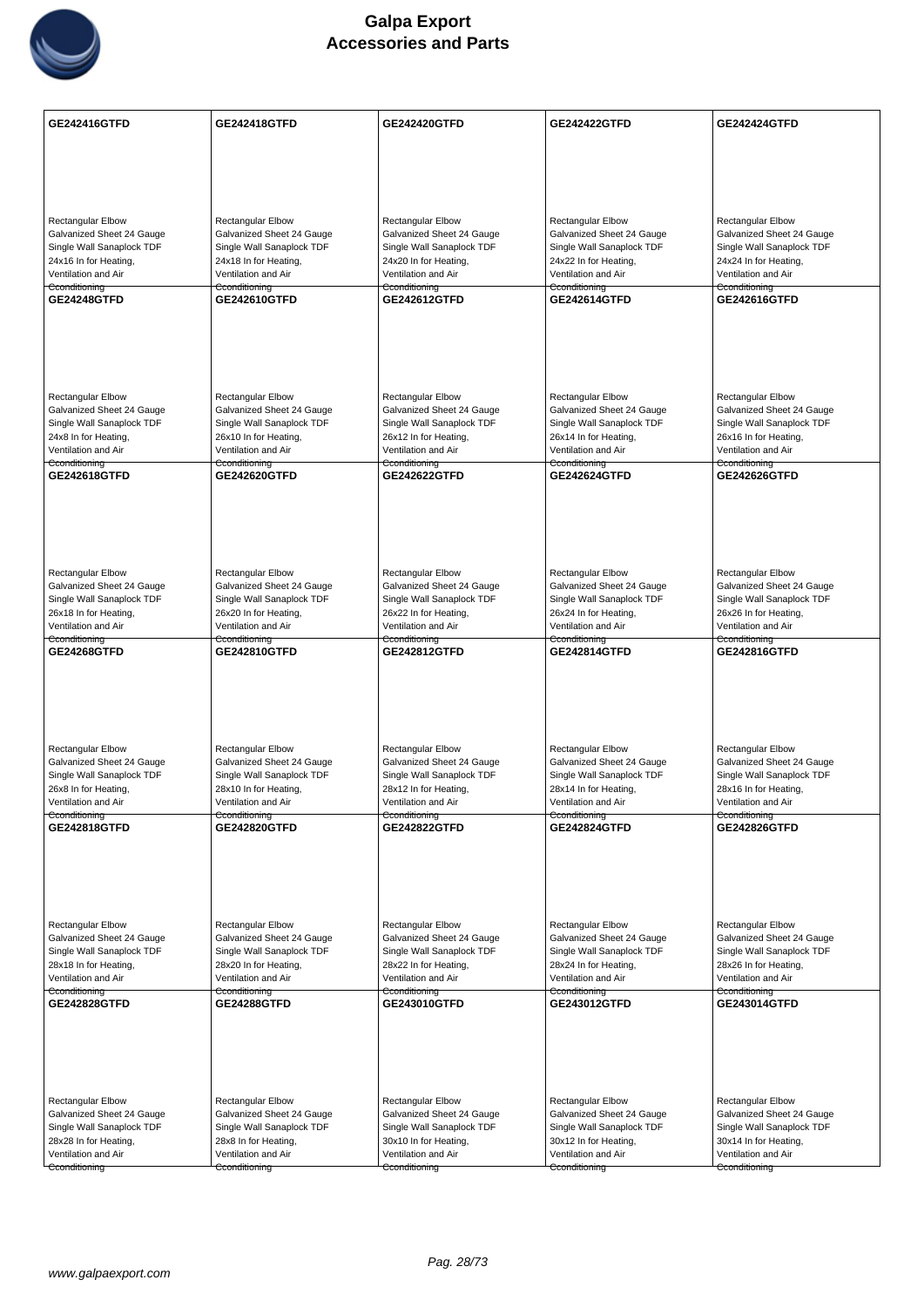

| GE243016GTFD                                                                                                                                 | GE243018GTFD                                                                                                                                        | GE243020GTFD                                                                                                                                        | <b>GE243022GTFD</b>                                                                                                                                 | GE243024GTFD                                                                                                                                        |
|----------------------------------------------------------------------------------------------------------------------------------------------|-----------------------------------------------------------------------------------------------------------------------------------------------------|-----------------------------------------------------------------------------------------------------------------------------------------------------|-----------------------------------------------------------------------------------------------------------------------------------------------------|-----------------------------------------------------------------------------------------------------------------------------------------------------|
|                                                                                                                                              |                                                                                                                                                     |                                                                                                                                                     |                                                                                                                                                     |                                                                                                                                                     |
|                                                                                                                                              |                                                                                                                                                     |                                                                                                                                                     |                                                                                                                                                     |                                                                                                                                                     |
|                                                                                                                                              |                                                                                                                                                     |                                                                                                                                                     |                                                                                                                                                     |                                                                                                                                                     |
| <b>Rectangular Elbow</b><br>Galvanized Sheet 24 Gauge<br>Single Wall Sanaplock TDF<br>30x16 In for Heating,<br>Ventilation and Air           | <b>Rectangular Elbow</b><br>Galvanized Sheet 24 Gauge<br>Single Wall Sanaplock TDF<br>30x18 In for Heating,<br>Ventilation and Air                  | Rectangular Elbow<br>Galvanized Sheet 24 Gauge<br>Single Wall Sanaplock TDF<br>30x20 In for Heating,<br>Ventilation and Air                         | <b>Rectangular Elbow</b><br>Galvanized Sheet 24 Gauge<br>Single Wall Sanaplock TDF<br>30x22 In for Heating,<br>Ventilation and Air                  | <b>Rectangular Elbow</b><br>Galvanized Sheet 24 Gauge<br>Single Wall Sanaplock TDF<br>30x24 In for Heating,<br>Ventilation and Air                  |
| Cconditioning<br><b>GE243026GTFD</b>                                                                                                         | Cconditioning<br><b>GE243028GTFD</b>                                                                                                                | Cconditioning<br>GE243030GTFD                                                                                                                       | Cconditioning<br><b>GE24308GTFD</b>                                                                                                                 | Cconditioning<br><b>GE243210GTFD</b>                                                                                                                |
|                                                                                                                                              |                                                                                                                                                     |                                                                                                                                                     |                                                                                                                                                     |                                                                                                                                                     |
| Rectangular Elbow<br>Galvanized Sheet 24 Gauge<br>Single Wall Sanaplock TDF<br>30x26 In for Heating,<br>Ventilation and Air                  | <b>Rectangular Elbow</b><br>Galvanized Sheet 24 Gauge<br>Single Wall Sanaplock TDF<br>30x28 In for Heating,<br>Ventilation and Air                  | Rectangular Elbow<br>Galvanized Sheet 24 Gauge<br>Single Wall Sanaplock TDF<br>30x30 In for Heating,<br>Ventilation and Air                         | <b>Rectangular Elbow</b><br>Galvanized Sheet 24 Gauge<br>Single Wall Sanaplock TDF<br>30x8 In for Heating,<br>Ventilation and Air                   | <b>Rectangular Elbow</b><br>Galvanized Sheet 24 Gauge<br>Single Wall Sanaplock TDF<br>32x10 In for Heating,<br>Ventilation and Air                  |
| Cconditioning<br>GE243212GTFD                                                                                                                | Cconditioning<br><b>GE243214GTFD</b>                                                                                                                | Cconditioning<br>GE243216GTFD                                                                                                                       | Cconditioning<br>GE243218GTFD                                                                                                                       | Cconditioning<br>GE243220GTFD                                                                                                                       |
| Rectangular Elbow                                                                                                                            | Rectangular Elbow                                                                                                                                   | Rectangular Elbow                                                                                                                                   | Rectangular Elbow                                                                                                                                   | Rectangular Elbow                                                                                                                                   |
| Galvanized Sheet 24 Gauge<br>Single Wall Sanaplock TDF<br>32x12 In for Heating,<br>Ventilation and Air<br>Cconditioning                      | Galvanized Sheet 24 Gauge<br>Single Wall Sanaplock TDF<br>32x14 In for Heating,<br>Ventilation and Air<br>Cconditioning                             | Galvanized Sheet 24 Gauge<br>Single Wall Sanaplock TDF<br>32x16 In for Heating,<br>Ventilation and Air<br>Cconditioning                             | Galvanized Sheet 24 Gauge<br>Single Wall Sanaplock TDF<br>32x18 In for Heating,<br>Ventilation and Air                                              | Galvanized Sheet 24 Gauge<br>Single Wall Sanaplock TDF<br>32x20 In for Heating,<br>Ventilation and Air<br>Cconditioning                             |
| <b>GE243222GTFD</b>                                                                                                                          | <b>GE243224GTFD</b>                                                                                                                                 | <b>GE243226GTFD</b>                                                                                                                                 | Cconditioning<br><b>GE243228GTFD</b>                                                                                                                | <b>GE243230GTFD</b>                                                                                                                                 |
| Rectangular Elbow<br>Galvanized Sheet 24 Gauge<br>Single Wall Sanaplock TDF<br>32x22 In for Heating,<br>Ventilation and Air<br>Cconditioning | <b>Rectangular Elbow</b><br>Galvanized Sheet 24 Gauge<br>Single Wall Sanaplock TDF<br>32x24 In for Heating,<br>Ventilation and Air<br>Cconditioning | <b>Rectangular Elbow</b><br>Galvanized Sheet 24 Gauge<br>Single Wall Sanaplock TDF<br>32x26 In for Heating,<br>Ventilation and Air<br>Cconditioning | <b>Rectangular Elbow</b><br>Galvanized Sheet 24 Gauge<br>Single Wall Sanaplock TDF<br>32x28 In for Heating,<br>Ventilation and Air<br>Cconditioning | <b>Rectangular Elbow</b><br>Galvanized Sheet 24 Gauge<br>Single Wall Sanaplock TDF<br>32x30 In for Heating,<br>Ventilation and Air<br>Cconditioning |
| <b>GE243232GTFD</b>                                                                                                                          | <b>GE24328GTFD</b>                                                                                                                                  | <b>GE243412GTFD</b>                                                                                                                                 | <b>GE243414GTFD</b>                                                                                                                                 | <b>GE243416GTFD</b>                                                                                                                                 |
| Rectangular Elbow<br>Galvanized Sheet 24 Gauge<br>Single Wall Sanaplock TDF<br>32x32 In for Heating,                                         | Rectangular Elbow<br>Galvanized Sheet 24 Gauge<br>Single Wall Sanaplock TDF<br>32x8 In for Heating,                                                 | Rectangular Elbow<br>Galvanized Sheet 24 Gauge<br>Single Wall Sanaplock TDF<br>34x12 In for Heating,                                                | Rectangular Elbow<br>Galvanized Sheet 24 Gauge<br>Single Wall Sanaplock TDF<br>34x14 In for Heating,                                                | <b>Rectangular Elbow</b><br>Galvanized Sheet 24 Gauge<br>Single Wall Sanaplock TDF<br>34x16 In for Heating,                                         |
| Ventilation and Air<br>Cconditioning                                                                                                         | Ventilation and Air<br>Cconditioning                                                                                                                | Ventilation and Air<br>Cconditioning                                                                                                                | Ventilation and Air<br>Cconditioning                                                                                                                | Ventilation and Air<br>Cconditioning                                                                                                                |
| GE243418GTFD                                                                                                                                 | GE243420GTFD                                                                                                                                        | GE243422GTFD                                                                                                                                        | GE243424GTFD                                                                                                                                        | <b>GE243426GTFD</b>                                                                                                                                 |
| <b>Rectangular Elbow</b>                                                                                                                     | Rectangular Elbow                                                                                                                                   | Rectangular Elbow                                                                                                                                   | <b>Rectangular Elbow</b>                                                                                                                            | <b>Rectangular Elbow</b>                                                                                                                            |
| Galvanized Sheet 24 Gauge<br>Single Wall Sanaplock TDF                                                                                       | Galvanized Sheet 24 Gauge<br>Single Wall Sanaplock TDF                                                                                              | Galvanized Sheet 24 Gauge<br>Single Wall Sanaplock TDF                                                                                              | Galvanized Sheet 24 Gauge<br>Single Wall Sanaplock TDF                                                                                              | Galvanized Sheet 24 Gauge<br>Single Wall Sanaplock TDF                                                                                              |
| 34x18 In for Heating,<br>Ventilation and Air                                                                                                 | 34x20 In for Heating,<br>Ventilation and Air                                                                                                        | 34x22 In for Heating,<br>Ventilation and Air                                                                                                        | 34x24 In for Heating,<br>Ventilation and Air                                                                                                        | 34x26 In for Heating,<br>Ventilation and Air                                                                                                        |
| Cconditioning                                                                                                                                | Cconditioning                                                                                                                                       | Cconditioning                                                                                                                                       | Cconditioning                                                                                                                                       | Cconditioning                                                                                                                                       |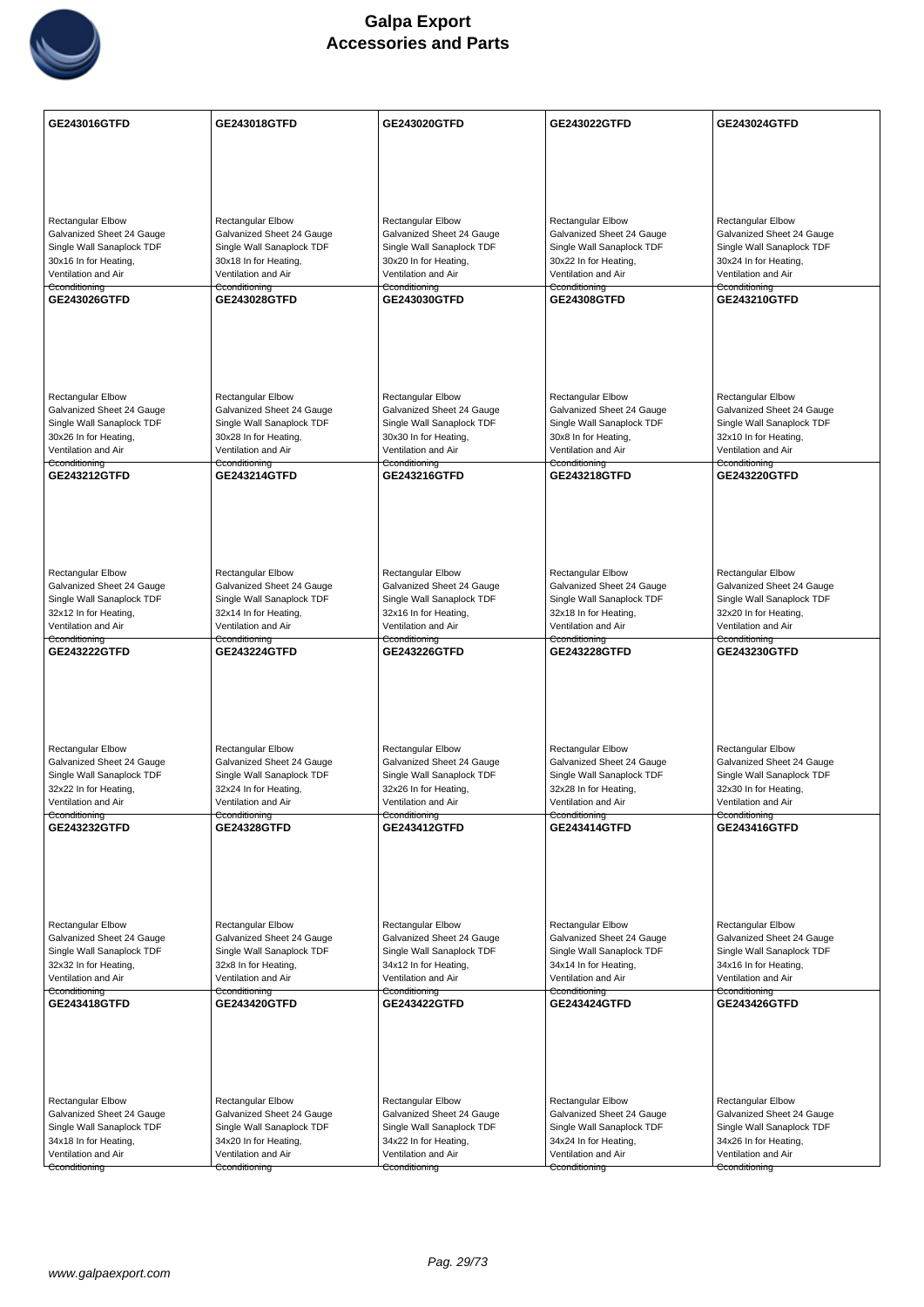

| <b>GE243428GTFD</b>                                    | GE243430GTFD                                           | GE243432GTFD                                           | <b>GE243434GTFD</b>                                    | GE243610GTFD                                           |
|--------------------------------------------------------|--------------------------------------------------------|--------------------------------------------------------|--------------------------------------------------------|--------------------------------------------------------|
|                                                        |                                                        |                                                        |                                                        |                                                        |
|                                                        |                                                        |                                                        |                                                        |                                                        |
|                                                        |                                                        |                                                        |                                                        |                                                        |
|                                                        |                                                        |                                                        |                                                        |                                                        |
| <b>Rectangular Elbow</b>                               | <b>Rectangular Elbow</b>                               | Rectangular Elbow                                      | <b>Rectangular Elbow</b>                               | Rectangular Elbow                                      |
| Galvanized Sheet 24 Gauge                              | Galvanized Sheet 24 Gauge                              | Galvanized Sheet 24 Gauge                              | Galvanized Sheet 24 Gauge                              | Galvanized Sheet 24 Gauge                              |
| Single Wall Sanaplock TDF<br>34x28 In for Heating,     | Single Wall Sanaplock TDF<br>34x30 In for Heating,     | Single Wall Sanaplock TDF<br>34x32 In for Heating,     | Single Wall Sanaplock TDF<br>34x34 In for Heating,     | Single Wall Sanaplock TDF<br>36x10 In for Heating,     |
| Ventilation and Air                                    | Ventilation and Air                                    | Ventilation and Air                                    | Ventilation and Air                                    | Ventilation and Air                                    |
| Cconditioning                                          | Cconditioning                                          | Cconditioning                                          | Cconditioning                                          | Cconditioning                                          |
| GE243612GTFD                                           | GE243614GTFD                                           | GE243616GTFD                                           | GE243618GTFD                                           | GE243620GTFD                                           |
|                                                        |                                                        |                                                        |                                                        |                                                        |
|                                                        |                                                        |                                                        |                                                        |                                                        |
|                                                        |                                                        |                                                        |                                                        |                                                        |
|                                                        |                                                        |                                                        |                                                        |                                                        |
| <b>Rectangular Elbow</b>                               | <b>Rectangular Elbow</b>                               | <b>Rectangular Elbow</b>                               | <b>Rectangular Elbow</b>                               | <b>Rectangular Elbow</b>                               |
| Galvanized Sheet 24 Gauge                              | Galvanized Sheet 24 Gauge                              | Galvanized Sheet 24 Gauge                              | Galvanized Sheet 24 Gauge                              | Galvanized Sheet 24 Gauge                              |
| Single Wall Sanaplock TDF<br>36x12 In for Heating,     | Single Wall Sanaplock TDF<br>36x14 In for Heating,     | Single Wall Sanaplock TDF<br>36x16 In for Heating,     | Single Wall Sanaplock TDF<br>36x18 In for Heating,     | Single Wall Sanaplock TDF<br>36x20 In for Heating,     |
| Ventilation and Air                                    | Ventilation and Air                                    | Ventilation and Air                                    | Ventilation and Air                                    | Ventilation and Air                                    |
| Cconditioning                                          | Cconditioning                                          | Cconditioning                                          | Cconditioning                                          | Cconditioning                                          |
| <b>GE243622GTFD</b>                                    | <b>GE243624GTFD</b>                                    | GE243626GTFD                                           | <b>GE243628GTFD</b>                                    | <b>GE243630GTFD</b>                                    |
|                                                        |                                                        |                                                        |                                                        |                                                        |
|                                                        |                                                        |                                                        |                                                        |                                                        |
|                                                        |                                                        |                                                        |                                                        |                                                        |
|                                                        |                                                        |                                                        |                                                        |                                                        |
| Rectangular Elbow                                      | <b>Rectangular Elbow</b>                               | <b>Rectangular Elbow</b>                               | <b>Rectangular Elbow</b>                               | <b>Rectangular Elbow</b>                               |
| Galvanized Sheet 24 Gauge                              | Galvanized Sheet 24 Gauge                              | Galvanized Sheet 24 Gauge                              | Galvanized Sheet 24 Gauge                              | Galvanized Sheet 24 Gauge                              |
| Single Wall Sanaplock TDF<br>36x22 In for Heating,     | Single Wall Sanaplock TDF<br>36x24 In for Heating,     | Single Wall Sanaplock TDF<br>36x26 In for Heating,     | Single Wall Sanaplock TDF<br>36x28 In for Heating,     | Single Wall Sanaplock TDF<br>36x30 In for Heating,     |
| Ventilation and Air                                    | Ventilation and Air                                    | Ventilation and Air                                    | Ventilation and Air                                    | Ventilation and Air                                    |
| Cconditioning<br>GE243632GTFD                          | Cconditioning<br>GE243634GTFD                          | Cconditioning<br>GE243636GTFD                          | Cconditioning<br>GE243810GTFD                          | Cconditioning<br><b>GE243812GTFD</b>                   |
|                                                        |                                                        |                                                        |                                                        |                                                        |
|                                                        |                                                        |                                                        |                                                        |                                                        |
|                                                        |                                                        |                                                        |                                                        |                                                        |
|                                                        |                                                        |                                                        |                                                        |                                                        |
|                                                        |                                                        |                                                        |                                                        |                                                        |
| Rectangular Elbow                                      | Rectangular Elbow                                      | <b>Rectangular Elbow</b>                               | Rectangular Elbow                                      | <b>Rectangular Elbow</b>                               |
| Galvanized Sheet 24 Gauge<br>Single Wall Sanaplock TDF | Galvanized Sheet 24 Gauge<br>Single Wall Sanaplock TDF | Galvanized Sheet 24 Gauge<br>Single Wall Sanaplock TDF | Galvanized Sheet 24 Gauge<br>Single Wall Sanaplock TDF | Galvanized Sheet 24 Gauge<br>Single Wall Sanaplock TDF |
| 36x32 In for Heating,                                  | 36x34 In for Heating,                                  | 36x36 In for Heating,                                  | 38x10 In for Heating,                                  | 38x12 In for Heating,                                  |
| Ventilation and Air                                    | Ventilation and Air                                    | Ventilation and Air                                    | Ventilation and Air                                    | Ventilation and Air                                    |
| Cconditioning<br><b>GE243814GTFD</b>                   | Cconditioning<br>GE243816GTFD                          | Cconditioning<br>GE243818GTFD                          | Cconditioning<br><b>GE243820GTFD</b>                   | Cconditioning<br><b>GE243822GTFD</b>                   |
|                                                        |                                                        |                                                        |                                                        |                                                        |
|                                                        |                                                        |                                                        |                                                        |                                                        |
|                                                        |                                                        |                                                        |                                                        |                                                        |
|                                                        |                                                        |                                                        |                                                        |                                                        |
|                                                        |                                                        |                                                        |                                                        |                                                        |
| Rectangular Elbow<br>Galvanized Sheet 24 Gauge         | Rectangular Elbow<br>Galvanized Sheet 24 Gauge         | <b>Rectangular Elbow</b><br>Galvanized Sheet 24 Gauge  | <b>Rectangular Elbow</b><br>Galvanized Sheet 24 Gauge  | <b>Rectangular Elbow</b><br>Galvanized Sheet 24 Gauge  |
| Single Wall Sanaplock TDF                              | Single Wall Sanaplock TDF                              | Single Wall Sanaplock TDF                              | Single Wall Sanaplock TDF                              | Single Wall Sanaplock TDF                              |
| 38x14 In for Heating,                                  | 38x16 In for Heating,                                  | 38x18 In for Heating,                                  | 38x20 In for Heating,                                  | 38x22 In for Heating,                                  |
| Ventilation and Air<br>Cconditioning                   | Ventilation and Air<br>Cconditioning                   | Ventilation and Air<br>Cconditioning                   | Ventilation and Air<br>Cconditioning                   | Ventilation and Air<br>Cconditioning                   |
| GE243824GTFD                                           | GE243826GTFD                                           | GE243828GTFD                                           | GE243830GTFD                                           | GE243832GTFD                                           |
|                                                        |                                                        |                                                        |                                                        |                                                        |
|                                                        |                                                        |                                                        |                                                        |                                                        |
|                                                        |                                                        |                                                        |                                                        |                                                        |
|                                                        |                                                        |                                                        |                                                        |                                                        |
|                                                        |                                                        |                                                        |                                                        |                                                        |
| Rectangular Elbow<br>Galvanized Sheet 24 Gauge         | <b>Rectangular Elbow</b><br>Galvanized Sheet 24 Gauge  | Rectangular Elbow<br>Galvanized Sheet 24 Gauge         | <b>Rectangular Elbow</b><br>Galvanized Sheet 24 Gauge  | Rectangular Elbow<br>Galvanized Sheet 24 Gauge         |
| Single Wall Sanaplock TDF                              | Single Wall Sanaplock TDF                              | Single Wall Sanaplock TDF                              | Single Wall Sanaplock TDF                              | Single Wall Sanaplock TDF                              |
| 38x24 In for Heating,                                  | 38x26 In for Heating,                                  | 38x28 In for Heating,                                  | 38x30 In for Heating,                                  | 38x32 In for Heating,                                  |
| Ventilation and Air                                    | Ventilation and Air                                    | Ventilation and Air                                    | Ventilation and Air                                    | Ventilation and Air                                    |
| Cconditioning                                          | Cconditioning                                          | Cconditioning                                          | Cconditioning                                          | Cconditioning                                          |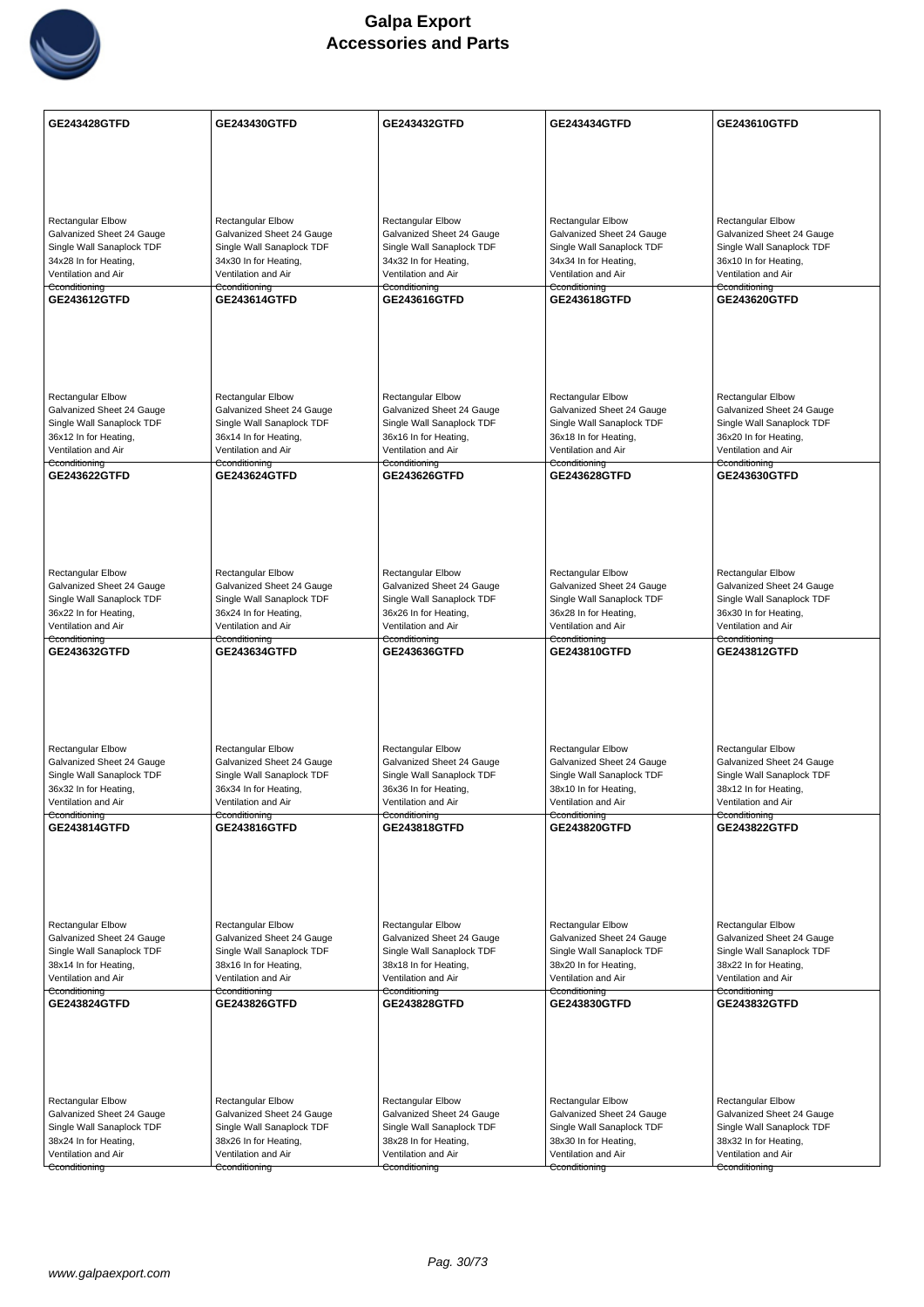

| GE243834GTFD                                       | GE243836GTFD                                       | GE243838GTFD                                       | GE244010GTFD                                       | GE244012GTFD                                       |
|----------------------------------------------------|----------------------------------------------------|----------------------------------------------------|----------------------------------------------------|----------------------------------------------------|
|                                                    |                                                    |                                                    |                                                    |                                                    |
|                                                    |                                                    |                                                    |                                                    |                                                    |
|                                                    |                                                    |                                                    |                                                    |                                                    |
| <b>Rectangular Elbow</b>                           | <b>Rectangular Elbow</b>                           | Rectangular Elbow                                  | <b>Rectangular Elbow</b>                           | Rectangular Elbow                                  |
| Galvanized Sheet 24 Gauge                          | Galvanized Sheet 24 Gauge                          | Galvanized Sheet 24 Gauge                          | Galvanized Sheet 24 Gauge                          | Galvanized Sheet 24 Gauge                          |
| Single Wall Sanaplock TDF                          | Single Wall Sanaplock TDF                          | Single Wall Sanaplock TDF                          | Single Wall Sanaplock TDF                          | Single Wall Sanaplock TDF                          |
| 38x34 In for Heating,<br>Ventilation and Air       | 38x36 In for Heating,<br>Ventilation and Air       | 38x38 In for Heating,<br>Ventilation and Air       | 40x10 In for Heating,<br>Ventilation and Air       | 40x12 In for Heating,<br>Ventilation and Air       |
| Cconditioning                                      | Cconditioning                                      | Cconditioning                                      | Cconditioning                                      | Cconditioning                                      |
| GE244014GTFD                                       | GE244016GTFD                                       | GE244018GTFD                                       | GE244020GTFD                                       | GE244022GTFD                                       |
|                                                    |                                                    |                                                    |                                                    |                                                    |
|                                                    |                                                    |                                                    |                                                    |                                                    |
|                                                    |                                                    |                                                    |                                                    |                                                    |
| <b>Rectangular Elbow</b>                           | <b>Rectangular Elbow</b>                           | <b>Rectangular Elbow</b>                           | <b>Rectangular Elbow</b>                           | <b>Rectangular Elbow</b>                           |
| Galvanized Sheet 24 Gauge                          | Galvanized Sheet 24 Gauge                          | Galvanized Sheet 24 Gauge                          | Galvanized Sheet 24 Gauge                          | Galvanized Sheet 24 Gauge                          |
| Single Wall Sanaplock TDF                          | Single Wall Sanaplock TDF                          | Single Wall Sanaplock TDF                          | Single Wall Sanaplock TDF                          | Single Wall Sanaplock TDF                          |
| 40x14 In for Heating,<br>Ventilation and Air       | 40x16 In for Heating,<br>Ventilation and Air       | 40x18 In for Heating,<br>Ventilation and Air       | 40x20 In for Heating,<br>Ventilation and Air       | 40x22 In for Heating,<br>Ventilation and Air       |
| Cconditioning                                      | Cconditioning                                      | Cconditioning                                      | Cconditioning                                      | Cconditioning                                      |
| <b>GE244024GTFD</b>                                | <b>GE244026GTFD</b>                                | GE244028GTFD                                       | GE244030GTFD                                       | <b>GE244032GTFD</b>                                |
|                                                    |                                                    |                                                    |                                                    |                                                    |
|                                                    |                                                    |                                                    |                                                    |                                                    |
|                                                    |                                                    |                                                    |                                                    |                                                    |
| Rectangular Elbow                                  | <b>Rectangular Elbow</b>                           | <b>Rectangular Elbow</b>                           | <b>Rectangular Elbow</b>                           | <b>Rectangular Elbow</b>                           |
| Galvanized Sheet 24 Gauge                          | Galvanized Sheet 24 Gauge                          | Galvanized Sheet 24 Gauge                          | Galvanized Sheet 24 Gauge                          | Galvanized Sheet 24 Gauge                          |
| Single Wall Sanaplock TDF                          | Single Wall Sanaplock TDF                          | Single Wall Sanaplock TDF                          | Single Wall Sanaplock TDF                          | Single Wall Sanaplock TDF                          |
| 40x24 In for Heating,<br>Ventilation and Air       | 40x26 In for Heating,<br>Ventilation and Air       | 40x28 In for Heating,<br>Ventilation and Air       | 40x30 In for Heating,<br>Ventilation and Air       | 40x32 In for Heating,<br>Ventilation and Air       |
| Cconditioning                                      | Cconditioning                                      | Cconditioning                                      | Cconditioning                                      | Cconditioning                                      |
| GE244034GTFD                                       | GE244036GTFD                                       | GE244038GTFD                                       | GE244040GTFD                                       | <b>GE244212GTFD</b>                                |
|                                                    |                                                    |                                                    |                                                    |                                                    |
|                                                    |                                                    |                                                    |                                                    |                                                    |
|                                                    |                                                    |                                                    |                                                    |                                                    |
| Rectangular Elbow                                  | Rectangular Elbow                                  | <b>Rectangular Elbow</b>                           | Rectangular Elbow                                  | <b>Rectangular Elbow</b>                           |
| Galvanized Sheet 24 Gauge                          | Galvanized Sheet 24 Gauge                          | Galvanized Sheet 24 Gauge                          | Galvanized Sheet 24 Gauge                          | Galvanized Sheet 24 Gauge                          |
| Single Wall Sanaplock TDF<br>40x34 In for Heating, | Single Wall Sanaplock TDF<br>40x36 In for Heating, | Single Wall Sanaplock TDF<br>40x38 In for Heating, | Single Wall Sanaplock TDF<br>40x40 In for Heating, | Single Wall Sanaplock TDF<br>42x12 In for Heating, |
| Ventilation and Air                                | Ventilation and Air                                | Ventilation and Air                                | Ventilation and Air                                | Ventilation and Air                                |
| Cconditioning<br><b>GE244214GTFD</b>               | Cconditioning<br>GE244216GTFD                      | Cconditioning<br><b>GE244218GTFD</b>               | Cconditioning<br><b>GE244220GTFD</b>               | Cconditioning<br><b>GE244222GTFD</b>               |
|                                                    |                                                    |                                                    |                                                    |                                                    |
|                                                    |                                                    |                                                    |                                                    |                                                    |
|                                                    |                                                    |                                                    |                                                    |                                                    |
|                                                    |                                                    |                                                    |                                                    |                                                    |
| Rectangular Elbow                                  | Rectangular Elbow                                  | <b>Rectangular Elbow</b>                           | <b>Rectangular Elbow</b>                           | <b>Rectangular Elbow</b>                           |
| Galvanized Sheet 24 Gauge                          | Galvanized Sheet 24 Gauge                          | Galvanized Sheet 24 Gauge                          | Galvanized Sheet 24 Gauge                          | Galvanized Sheet 24 Gauge                          |
| Single Wall Sanaplock TDF<br>42x14 In for Heating, | Single Wall Sanaplock TDF<br>42x16 In for Heating, | Single Wall Sanaplock TDF<br>42x18 In for Heating, | Single Wall Sanaplock TDF<br>42x20 In for Heating, | Single Wall Sanaplock TDF<br>42x22 In for Heating, |
| Ventilation and Air                                | Ventilation and Air                                | Ventilation and Air                                | Ventilation and Air                                | Ventilation and Air                                |
| Cconditioning<br><b>GE244224GTFD</b>               | Cconditioning<br>GE244226GTFD                      | Cconditioning<br><b>GE244228GTFD</b>               | Cconditioning<br>GE244230GTFD                      | Cconditioning<br><b>GE244232GTFD</b>               |
|                                                    |                                                    |                                                    |                                                    |                                                    |
|                                                    |                                                    |                                                    |                                                    |                                                    |
|                                                    |                                                    |                                                    |                                                    |                                                    |
|                                                    |                                                    |                                                    |                                                    |                                                    |
| Rectangular Elbow                                  | <b>Rectangular Elbow</b>                           | Rectangular Elbow                                  | <b>Rectangular Elbow</b>                           | Rectangular Elbow                                  |
| Galvanized Sheet 24 Gauge                          | Galvanized Sheet 24 Gauge                          | Galvanized Sheet 24 Gauge                          | Galvanized Sheet 24 Gauge                          | Galvanized Sheet 24 Gauge                          |
| Single Wall Sanaplock TDF<br>42x24 In for Heating, | Single Wall Sanaplock TDF<br>42x26 In for Heating, | Single Wall Sanaplock TDF<br>42x28 In for Heating, | Single Wall Sanaplock TDF<br>42x30 In for Heating, | Single Wall Sanaplock TDF<br>42x32 In for Heating, |
| Ventilation and Air                                | Ventilation and Air                                | Ventilation and Air                                | Ventilation and Air                                | Ventilation and Air                                |
| Cconditioning                                      | Cconditioning                                      | Cconditioning                                      | Cconditioning                                      | Cconditioning                                      |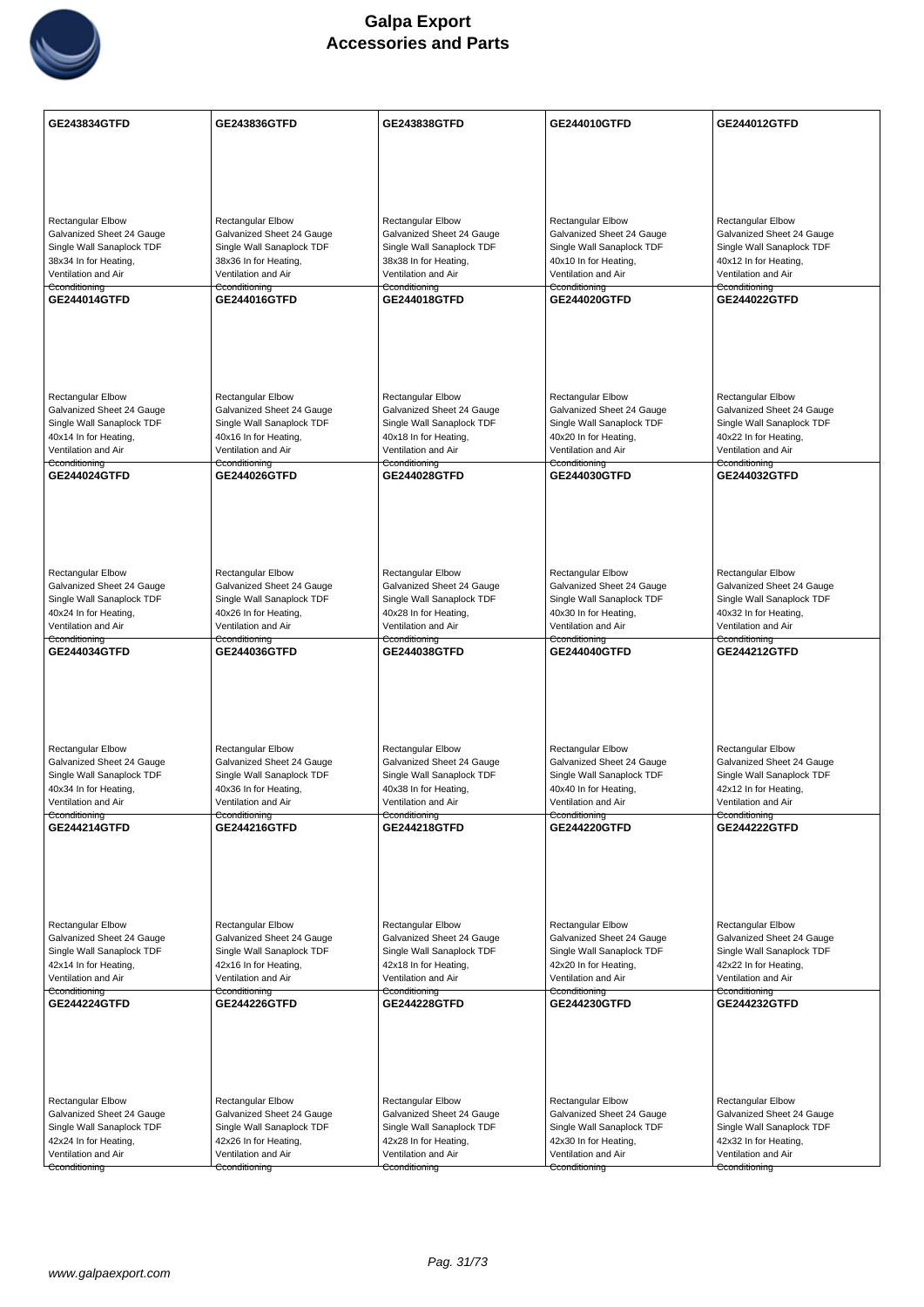

| <b>Rectangular Elbow</b><br><b>Rectangular Elbow</b><br><b>Rectangular Elbow</b><br><b>Rectangular Elbow</b><br><b>Rectangular Elbow</b><br>Galvanized Sheet 24 Gauge<br>Galvanized Sheet 24 Gauge<br>Galvanized Sheet 24 Gauge<br>Galvanized Sheet 24 Gauge<br>Galvanized Sheet 24 Gauge<br>Single Wall Sanaplock TDF<br>Single Wall Sanaplock TDF<br>Single Wall Sanaplock TDF<br>Single Wall Sanaplock TDF<br>Single Wall Sanaplock TDF<br>42x34 In for Heating,<br>42x36 In for Heating,<br>42x40 In for Heating,<br>42x42 In for Heating,<br>42x38 In for Heating,<br>Ventilation and Air<br>Ventilation and Air<br>Ventilation and Air<br>Ventilation and Air<br>Ventilation and Air<br>Cconditioning<br>Cconditioning<br>Cconditioning<br>Cconditioning<br>Cconditioning<br>GE244412GTFD<br>GE244420GTFD<br><b>GE244414GTFD</b><br>GE244416GTFD<br><b>GE244418GTFD</b><br>Rectangular Elbow<br>Rectangular Elbow<br>Rectangular Elbow<br><b>Rectangular Elbow</b><br><b>Rectangular Elbow</b><br>Galvanized Sheet 24 Gauge<br>Galvanized Sheet 24 Gauge<br>Galvanized Sheet 24 Gauge<br>Galvanized Sheet 24 Gauge<br>Galvanized Sheet 24 Gauge<br>Single Wall Sanaplock TDF<br>Single Wall Sanaplock TDF<br>Single Wall Sanaplock TDF<br>Single Wall Sanaplock TDF<br>Single Wall Sanaplock TDF<br>44x12 In for Heating,<br>44x14 In for Heating,<br>44x16 In for Heating,<br>44x18 In for Heating,<br>44x20 In for Heating,<br>Ventilation and Air<br>Ventilation and Air<br>Ventilation and Air<br>Ventilation and Air<br>Ventilation and Air<br>Cconditioning<br>Cconditioning<br>Cconditioning<br>Cconditioning<br>Cconditioning<br><b>GE244422GTFD</b><br><b>GE244424GTFD</b><br>GE244426GTFD<br><b>GE244428GTFD</b><br><b>GE244430GTFD</b><br><b>Rectangular Elbow</b><br><b>Rectangular Elbow</b><br>Rectangular Elbow<br>Rectangular Elbow<br>Rectangular Elbow<br>Galvanized Sheet 24 Gauge<br>Galvanized Sheet 24 Gauge<br>Galvanized Sheet 24 Gauge<br>Galvanized Sheet 24 Gauge<br>Galvanized Sheet 24 Gauge<br>Single Wall Sanaplock TDF<br>Single Wall Sanaplock TDF<br>Single Wall Sanaplock TDF<br>Single Wall Sanaplock TDF<br>Single Wall Sanaplock TDF<br>44x22 In for Heating,<br>44x24 In for Heating,<br>44x26 In for Heating,<br>44x28 In for Heating,<br>44x30 In for Heating,<br>Ventilation and Air<br>Ventilation and Air<br>Ventilation and Air<br>Ventilation and Air<br>Ventilation and Air<br>Cconditioning<br>Cconditioning<br>Cconditioning<br>Cconditioning<br>Cconditioning<br>GE244432GTFD<br>GE244434GTFD<br>GE244436GTFD<br>GE244438GTFD<br><b>GE244440GTFD</b><br>Rectangular Elbow<br>Rectangular Elbow<br>Rectangular Elbow<br><b>Rectangular Elbow</b><br><b>Rectangular Elbow</b><br>Galvanized Sheet 24 Gauge<br>Galvanized Sheet 24 Gauge<br>Galvanized Sheet 24 Gauge<br>Galvanized Sheet 24 Gauge<br>Galvanized Sheet 24 Gauge<br>Single Wall Sanaplock TDF<br>Single Wall Sanaplock TDF<br>Single Wall Sanaplock TDF<br>Single Wall Sanaplock TDF<br>Single Wall Sanaplock TDF<br>44x32 In for Heating,<br>44x34 In for Heating,<br>44x36 In for Heating,<br>44x38 In for Heating,<br>44x40 In for Heating,<br>Ventilation and Air<br>Ventilation and Air<br>Ventilation and Air<br>Ventilation and Air<br>Ventilation and Air<br>Cconditioning<br>Cconditioning<br>Cconditioning<br>Cconditioning<br>Cconditioning<br>GE244442GTFD<br><b>GE244444GTFD</b><br>GE244612GTFD<br>GE244614GTFD<br>GE244616GTFD<br>Rectangular Elbow<br>Rectangular Elbow<br><b>Rectangular Elbow</b><br><b>Rectangular Elbow</b><br><b>Rectangular Elbow</b><br>Galvanized Sheet 24 Gauge<br>Galvanized Sheet 24 Gauge<br>Galvanized Sheet 24 Gauge<br>Galvanized Sheet 24 Gauge<br>Galvanized Sheet 24 Gauge<br>Single Wall Sanaplock TDF<br>Single Wall Sanaplock TDF<br>Single Wall Sanaplock TDF<br>Single Wall Sanaplock TDF<br>Single Wall Sanaplock TDF<br>44x42 In for Heating,<br>44x44 In for Heating,<br>46x12 In for Heating,<br>46x14 In for Heating,<br>46x16 In for Heating,<br>Ventilation and Air<br>Ventilation and Air<br>Ventilation and Air<br>Ventilation and Air<br>Ventilation and Air<br>Cconditioning<br>Cconditioning<br>Cconditioning<br>Cconditioning<br>Cconditioning<br>GE244618GTFD<br><b>GE244622GTFD</b><br><b>GE244624GTFD</b><br><b>GE244626GTFD</b><br><b>GE244620GTFD</b><br>Rectangular Elbow<br>Rectangular Elbow<br><b>Rectangular Elbow</b><br><b>Rectangular Elbow</b><br><b>Rectangular Elbow</b><br>Galvanized Sheet 24 Gauge<br>Galvanized Sheet 24 Gauge<br>Galvanized Sheet 24 Gauge<br>Galvanized Sheet 24 Gauge<br>Galvanized Sheet 24 Gauge<br>Single Wall Sanaplock TDF<br>Single Wall Sanaplock TDF<br>Single Wall Sanaplock TDF<br>Single Wall Sanaplock TDF<br>Single Wall Sanaplock TDF<br>46x18 In for Heating,<br>46x20 In for Heating,<br>46x22 In for Heating,<br>46x24 In for Heating,<br>46x26 In for Heating,<br>Ventilation and Air<br>Ventilation and Air<br>Ventilation and Air<br>Ventilation and Air<br>Ventilation and Air<br>Cconditioning<br>Cconditioning<br>Cconditioning<br>Cconditioning<br>Cconditioning | <b>GE244234GTFD</b> | <b>GE244236GTFD</b> | <b>GE244238GTFD</b> | <b>GE244240GTFD</b> | <b>GE244242GTFD</b> |
|-------------------------------------------------------------------------------------------------------------------------------------------------------------------------------------------------------------------------------------------------------------------------------------------------------------------------------------------------------------------------------------------------------------------------------------------------------------------------------------------------------------------------------------------------------------------------------------------------------------------------------------------------------------------------------------------------------------------------------------------------------------------------------------------------------------------------------------------------------------------------------------------------------------------------------------------------------------------------------------------------------------------------------------------------------------------------------------------------------------------------------------------------------------------------------------------------------------------------------------------------------------------------------------------------------------------------------------------------------------------------------------------------------------------------------------------------------------------------------------------------------------------------------------------------------------------------------------------------------------------------------------------------------------------------------------------------------------------------------------------------------------------------------------------------------------------------------------------------------------------------------------------------------------------------------------------------------------------------------------------------------------------------------------------------------------------------------------------------------------------------------------------------------------------------------------------------------------------------------------------------------------------------------------------------------------------------------------------------------------------------------------------------------------------------------------------------------------------------------------------------------------------------------------------------------------------------------------------------------------------------------------------------------------------------------------------------------------------------------------------------------------------------------------------------------------------------------------------------------------------------------------------------------------------------------------------------------------------------------------------------------------------------------------------------------------------------------------------------------------------------------------------------------------------------------------------------------------------------------------------------------------------------------------------------------------------------------------------------------------------------------------------------------------------------------------------------------------------------------------------------------------------------------------------------------------------------------------------------------------------------------------------------------------------------------------------------------------------------------------------------------------------------------------------------------------------------------------------------------------------------------------------------------------------------------------------------------------------------------------------------------------------------------------------------------------------------------------------------------------------------------------------------------------------------------------------------------------------------------------------------------------------------------------------------------------------------------------------------------------------------------------------------------------------------------------------------------------------------------------------------------------------------------------------------------------------------------------------------------------------------------------------------------------------------------------------------------------------------------------------------------------------------------------------------------------------------------------------------------------------------------------------------------------------------------------------------------------------------------------------------------------------------------------------------------------------------------------------------------------------------|---------------------|---------------------|---------------------|---------------------|---------------------|
|                                                                                                                                                                                                                                                                                                                                                                                                                                                                                                                                                                                                                                                                                                                                                                                                                                                                                                                                                                                                                                                                                                                                                                                                                                                                                                                                                                                                                                                                                                                                                                                                                                                                                                                                                                                                                                                                                                                                                                                                                                                                                                                                                                                                                                                                                                                                                                                                                                                                                                                                                                                                                                                                                                                                                                                                                                                                                                                                                                                                                                                                                                                                                                                                                                                                                                                                                                                                                                                                                                                                                                                                                                                                                                                                                                                                                                                                                                                                                                                                                                                                                                                                                                                                                                                                                                                                                                                                                                                                                                                                                                                                                                                                                                                                                                                                                                                                                                                                                                                                                                                                                                                         |                     |                     |                     |                     |                     |
|                                                                                                                                                                                                                                                                                                                                                                                                                                                                                                                                                                                                                                                                                                                                                                                                                                                                                                                                                                                                                                                                                                                                                                                                                                                                                                                                                                                                                                                                                                                                                                                                                                                                                                                                                                                                                                                                                                                                                                                                                                                                                                                                                                                                                                                                                                                                                                                                                                                                                                                                                                                                                                                                                                                                                                                                                                                                                                                                                                                                                                                                                                                                                                                                                                                                                                                                                                                                                                                                                                                                                                                                                                                                                                                                                                                                                                                                                                                                                                                                                                                                                                                                                                                                                                                                                                                                                                                                                                                                                                                                                                                                                                                                                                                                                                                                                                                                                                                                                                                                                                                                                                                         |                     |                     |                     |                     |                     |
|                                                                                                                                                                                                                                                                                                                                                                                                                                                                                                                                                                                                                                                                                                                                                                                                                                                                                                                                                                                                                                                                                                                                                                                                                                                                                                                                                                                                                                                                                                                                                                                                                                                                                                                                                                                                                                                                                                                                                                                                                                                                                                                                                                                                                                                                                                                                                                                                                                                                                                                                                                                                                                                                                                                                                                                                                                                                                                                                                                                                                                                                                                                                                                                                                                                                                                                                                                                                                                                                                                                                                                                                                                                                                                                                                                                                                                                                                                                                                                                                                                                                                                                                                                                                                                                                                                                                                                                                                                                                                                                                                                                                                                                                                                                                                                                                                                                                                                                                                                                                                                                                                                                         |                     |                     |                     |                     |                     |
|                                                                                                                                                                                                                                                                                                                                                                                                                                                                                                                                                                                                                                                                                                                                                                                                                                                                                                                                                                                                                                                                                                                                                                                                                                                                                                                                                                                                                                                                                                                                                                                                                                                                                                                                                                                                                                                                                                                                                                                                                                                                                                                                                                                                                                                                                                                                                                                                                                                                                                                                                                                                                                                                                                                                                                                                                                                                                                                                                                                                                                                                                                                                                                                                                                                                                                                                                                                                                                                                                                                                                                                                                                                                                                                                                                                                                                                                                                                                                                                                                                                                                                                                                                                                                                                                                                                                                                                                                                                                                                                                                                                                                                                                                                                                                                                                                                                                                                                                                                                                                                                                                                                         |                     |                     |                     |                     |                     |
|                                                                                                                                                                                                                                                                                                                                                                                                                                                                                                                                                                                                                                                                                                                                                                                                                                                                                                                                                                                                                                                                                                                                                                                                                                                                                                                                                                                                                                                                                                                                                                                                                                                                                                                                                                                                                                                                                                                                                                                                                                                                                                                                                                                                                                                                                                                                                                                                                                                                                                                                                                                                                                                                                                                                                                                                                                                                                                                                                                                                                                                                                                                                                                                                                                                                                                                                                                                                                                                                                                                                                                                                                                                                                                                                                                                                                                                                                                                                                                                                                                                                                                                                                                                                                                                                                                                                                                                                                                                                                                                                                                                                                                                                                                                                                                                                                                                                                                                                                                                                                                                                                                                         |                     |                     |                     |                     |                     |
|                                                                                                                                                                                                                                                                                                                                                                                                                                                                                                                                                                                                                                                                                                                                                                                                                                                                                                                                                                                                                                                                                                                                                                                                                                                                                                                                                                                                                                                                                                                                                                                                                                                                                                                                                                                                                                                                                                                                                                                                                                                                                                                                                                                                                                                                                                                                                                                                                                                                                                                                                                                                                                                                                                                                                                                                                                                                                                                                                                                                                                                                                                                                                                                                                                                                                                                                                                                                                                                                                                                                                                                                                                                                                                                                                                                                                                                                                                                                                                                                                                                                                                                                                                                                                                                                                                                                                                                                                                                                                                                                                                                                                                                                                                                                                                                                                                                                                                                                                                                                                                                                                                                         |                     |                     |                     |                     |                     |
|                                                                                                                                                                                                                                                                                                                                                                                                                                                                                                                                                                                                                                                                                                                                                                                                                                                                                                                                                                                                                                                                                                                                                                                                                                                                                                                                                                                                                                                                                                                                                                                                                                                                                                                                                                                                                                                                                                                                                                                                                                                                                                                                                                                                                                                                                                                                                                                                                                                                                                                                                                                                                                                                                                                                                                                                                                                                                                                                                                                                                                                                                                                                                                                                                                                                                                                                                                                                                                                                                                                                                                                                                                                                                                                                                                                                                                                                                                                                                                                                                                                                                                                                                                                                                                                                                                                                                                                                                                                                                                                                                                                                                                                                                                                                                                                                                                                                                                                                                                                                                                                                                                                         |                     |                     |                     |                     |                     |
|                                                                                                                                                                                                                                                                                                                                                                                                                                                                                                                                                                                                                                                                                                                                                                                                                                                                                                                                                                                                                                                                                                                                                                                                                                                                                                                                                                                                                                                                                                                                                                                                                                                                                                                                                                                                                                                                                                                                                                                                                                                                                                                                                                                                                                                                                                                                                                                                                                                                                                                                                                                                                                                                                                                                                                                                                                                                                                                                                                                                                                                                                                                                                                                                                                                                                                                                                                                                                                                                                                                                                                                                                                                                                                                                                                                                                                                                                                                                                                                                                                                                                                                                                                                                                                                                                                                                                                                                                                                                                                                                                                                                                                                                                                                                                                                                                                                                                                                                                                                                                                                                                                                         |                     |                     |                     |                     |                     |
|                                                                                                                                                                                                                                                                                                                                                                                                                                                                                                                                                                                                                                                                                                                                                                                                                                                                                                                                                                                                                                                                                                                                                                                                                                                                                                                                                                                                                                                                                                                                                                                                                                                                                                                                                                                                                                                                                                                                                                                                                                                                                                                                                                                                                                                                                                                                                                                                                                                                                                                                                                                                                                                                                                                                                                                                                                                                                                                                                                                                                                                                                                                                                                                                                                                                                                                                                                                                                                                                                                                                                                                                                                                                                                                                                                                                                                                                                                                                                                                                                                                                                                                                                                                                                                                                                                                                                                                                                                                                                                                                                                                                                                                                                                                                                                                                                                                                                                                                                                                                                                                                                                                         |                     |                     |                     |                     |                     |
|                                                                                                                                                                                                                                                                                                                                                                                                                                                                                                                                                                                                                                                                                                                                                                                                                                                                                                                                                                                                                                                                                                                                                                                                                                                                                                                                                                                                                                                                                                                                                                                                                                                                                                                                                                                                                                                                                                                                                                                                                                                                                                                                                                                                                                                                                                                                                                                                                                                                                                                                                                                                                                                                                                                                                                                                                                                                                                                                                                                                                                                                                                                                                                                                                                                                                                                                                                                                                                                                                                                                                                                                                                                                                                                                                                                                                                                                                                                                                                                                                                                                                                                                                                                                                                                                                                                                                                                                                                                                                                                                                                                                                                                                                                                                                                                                                                                                                                                                                                                                                                                                                                                         |                     |                     |                     |                     |                     |
|                                                                                                                                                                                                                                                                                                                                                                                                                                                                                                                                                                                                                                                                                                                                                                                                                                                                                                                                                                                                                                                                                                                                                                                                                                                                                                                                                                                                                                                                                                                                                                                                                                                                                                                                                                                                                                                                                                                                                                                                                                                                                                                                                                                                                                                                                                                                                                                                                                                                                                                                                                                                                                                                                                                                                                                                                                                                                                                                                                                                                                                                                                                                                                                                                                                                                                                                                                                                                                                                                                                                                                                                                                                                                                                                                                                                                                                                                                                                                                                                                                                                                                                                                                                                                                                                                                                                                                                                                                                                                                                                                                                                                                                                                                                                                                                                                                                                                                                                                                                                                                                                                                                         |                     |                     |                     |                     |                     |
|                                                                                                                                                                                                                                                                                                                                                                                                                                                                                                                                                                                                                                                                                                                                                                                                                                                                                                                                                                                                                                                                                                                                                                                                                                                                                                                                                                                                                                                                                                                                                                                                                                                                                                                                                                                                                                                                                                                                                                                                                                                                                                                                                                                                                                                                                                                                                                                                                                                                                                                                                                                                                                                                                                                                                                                                                                                                                                                                                                                                                                                                                                                                                                                                                                                                                                                                                                                                                                                                                                                                                                                                                                                                                                                                                                                                                                                                                                                                                                                                                                                                                                                                                                                                                                                                                                                                                                                                                                                                                                                                                                                                                                                                                                                                                                                                                                                                                                                                                                                                                                                                                                                         |                     |                     |                     |                     |                     |
|                                                                                                                                                                                                                                                                                                                                                                                                                                                                                                                                                                                                                                                                                                                                                                                                                                                                                                                                                                                                                                                                                                                                                                                                                                                                                                                                                                                                                                                                                                                                                                                                                                                                                                                                                                                                                                                                                                                                                                                                                                                                                                                                                                                                                                                                                                                                                                                                                                                                                                                                                                                                                                                                                                                                                                                                                                                                                                                                                                                                                                                                                                                                                                                                                                                                                                                                                                                                                                                                                                                                                                                                                                                                                                                                                                                                                                                                                                                                                                                                                                                                                                                                                                                                                                                                                                                                                                                                                                                                                                                                                                                                                                                                                                                                                                                                                                                                                                                                                                                                                                                                                                                         |                     |                     |                     |                     |                     |
|                                                                                                                                                                                                                                                                                                                                                                                                                                                                                                                                                                                                                                                                                                                                                                                                                                                                                                                                                                                                                                                                                                                                                                                                                                                                                                                                                                                                                                                                                                                                                                                                                                                                                                                                                                                                                                                                                                                                                                                                                                                                                                                                                                                                                                                                                                                                                                                                                                                                                                                                                                                                                                                                                                                                                                                                                                                                                                                                                                                                                                                                                                                                                                                                                                                                                                                                                                                                                                                                                                                                                                                                                                                                                                                                                                                                                                                                                                                                                                                                                                                                                                                                                                                                                                                                                                                                                                                                                                                                                                                                                                                                                                                                                                                                                                                                                                                                                                                                                                                                                                                                                                                         |                     |                     |                     |                     |                     |
|                                                                                                                                                                                                                                                                                                                                                                                                                                                                                                                                                                                                                                                                                                                                                                                                                                                                                                                                                                                                                                                                                                                                                                                                                                                                                                                                                                                                                                                                                                                                                                                                                                                                                                                                                                                                                                                                                                                                                                                                                                                                                                                                                                                                                                                                                                                                                                                                                                                                                                                                                                                                                                                                                                                                                                                                                                                                                                                                                                                                                                                                                                                                                                                                                                                                                                                                                                                                                                                                                                                                                                                                                                                                                                                                                                                                                                                                                                                                                                                                                                                                                                                                                                                                                                                                                                                                                                                                                                                                                                                                                                                                                                                                                                                                                                                                                                                                                                                                                                                                                                                                                                                         |                     |                     |                     |                     |                     |
|                                                                                                                                                                                                                                                                                                                                                                                                                                                                                                                                                                                                                                                                                                                                                                                                                                                                                                                                                                                                                                                                                                                                                                                                                                                                                                                                                                                                                                                                                                                                                                                                                                                                                                                                                                                                                                                                                                                                                                                                                                                                                                                                                                                                                                                                                                                                                                                                                                                                                                                                                                                                                                                                                                                                                                                                                                                                                                                                                                                                                                                                                                                                                                                                                                                                                                                                                                                                                                                                                                                                                                                                                                                                                                                                                                                                                                                                                                                                                                                                                                                                                                                                                                                                                                                                                                                                                                                                                                                                                                                                                                                                                                                                                                                                                                                                                                                                                                                                                                                                                                                                                                                         |                     |                     |                     |                     |                     |
|                                                                                                                                                                                                                                                                                                                                                                                                                                                                                                                                                                                                                                                                                                                                                                                                                                                                                                                                                                                                                                                                                                                                                                                                                                                                                                                                                                                                                                                                                                                                                                                                                                                                                                                                                                                                                                                                                                                                                                                                                                                                                                                                                                                                                                                                                                                                                                                                                                                                                                                                                                                                                                                                                                                                                                                                                                                                                                                                                                                                                                                                                                                                                                                                                                                                                                                                                                                                                                                                                                                                                                                                                                                                                                                                                                                                                                                                                                                                                                                                                                                                                                                                                                                                                                                                                                                                                                                                                                                                                                                                                                                                                                                                                                                                                                                                                                                                                                                                                                                                                                                                                                                         |                     |                     |                     |                     |                     |
|                                                                                                                                                                                                                                                                                                                                                                                                                                                                                                                                                                                                                                                                                                                                                                                                                                                                                                                                                                                                                                                                                                                                                                                                                                                                                                                                                                                                                                                                                                                                                                                                                                                                                                                                                                                                                                                                                                                                                                                                                                                                                                                                                                                                                                                                                                                                                                                                                                                                                                                                                                                                                                                                                                                                                                                                                                                                                                                                                                                                                                                                                                                                                                                                                                                                                                                                                                                                                                                                                                                                                                                                                                                                                                                                                                                                                                                                                                                                                                                                                                                                                                                                                                                                                                                                                                                                                                                                                                                                                                                                                                                                                                                                                                                                                                                                                                                                                                                                                                                                                                                                                                                         |                     |                     |                     |                     |                     |
|                                                                                                                                                                                                                                                                                                                                                                                                                                                                                                                                                                                                                                                                                                                                                                                                                                                                                                                                                                                                                                                                                                                                                                                                                                                                                                                                                                                                                                                                                                                                                                                                                                                                                                                                                                                                                                                                                                                                                                                                                                                                                                                                                                                                                                                                                                                                                                                                                                                                                                                                                                                                                                                                                                                                                                                                                                                                                                                                                                                                                                                                                                                                                                                                                                                                                                                                                                                                                                                                                                                                                                                                                                                                                                                                                                                                                                                                                                                                                                                                                                                                                                                                                                                                                                                                                                                                                                                                                                                                                                                                                                                                                                                                                                                                                                                                                                                                                                                                                                                                                                                                                                                         |                     |                     |                     |                     |                     |
|                                                                                                                                                                                                                                                                                                                                                                                                                                                                                                                                                                                                                                                                                                                                                                                                                                                                                                                                                                                                                                                                                                                                                                                                                                                                                                                                                                                                                                                                                                                                                                                                                                                                                                                                                                                                                                                                                                                                                                                                                                                                                                                                                                                                                                                                                                                                                                                                                                                                                                                                                                                                                                                                                                                                                                                                                                                                                                                                                                                                                                                                                                                                                                                                                                                                                                                                                                                                                                                                                                                                                                                                                                                                                                                                                                                                                                                                                                                                                                                                                                                                                                                                                                                                                                                                                                                                                                                                                                                                                                                                                                                                                                                                                                                                                                                                                                                                                                                                                                                                                                                                                                                         |                     |                     |                     |                     |                     |
|                                                                                                                                                                                                                                                                                                                                                                                                                                                                                                                                                                                                                                                                                                                                                                                                                                                                                                                                                                                                                                                                                                                                                                                                                                                                                                                                                                                                                                                                                                                                                                                                                                                                                                                                                                                                                                                                                                                                                                                                                                                                                                                                                                                                                                                                                                                                                                                                                                                                                                                                                                                                                                                                                                                                                                                                                                                                                                                                                                                                                                                                                                                                                                                                                                                                                                                                                                                                                                                                                                                                                                                                                                                                                                                                                                                                                                                                                                                                                                                                                                                                                                                                                                                                                                                                                                                                                                                                                                                                                                                                                                                                                                                                                                                                                                                                                                                                                                                                                                                                                                                                                                                         |                     |                     |                     |                     |                     |
|                                                                                                                                                                                                                                                                                                                                                                                                                                                                                                                                                                                                                                                                                                                                                                                                                                                                                                                                                                                                                                                                                                                                                                                                                                                                                                                                                                                                                                                                                                                                                                                                                                                                                                                                                                                                                                                                                                                                                                                                                                                                                                                                                                                                                                                                                                                                                                                                                                                                                                                                                                                                                                                                                                                                                                                                                                                                                                                                                                                                                                                                                                                                                                                                                                                                                                                                                                                                                                                                                                                                                                                                                                                                                                                                                                                                                                                                                                                                                                                                                                                                                                                                                                                                                                                                                                                                                                                                                                                                                                                                                                                                                                                                                                                                                                                                                                                                                                                                                                                                                                                                                                                         |                     |                     |                     |                     |                     |
|                                                                                                                                                                                                                                                                                                                                                                                                                                                                                                                                                                                                                                                                                                                                                                                                                                                                                                                                                                                                                                                                                                                                                                                                                                                                                                                                                                                                                                                                                                                                                                                                                                                                                                                                                                                                                                                                                                                                                                                                                                                                                                                                                                                                                                                                                                                                                                                                                                                                                                                                                                                                                                                                                                                                                                                                                                                                                                                                                                                                                                                                                                                                                                                                                                                                                                                                                                                                                                                                                                                                                                                                                                                                                                                                                                                                                                                                                                                                                                                                                                                                                                                                                                                                                                                                                                                                                                                                                                                                                                                                                                                                                                                                                                                                                                                                                                                                                                                                                                                                                                                                                                                         |                     |                     |                     |                     |                     |
|                                                                                                                                                                                                                                                                                                                                                                                                                                                                                                                                                                                                                                                                                                                                                                                                                                                                                                                                                                                                                                                                                                                                                                                                                                                                                                                                                                                                                                                                                                                                                                                                                                                                                                                                                                                                                                                                                                                                                                                                                                                                                                                                                                                                                                                                                                                                                                                                                                                                                                                                                                                                                                                                                                                                                                                                                                                                                                                                                                                                                                                                                                                                                                                                                                                                                                                                                                                                                                                                                                                                                                                                                                                                                                                                                                                                                                                                                                                                                                                                                                                                                                                                                                                                                                                                                                                                                                                                                                                                                                                                                                                                                                                                                                                                                                                                                                                                                                                                                                                                                                                                                                                         |                     |                     |                     |                     |                     |
|                                                                                                                                                                                                                                                                                                                                                                                                                                                                                                                                                                                                                                                                                                                                                                                                                                                                                                                                                                                                                                                                                                                                                                                                                                                                                                                                                                                                                                                                                                                                                                                                                                                                                                                                                                                                                                                                                                                                                                                                                                                                                                                                                                                                                                                                                                                                                                                                                                                                                                                                                                                                                                                                                                                                                                                                                                                                                                                                                                                                                                                                                                                                                                                                                                                                                                                                                                                                                                                                                                                                                                                                                                                                                                                                                                                                                                                                                                                                                                                                                                                                                                                                                                                                                                                                                                                                                                                                                                                                                                                                                                                                                                                                                                                                                                                                                                                                                                                                                                                                                                                                                                                         |                     |                     |                     |                     |                     |
|                                                                                                                                                                                                                                                                                                                                                                                                                                                                                                                                                                                                                                                                                                                                                                                                                                                                                                                                                                                                                                                                                                                                                                                                                                                                                                                                                                                                                                                                                                                                                                                                                                                                                                                                                                                                                                                                                                                                                                                                                                                                                                                                                                                                                                                                                                                                                                                                                                                                                                                                                                                                                                                                                                                                                                                                                                                                                                                                                                                                                                                                                                                                                                                                                                                                                                                                                                                                                                                                                                                                                                                                                                                                                                                                                                                                                                                                                                                                                                                                                                                                                                                                                                                                                                                                                                                                                                                                                                                                                                                                                                                                                                                                                                                                                                                                                                                                                                                                                                                                                                                                                                                         |                     |                     |                     |                     |                     |
|                                                                                                                                                                                                                                                                                                                                                                                                                                                                                                                                                                                                                                                                                                                                                                                                                                                                                                                                                                                                                                                                                                                                                                                                                                                                                                                                                                                                                                                                                                                                                                                                                                                                                                                                                                                                                                                                                                                                                                                                                                                                                                                                                                                                                                                                                                                                                                                                                                                                                                                                                                                                                                                                                                                                                                                                                                                                                                                                                                                                                                                                                                                                                                                                                                                                                                                                                                                                                                                                                                                                                                                                                                                                                                                                                                                                                                                                                                                                                                                                                                                                                                                                                                                                                                                                                                                                                                                                                                                                                                                                                                                                                                                                                                                                                                                                                                                                                                                                                                                                                                                                                                                         |                     |                     |                     |                     |                     |
|                                                                                                                                                                                                                                                                                                                                                                                                                                                                                                                                                                                                                                                                                                                                                                                                                                                                                                                                                                                                                                                                                                                                                                                                                                                                                                                                                                                                                                                                                                                                                                                                                                                                                                                                                                                                                                                                                                                                                                                                                                                                                                                                                                                                                                                                                                                                                                                                                                                                                                                                                                                                                                                                                                                                                                                                                                                                                                                                                                                                                                                                                                                                                                                                                                                                                                                                                                                                                                                                                                                                                                                                                                                                                                                                                                                                                                                                                                                                                                                                                                                                                                                                                                                                                                                                                                                                                                                                                                                                                                                                                                                                                                                                                                                                                                                                                                                                                                                                                                                                                                                                                                                         |                     |                     |                     |                     |                     |
|                                                                                                                                                                                                                                                                                                                                                                                                                                                                                                                                                                                                                                                                                                                                                                                                                                                                                                                                                                                                                                                                                                                                                                                                                                                                                                                                                                                                                                                                                                                                                                                                                                                                                                                                                                                                                                                                                                                                                                                                                                                                                                                                                                                                                                                                                                                                                                                                                                                                                                                                                                                                                                                                                                                                                                                                                                                                                                                                                                                                                                                                                                                                                                                                                                                                                                                                                                                                                                                                                                                                                                                                                                                                                                                                                                                                                                                                                                                                                                                                                                                                                                                                                                                                                                                                                                                                                                                                                                                                                                                                                                                                                                                                                                                                                                                                                                                                                                                                                                                                                                                                                                                         |                     |                     |                     |                     |                     |
|                                                                                                                                                                                                                                                                                                                                                                                                                                                                                                                                                                                                                                                                                                                                                                                                                                                                                                                                                                                                                                                                                                                                                                                                                                                                                                                                                                                                                                                                                                                                                                                                                                                                                                                                                                                                                                                                                                                                                                                                                                                                                                                                                                                                                                                                                                                                                                                                                                                                                                                                                                                                                                                                                                                                                                                                                                                                                                                                                                                                                                                                                                                                                                                                                                                                                                                                                                                                                                                                                                                                                                                                                                                                                                                                                                                                                                                                                                                                                                                                                                                                                                                                                                                                                                                                                                                                                                                                                                                                                                                                                                                                                                                                                                                                                                                                                                                                                                                                                                                                                                                                                                                         |                     |                     |                     |                     |                     |
|                                                                                                                                                                                                                                                                                                                                                                                                                                                                                                                                                                                                                                                                                                                                                                                                                                                                                                                                                                                                                                                                                                                                                                                                                                                                                                                                                                                                                                                                                                                                                                                                                                                                                                                                                                                                                                                                                                                                                                                                                                                                                                                                                                                                                                                                                                                                                                                                                                                                                                                                                                                                                                                                                                                                                                                                                                                                                                                                                                                                                                                                                                                                                                                                                                                                                                                                                                                                                                                                                                                                                                                                                                                                                                                                                                                                                                                                                                                                                                                                                                                                                                                                                                                                                                                                                                                                                                                                                                                                                                                                                                                                                                                                                                                                                                                                                                                                                                                                                                                                                                                                                                                         |                     |                     |                     |                     |                     |
|                                                                                                                                                                                                                                                                                                                                                                                                                                                                                                                                                                                                                                                                                                                                                                                                                                                                                                                                                                                                                                                                                                                                                                                                                                                                                                                                                                                                                                                                                                                                                                                                                                                                                                                                                                                                                                                                                                                                                                                                                                                                                                                                                                                                                                                                                                                                                                                                                                                                                                                                                                                                                                                                                                                                                                                                                                                                                                                                                                                                                                                                                                                                                                                                                                                                                                                                                                                                                                                                                                                                                                                                                                                                                                                                                                                                                                                                                                                                                                                                                                                                                                                                                                                                                                                                                                                                                                                                                                                                                                                                                                                                                                                                                                                                                                                                                                                                                                                                                                                                                                                                                                                         |                     |                     |                     |                     |                     |
|                                                                                                                                                                                                                                                                                                                                                                                                                                                                                                                                                                                                                                                                                                                                                                                                                                                                                                                                                                                                                                                                                                                                                                                                                                                                                                                                                                                                                                                                                                                                                                                                                                                                                                                                                                                                                                                                                                                                                                                                                                                                                                                                                                                                                                                                                                                                                                                                                                                                                                                                                                                                                                                                                                                                                                                                                                                                                                                                                                                                                                                                                                                                                                                                                                                                                                                                                                                                                                                                                                                                                                                                                                                                                                                                                                                                                                                                                                                                                                                                                                                                                                                                                                                                                                                                                                                                                                                                                                                                                                                                                                                                                                                                                                                                                                                                                                                                                                                                                                                                                                                                                                                         |                     |                     |                     |                     |                     |
|                                                                                                                                                                                                                                                                                                                                                                                                                                                                                                                                                                                                                                                                                                                                                                                                                                                                                                                                                                                                                                                                                                                                                                                                                                                                                                                                                                                                                                                                                                                                                                                                                                                                                                                                                                                                                                                                                                                                                                                                                                                                                                                                                                                                                                                                                                                                                                                                                                                                                                                                                                                                                                                                                                                                                                                                                                                                                                                                                                                                                                                                                                                                                                                                                                                                                                                                                                                                                                                                                                                                                                                                                                                                                                                                                                                                                                                                                                                                                                                                                                                                                                                                                                                                                                                                                                                                                                                                                                                                                                                                                                                                                                                                                                                                                                                                                                                                                                                                                                                                                                                                                                                         |                     |                     |                     |                     |                     |
|                                                                                                                                                                                                                                                                                                                                                                                                                                                                                                                                                                                                                                                                                                                                                                                                                                                                                                                                                                                                                                                                                                                                                                                                                                                                                                                                                                                                                                                                                                                                                                                                                                                                                                                                                                                                                                                                                                                                                                                                                                                                                                                                                                                                                                                                                                                                                                                                                                                                                                                                                                                                                                                                                                                                                                                                                                                                                                                                                                                                                                                                                                                                                                                                                                                                                                                                                                                                                                                                                                                                                                                                                                                                                                                                                                                                                                                                                                                                                                                                                                                                                                                                                                                                                                                                                                                                                                                                                                                                                                                                                                                                                                                                                                                                                                                                                                                                                                                                                                                                                                                                                                                         |                     |                     |                     |                     |                     |
|                                                                                                                                                                                                                                                                                                                                                                                                                                                                                                                                                                                                                                                                                                                                                                                                                                                                                                                                                                                                                                                                                                                                                                                                                                                                                                                                                                                                                                                                                                                                                                                                                                                                                                                                                                                                                                                                                                                                                                                                                                                                                                                                                                                                                                                                                                                                                                                                                                                                                                                                                                                                                                                                                                                                                                                                                                                                                                                                                                                                                                                                                                                                                                                                                                                                                                                                                                                                                                                                                                                                                                                                                                                                                                                                                                                                                                                                                                                                                                                                                                                                                                                                                                                                                                                                                                                                                                                                                                                                                                                                                                                                                                                                                                                                                                                                                                                                                                                                                                                                                                                                                                                         |                     |                     |                     |                     |                     |
|                                                                                                                                                                                                                                                                                                                                                                                                                                                                                                                                                                                                                                                                                                                                                                                                                                                                                                                                                                                                                                                                                                                                                                                                                                                                                                                                                                                                                                                                                                                                                                                                                                                                                                                                                                                                                                                                                                                                                                                                                                                                                                                                                                                                                                                                                                                                                                                                                                                                                                                                                                                                                                                                                                                                                                                                                                                                                                                                                                                                                                                                                                                                                                                                                                                                                                                                                                                                                                                                                                                                                                                                                                                                                                                                                                                                                                                                                                                                                                                                                                                                                                                                                                                                                                                                                                                                                                                                                                                                                                                                                                                                                                                                                                                                                                                                                                                                                                                                                                                                                                                                                                                         |                     |                     |                     |                     |                     |
|                                                                                                                                                                                                                                                                                                                                                                                                                                                                                                                                                                                                                                                                                                                                                                                                                                                                                                                                                                                                                                                                                                                                                                                                                                                                                                                                                                                                                                                                                                                                                                                                                                                                                                                                                                                                                                                                                                                                                                                                                                                                                                                                                                                                                                                                                                                                                                                                                                                                                                                                                                                                                                                                                                                                                                                                                                                                                                                                                                                                                                                                                                                                                                                                                                                                                                                                                                                                                                                                                                                                                                                                                                                                                                                                                                                                                                                                                                                                                                                                                                                                                                                                                                                                                                                                                                                                                                                                                                                                                                                                                                                                                                                                                                                                                                                                                                                                                                                                                                                                                                                                                                                         |                     |                     |                     |                     |                     |
|                                                                                                                                                                                                                                                                                                                                                                                                                                                                                                                                                                                                                                                                                                                                                                                                                                                                                                                                                                                                                                                                                                                                                                                                                                                                                                                                                                                                                                                                                                                                                                                                                                                                                                                                                                                                                                                                                                                                                                                                                                                                                                                                                                                                                                                                                                                                                                                                                                                                                                                                                                                                                                                                                                                                                                                                                                                                                                                                                                                                                                                                                                                                                                                                                                                                                                                                                                                                                                                                                                                                                                                                                                                                                                                                                                                                                                                                                                                                                                                                                                                                                                                                                                                                                                                                                                                                                                                                                                                                                                                                                                                                                                                                                                                                                                                                                                                                                                                                                                                                                                                                                                                         |                     |                     |                     |                     |                     |
|                                                                                                                                                                                                                                                                                                                                                                                                                                                                                                                                                                                                                                                                                                                                                                                                                                                                                                                                                                                                                                                                                                                                                                                                                                                                                                                                                                                                                                                                                                                                                                                                                                                                                                                                                                                                                                                                                                                                                                                                                                                                                                                                                                                                                                                                                                                                                                                                                                                                                                                                                                                                                                                                                                                                                                                                                                                                                                                                                                                                                                                                                                                                                                                                                                                                                                                                                                                                                                                                                                                                                                                                                                                                                                                                                                                                                                                                                                                                                                                                                                                                                                                                                                                                                                                                                                                                                                                                                                                                                                                                                                                                                                                                                                                                                                                                                                                                                                                                                                                                                                                                                                                         |                     |                     |                     |                     |                     |
|                                                                                                                                                                                                                                                                                                                                                                                                                                                                                                                                                                                                                                                                                                                                                                                                                                                                                                                                                                                                                                                                                                                                                                                                                                                                                                                                                                                                                                                                                                                                                                                                                                                                                                                                                                                                                                                                                                                                                                                                                                                                                                                                                                                                                                                                                                                                                                                                                                                                                                                                                                                                                                                                                                                                                                                                                                                                                                                                                                                                                                                                                                                                                                                                                                                                                                                                                                                                                                                                                                                                                                                                                                                                                                                                                                                                                                                                                                                                                                                                                                                                                                                                                                                                                                                                                                                                                                                                                                                                                                                                                                                                                                                                                                                                                                                                                                                                                                                                                                                                                                                                                                                         |                     |                     |                     |                     |                     |
|                                                                                                                                                                                                                                                                                                                                                                                                                                                                                                                                                                                                                                                                                                                                                                                                                                                                                                                                                                                                                                                                                                                                                                                                                                                                                                                                                                                                                                                                                                                                                                                                                                                                                                                                                                                                                                                                                                                                                                                                                                                                                                                                                                                                                                                                                                                                                                                                                                                                                                                                                                                                                                                                                                                                                                                                                                                                                                                                                                                                                                                                                                                                                                                                                                                                                                                                                                                                                                                                                                                                                                                                                                                                                                                                                                                                                                                                                                                                                                                                                                                                                                                                                                                                                                                                                                                                                                                                                                                                                                                                                                                                                                                                                                                                                                                                                                                                                                                                                                                                                                                                                                                         |                     |                     |                     |                     |                     |
|                                                                                                                                                                                                                                                                                                                                                                                                                                                                                                                                                                                                                                                                                                                                                                                                                                                                                                                                                                                                                                                                                                                                                                                                                                                                                                                                                                                                                                                                                                                                                                                                                                                                                                                                                                                                                                                                                                                                                                                                                                                                                                                                                                                                                                                                                                                                                                                                                                                                                                                                                                                                                                                                                                                                                                                                                                                                                                                                                                                                                                                                                                                                                                                                                                                                                                                                                                                                                                                                                                                                                                                                                                                                                                                                                                                                                                                                                                                                                                                                                                                                                                                                                                                                                                                                                                                                                                                                                                                                                                                                                                                                                                                                                                                                                                                                                                                                                                                                                                                                                                                                                                                         |                     |                     |                     |                     |                     |
|                                                                                                                                                                                                                                                                                                                                                                                                                                                                                                                                                                                                                                                                                                                                                                                                                                                                                                                                                                                                                                                                                                                                                                                                                                                                                                                                                                                                                                                                                                                                                                                                                                                                                                                                                                                                                                                                                                                                                                                                                                                                                                                                                                                                                                                                                                                                                                                                                                                                                                                                                                                                                                                                                                                                                                                                                                                                                                                                                                                                                                                                                                                                                                                                                                                                                                                                                                                                                                                                                                                                                                                                                                                                                                                                                                                                                                                                                                                                                                                                                                                                                                                                                                                                                                                                                                                                                                                                                                                                                                                                                                                                                                                                                                                                                                                                                                                                                                                                                                                                                                                                                                                         |                     |                     |                     |                     |                     |
|                                                                                                                                                                                                                                                                                                                                                                                                                                                                                                                                                                                                                                                                                                                                                                                                                                                                                                                                                                                                                                                                                                                                                                                                                                                                                                                                                                                                                                                                                                                                                                                                                                                                                                                                                                                                                                                                                                                                                                                                                                                                                                                                                                                                                                                                                                                                                                                                                                                                                                                                                                                                                                                                                                                                                                                                                                                                                                                                                                                                                                                                                                                                                                                                                                                                                                                                                                                                                                                                                                                                                                                                                                                                                                                                                                                                                                                                                                                                                                                                                                                                                                                                                                                                                                                                                                                                                                                                                                                                                                                                                                                                                                                                                                                                                                                                                                                                                                                                                                                                                                                                                                                         |                     |                     |                     |                     |                     |
|                                                                                                                                                                                                                                                                                                                                                                                                                                                                                                                                                                                                                                                                                                                                                                                                                                                                                                                                                                                                                                                                                                                                                                                                                                                                                                                                                                                                                                                                                                                                                                                                                                                                                                                                                                                                                                                                                                                                                                                                                                                                                                                                                                                                                                                                                                                                                                                                                                                                                                                                                                                                                                                                                                                                                                                                                                                                                                                                                                                                                                                                                                                                                                                                                                                                                                                                                                                                                                                                                                                                                                                                                                                                                                                                                                                                                                                                                                                                                                                                                                                                                                                                                                                                                                                                                                                                                                                                                                                                                                                                                                                                                                                                                                                                                                                                                                                                                                                                                                                                                                                                                                                         |                     |                     |                     |                     |                     |
|                                                                                                                                                                                                                                                                                                                                                                                                                                                                                                                                                                                                                                                                                                                                                                                                                                                                                                                                                                                                                                                                                                                                                                                                                                                                                                                                                                                                                                                                                                                                                                                                                                                                                                                                                                                                                                                                                                                                                                                                                                                                                                                                                                                                                                                                                                                                                                                                                                                                                                                                                                                                                                                                                                                                                                                                                                                                                                                                                                                                                                                                                                                                                                                                                                                                                                                                                                                                                                                                                                                                                                                                                                                                                                                                                                                                                                                                                                                                                                                                                                                                                                                                                                                                                                                                                                                                                                                                                                                                                                                                                                                                                                                                                                                                                                                                                                                                                                                                                                                                                                                                                                                         |                     |                     |                     |                     |                     |
|                                                                                                                                                                                                                                                                                                                                                                                                                                                                                                                                                                                                                                                                                                                                                                                                                                                                                                                                                                                                                                                                                                                                                                                                                                                                                                                                                                                                                                                                                                                                                                                                                                                                                                                                                                                                                                                                                                                                                                                                                                                                                                                                                                                                                                                                                                                                                                                                                                                                                                                                                                                                                                                                                                                                                                                                                                                                                                                                                                                                                                                                                                                                                                                                                                                                                                                                                                                                                                                                                                                                                                                                                                                                                                                                                                                                                                                                                                                                                                                                                                                                                                                                                                                                                                                                                                                                                                                                                                                                                                                                                                                                                                                                                                                                                                                                                                                                                                                                                                                                                                                                                                                         |                     |                     |                     |                     |                     |
|                                                                                                                                                                                                                                                                                                                                                                                                                                                                                                                                                                                                                                                                                                                                                                                                                                                                                                                                                                                                                                                                                                                                                                                                                                                                                                                                                                                                                                                                                                                                                                                                                                                                                                                                                                                                                                                                                                                                                                                                                                                                                                                                                                                                                                                                                                                                                                                                                                                                                                                                                                                                                                                                                                                                                                                                                                                                                                                                                                                                                                                                                                                                                                                                                                                                                                                                                                                                                                                                                                                                                                                                                                                                                                                                                                                                                                                                                                                                                                                                                                                                                                                                                                                                                                                                                                                                                                                                                                                                                                                                                                                                                                                                                                                                                                                                                                                                                                                                                                                                                                                                                                                         |                     |                     |                     |                     |                     |
|                                                                                                                                                                                                                                                                                                                                                                                                                                                                                                                                                                                                                                                                                                                                                                                                                                                                                                                                                                                                                                                                                                                                                                                                                                                                                                                                                                                                                                                                                                                                                                                                                                                                                                                                                                                                                                                                                                                                                                                                                                                                                                                                                                                                                                                                                                                                                                                                                                                                                                                                                                                                                                                                                                                                                                                                                                                                                                                                                                                                                                                                                                                                                                                                                                                                                                                                                                                                                                                                                                                                                                                                                                                                                                                                                                                                                                                                                                                                                                                                                                                                                                                                                                                                                                                                                                                                                                                                                                                                                                                                                                                                                                                                                                                                                                                                                                                                                                                                                                                                                                                                                                                         |                     |                     |                     |                     |                     |
|                                                                                                                                                                                                                                                                                                                                                                                                                                                                                                                                                                                                                                                                                                                                                                                                                                                                                                                                                                                                                                                                                                                                                                                                                                                                                                                                                                                                                                                                                                                                                                                                                                                                                                                                                                                                                                                                                                                                                                                                                                                                                                                                                                                                                                                                                                                                                                                                                                                                                                                                                                                                                                                                                                                                                                                                                                                                                                                                                                                                                                                                                                                                                                                                                                                                                                                                                                                                                                                                                                                                                                                                                                                                                                                                                                                                                                                                                                                                                                                                                                                                                                                                                                                                                                                                                                                                                                                                                                                                                                                                                                                                                                                                                                                                                                                                                                                                                                                                                                                                                                                                                                                         |                     |                     |                     |                     |                     |
|                                                                                                                                                                                                                                                                                                                                                                                                                                                                                                                                                                                                                                                                                                                                                                                                                                                                                                                                                                                                                                                                                                                                                                                                                                                                                                                                                                                                                                                                                                                                                                                                                                                                                                                                                                                                                                                                                                                                                                                                                                                                                                                                                                                                                                                                                                                                                                                                                                                                                                                                                                                                                                                                                                                                                                                                                                                                                                                                                                                                                                                                                                                                                                                                                                                                                                                                                                                                                                                                                                                                                                                                                                                                                                                                                                                                                                                                                                                                                                                                                                                                                                                                                                                                                                                                                                                                                                                                                                                                                                                                                                                                                                                                                                                                                                                                                                                                                                                                                                                                                                                                                                                         |                     |                     |                     |                     |                     |
|                                                                                                                                                                                                                                                                                                                                                                                                                                                                                                                                                                                                                                                                                                                                                                                                                                                                                                                                                                                                                                                                                                                                                                                                                                                                                                                                                                                                                                                                                                                                                                                                                                                                                                                                                                                                                                                                                                                                                                                                                                                                                                                                                                                                                                                                                                                                                                                                                                                                                                                                                                                                                                                                                                                                                                                                                                                                                                                                                                                                                                                                                                                                                                                                                                                                                                                                                                                                                                                                                                                                                                                                                                                                                                                                                                                                                                                                                                                                                                                                                                                                                                                                                                                                                                                                                                                                                                                                                                                                                                                                                                                                                                                                                                                                                                                                                                                                                                                                                                                                                                                                                                                         |                     |                     |                     |                     |                     |
|                                                                                                                                                                                                                                                                                                                                                                                                                                                                                                                                                                                                                                                                                                                                                                                                                                                                                                                                                                                                                                                                                                                                                                                                                                                                                                                                                                                                                                                                                                                                                                                                                                                                                                                                                                                                                                                                                                                                                                                                                                                                                                                                                                                                                                                                                                                                                                                                                                                                                                                                                                                                                                                                                                                                                                                                                                                                                                                                                                                                                                                                                                                                                                                                                                                                                                                                                                                                                                                                                                                                                                                                                                                                                                                                                                                                                                                                                                                                                                                                                                                                                                                                                                                                                                                                                                                                                                                                                                                                                                                                                                                                                                                                                                                                                                                                                                                                                                                                                                                                                                                                                                                         |                     |                     |                     |                     |                     |
|                                                                                                                                                                                                                                                                                                                                                                                                                                                                                                                                                                                                                                                                                                                                                                                                                                                                                                                                                                                                                                                                                                                                                                                                                                                                                                                                                                                                                                                                                                                                                                                                                                                                                                                                                                                                                                                                                                                                                                                                                                                                                                                                                                                                                                                                                                                                                                                                                                                                                                                                                                                                                                                                                                                                                                                                                                                                                                                                                                                                                                                                                                                                                                                                                                                                                                                                                                                                                                                                                                                                                                                                                                                                                                                                                                                                                                                                                                                                                                                                                                                                                                                                                                                                                                                                                                                                                                                                                                                                                                                                                                                                                                                                                                                                                                                                                                                                                                                                                                                                                                                                                                                         |                     |                     |                     |                     |                     |
|                                                                                                                                                                                                                                                                                                                                                                                                                                                                                                                                                                                                                                                                                                                                                                                                                                                                                                                                                                                                                                                                                                                                                                                                                                                                                                                                                                                                                                                                                                                                                                                                                                                                                                                                                                                                                                                                                                                                                                                                                                                                                                                                                                                                                                                                                                                                                                                                                                                                                                                                                                                                                                                                                                                                                                                                                                                                                                                                                                                                                                                                                                                                                                                                                                                                                                                                                                                                                                                                                                                                                                                                                                                                                                                                                                                                                                                                                                                                                                                                                                                                                                                                                                                                                                                                                                                                                                                                                                                                                                                                                                                                                                                                                                                                                                                                                                                                                                                                                                                                                                                                                                                         |                     |                     |                     |                     |                     |
|                                                                                                                                                                                                                                                                                                                                                                                                                                                                                                                                                                                                                                                                                                                                                                                                                                                                                                                                                                                                                                                                                                                                                                                                                                                                                                                                                                                                                                                                                                                                                                                                                                                                                                                                                                                                                                                                                                                                                                                                                                                                                                                                                                                                                                                                                                                                                                                                                                                                                                                                                                                                                                                                                                                                                                                                                                                                                                                                                                                                                                                                                                                                                                                                                                                                                                                                                                                                                                                                                                                                                                                                                                                                                                                                                                                                                                                                                                                                                                                                                                                                                                                                                                                                                                                                                                                                                                                                                                                                                                                                                                                                                                                                                                                                                                                                                                                                                                                                                                                                                                                                                                                         |                     |                     |                     |                     |                     |
|                                                                                                                                                                                                                                                                                                                                                                                                                                                                                                                                                                                                                                                                                                                                                                                                                                                                                                                                                                                                                                                                                                                                                                                                                                                                                                                                                                                                                                                                                                                                                                                                                                                                                                                                                                                                                                                                                                                                                                                                                                                                                                                                                                                                                                                                                                                                                                                                                                                                                                                                                                                                                                                                                                                                                                                                                                                                                                                                                                                                                                                                                                                                                                                                                                                                                                                                                                                                                                                                                                                                                                                                                                                                                                                                                                                                                                                                                                                                                                                                                                                                                                                                                                                                                                                                                                                                                                                                                                                                                                                                                                                                                                                                                                                                                                                                                                                                                                                                                                                                                                                                                                                         |                     |                     |                     |                     |                     |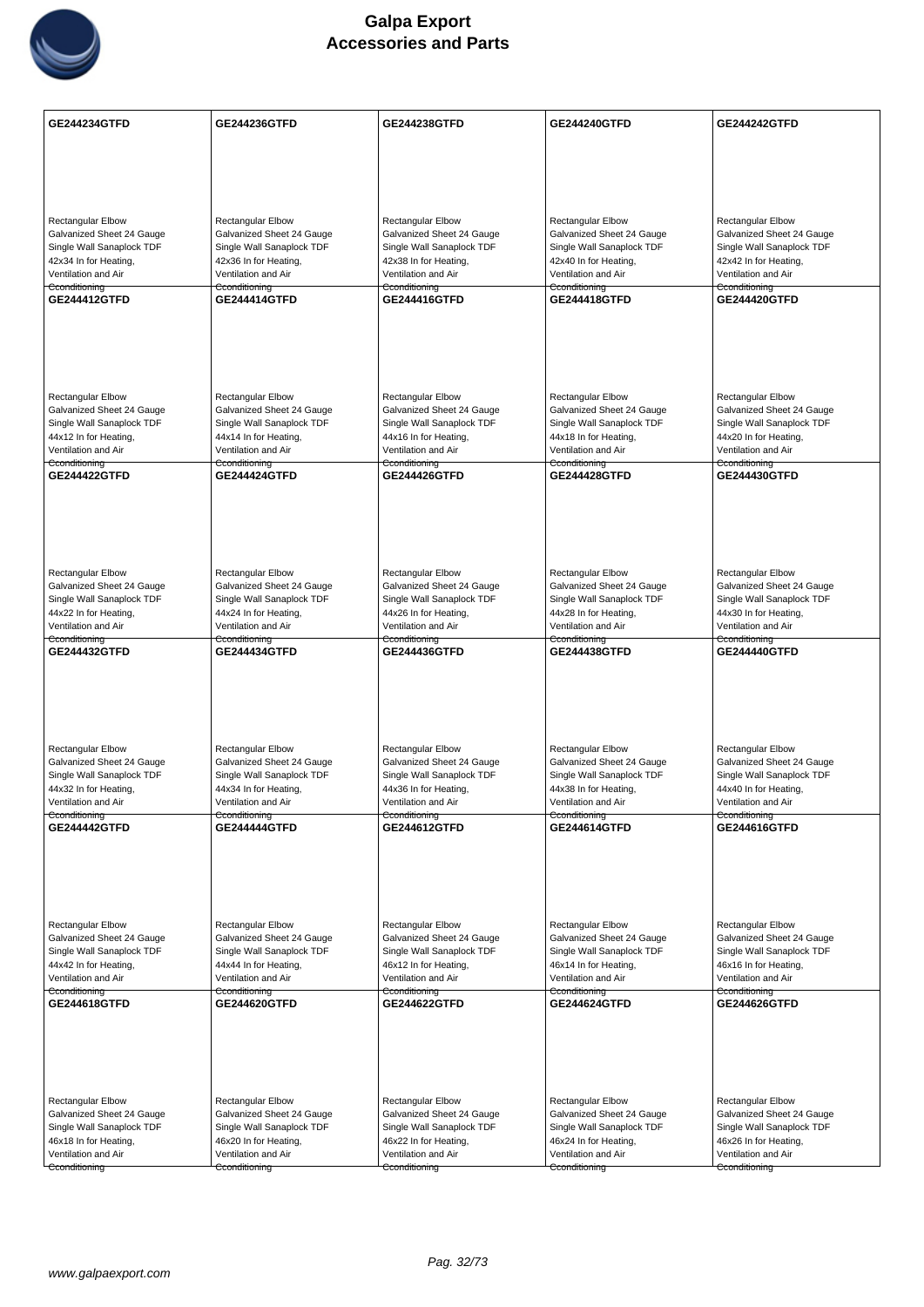

| <b>GE244628GTFD</b>                                    | GE244630GTFD                                           | GE244632GTFD                                           | GE244634GTFD                                           | GE244636GTFD                                           |
|--------------------------------------------------------|--------------------------------------------------------|--------------------------------------------------------|--------------------------------------------------------|--------------------------------------------------------|
|                                                        |                                                        |                                                        |                                                        |                                                        |
|                                                        |                                                        |                                                        |                                                        |                                                        |
|                                                        |                                                        |                                                        |                                                        |                                                        |
|                                                        |                                                        |                                                        |                                                        | <b>Rectangular Elbow</b>                               |
| <b>Rectangular Elbow</b><br>Galvanized Sheet 24 Gauge  | <b>Rectangular Elbow</b><br>Galvanized Sheet 24 Gauge  | <b>Rectangular Elbow</b><br>Galvanized Sheet 24 Gauge  | <b>Rectangular Elbow</b><br>Galvanized Sheet 24 Gauge  | Galvanized Sheet 24 Gauge                              |
| Single Wall Sanaplock TDF                              | Single Wall Sanaplock TDF                              | Single Wall Sanaplock TDF                              | Single Wall Sanaplock TDF                              | Single Wall Sanaplock TDF                              |
| 46x28 In for Heating,<br>Ventilation and Air           | 46x30 In for Heating,<br>Ventilation and Air           | 46x32 In for Heating,<br>Ventilation and Air           | 46x34 In for Heating,<br>Ventilation and Air           | 46x36 In for Heating,<br>Ventilation and Air           |
| Cconditioning                                          | Cconditioning                                          | Cconditioning                                          | Cconditioning                                          | Cconditioning                                          |
| GE244638GTFD                                           | <b>GE244640GTFD</b>                                    | <b>GE244642GTFD</b>                                    | <b>GE244644GTFD</b>                                    | GE244646GTFD                                           |
|                                                        |                                                        |                                                        |                                                        |                                                        |
|                                                        |                                                        |                                                        |                                                        |                                                        |
|                                                        |                                                        |                                                        |                                                        |                                                        |
|                                                        |                                                        |                                                        |                                                        |                                                        |
| <b>Rectangular Elbow</b><br>Galvanized Sheet 24 Gauge  | <b>Rectangular Elbow</b><br>Galvanized Sheet 24 Gauge  | <b>Rectangular Elbow</b><br>Galvanized Sheet 24 Gauge  | <b>Rectangular Elbow</b><br>Galvanized Sheet 24 Gauge  | Rectangular Elbow<br>Galvanized Sheet 24 Gauge         |
| Single Wall Sanaplock TDF                              | Single Wall Sanaplock TDF                              | Single Wall Sanaplock TDF                              | Single Wall Sanaplock TDF                              | Single Wall Sanaplock TDF                              |
| 46x38 In for Heating,<br>Ventilation and Air           | 46x40 In for Heating,<br>Ventilation and Air           | 46x42 In for Heating,<br>Ventilation and Air           | 46x44 In for Heating,<br>Ventilation and Air           | 46x46 In for Heating,<br>Ventilation and Air           |
| Cconditioning                                          | Cconditioning                                          | Cconditioning                                          | Cconditioning                                          | Cconditioning                                          |
| <b>GE244812GTFD</b>                                    | <b>GE244814GTFD</b>                                    | GE244816GTFD                                           | GE244818GTFD                                           | <b>GE244820GTFD</b>                                    |
|                                                        |                                                        |                                                        |                                                        |                                                        |
|                                                        |                                                        |                                                        |                                                        |                                                        |
|                                                        |                                                        |                                                        |                                                        |                                                        |
| Rectangular Elbow                                      | <b>Rectangular Elbow</b>                               | Rectangular Elbow                                      | Rectangular Elbow                                      | Rectangular Elbow                                      |
| Galvanized Sheet 24 Gauge                              | Galvanized Sheet 24 Gauge                              | Galvanized Sheet 24 Gauge                              | Galvanized Sheet 24 Gauge                              | Galvanized Sheet 24 Gauge                              |
| Single Wall Sanaplock TDF<br>48x12 In for Heating,     | Single Wall Sanaplock TDF<br>48x14 In for Heating,     | Single Wall Sanaplock TDF<br>48x16 In for Heating,     | Single Wall Sanaplock TDF<br>48x18 In for Heating,     | Single Wall Sanaplock TDF<br>48x20 In for Heating,     |
| Ventilation and Air                                    | Ventilation and Air                                    | Ventilation and Air                                    | Ventilation and Air                                    | Ventilation and Air                                    |
| Cconditioning<br>GE244822GTFD                          | Cconditioning<br>GE244824GTFD                          | Cconditioning<br>GE244826GTFD                          | Cconditioning<br>GE244828GTFD                          | Cconditioning<br>GE244830GTFD                          |
|                                                        |                                                        |                                                        |                                                        |                                                        |
|                                                        |                                                        |                                                        |                                                        |                                                        |
|                                                        |                                                        |                                                        |                                                        |                                                        |
|                                                        |                                                        |                                                        |                                                        |                                                        |
| Rectangular Elbow                                      | Rectangular Elbow                                      | <b>Rectangular Elbow</b>                               | Rectangular Elbow                                      | <b>Rectangular Elbow</b>                               |
| Galvanized Sheet 24 Gauge<br>Single Wall Sanaplock TDF | Galvanized Sheet 24 Gauge<br>Single Wall Sanaplock TDF | Galvanized Sheet 24 Gauge<br>Single Wall Sanaplock TDF | Galvanized Sheet 24 Gauge<br>Single Wall Sanaplock TDF | Galvanized Sheet 24 Gauge<br>Single Wall Sanaplock TDF |
| 48x22 In for Heating,                                  | 48x24 In for Heating,                                  | 48x26 In for Heating,                                  | 48x28 In for Heating,                                  | 48x30 In for Heating,                                  |
| Ventilation and Air<br>Cconditioning                   | Ventilation and Air<br>Cconditioning                   | Ventilation and Air<br>Cconditioning                   | Ventilation and Air<br>Cconditioning                   | Ventilation and Air<br>Cconditioning                   |
| GE244832GTFD                                           | GE244834GTFD                                           | GE244836GTFD                                           | GE244838GTFD                                           | GE244840GTFD                                           |
|                                                        |                                                        |                                                        |                                                        |                                                        |
|                                                        |                                                        |                                                        |                                                        |                                                        |
|                                                        |                                                        |                                                        |                                                        |                                                        |
| Rectangular Elbow                                      | Rectangular Elbow                                      | <b>Rectangular Elbow</b>                               | <b>Rectangular Elbow</b>                               | <b>Rectangular Elbow</b>                               |
| Galvanized Sheet 24 Gauge                              | Galvanized Sheet 24 Gauge                              | Galvanized Sheet 24 Gauge                              | Galvanized Sheet 24 Gauge                              | Galvanized Sheet 24 Gauge                              |
| Single Wall Sanaplock TDF                              | Single Wall Sanaplock TDF                              | Single Wall Sanaplock TDF                              | Single Wall Sanaplock TDF                              | Single Wall Sanaplock TDF                              |
| 48x32 In for Heating,<br>Ventilation and Air           | 48x34 In for Heating,<br>Ventilation and Air           | 48x36 In for Heating,<br>Ventilation and Air           | 48x38 In for Heating,<br>Ventilation and Air           | 48x40 In for Heating,<br>Ventilation and Air           |
| Cconditioning                                          | Cconditioning                                          | Cconditioning                                          | Cconditioning                                          | Cconditioning                                          |
| GE244842GTFD                                           | <b>GE244844GTFD</b>                                    | <b>GE244846GTFD</b>                                    | GE244848GTFD                                           | <b>GE245014GTFD</b>                                    |
|                                                        |                                                        |                                                        |                                                        |                                                        |
|                                                        |                                                        |                                                        |                                                        |                                                        |
|                                                        |                                                        |                                                        |                                                        |                                                        |
| Rectangular Elbow                                      | Rectangular Elbow                                      | <b>Rectangular Elbow</b>                               | <b>Rectangular Elbow</b>                               | Rectangular Elbow                                      |
| Galvanized Sheet 24 Gauge                              | Galvanized Sheet 24 Gauge                              | Galvanized Sheet 24 Gauge                              | Galvanized Sheet 24 Gauge                              | Galvanized Sheet 24 Gauge                              |
| Single Wall Sanaplock TDF<br>48x42 In for Heating,     | Single Wall Sanaplock TDF<br>48x44 In for Heating,     | Single Wall Sanaplock TDF<br>48x46 In for Heating,     | Single Wall Sanaplock TDF<br>48x48 In for Heating,     | Single Wall Sanaplock TDF<br>50x14 In for Heating,     |
| Ventilation and Air                                    | Ventilation and Air                                    | Ventilation and Air                                    | Ventilation and Air                                    | Ventilation and Air                                    |
| Cconditioning                                          | Cconditioning                                          | Cconditioning                                          | Cconditioning                                          | Cconditioning                                          |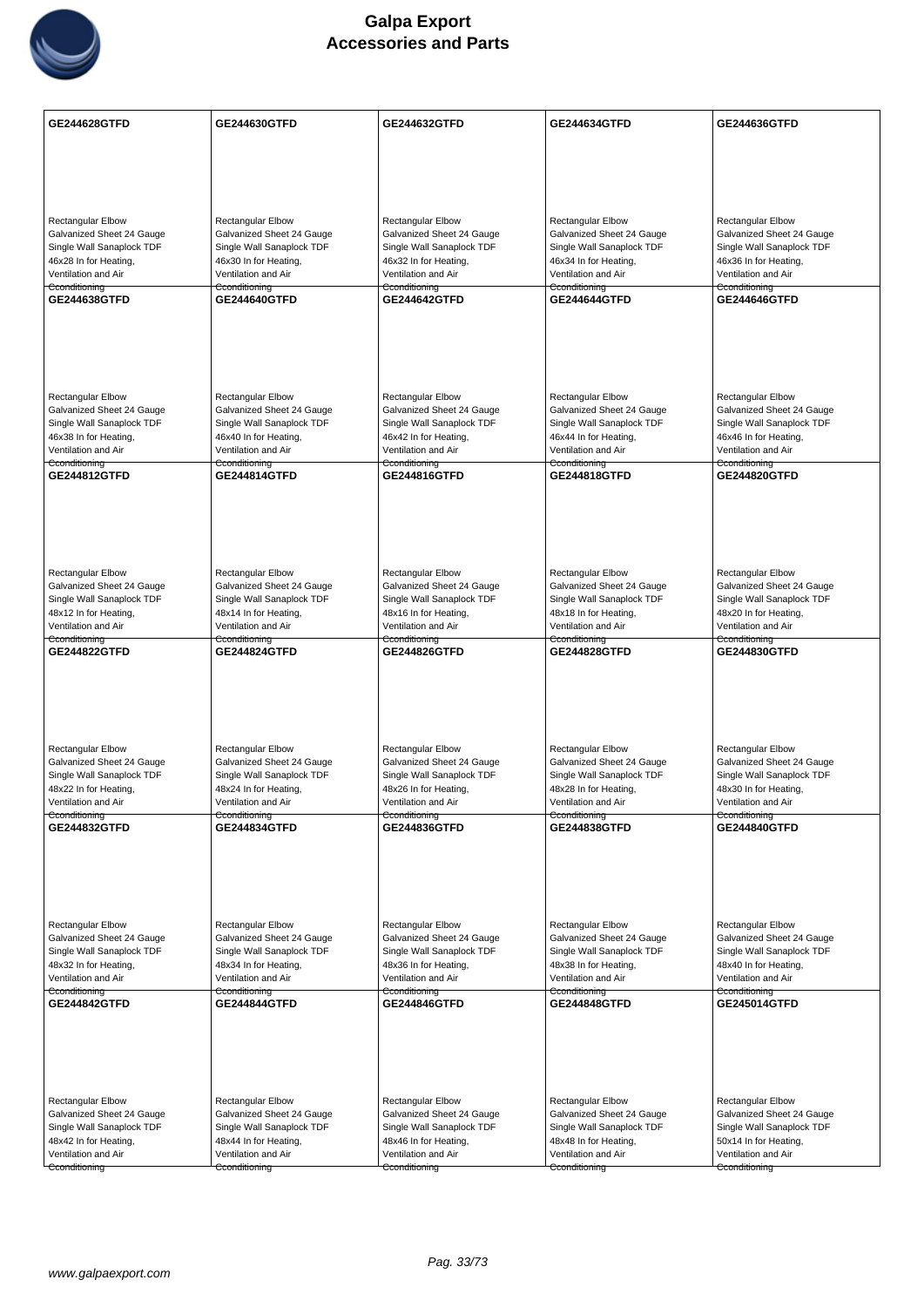

| GE245016GTFD              | <b>GE245018GTFD</b>       | GE245020GTFD              | GE245022GTFD              | GE245024GTFD              |
|---------------------------|---------------------------|---------------------------|---------------------------|---------------------------|
|                           |                           |                           |                           |                           |
|                           |                           |                           |                           |                           |
|                           |                           |                           |                           |                           |
| <b>Rectangular Elbow</b>  | Rectangular Elbow         | <b>Rectangular Elbow</b>  | Rectangular Elbow         | <b>Rectangular Elbow</b>  |
| Galvanized Sheet 24 Gauge | Galvanized Sheet 24 Gauge | Galvanized Sheet 24 Gauge | Galvanized Sheet 24 Gauge | Galvanized Sheet 24 Gauge |
| Single Wall Sanaplock TDF | Single Wall Sanaplock TDF | Single Wall Sanaplock TDF | Single Wall Sanaplock TDF | Single Wall Sanaplock TDF |
| 50x16 In for Heating,     | 50x18 In for Heating,     | 50x20 In for Heating,     | 50x22 In for Heating,     | 50x24 In for Heating,     |
| Ventilation and Air       | Ventilation and Air       | Ventilation and Air       | Ventilation and Air       | Ventilation and Air       |
| Cconditioning             | Cconditioning             | Cconditioning             | Cconditioning             | Cconditioning             |
| GE245026GTFD              | <b>GE245028GTFD</b>       | GE245030GTFD              | <b>GE245032GTFD</b>       | <b>GE245034GTFD</b>       |
| <b>Rectangular Elbow</b>  | <b>Rectangular Elbow</b>  | <b>Rectangular Elbow</b>  | <b>Rectangular Elbow</b>  | <b>Rectangular Elbow</b>  |
| Galvanized Sheet 24 Gauge | Galvanized Sheet 24 Gauge | Galvanized Sheet 24 Gauge | Galvanized Sheet 24 Gauge | Galvanized Sheet 24 Gauge |
| Single Wall Sanaplock TDF | Single Wall Sanaplock TDF | Single Wall Sanaplock TDF | Single Wall Sanaplock TDF | Single Wall Sanaplock TDF |
| 50x26 In for Heating,     | 50x28 In for Heating,     | 50x30 In for Heating,     | 50x32 In for Heating,     | 50x34 In for Heating,     |
| Ventilation and Air       | Ventilation and Air       | Ventilation and Air       | Ventilation and Air       | Ventilation and Air       |
| Cconditioning             | Cconditioning             | Cconditioning             | Cconditioning             | Cconditioning             |
| GE245036GTFD              | <b>GE245038GTFD</b>       | GE245040GTFD              | GE245042GTFD              | GE245044GTFD              |
|                           |                           |                           |                           |                           |
| <b>Rectangular Elbow</b>  | Rectangular Elbow         | Rectangular Elbow         | <b>Rectangular Elbow</b>  | Rectangular Elbow         |
| Galvanized Sheet 24 Gauge | Galvanized Sheet 24 Gauge | Galvanized Sheet 24 Gauge | Galvanized Sheet 24 Gauge | Galvanized Sheet 24 Gauge |
| Single Wall Sanaplock TDF | Single Wall Sanaplock TDF | Single Wall Sanaplock TDF | Single Wall Sanaplock TDF | Single Wall Sanaplock TDF |
| 50x36 In for Heating,     | 50x38 In for Heating,     | 50x40 In for Heating,     | 50x42 In for Heating,     | 50x44 In for Heating,     |
| Ventilation and Air       | Ventilation and Air       | Ventilation and Air       | Ventilation and Air       | Ventilation and Air       |
| Cconditioning             | Cconditioning             | Cconditioning             | Cconditioning             | Cconditioning             |
| <b>GE245046GTFD</b>       | <b>GE245048GTFD</b>       | <b>GE245050GTFD</b>       | <b>GE245214GTFD</b>       | <b>GE245216GTFD</b>       |
| <b>Rectangular Elbow</b>  | Rectangular Elbow         | <b>Rectangular Elbow</b>  | <b>Rectangular Elbow</b>  | <b>Rectangular Elbow</b>  |
| Galvanized Sheet 24 Gauge | Galvanized Sheet 24 Gauge | Galvanized Sheet 24 Gauge | Galvanized Sheet 24 Gauge | Galvanized Sheet 24 Gauge |
| Single Wall Sanaplock TDF | Single Wall Sanaplock TDF | Single Wall Sanaplock TDF | Single Wall Sanaplock TDF | Single Wall Sanaplock TDF |
| 50x46 In for Heating,     | 50x48 In for Heating,     | 50x50 In for Heating,     | 52x14 In for Heating,     | 52x16 In for Heating,     |
| Ventilation and Air       | Ventilation and Air       | Ventilation and Air       | Ventilation and Air       | Ventilation and Air       |
| Cconditioning             | Cconditioning             | Cconditioning             | Cconditioning             | Cconditioning             |
| <b>GE245218GTFD</b>       | <b>GE245220GTFD</b>       | <b>GE245222GTFD</b>       | <b>GE245224GTFD</b>       | <b>GE245226GTFD</b>       |
| Rectangular Elbow         | Rectangular Elbow         | <b>Rectangular Elbow</b>  | Rectangular Elbow         | Rectangular Elbow         |
| Galvanized Sheet 24 Gauge | Galvanized Sheet 24 Gauge | Galvanized Sheet 24 Gauge | Galvanized Sheet 24 Gauge | Galvanized Sheet 24 Gauge |
| Single Wall Sanaplock TDF | Single Wall Sanaplock TDF | Single Wall Sanaplock TDF | Single Wall Sanaplock TDF | Single Wall Sanaplock TDF |
| 52x18 In for Heating,     | 52x20 In for Heating,     | 52x22 In for Heating,     | 52x24 In for Heating,     | 52x26 In for Heating,     |
| Ventilation and Air       | Ventilation and Air       | Ventilation and Air       | Ventilation and Air       | Ventilation and Air       |
| Cconditioning             | Cconditioning             | Cconditioning             | Cconditioning             | Cconditioning             |
| <b>GE245228GTFD</b>       | GE245230GTFD              | GE245232GTFD              | GE245234GTFD              | GE245236GTFD              |
|                           |                           |                           |                           |                           |
| <b>Rectangular Elbow</b>  | <b>Rectangular Elbow</b>  | <b>Rectangular Elbow</b>  | Rectangular Elbow         | Rectangular Elbow         |
| Galvanized Sheet 24 Gauge | Galvanized Sheet 24 Gauge | Galvanized Sheet 24 Gauge | Galvanized Sheet 24 Gauge | Galvanized Sheet 24 Gauge |
| Single Wall Sanaplock TDF | Single Wall Sanaplock TDF | Single Wall Sanaplock TDF | Single Wall Sanaplock TDF | Single Wall Sanaplock TDF |
| 52x28 In for Heating,     | 52x30 In for Heating,     | 52x32 In for Heating,     | 52x34 In for Heating,     | 52x36 In for Heating,     |
| Ventilation and Air       | Ventilation and Air       | Ventilation and Air       | Ventilation and Air       | Ventilation and Air       |
| Cconditioning             | Cconditioning             | Cconditioning             | Cconditioning             | Cconditioning             |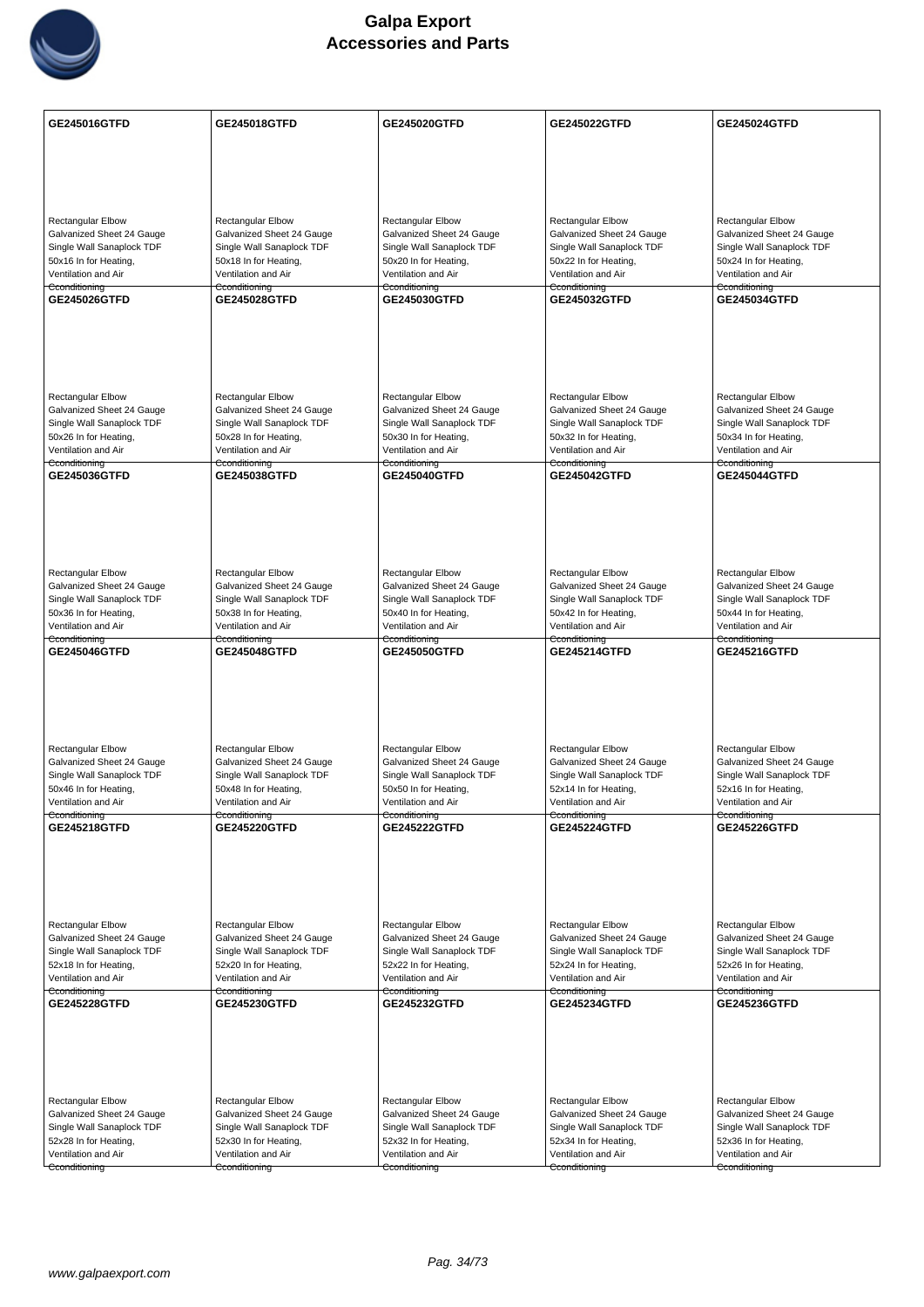

| <b>GE245238GTFD</b>                                    | <b>GE245240GTFD</b>                                    | <b>GE245242GTFD</b>                                    | <b>GE245244GTFD</b>                                    | <b>GE245246GTFD</b>                                    |
|--------------------------------------------------------|--------------------------------------------------------|--------------------------------------------------------|--------------------------------------------------------|--------------------------------------------------------|
|                                                        |                                                        |                                                        |                                                        |                                                        |
|                                                        |                                                        |                                                        |                                                        |                                                        |
|                                                        |                                                        |                                                        |                                                        |                                                        |
|                                                        |                                                        |                                                        |                                                        |                                                        |
| <b>Rectangular Elbow</b><br>Galvanized Sheet 24 Gauge  | <b>Rectangular Elbow</b><br>Galvanized Sheet 24 Gauge  | Rectangular Elbow<br>Galvanized Sheet 24 Gauge         | <b>Rectangular Elbow</b><br>Galvanized Sheet 24 Gauge  | <b>Rectangular Elbow</b><br>Galvanized Sheet 24 Gauge  |
| Single Wall Sanaplock TDF                              | Single Wall Sanaplock TDF                              | Single Wall Sanaplock TDF                              | Single Wall Sanaplock TDF                              | Single Wall Sanaplock TDF                              |
| 52x38 In for Heating,                                  | 52x40 In for Heating,                                  | 52x42 In for Heating,                                  | 52x44 In for Heating,                                  | 52x46 In for Heating,                                  |
| Ventilation and Air<br>Cconditioning                   | Ventilation and Air<br>Cconditioning                   | Ventilation and Air<br>Cconditioning                   | Ventilation and Air<br>Cconditioning                   | Ventilation and Air<br>Cconditioning                   |
| <b>GE245248GTFD</b>                                    | <b>GE245250GTFD</b>                                    | <b>GE245252GTFD</b>                                    | <b>GE245414GTFD</b>                                    | GE245416GTFD                                           |
|                                                        |                                                        |                                                        |                                                        |                                                        |
|                                                        |                                                        |                                                        |                                                        |                                                        |
|                                                        |                                                        |                                                        |                                                        |                                                        |
|                                                        |                                                        |                                                        |                                                        |                                                        |
| Rectangular Elbow                                      | <b>Rectangular Elbow</b>                               | Rectangular Elbow                                      | <b>Rectangular Elbow</b>                               | <b>Rectangular Elbow</b>                               |
| Galvanized Sheet 24 Gauge<br>Single Wall Sanaplock TDF | Galvanized Sheet 24 Gauge<br>Single Wall Sanaplock TDF | Galvanized Sheet 24 Gauge<br>Single Wall Sanaplock TDF | Galvanized Sheet 24 Gauge<br>Single Wall Sanaplock TDF | Galvanized Sheet 24 Gauge<br>Single Wall Sanaplock TDF |
| 52x48 In for Heating,                                  | 52x50 In for Heating,                                  | 52x52 In for Heating,                                  | 54x14 In for Heating,                                  | 54x16 In for Heating,                                  |
| Ventilation and Air                                    | Ventilation and Air                                    | Ventilation and Air                                    | Ventilation and Air                                    | Ventilation and Air                                    |
| Cconditioning<br>GE245418GTFD                          | Cconditioning<br><b>GE245420GTFD</b>                   | Cconditioning<br><b>GE245422GTFD</b>                   | Cconditioning<br><b>GE245424GTFD</b>                   | Cconditioning<br><b>GE245426GTFD</b>                   |
|                                                        |                                                        |                                                        |                                                        |                                                        |
|                                                        |                                                        |                                                        |                                                        |                                                        |
|                                                        |                                                        |                                                        |                                                        |                                                        |
|                                                        |                                                        |                                                        |                                                        |                                                        |
| Rectangular Elbow                                      | Rectangular Elbow                                      | Rectangular Elbow                                      | Rectangular Elbow                                      | Rectangular Elbow                                      |
| Galvanized Sheet 24 Gauge                              | Galvanized Sheet 24 Gauge                              | Galvanized Sheet 24 Gauge                              | Galvanized Sheet 24 Gauge                              | Galvanized Sheet 24 Gauge                              |
| Single Wall Sanaplock TDF<br>54x18 In for Heating,     | Single Wall Sanaplock TDF<br>54x20 In for Heating,     | Single Wall Sanaplock TDF<br>54x22 In for Heating,     | Single Wall Sanaplock TDF<br>54x24 In for Heating,     | Single Wall Sanaplock TDF<br>54x26 In for Heating,     |
| Ventilation and Air                                    | Ventilation and Air                                    | Ventilation and Air                                    | Ventilation and Air                                    | Ventilation and Air                                    |
| Cconditioning<br><b>GE245428GTFD</b>                   | Cconditioning<br><b>GE245430GTFD</b>                   | Cconditioning<br><b>GE245432GTFD</b>                   | Cconditioning<br><b>GE245434GTFD</b>                   | Cconditioning<br><b>GE245436GTFD</b>                   |
|                                                        |                                                        |                                                        |                                                        |                                                        |
|                                                        |                                                        |                                                        |                                                        |                                                        |
|                                                        |                                                        |                                                        |                                                        |                                                        |
|                                                        |                                                        |                                                        |                                                        |                                                        |
| Rectangular Elbow                                      | Rectangular Elbow                                      | <b>Rectangular Elbow</b>                               | Rectangular Elbow                                      | <b>Rectangular Elbow</b>                               |
| Galvanized Sheet 24 Gauge                              | Galvanized Sheet 24 Gauge                              | Galvanized Sheet 24 Gauge                              | Galvanized Sheet 24 Gauge                              | Galvanized Sheet 24 Gauge                              |
| Single Wall Sanaplock TDF                              | Single Wall Sanaplock TDF                              | Single Wall Sanaplock TDF                              | Single Wall Sanaplock TDF                              | Single Wall Sanaplock TDF                              |
| 54x28 In for Heating,<br>Ventilation and Air           | 54x30 In for Heating,<br>Ventilation and Air           | 54x32 In for Heating,<br>Ventilation and Air           | 54x34 In for Heating,<br>Ventilation and Air           | 54x36 In for Heating,<br>Ventilation and Air           |
| Cconditioning                                          | Cconditioning                                          | Cconditioning                                          | Cconditioning                                          | Cconditioning                                          |
| <b>GE245438GTFD</b>                                    | <b>GE245440GTFD</b>                                    | <b>GE245442GTFD</b>                                    | <b>GE245444GTFD</b>                                    | <b>GE245446GTFD</b>                                    |
|                                                        |                                                        |                                                        |                                                        |                                                        |
|                                                        |                                                        |                                                        |                                                        |                                                        |
|                                                        |                                                        |                                                        |                                                        |                                                        |
|                                                        |                                                        |                                                        |                                                        |                                                        |
| Rectangular Elbow<br>Galvanized Sheet 24 Gauge         | Rectangular Elbow<br>Galvanized Sheet 24 Gauge         | Rectangular Elbow<br>Galvanized Sheet 24 Gauge         | Rectangular Elbow<br>Galvanized Sheet 24 Gauge         | Rectangular Elbow<br>Galvanized Sheet 24 Gauge         |
| Single Wall Sanaplock TDF                              | Single Wall Sanaplock TDF                              | Single Wall Sanaplock TDF                              | Single Wall Sanaplock TDF                              | Single Wall Sanaplock TDF                              |
| 54x38 In for Heating,                                  | 54x40 In for Heating,                                  | 54x42 In for Heating,                                  | 54x44 In for Heating,                                  | 54x46 In for Heating,                                  |
| Ventilation and Air<br>Cconditioning                   | Ventilation and Air<br>Cconditioning                   | Ventilation and Air<br>Cconditioning                   | Ventilation and Air<br>Cconditioning                   | Ventilation and Air<br>Cconditioning                   |
| GE245448GTFD                                           | <b>GE245450GTFD</b>                                    | <b>GE245452GTFD</b>                                    | GE245454GTFD                                           | GE245614GTFD                                           |
|                                                        |                                                        |                                                        |                                                        |                                                        |
|                                                        |                                                        |                                                        |                                                        |                                                        |
|                                                        |                                                        |                                                        |                                                        |                                                        |
|                                                        |                                                        |                                                        |                                                        |                                                        |
| <b>Rectangular Elbow</b>                               | Rectangular Elbow                                      | Rectangular Elbow                                      | <b>Rectangular Elbow</b>                               | <b>Rectangular Elbow</b>                               |
| Galvanized Sheet 24 Gauge                              | Galvanized Sheet 24 Gauge                              | Galvanized Sheet 24 Gauge                              | Galvanized Sheet 24 Gauge                              | Galvanized Sheet 24 Gauge                              |
| Single Wall Sanaplock TDF<br>54x48 In for Heating,     | Single Wall Sanaplock TDF<br>54x50 In for Heating,     | Single Wall Sanaplock TDF<br>54x52 In for Heating,     | Single Wall Sanaplock TDF<br>54x54 In for Heating,     | Single Wall Sanaplock TDF<br>56x14 In for Heating,     |
| Ventilation and Air                                    | Ventilation and Air                                    | Ventilation and Air                                    | Ventilation and Air                                    | Ventilation and Air                                    |
| Cconditioning                                          | Cconditioning                                          | Cconditioning                                          | Cconditioning                                          | Cconditioning                                          |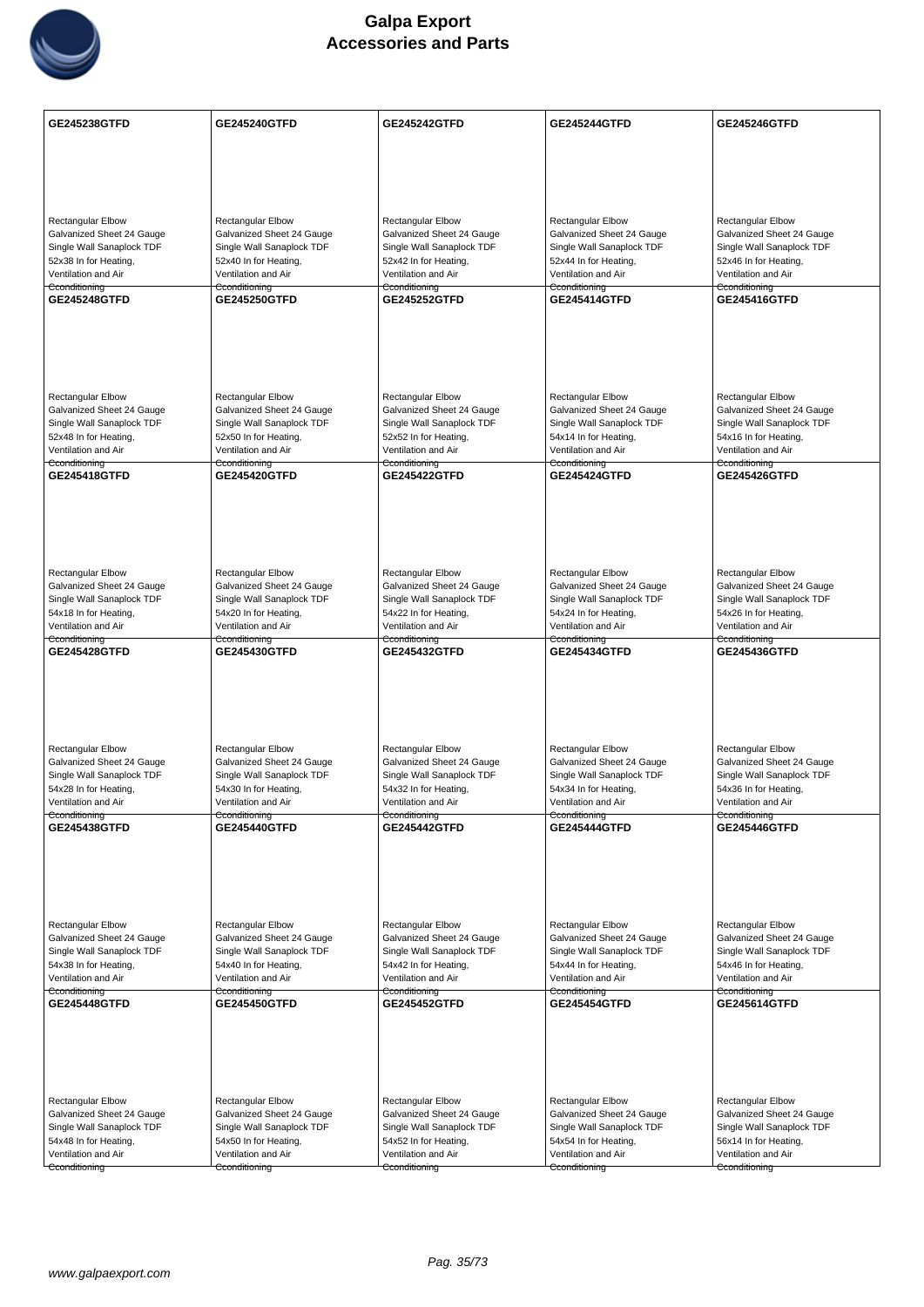

| <b>Rectangular Elbow</b><br>Rectangular Elbow<br><b>Rectangular Elbow</b><br><b>Rectangular Elbow</b><br><b>Rectangular Elbow</b><br>Galvanized Sheet 24 Gauge<br>Galvanized Sheet 24 Gauge<br>Galvanized Sheet 24 Gauge<br>Galvanized Sheet 24 Gauge<br>Galvanized Sheet 24 Gauge<br>Single Wall Sanaplock TDF<br>Single Wall Sanaplock TDF<br>Single Wall Sanaplock TDF<br>Single Wall Sanaplock TDF<br>Single Wall Sanaplock TDF<br>56x16 In for Heating,<br>56x18 In for Heating,<br>56x20 In for Heating,<br>56x22 In for Heating,<br>56x24 In for Heating,<br>Ventilation and Air<br>Ventilation and Air<br>Ventilation and Air<br>Ventilation and Air<br>Ventilation and Air<br>Cconditioning<br>Cconditioning<br>Cconditioning<br>Cconditioning<br>Cconditioning<br>GE245626GTFD<br>GE245628GTFD<br><b>GE245630GTFD</b><br>GE245632GTFD<br>GE245634GTFD<br><b>Rectangular Elbow</b><br><b>Rectangular Elbow</b><br><b>Rectangular Elbow</b><br><b>Rectangular Elbow</b><br><b>Rectangular Elbow</b><br>Galvanized Sheet 24 Gauge<br>Galvanized Sheet 24 Gauge<br>Galvanized Sheet 24 Gauge<br>Galvanized Sheet 24 Gauge<br>Galvanized Sheet 24 Gauge<br>Single Wall Sanaplock TDF<br>Single Wall Sanaplock TDF<br>Single Wall Sanaplock TDF<br>Single Wall Sanaplock TDF<br>Single Wall Sanaplock TDF<br>56x26 In for Heating,<br>56x32 In for Heating,<br>56x28 In for Heating,<br>56x30 In for Heating,<br>56x34 In for Heating,<br>Ventilation and Air<br>Ventilation and Air<br>Ventilation and Air<br>Ventilation and Air<br>Ventilation and Air<br>Cconditioning<br>Cconditioning<br>Cconditioning<br>Cconditioning<br>Cconditioning<br>GE245636GTFD<br><b>GE245638GTFD</b><br>GE245640GTFD<br><b>GE245642GTFD</b><br><b>GE245644GTFD</b><br>Rectangular Elbow<br>Rectangular Elbow<br><b>Rectangular Elbow</b><br>Rectangular Elbow<br>Rectangular Elbow<br>Galvanized Sheet 24 Gauge<br>Galvanized Sheet 24 Gauge<br>Galvanized Sheet 24 Gauge<br>Galvanized Sheet 24 Gauge<br>Galvanized Sheet 24 Gauge<br>Single Wall Sanaplock TDF<br>Single Wall Sanaplock TDF<br>Single Wall Sanaplock TDF<br>Single Wall Sanaplock TDF<br>Single Wall Sanaplock TDF<br>56x36 In for Heating,<br>56x38 In for Heating,<br>56x40 In for Heating,<br>56x42 In for Heating,<br>56x44 In for Heating,<br>Ventilation and Air<br>Ventilation and Air<br>Ventilation and Air<br>Ventilation and Air<br>Ventilation and Air<br>Cconditioning<br>Cconditioning<br>Cconditioning<br>Cconditioning<br>Cconditioning<br><b>GE245646GTFD</b><br><b>GE245648GTFD</b><br><b>GE245650GTFD</b><br><b>GE245654GTFD</b><br><b>GE245652GTFD</b><br><b>Rectangular Elbow</b><br><b>Rectangular Elbow</b><br><b>Rectangular Elbow</b><br><b>Rectangular Elbow</b><br><b>Rectangular Elbow</b><br>Galvanized Sheet 24 Gauge<br>Galvanized Sheet 24 Gauge<br>Galvanized Sheet 24 Gauge<br>Galvanized Sheet 24 Gauge<br>Galvanized Sheet 24 Gauge<br>Single Wall Sanaplock TDF<br>Single Wall Sanaplock TDF<br>Single Wall Sanaplock TDF<br>Single Wall Sanaplock TDF<br>Single Wall Sanaplock TDF<br>56x50 In for Heating,<br>56x46 In for Heating,<br>56x48 In for Heating,<br>56x52 In for Heating,<br>56x54 In for Heating,<br>Ventilation and Air<br>Ventilation and Air<br>Ventilation and Air<br>Ventilation and Air<br>Ventilation and Air<br>Cconditioning<br>Cconditioning<br>Cconditioning<br>Cconditioning<br>Cconditioning<br>GE245656GTFD<br>GE245816GTFD<br><b>GE245818GTFD</b><br>GE245820GTFD<br><b>GE245822GTFD</b><br>Rectangular Elbow<br>Rectangular Elbow<br><b>Rectangular Elbow</b><br>Rectangular Elbow<br><b>Rectangular Elbow</b><br>Galvanized Sheet 24 Gauge<br>Galvanized Sheet 24 Gauge<br>Galvanized Sheet 24 Gauge<br>Galvanized Sheet 24 Gauge<br>Galvanized Sheet 24 Gauge<br>Single Wall Sanaplock TDF<br>Single Wall Sanaplock TDF<br>Single Wall Sanaplock TDF<br>Single Wall Sanaplock TDF<br>Single Wall Sanaplock TDF<br>56x56 In for Heating,<br>58x16 In for Heating,<br>58x18 In for Heating,<br>58x20 In for Heating,<br>58x22 In for Heating,<br>Ventilation and Air<br>Ventilation and Air<br>Ventilation and Air<br>Ventilation and Air<br>Ventilation and Air<br>Cconditioning<br>Cconditioning<br>Cconditioning<br>Cconditioning<br>Cconditioning<br><b>GE245832GTFD</b><br><b>GE245824GTFD</b><br><b>GE245826GTFD</b><br>GE245828GTFD<br><b>GE245830GTFD</b><br><b>Rectangular Elbow</b><br>Rectangular Elbow<br><b>Rectangular Elbow</b><br><b>Rectangular Elbow</b><br><b>Rectangular Elbow</b><br>Galvanized Sheet 24 Gauge<br>Galvanized Sheet 24 Gauge<br>Galvanized Sheet 24 Gauge<br>Galvanized Sheet 24 Gauge<br>Galvanized Sheet 24 Gauge<br>Single Wall Sanaplock TDF<br>Single Wall Sanaplock TDF<br>Single Wall Sanaplock TDF<br>Single Wall Sanaplock TDF<br>Single Wall Sanaplock TDF<br>58x24 In for Heating,<br>58x26 In for Heating,<br>58x28 In for Heating,<br>58x30 In for Heating,<br>58x32 In for Heating,<br>Ventilation and Air<br>Ventilation and Air<br>Ventilation and Air<br>Ventilation and Air<br>Ventilation and Air<br>Cconditioning<br>Cconditioning<br>Cconditioning<br>Cconditioning<br>Cconditioning | GE245616GTFD | <b>GE245618GTFD</b> | <b>GE245620GTFD</b> | <b>GE245622GTFD</b> | <b>GE245624GTFD</b> |
|--------------------------------------------------------------------------------------------------------------------------------------------------------------------------------------------------------------------------------------------------------------------------------------------------------------------------------------------------------------------------------------------------------------------------------------------------------------------------------------------------------------------------------------------------------------------------------------------------------------------------------------------------------------------------------------------------------------------------------------------------------------------------------------------------------------------------------------------------------------------------------------------------------------------------------------------------------------------------------------------------------------------------------------------------------------------------------------------------------------------------------------------------------------------------------------------------------------------------------------------------------------------------------------------------------------------------------------------------------------------------------------------------------------------------------------------------------------------------------------------------------------------------------------------------------------------------------------------------------------------------------------------------------------------------------------------------------------------------------------------------------------------------------------------------------------------------------------------------------------------------------------------------------------------------------------------------------------------------------------------------------------------------------------------------------------------------------------------------------------------------------------------------------------------------------------------------------------------------------------------------------------------------------------------------------------------------------------------------------------------------------------------------------------------------------------------------------------------------------------------------------------------------------------------------------------------------------------------------------------------------------------------------------------------------------------------------------------------------------------------------------------------------------------------------------------------------------------------------------------------------------------------------------------------------------------------------------------------------------------------------------------------------------------------------------------------------------------------------------------------------------------------------------------------------------------------------------------------------------------------------------------------------------------------------------------------------------------------------------------------------------------------------------------------------------------------------------------------------------------------------------------------------------------------------------------------------------------------------------------------------------------------------------------------------------------------------------------------------------------------------------------------------------------------------------------------------------------------------------------------------------------------------------------------------------------------------------------------------------------------------------------------------------------------------------------------------------------------------------------------------------------------------------------------------------------------------------------------------------------------------------------------------------------------------------------------------------------------------------------------------------------------------------------------------------------------------------------------------------------------------------------------------------------------------------------------------------------------------------------------------------------------------------------------------------------------------------------------------------------------------------------------------------------------------------------------------------------------------------------------------------------------------------------------------------------------------------------------------------------------------------------------------------------------------------------------------------------------------------------------------------------------------------------------------|--------------|---------------------|---------------------|---------------------|---------------------|
|                                                                                                                                                                                                                                                                                                                                                                                                                                                                                                                                                                                                                                                                                                                                                                                                                                                                                                                                                                                                                                                                                                                                                                                                                                                                                                                                                                                                                                                                                                                                                                                                                                                                                                                                                                                                                                                                                                                                                                                                                                                                                                                                                                                                                                                                                                                                                                                                                                                                                                                                                                                                                                                                                                                                                                                                                                                                                                                                                                                                                                                                                                                                                                                                                                                                                                                                                                                                                                                                                                                                                                                                                                                                                                                                                                                                                                                                                                                                                                                                                                                                                                                                                                                                                                                                                                                                                                                                                                                                                                                                                                                                                                                                                                                                                                                                                                                                                                                                                                                                                                                                                                                                                                          |              |                     |                     |                     |                     |
|                                                                                                                                                                                                                                                                                                                                                                                                                                                                                                                                                                                                                                                                                                                                                                                                                                                                                                                                                                                                                                                                                                                                                                                                                                                                                                                                                                                                                                                                                                                                                                                                                                                                                                                                                                                                                                                                                                                                                                                                                                                                                                                                                                                                                                                                                                                                                                                                                                                                                                                                                                                                                                                                                                                                                                                                                                                                                                                                                                                                                                                                                                                                                                                                                                                                                                                                                                                                                                                                                                                                                                                                                                                                                                                                                                                                                                                                                                                                                                                                                                                                                                                                                                                                                                                                                                                                                                                                                                                                                                                                                                                                                                                                                                                                                                                                                                                                                                                                                                                                                                                                                                                                                                          |              |                     |                     |                     |                     |
|                                                                                                                                                                                                                                                                                                                                                                                                                                                                                                                                                                                                                                                                                                                                                                                                                                                                                                                                                                                                                                                                                                                                                                                                                                                                                                                                                                                                                                                                                                                                                                                                                                                                                                                                                                                                                                                                                                                                                                                                                                                                                                                                                                                                                                                                                                                                                                                                                                                                                                                                                                                                                                                                                                                                                                                                                                                                                                                                                                                                                                                                                                                                                                                                                                                                                                                                                                                                                                                                                                                                                                                                                                                                                                                                                                                                                                                                                                                                                                                                                                                                                                                                                                                                                                                                                                                                                                                                                                                                                                                                                                                                                                                                                                                                                                                                                                                                                                                                                                                                                                                                                                                                                                          |              |                     |                     |                     |                     |
|                                                                                                                                                                                                                                                                                                                                                                                                                                                                                                                                                                                                                                                                                                                                                                                                                                                                                                                                                                                                                                                                                                                                                                                                                                                                                                                                                                                                                                                                                                                                                                                                                                                                                                                                                                                                                                                                                                                                                                                                                                                                                                                                                                                                                                                                                                                                                                                                                                                                                                                                                                                                                                                                                                                                                                                                                                                                                                                                                                                                                                                                                                                                                                                                                                                                                                                                                                                                                                                                                                                                                                                                                                                                                                                                                                                                                                                                                                                                                                                                                                                                                                                                                                                                                                                                                                                                                                                                                                                                                                                                                                                                                                                                                                                                                                                                                                                                                                                                                                                                                                                                                                                                                                          |              |                     |                     |                     |                     |
|                                                                                                                                                                                                                                                                                                                                                                                                                                                                                                                                                                                                                                                                                                                                                                                                                                                                                                                                                                                                                                                                                                                                                                                                                                                                                                                                                                                                                                                                                                                                                                                                                                                                                                                                                                                                                                                                                                                                                                                                                                                                                                                                                                                                                                                                                                                                                                                                                                                                                                                                                                                                                                                                                                                                                                                                                                                                                                                                                                                                                                                                                                                                                                                                                                                                                                                                                                                                                                                                                                                                                                                                                                                                                                                                                                                                                                                                                                                                                                                                                                                                                                                                                                                                                                                                                                                                                                                                                                                                                                                                                                                                                                                                                                                                                                                                                                                                                                                                                                                                                                                                                                                                                                          |              |                     |                     |                     |                     |
|                                                                                                                                                                                                                                                                                                                                                                                                                                                                                                                                                                                                                                                                                                                                                                                                                                                                                                                                                                                                                                                                                                                                                                                                                                                                                                                                                                                                                                                                                                                                                                                                                                                                                                                                                                                                                                                                                                                                                                                                                                                                                                                                                                                                                                                                                                                                                                                                                                                                                                                                                                                                                                                                                                                                                                                                                                                                                                                                                                                                                                                                                                                                                                                                                                                                                                                                                                                                                                                                                                                                                                                                                                                                                                                                                                                                                                                                                                                                                                                                                                                                                                                                                                                                                                                                                                                                                                                                                                                                                                                                                                                                                                                                                                                                                                                                                                                                                                                                                                                                                                                                                                                                                                          |              |                     |                     |                     |                     |
|                                                                                                                                                                                                                                                                                                                                                                                                                                                                                                                                                                                                                                                                                                                                                                                                                                                                                                                                                                                                                                                                                                                                                                                                                                                                                                                                                                                                                                                                                                                                                                                                                                                                                                                                                                                                                                                                                                                                                                                                                                                                                                                                                                                                                                                                                                                                                                                                                                                                                                                                                                                                                                                                                                                                                                                                                                                                                                                                                                                                                                                                                                                                                                                                                                                                                                                                                                                                                                                                                                                                                                                                                                                                                                                                                                                                                                                                                                                                                                                                                                                                                                                                                                                                                                                                                                                                                                                                                                                                                                                                                                                                                                                                                                                                                                                                                                                                                                                                                                                                                                                                                                                                                                          |              |                     |                     |                     |                     |
|                                                                                                                                                                                                                                                                                                                                                                                                                                                                                                                                                                                                                                                                                                                                                                                                                                                                                                                                                                                                                                                                                                                                                                                                                                                                                                                                                                                                                                                                                                                                                                                                                                                                                                                                                                                                                                                                                                                                                                                                                                                                                                                                                                                                                                                                                                                                                                                                                                                                                                                                                                                                                                                                                                                                                                                                                                                                                                                                                                                                                                                                                                                                                                                                                                                                                                                                                                                                                                                                                                                                                                                                                                                                                                                                                                                                                                                                                                                                                                                                                                                                                                                                                                                                                                                                                                                                                                                                                                                                                                                                                                                                                                                                                                                                                                                                                                                                                                                                                                                                                                                                                                                                                                          |              |                     |                     |                     |                     |
|                                                                                                                                                                                                                                                                                                                                                                                                                                                                                                                                                                                                                                                                                                                                                                                                                                                                                                                                                                                                                                                                                                                                                                                                                                                                                                                                                                                                                                                                                                                                                                                                                                                                                                                                                                                                                                                                                                                                                                                                                                                                                                                                                                                                                                                                                                                                                                                                                                                                                                                                                                                                                                                                                                                                                                                                                                                                                                                                                                                                                                                                                                                                                                                                                                                                                                                                                                                                                                                                                                                                                                                                                                                                                                                                                                                                                                                                                                                                                                                                                                                                                                                                                                                                                                                                                                                                                                                                                                                                                                                                                                                                                                                                                                                                                                                                                                                                                                                                                                                                                                                                                                                                                                          |              |                     |                     |                     |                     |
|                                                                                                                                                                                                                                                                                                                                                                                                                                                                                                                                                                                                                                                                                                                                                                                                                                                                                                                                                                                                                                                                                                                                                                                                                                                                                                                                                                                                                                                                                                                                                                                                                                                                                                                                                                                                                                                                                                                                                                                                                                                                                                                                                                                                                                                                                                                                                                                                                                                                                                                                                                                                                                                                                                                                                                                                                                                                                                                                                                                                                                                                                                                                                                                                                                                                                                                                                                                                                                                                                                                                                                                                                                                                                                                                                                                                                                                                                                                                                                                                                                                                                                                                                                                                                                                                                                                                                                                                                                                                                                                                                                                                                                                                                                                                                                                                                                                                                                                                                                                                                                                                                                                                                                          |              |                     |                     |                     |                     |
|                                                                                                                                                                                                                                                                                                                                                                                                                                                                                                                                                                                                                                                                                                                                                                                                                                                                                                                                                                                                                                                                                                                                                                                                                                                                                                                                                                                                                                                                                                                                                                                                                                                                                                                                                                                                                                                                                                                                                                                                                                                                                                                                                                                                                                                                                                                                                                                                                                                                                                                                                                                                                                                                                                                                                                                                                                                                                                                                                                                                                                                                                                                                                                                                                                                                                                                                                                                                                                                                                                                                                                                                                                                                                                                                                                                                                                                                                                                                                                                                                                                                                                                                                                                                                                                                                                                                                                                                                                                                                                                                                                                                                                                                                                                                                                                                                                                                                                                                                                                                                                                                                                                                                                          |              |                     |                     |                     |                     |
|                                                                                                                                                                                                                                                                                                                                                                                                                                                                                                                                                                                                                                                                                                                                                                                                                                                                                                                                                                                                                                                                                                                                                                                                                                                                                                                                                                                                                                                                                                                                                                                                                                                                                                                                                                                                                                                                                                                                                                                                                                                                                                                                                                                                                                                                                                                                                                                                                                                                                                                                                                                                                                                                                                                                                                                                                                                                                                                                                                                                                                                                                                                                                                                                                                                                                                                                                                                                                                                                                                                                                                                                                                                                                                                                                                                                                                                                                                                                                                                                                                                                                                                                                                                                                                                                                                                                                                                                                                                                                                                                                                                                                                                                                                                                                                                                                                                                                                                                                                                                                                                                                                                                                                          |              |                     |                     |                     |                     |
|                                                                                                                                                                                                                                                                                                                                                                                                                                                                                                                                                                                                                                                                                                                                                                                                                                                                                                                                                                                                                                                                                                                                                                                                                                                                                                                                                                                                                                                                                                                                                                                                                                                                                                                                                                                                                                                                                                                                                                                                                                                                                                                                                                                                                                                                                                                                                                                                                                                                                                                                                                                                                                                                                                                                                                                                                                                                                                                                                                                                                                                                                                                                                                                                                                                                                                                                                                                                                                                                                                                                                                                                                                                                                                                                                                                                                                                                                                                                                                                                                                                                                                                                                                                                                                                                                                                                                                                                                                                                                                                                                                                                                                                                                                                                                                                                                                                                                                                                                                                                                                                                                                                                                                          |              |                     |                     |                     |                     |
|                                                                                                                                                                                                                                                                                                                                                                                                                                                                                                                                                                                                                                                                                                                                                                                                                                                                                                                                                                                                                                                                                                                                                                                                                                                                                                                                                                                                                                                                                                                                                                                                                                                                                                                                                                                                                                                                                                                                                                                                                                                                                                                                                                                                                                                                                                                                                                                                                                                                                                                                                                                                                                                                                                                                                                                                                                                                                                                                                                                                                                                                                                                                                                                                                                                                                                                                                                                                                                                                                                                                                                                                                                                                                                                                                                                                                                                                                                                                                                                                                                                                                                                                                                                                                                                                                                                                                                                                                                                                                                                                                                                                                                                                                                                                                                                                                                                                                                                                                                                                                                                                                                                                                                          |              |                     |                     |                     |                     |
|                                                                                                                                                                                                                                                                                                                                                                                                                                                                                                                                                                                                                                                                                                                                                                                                                                                                                                                                                                                                                                                                                                                                                                                                                                                                                                                                                                                                                                                                                                                                                                                                                                                                                                                                                                                                                                                                                                                                                                                                                                                                                                                                                                                                                                                                                                                                                                                                                                                                                                                                                                                                                                                                                                                                                                                                                                                                                                                                                                                                                                                                                                                                                                                                                                                                                                                                                                                                                                                                                                                                                                                                                                                                                                                                                                                                                                                                                                                                                                                                                                                                                                                                                                                                                                                                                                                                                                                                                                                                                                                                                                                                                                                                                                                                                                                                                                                                                                                                                                                                                                                                                                                                                                          |              |                     |                     |                     |                     |
|                                                                                                                                                                                                                                                                                                                                                                                                                                                                                                                                                                                                                                                                                                                                                                                                                                                                                                                                                                                                                                                                                                                                                                                                                                                                                                                                                                                                                                                                                                                                                                                                                                                                                                                                                                                                                                                                                                                                                                                                                                                                                                                                                                                                                                                                                                                                                                                                                                                                                                                                                                                                                                                                                                                                                                                                                                                                                                                                                                                                                                                                                                                                                                                                                                                                                                                                                                                                                                                                                                                                                                                                                                                                                                                                                                                                                                                                                                                                                                                                                                                                                                                                                                                                                                                                                                                                                                                                                                                                                                                                                                                                                                                                                                                                                                                                                                                                                                                                                                                                                                                                                                                                                                          |              |                     |                     |                     |                     |
|                                                                                                                                                                                                                                                                                                                                                                                                                                                                                                                                                                                                                                                                                                                                                                                                                                                                                                                                                                                                                                                                                                                                                                                                                                                                                                                                                                                                                                                                                                                                                                                                                                                                                                                                                                                                                                                                                                                                                                                                                                                                                                                                                                                                                                                                                                                                                                                                                                                                                                                                                                                                                                                                                                                                                                                                                                                                                                                                                                                                                                                                                                                                                                                                                                                                                                                                                                                                                                                                                                                                                                                                                                                                                                                                                                                                                                                                                                                                                                                                                                                                                                                                                                                                                                                                                                                                                                                                                                                                                                                                                                                                                                                                                                                                                                                                                                                                                                                                                                                                                                                                                                                                                                          |              |                     |                     |                     |                     |
|                                                                                                                                                                                                                                                                                                                                                                                                                                                                                                                                                                                                                                                                                                                                                                                                                                                                                                                                                                                                                                                                                                                                                                                                                                                                                                                                                                                                                                                                                                                                                                                                                                                                                                                                                                                                                                                                                                                                                                                                                                                                                                                                                                                                                                                                                                                                                                                                                                                                                                                                                                                                                                                                                                                                                                                                                                                                                                                                                                                                                                                                                                                                                                                                                                                                                                                                                                                                                                                                                                                                                                                                                                                                                                                                                                                                                                                                                                                                                                                                                                                                                                                                                                                                                                                                                                                                                                                                                                                                                                                                                                                                                                                                                                                                                                                                                                                                                                                                                                                                                                                                                                                                                                          |              |                     |                     |                     |                     |
|                                                                                                                                                                                                                                                                                                                                                                                                                                                                                                                                                                                                                                                                                                                                                                                                                                                                                                                                                                                                                                                                                                                                                                                                                                                                                                                                                                                                                                                                                                                                                                                                                                                                                                                                                                                                                                                                                                                                                                                                                                                                                                                                                                                                                                                                                                                                                                                                                                                                                                                                                                                                                                                                                                                                                                                                                                                                                                                                                                                                                                                                                                                                                                                                                                                                                                                                                                                                                                                                                                                                                                                                                                                                                                                                                                                                                                                                                                                                                                                                                                                                                                                                                                                                                                                                                                                                                                                                                                                                                                                                                                                                                                                                                                                                                                                                                                                                                                                                                                                                                                                                                                                                                                          |              |                     |                     |                     |                     |
|                                                                                                                                                                                                                                                                                                                                                                                                                                                                                                                                                                                                                                                                                                                                                                                                                                                                                                                                                                                                                                                                                                                                                                                                                                                                                                                                                                                                                                                                                                                                                                                                                                                                                                                                                                                                                                                                                                                                                                                                                                                                                                                                                                                                                                                                                                                                                                                                                                                                                                                                                                                                                                                                                                                                                                                                                                                                                                                                                                                                                                                                                                                                                                                                                                                                                                                                                                                                                                                                                                                                                                                                                                                                                                                                                                                                                                                                                                                                                                                                                                                                                                                                                                                                                                                                                                                                                                                                                                                                                                                                                                                                                                                                                                                                                                                                                                                                                                                                                                                                                                                                                                                                                                          |              |                     |                     |                     |                     |
|                                                                                                                                                                                                                                                                                                                                                                                                                                                                                                                                                                                                                                                                                                                                                                                                                                                                                                                                                                                                                                                                                                                                                                                                                                                                                                                                                                                                                                                                                                                                                                                                                                                                                                                                                                                                                                                                                                                                                                                                                                                                                                                                                                                                                                                                                                                                                                                                                                                                                                                                                                                                                                                                                                                                                                                                                                                                                                                                                                                                                                                                                                                                                                                                                                                                                                                                                                                                                                                                                                                                                                                                                                                                                                                                                                                                                                                                                                                                                                                                                                                                                                                                                                                                                                                                                                                                                                                                                                                                                                                                                                                                                                                                                                                                                                                                                                                                                                                                                                                                                                                                                                                                                                          |              |                     |                     |                     |                     |
|                                                                                                                                                                                                                                                                                                                                                                                                                                                                                                                                                                                                                                                                                                                                                                                                                                                                                                                                                                                                                                                                                                                                                                                                                                                                                                                                                                                                                                                                                                                                                                                                                                                                                                                                                                                                                                                                                                                                                                                                                                                                                                                                                                                                                                                                                                                                                                                                                                                                                                                                                                                                                                                                                                                                                                                                                                                                                                                                                                                                                                                                                                                                                                                                                                                                                                                                                                                                                                                                                                                                                                                                                                                                                                                                                                                                                                                                                                                                                                                                                                                                                                                                                                                                                                                                                                                                                                                                                                                                                                                                                                                                                                                                                                                                                                                                                                                                                                                                                                                                                                                                                                                                                                          |              |                     |                     |                     |                     |
|                                                                                                                                                                                                                                                                                                                                                                                                                                                                                                                                                                                                                                                                                                                                                                                                                                                                                                                                                                                                                                                                                                                                                                                                                                                                                                                                                                                                                                                                                                                                                                                                                                                                                                                                                                                                                                                                                                                                                                                                                                                                                                                                                                                                                                                                                                                                                                                                                                                                                                                                                                                                                                                                                                                                                                                                                                                                                                                                                                                                                                                                                                                                                                                                                                                                                                                                                                                                                                                                                                                                                                                                                                                                                                                                                                                                                                                                                                                                                                                                                                                                                                                                                                                                                                                                                                                                                                                                                                                                                                                                                                                                                                                                                                                                                                                                                                                                                                                                                                                                                                                                                                                                                                          |              |                     |                     |                     |                     |
|                                                                                                                                                                                                                                                                                                                                                                                                                                                                                                                                                                                                                                                                                                                                                                                                                                                                                                                                                                                                                                                                                                                                                                                                                                                                                                                                                                                                                                                                                                                                                                                                                                                                                                                                                                                                                                                                                                                                                                                                                                                                                                                                                                                                                                                                                                                                                                                                                                                                                                                                                                                                                                                                                                                                                                                                                                                                                                                                                                                                                                                                                                                                                                                                                                                                                                                                                                                                                                                                                                                                                                                                                                                                                                                                                                                                                                                                                                                                                                                                                                                                                                                                                                                                                                                                                                                                                                                                                                                                                                                                                                                                                                                                                                                                                                                                                                                                                                                                                                                                                                                                                                                                                                          |              |                     |                     |                     |                     |
|                                                                                                                                                                                                                                                                                                                                                                                                                                                                                                                                                                                                                                                                                                                                                                                                                                                                                                                                                                                                                                                                                                                                                                                                                                                                                                                                                                                                                                                                                                                                                                                                                                                                                                                                                                                                                                                                                                                                                                                                                                                                                                                                                                                                                                                                                                                                                                                                                                                                                                                                                                                                                                                                                                                                                                                                                                                                                                                                                                                                                                                                                                                                                                                                                                                                                                                                                                                                                                                                                                                                                                                                                                                                                                                                                                                                                                                                                                                                                                                                                                                                                                                                                                                                                                                                                                                                                                                                                                                                                                                                                                                                                                                                                                                                                                                                                                                                                                                                                                                                                                                                                                                                                                          |              |                     |                     |                     |                     |
|                                                                                                                                                                                                                                                                                                                                                                                                                                                                                                                                                                                                                                                                                                                                                                                                                                                                                                                                                                                                                                                                                                                                                                                                                                                                                                                                                                                                                                                                                                                                                                                                                                                                                                                                                                                                                                                                                                                                                                                                                                                                                                                                                                                                                                                                                                                                                                                                                                                                                                                                                                                                                                                                                                                                                                                                                                                                                                                                                                                                                                                                                                                                                                                                                                                                                                                                                                                                                                                                                                                                                                                                                                                                                                                                                                                                                                                                                                                                                                                                                                                                                                                                                                                                                                                                                                                                                                                                                                                                                                                                                                                                                                                                                                                                                                                                                                                                                                                                                                                                                                                                                                                                                                          |              |                     |                     |                     |                     |
|                                                                                                                                                                                                                                                                                                                                                                                                                                                                                                                                                                                                                                                                                                                                                                                                                                                                                                                                                                                                                                                                                                                                                                                                                                                                                                                                                                                                                                                                                                                                                                                                                                                                                                                                                                                                                                                                                                                                                                                                                                                                                                                                                                                                                                                                                                                                                                                                                                                                                                                                                                                                                                                                                                                                                                                                                                                                                                                                                                                                                                                                                                                                                                                                                                                                                                                                                                                                                                                                                                                                                                                                                                                                                                                                                                                                                                                                                                                                                                                                                                                                                                                                                                                                                                                                                                                                                                                                                                                                                                                                                                                                                                                                                                                                                                                                                                                                                                                                                                                                                                                                                                                                                                          |              |                     |                     |                     |                     |
|                                                                                                                                                                                                                                                                                                                                                                                                                                                                                                                                                                                                                                                                                                                                                                                                                                                                                                                                                                                                                                                                                                                                                                                                                                                                                                                                                                                                                                                                                                                                                                                                                                                                                                                                                                                                                                                                                                                                                                                                                                                                                                                                                                                                                                                                                                                                                                                                                                                                                                                                                                                                                                                                                                                                                                                                                                                                                                                                                                                                                                                                                                                                                                                                                                                                                                                                                                                                                                                                                                                                                                                                                                                                                                                                                                                                                                                                                                                                                                                                                                                                                                                                                                                                                                                                                                                                                                                                                                                                                                                                                                                                                                                                                                                                                                                                                                                                                                                                                                                                                                                                                                                                                                          |              |                     |                     |                     |                     |
|                                                                                                                                                                                                                                                                                                                                                                                                                                                                                                                                                                                                                                                                                                                                                                                                                                                                                                                                                                                                                                                                                                                                                                                                                                                                                                                                                                                                                                                                                                                                                                                                                                                                                                                                                                                                                                                                                                                                                                                                                                                                                                                                                                                                                                                                                                                                                                                                                                                                                                                                                                                                                                                                                                                                                                                                                                                                                                                                                                                                                                                                                                                                                                                                                                                                                                                                                                                                                                                                                                                                                                                                                                                                                                                                                                                                                                                                                                                                                                                                                                                                                                                                                                                                                                                                                                                                                                                                                                                                                                                                                                                                                                                                                                                                                                                                                                                                                                                                                                                                                                                                                                                                                                          |              |                     |                     |                     |                     |
|                                                                                                                                                                                                                                                                                                                                                                                                                                                                                                                                                                                                                                                                                                                                                                                                                                                                                                                                                                                                                                                                                                                                                                                                                                                                                                                                                                                                                                                                                                                                                                                                                                                                                                                                                                                                                                                                                                                                                                                                                                                                                                                                                                                                                                                                                                                                                                                                                                                                                                                                                                                                                                                                                                                                                                                                                                                                                                                                                                                                                                                                                                                                                                                                                                                                                                                                                                                                                                                                                                                                                                                                                                                                                                                                                                                                                                                                                                                                                                                                                                                                                                                                                                                                                                                                                                                                                                                                                                                                                                                                                                                                                                                                                                                                                                                                                                                                                                                                                                                                                                                                                                                                                                          |              |                     |                     |                     |                     |
|                                                                                                                                                                                                                                                                                                                                                                                                                                                                                                                                                                                                                                                                                                                                                                                                                                                                                                                                                                                                                                                                                                                                                                                                                                                                                                                                                                                                                                                                                                                                                                                                                                                                                                                                                                                                                                                                                                                                                                                                                                                                                                                                                                                                                                                                                                                                                                                                                                                                                                                                                                                                                                                                                                                                                                                                                                                                                                                                                                                                                                                                                                                                                                                                                                                                                                                                                                                                                                                                                                                                                                                                                                                                                                                                                                                                                                                                                                                                                                                                                                                                                                                                                                                                                                                                                                                                                                                                                                                                                                                                                                                                                                                                                                                                                                                                                                                                                                                                                                                                                                                                                                                                                                          |              |                     |                     |                     |                     |
|                                                                                                                                                                                                                                                                                                                                                                                                                                                                                                                                                                                                                                                                                                                                                                                                                                                                                                                                                                                                                                                                                                                                                                                                                                                                                                                                                                                                                                                                                                                                                                                                                                                                                                                                                                                                                                                                                                                                                                                                                                                                                                                                                                                                                                                                                                                                                                                                                                                                                                                                                                                                                                                                                                                                                                                                                                                                                                                                                                                                                                                                                                                                                                                                                                                                                                                                                                                                                                                                                                                                                                                                                                                                                                                                                                                                                                                                                                                                                                                                                                                                                                                                                                                                                                                                                                                                                                                                                                                                                                                                                                                                                                                                                                                                                                                                                                                                                                                                                                                                                                                                                                                                                                          |              |                     |                     |                     |                     |
|                                                                                                                                                                                                                                                                                                                                                                                                                                                                                                                                                                                                                                                                                                                                                                                                                                                                                                                                                                                                                                                                                                                                                                                                                                                                                                                                                                                                                                                                                                                                                                                                                                                                                                                                                                                                                                                                                                                                                                                                                                                                                                                                                                                                                                                                                                                                                                                                                                                                                                                                                                                                                                                                                                                                                                                                                                                                                                                                                                                                                                                                                                                                                                                                                                                                                                                                                                                                                                                                                                                                                                                                                                                                                                                                                                                                                                                                                                                                                                                                                                                                                                                                                                                                                                                                                                                                                                                                                                                                                                                                                                                                                                                                                                                                                                                                                                                                                                                                                                                                                                                                                                                                                                          |              |                     |                     |                     |                     |
|                                                                                                                                                                                                                                                                                                                                                                                                                                                                                                                                                                                                                                                                                                                                                                                                                                                                                                                                                                                                                                                                                                                                                                                                                                                                                                                                                                                                                                                                                                                                                                                                                                                                                                                                                                                                                                                                                                                                                                                                                                                                                                                                                                                                                                                                                                                                                                                                                                                                                                                                                                                                                                                                                                                                                                                                                                                                                                                                                                                                                                                                                                                                                                                                                                                                                                                                                                                                                                                                                                                                                                                                                                                                                                                                                                                                                                                                                                                                                                                                                                                                                                                                                                                                                                                                                                                                                                                                                                                                                                                                                                                                                                                                                                                                                                                                                                                                                                                                                                                                                                                                                                                                                                          |              |                     |                     |                     |                     |
|                                                                                                                                                                                                                                                                                                                                                                                                                                                                                                                                                                                                                                                                                                                                                                                                                                                                                                                                                                                                                                                                                                                                                                                                                                                                                                                                                                                                                                                                                                                                                                                                                                                                                                                                                                                                                                                                                                                                                                                                                                                                                                                                                                                                                                                                                                                                                                                                                                                                                                                                                                                                                                                                                                                                                                                                                                                                                                                                                                                                                                                                                                                                                                                                                                                                                                                                                                                                                                                                                                                                                                                                                                                                                                                                                                                                                                                                                                                                                                                                                                                                                                                                                                                                                                                                                                                                                                                                                                                                                                                                                                                                                                                                                                                                                                                                                                                                                                                                                                                                                                                                                                                                                                          |              |                     |                     |                     |                     |
|                                                                                                                                                                                                                                                                                                                                                                                                                                                                                                                                                                                                                                                                                                                                                                                                                                                                                                                                                                                                                                                                                                                                                                                                                                                                                                                                                                                                                                                                                                                                                                                                                                                                                                                                                                                                                                                                                                                                                                                                                                                                                                                                                                                                                                                                                                                                                                                                                                                                                                                                                                                                                                                                                                                                                                                                                                                                                                                                                                                                                                                                                                                                                                                                                                                                                                                                                                                                                                                                                                                                                                                                                                                                                                                                                                                                                                                                                                                                                                                                                                                                                                                                                                                                                                                                                                                                                                                                                                                                                                                                                                                                                                                                                                                                                                                                                                                                                                                                                                                                                                                                                                                                                                          |              |                     |                     |                     |                     |
|                                                                                                                                                                                                                                                                                                                                                                                                                                                                                                                                                                                                                                                                                                                                                                                                                                                                                                                                                                                                                                                                                                                                                                                                                                                                                                                                                                                                                                                                                                                                                                                                                                                                                                                                                                                                                                                                                                                                                                                                                                                                                                                                                                                                                                                                                                                                                                                                                                                                                                                                                                                                                                                                                                                                                                                                                                                                                                                                                                                                                                                                                                                                                                                                                                                                                                                                                                                                                                                                                                                                                                                                                                                                                                                                                                                                                                                                                                                                                                                                                                                                                                                                                                                                                                                                                                                                                                                                                                                                                                                                                                                                                                                                                                                                                                                                                                                                                                                                                                                                                                                                                                                                                                          |              |                     |                     |                     |                     |
|                                                                                                                                                                                                                                                                                                                                                                                                                                                                                                                                                                                                                                                                                                                                                                                                                                                                                                                                                                                                                                                                                                                                                                                                                                                                                                                                                                                                                                                                                                                                                                                                                                                                                                                                                                                                                                                                                                                                                                                                                                                                                                                                                                                                                                                                                                                                                                                                                                                                                                                                                                                                                                                                                                                                                                                                                                                                                                                                                                                                                                                                                                                                                                                                                                                                                                                                                                                                                                                                                                                                                                                                                                                                                                                                                                                                                                                                                                                                                                                                                                                                                                                                                                                                                                                                                                                                                                                                                                                                                                                                                                                                                                                                                                                                                                                                                                                                                                                                                                                                                                                                                                                                                                          |              |                     |                     |                     |                     |
|                                                                                                                                                                                                                                                                                                                                                                                                                                                                                                                                                                                                                                                                                                                                                                                                                                                                                                                                                                                                                                                                                                                                                                                                                                                                                                                                                                                                                                                                                                                                                                                                                                                                                                                                                                                                                                                                                                                                                                                                                                                                                                                                                                                                                                                                                                                                                                                                                                                                                                                                                                                                                                                                                                                                                                                                                                                                                                                                                                                                                                                                                                                                                                                                                                                                                                                                                                                                                                                                                                                                                                                                                                                                                                                                                                                                                                                                                                                                                                                                                                                                                                                                                                                                                                                                                                                                                                                                                                                                                                                                                                                                                                                                                                                                                                                                                                                                                                                                                                                                                                                                                                                                                                          |              |                     |                     |                     |                     |
|                                                                                                                                                                                                                                                                                                                                                                                                                                                                                                                                                                                                                                                                                                                                                                                                                                                                                                                                                                                                                                                                                                                                                                                                                                                                                                                                                                                                                                                                                                                                                                                                                                                                                                                                                                                                                                                                                                                                                                                                                                                                                                                                                                                                                                                                                                                                                                                                                                                                                                                                                                                                                                                                                                                                                                                                                                                                                                                                                                                                                                                                                                                                                                                                                                                                                                                                                                                                                                                                                                                                                                                                                                                                                                                                                                                                                                                                                                                                                                                                                                                                                                                                                                                                                                                                                                                                                                                                                                                                                                                                                                                                                                                                                                                                                                                                                                                                                                                                                                                                                                                                                                                                                                          |              |                     |                     |                     |                     |
|                                                                                                                                                                                                                                                                                                                                                                                                                                                                                                                                                                                                                                                                                                                                                                                                                                                                                                                                                                                                                                                                                                                                                                                                                                                                                                                                                                                                                                                                                                                                                                                                                                                                                                                                                                                                                                                                                                                                                                                                                                                                                                                                                                                                                                                                                                                                                                                                                                                                                                                                                                                                                                                                                                                                                                                                                                                                                                                                                                                                                                                                                                                                                                                                                                                                                                                                                                                                                                                                                                                                                                                                                                                                                                                                                                                                                                                                                                                                                                                                                                                                                                                                                                                                                                                                                                                                                                                                                                                                                                                                                                                                                                                                                                                                                                                                                                                                                                                                                                                                                                                                                                                                                                          |              |                     |                     |                     |                     |
|                                                                                                                                                                                                                                                                                                                                                                                                                                                                                                                                                                                                                                                                                                                                                                                                                                                                                                                                                                                                                                                                                                                                                                                                                                                                                                                                                                                                                                                                                                                                                                                                                                                                                                                                                                                                                                                                                                                                                                                                                                                                                                                                                                                                                                                                                                                                                                                                                                                                                                                                                                                                                                                                                                                                                                                                                                                                                                                                                                                                                                                                                                                                                                                                                                                                                                                                                                                                                                                                                                                                                                                                                                                                                                                                                                                                                                                                                                                                                                                                                                                                                                                                                                                                                                                                                                                                                                                                                                                                                                                                                                                                                                                                                                                                                                                                                                                                                                                                                                                                                                                                                                                                                                          |              |                     |                     |                     |                     |
|                                                                                                                                                                                                                                                                                                                                                                                                                                                                                                                                                                                                                                                                                                                                                                                                                                                                                                                                                                                                                                                                                                                                                                                                                                                                                                                                                                                                                                                                                                                                                                                                                                                                                                                                                                                                                                                                                                                                                                                                                                                                                                                                                                                                                                                                                                                                                                                                                                                                                                                                                                                                                                                                                                                                                                                                                                                                                                                                                                                                                                                                                                                                                                                                                                                                                                                                                                                                                                                                                                                                                                                                                                                                                                                                                                                                                                                                                                                                                                                                                                                                                                                                                                                                                                                                                                                                                                                                                                                                                                                                                                                                                                                                                                                                                                                                                                                                                                                                                                                                                                                                                                                                                                          |              |                     |                     |                     |                     |
|                                                                                                                                                                                                                                                                                                                                                                                                                                                                                                                                                                                                                                                                                                                                                                                                                                                                                                                                                                                                                                                                                                                                                                                                                                                                                                                                                                                                                                                                                                                                                                                                                                                                                                                                                                                                                                                                                                                                                                                                                                                                                                                                                                                                                                                                                                                                                                                                                                                                                                                                                                                                                                                                                                                                                                                                                                                                                                                                                                                                                                                                                                                                                                                                                                                                                                                                                                                                                                                                                                                                                                                                                                                                                                                                                                                                                                                                                                                                                                                                                                                                                                                                                                                                                                                                                                                                                                                                                                                                                                                                                                                                                                                                                                                                                                                                                                                                                                                                                                                                                                                                                                                                                                          |              |                     |                     |                     |                     |
|                                                                                                                                                                                                                                                                                                                                                                                                                                                                                                                                                                                                                                                                                                                                                                                                                                                                                                                                                                                                                                                                                                                                                                                                                                                                                                                                                                                                                                                                                                                                                                                                                                                                                                                                                                                                                                                                                                                                                                                                                                                                                                                                                                                                                                                                                                                                                                                                                                                                                                                                                                                                                                                                                                                                                                                                                                                                                                                                                                                                                                                                                                                                                                                                                                                                                                                                                                                                                                                                                                                                                                                                                                                                                                                                                                                                                                                                                                                                                                                                                                                                                                                                                                                                                                                                                                                                                                                                                                                                                                                                                                                                                                                                                                                                                                                                                                                                                                                                                                                                                                                                                                                                                                          |              |                     |                     |                     |                     |
|                                                                                                                                                                                                                                                                                                                                                                                                                                                                                                                                                                                                                                                                                                                                                                                                                                                                                                                                                                                                                                                                                                                                                                                                                                                                                                                                                                                                                                                                                                                                                                                                                                                                                                                                                                                                                                                                                                                                                                                                                                                                                                                                                                                                                                                                                                                                                                                                                                                                                                                                                                                                                                                                                                                                                                                                                                                                                                                                                                                                                                                                                                                                                                                                                                                                                                                                                                                                                                                                                                                                                                                                                                                                                                                                                                                                                                                                                                                                                                                                                                                                                                                                                                                                                                                                                                                                                                                                                                                                                                                                                                                                                                                                                                                                                                                                                                                                                                                                                                                                                                                                                                                                                                          |              |                     |                     |                     |                     |
|                                                                                                                                                                                                                                                                                                                                                                                                                                                                                                                                                                                                                                                                                                                                                                                                                                                                                                                                                                                                                                                                                                                                                                                                                                                                                                                                                                                                                                                                                                                                                                                                                                                                                                                                                                                                                                                                                                                                                                                                                                                                                                                                                                                                                                                                                                                                                                                                                                                                                                                                                                                                                                                                                                                                                                                                                                                                                                                                                                                                                                                                                                                                                                                                                                                                                                                                                                                                                                                                                                                                                                                                                                                                                                                                                                                                                                                                                                                                                                                                                                                                                                                                                                                                                                                                                                                                                                                                                                                                                                                                                                                                                                                                                                                                                                                                                                                                                                                                                                                                                                                                                                                                                                          |              |                     |                     |                     |                     |
|                                                                                                                                                                                                                                                                                                                                                                                                                                                                                                                                                                                                                                                                                                                                                                                                                                                                                                                                                                                                                                                                                                                                                                                                                                                                                                                                                                                                                                                                                                                                                                                                                                                                                                                                                                                                                                                                                                                                                                                                                                                                                                                                                                                                                                                                                                                                                                                                                                                                                                                                                                                                                                                                                                                                                                                                                                                                                                                                                                                                                                                                                                                                                                                                                                                                                                                                                                                                                                                                                                                                                                                                                                                                                                                                                                                                                                                                                                                                                                                                                                                                                                                                                                                                                                                                                                                                                                                                                                                                                                                                                                                                                                                                                                                                                                                                                                                                                                                                                                                                                                                                                                                                                                          |              |                     |                     |                     |                     |
|                                                                                                                                                                                                                                                                                                                                                                                                                                                                                                                                                                                                                                                                                                                                                                                                                                                                                                                                                                                                                                                                                                                                                                                                                                                                                                                                                                                                                                                                                                                                                                                                                                                                                                                                                                                                                                                                                                                                                                                                                                                                                                                                                                                                                                                                                                                                                                                                                                                                                                                                                                                                                                                                                                                                                                                                                                                                                                                                                                                                                                                                                                                                                                                                                                                                                                                                                                                                                                                                                                                                                                                                                                                                                                                                                                                                                                                                                                                                                                                                                                                                                                                                                                                                                                                                                                                                                                                                                                                                                                                                                                                                                                                                                                                                                                                                                                                                                                                                                                                                                                                                                                                                                                          |              |                     |                     |                     |                     |
|                                                                                                                                                                                                                                                                                                                                                                                                                                                                                                                                                                                                                                                                                                                                                                                                                                                                                                                                                                                                                                                                                                                                                                                                                                                                                                                                                                                                                                                                                                                                                                                                                                                                                                                                                                                                                                                                                                                                                                                                                                                                                                                                                                                                                                                                                                                                                                                                                                                                                                                                                                                                                                                                                                                                                                                                                                                                                                                                                                                                                                                                                                                                                                                                                                                                                                                                                                                                                                                                                                                                                                                                                                                                                                                                                                                                                                                                                                                                                                                                                                                                                                                                                                                                                                                                                                                                                                                                                                                                                                                                                                                                                                                                                                                                                                                                                                                                                                                                                                                                                                                                                                                                                                          |              |                     |                     |                     |                     |
|                                                                                                                                                                                                                                                                                                                                                                                                                                                                                                                                                                                                                                                                                                                                                                                                                                                                                                                                                                                                                                                                                                                                                                                                                                                                                                                                                                                                                                                                                                                                                                                                                                                                                                                                                                                                                                                                                                                                                                                                                                                                                                                                                                                                                                                                                                                                                                                                                                                                                                                                                                                                                                                                                                                                                                                                                                                                                                                                                                                                                                                                                                                                                                                                                                                                                                                                                                                                                                                                                                                                                                                                                                                                                                                                                                                                                                                                                                                                                                                                                                                                                                                                                                                                                                                                                                                                                                                                                                                                                                                                                                                                                                                                                                                                                                                                                                                                                                                                                                                                                                                                                                                                                                          |              |                     |                     |                     |                     |
|                                                                                                                                                                                                                                                                                                                                                                                                                                                                                                                                                                                                                                                                                                                                                                                                                                                                                                                                                                                                                                                                                                                                                                                                                                                                                                                                                                                                                                                                                                                                                                                                                                                                                                                                                                                                                                                                                                                                                                                                                                                                                                                                                                                                                                                                                                                                                                                                                                                                                                                                                                                                                                                                                                                                                                                                                                                                                                                                                                                                                                                                                                                                                                                                                                                                                                                                                                                                                                                                                                                                                                                                                                                                                                                                                                                                                                                                                                                                                                                                                                                                                                                                                                                                                                                                                                                                                                                                                                                                                                                                                                                                                                                                                                                                                                                                                                                                                                                                                                                                                                                                                                                                                                          |              |                     |                     |                     |                     |
|                                                                                                                                                                                                                                                                                                                                                                                                                                                                                                                                                                                                                                                                                                                                                                                                                                                                                                                                                                                                                                                                                                                                                                                                                                                                                                                                                                                                                                                                                                                                                                                                                                                                                                                                                                                                                                                                                                                                                                                                                                                                                                                                                                                                                                                                                                                                                                                                                                                                                                                                                                                                                                                                                                                                                                                                                                                                                                                                                                                                                                                                                                                                                                                                                                                                                                                                                                                                                                                                                                                                                                                                                                                                                                                                                                                                                                                                                                                                                                                                                                                                                                                                                                                                                                                                                                                                                                                                                                                                                                                                                                                                                                                                                                                                                                                                                                                                                                                                                                                                                                                                                                                                                                          |              |                     |                     |                     |                     |
|                                                                                                                                                                                                                                                                                                                                                                                                                                                                                                                                                                                                                                                                                                                                                                                                                                                                                                                                                                                                                                                                                                                                                                                                                                                                                                                                                                                                                                                                                                                                                                                                                                                                                                                                                                                                                                                                                                                                                                                                                                                                                                                                                                                                                                                                                                                                                                                                                                                                                                                                                                                                                                                                                                                                                                                                                                                                                                                                                                                                                                                                                                                                                                                                                                                                                                                                                                                                                                                                                                                                                                                                                                                                                                                                                                                                                                                                                                                                                                                                                                                                                                                                                                                                                                                                                                                                                                                                                                                                                                                                                                                                                                                                                                                                                                                                                                                                                                                                                                                                                                                                                                                                                                          |              |                     |                     |                     |                     |
|                                                                                                                                                                                                                                                                                                                                                                                                                                                                                                                                                                                                                                                                                                                                                                                                                                                                                                                                                                                                                                                                                                                                                                                                                                                                                                                                                                                                                                                                                                                                                                                                                                                                                                                                                                                                                                                                                                                                                                                                                                                                                                                                                                                                                                                                                                                                                                                                                                                                                                                                                                                                                                                                                                                                                                                                                                                                                                                                                                                                                                                                                                                                                                                                                                                                                                                                                                                                                                                                                                                                                                                                                                                                                                                                                                                                                                                                                                                                                                                                                                                                                                                                                                                                                                                                                                                                                                                                                                                                                                                                                                                                                                                                                                                                                                                                                                                                                                                                                                                                                                                                                                                                                                          |              |                     |                     |                     |                     |
|                                                                                                                                                                                                                                                                                                                                                                                                                                                                                                                                                                                                                                                                                                                                                                                                                                                                                                                                                                                                                                                                                                                                                                                                                                                                                                                                                                                                                                                                                                                                                                                                                                                                                                                                                                                                                                                                                                                                                                                                                                                                                                                                                                                                                                                                                                                                                                                                                                                                                                                                                                                                                                                                                                                                                                                                                                                                                                                                                                                                                                                                                                                                                                                                                                                                                                                                                                                                                                                                                                                                                                                                                                                                                                                                                                                                                                                                                                                                                                                                                                                                                                                                                                                                                                                                                                                                                                                                                                                                                                                                                                                                                                                                                                                                                                                                                                                                                                                                                                                                                                                                                                                                                                          |              |                     |                     |                     |                     |
|                                                                                                                                                                                                                                                                                                                                                                                                                                                                                                                                                                                                                                                                                                                                                                                                                                                                                                                                                                                                                                                                                                                                                                                                                                                                                                                                                                                                                                                                                                                                                                                                                                                                                                                                                                                                                                                                                                                                                                                                                                                                                                                                                                                                                                                                                                                                                                                                                                                                                                                                                                                                                                                                                                                                                                                                                                                                                                                                                                                                                                                                                                                                                                                                                                                                                                                                                                                                                                                                                                                                                                                                                                                                                                                                                                                                                                                                                                                                                                                                                                                                                                                                                                                                                                                                                                                                                                                                                                                                                                                                                                                                                                                                                                                                                                                                                                                                                                                                                                                                                                                                                                                                                                          |              |                     |                     |                     |                     |
|                                                                                                                                                                                                                                                                                                                                                                                                                                                                                                                                                                                                                                                                                                                                                                                                                                                                                                                                                                                                                                                                                                                                                                                                                                                                                                                                                                                                                                                                                                                                                                                                                                                                                                                                                                                                                                                                                                                                                                                                                                                                                                                                                                                                                                                                                                                                                                                                                                                                                                                                                                                                                                                                                                                                                                                                                                                                                                                                                                                                                                                                                                                                                                                                                                                                                                                                                                                                                                                                                                                                                                                                                                                                                                                                                                                                                                                                                                                                                                                                                                                                                                                                                                                                                                                                                                                                                                                                                                                                                                                                                                                                                                                                                                                                                                                                                                                                                                                                                                                                                                                                                                                                                                          |              |                     |                     |                     |                     |
|                                                                                                                                                                                                                                                                                                                                                                                                                                                                                                                                                                                                                                                                                                                                                                                                                                                                                                                                                                                                                                                                                                                                                                                                                                                                                                                                                                                                                                                                                                                                                                                                                                                                                                                                                                                                                                                                                                                                                                                                                                                                                                                                                                                                                                                                                                                                                                                                                                                                                                                                                                                                                                                                                                                                                                                                                                                                                                                                                                                                                                                                                                                                                                                                                                                                                                                                                                                                                                                                                                                                                                                                                                                                                                                                                                                                                                                                                                                                                                                                                                                                                                                                                                                                                                                                                                                                                                                                                                                                                                                                                                                                                                                                                                                                                                                                                                                                                                                                                                                                                                                                                                                                                                          |              |                     |                     |                     |                     |
|                                                                                                                                                                                                                                                                                                                                                                                                                                                                                                                                                                                                                                                                                                                                                                                                                                                                                                                                                                                                                                                                                                                                                                                                                                                                                                                                                                                                                                                                                                                                                                                                                                                                                                                                                                                                                                                                                                                                                                                                                                                                                                                                                                                                                                                                                                                                                                                                                                                                                                                                                                                                                                                                                                                                                                                                                                                                                                                                                                                                                                                                                                                                                                                                                                                                                                                                                                                                                                                                                                                                                                                                                                                                                                                                                                                                                                                                                                                                                                                                                                                                                                                                                                                                                                                                                                                                                                                                                                                                                                                                                                                                                                                                                                                                                                                                                                                                                                                                                                                                                                                                                                                                                                          |              |                     |                     |                     |                     |
|                                                                                                                                                                                                                                                                                                                                                                                                                                                                                                                                                                                                                                                                                                                                                                                                                                                                                                                                                                                                                                                                                                                                                                                                                                                                                                                                                                                                                                                                                                                                                                                                                                                                                                                                                                                                                                                                                                                                                                                                                                                                                                                                                                                                                                                                                                                                                                                                                                                                                                                                                                                                                                                                                                                                                                                                                                                                                                                                                                                                                                                                                                                                                                                                                                                                                                                                                                                                                                                                                                                                                                                                                                                                                                                                                                                                                                                                                                                                                                                                                                                                                                                                                                                                                                                                                                                                                                                                                                                                                                                                                                                                                                                                                                                                                                                                                                                                                                                                                                                                                                                                                                                                                                          |              |                     |                     |                     |                     |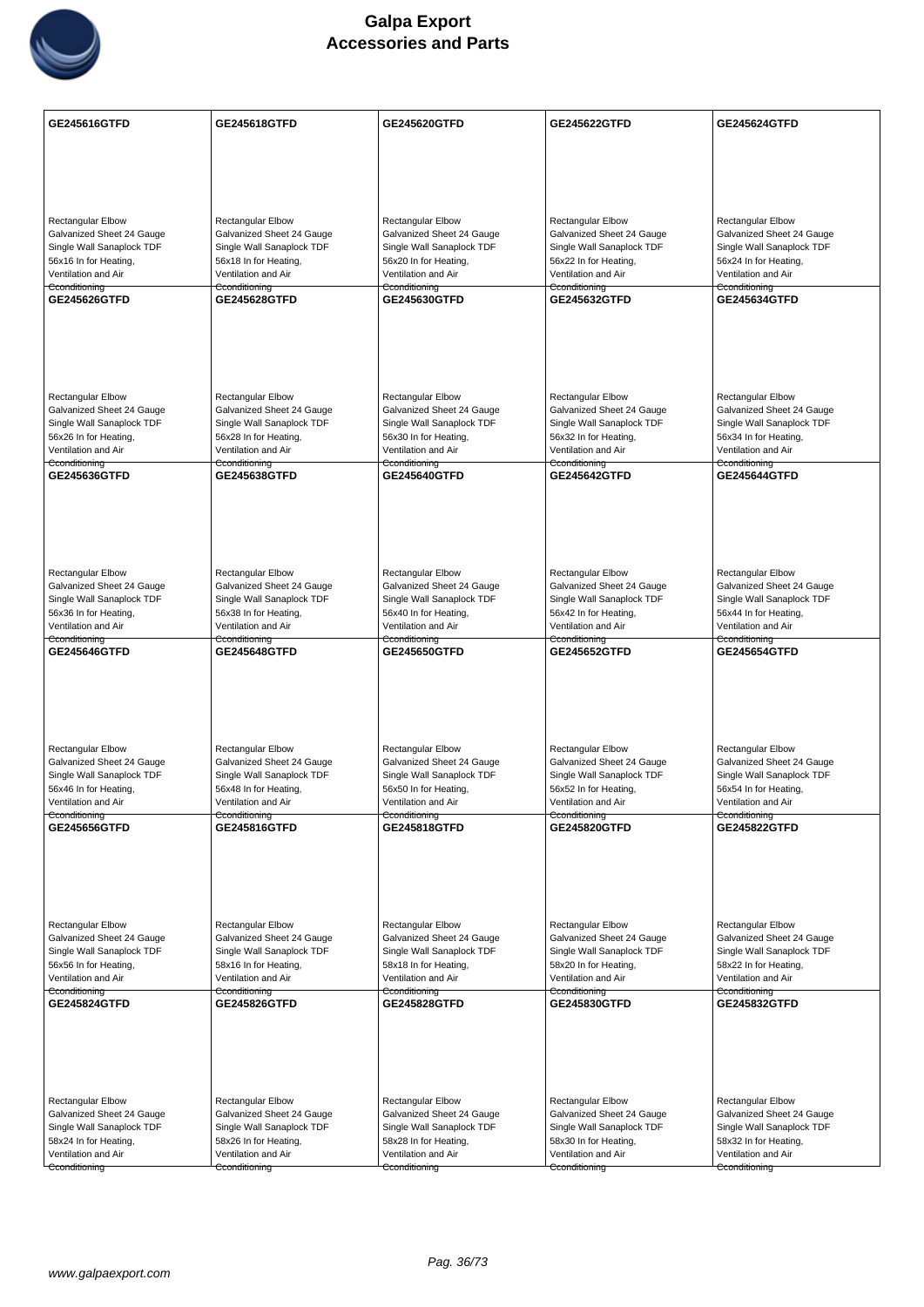

| <b>GE245834GTFD</b>                                    | GE245836GTFD                                           | GE245838GTFD                                           | <b>GE245840GTFD</b>                                    | GE245842GTFD                                           |
|--------------------------------------------------------|--------------------------------------------------------|--------------------------------------------------------|--------------------------------------------------------|--------------------------------------------------------|
|                                                        |                                                        |                                                        |                                                        |                                                        |
|                                                        |                                                        |                                                        |                                                        |                                                        |
|                                                        |                                                        |                                                        |                                                        |                                                        |
| <b>Rectangular Elbow</b>                               | <b>Rectangular Elbow</b>                               | Rectangular Elbow                                      | <b>Rectangular Elbow</b>                               | Rectangular Elbow                                      |
| Galvanized Sheet 24 Gauge                              | Galvanized Sheet 24 Gauge                              | Galvanized Sheet 24 Gauge                              | Galvanized Sheet 24 Gauge                              | Galvanized Sheet 24 Gauge                              |
| Single Wall Sanaplock TDF                              | Single Wall Sanaplock TDF                              | Single Wall Sanaplock TDF                              | Single Wall Sanaplock TDF                              | Single Wall Sanaplock TDF                              |
| 58x34 In for Heating,<br>Ventilation and Air           | 58x36 In for Heating,<br>Ventilation and Air           | 58x38 In for Heating,<br>Ventilation and Air           | 58x40 In for Heating,<br>Ventilation and Air           | 58x42 In for Heating,<br>Ventilation and Air           |
| Cconditioning<br><b>GE245844GTFD</b>                   | Cconditioning<br><b>GE245846GTFD</b>                   | Cconditioning<br><b>GE245848GTFD</b>                   | Cconditioning                                          | Cconditioning<br>GE245852GTFD                          |
|                                                        |                                                        |                                                        | <b>GE245850GTFD</b>                                    |                                                        |
|                                                        |                                                        |                                                        |                                                        |                                                        |
|                                                        |                                                        |                                                        |                                                        |                                                        |
|                                                        |                                                        |                                                        |                                                        |                                                        |
| <b>Rectangular Elbow</b>                               | <b>Rectangular Elbow</b>                               | Rectangular Elbow                                      | <b>Rectangular Elbow</b>                               | Rectangular Elbow                                      |
| Galvanized Sheet 24 Gauge                              | Galvanized Sheet 24 Gauge                              | Galvanized Sheet 24 Gauge                              | Galvanized Sheet 24 Gauge                              | Galvanized Sheet 24 Gauge                              |
| Single Wall Sanaplock TDF                              | Single Wall Sanaplock TDF                              | Single Wall Sanaplock TDF<br>58x48 In for Heating,     | Single Wall Sanaplock TDF<br>58x50 In for Heating,     | Single Wall Sanaplock TDF                              |
| 58x44 In for Heating,<br>Ventilation and Air           | 58x46 In for Heating,<br>Ventilation and Air           | Ventilation and Air                                    | Ventilation and Air                                    | 58x52 In for Heating,<br>Ventilation and Air           |
| Cconditioning<br><b>GE245854GTFD</b>                   | Cconditioning<br><b>GE245856GTFD</b>                   | Cconditioning<br>GE245858GTFD                          | Cconditioning<br>GE246016GTFD                          | Cconditioning<br><b>GE246018GTFD</b>                   |
|                                                        |                                                        |                                                        |                                                        |                                                        |
|                                                        |                                                        |                                                        |                                                        |                                                        |
|                                                        |                                                        |                                                        |                                                        |                                                        |
|                                                        |                                                        |                                                        |                                                        |                                                        |
| <b>Rectangular Elbow</b>                               | <b>Rectangular Elbow</b>                               | <b>Rectangular Elbow</b>                               | <b>Rectangular Elbow</b>                               | <b>Rectangular Elbow</b>                               |
| Galvanized Sheet 24 Gauge                              | Galvanized Sheet 24 Gauge                              | Galvanized Sheet 24 Gauge                              | Galvanized Sheet 24 Gauge                              | Galvanized Sheet 24 Gauge                              |
| Single Wall Sanaplock TDF<br>58x54 In for Heating,     | Single Wall Sanaplock TDF<br>58x56 In for Heating,     | Single Wall Sanaplock TDF<br>58x58 In for Heating,     | Single Wall Sanaplock TDF<br>60x16 In for Heating,     | Single Wall Sanaplock TDF<br>60x18 In for Heating,     |
| Ventilation and Air                                    | Ventilation and Air                                    | Ventilation and Air                                    | Ventilation and Air                                    | Ventilation and Air                                    |
| Cconditioning<br>GE246020GTFD                          | Cconditioning<br><b>GE246022GTFD</b>                   | Cconditioning<br>GE246024GTFD                          | Cconditioning<br>GE246026GTFD                          | Cconditioning<br><b>GE246028GTFD</b>                   |
|                                                        |                                                        |                                                        |                                                        |                                                        |
|                                                        |                                                        |                                                        |                                                        |                                                        |
|                                                        |                                                        |                                                        |                                                        |                                                        |
|                                                        |                                                        |                                                        |                                                        |                                                        |
| Rectangular Elbow                                      | Rectangular Elbow                                      | <b>Rectangular Elbow</b>                               | Rectangular Elbow                                      | <b>Rectangular Elbow</b>                               |
| Galvanized Sheet 24 Gauge<br>Single Wall Sanaplock TDF | Galvanized Sheet 24 Gauge<br>Single Wall Sanaplock TDF | Galvanized Sheet 24 Gauge<br>Single Wall Sanaplock TDF | Galvanized Sheet 24 Gauge<br>Single Wall Sanaplock TDF | Galvanized Sheet 24 Gauge<br>Single Wall Sanaplock TDF |
| 60x20 In for Heating,                                  | 60x22 In for Heating,                                  | 60x24 In for Heating,                                  | 60x26 In for Heating,                                  | 60x28 In for Heating,                                  |
| Ventilation and Air<br>Cconditioning                   | Ventilation and Air<br>Cconditioning                   | Ventilation and Air<br>Cconditioning                   | Ventilation and Air<br>Cconditioning                   | Ventilation and Air<br>Cconditioning                   |
| GE246030GTFD                                           | GE246032GTFD                                           | GE246034GTFD                                           | GE246036GTFD                                           | GE246038GTFD                                           |
|                                                        |                                                        |                                                        |                                                        |                                                        |
|                                                        |                                                        |                                                        |                                                        |                                                        |
|                                                        |                                                        |                                                        |                                                        |                                                        |
|                                                        |                                                        |                                                        |                                                        |                                                        |
| Rectangular Elbow<br>Galvanized Sheet 24 Gauge         | Rectangular Elbow<br>Galvanized Sheet 24 Gauge         | <b>Rectangular Elbow</b><br>Galvanized Sheet 24 Gauge  | <b>Rectangular Elbow</b><br>Galvanized Sheet 24 Gauge  | Rectangular Elbow<br>Galvanized Sheet 24 Gauge         |
| Single Wall Sanaplock TDF                              | Single Wall Sanaplock TDF                              | Single Wall Sanaplock TDF                              | Single Wall Sanaplock TDF                              | Single Wall Sanaplock TDF                              |
| 60x30 In for Heating,<br>Ventilation and Air           | 60x32 In for Heating,<br>Ventilation and Air           | 60x34 In for Heating,<br>Ventilation and Air           | 60x36 In for Heating,<br>Ventilation and Air           | 60x38 In for Heating,<br>Ventilation and Air           |
| Cconditioning                                          | Cconditioning                                          | Cconditioning                                          | Cconditioning                                          | Cconditioning                                          |
| GE246040GTFD                                           | GE246042GTFD                                           | GE246044GTFD                                           | GE246046GTFD                                           | GE246048GTFD                                           |
|                                                        |                                                        |                                                        |                                                        |                                                        |
|                                                        |                                                        |                                                        |                                                        |                                                        |
|                                                        |                                                        |                                                        |                                                        |                                                        |
| Rectangular Elbow                                      | <b>Rectangular Elbow</b>                               | Rectangular Elbow                                      | <b>Rectangular Elbow</b>                               | Rectangular Elbow                                      |
| Galvanized Sheet 24 Gauge                              | Galvanized Sheet 24 Gauge                              | Galvanized Sheet 24 Gauge                              | Galvanized Sheet 24 Gauge                              | Galvanized Sheet 24 Gauge                              |
| Single Wall Sanaplock TDF                              | Single Wall Sanaplock TDF                              | Single Wall Sanaplock TDF                              | Single Wall Sanaplock TDF                              | Single Wall Sanaplock TDF                              |
| 60x40 In for Heating,<br>Ventilation and Air           | 60x42 In for Heating,<br>Ventilation and Air           | 60x44 In for Heating,<br>Ventilation and Air           | 60x46 In for Heating,<br>Ventilation and Air           | 60x48 In for Heating,<br>Ventilation and Air           |
| Cconditioning                                          | Cconditioning                                          | Cconditioning                                          | Cconditioning                                          | Cconditioning                                          |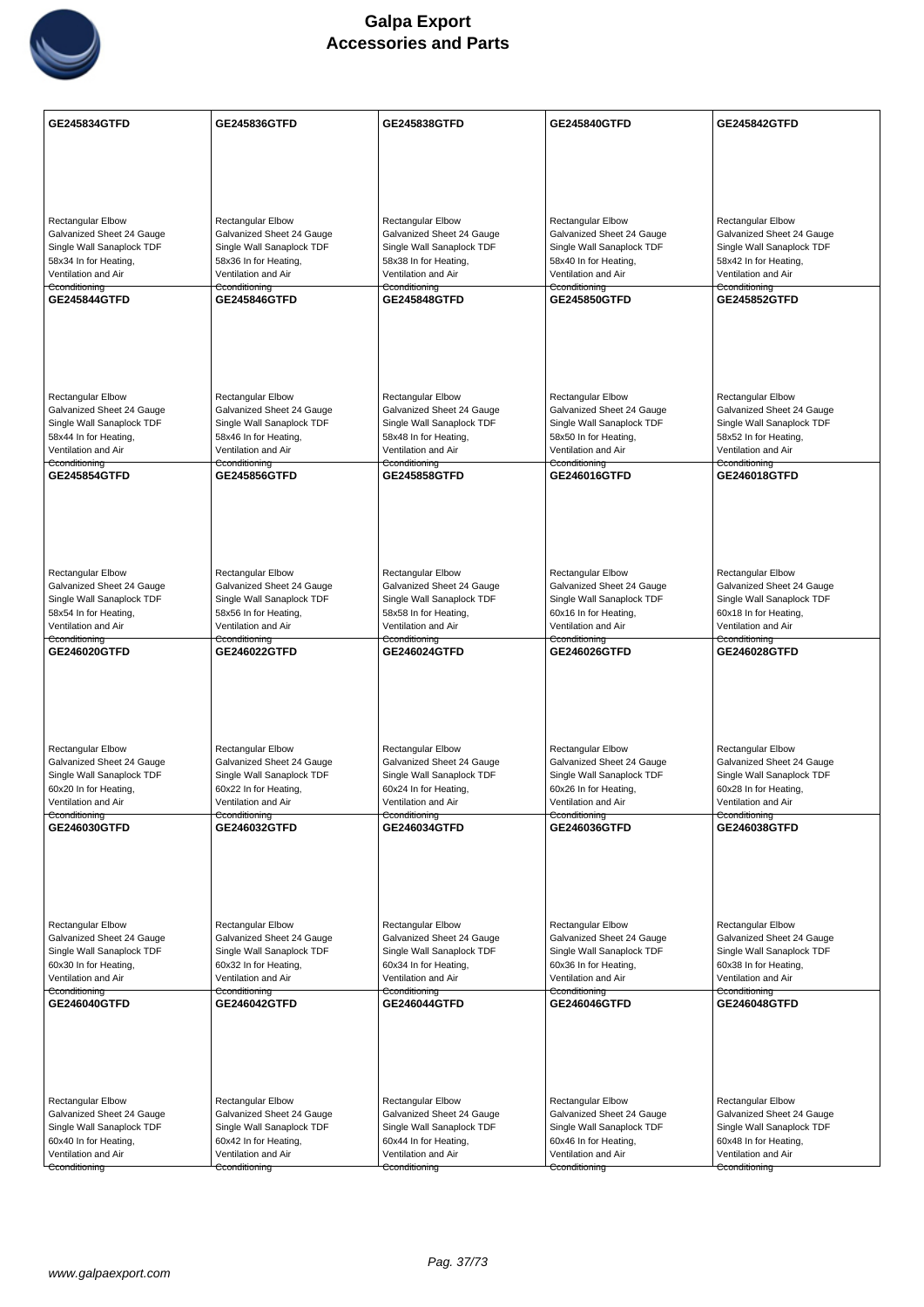

| GE246050GTFD                                                                                                                                 | GE246052GTFD                                                                                                                                 | GE246054GTFD                                                                                                                                        | GE246056GTFD                                                                                                                                        | GE246058GTFD                                                                                                                                        |
|----------------------------------------------------------------------------------------------------------------------------------------------|----------------------------------------------------------------------------------------------------------------------------------------------|-----------------------------------------------------------------------------------------------------------------------------------------------------|-----------------------------------------------------------------------------------------------------------------------------------------------------|-----------------------------------------------------------------------------------------------------------------------------------------------------|
|                                                                                                                                              |                                                                                                                                              |                                                                                                                                                     |                                                                                                                                                     |                                                                                                                                                     |
|                                                                                                                                              |                                                                                                                                              |                                                                                                                                                     |                                                                                                                                                     |                                                                                                                                                     |
|                                                                                                                                              |                                                                                                                                              |                                                                                                                                                     |                                                                                                                                                     |                                                                                                                                                     |
| <b>Rectangular Elbow</b><br>Galvanized Sheet 24 Gauge<br>Single Wall Sanaplock TDF<br>60x50 In for Heating,                                  | <b>Rectangular Elbow</b><br>Galvanized Sheet 24 Gauge<br>Single Wall Sanaplock TDF<br>60x52 In for Heating,                                  | Rectangular Elbow<br>Galvanized Sheet 24 Gauge<br>Single Wall Sanaplock TDF<br>60x54 In for Heating,                                                | <b>Rectangular Elbow</b><br>Galvanized Sheet 24 Gauge<br>Single Wall Sanaplock TDF<br>60x56 In for Heating,                                         | Rectangular Elbow<br>Galvanized Sheet 24 Gauge<br>Single Wall Sanaplock TDF<br>60x58 In for Heating,                                                |
| Ventilation and Air<br>Cconditioning                                                                                                         | Ventilation and Air<br>Cconditioning                                                                                                         | Ventilation and Air<br>Cconditioning                                                                                                                | Ventilation and Air<br>Cconditioning                                                                                                                | Ventilation and Air<br>Cconditioning                                                                                                                |
| GE246060GTFD                                                                                                                                 | GE246216GTFD                                                                                                                                 | GE246218GTFD                                                                                                                                        | <b>GE246220GTFD</b>                                                                                                                                 | <b>GE246222GTFD</b>                                                                                                                                 |
|                                                                                                                                              |                                                                                                                                              |                                                                                                                                                     |                                                                                                                                                     |                                                                                                                                                     |
| <b>Rectangular Elbow</b><br>Galvanized Sheet 24 Gauge<br>Single Wall Sanaplock TDF<br>60x60 In for Heating,<br>Ventilation and Air           | <b>Rectangular Elbow</b><br>Galvanized Sheet 24 Gauge<br>Single Wall Sanaplock TDF<br>62x16 In for Heating,<br>Ventilation and Air           | <b>Rectangular Elbow</b><br>Galvanized Sheet 24 Gauge<br>Single Wall Sanaplock TDF<br>62x18 In for Heating,<br>Ventilation and Air                  | <b>Rectangular Elbow</b><br>Galvanized Sheet 24 Gauge<br>Single Wall Sanaplock TDF<br>62x20 In for Heating,<br>Ventilation and Air                  | <b>Rectangular Elbow</b><br>Galvanized Sheet 24 Gauge<br>Single Wall Sanaplock TDF<br>62x22 In for Heating,<br>Ventilation and Air                  |
| Cconditioning<br><b>GE246224GTFD</b>                                                                                                         | Cconditioning<br><b>GE246226GTFD</b>                                                                                                         | Cconditioning<br>GE246228GTFD                                                                                                                       | Cconditioning<br>GE246230GTFD                                                                                                                       | Cconditioning<br><b>GE246232GTFD</b>                                                                                                                |
|                                                                                                                                              |                                                                                                                                              |                                                                                                                                                     |                                                                                                                                                     |                                                                                                                                                     |
| <b>Rectangular Elbow</b><br>Galvanized Sheet 24 Gauge<br>Single Wall Sanaplock TDF<br>62x24 In for Heating,<br>Ventilation and Air           | <b>Rectangular Elbow</b><br>Galvanized Sheet 24 Gauge<br>Single Wall Sanaplock TDF<br>62x26 In for Heating,<br>Ventilation and Air           | <b>Rectangular Elbow</b><br>Galvanized Sheet 24 Gauge<br>Single Wall Sanaplock TDF<br>62x28 In for Heating,<br>Ventilation and Air                  | <b>Rectangular Elbow</b><br>Galvanized Sheet 24 Gauge<br>Single Wall Sanaplock TDF<br>62x30 In for Heating,<br>Ventilation and Air                  | <b>Rectangular Elbow</b><br>Galvanized Sheet 24 Gauge<br>Single Wall Sanaplock TDF<br>62x32 In for Heating,<br>Ventilation and Air                  |
| Cconditioning<br>GE246234GTFD                                                                                                                | Cconditioning<br>GE246236GTFD                                                                                                                | Cconditioning<br>GE246238GTFD                                                                                                                       | Cconditioning<br>GE246240GTFD                                                                                                                       | Cconditioning<br><b>GE246242GTFD</b>                                                                                                                |
| Rectangular Elbow<br>Galvanized Sheet 24 Gauge<br>Single Wall Sanaplock TDF<br>62x34 In for Heating,<br>Ventilation and Air<br>Cconditioning | Rectangular Elbow<br>Galvanized Sheet 24 Gauge<br>Single Wall Sanaplock TDF<br>62x36 In for Heating,<br>Ventilation and Air<br>Cconditioning | <b>Rectangular Elbow</b><br>Galvanized Sheet 24 Gauge<br>Single Wall Sanaplock TDF<br>62x38 In for Heating,<br>Ventilation and Air<br>Cconditioning | Rectangular Elbow<br>Galvanized Sheet 24 Gauge<br>Single Wall Sanaplock TDF<br>62x40 In for Heating,<br>Ventilation and Air<br>Cconditioning        | <b>Rectangular Elbow</b><br>Galvanized Sheet 24 Gauge<br>Single Wall Sanaplock TDF<br>62x42 In for Heating,<br>Ventilation and Air<br>Cconditioning |
| <b>GE246244GTFD</b>                                                                                                                          | <b>GE246246GTFD</b>                                                                                                                          | <b>GE246248GTFD</b>                                                                                                                                 | <b>GE246250GTFD</b>                                                                                                                                 | <b>GE246252GTFD</b>                                                                                                                                 |
| Rectangular Elbow<br>Galvanized Sheet 24 Gauge<br>Single Wall Sanaplock TDF<br>62x44 In for Heating,<br>Ventilation and Air<br>Cconditioning | Rectangular Elbow<br>Galvanized Sheet 24 Gauge<br>Single Wall Sanaplock TDF<br>62x46 In for Heating,<br>Ventilation and Air<br>Cconditioning | <b>Rectangular Elbow</b><br>Galvanized Sheet 24 Gauge<br>Single Wall Sanaplock TDF<br>62x48 In for Heating,<br>Ventilation and Air<br>Cconditioning | <b>Rectangular Elbow</b><br>Galvanized Sheet 24 Gauge<br>Single Wall Sanaplock TDF<br>62x50 In for Heating,<br>Ventilation and Air<br>Cconditioning | <b>Rectangular Elbow</b><br>Galvanized Sheet 24 Gauge<br>Single Wall Sanaplock TDF<br>62x52 In for Heating,<br>Ventilation and Air<br>Cconditioning |
| <b>GE246254GTFD</b>                                                                                                                          | GE246256GTFD                                                                                                                                 | GE246258GTFD                                                                                                                                        | GE246260GTFD                                                                                                                                        | GE246262GTFD                                                                                                                                        |
|                                                                                                                                              |                                                                                                                                              |                                                                                                                                                     |                                                                                                                                                     |                                                                                                                                                     |
| Rectangular Elbow<br>Galvanized Sheet 24 Gauge                                                                                               | <b>Rectangular Elbow</b><br>Galvanized Sheet 24 Gauge                                                                                        | Rectangular Elbow<br>Galvanized Sheet 24 Gauge                                                                                                      | <b>Rectangular Elbow</b><br>Galvanized Sheet 24 Gauge                                                                                               | Rectangular Elbow<br>Galvanized Sheet 24 Gauge                                                                                                      |
| Single Wall Sanaplock TDF                                                                                                                    | Single Wall Sanaplock TDF                                                                                                                    | Single Wall Sanaplock TDF                                                                                                                           | Single Wall Sanaplock TDF                                                                                                                           | Single Wall Sanaplock TDF                                                                                                                           |
| 62x54 In for Heating,<br>Ventilation and Air                                                                                                 | 62x56 In for Heating,<br>Ventilation and Air                                                                                                 | 62x58 In for Heating,<br>Ventilation and Air                                                                                                        | 62x60 In for Heating,<br>Ventilation and Air                                                                                                        | 62x62 In for Heating,<br>Ventilation and Air                                                                                                        |
| Cconditioning                                                                                                                                | Cconditioning                                                                                                                                | Cconditioning                                                                                                                                       | Cconditioning                                                                                                                                       | Cconditioning                                                                                                                                       |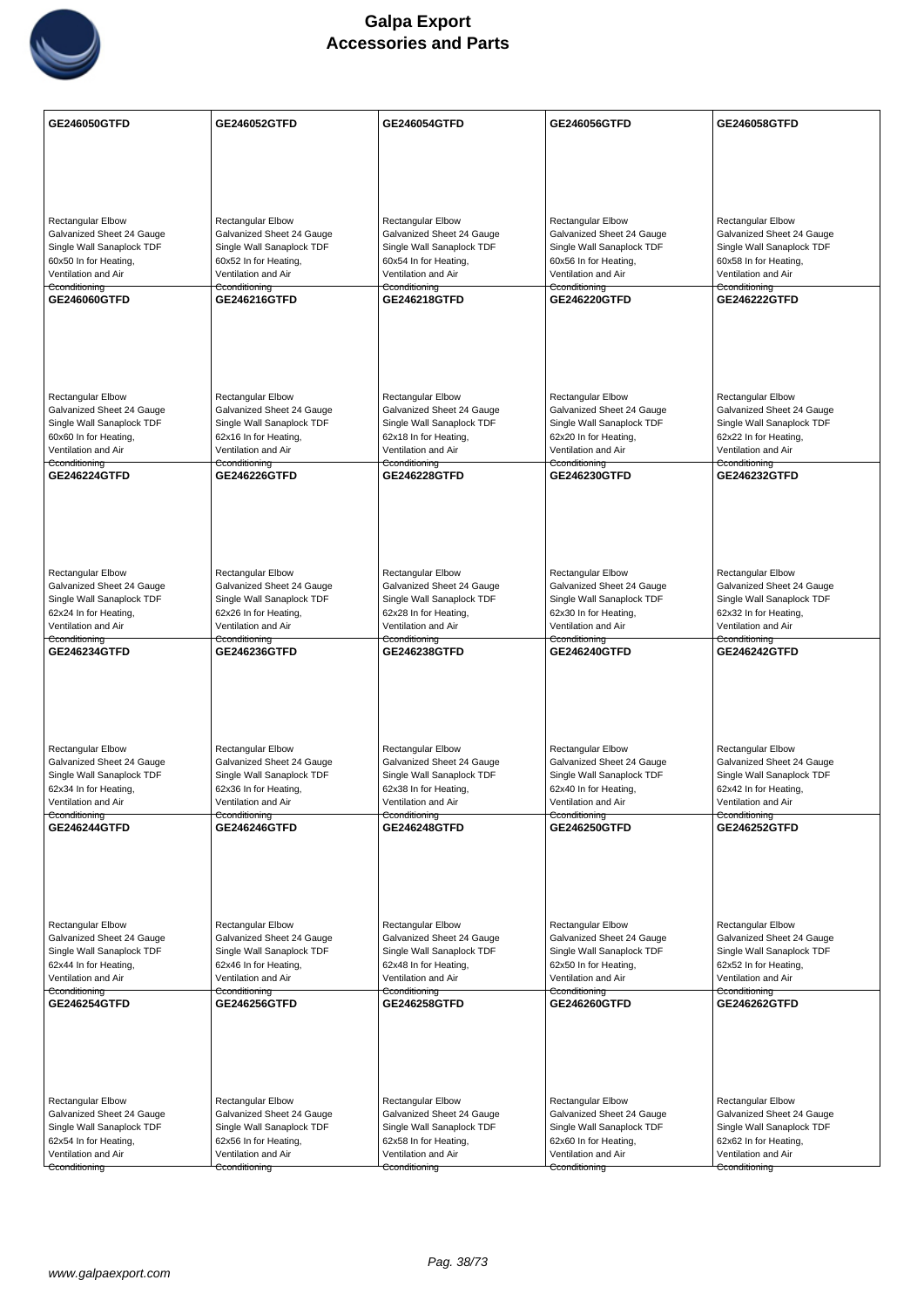

| GE246416GTFD                                           | <b>GE246418GTFD</b>                                    | <b>GE246420GTFD</b>                                    | GE246422GTFD                                           | <b>GE246424GTFD</b>                                    |
|--------------------------------------------------------|--------------------------------------------------------|--------------------------------------------------------|--------------------------------------------------------|--------------------------------------------------------|
|                                                        |                                                        |                                                        |                                                        |                                                        |
|                                                        |                                                        |                                                        |                                                        |                                                        |
|                                                        |                                                        |                                                        |                                                        |                                                        |
| <b>Rectangular Elbow</b>                               | Rectangular Elbow                                      | <b>Rectangular Elbow</b>                               | <b>Rectangular Elbow</b>                               |                                                        |
| Galvanized Sheet 24 Gauge                              | Galvanized Sheet 24 Gauge                              | Galvanized Sheet 24 Gauge                              | Galvanized Sheet 24 Gauge                              | Rectangular Elbow<br>Galvanized Sheet 24 Gauge         |
| Single Wall Sanaplock TDF                              | Single Wall Sanaplock TDF                              | Single Wall Sanaplock TDF                              | Single Wall Sanaplock TDF                              | Single Wall Sanaplock TDF                              |
| 64x16 In for Heating,<br>Ventilation and Air           | 64x18 In for Heating,<br>Ventilation and Air           | 64x20 In for Heating,<br>Ventilation and Air           | 64x22 In for Heating,<br>Ventilation and Air           | 64x24 In for Heating,<br>Ventilation and Air           |
| Cconditioning<br>GE246426GTFD                          | Cconditioning<br><b>GE246428GTFD</b>                   | Cconditioning<br><b>GE246430GTFD</b>                   | Cconditioning<br><b>GE246432GTFD</b>                   | Cconditioning<br><b>GE246434GTFD</b>                   |
|                                                        |                                                        |                                                        |                                                        |                                                        |
|                                                        |                                                        |                                                        |                                                        |                                                        |
|                                                        |                                                        |                                                        |                                                        |                                                        |
|                                                        |                                                        |                                                        |                                                        |                                                        |
| <b>Rectangular Elbow</b>                               | <b>Rectangular Elbow</b>                               | <b>Rectangular Elbow</b>                               | <b>Rectangular Elbow</b>                               | <b>Rectangular Elbow</b>                               |
| Galvanized Sheet 24 Gauge<br>Single Wall Sanaplock TDF | Galvanized Sheet 24 Gauge<br>Single Wall Sanaplock TDF | Galvanized Sheet 24 Gauge<br>Single Wall Sanaplock TDF | Galvanized Sheet 24 Gauge<br>Single Wall Sanaplock TDF | Galvanized Sheet 24 Gauge<br>Single Wall Sanaplock TDF |
| 64x26 In for Heating,                                  | 64x28 In for Heating,                                  | 64x30 In for Heating,                                  | 64x32 In for Heating,                                  | 64x34 In for Heating,                                  |
| Ventilation and Air<br>Cconditioning                   | Ventilation and Air<br><del>Cconditioning</del>        | Ventilation and Air<br>Cconditioning                   | Ventilation and Air<br><del>Cconditioning</del>        | Ventilation and Air<br>Cconditioning                   |
| GE246436GTFD                                           | <b>GE246438GTFD</b>                                    | <b>GE246440GTFD</b>                                    | <b>GE246442GTFD</b>                                    | <b>GE246444GTFD</b>                                    |
|                                                        |                                                        |                                                        |                                                        |                                                        |
|                                                        |                                                        |                                                        |                                                        |                                                        |
|                                                        |                                                        |                                                        |                                                        |                                                        |
| <b>Rectangular Elbow</b>                               | Rectangular Elbow                                      | Rectangular Elbow                                      | <b>Rectangular Elbow</b>                               | Rectangular Elbow                                      |
| Galvanized Sheet 24 Gauge                              | Galvanized Sheet 24 Gauge                              | Galvanized Sheet 24 Gauge                              | Galvanized Sheet 24 Gauge                              | Galvanized Sheet 24 Gauge                              |
| Single Wall Sanaplock TDF                              | Single Wall Sanaplock TDF                              | Single Wall Sanaplock TDF                              | Single Wall Sanaplock TDF                              | Single Wall Sanaplock TDF                              |
| 64x36 In for Heating,<br>Ventilation and Air           | 64x38 In for Heating,<br>Ventilation and Air           | 64x40 In for Heating,<br>Ventilation and Air           | 64x42 In for Heating,<br>Ventilation and Air           | 64x44 In for Heating,<br>Ventilation and Air           |
| Cconditioning<br>GE246446GTFD                          | Cconditioning<br><b>GE246448GTFD</b>                   | Cconditioning<br>GE246450GTFD                          | Cconditioning<br>GE246452GTFD                          | Cconditioning<br><b>GE246454GTFD</b>                   |
|                                                        |                                                        |                                                        |                                                        |                                                        |
|                                                        |                                                        |                                                        |                                                        |                                                        |
|                                                        |                                                        |                                                        |                                                        |                                                        |
|                                                        |                                                        |                                                        |                                                        |                                                        |
| <b>Rectangular Elbow</b>                               | Rectangular Elbow                                      | <b>Rectangular Elbow</b>                               | <b>Rectangular Elbow</b>                               | <b>Rectangular Elbow</b>                               |
| Galvanized Sheet 24 Gauge<br>Single Wall Sanaplock TDF | Galvanized Sheet 24 Gauge<br>Single Wall Sanaplock TDF | Galvanized Sheet 24 Gauge<br>Single Wall Sanaplock TDF | Galvanized Sheet 24 Gauge<br>Single Wall Sanaplock TDF | Galvanized Sheet 24 Gauge<br>Single Wall Sanaplock TDF |
| 64x46 In for Heating,                                  | 64x48 In for Heating,                                  | 64x50 In for Heating,                                  | 64x52 In for Heating,                                  | 64x54 In for Heating,                                  |
| Ventilation and Air<br>Cconditioning                   | Ventilation and Air<br>Cconditioning                   | Ventilation and Air<br>Cconditioning                   | Ventilation and Air<br>Cconditioning                   | Ventilation and Air<br>Cconditioning                   |
| GE246456GTFD                                           | GE246458GTFD                                           | GE246460GTFD                                           | GE246462GTFD                                           | GE246464GTFD                                           |
|                                                        |                                                        |                                                        |                                                        |                                                        |
|                                                        |                                                        |                                                        |                                                        |                                                        |
|                                                        |                                                        |                                                        |                                                        |                                                        |
| <b>Rectangular Elbow</b>                               | <b>Rectangular Elbow</b>                               | <b>Rectangular Elbow</b>                               | <b>Rectangular Elbow</b>                               | <b>Rectangular Elbow</b>                               |
| Galvanized Sheet 24 Gauge                              | Galvanized Sheet 24 Gauge                              | Galvanized Sheet 24 Gauge                              | Galvanized Sheet 24 Gauge                              | Galvanized Sheet 24 Gauge                              |
| Single Wall Sanaplock TDF                              | Single Wall Sanaplock TDF                              | Single Wall Sanaplock TDF                              | Single Wall Sanaplock TDF                              | Single Wall Sanaplock TDF                              |
| 64x56 In for Heating,<br>Ventilation and Air           | 64x58 In for Heating,<br>Ventilation and Air           | 64x60 In for Heating,<br>Ventilation and Air           | 64x62 In for Heating,<br>Ventilation and Air           | 64x64 In for Heating,<br>Ventilation and Air           |
| Cconditioning<br>GE246618GTFD                          | Cconditioning<br><b>GE246620GTFD</b>                   | Cconditioning<br>GE246622GTFD                          | Cconditioning<br><b>GE246624GTFD</b>                   | Cconditioning<br>GE246626GTFD                          |
|                                                        |                                                        |                                                        |                                                        |                                                        |
|                                                        |                                                        |                                                        |                                                        |                                                        |
|                                                        |                                                        |                                                        |                                                        |                                                        |
|                                                        |                                                        |                                                        |                                                        |                                                        |
| Rectangular Elbow                                      | Rectangular Elbow                                      | Rectangular Elbow                                      | Rectangular Elbow                                      | Rectangular Elbow                                      |
| Galvanized Sheet 24 Gauge<br>Single Wall Sanaplock TDF | Galvanized Sheet 24 Gauge<br>Single Wall Sanaplock TDF | Galvanized Sheet 24 Gauge<br>Single Wall Sanaplock TDF | Galvanized Sheet 24 Gauge<br>Single Wall Sanaplock TDF | Galvanized Sheet 24 Gauge<br>Single Wall Sanaplock TDF |
| 66x18 In for Heating,                                  | 66x20 In for Heating,                                  | 66x22 In for Heating,                                  | 66x24 In for Heating,                                  | 66x26 In for Heating,                                  |
| Ventilation and Air<br>Cconditioning                   | Ventilation and Air<br>Cconditioning                   | Ventilation and Air<br>Cconditioning                   | Ventilation and Air<br>Cconditioning                   | Ventilation and Air<br>Cconditioning                   |
|                                                        |                                                        |                                                        |                                                        |                                                        |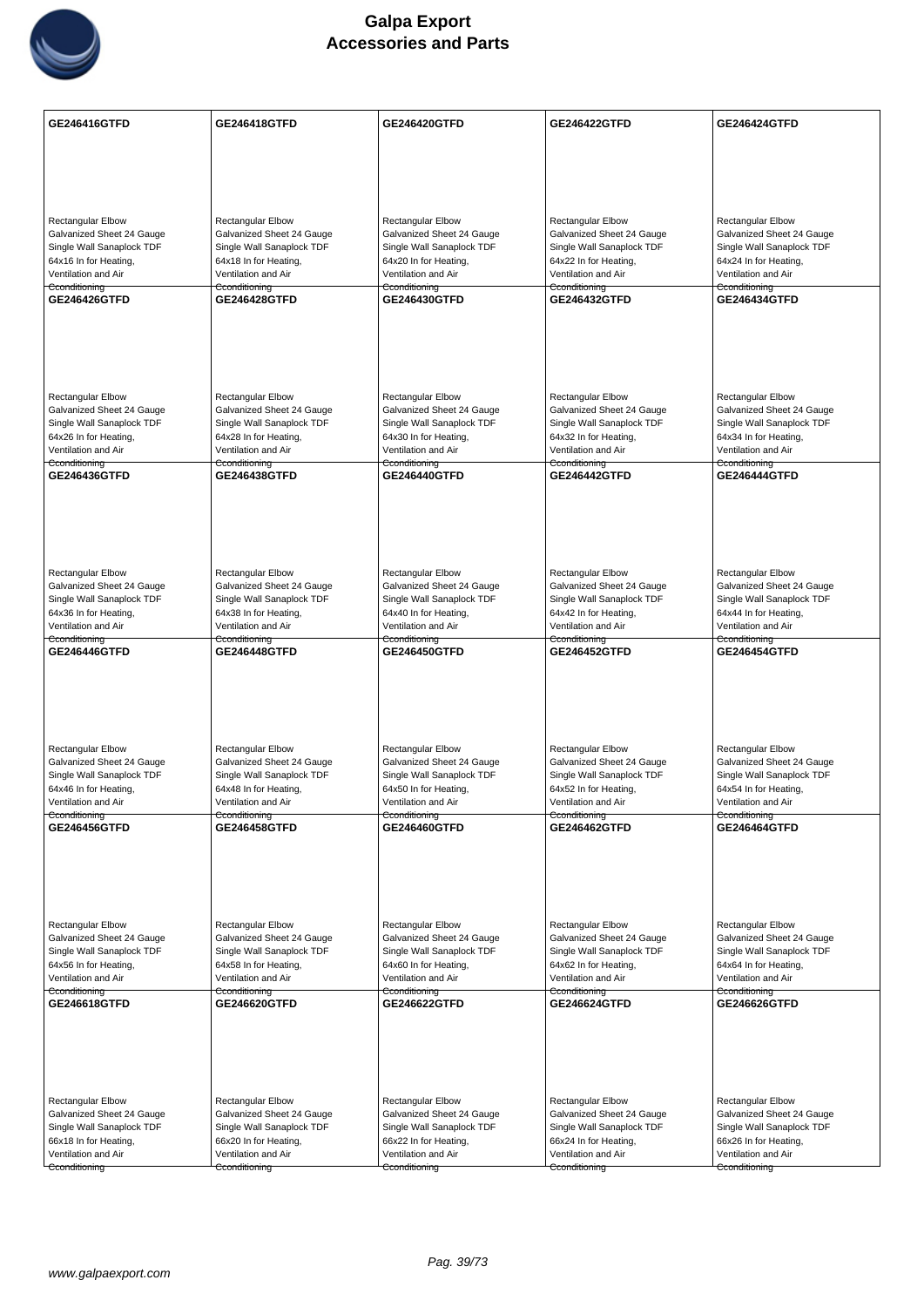

| GE246628GTFD                                          | GE246630GTFD                                          | GE246632GTFD                                          | GE246634GTFD                                          | GE246636GTFD                                          |
|-------------------------------------------------------|-------------------------------------------------------|-------------------------------------------------------|-------------------------------------------------------|-------------------------------------------------------|
|                                                       |                                                       |                                                       |                                                       |                                                       |
|                                                       |                                                       |                                                       |                                                       |                                                       |
|                                                       |                                                       |                                                       |                                                       |                                                       |
|                                                       |                                                       |                                                       | <b>Rectangular Elbow</b>                              |                                                       |
| <b>Rectangular Elbow</b><br>Galvanized Sheet 24 Gauge | <b>Rectangular Elbow</b><br>Galvanized Sheet 24 Gauge | <b>Rectangular Elbow</b><br>Galvanized Sheet 24 Gauge | Galvanized Sheet 24 Gauge                             | <b>Rectangular Elbow</b><br>Galvanized Sheet 24 Gauge |
| Single Wall Sanaplock TDF                             | Single Wall Sanaplock TDF                             | Single Wall Sanaplock TDF                             | Single Wall Sanaplock TDF                             | Single Wall Sanaplock TDF                             |
| 66x28 In for Heating,<br>Ventilation and Air          | 66x30 In for Heating,<br>Ventilation and Air          | 66x32 In for Heating,<br>Ventilation and Air          | 66x34 In for Heating,<br>Ventilation and Air          | 66x36 In for Heating,<br>Ventilation and Air          |
| Cconditioning                                         | Cconditioning                                         | Cconditioning                                         | Cconditioning                                         | Cconditioning                                         |
| GE246638GTFD                                          | <b>GE246640GTFD</b>                                   | <b>GE246642GTFD</b>                                   | <b>GE246644GTFD</b>                                   | GE246646GTFD                                          |
|                                                       |                                                       |                                                       |                                                       |                                                       |
|                                                       |                                                       |                                                       |                                                       |                                                       |
|                                                       |                                                       |                                                       |                                                       |                                                       |
|                                                       |                                                       |                                                       |                                                       |                                                       |
| <b>Rectangular Elbow</b><br>Galvanized Sheet 24 Gauge | <b>Rectangular Elbow</b><br>Galvanized Sheet 24 Gauge | <b>Rectangular Elbow</b><br>Galvanized Sheet 24 Gauge | <b>Rectangular Elbow</b><br>Galvanized Sheet 24 Gauge | Rectangular Elbow<br>Galvanized Sheet 24 Gauge        |
| Single Wall Sanaplock TDF                             | Single Wall Sanaplock TDF                             | Single Wall Sanaplock TDF                             | Single Wall Sanaplock TDF                             | Single Wall Sanaplock TDF                             |
| 66x38 In for Heating,                                 | 66x40 In for Heating,                                 | 66x42 In for Heating,                                 | 66x44 In for Heating,<br>Ventilation and Air          | 66x46 In for Heating,                                 |
| Ventilation and Air<br>Cconditioning                  | Ventilation and Air<br>Cconditioning                  | Ventilation and Air<br>Cconditioning                  | Cconditioning                                         | Ventilation and Air<br>Cconditioning                  |
| <b>GE246648GTFD</b>                                   | <b>GE246650GTFD</b>                                   | <b>GE246652GTFD</b>                                   | <b>GE246654GTFD</b>                                   | <b>GE246656GTFD</b>                                   |
|                                                       |                                                       |                                                       |                                                       |                                                       |
|                                                       |                                                       |                                                       |                                                       |                                                       |
|                                                       |                                                       |                                                       |                                                       |                                                       |
| Rectangular Elbow                                     | <b>Rectangular Elbow</b>                              | Rectangular Elbow                                     | Rectangular Elbow                                     | Rectangular Elbow                                     |
| Galvanized Sheet 24 Gauge                             | Galvanized Sheet 24 Gauge                             | Galvanized Sheet 24 Gauge                             | Galvanized Sheet 24 Gauge                             | Galvanized Sheet 24 Gauge                             |
| Single Wall Sanaplock TDF                             | Single Wall Sanaplock TDF                             | Single Wall Sanaplock TDF                             | Single Wall Sanaplock TDF                             | Single Wall Sanaplock TDF                             |
| 66x48 In for Heating,<br>Ventilation and Air          | 66x50 In for Heating,<br>Ventilation and Air          | 66x52 In for Heating,<br>Ventilation and Air          | 66x54 In for Heating,<br>Ventilation and Air          | 66x56 In for Heating,<br>Ventilation and Air          |
| Cconditioning                                         | Cconditioning                                         | Cconditioning                                         | Cconditioning                                         | Cconditioning                                         |
| GE246658GTFD                                          | GE246660GTFD                                          | GE246662GTFD                                          | GE246664GTFD                                          | GE246666GTFD                                          |
|                                                       |                                                       |                                                       |                                                       |                                                       |
|                                                       |                                                       |                                                       |                                                       |                                                       |
|                                                       |                                                       |                                                       |                                                       |                                                       |
| Rectangular Elbow                                     | Rectangular Elbow                                     | <b>Rectangular Elbow</b>                              | Rectangular Elbow                                     | Rectangular Elbow                                     |
| Galvanized Sheet 24 Gauge                             | Galvanized Sheet 24 Gauge                             | Galvanized Sheet 24 Gauge                             | Galvanized Sheet 24 Gauge                             | Galvanized Sheet 24 Gauge                             |
| Single Wall Sanaplock TDF<br>66x58 In for Heating,    | Single Wall Sanaplock TDF<br>66x60 In for Heating,    | Single Wall Sanaplock TDF<br>66x62 In for Heating,    | Single Wall Sanaplock TDF<br>66x64 In for Heating,    | Single Wall Sanaplock TDF<br>66x66 In for Heating,    |
| Ventilation and Air                                   | Ventilation and Air                                   | Ventilation and Air                                   | Ventilation and Air                                   | Ventilation and Air                                   |
| Cconditioning<br>GE246818GTFD                         | Cconditioning<br>GE246820GTFD                         | Cconditioning<br>GE246822GTFD                         | Cconditioning<br>GE246824GTFD                         | Cconditioning<br>GE246826GTFD                         |
|                                                       |                                                       |                                                       |                                                       |                                                       |
|                                                       |                                                       |                                                       |                                                       |                                                       |
|                                                       |                                                       |                                                       |                                                       |                                                       |
|                                                       |                                                       |                                                       |                                                       |                                                       |
| Rectangular Elbow<br>Galvanized Sheet 24 Gauge        | Rectangular Elbow<br>Galvanized Sheet 24 Gauge        | <b>Rectangular Elbow</b><br>Galvanized Sheet 24 Gauge | <b>Rectangular Elbow</b><br>Galvanized Sheet 24 Gauge | <b>Rectangular Elbow</b><br>Galvanized Sheet 24 Gauge |
| Single Wall Sanaplock TDF                             | Single Wall Sanaplock TDF                             | Single Wall Sanaplock TDF                             | Single Wall Sanaplock TDF                             | Single Wall Sanaplock TDF                             |
| 68x18 In for Heating,<br>Ventilation and Air          | 68x20 In for Heating,<br>Ventilation and Air          | 68x22 In for Heating,<br>Ventilation and Air          | 68x24 In for Heating,<br>Ventilation and Air          | 68x26 In for Heating,<br>Ventilation and Air          |
| Cconditioning                                         | Cconditioning                                         | Cconditioning                                         | Cconditioning                                         | Cconditioning                                         |
| GE246828GTFD                                          | <b>GE246830GTFD</b>                                   | GE246832GTFD                                          | <b>GE246834GTFD</b>                                   | GE246836GTFD                                          |
|                                                       |                                                       |                                                       |                                                       |                                                       |
|                                                       |                                                       |                                                       |                                                       |                                                       |
|                                                       |                                                       |                                                       |                                                       |                                                       |
| Rectangular Elbow                                     | Rectangular Elbow                                     | <b>Rectangular Elbow</b>                              | <b>Rectangular Elbow</b>                              | Rectangular Elbow                                     |
| Galvanized Sheet 24 Gauge                             | Galvanized Sheet 24 Gauge                             | Galvanized Sheet 24 Gauge                             | Galvanized Sheet 24 Gauge                             | Galvanized Sheet 24 Gauge                             |
| Single Wall Sanaplock TDF                             | Single Wall Sanaplock TDF                             | Single Wall Sanaplock TDF                             | Single Wall Sanaplock TDF                             | Single Wall Sanaplock TDF                             |
| 68x28 In for Heating,<br>Ventilation and Air          | 68x30 In for Heating,<br>Ventilation and Air          | 68x32 In for Heating,<br>Ventilation and Air          | 68x34 In for Heating,<br>Ventilation and Air          | 68x36 In for Heating,<br>Ventilation and Air          |
| Cconditioning                                         | Cconditioning                                         | Cconditioning                                         | Cconditioning                                         | Cconditioning                                         |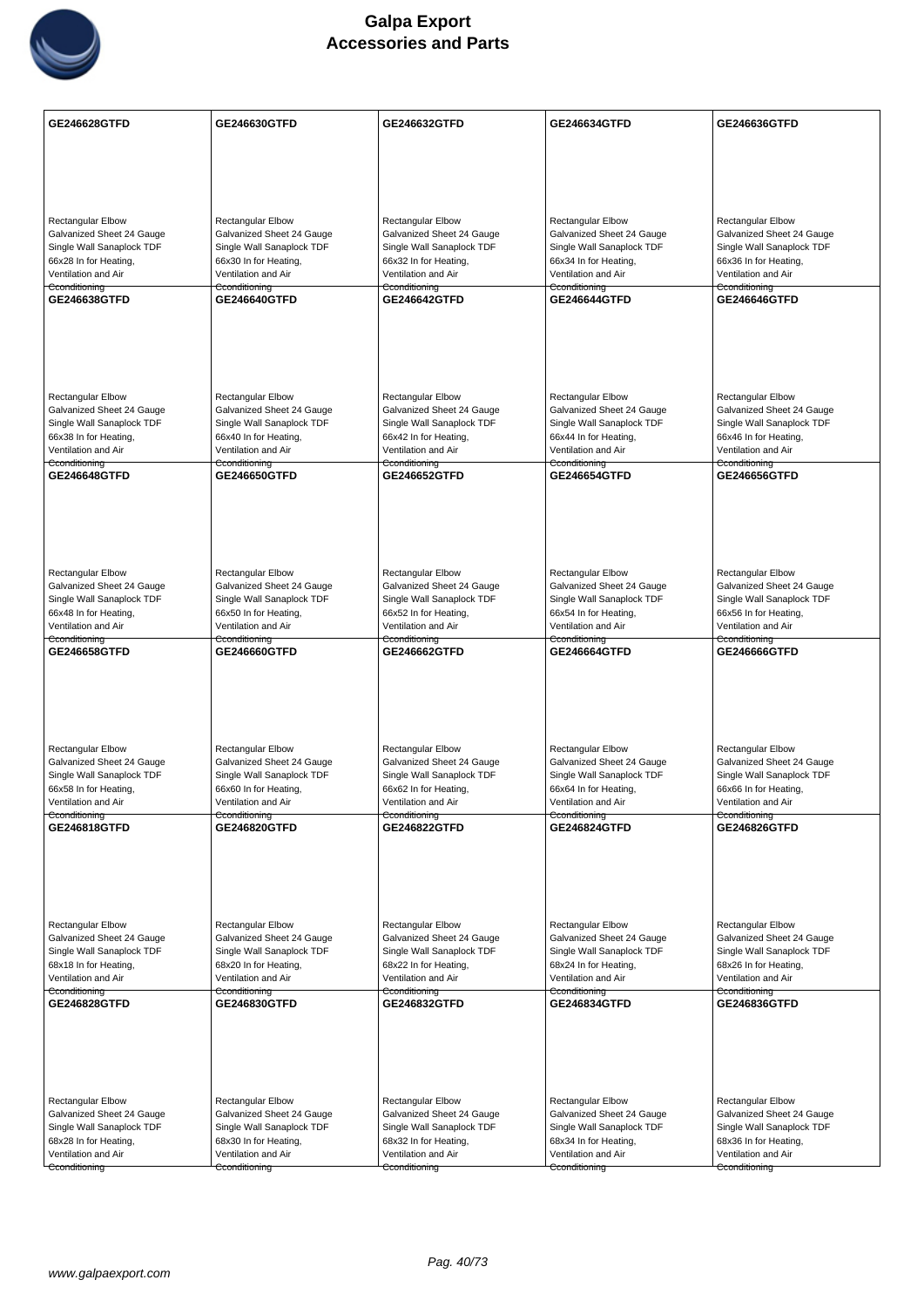

| <b>Rectangular Elbow</b><br><b>Rectangular Elbow</b><br><b>Rectangular Elbow</b><br><b>Rectangular Elbow</b><br>Rectangular Elbow<br>Galvanized Sheet 24 Gauge<br>Galvanized Sheet 24 Gauge<br>Galvanized Sheet 24 Gauge<br>Galvanized Sheet 24 Gauge<br>Galvanized Sheet 24 Gauge<br>Single Wall Sanaplock TDF<br>Single Wall Sanaplock TDF<br>Single Wall Sanaplock TDF<br>Single Wall Sanaplock TDF<br>Single Wall Sanaplock TDF<br>68x38 In for Heating,<br>68x40 In for Heating,<br>68x42 In for Heating,<br>68x44 In for Heating,<br>68x46 In for Heating,<br>Ventilation and Air<br>Ventilation and Air<br>Ventilation and Air<br>Ventilation and Air<br>Ventilation and Air<br>Cconditioning<br>Cconditioning<br>Cconditioning<br>Cconditioning<br>Cconditioning<br>GE246848GTFD<br>GE246856GTFD<br><b>GE246850GTFD</b><br><b>GE246852GTFD</b><br><b>GE246854GTFD</b><br>Rectangular Elbow<br><b>Rectangular Elbow</b><br><b>Rectangular Elbow</b><br><b>Rectangular Elbow</b><br><b>Rectangular Elbow</b><br>Galvanized Sheet 24 Gauge<br>Galvanized Sheet 24 Gauge<br>Galvanized Sheet 24 Gauge<br>Galvanized Sheet 24 Gauge<br>Galvanized Sheet 24 Gauge<br>Single Wall Sanaplock TDF<br>Single Wall Sanaplock TDF<br>Single Wall Sanaplock TDF<br>Single Wall Sanaplock TDF<br>Single Wall Sanaplock TDF<br>68x48 In for Heating,<br>68x50 In for Heating,<br>68x52 In for Heating,<br>68x54 In for Heating,<br>68x56 In for Heating,<br>Ventilation and Air<br>Ventilation and Air<br>Ventilation and Air<br>Ventilation and Air<br>Ventilation and Air<br>Cconditioning<br>Cconditioning<br>Cconditioning<br>Cconditioning<br>Cconditioning<br>GE246858GTFD<br><b>GE246860GTFD</b><br><b>GE246862GTFD</b><br><b>GE246864GTFD</b><br><b>GE246866GTFD</b><br>Rectangular Elbow<br><b>Rectangular Elbow</b><br>Rectangular Elbow<br>Rectangular Elbow<br>Rectangular Elbow<br>Galvanized Sheet 24 Gauge<br>Galvanized Sheet 24 Gauge<br>Galvanized Sheet 24 Gauge<br>Galvanized Sheet 24 Gauge<br>Galvanized Sheet 24 Gauge<br>Single Wall Sanaplock TDF<br>Single Wall Sanaplock TDF<br>Single Wall Sanaplock TDF<br>Single Wall Sanaplock TDF<br>Single Wall Sanaplock TDF<br>68x58 In for Heating,<br>68x60 In for Heating,<br>68x62 In for Heating,<br>68x64 In for Heating,<br>68x66 In for Heating,<br>Ventilation and Air<br>Ventilation and Air<br>Ventilation and Air<br>Ventilation and Air<br>Ventilation and Air<br>Cconditioning<br>Cconditioning<br>Cconditioning<br>Cconditioning<br>Cconditioning<br>GE246868GTFD<br>GE247018GTFD<br>GE247020GTFD<br>GE247022GTFD<br>GE247024GTFD<br>Rectangular Elbow<br>Rectangular Elbow<br><b>Rectangular Elbow</b><br><b>Rectangular Elbow</b><br>Rectangular Elbow<br>Galvanized Sheet 24 Gauge<br>Galvanized Sheet 24 Gauge<br>Galvanized Sheet 24 Gauge<br>Galvanized Sheet 24 Gauge<br>Galvanized Sheet 24 Gauge<br>Single Wall Sanaplock TDF<br>Single Wall Sanaplock TDF<br>Single Wall Sanaplock TDF<br>Single Wall Sanaplock TDF<br>Single Wall Sanaplock TDF<br>68x68 In for Heating,<br>70x18 In for Heating,<br>70x20 In for Heating,<br>70x22 In for Heating,<br>70x24 In for Heating,<br>Ventilation and Air<br>Ventilation and Air<br>Ventilation and Air<br>Ventilation and Air<br>Ventilation and Air<br>Cconditioning<br>Cconditioning<br>Cconditioning<br>Cconditioning<br>Cconditioning<br><b>GE247026GTFD</b><br>GE247028GTFD<br>GE247030GTFD<br>GE247032GTFD<br>GE247034GTFD<br>Rectangular Elbow<br>Rectangular Elbow<br><b>Rectangular Elbow</b><br><b>Rectangular Elbow</b><br><b>Rectangular Elbow</b><br>Galvanized Sheet 24 Gauge<br>Galvanized Sheet 24 Gauge<br>Galvanized Sheet 24 Gauge<br>Galvanized Sheet 24 Gauge<br>Galvanized Sheet 24 Gauge<br>Single Wall Sanaplock TDF<br>Single Wall Sanaplock TDF<br>Single Wall Sanaplock TDF<br>Single Wall Sanaplock TDF<br>Single Wall Sanaplock TDF<br>70x26 In for Heating,<br>70x28 In for Heating,<br>70x30 In for Heating,<br>70x32 In for Heating,<br>70x34 In for Heating,<br>Ventilation and Air<br>Ventilation and Air<br>Ventilation and Air<br>Ventilation and Air<br>Ventilation and Air<br>Cconditioning<br>Cconditioning<br>Cconditioning<br>Cconditioning<br>Cconditioning<br>GE247036GTFD<br>GE247038GTFD<br>GE247040GTFD<br>GE247042GTFD<br>GE247044GTFD<br>Rectangular Elbow<br>Rectangular Elbow<br>Rectangular Elbow<br><b>Rectangular Elbow</b><br><b>Rectangular Elbow</b><br>Galvanized Sheet 24 Gauge<br>Galvanized Sheet 24 Gauge<br>Galvanized Sheet 24 Gauge<br>Galvanized Sheet 24 Gauge<br>Galvanized Sheet 24 Gauge<br>Single Wall Sanaplock TDF<br>Single Wall Sanaplock TDF<br>Single Wall Sanaplock TDF<br>Single Wall Sanaplock TDF<br>Single Wall Sanaplock TDF<br>70x36 In for Heating,<br>70x44 In for Heating,<br>70x38 In for Heating,<br>70x40 In for Heating,<br>70x42 In for Heating,<br>Ventilation and Air<br>Ventilation and Air<br>Ventilation and Air<br>Ventilation and Air<br>Ventilation and Air<br>Cconditioning<br>Cconditioning<br>Cconditioning<br>Cconditioning<br>Cconditioning | <b>GE246838GTFD</b> | <b>GE246840GTFD</b> | GE246842GTFD | GE246844GTFD | GE246846GTFD |
|--------------------------------------------------------------------------------------------------------------------------------------------------------------------------------------------------------------------------------------------------------------------------------------------------------------------------------------------------------------------------------------------------------------------------------------------------------------------------------------------------------------------------------------------------------------------------------------------------------------------------------------------------------------------------------------------------------------------------------------------------------------------------------------------------------------------------------------------------------------------------------------------------------------------------------------------------------------------------------------------------------------------------------------------------------------------------------------------------------------------------------------------------------------------------------------------------------------------------------------------------------------------------------------------------------------------------------------------------------------------------------------------------------------------------------------------------------------------------------------------------------------------------------------------------------------------------------------------------------------------------------------------------------------------------------------------------------------------------------------------------------------------------------------------------------------------------------------------------------------------------------------------------------------------------------------------------------------------------------------------------------------------------------------------------------------------------------------------------------------------------------------------------------------------------------------------------------------------------------------------------------------------------------------------------------------------------------------------------------------------------------------------------------------------------------------------------------------------------------------------------------------------------------------------------------------------------------------------------------------------------------------------------------------------------------------------------------------------------------------------------------------------------------------------------------------------------------------------------------------------------------------------------------------------------------------------------------------------------------------------------------------------------------------------------------------------------------------------------------------------------------------------------------------------------------------------------------------------------------------------------------------------------------------------------------------------------------------------------------------------------------------------------------------------------------------------------------------------------------------------------------------------------------------------------------------------------------------------------------------------------------------------------------------------------------------------------------------------------------------------------------------------------------------------------------------------------------------------------------------------------------------------------------------------------------------------------------------------------------------------------------------------------------------------------------------------------------------------------------------------------------------------------------------------------------------------------------------------------------------------------------------------------------------------------------------------------------------------------------------------------------------------------------------------------------------------------------------------------------------------------------------------------------------------------------------------------------------------------------------------------------------------------------------------------------------------------------------------------------------------------------------------------------------------------------------------------------------------------------------------------------------------------------------------------------------------------------------------------------------------------------------------------------------------------------------------------------------|---------------------|---------------------|--------------|--------------|--------------|
|                                                                                                                                                                                                                                                                                                                                                                                                                                                                                                                                                                                                                                                                                                                                                                                                                                                                                                                                                                                                                                                                                                                                                                                                                                                                                                                                                                                                                                                                                                                                                                                                                                                                                                                                                                                                                                                                                                                                                                                                                                                                                                                                                                                                                                                                                                                                                                                                                                                                                                                                                                                                                                                                                                                                                                                                                                                                                                                                                                                                                                                                                                                                                                                                                                                                                                                                                                                                                                                                                                                                                                                                                                                                                                                                                                                                                                                                                                                                                                                                                                                                                                                                                                                                                                                                                                                                                                                                                                                                                                                                                                                                                                                                                                                                                                                                                                                                                                                                                                                                                                                                                      |                     |                     |              |              |              |
|                                                                                                                                                                                                                                                                                                                                                                                                                                                                                                                                                                                                                                                                                                                                                                                                                                                                                                                                                                                                                                                                                                                                                                                                                                                                                                                                                                                                                                                                                                                                                                                                                                                                                                                                                                                                                                                                                                                                                                                                                                                                                                                                                                                                                                                                                                                                                                                                                                                                                                                                                                                                                                                                                                                                                                                                                                                                                                                                                                                                                                                                                                                                                                                                                                                                                                                                                                                                                                                                                                                                                                                                                                                                                                                                                                                                                                                                                                                                                                                                                                                                                                                                                                                                                                                                                                                                                                                                                                                                                                                                                                                                                                                                                                                                                                                                                                                                                                                                                                                                                                                                                      |                     |                     |              |              |              |
|                                                                                                                                                                                                                                                                                                                                                                                                                                                                                                                                                                                                                                                                                                                                                                                                                                                                                                                                                                                                                                                                                                                                                                                                                                                                                                                                                                                                                                                                                                                                                                                                                                                                                                                                                                                                                                                                                                                                                                                                                                                                                                                                                                                                                                                                                                                                                                                                                                                                                                                                                                                                                                                                                                                                                                                                                                                                                                                                                                                                                                                                                                                                                                                                                                                                                                                                                                                                                                                                                                                                                                                                                                                                                                                                                                                                                                                                                                                                                                                                                                                                                                                                                                                                                                                                                                                                                                                                                                                                                                                                                                                                                                                                                                                                                                                                                                                                                                                                                                                                                                                                                      |                     |                     |              |              |              |
|                                                                                                                                                                                                                                                                                                                                                                                                                                                                                                                                                                                                                                                                                                                                                                                                                                                                                                                                                                                                                                                                                                                                                                                                                                                                                                                                                                                                                                                                                                                                                                                                                                                                                                                                                                                                                                                                                                                                                                                                                                                                                                                                                                                                                                                                                                                                                                                                                                                                                                                                                                                                                                                                                                                                                                                                                                                                                                                                                                                                                                                                                                                                                                                                                                                                                                                                                                                                                                                                                                                                                                                                                                                                                                                                                                                                                                                                                                                                                                                                                                                                                                                                                                                                                                                                                                                                                                                                                                                                                                                                                                                                                                                                                                                                                                                                                                                                                                                                                                                                                                                                                      |                     |                     |              |              |              |
|                                                                                                                                                                                                                                                                                                                                                                                                                                                                                                                                                                                                                                                                                                                                                                                                                                                                                                                                                                                                                                                                                                                                                                                                                                                                                                                                                                                                                                                                                                                                                                                                                                                                                                                                                                                                                                                                                                                                                                                                                                                                                                                                                                                                                                                                                                                                                                                                                                                                                                                                                                                                                                                                                                                                                                                                                                                                                                                                                                                                                                                                                                                                                                                                                                                                                                                                                                                                                                                                                                                                                                                                                                                                                                                                                                                                                                                                                                                                                                                                                                                                                                                                                                                                                                                                                                                                                                                                                                                                                                                                                                                                                                                                                                                                                                                                                                                                                                                                                                                                                                                                                      |                     |                     |              |              |              |
|                                                                                                                                                                                                                                                                                                                                                                                                                                                                                                                                                                                                                                                                                                                                                                                                                                                                                                                                                                                                                                                                                                                                                                                                                                                                                                                                                                                                                                                                                                                                                                                                                                                                                                                                                                                                                                                                                                                                                                                                                                                                                                                                                                                                                                                                                                                                                                                                                                                                                                                                                                                                                                                                                                                                                                                                                                                                                                                                                                                                                                                                                                                                                                                                                                                                                                                                                                                                                                                                                                                                                                                                                                                                                                                                                                                                                                                                                                                                                                                                                                                                                                                                                                                                                                                                                                                                                                                                                                                                                                                                                                                                                                                                                                                                                                                                                                                                                                                                                                                                                                                                                      |                     |                     |              |              |              |
|                                                                                                                                                                                                                                                                                                                                                                                                                                                                                                                                                                                                                                                                                                                                                                                                                                                                                                                                                                                                                                                                                                                                                                                                                                                                                                                                                                                                                                                                                                                                                                                                                                                                                                                                                                                                                                                                                                                                                                                                                                                                                                                                                                                                                                                                                                                                                                                                                                                                                                                                                                                                                                                                                                                                                                                                                                                                                                                                                                                                                                                                                                                                                                                                                                                                                                                                                                                                                                                                                                                                                                                                                                                                                                                                                                                                                                                                                                                                                                                                                                                                                                                                                                                                                                                                                                                                                                                                                                                                                                                                                                                                                                                                                                                                                                                                                                                                                                                                                                                                                                                                                      |                     |                     |              |              |              |
|                                                                                                                                                                                                                                                                                                                                                                                                                                                                                                                                                                                                                                                                                                                                                                                                                                                                                                                                                                                                                                                                                                                                                                                                                                                                                                                                                                                                                                                                                                                                                                                                                                                                                                                                                                                                                                                                                                                                                                                                                                                                                                                                                                                                                                                                                                                                                                                                                                                                                                                                                                                                                                                                                                                                                                                                                                                                                                                                                                                                                                                                                                                                                                                                                                                                                                                                                                                                                                                                                                                                                                                                                                                                                                                                                                                                                                                                                                                                                                                                                                                                                                                                                                                                                                                                                                                                                                                                                                                                                                                                                                                                                                                                                                                                                                                                                                                                                                                                                                                                                                                                                      |                     |                     |              |              |              |
|                                                                                                                                                                                                                                                                                                                                                                                                                                                                                                                                                                                                                                                                                                                                                                                                                                                                                                                                                                                                                                                                                                                                                                                                                                                                                                                                                                                                                                                                                                                                                                                                                                                                                                                                                                                                                                                                                                                                                                                                                                                                                                                                                                                                                                                                                                                                                                                                                                                                                                                                                                                                                                                                                                                                                                                                                                                                                                                                                                                                                                                                                                                                                                                                                                                                                                                                                                                                                                                                                                                                                                                                                                                                                                                                                                                                                                                                                                                                                                                                                                                                                                                                                                                                                                                                                                                                                                                                                                                                                                                                                                                                                                                                                                                                                                                                                                                                                                                                                                                                                                                                                      |                     |                     |              |              |              |
|                                                                                                                                                                                                                                                                                                                                                                                                                                                                                                                                                                                                                                                                                                                                                                                                                                                                                                                                                                                                                                                                                                                                                                                                                                                                                                                                                                                                                                                                                                                                                                                                                                                                                                                                                                                                                                                                                                                                                                                                                                                                                                                                                                                                                                                                                                                                                                                                                                                                                                                                                                                                                                                                                                                                                                                                                                                                                                                                                                                                                                                                                                                                                                                                                                                                                                                                                                                                                                                                                                                                                                                                                                                                                                                                                                                                                                                                                                                                                                                                                                                                                                                                                                                                                                                                                                                                                                                                                                                                                                                                                                                                                                                                                                                                                                                                                                                                                                                                                                                                                                                                                      |                     |                     |              |              |              |
|                                                                                                                                                                                                                                                                                                                                                                                                                                                                                                                                                                                                                                                                                                                                                                                                                                                                                                                                                                                                                                                                                                                                                                                                                                                                                                                                                                                                                                                                                                                                                                                                                                                                                                                                                                                                                                                                                                                                                                                                                                                                                                                                                                                                                                                                                                                                                                                                                                                                                                                                                                                                                                                                                                                                                                                                                                                                                                                                                                                                                                                                                                                                                                                                                                                                                                                                                                                                                                                                                                                                                                                                                                                                                                                                                                                                                                                                                                                                                                                                                                                                                                                                                                                                                                                                                                                                                                                                                                                                                                                                                                                                                                                                                                                                                                                                                                                                                                                                                                                                                                                                                      |                     |                     |              |              |              |
|                                                                                                                                                                                                                                                                                                                                                                                                                                                                                                                                                                                                                                                                                                                                                                                                                                                                                                                                                                                                                                                                                                                                                                                                                                                                                                                                                                                                                                                                                                                                                                                                                                                                                                                                                                                                                                                                                                                                                                                                                                                                                                                                                                                                                                                                                                                                                                                                                                                                                                                                                                                                                                                                                                                                                                                                                                                                                                                                                                                                                                                                                                                                                                                                                                                                                                                                                                                                                                                                                                                                                                                                                                                                                                                                                                                                                                                                                                                                                                                                                                                                                                                                                                                                                                                                                                                                                                                                                                                                                                                                                                                                                                                                                                                                                                                                                                                                                                                                                                                                                                                                                      |                     |                     |              |              |              |
|                                                                                                                                                                                                                                                                                                                                                                                                                                                                                                                                                                                                                                                                                                                                                                                                                                                                                                                                                                                                                                                                                                                                                                                                                                                                                                                                                                                                                                                                                                                                                                                                                                                                                                                                                                                                                                                                                                                                                                                                                                                                                                                                                                                                                                                                                                                                                                                                                                                                                                                                                                                                                                                                                                                                                                                                                                                                                                                                                                                                                                                                                                                                                                                                                                                                                                                                                                                                                                                                                                                                                                                                                                                                                                                                                                                                                                                                                                                                                                                                                                                                                                                                                                                                                                                                                                                                                                                                                                                                                                                                                                                                                                                                                                                                                                                                                                                                                                                                                                                                                                                                                      |                     |                     |              |              |              |
|                                                                                                                                                                                                                                                                                                                                                                                                                                                                                                                                                                                                                                                                                                                                                                                                                                                                                                                                                                                                                                                                                                                                                                                                                                                                                                                                                                                                                                                                                                                                                                                                                                                                                                                                                                                                                                                                                                                                                                                                                                                                                                                                                                                                                                                                                                                                                                                                                                                                                                                                                                                                                                                                                                                                                                                                                                                                                                                                                                                                                                                                                                                                                                                                                                                                                                                                                                                                                                                                                                                                                                                                                                                                                                                                                                                                                                                                                                                                                                                                                                                                                                                                                                                                                                                                                                                                                                                                                                                                                                                                                                                                                                                                                                                                                                                                                                                                                                                                                                                                                                                                                      |                     |                     |              |              |              |
|                                                                                                                                                                                                                                                                                                                                                                                                                                                                                                                                                                                                                                                                                                                                                                                                                                                                                                                                                                                                                                                                                                                                                                                                                                                                                                                                                                                                                                                                                                                                                                                                                                                                                                                                                                                                                                                                                                                                                                                                                                                                                                                                                                                                                                                                                                                                                                                                                                                                                                                                                                                                                                                                                                                                                                                                                                                                                                                                                                                                                                                                                                                                                                                                                                                                                                                                                                                                                                                                                                                                                                                                                                                                                                                                                                                                                                                                                                                                                                                                                                                                                                                                                                                                                                                                                                                                                                                                                                                                                                                                                                                                                                                                                                                                                                                                                                                                                                                                                                                                                                                                                      |                     |                     |              |              |              |
|                                                                                                                                                                                                                                                                                                                                                                                                                                                                                                                                                                                                                                                                                                                                                                                                                                                                                                                                                                                                                                                                                                                                                                                                                                                                                                                                                                                                                                                                                                                                                                                                                                                                                                                                                                                                                                                                                                                                                                                                                                                                                                                                                                                                                                                                                                                                                                                                                                                                                                                                                                                                                                                                                                                                                                                                                                                                                                                                                                                                                                                                                                                                                                                                                                                                                                                                                                                                                                                                                                                                                                                                                                                                                                                                                                                                                                                                                                                                                                                                                                                                                                                                                                                                                                                                                                                                                                                                                                                                                                                                                                                                                                                                                                                                                                                                                                                                                                                                                                                                                                                                                      |                     |                     |              |              |              |
|                                                                                                                                                                                                                                                                                                                                                                                                                                                                                                                                                                                                                                                                                                                                                                                                                                                                                                                                                                                                                                                                                                                                                                                                                                                                                                                                                                                                                                                                                                                                                                                                                                                                                                                                                                                                                                                                                                                                                                                                                                                                                                                                                                                                                                                                                                                                                                                                                                                                                                                                                                                                                                                                                                                                                                                                                                                                                                                                                                                                                                                                                                                                                                                                                                                                                                                                                                                                                                                                                                                                                                                                                                                                                                                                                                                                                                                                                                                                                                                                                                                                                                                                                                                                                                                                                                                                                                                                                                                                                                                                                                                                                                                                                                                                                                                                                                                                                                                                                                                                                                                                                      |                     |                     |              |              |              |
|                                                                                                                                                                                                                                                                                                                                                                                                                                                                                                                                                                                                                                                                                                                                                                                                                                                                                                                                                                                                                                                                                                                                                                                                                                                                                                                                                                                                                                                                                                                                                                                                                                                                                                                                                                                                                                                                                                                                                                                                                                                                                                                                                                                                                                                                                                                                                                                                                                                                                                                                                                                                                                                                                                                                                                                                                                                                                                                                                                                                                                                                                                                                                                                                                                                                                                                                                                                                                                                                                                                                                                                                                                                                                                                                                                                                                                                                                                                                                                                                                                                                                                                                                                                                                                                                                                                                                                                                                                                                                                                                                                                                                                                                                                                                                                                                                                                                                                                                                                                                                                                                                      |                     |                     |              |              |              |
|                                                                                                                                                                                                                                                                                                                                                                                                                                                                                                                                                                                                                                                                                                                                                                                                                                                                                                                                                                                                                                                                                                                                                                                                                                                                                                                                                                                                                                                                                                                                                                                                                                                                                                                                                                                                                                                                                                                                                                                                                                                                                                                                                                                                                                                                                                                                                                                                                                                                                                                                                                                                                                                                                                                                                                                                                                                                                                                                                                                                                                                                                                                                                                                                                                                                                                                                                                                                                                                                                                                                                                                                                                                                                                                                                                                                                                                                                                                                                                                                                                                                                                                                                                                                                                                                                                                                                                                                                                                                                                                                                                                                                                                                                                                                                                                                                                                                                                                                                                                                                                                                                      |                     |                     |              |              |              |
|                                                                                                                                                                                                                                                                                                                                                                                                                                                                                                                                                                                                                                                                                                                                                                                                                                                                                                                                                                                                                                                                                                                                                                                                                                                                                                                                                                                                                                                                                                                                                                                                                                                                                                                                                                                                                                                                                                                                                                                                                                                                                                                                                                                                                                                                                                                                                                                                                                                                                                                                                                                                                                                                                                                                                                                                                                                                                                                                                                                                                                                                                                                                                                                                                                                                                                                                                                                                                                                                                                                                                                                                                                                                                                                                                                                                                                                                                                                                                                                                                                                                                                                                                                                                                                                                                                                                                                                                                                                                                                                                                                                                                                                                                                                                                                                                                                                                                                                                                                                                                                                                                      |                     |                     |              |              |              |
|                                                                                                                                                                                                                                                                                                                                                                                                                                                                                                                                                                                                                                                                                                                                                                                                                                                                                                                                                                                                                                                                                                                                                                                                                                                                                                                                                                                                                                                                                                                                                                                                                                                                                                                                                                                                                                                                                                                                                                                                                                                                                                                                                                                                                                                                                                                                                                                                                                                                                                                                                                                                                                                                                                                                                                                                                                                                                                                                                                                                                                                                                                                                                                                                                                                                                                                                                                                                                                                                                                                                                                                                                                                                                                                                                                                                                                                                                                                                                                                                                                                                                                                                                                                                                                                                                                                                                                                                                                                                                                                                                                                                                                                                                                                                                                                                                                                                                                                                                                                                                                                                                      |                     |                     |              |              |              |
|                                                                                                                                                                                                                                                                                                                                                                                                                                                                                                                                                                                                                                                                                                                                                                                                                                                                                                                                                                                                                                                                                                                                                                                                                                                                                                                                                                                                                                                                                                                                                                                                                                                                                                                                                                                                                                                                                                                                                                                                                                                                                                                                                                                                                                                                                                                                                                                                                                                                                                                                                                                                                                                                                                                                                                                                                                                                                                                                                                                                                                                                                                                                                                                                                                                                                                                                                                                                                                                                                                                                                                                                                                                                                                                                                                                                                                                                                                                                                                                                                                                                                                                                                                                                                                                                                                                                                                                                                                                                                                                                                                                                                                                                                                                                                                                                                                                                                                                                                                                                                                                                                      |                     |                     |              |              |              |
|                                                                                                                                                                                                                                                                                                                                                                                                                                                                                                                                                                                                                                                                                                                                                                                                                                                                                                                                                                                                                                                                                                                                                                                                                                                                                                                                                                                                                                                                                                                                                                                                                                                                                                                                                                                                                                                                                                                                                                                                                                                                                                                                                                                                                                                                                                                                                                                                                                                                                                                                                                                                                                                                                                                                                                                                                                                                                                                                                                                                                                                                                                                                                                                                                                                                                                                                                                                                                                                                                                                                                                                                                                                                                                                                                                                                                                                                                                                                                                                                                                                                                                                                                                                                                                                                                                                                                                                                                                                                                                                                                                                                                                                                                                                                                                                                                                                                                                                                                                                                                                                                                      |                     |                     |              |              |              |
|                                                                                                                                                                                                                                                                                                                                                                                                                                                                                                                                                                                                                                                                                                                                                                                                                                                                                                                                                                                                                                                                                                                                                                                                                                                                                                                                                                                                                                                                                                                                                                                                                                                                                                                                                                                                                                                                                                                                                                                                                                                                                                                                                                                                                                                                                                                                                                                                                                                                                                                                                                                                                                                                                                                                                                                                                                                                                                                                                                                                                                                                                                                                                                                                                                                                                                                                                                                                                                                                                                                                                                                                                                                                                                                                                                                                                                                                                                                                                                                                                                                                                                                                                                                                                                                                                                                                                                                                                                                                                                                                                                                                                                                                                                                                                                                                                                                                                                                                                                                                                                                                                      |                     |                     |              |              |              |
|                                                                                                                                                                                                                                                                                                                                                                                                                                                                                                                                                                                                                                                                                                                                                                                                                                                                                                                                                                                                                                                                                                                                                                                                                                                                                                                                                                                                                                                                                                                                                                                                                                                                                                                                                                                                                                                                                                                                                                                                                                                                                                                                                                                                                                                                                                                                                                                                                                                                                                                                                                                                                                                                                                                                                                                                                                                                                                                                                                                                                                                                                                                                                                                                                                                                                                                                                                                                                                                                                                                                                                                                                                                                                                                                                                                                                                                                                                                                                                                                                                                                                                                                                                                                                                                                                                                                                                                                                                                                                                                                                                                                                                                                                                                                                                                                                                                                                                                                                                                                                                                                                      |                     |                     |              |              |              |
|                                                                                                                                                                                                                                                                                                                                                                                                                                                                                                                                                                                                                                                                                                                                                                                                                                                                                                                                                                                                                                                                                                                                                                                                                                                                                                                                                                                                                                                                                                                                                                                                                                                                                                                                                                                                                                                                                                                                                                                                                                                                                                                                                                                                                                                                                                                                                                                                                                                                                                                                                                                                                                                                                                                                                                                                                                                                                                                                                                                                                                                                                                                                                                                                                                                                                                                                                                                                                                                                                                                                                                                                                                                                                                                                                                                                                                                                                                                                                                                                                                                                                                                                                                                                                                                                                                                                                                                                                                                                                                                                                                                                                                                                                                                                                                                                                                                                                                                                                                                                                                                                                      |                     |                     |              |              |              |
|                                                                                                                                                                                                                                                                                                                                                                                                                                                                                                                                                                                                                                                                                                                                                                                                                                                                                                                                                                                                                                                                                                                                                                                                                                                                                                                                                                                                                                                                                                                                                                                                                                                                                                                                                                                                                                                                                                                                                                                                                                                                                                                                                                                                                                                                                                                                                                                                                                                                                                                                                                                                                                                                                                                                                                                                                                                                                                                                                                                                                                                                                                                                                                                                                                                                                                                                                                                                                                                                                                                                                                                                                                                                                                                                                                                                                                                                                                                                                                                                                                                                                                                                                                                                                                                                                                                                                                                                                                                                                                                                                                                                                                                                                                                                                                                                                                                                                                                                                                                                                                                                                      |                     |                     |              |              |              |
|                                                                                                                                                                                                                                                                                                                                                                                                                                                                                                                                                                                                                                                                                                                                                                                                                                                                                                                                                                                                                                                                                                                                                                                                                                                                                                                                                                                                                                                                                                                                                                                                                                                                                                                                                                                                                                                                                                                                                                                                                                                                                                                                                                                                                                                                                                                                                                                                                                                                                                                                                                                                                                                                                                                                                                                                                                                                                                                                                                                                                                                                                                                                                                                                                                                                                                                                                                                                                                                                                                                                                                                                                                                                                                                                                                                                                                                                                                                                                                                                                                                                                                                                                                                                                                                                                                                                                                                                                                                                                                                                                                                                                                                                                                                                                                                                                                                                                                                                                                                                                                                                                      |                     |                     |              |              |              |
|                                                                                                                                                                                                                                                                                                                                                                                                                                                                                                                                                                                                                                                                                                                                                                                                                                                                                                                                                                                                                                                                                                                                                                                                                                                                                                                                                                                                                                                                                                                                                                                                                                                                                                                                                                                                                                                                                                                                                                                                                                                                                                                                                                                                                                                                                                                                                                                                                                                                                                                                                                                                                                                                                                                                                                                                                                                                                                                                                                                                                                                                                                                                                                                                                                                                                                                                                                                                                                                                                                                                                                                                                                                                                                                                                                                                                                                                                                                                                                                                                                                                                                                                                                                                                                                                                                                                                                                                                                                                                                                                                                                                                                                                                                                                                                                                                                                                                                                                                                                                                                                                                      |                     |                     |              |              |              |
|                                                                                                                                                                                                                                                                                                                                                                                                                                                                                                                                                                                                                                                                                                                                                                                                                                                                                                                                                                                                                                                                                                                                                                                                                                                                                                                                                                                                                                                                                                                                                                                                                                                                                                                                                                                                                                                                                                                                                                                                                                                                                                                                                                                                                                                                                                                                                                                                                                                                                                                                                                                                                                                                                                                                                                                                                                                                                                                                                                                                                                                                                                                                                                                                                                                                                                                                                                                                                                                                                                                                                                                                                                                                                                                                                                                                                                                                                                                                                                                                                                                                                                                                                                                                                                                                                                                                                                                                                                                                                                                                                                                                                                                                                                                                                                                                                                                                                                                                                                                                                                                                                      |                     |                     |              |              |              |
|                                                                                                                                                                                                                                                                                                                                                                                                                                                                                                                                                                                                                                                                                                                                                                                                                                                                                                                                                                                                                                                                                                                                                                                                                                                                                                                                                                                                                                                                                                                                                                                                                                                                                                                                                                                                                                                                                                                                                                                                                                                                                                                                                                                                                                                                                                                                                                                                                                                                                                                                                                                                                                                                                                                                                                                                                                                                                                                                                                                                                                                                                                                                                                                                                                                                                                                                                                                                                                                                                                                                                                                                                                                                                                                                                                                                                                                                                                                                                                                                                                                                                                                                                                                                                                                                                                                                                                                                                                                                                                                                                                                                                                                                                                                                                                                                                                                                                                                                                                                                                                                                                      |                     |                     |              |              |              |
|                                                                                                                                                                                                                                                                                                                                                                                                                                                                                                                                                                                                                                                                                                                                                                                                                                                                                                                                                                                                                                                                                                                                                                                                                                                                                                                                                                                                                                                                                                                                                                                                                                                                                                                                                                                                                                                                                                                                                                                                                                                                                                                                                                                                                                                                                                                                                                                                                                                                                                                                                                                                                                                                                                                                                                                                                                                                                                                                                                                                                                                                                                                                                                                                                                                                                                                                                                                                                                                                                                                                                                                                                                                                                                                                                                                                                                                                                                                                                                                                                                                                                                                                                                                                                                                                                                                                                                                                                                                                                                                                                                                                                                                                                                                                                                                                                                                                                                                                                                                                                                                                                      |                     |                     |              |              |              |
|                                                                                                                                                                                                                                                                                                                                                                                                                                                                                                                                                                                                                                                                                                                                                                                                                                                                                                                                                                                                                                                                                                                                                                                                                                                                                                                                                                                                                                                                                                                                                                                                                                                                                                                                                                                                                                                                                                                                                                                                                                                                                                                                                                                                                                                                                                                                                                                                                                                                                                                                                                                                                                                                                                                                                                                                                                                                                                                                                                                                                                                                                                                                                                                                                                                                                                                                                                                                                                                                                                                                                                                                                                                                                                                                                                                                                                                                                                                                                                                                                                                                                                                                                                                                                                                                                                                                                                                                                                                                                                                                                                                                                                                                                                                                                                                                                                                                                                                                                                                                                                                                                      |                     |                     |              |              |              |
|                                                                                                                                                                                                                                                                                                                                                                                                                                                                                                                                                                                                                                                                                                                                                                                                                                                                                                                                                                                                                                                                                                                                                                                                                                                                                                                                                                                                                                                                                                                                                                                                                                                                                                                                                                                                                                                                                                                                                                                                                                                                                                                                                                                                                                                                                                                                                                                                                                                                                                                                                                                                                                                                                                                                                                                                                                                                                                                                                                                                                                                                                                                                                                                                                                                                                                                                                                                                                                                                                                                                                                                                                                                                                                                                                                                                                                                                                                                                                                                                                                                                                                                                                                                                                                                                                                                                                                                                                                                                                                                                                                                                                                                                                                                                                                                                                                                                                                                                                                                                                                                                                      |                     |                     |              |              |              |
|                                                                                                                                                                                                                                                                                                                                                                                                                                                                                                                                                                                                                                                                                                                                                                                                                                                                                                                                                                                                                                                                                                                                                                                                                                                                                                                                                                                                                                                                                                                                                                                                                                                                                                                                                                                                                                                                                                                                                                                                                                                                                                                                                                                                                                                                                                                                                                                                                                                                                                                                                                                                                                                                                                                                                                                                                                                                                                                                                                                                                                                                                                                                                                                                                                                                                                                                                                                                                                                                                                                                                                                                                                                                                                                                                                                                                                                                                                                                                                                                                                                                                                                                                                                                                                                                                                                                                                                                                                                                                                                                                                                                                                                                                                                                                                                                                                                                                                                                                                                                                                                                                      |                     |                     |              |              |              |
|                                                                                                                                                                                                                                                                                                                                                                                                                                                                                                                                                                                                                                                                                                                                                                                                                                                                                                                                                                                                                                                                                                                                                                                                                                                                                                                                                                                                                                                                                                                                                                                                                                                                                                                                                                                                                                                                                                                                                                                                                                                                                                                                                                                                                                                                                                                                                                                                                                                                                                                                                                                                                                                                                                                                                                                                                                                                                                                                                                                                                                                                                                                                                                                                                                                                                                                                                                                                                                                                                                                                                                                                                                                                                                                                                                                                                                                                                                                                                                                                                                                                                                                                                                                                                                                                                                                                                                                                                                                                                                                                                                                                                                                                                                                                                                                                                                                                                                                                                                                                                                                                                      |                     |                     |              |              |              |
|                                                                                                                                                                                                                                                                                                                                                                                                                                                                                                                                                                                                                                                                                                                                                                                                                                                                                                                                                                                                                                                                                                                                                                                                                                                                                                                                                                                                                                                                                                                                                                                                                                                                                                                                                                                                                                                                                                                                                                                                                                                                                                                                                                                                                                                                                                                                                                                                                                                                                                                                                                                                                                                                                                                                                                                                                                                                                                                                                                                                                                                                                                                                                                                                                                                                                                                                                                                                                                                                                                                                                                                                                                                                                                                                                                                                                                                                                                                                                                                                                                                                                                                                                                                                                                                                                                                                                                                                                                                                                                                                                                                                                                                                                                                                                                                                                                                                                                                                                                                                                                                                                      |                     |                     |              |              |              |
|                                                                                                                                                                                                                                                                                                                                                                                                                                                                                                                                                                                                                                                                                                                                                                                                                                                                                                                                                                                                                                                                                                                                                                                                                                                                                                                                                                                                                                                                                                                                                                                                                                                                                                                                                                                                                                                                                                                                                                                                                                                                                                                                                                                                                                                                                                                                                                                                                                                                                                                                                                                                                                                                                                                                                                                                                                                                                                                                                                                                                                                                                                                                                                                                                                                                                                                                                                                                                                                                                                                                                                                                                                                                                                                                                                                                                                                                                                                                                                                                                                                                                                                                                                                                                                                                                                                                                                                                                                                                                                                                                                                                                                                                                                                                                                                                                                                                                                                                                                                                                                                                                      |                     |                     |              |              |              |
|                                                                                                                                                                                                                                                                                                                                                                                                                                                                                                                                                                                                                                                                                                                                                                                                                                                                                                                                                                                                                                                                                                                                                                                                                                                                                                                                                                                                                                                                                                                                                                                                                                                                                                                                                                                                                                                                                                                                                                                                                                                                                                                                                                                                                                                                                                                                                                                                                                                                                                                                                                                                                                                                                                                                                                                                                                                                                                                                                                                                                                                                                                                                                                                                                                                                                                                                                                                                                                                                                                                                                                                                                                                                                                                                                                                                                                                                                                                                                                                                                                                                                                                                                                                                                                                                                                                                                                                                                                                                                                                                                                                                                                                                                                                                                                                                                                                                                                                                                                                                                                                                                      |                     |                     |              |              |              |
|                                                                                                                                                                                                                                                                                                                                                                                                                                                                                                                                                                                                                                                                                                                                                                                                                                                                                                                                                                                                                                                                                                                                                                                                                                                                                                                                                                                                                                                                                                                                                                                                                                                                                                                                                                                                                                                                                                                                                                                                                                                                                                                                                                                                                                                                                                                                                                                                                                                                                                                                                                                                                                                                                                                                                                                                                                                                                                                                                                                                                                                                                                                                                                                                                                                                                                                                                                                                                                                                                                                                                                                                                                                                                                                                                                                                                                                                                                                                                                                                                                                                                                                                                                                                                                                                                                                                                                                                                                                                                                                                                                                                                                                                                                                                                                                                                                                                                                                                                                                                                                                                                      |                     |                     |              |              |              |
|                                                                                                                                                                                                                                                                                                                                                                                                                                                                                                                                                                                                                                                                                                                                                                                                                                                                                                                                                                                                                                                                                                                                                                                                                                                                                                                                                                                                                                                                                                                                                                                                                                                                                                                                                                                                                                                                                                                                                                                                                                                                                                                                                                                                                                                                                                                                                                                                                                                                                                                                                                                                                                                                                                                                                                                                                                                                                                                                                                                                                                                                                                                                                                                                                                                                                                                                                                                                                                                                                                                                                                                                                                                                                                                                                                                                                                                                                                                                                                                                                                                                                                                                                                                                                                                                                                                                                                                                                                                                                                                                                                                                                                                                                                                                                                                                                                                                                                                                                                                                                                                                                      |                     |                     |              |              |              |
|                                                                                                                                                                                                                                                                                                                                                                                                                                                                                                                                                                                                                                                                                                                                                                                                                                                                                                                                                                                                                                                                                                                                                                                                                                                                                                                                                                                                                                                                                                                                                                                                                                                                                                                                                                                                                                                                                                                                                                                                                                                                                                                                                                                                                                                                                                                                                                                                                                                                                                                                                                                                                                                                                                                                                                                                                                                                                                                                                                                                                                                                                                                                                                                                                                                                                                                                                                                                                                                                                                                                                                                                                                                                                                                                                                                                                                                                                                                                                                                                                                                                                                                                                                                                                                                                                                                                                                                                                                                                                                                                                                                                                                                                                                                                                                                                                                                                                                                                                                                                                                                                                      |                     |                     |              |              |              |
|                                                                                                                                                                                                                                                                                                                                                                                                                                                                                                                                                                                                                                                                                                                                                                                                                                                                                                                                                                                                                                                                                                                                                                                                                                                                                                                                                                                                                                                                                                                                                                                                                                                                                                                                                                                                                                                                                                                                                                                                                                                                                                                                                                                                                                                                                                                                                                                                                                                                                                                                                                                                                                                                                                                                                                                                                                                                                                                                                                                                                                                                                                                                                                                                                                                                                                                                                                                                                                                                                                                                                                                                                                                                                                                                                                                                                                                                                                                                                                                                                                                                                                                                                                                                                                                                                                                                                                                                                                                                                                                                                                                                                                                                                                                                                                                                                                                                                                                                                                                                                                                                                      |                     |                     |              |              |              |
|                                                                                                                                                                                                                                                                                                                                                                                                                                                                                                                                                                                                                                                                                                                                                                                                                                                                                                                                                                                                                                                                                                                                                                                                                                                                                                                                                                                                                                                                                                                                                                                                                                                                                                                                                                                                                                                                                                                                                                                                                                                                                                                                                                                                                                                                                                                                                                                                                                                                                                                                                                                                                                                                                                                                                                                                                                                                                                                                                                                                                                                                                                                                                                                                                                                                                                                                                                                                                                                                                                                                                                                                                                                                                                                                                                                                                                                                                                                                                                                                                                                                                                                                                                                                                                                                                                                                                                                                                                                                                                                                                                                                                                                                                                                                                                                                                                                                                                                                                                                                                                                                                      |                     |                     |              |              |              |
|                                                                                                                                                                                                                                                                                                                                                                                                                                                                                                                                                                                                                                                                                                                                                                                                                                                                                                                                                                                                                                                                                                                                                                                                                                                                                                                                                                                                                                                                                                                                                                                                                                                                                                                                                                                                                                                                                                                                                                                                                                                                                                                                                                                                                                                                                                                                                                                                                                                                                                                                                                                                                                                                                                                                                                                                                                                                                                                                                                                                                                                                                                                                                                                                                                                                                                                                                                                                                                                                                                                                                                                                                                                                                                                                                                                                                                                                                                                                                                                                                                                                                                                                                                                                                                                                                                                                                                                                                                                                                                                                                                                                                                                                                                                                                                                                                                                                                                                                                                                                                                                                                      |                     |                     |              |              |              |
|                                                                                                                                                                                                                                                                                                                                                                                                                                                                                                                                                                                                                                                                                                                                                                                                                                                                                                                                                                                                                                                                                                                                                                                                                                                                                                                                                                                                                                                                                                                                                                                                                                                                                                                                                                                                                                                                                                                                                                                                                                                                                                                                                                                                                                                                                                                                                                                                                                                                                                                                                                                                                                                                                                                                                                                                                                                                                                                                                                                                                                                                                                                                                                                                                                                                                                                                                                                                                                                                                                                                                                                                                                                                                                                                                                                                                                                                                                                                                                                                                                                                                                                                                                                                                                                                                                                                                                                                                                                                                                                                                                                                                                                                                                                                                                                                                                                                                                                                                                                                                                                                                      |                     |                     |              |              |              |
|                                                                                                                                                                                                                                                                                                                                                                                                                                                                                                                                                                                                                                                                                                                                                                                                                                                                                                                                                                                                                                                                                                                                                                                                                                                                                                                                                                                                                                                                                                                                                                                                                                                                                                                                                                                                                                                                                                                                                                                                                                                                                                                                                                                                                                                                                                                                                                                                                                                                                                                                                                                                                                                                                                                                                                                                                                                                                                                                                                                                                                                                                                                                                                                                                                                                                                                                                                                                                                                                                                                                                                                                                                                                                                                                                                                                                                                                                                                                                                                                                                                                                                                                                                                                                                                                                                                                                                                                                                                                                                                                                                                                                                                                                                                                                                                                                                                                                                                                                                                                                                                                                      |                     |                     |              |              |              |
|                                                                                                                                                                                                                                                                                                                                                                                                                                                                                                                                                                                                                                                                                                                                                                                                                                                                                                                                                                                                                                                                                                                                                                                                                                                                                                                                                                                                                                                                                                                                                                                                                                                                                                                                                                                                                                                                                                                                                                                                                                                                                                                                                                                                                                                                                                                                                                                                                                                                                                                                                                                                                                                                                                                                                                                                                                                                                                                                                                                                                                                                                                                                                                                                                                                                                                                                                                                                                                                                                                                                                                                                                                                                                                                                                                                                                                                                                                                                                                                                                                                                                                                                                                                                                                                                                                                                                                                                                                                                                                                                                                                                                                                                                                                                                                                                                                                                                                                                                                                                                                                                                      |                     |                     |              |              |              |
|                                                                                                                                                                                                                                                                                                                                                                                                                                                                                                                                                                                                                                                                                                                                                                                                                                                                                                                                                                                                                                                                                                                                                                                                                                                                                                                                                                                                                                                                                                                                                                                                                                                                                                                                                                                                                                                                                                                                                                                                                                                                                                                                                                                                                                                                                                                                                                                                                                                                                                                                                                                                                                                                                                                                                                                                                                                                                                                                                                                                                                                                                                                                                                                                                                                                                                                                                                                                                                                                                                                                                                                                                                                                                                                                                                                                                                                                                                                                                                                                                                                                                                                                                                                                                                                                                                                                                                                                                                                                                                                                                                                                                                                                                                                                                                                                                                                                                                                                                                                                                                                                                      |                     |                     |              |              |              |
|                                                                                                                                                                                                                                                                                                                                                                                                                                                                                                                                                                                                                                                                                                                                                                                                                                                                                                                                                                                                                                                                                                                                                                                                                                                                                                                                                                                                                                                                                                                                                                                                                                                                                                                                                                                                                                                                                                                                                                                                                                                                                                                                                                                                                                                                                                                                                                                                                                                                                                                                                                                                                                                                                                                                                                                                                                                                                                                                                                                                                                                                                                                                                                                                                                                                                                                                                                                                                                                                                                                                                                                                                                                                                                                                                                                                                                                                                                                                                                                                                                                                                                                                                                                                                                                                                                                                                                                                                                                                                                                                                                                                                                                                                                                                                                                                                                                                                                                                                                                                                                                                                      |                     |                     |              |              |              |
|                                                                                                                                                                                                                                                                                                                                                                                                                                                                                                                                                                                                                                                                                                                                                                                                                                                                                                                                                                                                                                                                                                                                                                                                                                                                                                                                                                                                                                                                                                                                                                                                                                                                                                                                                                                                                                                                                                                                                                                                                                                                                                                                                                                                                                                                                                                                                                                                                                                                                                                                                                                                                                                                                                                                                                                                                                                                                                                                                                                                                                                                                                                                                                                                                                                                                                                                                                                                                                                                                                                                                                                                                                                                                                                                                                                                                                                                                                                                                                                                                                                                                                                                                                                                                                                                                                                                                                                                                                                                                                                                                                                                                                                                                                                                                                                                                                                                                                                                                                                                                                                                                      |                     |                     |              |              |              |
|                                                                                                                                                                                                                                                                                                                                                                                                                                                                                                                                                                                                                                                                                                                                                                                                                                                                                                                                                                                                                                                                                                                                                                                                                                                                                                                                                                                                                                                                                                                                                                                                                                                                                                                                                                                                                                                                                                                                                                                                                                                                                                                                                                                                                                                                                                                                                                                                                                                                                                                                                                                                                                                                                                                                                                                                                                                                                                                                                                                                                                                                                                                                                                                                                                                                                                                                                                                                                                                                                                                                                                                                                                                                                                                                                                                                                                                                                                                                                                                                                                                                                                                                                                                                                                                                                                                                                                                                                                                                                                                                                                                                                                                                                                                                                                                                                                                                                                                                                                                                                                                                                      |                     |                     |              |              |              |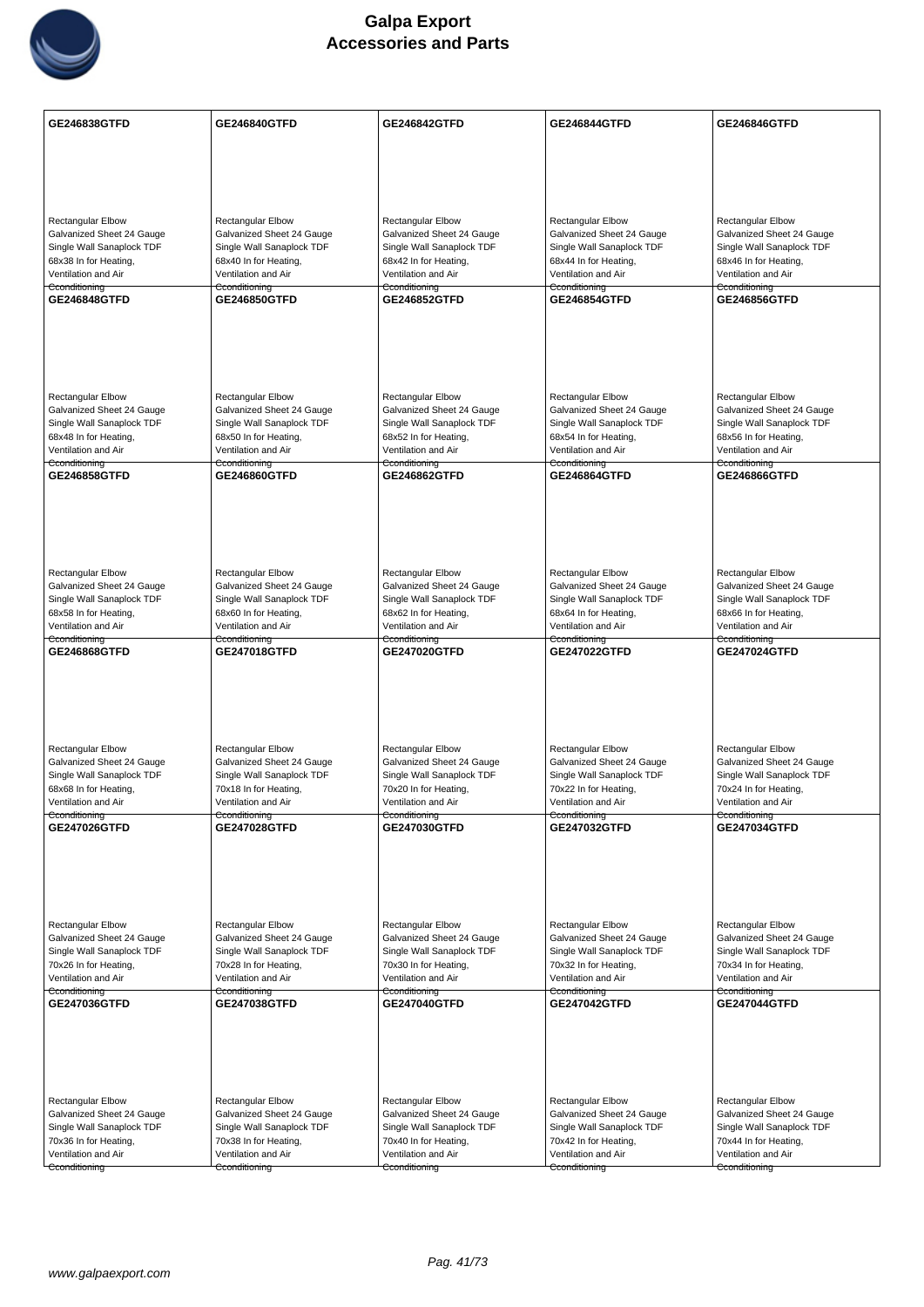

| <b>Rectangular Elbow</b><br>Rectangular Elbow<br><b>Rectangular Elbow</b><br><b>Rectangular Elbow</b><br>Rectangular Elbow<br>Galvanized Sheet 24 Gauge<br>Galvanized Sheet 24 Gauge<br>Galvanized Sheet 24 Gauge<br>Galvanized Sheet 24 Gauge<br>Galvanized Sheet 24 Gauge<br>Single Wall Sanaplock TDF<br>Single Wall Sanaplock TDF<br>Single Wall Sanaplock TDF<br>Single Wall Sanaplock TDF<br>Single Wall Sanaplock TDF<br>70x46 In for Heating,<br>70x48 In for Heating,<br>70x50 In for Heating,<br>70x52 In for Heating,<br>70x54 In for Heating,<br>Ventilation and Air<br>Ventilation and Air<br>Ventilation and Air<br>Ventilation and Air<br>Ventilation and Air<br>Cconditioning<br>Cconditioning<br>Cconditioning<br>Cconditioning<br>Cconditioning<br>GE247056GTFD<br>GE247060GTFD<br>GE247064GTFD<br><b>GE247058GTFD</b><br>GE247062GTFD<br><b>Rectangular Elbow</b><br><b>Rectangular Elbow</b><br><b>Rectangular Elbow</b><br><b>Rectangular Elbow</b><br><b>Rectangular Elbow</b><br>Galvanized Sheet 24 Gauge<br>Galvanized Sheet 24 Gauge<br>Galvanized Sheet 24 Gauge<br>Galvanized Sheet 24 Gauge<br>Galvanized Sheet 24 Gauge<br>Single Wall Sanaplock TDF<br>Single Wall Sanaplock TDF<br>Single Wall Sanaplock TDF<br>Single Wall Sanaplock TDF<br>Single Wall Sanaplock TDF<br>70x56 In for Heating,<br>70x58 In for Heating,<br>70x60 In for Heating,<br>70x62 In for Heating,<br>70x64 In for Heating,<br>Ventilation and Air<br>Ventilation and Air<br>Ventilation and Air<br>Ventilation and Air<br>Ventilation and Air<br>Cconditioning<br>Cconditioning<br>Cconditioning<br>Cconditioning<br>Cconditioning<br>GE247070GTFD<br>GE247066GTFD<br><b>GE247068GTFD</b><br><b>GE247218GTFD</b><br><b>GE247220GTFD</b><br><b>Rectangular Elbow</b><br>Rectangular Elbow<br>Rectangular Elbow<br>Rectangular Elbow<br>Rectangular Elbow<br>Galvanized Sheet 24 Gauge<br>Galvanized Sheet 24 Gauge<br>Galvanized Sheet 24 Gauge<br>Galvanized Sheet 24 Gauge<br>Galvanized Sheet 24 Gauge<br>Single Wall Sanaplock TDF<br>Single Wall Sanaplock TDF<br>Single Wall Sanaplock TDF<br>Single Wall Sanaplock TDF<br>Single Wall Sanaplock TDF<br>70x66 In for Heating,<br>70x68 In for Heating,<br>70x70 In for Heating,<br>72x18 In for Heating,<br>72x20 In for Heating,<br>Ventilation and Air<br>Ventilation and Air<br>Ventilation and Air<br>Ventilation and Air<br>Ventilation and Air<br>Cconditioning<br>Cconditioning<br>Cconditioning<br>Cconditioning<br>Cconditioning<br><b>GE247222GTFD</b><br><b>GE247224GTFD</b><br><b>GE247226GTFD</b><br><b>GE247228GTFD</b><br>GE247230GTFD<br>Rectangular Elbow<br>Rectangular Elbow<br>Rectangular Elbow<br>Rectangular Elbow<br><b>Rectangular Elbow</b><br>Galvanized Sheet 24 Gauge<br>Galvanized Sheet 24 Gauge<br>Galvanized Sheet 24 Gauge<br>Galvanized Sheet 24 Gauge<br>Galvanized Sheet 24 Gauge<br>Single Wall Sanaplock TDF<br>Single Wall Sanaplock TDF<br>Single Wall Sanaplock TDF<br>Single Wall Sanaplock TDF<br>Single Wall Sanaplock TDF<br>72x22 In for Heating,<br>72x24 In for Heating,<br>72x26 In for Heating,<br>72x28 In for Heating,<br>72x30 In for Heating,<br>Ventilation and Air<br>Ventilation and Air<br>Ventilation and Air<br>Ventilation and Air<br>Ventilation and Air<br>Cconditioning<br>Cconditioning<br>Cconditioning<br>Cconditioning<br>Cconditioning<br>GE247232GTFD<br><b>GE247234GTFD</b><br>GE247236GTFD<br>GE247238GTFD<br>GE247240GTFD<br>Rectangular Elbow<br>Rectangular Elbow<br>Rectangular Elbow<br><b>Rectangular Elbow</b><br><b>Rectangular Elbow</b><br>Galvanized Sheet 24 Gauge<br>Galvanized Sheet 24 Gauge<br>Galvanized Sheet 24 Gauge<br>Galvanized Sheet 24 Gauge<br>Galvanized Sheet 24 Gauge<br>Single Wall Sanaplock TDF<br>Single Wall Sanaplock TDF<br>Single Wall Sanaplock TDF<br>Single Wall Sanaplock TDF<br>Single Wall Sanaplock TDF<br>72x32 In for Heating,<br>72x34 In for Heating,<br>72x36 In for Heating,<br>72x38 In for Heating,<br>72x40 In for Heating,<br>Ventilation and Air<br>Ventilation and Air<br>Ventilation and Air<br>Ventilation and Air<br>Ventilation and Air<br>Cconditioning<br>Cconditioning<br>Cconditioning<br>Cconditioning<br>Cconditioning<br><b>GE247250GTFD</b><br><b>GE247242GTFD</b><br><b>GE247244GTFD</b><br>GE247246GTFD<br><b>GE247248GTFD</b><br>Rectangular Elbow<br>Rectangular Elbow<br>Rectangular Elbow<br>Rectangular Elbow<br><b>Rectangular Elbow</b><br>Galvanized Sheet 24 Gauge<br>Galvanized Sheet 24 Gauge<br>Galvanized Sheet 24 Gauge<br>Galvanized Sheet 24 Gauge<br>Galvanized Sheet 24 Gauge<br>Single Wall Sanaplock TDF<br>Single Wall Sanaplock TDF<br>Single Wall Sanaplock TDF<br>Single Wall Sanaplock TDF<br>Single Wall Sanaplock TDF<br>72x42 In for Heating,<br>72x50 In for Heating,<br>72x44 In for Heating,<br>72x46 In for Heating,<br>72x48 In for Heating,<br>Ventilation and Air<br>Ventilation and Air<br>Ventilation and Air<br>Ventilation and Air<br>Ventilation and Air<br>Cconditioning<br>Cconditioning<br>Cconditioning<br>Cconditioning<br>Cconditioning | GE247046GTFD | <b>GE247048GTFD</b> | GE247050GTFD | <b>GE247052GTFD</b> | GE247054GTFD |
|----------------------------------------------------------------------------------------------------------------------------------------------------------------------------------------------------------------------------------------------------------------------------------------------------------------------------------------------------------------------------------------------------------------------------------------------------------------------------------------------------------------------------------------------------------------------------------------------------------------------------------------------------------------------------------------------------------------------------------------------------------------------------------------------------------------------------------------------------------------------------------------------------------------------------------------------------------------------------------------------------------------------------------------------------------------------------------------------------------------------------------------------------------------------------------------------------------------------------------------------------------------------------------------------------------------------------------------------------------------------------------------------------------------------------------------------------------------------------------------------------------------------------------------------------------------------------------------------------------------------------------------------------------------------------------------------------------------------------------------------------------------------------------------------------------------------------------------------------------------------------------------------------------------------------------------------------------------------------------------------------------------------------------------------------------------------------------------------------------------------------------------------------------------------------------------------------------------------------------------------------------------------------------------------------------------------------------------------------------------------------------------------------------------------------------------------------------------------------------------------------------------------------------------------------------------------------------------------------------------------------------------------------------------------------------------------------------------------------------------------------------------------------------------------------------------------------------------------------------------------------------------------------------------------------------------------------------------------------------------------------------------------------------------------------------------------------------------------------------------------------------------------------------------------------------------------------------------------------------------------------------------------------------------------------------------------------------------------------------------------------------------------------------------------------------------------------------------------------------------------------------------------------------------------------------------------------------------------------------------------------------------------------------------------------------------------------------------------------------------------------------------------------------------------------------------------------------------------------------------------------------------------------------------------------------------------------------------------------------------------------------------------------------------------------------------------------------------------------------------------------------------------------------------------------------------------------------------------------------------------------------------------------------------------------------------------------------------------------------------------------------------------------------------------------------------------------------------------------------------------------------------------------------------------------------------------------------------------------------------------------------------------------------------------------------------------------------------------------------------------------------------------------------------------------------------------------------------------------------------------------------------------------------------------------------------------------------------------------------------------------------------------------------------------------------------------------------------------------|--------------|---------------------|--------------|---------------------|--------------|
|                                                                                                                                                                                                                                                                                                                                                                                                                                                                                                                                                                                                                                                                                                                                                                                                                                                                                                                                                                                                                                                                                                                                                                                                                                                                                                                                                                                                                                                                                                                                                                                                                                                                                                                                                                                                                                                                                                                                                                                                                                                                                                                                                                                                                                                                                                                                                                                                                                                                                                                                                                                                                                                                                                                                                                                                                                                                                                                                                                                                                                                                                                                                                                                                                                                                                                                                                                                                                                                                                                                                                                                                                                                                                                                                                                                                                                                                                                                                                                                                                                                                                                                                                                                                                                                                                                                                                                                                                                                                                                                                                                                                                                                                                                                                                                                                                                                                                                                                                                                                                                                                                                    |              |                     |              |                     |              |
|                                                                                                                                                                                                                                                                                                                                                                                                                                                                                                                                                                                                                                                                                                                                                                                                                                                                                                                                                                                                                                                                                                                                                                                                                                                                                                                                                                                                                                                                                                                                                                                                                                                                                                                                                                                                                                                                                                                                                                                                                                                                                                                                                                                                                                                                                                                                                                                                                                                                                                                                                                                                                                                                                                                                                                                                                                                                                                                                                                                                                                                                                                                                                                                                                                                                                                                                                                                                                                                                                                                                                                                                                                                                                                                                                                                                                                                                                                                                                                                                                                                                                                                                                                                                                                                                                                                                                                                                                                                                                                                                                                                                                                                                                                                                                                                                                                                                                                                                                                                                                                                                                                    |              |                     |              |                     |              |
|                                                                                                                                                                                                                                                                                                                                                                                                                                                                                                                                                                                                                                                                                                                                                                                                                                                                                                                                                                                                                                                                                                                                                                                                                                                                                                                                                                                                                                                                                                                                                                                                                                                                                                                                                                                                                                                                                                                                                                                                                                                                                                                                                                                                                                                                                                                                                                                                                                                                                                                                                                                                                                                                                                                                                                                                                                                                                                                                                                                                                                                                                                                                                                                                                                                                                                                                                                                                                                                                                                                                                                                                                                                                                                                                                                                                                                                                                                                                                                                                                                                                                                                                                                                                                                                                                                                                                                                                                                                                                                                                                                                                                                                                                                                                                                                                                                                                                                                                                                                                                                                                                                    |              |                     |              |                     |              |
|                                                                                                                                                                                                                                                                                                                                                                                                                                                                                                                                                                                                                                                                                                                                                                                                                                                                                                                                                                                                                                                                                                                                                                                                                                                                                                                                                                                                                                                                                                                                                                                                                                                                                                                                                                                                                                                                                                                                                                                                                                                                                                                                                                                                                                                                                                                                                                                                                                                                                                                                                                                                                                                                                                                                                                                                                                                                                                                                                                                                                                                                                                                                                                                                                                                                                                                                                                                                                                                                                                                                                                                                                                                                                                                                                                                                                                                                                                                                                                                                                                                                                                                                                                                                                                                                                                                                                                                                                                                                                                                                                                                                                                                                                                                                                                                                                                                                                                                                                                                                                                                                                                    |              |                     |              |                     |              |
|                                                                                                                                                                                                                                                                                                                                                                                                                                                                                                                                                                                                                                                                                                                                                                                                                                                                                                                                                                                                                                                                                                                                                                                                                                                                                                                                                                                                                                                                                                                                                                                                                                                                                                                                                                                                                                                                                                                                                                                                                                                                                                                                                                                                                                                                                                                                                                                                                                                                                                                                                                                                                                                                                                                                                                                                                                                                                                                                                                                                                                                                                                                                                                                                                                                                                                                                                                                                                                                                                                                                                                                                                                                                                                                                                                                                                                                                                                                                                                                                                                                                                                                                                                                                                                                                                                                                                                                                                                                                                                                                                                                                                                                                                                                                                                                                                                                                                                                                                                                                                                                                                                    |              |                     |              |                     |              |
|                                                                                                                                                                                                                                                                                                                                                                                                                                                                                                                                                                                                                                                                                                                                                                                                                                                                                                                                                                                                                                                                                                                                                                                                                                                                                                                                                                                                                                                                                                                                                                                                                                                                                                                                                                                                                                                                                                                                                                                                                                                                                                                                                                                                                                                                                                                                                                                                                                                                                                                                                                                                                                                                                                                                                                                                                                                                                                                                                                                                                                                                                                                                                                                                                                                                                                                                                                                                                                                                                                                                                                                                                                                                                                                                                                                                                                                                                                                                                                                                                                                                                                                                                                                                                                                                                                                                                                                                                                                                                                                                                                                                                                                                                                                                                                                                                                                                                                                                                                                                                                                                                                    |              |                     |              |                     |              |
|                                                                                                                                                                                                                                                                                                                                                                                                                                                                                                                                                                                                                                                                                                                                                                                                                                                                                                                                                                                                                                                                                                                                                                                                                                                                                                                                                                                                                                                                                                                                                                                                                                                                                                                                                                                                                                                                                                                                                                                                                                                                                                                                                                                                                                                                                                                                                                                                                                                                                                                                                                                                                                                                                                                                                                                                                                                                                                                                                                                                                                                                                                                                                                                                                                                                                                                                                                                                                                                                                                                                                                                                                                                                                                                                                                                                                                                                                                                                                                                                                                                                                                                                                                                                                                                                                                                                                                                                                                                                                                                                                                                                                                                                                                                                                                                                                                                                                                                                                                                                                                                                                                    |              |                     |              |                     |              |
|                                                                                                                                                                                                                                                                                                                                                                                                                                                                                                                                                                                                                                                                                                                                                                                                                                                                                                                                                                                                                                                                                                                                                                                                                                                                                                                                                                                                                                                                                                                                                                                                                                                                                                                                                                                                                                                                                                                                                                                                                                                                                                                                                                                                                                                                                                                                                                                                                                                                                                                                                                                                                                                                                                                                                                                                                                                                                                                                                                                                                                                                                                                                                                                                                                                                                                                                                                                                                                                                                                                                                                                                                                                                                                                                                                                                                                                                                                                                                                                                                                                                                                                                                                                                                                                                                                                                                                                                                                                                                                                                                                                                                                                                                                                                                                                                                                                                                                                                                                                                                                                                                                    |              |                     |              |                     |              |
|                                                                                                                                                                                                                                                                                                                                                                                                                                                                                                                                                                                                                                                                                                                                                                                                                                                                                                                                                                                                                                                                                                                                                                                                                                                                                                                                                                                                                                                                                                                                                                                                                                                                                                                                                                                                                                                                                                                                                                                                                                                                                                                                                                                                                                                                                                                                                                                                                                                                                                                                                                                                                                                                                                                                                                                                                                                                                                                                                                                                                                                                                                                                                                                                                                                                                                                                                                                                                                                                                                                                                                                                                                                                                                                                                                                                                                                                                                                                                                                                                                                                                                                                                                                                                                                                                                                                                                                                                                                                                                                                                                                                                                                                                                                                                                                                                                                                                                                                                                                                                                                                                                    |              |                     |              |                     |              |
|                                                                                                                                                                                                                                                                                                                                                                                                                                                                                                                                                                                                                                                                                                                                                                                                                                                                                                                                                                                                                                                                                                                                                                                                                                                                                                                                                                                                                                                                                                                                                                                                                                                                                                                                                                                                                                                                                                                                                                                                                                                                                                                                                                                                                                                                                                                                                                                                                                                                                                                                                                                                                                                                                                                                                                                                                                                                                                                                                                                                                                                                                                                                                                                                                                                                                                                                                                                                                                                                                                                                                                                                                                                                                                                                                                                                                                                                                                                                                                                                                                                                                                                                                                                                                                                                                                                                                                                                                                                                                                                                                                                                                                                                                                                                                                                                                                                                                                                                                                                                                                                                                                    |              |                     |              |                     |              |
|                                                                                                                                                                                                                                                                                                                                                                                                                                                                                                                                                                                                                                                                                                                                                                                                                                                                                                                                                                                                                                                                                                                                                                                                                                                                                                                                                                                                                                                                                                                                                                                                                                                                                                                                                                                                                                                                                                                                                                                                                                                                                                                                                                                                                                                                                                                                                                                                                                                                                                                                                                                                                                                                                                                                                                                                                                                                                                                                                                                                                                                                                                                                                                                                                                                                                                                                                                                                                                                                                                                                                                                                                                                                                                                                                                                                                                                                                                                                                                                                                                                                                                                                                                                                                                                                                                                                                                                                                                                                                                                                                                                                                                                                                                                                                                                                                                                                                                                                                                                                                                                                                                    |              |                     |              |                     |              |
|                                                                                                                                                                                                                                                                                                                                                                                                                                                                                                                                                                                                                                                                                                                                                                                                                                                                                                                                                                                                                                                                                                                                                                                                                                                                                                                                                                                                                                                                                                                                                                                                                                                                                                                                                                                                                                                                                                                                                                                                                                                                                                                                                                                                                                                                                                                                                                                                                                                                                                                                                                                                                                                                                                                                                                                                                                                                                                                                                                                                                                                                                                                                                                                                                                                                                                                                                                                                                                                                                                                                                                                                                                                                                                                                                                                                                                                                                                                                                                                                                                                                                                                                                                                                                                                                                                                                                                                                                                                                                                                                                                                                                                                                                                                                                                                                                                                                                                                                                                                                                                                                                                    |              |                     |              |                     |              |
|                                                                                                                                                                                                                                                                                                                                                                                                                                                                                                                                                                                                                                                                                                                                                                                                                                                                                                                                                                                                                                                                                                                                                                                                                                                                                                                                                                                                                                                                                                                                                                                                                                                                                                                                                                                                                                                                                                                                                                                                                                                                                                                                                                                                                                                                                                                                                                                                                                                                                                                                                                                                                                                                                                                                                                                                                                                                                                                                                                                                                                                                                                                                                                                                                                                                                                                                                                                                                                                                                                                                                                                                                                                                                                                                                                                                                                                                                                                                                                                                                                                                                                                                                                                                                                                                                                                                                                                                                                                                                                                                                                                                                                                                                                                                                                                                                                                                                                                                                                                                                                                                                                    |              |                     |              |                     |              |
|                                                                                                                                                                                                                                                                                                                                                                                                                                                                                                                                                                                                                                                                                                                                                                                                                                                                                                                                                                                                                                                                                                                                                                                                                                                                                                                                                                                                                                                                                                                                                                                                                                                                                                                                                                                                                                                                                                                                                                                                                                                                                                                                                                                                                                                                                                                                                                                                                                                                                                                                                                                                                                                                                                                                                                                                                                                                                                                                                                                                                                                                                                                                                                                                                                                                                                                                                                                                                                                                                                                                                                                                                                                                                                                                                                                                                                                                                                                                                                                                                                                                                                                                                                                                                                                                                                                                                                                                                                                                                                                                                                                                                                                                                                                                                                                                                                                                                                                                                                                                                                                                                                    |              |                     |              |                     |              |
|                                                                                                                                                                                                                                                                                                                                                                                                                                                                                                                                                                                                                                                                                                                                                                                                                                                                                                                                                                                                                                                                                                                                                                                                                                                                                                                                                                                                                                                                                                                                                                                                                                                                                                                                                                                                                                                                                                                                                                                                                                                                                                                                                                                                                                                                                                                                                                                                                                                                                                                                                                                                                                                                                                                                                                                                                                                                                                                                                                                                                                                                                                                                                                                                                                                                                                                                                                                                                                                                                                                                                                                                                                                                                                                                                                                                                                                                                                                                                                                                                                                                                                                                                                                                                                                                                                                                                                                                                                                                                                                                                                                                                                                                                                                                                                                                                                                                                                                                                                                                                                                                                                    |              |                     |              |                     |              |
|                                                                                                                                                                                                                                                                                                                                                                                                                                                                                                                                                                                                                                                                                                                                                                                                                                                                                                                                                                                                                                                                                                                                                                                                                                                                                                                                                                                                                                                                                                                                                                                                                                                                                                                                                                                                                                                                                                                                                                                                                                                                                                                                                                                                                                                                                                                                                                                                                                                                                                                                                                                                                                                                                                                                                                                                                                                                                                                                                                                                                                                                                                                                                                                                                                                                                                                                                                                                                                                                                                                                                                                                                                                                                                                                                                                                                                                                                                                                                                                                                                                                                                                                                                                                                                                                                                                                                                                                                                                                                                                                                                                                                                                                                                                                                                                                                                                                                                                                                                                                                                                                                                    |              |                     |              |                     |              |
|                                                                                                                                                                                                                                                                                                                                                                                                                                                                                                                                                                                                                                                                                                                                                                                                                                                                                                                                                                                                                                                                                                                                                                                                                                                                                                                                                                                                                                                                                                                                                                                                                                                                                                                                                                                                                                                                                                                                                                                                                                                                                                                                                                                                                                                                                                                                                                                                                                                                                                                                                                                                                                                                                                                                                                                                                                                                                                                                                                                                                                                                                                                                                                                                                                                                                                                                                                                                                                                                                                                                                                                                                                                                                                                                                                                                                                                                                                                                                                                                                                                                                                                                                                                                                                                                                                                                                                                                                                                                                                                                                                                                                                                                                                                                                                                                                                                                                                                                                                                                                                                                                                    |              |                     |              |                     |              |
|                                                                                                                                                                                                                                                                                                                                                                                                                                                                                                                                                                                                                                                                                                                                                                                                                                                                                                                                                                                                                                                                                                                                                                                                                                                                                                                                                                                                                                                                                                                                                                                                                                                                                                                                                                                                                                                                                                                                                                                                                                                                                                                                                                                                                                                                                                                                                                                                                                                                                                                                                                                                                                                                                                                                                                                                                                                                                                                                                                                                                                                                                                                                                                                                                                                                                                                                                                                                                                                                                                                                                                                                                                                                                                                                                                                                                                                                                                                                                                                                                                                                                                                                                                                                                                                                                                                                                                                                                                                                                                                                                                                                                                                                                                                                                                                                                                                                                                                                                                                                                                                                                                    |              |                     |              |                     |              |
|                                                                                                                                                                                                                                                                                                                                                                                                                                                                                                                                                                                                                                                                                                                                                                                                                                                                                                                                                                                                                                                                                                                                                                                                                                                                                                                                                                                                                                                                                                                                                                                                                                                                                                                                                                                                                                                                                                                                                                                                                                                                                                                                                                                                                                                                                                                                                                                                                                                                                                                                                                                                                                                                                                                                                                                                                                                                                                                                                                                                                                                                                                                                                                                                                                                                                                                                                                                                                                                                                                                                                                                                                                                                                                                                                                                                                                                                                                                                                                                                                                                                                                                                                                                                                                                                                                                                                                                                                                                                                                                                                                                                                                                                                                                                                                                                                                                                                                                                                                                                                                                                                                    |              |                     |              |                     |              |
|                                                                                                                                                                                                                                                                                                                                                                                                                                                                                                                                                                                                                                                                                                                                                                                                                                                                                                                                                                                                                                                                                                                                                                                                                                                                                                                                                                                                                                                                                                                                                                                                                                                                                                                                                                                                                                                                                                                                                                                                                                                                                                                                                                                                                                                                                                                                                                                                                                                                                                                                                                                                                                                                                                                                                                                                                                                                                                                                                                                                                                                                                                                                                                                                                                                                                                                                                                                                                                                                                                                                                                                                                                                                                                                                                                                                                                                                                                                                                                                                                                                                                                                                                                                                                                                                                                                                                                                                                                                                                                                                                                                                                                                                                                                                                                                                                                                                                                                                                                                                                                                                                                    |              |                     |              |                     |              |
|                                                                                                                                                                                                                                                                                                                                                                                                                                                                                                                                                                                                                                                                                                                                                                                                                                                                                                                                                                                                                                                                                                                                                                                                                                                                                                                                                                                                                                                                                                                                                                                                                                                                                                                                                                                                                                                                                                                                                                                                                                                                                                                                                                                                                                                                                                                                                                                                                                                                                                                                                                                                                                                                                                                                                                                                                                                                                                                                                                                                                                                                                                                                                                                                                                                                                                                                                                                                                                                                                                                                                                                                                                                                                                                                                                                                                                                                                                                                                                                                                                                                                                                                                                                                                                                                                                                                                                                                                                                                                                                                                                                                                                                                                                                                                                                                                                                                                                                                                                                                                                                                                                    |              |                     |              |                     |              |
|                                                                                                                                                                                                                                                                                                                                                                                                                                                                                                                                                                                                                                                                                                                                                                                                                                                                                                                                                                                                                                                                                                                                                                                                                                                                                                                                                                                                                                                                                                                                                                                                                                                                                                                                                                                                                                                                                                                                                                                                                                                                                                                                                                                                                                                                                                                                                                                                                                                                                                                                                                                                                                                                                                                                                                                                                                                                                                                                                                                                                                                                                                                                                                                                                                                                                                                                                                                                                                                                                                                                                                                                                                                                                                                                                                                                                                                                                                                                                                                                                                                                                                                                                                                                                                                                                                                                                                                                                                                                                                                                                                                                                                                                                                                                                                                                                                                                                                                                                                                                                                                                                                    |              |                     |              |                     |              |
|                                                                                                                                                                                                                                                                                                                                                                                                                                                                                                                                                                                                                                                                                                                                                                                                                                                                                                                                                                                                                                                                                                                                                                                                                                                                                                                                                                                                                                                                                                                                                                                                                                                                                                                                                                                                                                                                                                                                                                                                                                                                                                                                                                                                                                                                                                                                                                                                                                                                                                                                                                                                                                                                                                                                                                                                                                                                                                                                                                                                                                                                                                                                                                                                                                                                                                                                                                                                                                                                                                                                                                                                                                                                                                                                                                                                                                                                                                                                                                                                                                                                                                                                                                                                                                                                                                                                                                                                                                                                                                                                                                                                                                                                                                                                                                                                                                                                                                                                                                                                                                                                                                    |              |                     |              |                     |              |
|                                                                                                                                                                                                                                                                                                                                                                                                                                                                                                                                                                                                                                                                                                                                                                                                                                                                                                                                                                                                                                                                                                                                                                                                                                                                                                                                                                                                                                                                                                                                                                                                                                                                                                                                                                                                                                                                                                                                                                                                                                                                                                                                                                                                                                                                                                                                                                                                                                                                                                                                                                                                                                                                                                                                                                                                                                                                                                                                                                                                                                                                                                                                                                                                                                                                                                                                                                                                                                                                                                                                                                                                                                                                                                                                                                                                                                                                                                                                                                                                                                                                                                                                                                                                                                                                                                                                                                                                                                                                                                                                                                                                                                                                                                                                                                                                                                                                                                                                                                                                                                                                                                    |              |                     |              |                     |              |
|                                                                                                                                                                                                                                                                                                                                                                                                                                                                                                                                                                                                                                                                                                                                                                                                                                                                                                                                                                                                                                                                                                                                                                                                                                                                                                                                                                                                                                                                                                                                                                                                                                                                                                                                                                                                                                                                                                                                                                                                                                                                                                                                                                                                                                                                                                                                                                                                                                                                                                                                                                                                                                                                                                                                                                                                                                                                                                                                                                                                                                                                                                                                                                                                                                                                                                                                                                                                                                                                                                                                                                                                                                                                                                                                                                                                                                                                                                                                                                                                                                                                                                                                                                                                                                                                                                                                                                                                                                                                                                                                                                                                                                                                                                                                                                                                                                                                                                                                                                                                                                                                                                    |              |                     |              |                     |              |
|                                                                                                                                                                                                                                                                                                                                                                                                                                                                                                                                                                                                                                                                                                                                                                                                                                                                                                                                                                                                                                                                                                                                                                                                                                                                                                                                                                                                                                                                                                                                                                                                                                                                                                                                                                                                                                                                                                                                                                                                                                                                                                                                                                                                                                                                                                                                                                                                                                                                                                                                                                                                                                                                                                                                                                                                                                                                                                                                                                                                                                                                                                                                                                                                                                                                                                                                                                                                                                                                                                                                                                                                                                                                                                                                                                                                                                                                                                                                                                                                                                                                                                                                                                                                                                                                                                                                                                                                                                                                                                                                                                                                                                                                                                                                                                                                                                                                                                                                                                                                                                                                                                    |              |                     |              |                     |              |
|                                                                                                                                                                                                                                                                                                                                                                                                                                                                                                                                                                                                                                                                                                                                                                                                                                                                                                                                                                                                                                                                                                                                                                                                                                                                                                                                                                                                                                                                                                                                                                                                                                                                                                                                                                                                                                                                                                                                                                                                                                                                                                                                                                                                                                                                                                                                                                                                                                                                                                                                                                                                                                                                                                                                                                                                                                                                                                                                                                                                                                                                                                                                                                                                                                                                                                                                                                                                                                                                                                                                                                                                                                                                                                                                                                                                                                                                                                                                                                                                                                                                                                                                                                                                                                                                                                                                                                                                                                                                                                                                                                                                                                                                                                                                                                                                                                                                                                                                                                                                                                                                                                    |              |                     |              |                     |              |
|                                                                                                                                                                                                                                                                                                                                                                                                                                                                                                                                                                                                                                                                                                                                                                                                                                                                                                                                                                                                                                                                                                                                                                                                                                                                                                                                                                                                                                                                                                                                                                                                                                                                                                                                                                                                                                                                                                                                                                                                                                                                                                                                                                                                                                                                                                                                                                                                                                                                                                                                                                                                                                                                                                                                                                                                                                                                                                                                                                                                                                                                                                                                                                                                                                                                                                                                                                                                                                                                                                                                                                                                                                                                                                                                                                                                                                                                                                                                                                                                                                                                                                                                                                                                                                                                                                                                                                                                                                                                                                                                                                                                                                                                                                                                                                                                                                                                                                                                                                                                                                                                                                    |              |                     |              |                     |              |
|                                                                                                                                                                                                                                                                                                                                                                                                                                                                                                                                                                                                                                                                                                                                                                                                                                                                                                                                                                                                                                                                                                                                                                                                                                                                                                                                                                                                                                                                                                                                                                                                                                                                                                                                                                                                                                                                                                                                                                                                                                                                                                                                                                                                                                                                                                                                                                                                                                                                                                                                                                                                                                                                                                                                                                                                                                                                                                                                                                                                                                                                                                                                                                                                                                                                                                                                                                                                                                                                                                                                                                                                                                                                                                                                                                                                                                                                                                                                                                                                                                                                                                                                                                                                                                                                                                                                                                                                                                                                                                                                                                                                                                                                                                                                                                                                                                                                                                                                                                                                                                                                                                    |              |                     |              |                     |              |
|                                                                                                                                                                                                                                                                                                                                                                                                                                                                                                                                                                                                                                                                                                                                                                                                                                                                                                                                                                                                                                                                                                                                                                                                                                                                                                                                                                                                                                                                                                                                                                                                                                                                                                                                                                                                                                                                                                                                                                                                                                                                                                                                                                                                                                                                                                                                                                                                                                                                                                                                                                                                                                                                                                                                                                                                                                                                                                                                                                                                                                                                                                                                                                                                                                                                                                                                                                                                                                                                                                                                                                                                                                                                                                                                                                                                                                                                                                                                                                                                                                                                                                                                                                                                                                                                                                                                                                                                                                                                                                                                                                                                                                                                                                                                                                                                                                                                                                                                                                                                                                                                                                    |              |                     |              |                     |              |
|                                                                                                                                                                                                                                                                                                                                                                                                                                                                                                                                                                                                                                                                                                                                                                                                                                                                                                                                                                                                                                                                                                                                                                                                                                                                                                                                                                                                                                                                                                                                                                                                                                                                                                                                                                                                                                                                                                                                                                                                                                                                                                                                                                                                                                                                                                                                                                                                                                                                                                                                                                                                                                                                                                                                                                                                                                                                                                                                                                                                                                                                                                                                                                                                                                                                                                                                                                                                                                                                                                                                                                                                                                                                                                                                                                                                                                                                                                                                                                                                                                                                                                                                                                                                                                                                                                                                                                                                                                                                                                                                                                                                                                                                                                                                                                                                                                                                                                                                                                                                                                                                                                    |              |                     |              |                     |              |
|                                                                                                                                                                                                                                                                                                                                                                                                                                                                                                                                                                                                                                                                                                                                                                                                                                                                                                                                                                                                                                                                                                                                                                                                                                                                                                                                                                                                                                                                                                                                                                                                                                                                                                                                                                                                                                                                                                                                                                                                                                                                                                                                                                                                                                                                                                                                                                                                                                                                                                                                                                                                                                                                                                                                                                                                                                                                                                                                                                                                                                                                                                                                                                                                                                                                                                                                                                                                                                                                                                                                                                                                                                                                                                                                                                                                                                                                                                                                                                                                                                                                                                                                                                                                                                                                                                                                                                                                                                                                                                                                                                                                                                                                                                                                                                                                                                                                                                                                                                                                                                                                                                    |              |                     |              |                     |              |
|                                                                                                                                                                                                                                                                                                                                                                                                                                                                                                                                                                                                                                                                                                                                                                                                                                                                                                                                                                                                                                                                                                                                                                                                                                                                                                                                                                                                                                                                                                                                                                                                                                                                                                                                                                                                                                                                                                                                                                                                                                                                                                                                                                                                                                                                                                                                                                                                                                                                                                                                                                                                                                                                                                                                                                                                                                                                                                                                                                                                                                                                                                                                                                                                                                                                                                                                                                                                                                                                                                                                                                                                                                                                                                                                                                                                                                                                                                                                                                                                                                                                                                                                                                                                                                                                                                                                                                                                                                                                                                                                                                                                                                                                                                                                                                                                                                                                                                                                                                                                                                                                                                    |              |                     |              |                     |              |
|                                                                                                                                                                                                                                                                                                                                                                                                                                                                                                                                                                                                                                                                                                                                                                                                                                                                                                                                                                                                                                                                                                                                                                                                                                                                                                                                                                                                                                                                                                                                                                                                                                                                                                                                                                                                                                                                                                                                                                                                                                                                                                                                                                                                                                                                                                                                                                                                                                                                                                                                                                                                                                                                                                                                                                                                                                                                                                                                                                                                                                                                                                                                                                                                                                                                                                                                                                                                                                                                                                                                                                                                                                                                                                                                                                                                                                                                                                                                                                                                                                                                                                                                                                                                                                                                                                                                                                                                                                                                                                                                                                                                                                                                                                                                                                                                                                                                                                                                                                                                                                                                                                    |              |                     |              |                     |              |
|                                                                                                                                                                                                                                                                                                                                                                                                                                                                                                                                                                                                                                                                                                                                                                                                                                                                                                                                                                                                                                                                                                                                                                                                                                                                                                                                                                                                                                                                                                                                                                                                                                                                                                                                                                                                                                                                                                                                                                                                                                                                                                                                                                                                                                                                                                                                                                                                                                                                                                                                                                                                                                                                                                                                                                                                                                                                                                                                                                                                                                                                                                                                                                                                                                                                                                                                                                                                                                                                                                                                                                                                                                                                                                                                                                                                                                                                                                                                                                                                                                                                                                                                                                                                                                                                                                                                                                                                                                                                                                                                                                                                                                                                                                                                                                                                                                                                                                                                                                                                                                                                                                    |              |                     |              |                     |              |
|                                                                                                                                                                                                                                                                                                                                                                                                                                                                                                                                                                                                                                                                                                                                                                                                                                                                                                                                                                                                                                                                                                                                                                                                                                                                                                                                                                                                                                                                                                                                                                                                                                                                                                                                                                                                                                                                                                                                                                                                                                                                                                                                                                                                                                                                                                                                                                                                                                                                                                                                                                                                                                                                                                                                                                                                                                                                                                                                                                                                                                                                                                                                                                                                                                                                                                                                                                                                                                                                                                                                                                                                                                                                                                                                                                                                                                                                                                                                                                                                                                                                                                                                                                                                                                                                                                                                                                                                                                                                                                                                                                                                                                                                                                                                                                                                                                                                                                                                                                                                                                                                                                    |              |                     |              |                     |              |
|                                                                                                                                                                                                                                                                                                                                                                                                                                                                                                                                                                                                                                                                                                                                                                                                                                                                                                                                                                                                                                                                                                                                                                                                                                                                                                                                                                                                                                                                                                                                                                                                                                                                                                                                                                                                                                                                                                                                                                                                                                                                                                                                                                                                                                                                                                                                                                                                                                                                                                                                                                                                                                                                                                                                                                                                                                                                                                                                                                                                                                                                                                                                                                                                                                                                                                                                                                                                                                                                                                                                                                                                                                                                                                                                                                                                                                                                                                                                                                                                                                                                                                                                                                                                                                                                                                                                                                                                                                                                                                                                                                                                                                                                                                                                                                                                                                                                                                                                                                                                                                                                                                    |              |                     |              |                     |              |
|                                                                                                                                                                                                                                                                                                                                                                                                                                                                                                                                                                                                                                                                                                                                                                                                                                                                                                                                                                                                                                                                                                                                                                                                                                                                                                                                                                                                                                                                                                                                                                                                                                                                                                                                                                                                                                                                                                                                                                                                                                                                                                                                                                                                                                                                                                                                                                                                                                                                                                                                                                                                                                                                                                                                                                                                                                                                                                                                                                                                                                                                                                                                                                                                                                                                                                                                                                                                                                                                                                                                                                                                                                                                                                                                                                                                                                                                                                                                                                                                                                                                                                                                                                                                                                                                                                                                                                                                                                                                                                                                                                                                                                                                                                                                                                                                                                                                                                                                                                                                                                                                                                    |              |                     |              |                     |              |
|                                                                                                                                                                                                                                                                                                                                                                                                                                                                                                                                                                                                                                                                                                                                                                                                                                                                                                                                                                                                                                                                                                                                                                                                                                                                                                                                                                                                                                                                                                                                                                                                                                                                                                                                                                                                                                                                                                                                                                                                                                                                                                                                                                                                                                                                                                                                                                                                                                                                                                                                                                                                                                                                                                                                                                                                                                                                                                                                                                                                                                                                                                                                                                                                                                                                                                                                                                                                                                                                                                                                                                                                                                                                                                                                                                                                                                                                                                                                                                                                                                                                                                                                                                                                                                                                                                                                                                                                                                                                                                                                                                                                                                                                                                                                                                                                                                                                                                                                                                                                                                                                                                    |              |                     |              |                     |              |
|                                                                                                                                                                                                                                                                                                                                                                                                                                                                                                                                                                                                                                                                                                                                                                                                                                                                                                                                                                                                                                                                                                                                                                                                                                                                                                                                                                                                                                                                                                                                                                                                                                                                                                                                                                                                                                                                                                                                                                                                                                                                                                                                                                                                                                                                                                                                                                                                                                                                                                                                                                                                                                                                                                                                                                                                                                                                                                                                                                                                                                                                                                                                                                                                                                                                                                                                                                                                                                                                                                                                                                                                                                                                                                                                                                                                                                                                                                                                                                                                                                                                                                                                                                                                                                                                                                                                                                                                                                                                                                                                                                                                                                                                                                                                                                                                                                                                                                                                                                                                                                                                                                    |              |                     |              |                     |              |
|                                                                                                                                                                                                                                                                                                                                                                                                                                                                                                                                                                                                                                                                                                                                                                                                                                                                                                                                                                                                                                                                                                                                                                                                                                                                                                                                                                                                                                                                                                                                                                                                                                                                                                                                                                                                                                                                                                                                                                                                                                                                                                                                                                                                                                                                                                                                                                                                                                                                                                                                                                                                                                                                                                                                                                                                                                                                                                                                                                                                                                                                                                                                                                                                                                                                                                                                                                                                                                                                                                                                                                                                                                                                                                                                                                                                                                                                                                                                                                                                                                                                                                                                                                                                                                                                                                                                                                                                                                                                                                                                                                                                                                                                                                                                                                                                                                                                                                                                                                                                                                                                                                    |              |                     |              |                     |              |
|                                                                                                                                                                                                                                                                                                                                                                                                                                                                                                                                                                                                                                                                                                                                                                                                                                                                                                                                                                                                                                                                                                                                                                                                                                                                                                                                                                                                                                                                                                                                                                                                                                                                                                                                                                                                                                                                                                                                                                                                                                                                                                                                                                                                                                                                                                                                                                                                                                                                                                                                                                                                                                                                                                                                                                                                                                                                                                                                                                                                                                                                                                                                                                                                                                                                                                                                                                                                                                                                                                                                                                                                                                                                                                                                                                                                                                                                                                                                                                                                                                                                                                                                                                                                                                                                                                                                                                                                                                                                                                                                                                                                                                                                                                                                                                                                                                                                                                                                                                                                                                                                                                    |              |                     |              |                     |              |
|                                                                                                                                                                                                                                                                                                                                                                                                                                                                                                                                                                                                                                                                                                                                                                                                                                                                                                                                                                                                                                                                                                                                                                                                                                                                                                                                                                                                                                                                                                                                                                                                                                                                                                                                                                                                                                                                                                                                                                                                                                                                                                                                                                                                                                                                                                                                                                                                                                                                                                                                                                                                                                                                                                                                                                                                                                                                                                                                                                                                                                                                                                                                                                                                                                                                                                                                                                                                                                                                                                                                                                                                                                                                                                                                                                                                                                                                                                                                                                                                                                                                                                                                                                                                                                                                                                                                                                                                                                                                                                                                                                                                                                                                                                                                                                                                                                                                                                                                                                                                                                                                                                    |              |                     |              |                     |              |
|                                                                                                                                                                                                                                                                                                                                                                                                                                                                                                                                                                                                                                                                                                                                                                                                                                                                                                                                                                                                                                                                                                                                                                                                                                                                                                                                                                                                                                                                                                                                                                                                                                                                                                                                                                                                                                                                                                                                                                                                                                                                                                                                                                                                                                                                                                                                                                                                                                                                                                                                                                                                                                                                                                                                                                                                                                                                                                                                                                                                                                                                                                                                                                                                                                                                                                                                                                                                                                                                                                                                                                                                                                                                                                                                                                                                                                                                                                                                                                                                                                                                                                                                                                                                                                                                                                                                                                                                                                                                                                                                                                                                                                                                                                                                                                                                                                                                                                                                                                                                                                                                                                    |              |                     |              |                     |              |
|                                                                                                                                                                                                                                                                                                                                                                                                                                                                                                                                                                                                                                                                                                                                                                                                                                                                                                                                                                                                                                                                                                                                                                                                                                                                                                                                                                                                                                                                                                                                                                                                                                                                                                                                                                                                                                                                                                                                                                                                                                                                                                                                                                                                                                                                                                                                                                                                                                                                                                                                                                                                                                                                                                                                                                                                                                                                                                                                                                                                                                                                                                                                                                                                                                                                                                                                                                                                                                                                                                                                                                                                                                                                                                                                                                                                                                                                                                                                                                                                                                                                                                                                                                                                                                                                                                                                                                                                                                                                                                                                                                                                                                                                                                                                                                                                                                                                                                                                                                                                                                                                                                    |              |                     |              |                     |              |
|                                                                                                                                                                                                                                                                                                                                                                                                                                                                                                                                                                                                                                                                                                                                                                                                                                                                                                                                                                                                                                                                                                                                                                                                                                                                                                                                                                                                                                                                                                                                                                                                                                                                                                                                                                                                                                                                                                                                                                                                                                                                                                                                                                                                                                                                                                                                                                                                                                                                                                                                                                                                                                                                                                                                                                                                                                                                                                                                                                                                                                                                                                                                                                                                                                                                                                                                                                                                                                                                                                                                                                                                                                                                                                                                                                                                                                                                                                                                                                                                                                                                                                                                                                                                                                                                                                                                                                                                                                                                                                                                                                                                                                                                                                                                                                                                                                                                                                                                                                                                                                                                                                    |              |                     |              |                     |              |
|                                                                                                                                                                                                                                                                                                                                                                                                                                                                                                                                                                                                                                                                                                                                                                                                                                                                                                                                                                                                                                                                                                                                                                                                                                                                                                                                                                                                                                                                                                                                                                                                                                                                                                                                                                                                                                                                                                                                                                                                                                                                                                                                                                                                                                                                                                                                                                                                                                                                                                                                                                                                                                                                                                                                                                                                                                                                                                                                                                                                                                                                                                                                                                                                                                                                                                                                                                                                                                                                                                                                                                                                                                                                                                                                                                                                                                                                                                                                                                                                                                                                                                                                                                                                                                                                                                                                                                                                                                                                                                                                                                                                                                                                                                                                                                                                                                                                                                                                                                                                                                                                                                    |              |                     |              |                     |              |
|                                                                                                                                                                                                                                                                                                                                                                                                                                                                                                                                                                                                                                                                                                                                                                                                                                                                                                                                                                                                                                                                                                                                                                                                                                                                                                                                                                                                                                                                                                                                                                                                                                                                                                                                                                                                                                                                                                                                                                                                                                                                                                                                                                                                                                                                                                                                                                                                                                                                                                                                                                                                                                                                                                                                                                                                                                                                                                                                                                                                                                                                                                                                                                                                                                                                                                                                                                                                                                                                                                                                                                                                                                                                                                                                                                                                                                                                                                                                                                                                                                                                                                                                                                                                                                                                                                                                                                                                                                                                                                                                                                                                                                                                                                                                                                                                                                                                                                                                                                                                                                                                                                    |              |                     |              |                     |              |
|                                                                                                                                                                                                                                                                                                                                                                                                                                                                                                                                                                                                                                                                                                                                                                                                                                                                                                                                                                                                                                                                                                                                                                                                                                                                                                                                                                                                                                                                                                                                                                                                                                                                                                                                                                                                                                                                                                                                                                                                                                                                                                                                                                                                                                                                                                                                                                                                                                                                                                                                                                                                                                                                                                                                                                                                                                                                                                                                                                                                                                                                                                                                                                                                                                                                                                                                                                                                                                                                                                                                                                                                                                                                                                                                                                                                                                                                                                                                                                                                                                                                                                                                                                                                                                                                                                                                                                                                                                                                                                                                                                                                                                                                                                                                                                                                                                                                                                                                                                                                                                                                                                    |              |                     |              |                     |              |
|                                                                                                                                                                                                                                                                                                                                                                                                                                                                                                                                                                                                                                                                                                                                                                                                                                                                                                                                                                                                                                                                                                                                                                                                                                                                                                                                                                                                                                                                                                                                                                                                                                                                                                                                                                                                                                                                                                                                                                                                                                                                                                                                                                                                                                                                                                                                                                                                                                                                                                                                                                                                                                                                                                                                                                                                                                                                                                                                                                                                                                                                                                                                                                                                                                                                                                                                                                                                                                                                                                                                                                                                                                                                                                                                                                                                                                                                                                                                                                                                                                                                                                                                                                                                                                                                                                                                                                                                                                                                                                                                                                                                                                                                                                                                                                                                                                                                                                                                                                                                                                                                                                    |              |                     |              |                     |              |
|                                                                                                                                                                                                                                                                                                                                                                                                                                                                                                                                                                                                                                                                                                                                                                                                                                                                                                                                                                                                                                                                                                                                                                                                                                                                                                                                                                                                                                                                                                                                                                                                                                                                                                                                                                                                                                                                                                                                                                                                                                                                                                                                                                                                                                                                                                                                                                                                                                                                                                                                                                                                                                                                                                                                                                                                                                                                                                                                                                                                                                                                                                                                                                                                                                                                                                                                                                                                                                                                                                                                                                                                                                                                                                                                                                                                                                                                                                                                                                                                                                                                                                                                                                                                                                                                                                                                                                                                                                                                                                                                                                                                                                                                                                                                                                                                                                                                                                                                                                                                                                                                                                    |              |                     |              |                     |              |
|                                                                                                                                                                                                                                                                                                                                                                                                                                                                                                                                                                                                                                                                                                                                                                                                                                                                                                                                                                                                                                                                                                                                                                                                                                                                                                                                                                                                                                                                                                                                                                                                                                                                                                                                                                                                                                                                                                                                                                                                                                                                                                                                                                                                                                                                                                                                                                                                                                                                                                                                                                                                                                                                                                                                                                                                                                                                                                                                                                                                                                                                                                                                                                                                                                                                                                                                                                                                                                                                                                                                                                                                                                                                                                                                                                                                                                                                                                                                                                                                                                                                                                                                                                                                                                                                                                                                                                                                                                                                                                                                                                                                                                                                                                                                                                                                                                                                                                                                                                                                                                                                                                    |              |                     |              |                     |              |
|                                                                                                                                                                                                                                                                                                                                                                                                                                                                                                                                                                                                                                                                                                                                                                                                                                                                                                                                                                                                                                                                                                                                                                                                                                                                                                                                                                                                                                                                                                                                                                                                                                                                                                                                                                                                                                                                                                                                                                                                                                                                                                                                                                                                                                                                                                                                                                                                                                                                                                                                                                                                                                                                                                                                                                                                                                                                                                                                                                                                                                                                                                                                                                                                                                                                                                                                                                                                                                                                                                                                                                                                                                                                                                                                                                                                                                                                                                                                                                                                                                                                                                                                                                                                                                                                                                                                                                                                                                                                                                                                                                                                                                                                                                                                                                                                                                                                                                                                                                                                                                                                                                    |              |                     |              |                     |              |
|                                                                                                                                                                                                                                                                                                                                                                                                                                                                                                                                                                                                                                                                                                                                                                                                                                                                                                                                                                                                                                                                                                                                                                                                                                                                                                                                                                                                                                                                                                                                                                                                                                                                                                                                                                                                                                                                                                                                                                                                                                                                                                                                                                                                                                                                                                                                                                                                                                                                                                                                                                                                                                                                                                                                                                                                                                                                                                                                                                                                                                                                                                                                                                                                                                                                                                                                                                                                                                                                                                                                                                                                                                                                                                                                                                                                                                                                                                                                                                                                                                                                                                                                                                                                                                                                                                                                                                                                                                                                                                                                                                                                                                                                                                                                                                                                                                                                                                                                                                                                                                                                                                    |              |                     |              |                     |              |
|                                                                                                                                                                                                                                                                                                                                                                                                                                                                                                                                                                                                                                                                                                                                                                                                                                                                                                                                                                                                                                                                                                                                                                                                                                                                                                                                                                                                                                                                                                                                                                                                                                                                                                                                                                                                                                                                                                                                                                                                                                                                                                                                                                                                                                                                                                                                                                                                                                                                                                                                                                                                                                                                                                                                                                                                                                                                                                                                                                                                                                                                                                                                                                                                                                                                                                                                                                                                                                                                                                                                                                                                                                                                                                                                                                                                                                                                                                                                                                                                                                                                                                                                                                                                                                                                                                                                                                                                                                                                                                                                                                                                                                                                                                                                                                                                                                                                                                                                                                                                                                                                                                    |              |                     |              |                     |              |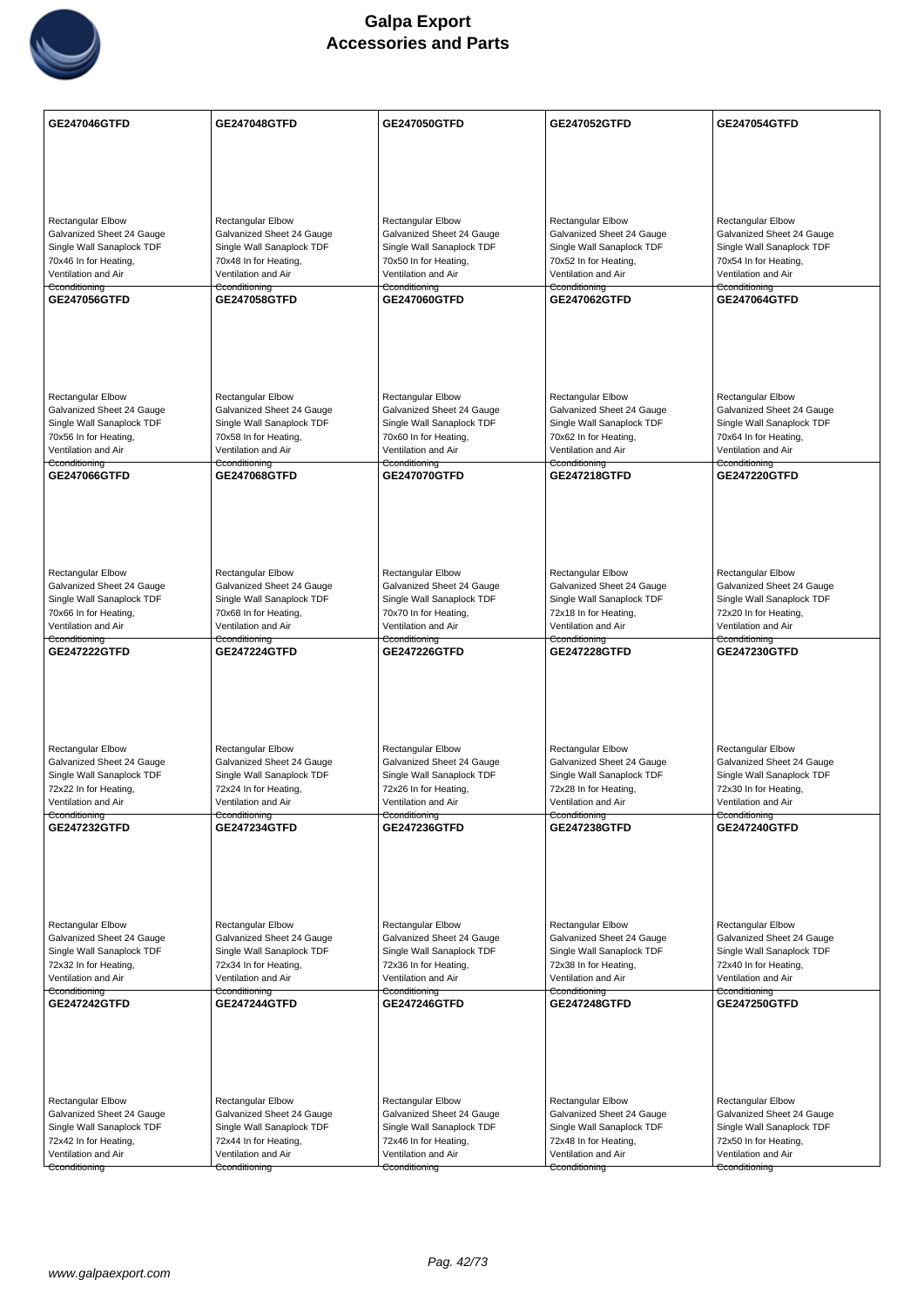

| <b>GE247252GTFD</b>                                    | <b>GE247254GTFD</b>                                    | <b>GE247256GTFD</b>                                    | <b>GE247258GTFD</b>                                    | GE247260GTFD                                           |
|--------------------------------------------------------|--------------------------------------------------------|--------------------------------------------------------|--------------------------------------------------------|--------------------------------------------------------|
|                                                        |                                                        |                                                        |                                                        |                                                        |
|                                                        |                                                        |                                                        |                                                        |                                                        |
|                                                        |                                                        |                                                        |                                                        |                                                        |
|                                                        |                                                        |                                                        |                                                        |                                                        |
|                                                        |                                                        |                                                        |                                                        |                                                        |
| <b>Rectangular Elbow</b><br>Galvanized Sheet 24 Gauge  | <b>Rectangular Elbow</b><br>Galvanized Sheet 24 Gauge  | Rectangular Elbow<br>Galvanized Sheet 24 Gauge         | <b>Rectangular Elbow</b><br>Galvanized Sheet 24 Gauge  | Rectangular Elbow<br>Galvanized Sheet 24 Gauge         |
| Single Wall Sanaplock TDF                              | Single Wall Sanaplock TDF                              | Single Wall Sanaplock TDF                              | Single Wall Sanaplock TDF                              | Single Wall Sanaplock TDF                              |
| 72x52 In for Heating,                                  | 72x54 In for Heating,                                  | 72x56 In for Heating,                                  | 72x58 In for Heating,                                  | 72x60 In for Heating,                                  |
| Ventilation and Air                                    | Ventilation and Air                                    | Ventilation and Air                                    | Ventilation and Air                                    | Ventilation and Air                                    |
| Cconditioning<br>GE247262GTFD                          | Cconditioning<br><b>GE247264GTFD</b>                   | Cconditioning<br>GE247266GTFD                          | Cconditioning<br><b>GE247268GTFD</b>                   | Cconditioning<br><b>GE247270GTFD</b>                   |
|                                                        |                                                        |                                                        |                                                        |                                                        |
|                                                        |                                                        |                                                        |                                                        |                                                        |
|                                                        |                                                        |                                                        |                                                        |                                                        |
|                                                        |                                                        |                                                        |                                                        |                                                        |
|                                                        |                                                        |                                                        |                                                        |                                                        |
| <b>Rectangular Elbow</b>                               | <b>Rectangular Elbow</b>                               | <b>Rectangular Elbow</b>                               | <b>Rectangular Elbow</b>                               | <b>Rectangular Elbow</b>                               |
| Galvanized Sheet 24 Gauge                              | Galvanized Sheet 24 Gauge                              | Galvanized Sheet 24 Gauge                              | Galvanized Sheet 24 Gauge                              | Galvanized Sheet 24 Gauge                              |
| Single Wall Sanaplock TDF                              | Single Wall Sanaplock TDF                              | Single Wall Sanaplock TDF                              | Single Wall Sanaplock TDF                              | Single Wall Sanaplock TDF                              |
| 72x62 In for Heating,                                  | 72x64 In for Heating,                                  | 72x66 In for Heating,                                  | 72x68 In for Heating,                                  | 72x70 In for Heating,                                  |
| Ventilation and Air<br>Cconditioning                   | Ventilation and Air<br>Cconditioning                   | Ventilation and Air<br>Cconditioning                   | Ventilation and Air<br>Cconditioning                   | Ventilation and Air<br>Cconditioning                   |
| <b>GE247272GTFD</b>                                    | <b>GE247420GTFD</b>                                    | <b>GE247422GTFD</b>                                    | <b>GE247424GTFD</b>                                    | <b>GE247426GTFD</b>                                    |
|                                                        |                                                        |                                                        |                                                        |                                                        |
|                                                        |                                                        |                                                        |                                                        |                                                        |
|                                                        |                                                        |                                                        |                                                        |                                                        |
|                                                        |                                                        |                                                        |                                                        |                                                        |
|                                                        |                                                        |                                                        |                                                        |                                                        |
| <b>Rectangular Elbow</b>                               | <b>Rectangular Elbow</b>                               | <b>Rectangular Elbow</b>                               | <b>Rectangular Elbow</b>                               | <b>Rectangular Elbow</b>                               |
| Galvanized Sheet 24 Gauge                              | Galvanized Sheet 24 Gauge                              | Galvanized Sheet 24 Gauge                              | Galvanized Sheet 24 Gauge                              | Galvanized Sheet 24 Gauge                              |
| Single Wall Sanaplock TDF                              | Single Wall Sanaplock TDF                              | Single Wall Sanaplock TDF                              | Single Wall Sanaplock TDF                              | Single Wall Sanaplock TDF                              |
| 72x72 In for Heating,<br>Ventilation and Air           | 74x20 In for Heating,<br>Ventilation and Air           | 74x22 In for Heating,<br>Ventilation and Air           | 74x24 In for Heating,<br>Ventilation and Air           | 74x26 In for Heating,<br>Ventilation and Air           |
| Cconditioning                                          | Cconditioning                                          | Cconditioning                                          | Cconditioning                                          | Cconditioning                                          |
| GE247428GTFD                                           | GE247430GTFD                                           | GE247432GTFD                                           | GE247434GTFD                                           | <b>GE247436GTFD</b>                                    |
|                                                        |                                                        |                                                        |                                                        |                                                        |
|                                                        |                                                        |                                                        |                                                        |                                                        |
|                                                        |                                                        |                                                        |                                                        |                                                        |
|                                                        |                                                        |                                                        |                                                        |                                                        |
|                                                        |                                                        |                                                        |                                                        |                                                        |
| Rectangular Elbow                                      | Rectangular Elbow                                      | <b>Rectangular Elbow</b>                               | Rectangular Elbow                                      | <b>Rectangular Elbow</b>                               |
| Galvanized Sheet 24 Gauge<br>Single Wall Sanaplock TDF | Galvanized Sheet 24 Gauge<br>Single Wall Sanaplock TDF | Galvanized Sheet 24 Gauge<br>Single Wall Sanaplock TDF | Galvanized Sheet 24 Gauge<br>Single Wall Sanaplock TDF | Galvanized Sheet 24 Gauge<br>Single Wall Sanaplock TDF |
| 74x28 In for Heating,                                  | 74x30 In for Heating,                                  | 74x32 In for Heating,                                  | 74x34 In for Heating,                                  | 74x36 In for Heating,                                  |
| Ventilation and Air                                    | Ventilation and Air                                    | Ventilation and Air                                    | Ventilation and Air                                    | Ventilation and Air                                    |
| Cconditioning                                          | Cconditioning                                          | Cconditioning                                          | Cconditioning                                          | Cconditioning                                          |
| <b>GE247438GTFD</b>                                    | <b>GE247440GTFD</b>                                    | <b>GE247442GTFD</b>                                    | <b>GE247444GTFD</b>                                    | <b>GE247446GTFD</b>                                    |
|                                                        |                                                        |                                                        |                                                        |                                                        |
|                                                        |                                                        |                                                        |                                                        |                                                        |
|                                                        |                                                        |                                                        |                                                        |                                                        |
|                                                        |                                                        |                                                        |                                                        |                                                        |
| Rectangular Elbow                                      | <b>Rectangular Elbow</b>                               | <b>Rectangular Elbow</b>                               | <b>Rectangular Elbow</b>                               | <b>Rectangular Elbow</b>                               |
| Galvanized Sheet 24 Gauge                              | Galvanized Sheet 24 Gauge                              | Galvanized Sheet 24 Gauge                              | Galvanized Sheet 24 Gauge                              | Galvanized Sheet 24 Gauge                              |
| Single Wall Sanaplock TDF                              | Single Wall Sanaplock TDF                              | Single Wall Sanaplock TDF                              | Single Wall Sanaplock TDF                              | Single Wall Sanaplock TDF                              |
| 74x38 In for Heating,                                  | 74x40 In for Heating,                                  | 74x42 In for Heating,                                  | 74x44 In for Heating,                                  | 74x46 In for Heating,                                  |
| Ventilation and Air                                    | Ventilation and Air                                    | Ventilation and Air                                    | Ventilation and Air                                    | Ventilation and Air                                    |
| Cconditioning<br><b>GE247448GTFD</b>                   | Cconditioning<br>GE247450GTFD                          | Cconditioning<br><b>GE247452GTFD</b>                   | Cconditioning<br><b>GE247454GTFD</b>                   | Cconditioning<br>GE247456GTFD                          |
|                                                        |                                                        |                                                        |                                                        |                                                        |
|                                                        |                                                        |                                                        |                                                        |                                                        |
|                                                        |                                                        |                                                        |                                                        |                                                        |
|                                                        |                                                        |                                                        |                                                        |                                                        |
|                                                        |                                                        |                                                        |                                                        |                                                        |
| Rectangular Elbow                                      | <b>Rectangular Elbow</b>                               | Rectangular Elbow                                      | <b>Rectangular Elbow</b>                               | Rectangular Elbow                                      |
| Galvanized Sheet 24 Gauge                              | Galvanized Sheet 24 Gauge                              | Galvanized Sheet 24 Gauge                              | Galvanized Sheet 24 Gauge                              | Galvanized Sheet 24 Gauge                              |
| Single Wall Sanaplock TDF                              | Single Wall Sanaplock TDF                              | Single Wall Sanaplock TDF                              | Single Wall Sanaplock TDF                              | Single Wall Sanaplock TDF                              |
| 74x48 In for Heating,<br>Ventilation and Air           | 74x50 In for Heating,<br>Ventilation and Air           | 74x52 In for Heating,<br>Ventilation and Air           | 74x54 In for Heating,<br>Ventilation and Air           | 74x56 In for Heating,<br>Ventilation and Air           |
| Cconditioning                                          | Cconditioning                                          | Cconditioning                                          | Cconditioning                                          | Cconditioning                                          |
|                                                        |                                                        |                                                        |                                                        |                                                        |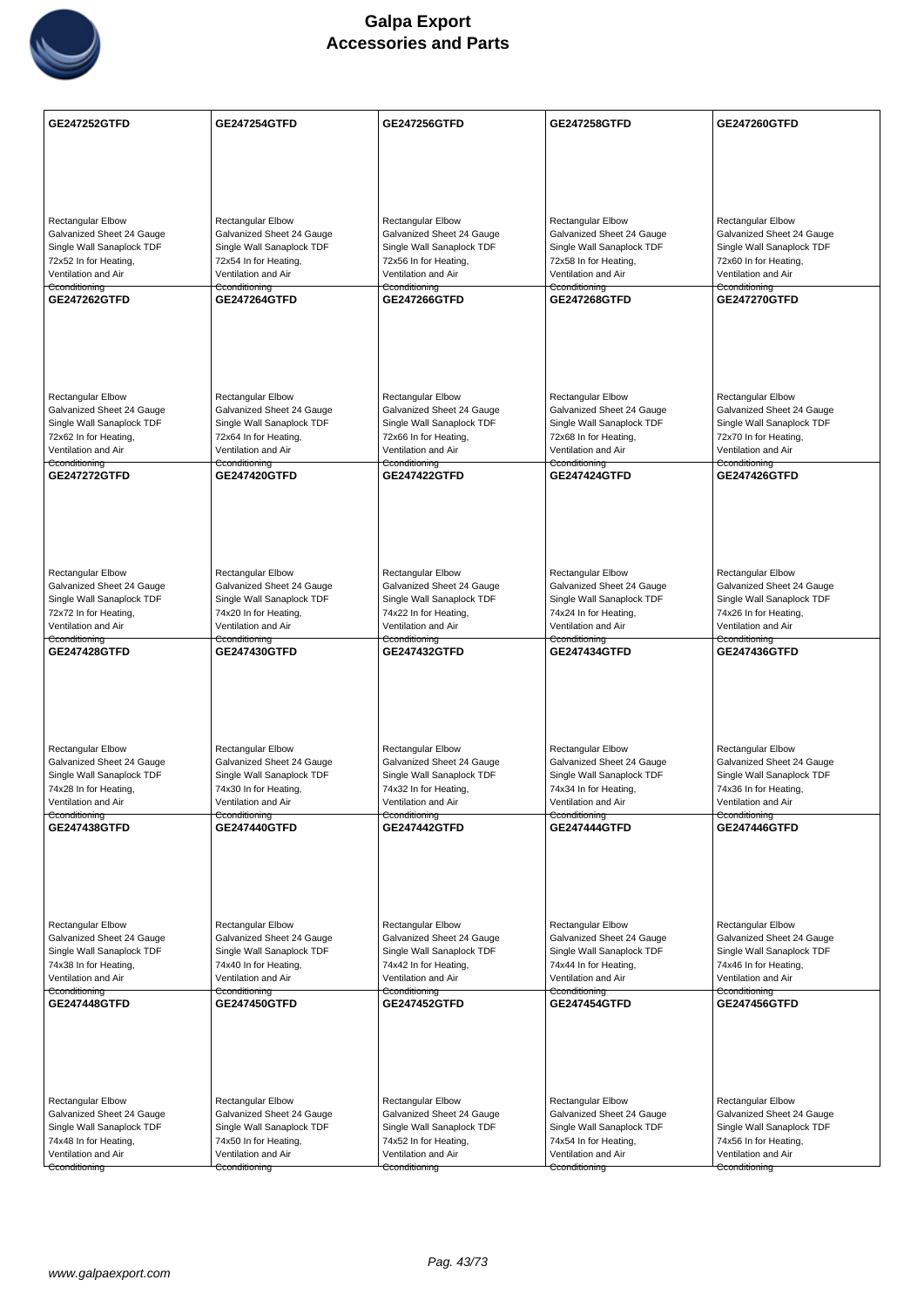

| <b>Rectangular Elbow</b><br>Rectangular Elbow<br><b>Rectangular Elbow</b><br><b>Rectangular Elbow</b><br>Rectangular Elbow<br>Galvanized Sheet 24 Gauge<br>Galvanized Sheet 24 Gauge<br>Galvanized Sheet 24 Gauge<br>Galvanized Sheet 24 Gauge<br>Galvanized Sheet 24 Gauge<br>Single Wall Sanaplock TDF<br>Single Wall Sanaplock TDF<br>Single Wall Sanaplock TDF<br>Single Wall Sanaplock TDF<br>Single Wall Sanaplock TDF<br>74x58 In for Heating,<br>74x60 In for Heating,<br>74x62 In for Heating,<br>74x64 In for Heating,<br>74x66 In for Heating,<br>Ventilation and Air<br>Ventilation and Air<br>Ventilation and Air<br>Ventilation and Air<br>Ventilation and Air<br>Cconditioning<br>Cconditioning<br>Cconditioning<br>Cconditioning<br>Cconditioning<br>GE247468GTFD<br><b>GE247470GTFD</b><br><b>GE247472GTFD</b><br><b>GE247474GTFD</b><br><b>GE247620GTFD</b> | GE247458GTFD | GE247460GTFD | <b>GE247462GTFD</b> | <b>GE247464GTFD</b> | <b>GE247466GTFD</b> |
|-------------------------------------------------------------------------------------------------------------------------------------------------------------------------------------------------------------------------------------------------------------------------------------------------------------------------------------------------------------------------------------------------------------------------------------------------------------------------------------------------------------------------------------------------------------------------------------------------------------------------------------------------------------------------------------------------------------------------------------------------------------------------------------------------------------------------------------------------------------------------------|--------------|--------------|---------------------|---------------------|---------------------|
|                                                                                                                                                                                                                                                                                                                                                                                                                                                                                                                                                                                                                                                                                                                                                                                                                                                                               |              |              |                     |                     |                     |
|                                                                                                                                                                                                                                                                                                                                                                                                                                                                                                                                                                                                                                                                                                                                                                                                                                                                               |              |              |                     |                     |                     |
|                                                                                                                                                                                                                                                                                                                                                                                                                                                                                                                                                                                                                                                                                                                                                                                                                                                                               |              |              |                     |                     |                     |
|                                                                                                                                                                                                                                                                                                                                                                                                                                                                                                                                                                                                                                                                                                                                                                                                                                                                               |              |              |                     |                     |                     |
|                                                                                                                                                                                                                                                                                                                                                                                                                                                                                                                                                                                                                                                                                                                                                                                                                                                                               |              |              |                     |                     |                     |
|                                                                                                                                                                                                                                                                                                                                                                                                                                                                                                                                                                                                                                                                                                                                                                                                                                                                               |              |              |                     |                     |                     |
|                                                                                                                                                                                                                                                                                                                                                                                                                                                                                                                                                                                                                                                                                                                                                                                                                                                                               |              |              |                     |                     |                     |
|                                                                                                                                                                                                                                                                                                                                                                                                                                                                                                                                                                                                                                                                                                                                                                                                                                                                               |              |              |                     |                     |                     |
|                                                                                                                                                                                                                                                                                                                                                                                                                                                                                                                                                                                                                                                                                                                                                                                                                                                                               |              |              |                     |                     |                     |
|                                                                                                                                                                                                                                                                                                                                                                                                                                                                                                                                                                                                                                                                                                                                                                                                                                                                               |              |              |                     |                     |                     |
|                                                                                                                                                                                                                                                                                                                                                                                                                                                                                                                                                                                                                                                                                                                                                                                                                                                                               |              |              |                     |                     |                     |
|                                                                                                                                                                                                                                                                                                                                                                                                                                                                                                                                                                                                                                                                                                                                                                                                                                                                               |              |              |                     |                     |                     |
| <b>Rectangular Elbow</b><br>Rectangular Elbow<br><b>Rectangular Elbow</b><br><b>Rectangular Elbow</b><br><b>Rectangular Elbow</b>                                                                                                                                                                                                                                                                                                                                                                                                                                                                                                                                                                                                                                                                                                                                             |              |              |                     |                     |                     |
| Galvanized Sheet 24 Gauge<br>Galvanized Sheet 24 Gauge<br>Galvanized Sheet 24 Gauge<br>Galvanized Sheet 24 Gauge<br>Galvanized Sheet 24 Gauge<br>Single Wall Sanaplock TDF<br>Single Wall Sanaplock TDF<br>Single Wall Sanaplock TDF<br>Single Wall Sanaplock TDF<br>Single Wall Sanaplock TDF                                                                                                                                                                                                                                                                                                                                                                                                                                                                                                                                                                                |              |              |                     |                     |                     |
| 74x68 In for Heating,<br>74x70 In for Heating,<br>74x72 In for Heating,<br>74x74 In for Heating,<br>76x20 In for Heating,                                                                                                                                                                                                                                                                                                                                                                                                                                                                                                                                                                                                                                                                                                                                                     |              |              |                     |                     |                     |
| Ventilation and Air<br>Ventilation and Air<br>Ventilation and Air<br>Ventilation and Air<br>Ventilation and Air<br>Cconditioning<br><del>Cconditioning</del><br>Cconditioning<br><del>Cconditioning</del><br>Cconditioning                                                                                                                                                                                                                                                                                                                                                                                                                                                                                                                                                                                                                                                    |              |              |                     |                     |                     |
| GE247622GTFD<br><b>GE247624GTFD</b><br><b>GE247626GTFD</b><br><b>GE247628GTFD</b><br><b>GE247630GTFD</b>                                                                                                                                                                                                                                                                                                                                                                                                                                                                                                                                                                                                                                                                                                                                                                      |              |              |                     |                     |                     |
|                                                                                                                                                                                                                                                                                                                                                                                                                                                                                                                                                                                                                                                                                                                                                                                                                                                                               |              |              |                     |                     |                     |
|                                                                                                                                                                                                                                                                                                                                                                                                                                                                                                                                                                                                                                                                                                                                                                                                                                                                               |              |              |                     |                     |                     |
|                                                                                                                                                                                                                                                                                                                                                                                                                                                                                                                                                                                                                                                                                                                                                                                                                                                                               |              |              |                     |                     |                     |
| <b>Rectangular Elbow</b><br>Rectangular Elbow<br>Rectangular Elbow<br><b>Rectangular Elbow</b><br>Rectangular Elbow                                                                                                                                                                                                                                                                                                                                                                                                                                                                                                                                                                                                                                                                                                                                                           |              |              |                     |                     |                     |
| Galvanized Sheet 24 Gauge<br>Galvanized Sheet 24 Gauge<br>Galvanized Sheet 24 Gauge<br>Galvanized Sheet 24 Gauge<br>Galvanized Sheet 24 Gauge                                                                                                                                                                                                                                                                                                                                                                                                                                                                                                                                                                                                                                                                                                                                 |              |              |                     |                     |                     |
| Single Wall Sanaplock TDF<br>Single Wall Sanaplock TDF<br>Single Wall Sanaplock TDF<br>Single Wall Sanaplock TDF<br>Single Wall Sanaplock TDF<br>76x22 In for Heating,<br>76x24 In for Heating,<br>76x26 In for Heating,<br>76x28 In for Heating,<br>76x30 In for Heating,                                                                                                                                                                                                                                                                                                                                                                                                                                                                                                                                                                                                    |              |              |                     |                     |                     |
| Ventilation and Air<br>Ventilation and Air<br>Ventilation and Air<br>Ventilation and Air<br>Ventilation and Air                                                                                                                                                                                                                                                                                                                                                                                                                                                                                                                                                                                                                                                                                                                                                               |              |              |                     |                     |                     |
| Cconditioning<br>Cconditioning<br>Cconditioning<br>Cconditioning<br>Cconditioning<br>GE247632GTFD<br><b>GE247634GTFD</b><br>GE247636GTFD<br>GE247638GTFD<br>GE247640GTFD                                                                                                                                                                                                                                                                                                                                                                                                                                                                                                                                                                                                                                                                                                      |              |              |                     |                     |                     |
|                                                                                                                                                                                                                                                                                                                                                                                                                                                                                                                                                                                                                                                                                                                                                                                                                                                                               |              |              |                     |                     |                     |
|                                                                                                                                                                                                                                                                                                                                                                                                                                                                                                                                                                                                                                                                                                                                                                                                                                                                               |              |              |                     |                     |                     |
|                                                                                                                                                                                                                                                                                                                                                                                                                                                                                                                                                                                                                                                                                                                                                                                                                                                                               |              |              |                     |                     |                     |
|                                                                                                                                                                                                                                                                                                                                                                                                                                                                                                                                                                                                                                                                                                                                                                                                                                                                               |              |              |                     |                     |                     |
| <b>Rectangular Elbow</b><br>Rectangular Elbow<br><b>Rectangular Elbow</b><br><b>Rectangular Elbow</b><br><b>Rectangular Elbow</b><br>Galvanized Sheet 24 Gauge<br>Galvanized Sheet 24 Gauge<br>Galvanized Sheet 24 Gauge<br>Galvanized Sheet 24 Gauge<br>Galvanized Sheet 24 Gauge                                                                                                                                                                                                                                                                                                                                                                                                                                                                                                                                                                                            |              |              |                     |                     |                     |
| Single Wall Sanaplock TDF<br>Single Wall Sanaplock TDF<br>Single Wall Sanaplock TDF<br>Single Wall Sanaplock TDF<br>Single Wall Sanaplock TDF                                                                                                                                                                                                                                                                                                                                                                                                                                                                                                                                                                                                                                                                                                                                 |              |              |                     |                     |                     |
| 76x32 In for Heating,<br>76x34 In for Heating,<br>76x36 In for Heating,<br>76x38 In for Heating,<br>76x40 In for Heating,                                                                                                                                                                                                                                                                                                                                                                                                                                                                                                                                                                                                                                                                                                                                                     |              |              |                     |                     |                     |
| Ventilation and Air<br>Ventilation and Air<br>Ventilation and Air<br>Ventilation and Air<br>Ventilation and Air<br>Cconditioning<br>Cconditioning<br>Cconditioning<br>Cconditioning<br>Cconditioning                                                                                                                                                                                                                                                                                                                                                                                                                                                                                                                                                                                                                                                                          |              |              |                     |                     |                     |
| <b>GE247642GTFD</b><br><b>GE247644GTFD</b><br>GE247646GTFD<br>GE247648GTFD<br><b>GE247650GTFD</b>                                                                                                                                                                                                                                                                                                                                                                                                                                                                                                                                                                                                                                                                                                                                                                             |              |              |                     |                     |                     |
|                                                                                                                                                                                                                                                                                                                                                                                                                                                                                                                                                                                                                                                                                                                                                                                                                                                                               |              |              |                     |                     |                     |
|                                                                                                                                                                                                                                                                                                                                                                                                                                                                                                                                                                                                                                                                                                                                                                                                                                                                               |              |              |                     |                     |                     |
|                                                                                                                                                                                                                                                                                                                                                                                                                                                                                                                                                                                                                                                                                                                                                                                                                                                                               |              |              |                     |                     |                     |
| Rectangular Elbow<br><b>Rectangular Elbow</b><br><b>Rectangular Elbow</b><br><b>Rectangular Elbow</b><br><b>Rectangular Elbow</b>                                                                                                                                                                                                                                                                                                                                                                                                                                                                                                                                                                                                                                                                                                                                             |              |              |                     |                     |                     |
| Galvanized Sheet 24 Gauge<br>Galvanized Sheet 24 Gauge<br>Galvanized Sheet 24 Gauge<br>Galvanized Sheet 24 Gauge<br>Galvanized Sheet 24 Gauge                                                                                                                                                                                                                                                                                                                                                                                                                                                                                                                                                                                                                                                                                                                                 |              |              |                     |                     |                     |
| Single Wall Sanaplock TDF<br>Single Wall Sanaplock TDF<br>Single Wall Sanaplock TDF<br>Single Wall Sanaplock TDF<br>Single Wall Sanaplock TDF<br>76x42 In for Heating,<br>76x44 In for Heating,<br>76x46 In for Heating,<br>76x48 In for Heating,<br>76x50 In for Heating,                                                                                                                                                                                                                                                                                                                                                                                                                                                                                                                                                                                                    |              |              |                     |                     |                     |
| Ventilation and Air<br>Ventilation and Air<br>Ventilation and Air<br>Ventilation and Air<br>Ventilation and Air                                                                                                                                                                                                                                                                                                                                                                                                                                                                                                                                                                                                                                                                                                                                                               |              |              |                     |                     |                     |
| Cconditioning<br>Cconditioning<br>Cconditioning<br>Cconditioning<br>Cconditioning<br><b>GE247652GTFD</b><br><b>GE247654GTFD</b><br><b>GE247656GTFD</b><br>GE247658GTFD<br>GE247660GTFD                                                                                                                                                                                                                                                                                                                                                                                                                                                                                                                                                                                                                                                                                        |              |              |                     |                     |                     |
|                                                                                                                                                                                                                                                                                                                                                                                                                                                                                                                                                                                                                                                                                                                                                                                                                                                                               |              |              |                     |                     |                     |
|                                                                                                                                                                                                                                                                                                                                                                                                                                                                                                                                                                                                                                                                                                                                                                                                                                                                               |              |              |                     |                     |                     |
|                                                                                                                                                                                                                                                                                                                                                                                                                                                                                                                                                                                                                                                                                                                                                                                                                                                                               |              |              |                     |                     |                     |
|                                                                                                                                                                                                                                                                                                                                                                                                                                                                                                                                                                                                                                                                                                                                                                                                                                                                               |              |              |                     |                     |                     |
| <b>Rectangular Elbow</b><br>Rectangular Elbow<br>Rectangular Elbow<br>Rectangular Elbow<br>Rectangular Elbow<br>Galvanized Sheet 24 Gauge<br>Galvanized Sheet 24 Gauge<br>Galvanized Sheet 24 Gauge<br>Galvanized Sheet 24 Gauge<br>Galvanized Sheet 24 Gauge                                                                                                                                                                                                                                                                                                                                                                                                                                                                                                                                                                                                                 |              |              |                     |                     |                     |
| Single Wall Sanaplock TDF<br>Single Wall Sanaplock TDF<br>Single Wall Sanaplock TDF<br>Single Wall Sanaplock TDF<br>Single Wall Sanaplock TDF                                                                                                                                                                                                                                                                                                                                                                                                                                                                                                                                                                                                                                                                                                                                 |              |              |                     |                     |                     |
| 76x52 In for Heating,<br>76x60 In for Heating,<br>76x54 In for Heating,<br>76x56 In for Heating,<br>76x58 In for Heating,<br>Ventilation and Air<br>Ventilation and Air<br>Ventilation and Air<br>Ventilation and Air<br>Ventilation and Air                                                                                                                                                                                                                                                                                                                                                                                                                                                                                                                                                                                                                                  |              |              |                     |                     |                     |
| Cconditioning<br>Cconditioning<br>Cconditioning<br>Cconditioning<br>Cconditioning                                                                                                                                                                                                                                                                                                                                                                                                                                                                                                                                                                                                                                                                                                                                                                                             |              |              |                     |                     |                     |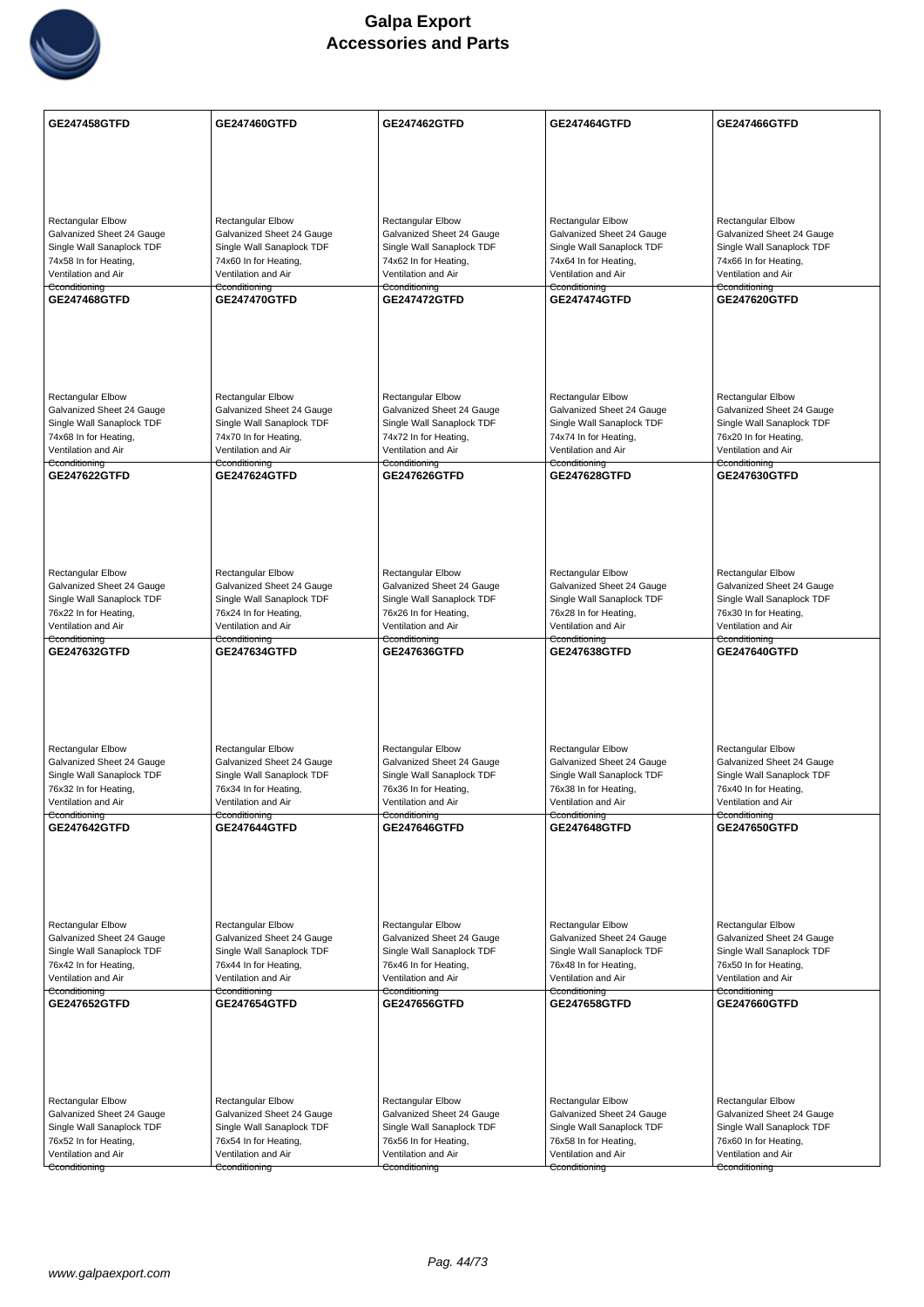

| <b>GE247662GTFD</b>                                    | <b>GE247664GTFD</b>                                    | GE247666GTFD                                           | GE247668GTFD                                           | <b>GE247670GTFD</b>                                    |
|--------------------------------------------------------|--------------------------------------------------------|--------------------------------------------------------|--------------------------------------------------------|--------------------------------------------------------|
|                                                        |                                                        |                                                        |                                                        |                                                        |
|                                                        |                                                        |                                                        |                                                        |                                                        |
|                                                        |                                                        |                                                        |                                                        |                                                        |
| <b>Rectangular Elbow</b>                               | <b>Rectangular Elbow</b>                               | <b>Rectangular Elbow</b>                               | <b>Rectangular Elbow</b>                               | <b>Rectangular Elbow</b>                               |
| Galvanized Sheet 24 Gauge                              | Galvanized Sheet 24 Gauge                              | Galvanized Sheet 24 Gauge                              | Galvanized Sheet 24 Gauge                              | Galvanized Sheet 24 Gauge                              |
| Single Wall Sanaplock TDF<br>76x62 In for Heating,     | Single Wall Sanaplock TDF<br>76x64 In for Heating,     | Single Wall Sanaplock TDF<br>76x66 In for Heating,     | Single Wall Sanaplock TDF<br>76x68 In for Heating,     | Single Wall Sanaplock TDF<br>76x70 In for Heating,     |
| Ventilation and Air                                    | Ventilation and Air                                    | Ventilation and Air                                    | Ventilation and Air                                    | Ventilation and Air                                    |
| Cconditioning<br>GE247672GTFD                          | Cconditioning<br><b>GE247674GTFD</b>                   | Cconditioning<br><b>GE247676GTFD</b>                   | Cconditioning<br><b>GE247820GTFD</b>                   | Cconditioning<br><b>GE247822GTFD</b>                   |
|                                                        |                                                        |                                                        |                                                        |                                                        |
|                                                        |                                                        |                                                        |                                                        |                                                        |
|                                                        |                                                        |                                                        |                                                        |                                                        |
|                                                        |                                                        |                                                        |                                                        |                                                        |
| <b>Rectangular Elbow</b><br>Galvanized Sheet 24 Gauge  | <b>Rectangular Elbow</b><br>Galvanized Sheet 24 Gauge  | <b>Rectangular Elbow</b><br>Galvanized Sheet 24 Gauge  | Rectangular Elbow<br>Galvanized Sheet 24 Gauge         | Rectangular Elbow<br>Galvanized Sheet 24 Gauge         |
| Single Wall Sanaplock TDF                              | Single Wall Sanaplock TDF                              | Single Wall Sanaplock TDF                              | Single Wall Sanaplock TDF                              | Single Wall Sanaplock TDF                              |
| 76x72 In for Heating,<br>Ventilation and Air           | 76x74 In for Heating,<br>Ventilation and Air           | 76x76 In for Heating,<br>Ventilation and Air           | 78x20 In for Heating,<br>Ventilation and Air           | 78x22 In for Heating,<br>Ventilation and Air           |
| Cconditioning<br><b>GE247824GTFD</b>                   | Cconditioning<br><b>GE247826GTFD</b>                   | Cconditioning<br><b>GE247828GTFD</b>                   | Cconditioning<br><b>GE247830GTFD</b>                   | Cconditioning<br><b>GE247832GTFD</b>                   |
|                                                        |                                                        |                                                        |                                                        |                                                        |
|                                                        |                                                        |                                                        |                                                        |                                                        |
|                                                        |                                                        |                                                        |                                                        |                                                        |
|                                                        |                                                        |                                                        |                                                        |                                                        |
| <b>Rectangular Elbow</b><br>Galvanized Sheet 24 Gauge  | <b>Rectangular Elbow</b><br>Galvanized Sheet 24 Gauge  | Rectangular Elbow<br>Galvanized Sheet 24 Gauge         | Rectangular Elbow<br>Galvanized Sheet 24 Gauge         | Rectangular Elbow<br>Galvanized Sheet 24 Gauge         |
| Single Wall Sanaplock TDF                              | Single Wall Sanaplock TDF                              | Single Wall Sanaplock TDF                              | Single Wall Sanaplock TDF                              | Single Wall Sanaplock TDF                              |
| 78x24 In for Heating,<br>Ventilation and Air           | 78x26 In for Heating,<br>Ventilation and Air           | 78x28 In for Heating,<br>Ventilation and Air           | 78x30 In for Heating,<br>Ventilation and Air           | 78x32 In for Heating,<br>Ventilation and Air           |
| Cconditioning<br>GE247834GTFD                          | Cconditioning<br>GE247836GTFD                          | Cconditioning<br>GE247838GTFD                          | Cconditioning<br>GE247840GTFD                          | Cconditioning<br><b>GE247842GTFD</b>                   |
|                                                        |                                                        |                                                        |                                                        |                                                        |
|                                                        |                                                        |                                                        |                                                        |                                                        |
|                                                        |                                                        |                                                        |                                                        |                                                        |
|                                                        |                                                        |                                                        |                                                        |                                                        |
| Rectangular Elbow                                      | Rectangular Elbow                                      | <b>Rectangular Elbow</b>                               | <b>Rectangular Elbow</b>                               | <b>Rectangular Elbow</b>                               |
| Galvanized Sheet 24 Gauge<br>Single Wall Sanaplock TDF | Galvanized Sheet 24 Gauge<br>Single Wall Sanaplock TDF | Galvanized Sheet 24 Gauge<br>Single Wall Sanaplock TDF | Galvanized Sheet 24 Gauge<br>Single Wall Sanaplock TDF | Galvanized Sheet 24 Gauge<br>Single Wall Sanaplock TDF |
| 78x34 In for Heating,<br>Ventilation and Air           | 78x36 In for Heating,<br>Ventilation and Air           | 78x38 In for Heating,<br>Ventilation and Air           | 78x40 In for Heating,<br>Ventilation and Air           | 78x42 In for Heating,<br>Ventilation and Air           |
| Cconditioning                                          | Cconditioning                                          | Cconditioning                                          | Cconditioning                                          | Cconditioning                                          |
| <b>GE247844GTFD</b>                                    | <b>GE247846GTFD</b>                                    | GE247848GTFD                                           | GE247850GTFD                                           | <b>GE247852GTFD</b>                                    |
|                                                        |                                                        |                                                        |                                                        |                                                        |
|                                                        |                                                        |                                                        |                                                        |                                                        |
|                                                        |                                                        |                                                        |                                                        |                                                        |
| Rectangular Elbow                                      | <b>Rectangular Elbow</b>                               | <b>Rectangular Elbow</b>                               | <b>Rectangular Elbow</b>                               | Rectangular Elbow                                      |
| Galvanized Sheet 24 Gauge<br>Single Wall Sanaplock TDF | Galvanized Sheet 24 Gauge<br>Single Wall Sanaplock TDF | Galvanized Sheet 24 Gauge<br>Single Wall Sanaplock TDF | Galvanized Sheet 24 Gauge<br>Single Wall Sanaplock TDF | Galvanized Sheet 24 Gauge<br>Single Wall Sanaplock TDF |
| 78x44 In for Heating,                                  | 78x46 In for Heating,                                  | 78x48 In for Heating,                                  | 78x50 In for Heating,                                  | 78x52 In for Heating,                                  |
| Ventilation and Air<br>Cconditioning                   | Ventilation and Air<br>Cconditioning                   | Ventilation and Air<br>Cconditioning                   | Ventilation and Air<br>Cconditioning                   | Ventilation and Air<br>Cconditioning                   |
| <b>GE247854GTFD</b>                                    | <b>GE247856GTFD</b>                                    | <b>GE247858GTFD</b>                                    | <b>GE247860GTFD</b>                                    | GE247862GTFD                                           |
|                                                        |                                                        |                                                        |                                                        |                                                        |
|                                                        |                                                        |                                                        |                                                        |                                                        |
|                                                        |                                                        |                                                        |                                                        |                                                        |
| Rectangular Elbow                                      | <b>Rectangular Elbow</b>                               | <b>Rectangular Elbow</b>                               | Rectangular Elbow                                      | Rectangular Elbow                                      |
| Galvanized Sheet 24 Gauge                              | Galvanized Sheet 24 Gauge                              | Galvanized Sheet 24 Gauge                              | Galvanized Sheet 24 Gauge                              | Galvanized Sheet 24 Gauge                              |
| Single Wall Sanaplock TDF<br>78x54 In for Heating,     | Single Wall Sanaplock TDF<br>78x56 In for Heating,     | Single Wall Sanaplock TDF<br>78x58 In for Heating,     | Single Wall Sanaplock TDF<br>78x60 In for Heating,     | Single Wall Sanaplock TDF<br>78x62 In for Heating,     |
| Ventilation and Air                                    | Ventilation and Air                                    | Ventilation and Air                                    | Ventilation and Air                                    | Ventilation and Air                                    |
| Cconditioning                                          | Cconditioning                                          | Cconditioning                                          | Cconditioning                                          | Cconditioning                                          |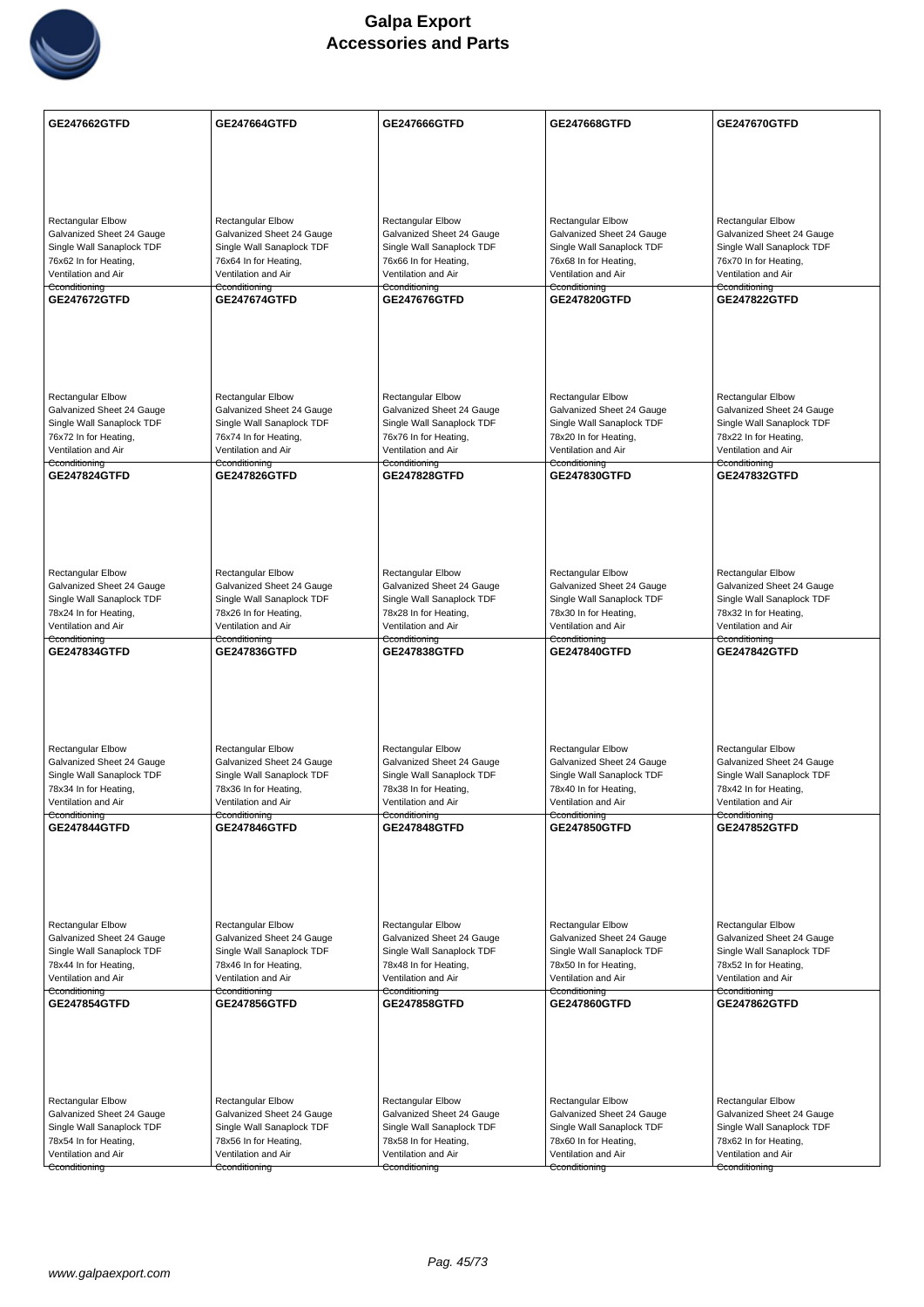

| <b>GE247864GTFD</b>                                    | <b>GE247866GTFD</b>                                    | GE247868GTFD                                           | GE247870GTFD                                           | <b>GE247872GTFD</b>                                    |
|--------------------------------------------------------|--------------------------------------------------------|--------------------------------------------------------|--------------------------------------------------------|--------------------------------------------------------|
|                                                        |                                                        |                                                        |                                                        |                                                        |
|                                                        |                                                        |                                                        |                                                        |                                                        |
|                                                        |                                                        |                                                        |                                                        |                                                        |
| <b>Rectangular Elbow</b>                               | <b>Rectangular Elbow</b>                               | <b>Rectangular Elbow</b>                               | <b>Rectangular Elbow</b>                               | <b>Rectangular Elbow</b>                               |
| Galvanized Sheet 24 Gauge                              | Galvanized Sheet 24 Gauge                              | Galvanized Sheet 24 Gauge                              | Galvanized Sheet 24 Gauge                              | Galvanized Sheet 24 Gauge                              |
| Single Wall Sanaplock TDF<br>78x64 In for Heating,     | Single Wall Sanaplock TDF<br>78x66 In for Heating,     | Single Wall Sanaplock TDF<br>78x68 In for Heating,     | Single Wall Sanaplock TDF<br>78x70 In for Heating,     | Single Wall Sanaplock TDF<br>78x72 In for Heating,     |
| Ventilation and Air                                    | Ventilation and Air                                    | Ventilation and Air                                    | Ventilation and Air                                    | Ventilation and Air                                    |
| Cconditioning<br><b>GE247874GTFD</b>                   | Cconditioning<br><b>GE247876GTFD</b>                   | Cconditioning<br><b>GE247878GTFD</b>                   | Cconditioning<br>GE248020GTFD                          | Cconditioning<br><b>GE248022GTFD</b>                   |
|                                                        |                                                        |                                                        |                                                        |                                                        |
|                                                        |                                                        |                                                        |                                                        |                                                        |
|                                                        |                                                        |                                                        |                                                        |                                                        |
|                                                        |                                                        |                                                        |                                                        |                                                        |
| <b>Rectangular Elbow</b><br>Galvanized Sheet 24 Gauge  | <b>Rectangular Elbow</b><br>Galvanized Sheet 24 Gauge  | <b>Rectangular Elbow</b><br>Galvanized Sheet 24 Gauge  | <b>Rectangular Elbow</b><br>Galvanized Sheet 24 Gauge  | Rectangular Elbow<br>Galvanized Sheet 24 Gauge         |
| Single Wall Sanaplock TDF                              | Single Wall Sanaplock TDF                              | Single Wall Sanaplock TDF                              | Single Wall Sanaplock TDF                              | Single Wall Sanaplock TDF                              |
| 78x74 In for Heating,<br>Ventilation and Air           | 78x76 In for Heating,<br>Ventilation and Air           | 78x78 In for Heating,<br>Ventilation and Air           | 80x20 In for Heating,<br>Ventilation and Air           | 80x22 In for Heating,<br>Ventilation and Air           |
| Cconditioning<br><b>GE248024GTFD</b>                   | Cconditioning<br><b>GE248026GTFD</b>                   | Cconditioning<br><b>GE248028GTFD</b>                   | Cconditioning<br>GE248030GTFD                          | Cconditioning<br><b>GE248032GTFD</b>                   |
|                                                        |                                                        |                                                        |                                                        |                                                        |
|                                                        |                                                        |                                                        |                                                        |                                                        |
|                                                        |                                                        |                                                        |                                                        |                                                        |
|                                                        |                                                        |                                                        |                                                        |                                                        |
| <b>Rectangular Elbow</b><br>Galvanized Sheet 24 Gauge  | <b>Rectangular Elbow</b><br>Galvanized Sheet 24 Gauge  | Rectangular Elbow<br>Galvanized Sheet 24 Gauge         | Rectangular Elbow<br>Galvanized Sheet 24 Gauge         | Rectangular Elbow<br>Galvanized Sheet 24 Gauge         |
| Single Wall Sanaplock TDF                              | Single Wall Sanaplock TDF                              | Single Wall Sanaplock TDF                              | Single Wall Sanaplock TDF                              | Single Wall Sanaplock TDF                              |
| 80x24 In for Heating,<br>Ventilation and Air           | 80x26 In for Heating,<br>Ventilation and Air           | 80x28 In for Heating,<br>Ventilation and Air           | 80x30 In for Heating,<br>Ventilation and Air           | 80x32 In for Heating,<br>Ventilation and Air           |
| Cconditioning<br>GE248034GTFD                          | Cconditioning<br>GE248036GTFD                          | Cconditioning<br>GE248038GTFD                          | Cconditioning<br>GE248040GTFD                          | Cconditioning<br>GE248042GTFD                          |
|                                                        |                                                        |                                                        |                                                        |                                                        |
|                                                        |                                                        |                                                        |                                                        |                                                        |
|                                                        |                                                        |                                                        |                                                        |                                                        |
|                                                        |                                                        |                                                        |                                                        |                                                        |
| Rectangular Elbow                                      | Rectangular Elbow                                      | <b>Rectangular Elbow</b>                               | <b>Rectangular Elbow</b>                               | Rectangular Elbow                                      |
| Galvanized Sheet 24 Gauge<br>Single Wall Sanaplock TDF | Galvanized Sheet 24 Gauge<br>Single Wall Sanaplock TDF | Galvanized Sheet 24 Gauge<br>Single Wall Sanaplock TDF | Galvanized Sheet 24 Gauge<br>Single Wall Sanaplock TDF | Galvanized Sheet 24 Gauge<br>Single Wall Sanaplock TDF |
| 80x34 In for Heating,<br>Ventilation and Air           | 80x36 In for Heating,                                  | 80x38 In for Heating,<br>Ventilation and Air           | 80x40 In for Heating,                                  | 80x42 In for Heating,                                  |
| Cconditioning                                          | Ventilation and Air<br>Cconditioning                   | Cconditioning                                          | Ventilation and Air<br>Cconditioning                   | Ventilation and Air<br>Cconditioning                   |
| GE248044GTFD                                           | GE248046GTFD                                           | GE248048GTFD                                           | GE248050GTFD                                           | <b>GE248052GTFD</b>                                    |
|                                                        |                                                        |                                                        |                                                        |                                                        |
|                                                        |                                                        |                                                        |                                                        |                                                        |
|                                                        |                                                        |                                                        |                                                        |                                                        |
| Rectangular Elbow                                      | <b>Rectangular Elbow</b>                               | <b>Rectangular Elbow</b>                               | <b>Rectangular Elbow</b>                               | <b>Rectangular Elbow</b>                               |
| Galvanized Sheet 24 Gauge<br>Single Wall Sanaplock TDF | Galvanized Sheet 24 Gauge<br>Single Wall Sanaplock TDF | Galvanized Sheet 24 Gauge<br>Single Wall Sanaplock TDF | Galvanized Sheet 24 Gauge<br>Single Wall Sanaplock TDF | Galvanized Sheet 24 Gauge<br>Single Wall Sanaplock TDF |
| 80x44 In for Heating,                                  | 80x46 In for Heating,                                  | 80x48 In for Heating,                                  | 80x50 In for Heating,                                  | 80x52 In for Heating,                                  |
| Ventilation and Air<br>Cconditioning                   | Ventilation and Air<br>Cconditioning                   | Ventilation and Air<br>Cconditioning                   | Ventilation and Air<br>Cconditioning                   | Ventilation and Air<br>Cconditioning                   |
| GE248054GTFD                                           | <b>GE248056GTFD</b>                                    | GE248058GTFD                                           | GE248060GTFD                                           | GE248062GTFD                                           |
|                                                        |                                                        |                                                        |                                                        |                                                        |
|                                                        |                                                        |                                                        |                                                        |                                                        |
|                                                        |                                                        |                                                        |                                                        |                                                        |
| Rectangular Elbow                                      | <b>Rectangular Elbow</b>                               | <b>Rectangular Elbow</b>                               | Rectangular Elbow                                      | Rectangular Elbow                                      |
| Galvanized Sheet 24 Gauge                              | Galvanized Sheet 24 Gauge                              | Galvanized Sheet 24 Gauge                              | Galvanized Sheet 24 Gauge                              | Galvanized Sheet 24 Gauge                              |
| Single Wall Sanaplock TDF<br>80x54 In for Heating,     | Single Wall Sanaplock TDF<br>80x56 In for Heating,     | Single Wall Sanaplock TDF<br>80x58 In for Heating,     | Single Wall Sanaplock TDF<br>80x60 In for Heating,     | Single Wall Sanaplock TDF<br>80x62 In for Heating,     |
| Ventilation and Air                                    | Ventilation and Air                                    | Ventilation and Air                                    | Ventilation and Air                                    | Ventilation and Air                                    |
| Cconditioning                                          | Cconditioning                                          | Cconditioning                                          | Cconditioning                                          | Cconditioning                                          |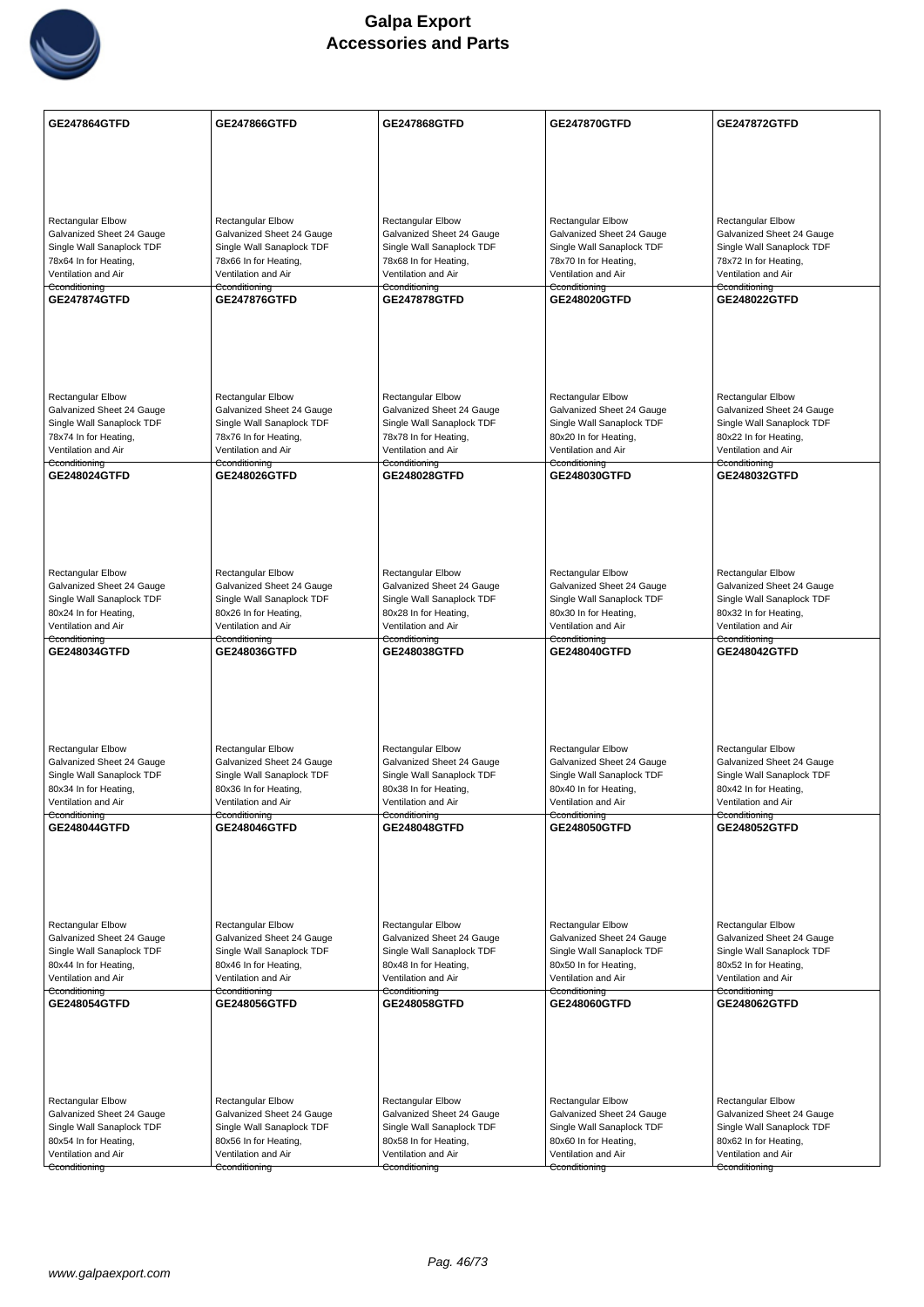

| GE248064GTFD                                           | GE248066GTFD                                           | GE248068GTFD                                           | GE248070GTFD                                           | <b>GE248072GTFD</b>                                    |
|--------------------------------------------------------|--------------------------------------------------------|--------------------------------------------------------|--------------------------------------------------------|--------------------------------------------------------|
|                                                        |                                                        |                                                        |                                                        |                                                        |
|                                                        |                                                        |                                                        |                                                        |                                                        |
|                                                        |                                                        |                                                        |                                                        |                                                        |
| Rectangular Elbow                                      | Rectangular Elbow                                      | <b>Rectangular Elbow</b>                               | Rectangular Elbow                                      | <b>Rectangular Elbow</b>                               |
| Galvanized Sheet 24 Gauge<br>Single Wall Sanaplock TDF | Galvanized Sheet 24 Gauge<br>Single Wall Sanaplock TDF | Galvanized Sheet 24 Gauge<br>Single Wall Sanaplock TDF | Galvanized Sheet 24 Gauge<br>Single Wall Sanaplock TDF | Galvanized Sheet 24 Gauge<br>Single Wall Sanaplock TDF |
| 80x64 In for Heating,                                  | 80x66 In for Heating,                                  | 80x68 In for Heating,                                  | 80x70 In for Heating,                                  | 80x72 In for Heating,                                  |
| Ventilation and Air<br>Cconditioning                   | Ventilation and Air<br>Cconditioning                   | Ventilation and Air<br>Cconditioning                   | Ventilation and Air<br>Cconditioning                   | Ventilation and Air<br>Cconditioning                   |
| <b>GE248074GTFD</b>                                    | GE248076GTFD                                           | GE248078GTFD                                           | GE248080GTFD                                           | GE241010GSD                                            |
|                                                        |                                                        |                                                        |                                                        |                                                        |
|                                                        |                                                        |                                                        |                                                        |                                                        |
|                                                        |                                                        |                                                        |                                                        |                                                        |
| Rectangular Elbow                                      | <b>Rectangular Elbow</b>                               | <b>Rectangular Elbow</b>                               | <b>Rectangular Elbow</b>                               | <b>Rectangular Elbow</b>                               |
| Galvanized Sheet 24 Gauge                              | Galvanized Sheet 24 Gauge                              | Galvanized Sheet 24 Gauge                              | Galvanized Sheet 24 Gauge                              | Galvanized Sheet 24 Gauge                              |
| Single Wall Sanaplock TDF                              | Single Wall Sanaplock TDF                              | Single Wall Sanaplock TDF                              | Single Wall Sanaplock TDF                              | Slip and Drive 10x10 In                                |
| 80x74 In for Heating,<br>Ventilation and Air           | 80x76 In for Heating,<br>Ventilation and Air           | 80x78 In for Heating,<br>Ventilation and Air           | 80x80 In for Heating,<br>Ventilation and Air           | for Heating, Ventilation<br>and Air Cconditioning      |
| Cconditioning                                          | Cconditioning                                          | Cconditioning                                          | Cconditioning                                          |                                                        |
| GE24104GSD                                             | GE24106GSD                                             | GE24108GSD                                             | GE241210GSD                                            | GE241212GSD                                            |
|                                                        |                                                        |                                                        |                                                        |                                                        |
|                                                        |                                                        |                                                        |                                                        |                                                        |
|                                                        |                                                        |                                                        |                                                        |                                                        |
| Rectangular Elbow                                      | <b>Rectangular Elbow</b>                               | Rectangular Elbow                                      | <b>Rectangular Elbow</b>                               | Rectangular Elbow                                      |
| Galvanized Sheet 24 Gauge                              | Galvanized Sheet 24 Gauge                              | Galvanized Sheet 24 Gauge                              | Galvanized Sheet 24 Gauge                              | Galvanized Sheet 24 Gauge                              |
| Slip and Drive 10x4 In<br>for Heating, Ventilation     | Slip and Drive 10x6 In<br>for Heating, Ventilation     | Slip and Drive 10x8 In<br>for Heating, Ventilation     | Slip and Drive 12x10 In<br>for Heating, Ventilation    | Slip and Drive 12x12 In<br>for Heating, Ventilation    |
| and Air Cconditioning                                  | and Air Cconditioning                                  | and Air Cconditioning                                  | and Air Cconditioning                                  | and Air Cconditioning                                  |
| <b>GE24126GSD</b>                                      | <b>GE24128GSD</b>                                      | GE241410GSD                                            | GE241412GSD                                            | GE241414GSD                                            |
|                                                        |                                                        |                                                        |                                                        |                                                        |
|                                                        |                                                        |                                                        |                                                        |                                                        |
|                                                        |                                                        |                                                        |                                                        |                                                        |
|                                                        |                                                        |                                                        |                                                        |                                                        |
|                                                        |                                                        |                                                        |                                                        |                                                        |
| Rectangular Elbow<br>Galvanized Sheet 24 Gauge         | <b>Rectangular Elbow</b><br>Galvanized Sheet 24 Gauge  | <b>Rectangular Elbow</b><br>Galvanized Sheet 24 Gauge  | <b>Rectangular Elbow</b><br>Galvanized Sheet 24 Gauge  | Rectangular Elbow<br>Galvanized Sheet 24 Gauge         |
| Slip and Drive 12x6 In                                 | Slip and Drive 12x8 In                                 | Slip and Drive 14x10 In                                | Slip and Drive 14x12 In                                | Slip and Drive 14x14 In                                |
| for Heating, Ventilation<br>and Air Cconditioning      | for Heating, Ventilation<br>and Air Cconditioning      | for Heating, Ventilation<br>and Air Cconditioning      | for Heating, Ventilation<br>and Air Cconditioning      | for Heating, Ventilation<br>and Air Cconditioning      |
|                                                        |                                                        |                                                        |                                                        |                                                        |
| <b>GE24146GSD</b>                                      | <b>GE24148GSD</b>                                      | GE241610GSD                                            | GE241612GSD                                            | GE241614GSD                                            |
|                                                        |                                                        |                                                        |                                                        |                                                        |
|                                                        |                                                        |                                                        |                                                        |                                                        |
|                                                        |                                                        |                                                        |                                                        |                                                        |
| Rectangular Elbow                                      | <b>Rectangular Elbow</b>                               | <b>Rectangular Elbow</b>                               | <b>Rectangular Elbow</b>                               | Rectangular Elbow                                      |
| Galvanized Sheet 24 Gauge<br>Slip and Drive 14x6 In    | Galvanized Sheet 24 Gauge                              | Galvanized Sheet 24 Gauge<br>Slip and Drive 16x10 In   | Galvanized Sheet 24 Gauge                              | Galvanized Sheet 24 Gauge<br>Slip and Drive 16x14 In   |
| for Heating, Ventilation                               | Slip and Drive 14x8 In<br>for Heating, Ventilation     | for Heating, Ventilation                               | Slip and Drive 16x12 In<br>for Heating, Ventilation    | for Heating, Ventilation                               |
| and Air Cconditioning                                  | and Air Cconditioning                                  | and Air Cconditioning                                  | and Air Cconditioning                                  | and Air Cconditioning                                  |
| GE241616GSD                                            | <b>GE24168GSD</b>                                      | GE241810GSD                                            | GE241812GSD                                            | GE241814GSD                                            |
|                                                        |                                                        |                                                        |                                                        |                                                        |
|                                                        |                                                        |                                                        |                                                        |                                                        |
|                                                        |                                                        |                                                        |                                                        |                                                        |
| Rectangular Elbow                                      | Rectangular Elbow                                      | Rectangular Elbow                                      | Rectangular Elbow                                      | Rectangular Elbow                                      |
| Galvanized Sheet 24 Gauge                              | Galvanized Sheet 24 Gauge                              | Galvanized Sheet 24 Gauge                              | Galvanized Sheet 24 Gauge                              | Galvanized Sheet 24 Gauge                              |
| Slip and Drive 16x16 In                                | Slip and Drive 16x8 In                                 | Slip and Drive 18x10 In                                | Slip and Drive 18x12 In                                | Slip and Drive 18x14 In                                |
| for Heating, Ventilation<br>and Air Cconditioning      | for Heating, Ventilation<br>and Air Cconditioning      | for Heating, Ventilation<br>and Air Cconditioning      | for Heating, Ventilation<br>and Air Cconditioning      | for Heating, Ventilation<br>and Air Cconditioning      |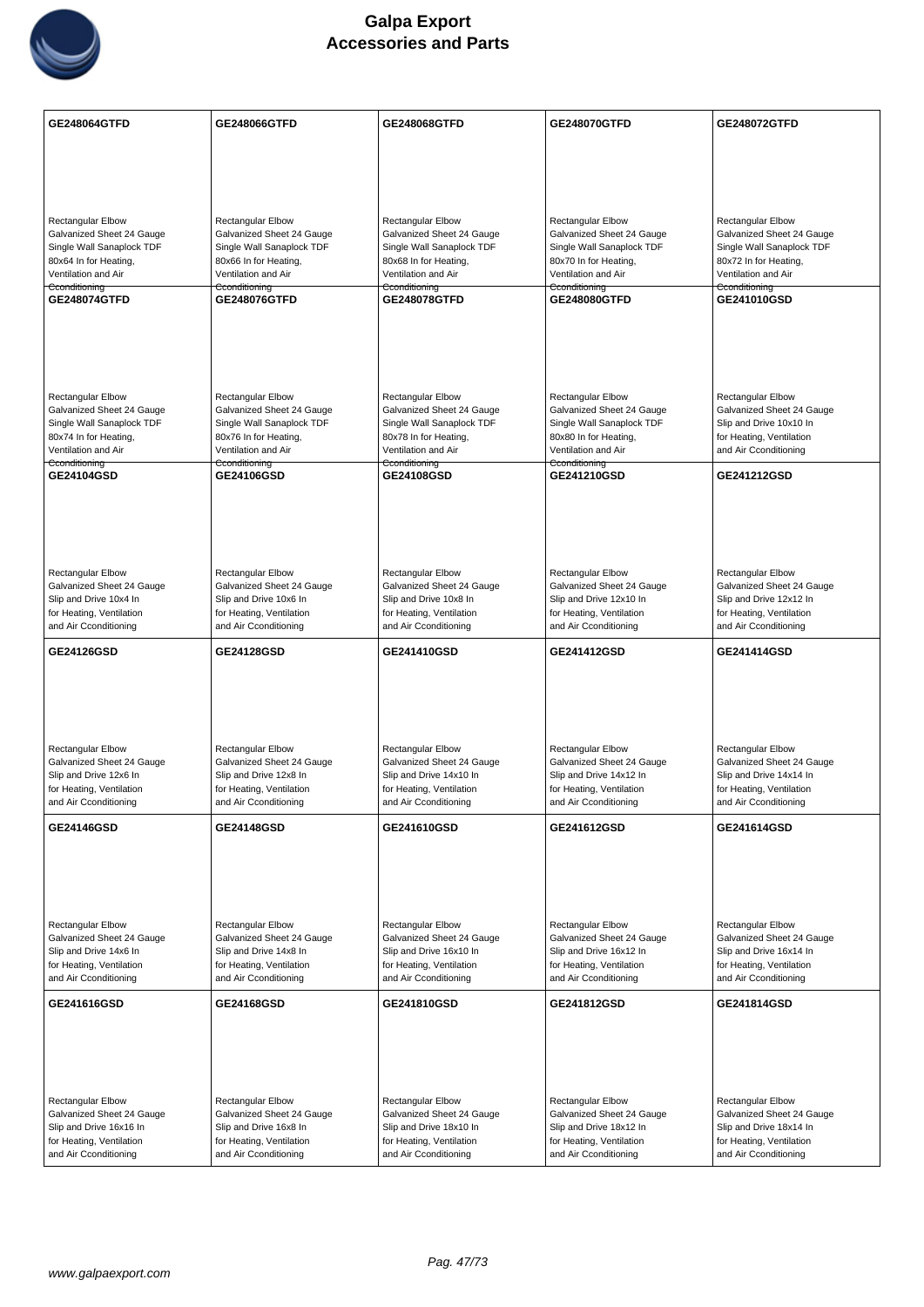

| GE241816GSD                                                   | GE241818GSD                                                  | GE24188GSD                                                    | GE242010GSD                                                   | GE242012GSD                                                   |
|---------------------------------------------------------------|--------------------------------------------------------------|---------------------------------------------------------------|---------------------------------------------------------------|---------------------------------------------------------------|
|                                                               |                                                              |                                                               |                                                               |                                                               |
|                                                               |                                                              |                                                               |                                                               |                                                               |
|                                                               |                                                              |                                                               |                                                               |                                                               |
| <b>Rectangular Elbow</b>                                      | <b>Rectangular Elbow</b>                                     | <b>Rectangular Elbow</b>                                      | <b>Rectangular Elbow</b>                                      | Rectangular Elbow                                             |
| Galvanized Sheet 24 Gauge<br>Slip and Drive 18x16 In          | Galvanized Sheet 24 Gauge<br>Slip and Drive 18x18 In         | Galvanized Sheet 24 Gauge<br>Slip and Drive 18x8 In           | Galvanized Sheet 24 Gauge<br>Slip and Drive 20x10 In          | Galvanized Sheet 24 Gauge<br>Slip and Drive 20x12 In          |
| for Heating, Ventilation<br>and Air Cconditioning             | for Heating, Ventilation<br>and Air Cconditioning            | for Heating, Ventilation<br>and Air Cconditioning             | for Heating, Ventilation<br>and Air Cconditioning             | for Heating, Ventilation<br>and Air Cconditioning             |
|                                                               |                                                              |                                                               |                                                               |                                                               |
| GE242014GSD                                                   | GE242016GSD                                                  | GE242018GSD                                                   | GE242020GSD                                                   | <b>GE24208GSD</b>                                             |
|                                                               |                                                              |                                                               |                                                               |                                                               |
|                                                               |                                                              |                                                               |                                                               |                                                               |
|                                                               |                                                              |                                                               |                                                               |                                                               |
| <b>Rectangular Elbow</b><br>Galvanized Sheet 24 Gauge         | <b>Rectangular Elbow</b><br>Galvanized Sheet 24 Gauge        | <b>Rectangular Elbow</b><br>Galvanized Sheet 24 Gauge         | <b>Rectangular Elbow</b><br>Galvanized Sheet 24 Gauge         | Rectangular Elbow<br>Galvanized Sheet 24 Gauge                |
| Slip and Drive 20x14 In                                       | Slip and Drive 20x16 In                                      | Slip and Drive 20x18 In                                       | Slip and Drive 20x20 In                                       | Slip and Drive 20x8 In                                        |
| for Heating, Ventilation<br>and Air Cconditioning             | for Heating, Ventilation<br>and Air Cconditioning            | for Heating, Ventilation<br>and Air Cconditioning             | for Heating, Ventilation<br>and Air Cconditioning             | for Heating, Ventilation<br>and Air Cconditioning             |
| <b>GE2444GSD</b>                                              | <b>GE2464GSD</b>                                             | GE2466GSD                                                     | <b>GE2484GSD</b>                                              | <b>GE2486GSD</b>                                              |
|                                                               |                                                              |                                                               |                                                               |                                                               |
|                                                               |                                                              |                                                               |                                                               |                                                               |
|                                                               |                                                              |                                                               |                                                               |                                                               |
| <b>Rectangular Elbow</b>                                      | <b>Rectangular Elbow</b>                                     | Rectangular Elbow                                             | Rectangular Elbow                                             | <b>Rectangular Elbow</b>                                      |
| Galvanized Sheet 24 Gauge<br>Slip and Drive 4x4 In for        | Galvanized Sheet 24 Gauge<br>Slip and Drive 6x4 In for       | Galvanized Sheet 24 Gauge<br>Slip and Drive 6x6 In for        | Galvanized Sheet 24 Gauge<br>Slip and Drive 8x4 In for        | Galvanized Sheet 24 Gauge<br>Slip and Drive 8x6 In for        |
| Heating, Ventilation and                                      | Heating, Ventilation and                                     | Heating, Ventilation and                                      | Heating, Ventilation and                                      | Heating, Ventilation and                                      |
| Air Cconditioning                                             | Air Cconditioning                                            | Air Cconditioning                                             | Air Cconditioning                                             | Air Cconditioning                                             |
| <b>GE2488GSD</b>                                              | GE261210GTFD                                                 | GE261212GTFD                                                  | <b>GE26128GTFD</b>                                            | GE261410GTFD                                                  |
|                                                               |                                                              |                                                               |                                                               |                                                               |
|                                                               |                                                              |                                                               |                                                               |                                                               |
|                                                               |                                                              |                                                               |                                                               |                                                               |
| <b>Rectangular Elbow</b>                                      |                                                              | <b>Rectangular Elbow</b>                                      |                                                               |                                                               |
|                                                               | <b>Rectangular Elbow</b>                                     |                                                               | <b>Rectangular Elbow</b>                                      | <b>Rectangular Elbow</b>                                      |
| Galvanized Sheet 24 Gauge<br>Slip and Drive 8x8 In for        | Galvanized Sheet 26 Gauge<br>Single Wall Sanaplock TDF       | Galvanized Sheet 26 Gauge<br>Single Wall Sanaplock TDF        | Galvanized Sheet 26 Gauge<br>Single Wall Sanaplock TDF        | Galvanized Sheet 26 Gauge<br>Single Wall Sanaplock TDF        |
| Heating, Ventilation and                                      | 12x10 In for Heating,<br>Ventilation and Air                 | 12x12 In for Heating,<br>Ventilation and Air                  | 12x8 In for Heating,<br>Ventilation and Air                   | 14x10 In for Heating,<br>Ventilation and Air                  |
| Air Cconditioning                                             | Cconditioning                                                | Cconditioning                                                 | Cconditioning                                                 | Cconditioning                                                 |
| GE261412GTFD                                                  | GE261414GTFD                                                 | GE261610GTFD                                                  | GE261612GTFD                                                  | GE261614GTFD                                                  |
|                                                               |                                                              |                                                               |                                                               |                                                               |
|                                                               |                                                              |                                                               |                                                               |                                                               |
|                                                               |                                                              |                                                               |                                                               |                                                               |
| <b>Rectangular Elbow</b><br>Galvanized Sheet 26 Gauge         | <b>Rectangular Elbow</b><br>Galvanized Sheet 26 Gauge        | <b>Rectangular Elbow</b><br>Galvanized Sheet 26 Gauge         | Rectangular Elbow<br>Galvanized Sheet 26 Gauge                | Rectangular Elbow<br>Galvanized Sheet 26 Gauge                |
| Single Wall Sanaplock TDF                                     | Single Wall Sanaplock TDF                                    | Single Wall Sanaplock TDF                                     | Single Wall Sanaplock TDF                                     | Single Wall Sanaplock TDF                                     |
| 14x12 In for Heating,<br>Ventilation and Air                  | 14x14 In for Heating,<br>Ventilation and Air                 | 16x10 In for Heating,<br>Ventilation and Air                  | 16x12 In for Heating,<br>Ventilation and Air                  | 16x14 In for Heating,<br>Ventilation and Air                  |
| Cconditioning<br>GE261616GTFD                                 | Cconditioning<br><b>GE26168GTFD</b>                          | Cconditioning<br>GE261810GTFD                                 | Cconditioning<br>GE261812GTFD                                 | Cconditioning<br>GE261814GTFD                                 |
|                                                               |                                                              |                                                               |                                                               |                                                               |
|                                                               |                                                              |                                                               |                                                               |                                                               |
|                                                               |                                                              |                                                               |                                                               |                                                               |
|                                                               |                                                              |                                                               |                                                               |                                                               |
| <b>Rectangular Elbow</b><br>Galvanized Sheet 26 Gauge         | Rectangular Elbow<br>Galvanized Sheet 26 Gauge               | Rectangular Elbow<br>Galvanized Sheet 26 Gauge                | Rectangular Elbow<br>Galvanized Sheet 26 Gauge                | Rectangular Elbow<br>Galvanized Sheet 26 Gauge                |
| Single Wall Sanaplock TDF                                     | Single Wall Sanaplock TDF                                    | Single Wall Sanaplock TDF                                     | Single Wall Sanaplock TDF                                     | Single Wall Sanaplock TDF                                     |
| 16x16 In for Heating,<br>Ventilation and Air<br>Cconditioning | 16x8 In for Heating,<br>Ventilation and Air<br>Cconditioning | 18x10 In for Heating,<br>Ventilation and Air<br>Cconditioning | 18x12 In for Heating,<br>Ventilation and Air<br>Cconditioning | 18x14 In for Heating,<br>Ventilation and Air<br>Cconditioning |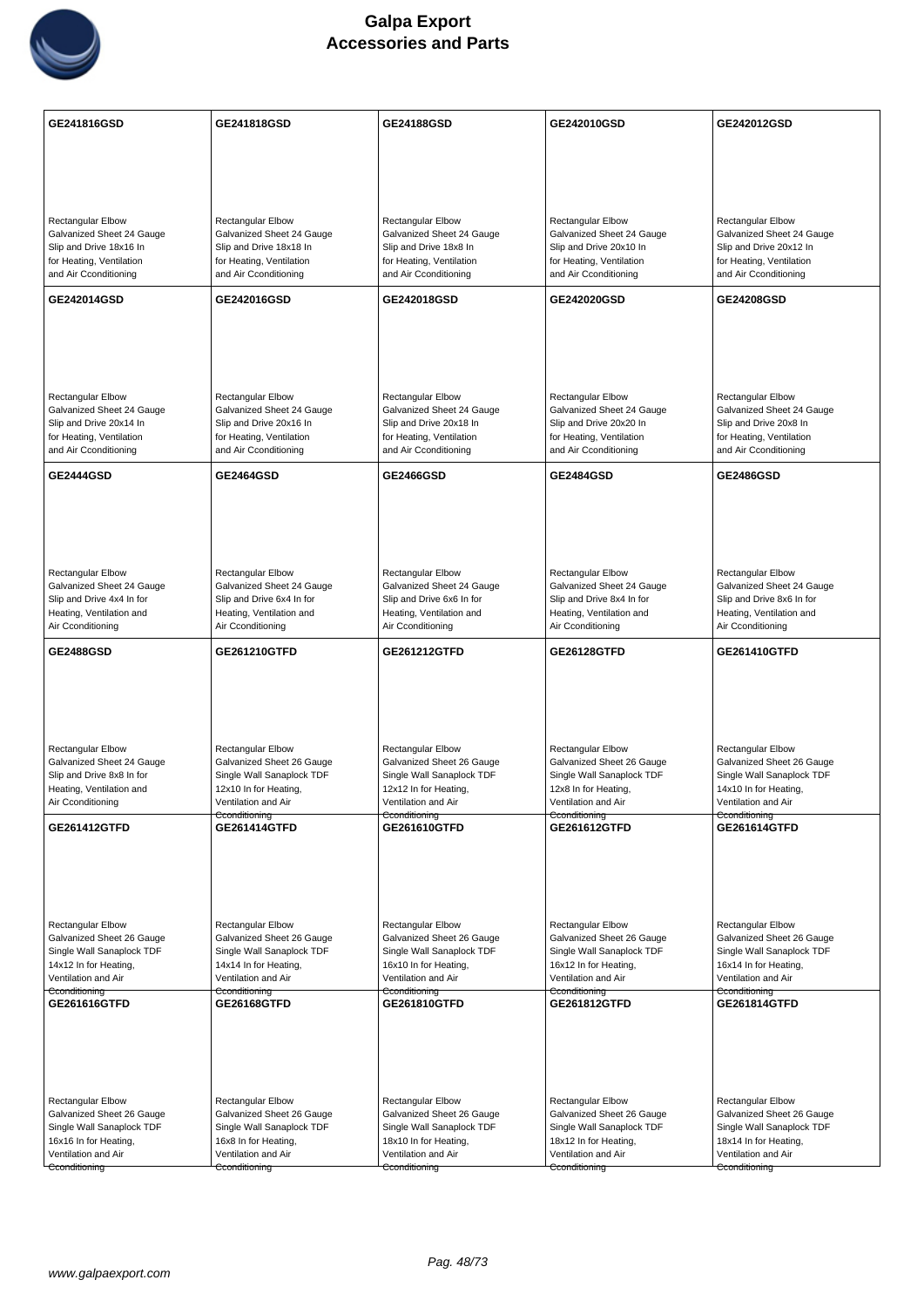

| GE261816GTFD                                           | <b>GE261818GTFD</b>                                    | <b>GE26188GTFD</b>                                     | GE262010GTFD                                           | GE262012GTFD                                           |
|--------------------------------------------------------|--------------------------------------------------------|--------------------------------------------------------|--------------------------------------------------------|--------------------------------------------------------|
|                                                        |                                                        |                                                        |                                                        |                                                        |
|                                                        |                                                        |                                                        |                                                        |                                                        |
|                                                        |                                                        |                                                        |                                                        |                                                        |
|                                                        |                                                        |                                                        |                                                        |                                                        |
| <b>Rectangular Elbow</b><br>Galvanized Sheet 26 Gauge  | Rectangular Elbow<br>Galvanized Sheet 26 Gauge         | <b>Rectangular Elbow</b><br>Galvanized Sheet 26 Gauge  | <b>Rectangular Elbow</b><br>Galvanized Sheet 26 Gauge  | Rectangular Elbow<br>Galvanized Sheet 26 Gauge         |
| Single Wall Sanaplock TDF                              | Single Wall Sanaplock TDF                              | Single Wall Sanaplock TDF                              | Single Wall Sanaplock TDF                              | Single Wall Sanaplock TDF                              |
| 18x16 In for Heating,                                  | 18x18 In for Heating,                                  | 18x8 In for Heating,                                   | 20x10 In for Heating,                                  | 20x12 In for Heating,                                  |
| Ventilation and Air<br>Cconditioning                   | Ventilation and Air<br>Cconditioning                   | Ventilation and Air<br>Cconditioning                   | Ventilation and Air<br>Cconditioning                   | Ventilation and Air<br>Cconditioning                   |
| GE262014GTFD                                           | <b>GE262016GTFD</b>                                    | GE262018GTFD                                           | <b>GE262020GTFD</b>                                    | <b>GE26208GTFD</b>                                     |
|                                                        |                                                        |                                                        |                                                        |                                                        |
|                                                        |                                                        |                                                        |                                                        |                                                        |
|                                                        |                                                        |                                                        |                                                        |                                                        |
|                                                        |                                                        |                                                        |                                                        |                                                        |
| <b>Rectangular Elbow</b>                               | <b>Rectangular Elbow</b>                               | <b>Rectangular Elbow</b>                               | <b>Rectangular Elbow</b>                               | <b>Rectangular Elbow</b>                               |
| Galvanized Sheet 26 Gauge<br>Single Wall Sanaplock TDF | Galvanized Sheet 26 Gauge<br>Single Wall Sanaplock TDF | Galvanized Sheet 26 Gauge<br>Single Wall Sanaplock TDF | Galvanized Sheet 26 Gauge<br>Single Wall Sanaplock TDF | Galvanized Sheet 26 Gauge<br>Single Wall Sanaplock TDF |
| 20x14 In for Heating,                                  | 20x16 In for Heating,                                  | 20x18 In for Heating,                                  | 20x20 In for Heating,                                  | 20x8 In for Heating,                                   |
| Ventilation and Air<br>Cconditioning                   | Ventilation and Air<br><del>Cconditioning</del>        | Ventilation and Air<br>Cconditioning                   | Ventilation and Air<br><del>Cconditioning</del>        | Ventilation and Air<br>Cconditioning                   |
| GE262210GTFD                                           | <b>GE262212GTFD</b>                                    | <b>GE262214GTFD</b>                                    | GE262216GTFD                                           | <b>GE262218GTFD</b>                                    |
|                                                        |                                                        |                                                        |                                                        |                                                        |
|                                                        |                                                        |                                                        |                                                        |                                                        |
|                                                        |                                                        |                                                        |                                                        |                                                        |
|                                                        |                                                        |                                                        |                                                        |                                                        |
| <b>Rectangular Elbow</b>                               | Rectangular Elbow                                      | Rectangular Elbow                                      | <b>Rectangular Elbow</b>                               | Rectangular Elbow                                      |
| Galvanized Sheet 26 Gauge<br>Single Wall Sanaplock TDF | Galvanized Sheet 26 Gauge<br>Single Wall Sanaplock TDF | Galvanized Sheet 26 Gauge<br>Single Wall Sanaplock TDF | Galvanized Sheet 26 Gauge<br>Single Wall Sanaplock TDF | Galvanized Sheet 26 Gauge<br>Single Wall Sanaplock TDF |
| 22x10 In for Heating,                                  | 22x12 In for Heating,                                  | 22x14 In for Heating,                                  | 22x16 In for Heating,                                  | 22x18 In for Heating,                                  |
| Ventilation and Air                                    | Ventilation and Air                                    | Ventilation and Air                                    | Ventilation and Air                                    | Ventilation and Air                                    |
| Cconditioning<br>GE262220GTFD                          | Cconditioning<br><b>GE262222GTFD</b>                   | Cconditioning<br><b>GE26228GTFD</b>                    | Cconditioning<br>GE262410GTFD                          | Cconditioning<br>GE262412GTFD                          |
|                                                        |                                                        |                                                        |                                                        |                                                        |
|                                                        |                                                        |                                                        |                                                        |                                                        |
|                                                        |                                                        |                                                        |                                                        |                                                        |
|                                                        |                                                        |                                                        |                                                        |                                                        |
| <b>Rectangular Elbow</b>                               | Rectangular Elbow                                      | <b>Rectangular Elbow</b>                               | <b>Rectangular Elbow</b>                               | <b>Rectangular Elbow</b>                               |
| Galvanized Sheet 26 Gauge<br>Single Wall Sanaplock TDF | Galvanized Sheet 26 Gauge                              | Galvanized Sheet 26 Gauge                              | Galvanized Sheet 26 Gauge                              | Galvanized Sheet 26 Gauge                              |
| 22x20 In for Heating,                                  | Single Wall Sanaplock TDF<br>22x22 In for Heating,     | Single Wall Sanaplock TDF<br>22x8 In for Heating,      | Single Wall Sanaplock TDF<br>24x10 In for Heating,     | Single Wall Sanaplock TDF<br>24x12 In for Heating,     |
| Ventilation and Air                                    | Ventilation and Air                                    | Ventilation and Air                                    | Ventilation and Air                                    | Ventilation and Air                                    |
| Cconditioning<br>GE262414GTFD                          | Cconditioning<br>GE262416GTFD                          | Cconditioning<br>GE262418GTFD                          | Cconditioning<br>GE262420GTFD                          | Cconditioning<br><b>GE262422GTFD</b>                   |
|                                                        |                                                        |                                                        |                                                        |                                                        |
|                                                        |                                                        |                                                        |                                                        |                                                        |
|                                                        |                                                        |                                                        |                                                        |                                                        |
|                                                        |                                                        |                                                        |                                                        |                                                        |
| <b>Rectangular Elbow</b>                               | <b>Rectangular Elbow</b>                               | <b>Rectangular Elbow</b>                               | <b>Rectangular Elbow</b>                               | <b>Rectangular Elbow</b>                               |
| Galvanized Sheet 26 Gauge<br>Single Wall Sanaplock TDF | Galvanized Sheet 26 Gauge<br>Single Wall Sanaplock TDF | Galvanized Sheet 26 Gauge<br>Single Wall Sanaplock TDF | Galvanized Sheet 26 Gauge<br>Single Wall Sanaplock TDF | Galvanized Sheet 26 Gauge<br>Single Wall Sanaplock TDF |
| 24x14 In for Heating,                                  | 24x16 In for Heating,                                  | 24x18 In for Heating,                                  | 24x20 In for Heating,                                  | 24x22 In for Heating,                                  |
| Ventilation and Air<br>Cconditioning                   | Ventilation and Air<br>Cconditioning                   | Ventilation and Air<br>Cconditioning                   | Ventilation and Air<br>Cconditioning                   | Ventilation and Air<br>Cconditioning                   |
| GE262424GTFD                                           | <b>GE26248GTFD</b>                                     | GE262610GTFD                                           | GE262612GTFD                                           | GE262614GTFD                                           |
|                                                        |                                                        |                                                        |                                                        |                                                        |
|                                                        |                                                        |                                                        |                                                        |                                                        |
|                                                        |                                                        |                                                        |                                                        |                                                        |
|                                                        |                                                        |                                                        |                                                        |                                                        |
| <b>Rectangular Elbow</b>                               | Rectangular Elbow                                      | Rectangular Elbow                                      | Rectangular Elbow                                      | Rectangular Elbow                                      |
| Galvanized Sheet 26 Gauge<br>Single Wall Sanaplock TDF | Galvanized Sheet 26 Gauge<br>Single Wall Sanaplock TDF | Galvanized Sheet 26 Gauge<br>Single Wall Sanaplock TDF | Galvanized Sheet 26 Gauge<br>Single Wall Sanaplock TDF | Galvanized Sheet 26 Gauge<br>Single Wall Sanaplock TDF |
| 24x24 In for Heating,                                  | 24x8 In for Heating,                                   | 26x10 In for Heating,                                  | 26x12 In for Heating,                                  | 26x14 In for Heating,                                  |
| Ventilation and Air                                    | Ventilation and Air                                    | Ventilation and Air                                    | Ventilation and Air                                    | Ventilation and Air                                    |
| Cconditioning                                          | Cconditioning                                          | Cconditioning                                          | Cconditioning                                          | Cconditioning                                          |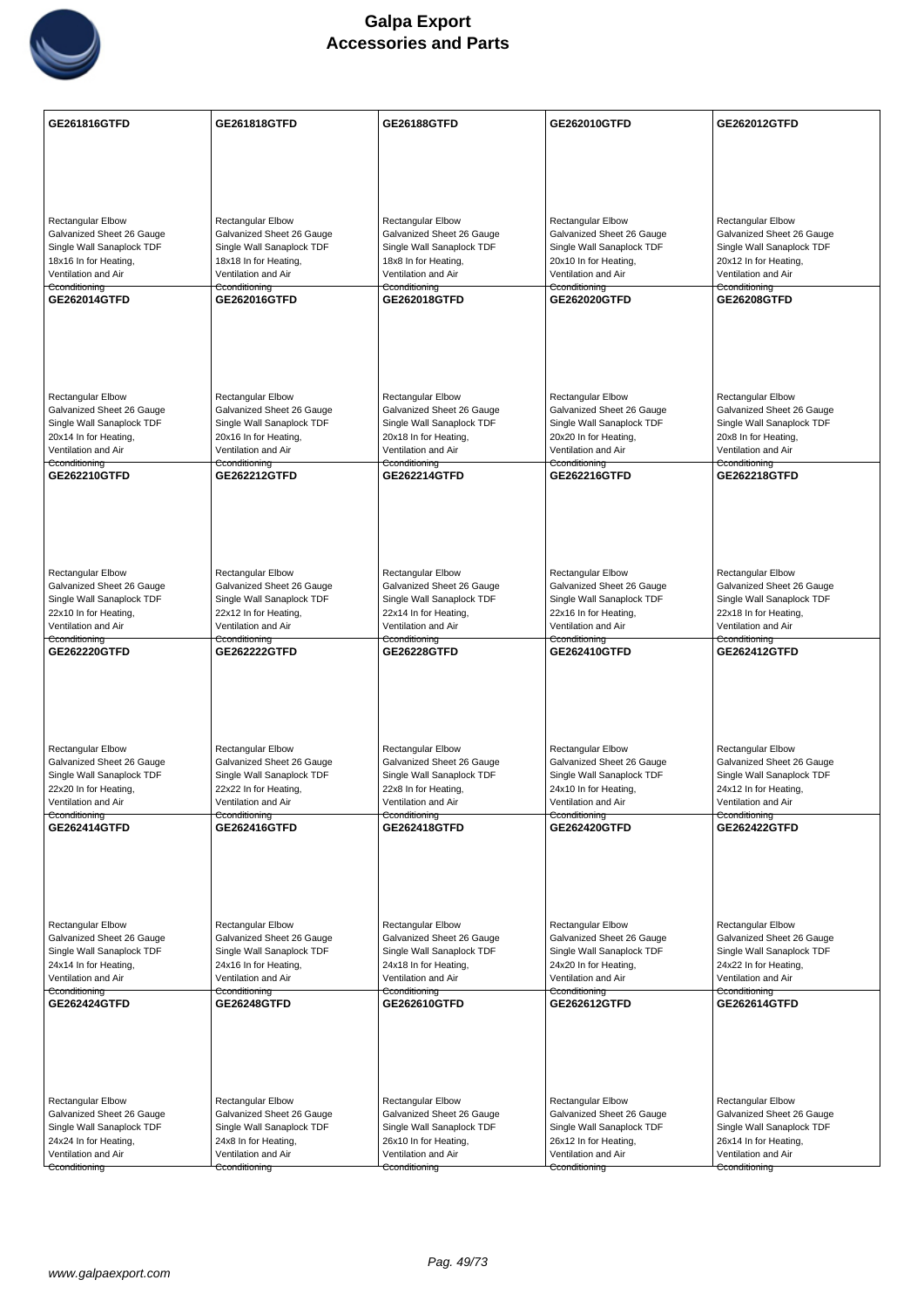

| GE262616GTFD              | GE262618GTFD              | GE262620GTFD              | <b>GE262622GTFD</b>       | GE262624GTFD              |
|---------------------------|---------------------------|---------------------------|---------------------------|---------------------------|
|                           |                           |                           |                           |                           |
|                           |                           |                           |                           |                           |
|                           |                           |                           |                           |                           |
| <b>Rectangular Elbow</b>  | <b>Rectangular Elbow</b>  | Rectangular Elbow         | <b>Rectangular Elbow</b>  | <b>Rectangular Elbow</b>  |
| Galvanized Sheet 26 Gauge | Galvanized Sheet 26 Gauge | Galvanized Sheet 26 Gauge | Galvanized Sheet 26 Gauge | Galvanized Sheet 26 Gauge |
| Single Wall Sanaplock TDF | Single Wall Sanaplock TDF | Single Wall Sanaplock TDF | Single Wall Sanaplock TDF | Single Wall Sanaplock TDF |
| 26x16 In for Heating,     | 26x18 In for Heating,     | 26x20 In for Heating,     | 26x22 In for Heating,     | 26x24 In for Heating,     |
| Ventilation and Air       | Ventilation and Air       | Ventilation and Air       | Ventilation and Air       | Ventilation and Air       |
| Cconditioning             | Cconditioning             | Cconditioning             | Cconditioning             | Cconditioning             |
| GE262626GTFD              | <b>GE26268GTFD</b>        | GE262810GTFD              | GE262812GTFD              | <b>GE262814GTFD</b>       |
|                           |                           |                           |                           |                           |
| Rectangular Elbow         | <b>Rectangular Elbow</b>  | Rectangular Elbow         | <b>Rectangular Elbow</b>  | <b>Rectangular Elbow</b>  |
| Galvanized Sheet 26 Gauge | Galvanized Sheet 26 Gauge | Galvanized Sheet 26 Gauge | Galvanized Sheet 26 Gauge | Galvanized Sheet 26 Gauge |
| Single Wall Sanaplock TDF | Single Wall Sanaplock TDF | Single Wall Sanaplock TDF | Single Wall Sanaplock TDF | Single Wall Sanaplock TDF |
| 26x26 In for Heating,     | 26x8 In for Heating,      | 28x10 In for Heating,     | 28x12 In for Heating,     | 28x14 In for Heating,     |
| Ventilation and Air       | Ventilation and Air       | Ventilation and Air       | Ventilation and Air       | Ventilation and Air       |
| Cconditioning             | Cconditioning             | Cconditioning             | Cconditioning             | Cconditioning             |
| GE262816GTFD              | GE262818GTFD              | GE262820GTFD              | GE262822GTFD              | GE262824GTFD              |
|                           |                           |                           |                           |                           |
| Rectangular Elbow         | Rectangular Elbow         | Rectangular Elbow         | Rectangular Elbow         | Rectangular Elbow         |
| Galvanized Sheet 26 Gauge | Galvanized Sheet 26 Gauge | Galvanized Sheet 26 Gauge | Galvanized Sheet 26 Gauge | Galvanized Sheet 26 Gauge |
| Single Wall Sanaplock TDF | Single Wall Sanaplock TDF | Single Wall Sanaplock TDF | Single Wall Sanaplock TDF | Single Wall Sanaplock TDF |
| 28x16 In for Heating,     | 28x18 In for Heating,     | 28x20 In for Heating,     | 28x22 In for Heating,     | 28x24 In for Heating,     |
| Ventilation and Air       | Ventilation and Air       | Ventilation and Air       | Ventilation and Air       | Ventilation and Air       |
| Cconditioning             | Cconditioning             | Cconditioning             | Cconditioning             | Cconditioning             |
| <b>GE262826GTFD</b>       | <b>GE262828GTFD</b>       | <b>GE26288GTFD</b>        | GE263010GTFD              | <b>GE263012GTFD</b>       |
| Rectangular Elbow         | <b>Rectangular Elbow</b>  | <b>Rectangular Elbow</b>  | <b>Rectangular Elbow</b>  | <b>Rectangular Elbow</b>  |
| Galvanized Sheet 26 Gauge | Galvanized Sheet 26 Gauge | Galvanized Sheet 26 Gauge | Galvanized Sheet 26 Gauge | Galvanized Sheet 26 Gauge |
| Single Wall Sanaplock TDF | Single Wall Sanaplock TDF | Single Wall Sanaplock TDF | Single Wall Sanaplock TDF | Single Wall Sanaplock TDF |
| 28x26 In for Heating,     | 28x28 In for Heating,     | 28x8 In for Heating,      | 30x10 In for Heating,     | 30x12 In for Heating,     |
| Ventilation and Air       | Ventilation and Air       | Ventilation and Air       | Ventilation and Air       | Ventilation and Air       |
| Cconditioning             | Cconditioning             | Cconditioning             | Cconditioning             | Cconditioning             |
| GE263014GTFD              | GE263016GTFD              | GE263018GTFD              | GE263020GTFD              | GE263022GTFD              |
| Rectangular Elbow         | Rectangular Elbow         | <b>Rectangular Elbow</b>  | Rectangular Elbow         | Rectangular Elbow         |
| Galvanized Sheet 26 Gauge | Galvanized Sheet 26 Gauge | Galvanized Sheet 26 Gauge | Galvanized Sheet 26 Gauge | Galvanized Sheet 26 Gauge |
| Single Wall Sanaplock TDF | Single Wall Sanaplock TDF | Single Wall Sanaplock TDF | Single Wall Sanaplock TDF | Single Wall Sanaplock TDF |
| 30x14 In for Heating,     | 30x16 In for Heating,     | 30x18 In for Heating,     | 30x20 In for Heating,     | 30x22 In for Heating,     |
| Ventilation and Air       | Ventilation and Air       | Ventilation and Air       | Ventilation and Air       | Ventilation and Air       |
| Cconditioning             | Cconditioning             | Cconditioning             | Cconditioning             | Cconditioning             |
| GE263024GTFD              | GE263026GTFD              | GE263028GTFD              | GE263030GTFD              | <b>GE26308GTFD</b>        |
| <b>Rectangular Elbow</b>  | Rectangular Elbow         | Rectangular Elbow         | <b>Rectangular Elbow</b>  | <b>Rectangular Elbow</b>  |
| Galvanized Sheet 26 Gauge | Galvanized Sheet 26 Gauge | Galvanized Sheet 26 Gauge | Galvanized Sheet 26 Gauge | Galvanized Sheet 26 Gauge |
| Single Wall Sanaplock TDF | Single Wall Sanaplock TDF | Single Wall Sanaplock TDF | Single Wall Sanaplock TDF | Single Wall Sanaplock TDF |
| 30x24 In for Heating,     | 30x26 In for Heating,     | 30x28 In for Heating,     | 30x30 In for Heating,     | 30x8 In for Heating,      |
| Ventilation and Air       | Ventilation and Air       | Ventilation and Air       | Ventilation and Air       | Ventilation and Air       |
| Cconditioning             | Cconditioning             | Cconditioning             | Cconditioning             | Cconditioning             |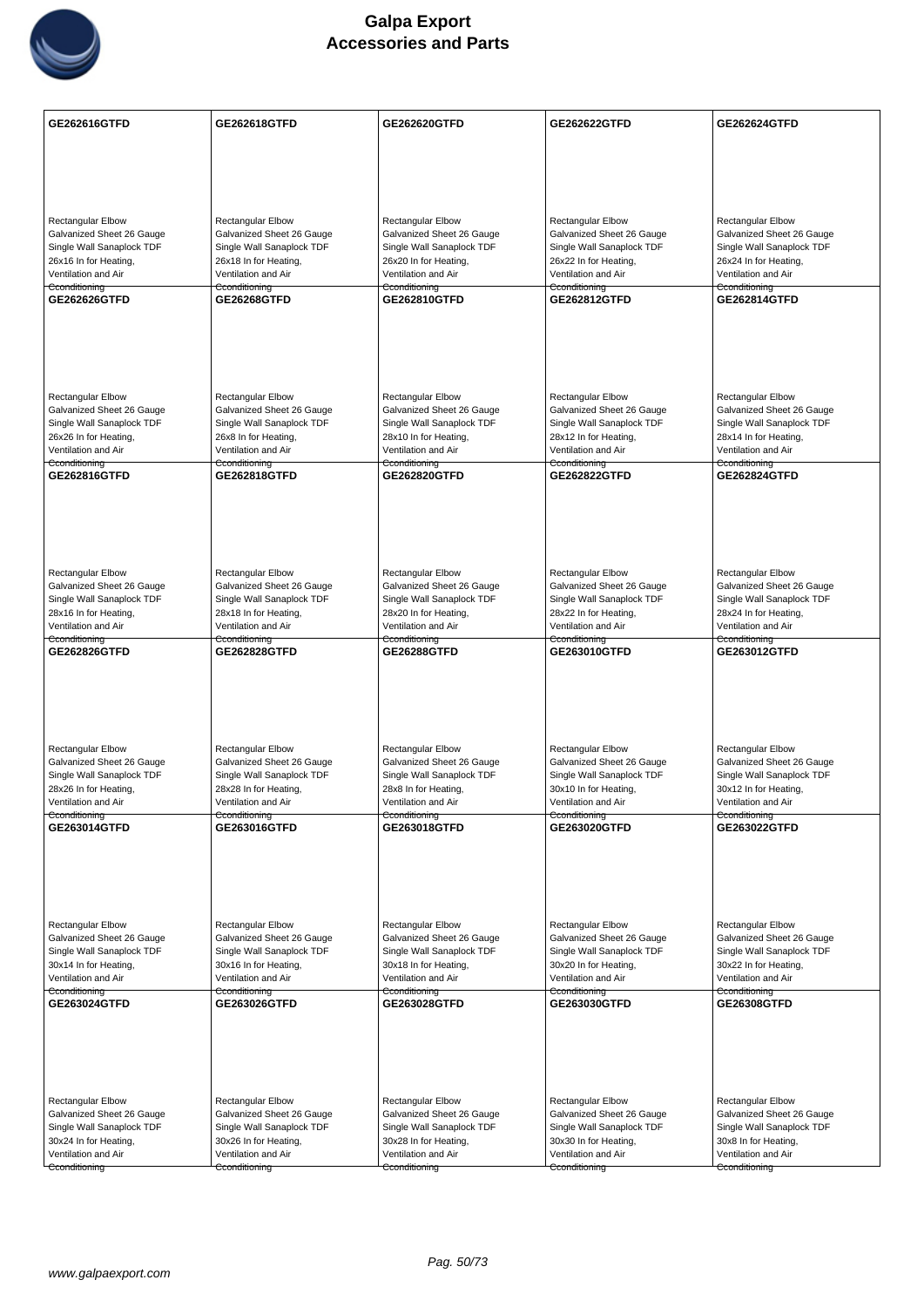

| <b>GE263210GTFD</b>                                    | GE263212GTFD                                           | GE263214GTFD                                           | GE263216GTFD                                           | <b>GE263218GTFD</b>                                    |
|--------------------------------------------------------|--------------------------------------------------------|--------------------------------------------------------|--------------------------------------------------------|--------------------------------------------------------|
|                                                        |                                                        |                                                        |                                                        |                                                        |
|                                                        |                                                        |                                                        |                                                        |                                                        |
|                                                        |                                                        |                                                        |                                                        |                                                        |
|                                                        |                                                        |                                                        |                                                        |                                                        |
| <b>Rectangular Elbow</b>                               | <b>Rectangular Elbow</b>                               | Rectangular Elbow                                      | <b>Rectangular Elbow</b>                               | Rectangular Elbow                                      |
| Galvanized Sheet 26 Gauge<br>Single Wall Sanaplock TDF | Galvanized Sheet 26 Gauge<br>Single Wall Sanaplock TDF | Galvanized Sheet 26 Gauge<br>Single Wall Sanaplock TDF | Galvanized Sheet 26 Gauge<br>Single Wall Sanaplock TDF | Galvanized Sheet 26 Gauge<br>Single Wall Sanaplock TDF |
| 32x10 In for Heating,                                  | 32x12 In for Heating,                                  | 32x14 In for Heating,                                  | 32x16 In for Heating,                                  | 32x18 In for Heating,                                  |
| Ventilation and Air                                    | Ventilation and Air                                    | Ventilation and Air                                    | Ventilation and Air                                    | Ventilation and Air                                    |
| Cconditioning<br>GE263220GTFD                          | Cconditioning<br><b>GE263222GTFD</b>                   | Cconditioning<br>GE263224GTFD                          | Cconditioning<br>GE263226GTFD                          | Cconditioning<br><b>GE263228GTFD</b>                   |
|                                                        |                                                        |                                                        |                                                        |                                                        |
|                                                        |                                                        |                                                        |                                                        |                                                        |
|                                                        |                                                        |                                                        |                                                        |                                                        |
|                                                        |                                                        |                                                        |                                                        |                                                        |
| Rectangular Elbow                                      | Rectangular Elbow                                      | Rectangular Elbow                                      | Rectangular Elbow                                      | Rectangular Elbow                                      |
| Galvanized Sheet 26 Gauge                              | Galvanized Sheet 26 Gauge                              | Galvanized Sheet 26 Gauge                              | Galvanized Sheet 26 Gauge                              | Galvanized Sheet 26 Gauge                              |
| Single Wall Sanaplock TDF                              | Single Wall Sanaplock TDF                              | Single Wall Sanaplock TDF                              | Single Wall Sanaplock TDF                              | Single Wall Sanaplock TDF                              |
| 32x20 In for Heating,<br>Ventilation and Air           | 32x22 In for Heating,<br>Ventilation and Air           | 32x24 In for Heating,<br>Ventilation and Air           | 32x26 In for Heating,<br>Ventilation and Air           | 32x28 In for Heating,<br>Ventilation and Air           |
| Cconditioning                                          | Cconditioning                                          | Cconditioning                                          | Cconditioning                                          | Cconditioning                                          |
| GE263230GTFD                                           | GE263232GTFD                                           | <b>GE26328GTFD</b>                                     | GE263412GTFD                                           | GE263414GTFD                                           |
|                                                        |                                                        |                                                        |                                                        |                                                        |
|                                                        |                                                        |                                                        |                                                        |                                                        |
|                                                        |                                                        |                                                        |                                                        |                                                        |
|                                                        |                                                        |                                                        |                                                        |                                                        |
| Rectangular Elbow                                      | Rectangular Elbow                                      | <b>Rectangular Elbow</b>                               | <b>Rectangular Elbow</b>                               | <b>Rectangular Elbow</b>                               |
| Galvanized Sheet 26 Gauge                              | Galvanized Sheet 26 Gauge                              | Galvanized Sheet 26 Gauge                              | Galvanized Sheet 26 Gauge                              | Galvanized Sheet 26 Gauge                              |
| Single Wall Sanaplock TDF<br>32x30 In for Heating,     | Single Wall Sanaplock TDF<br>32x32 In for Heating,     | Single Wall Sanaplock TDF<br>32x8 In for Heating,      | Single Wall Sanaplock TDF<br>34x12 In for Heating,     | Single Wall Sanaplock TDF<br>34x14 In for Heating,     |
| Ventilation and Air                                    | Ventilation and Air                                    | Ventilation and Air                                    | Ventilation and Air                                    | Ventilation and Air                                    |
| Cconditioning<br>GE263416GTFD                          | Cconditioning<br><b>GE263418GTFD</b>                   | Cconditioning<br>GE263420GTFD                          | Cconditioning<br><b>GE263422GTFD</b>                   | Cconditioning<br><b>GE263424GTFD</b>                   |
|                                                        |                                                        |                                                        |                                                        |                                                        |
|                                                        |                                                        |                                                        |                                                        |                                                        |
|                                                        |                                                        |                                                        |                                                        |                                                        |
|                                                        |                                                        |                                                        |                                                        |                                                        |
| Rectangular Elbow                                      | Rectangular Elbow                                      | <b>Rectangular Elbow</b>                               | Rectangular Elbow                                      | <b>Rectangular Elbow</b>                               |
| Galvanized Sheet 26 Gauge                              | Galvanized Sheet 26 Gauge                              | Galvanized Sheet 26 Gauge                              | Galvanized Sheet 26 Gauge                              | Galvanized Sheet 26 Gauge                              |
| Single Wall Sanaplock TDF                              | Single Wall Sanaplock TDF                              | Single Wall Sanaplock TDF                              | Single Wall Sanaplock TDF                              | Single Wall Sanaplock TDF                              |
| 34x16 In for Heating,<br>Ventilation and Air           | 34x18 In for Heating,<br>Ventilation and Air           | 34x20 In for Heating,<br>Ventilation and Air           | 34x22 In for Heating,<br>Ventilation and Air           | 34x24 In for Heating,<br>Ventilation and Air           |
| Cconditioning                                          | Cconditioning                                          | Cconditioning                                          | Cconditioning                                          | Cconditioning                                          |
| GE263426GTFD                                           | GE263428GTFD                                           | GE263430GTFD                                           | GE263432GTFD                                           | GE263434GTFD                                           |
|                                                        |                                                        |                                                        |                                                        |                                                        |
|                                                        |                                                        |                                                        |                                                        |                                                        |
|                                                        |                                                        |                                                        |                                                        |                                                        |
|                                                        |                                                        |                                                        |                                                        |                                                        |
| Rectangular Elbow                                      | <b>Rectangular Elbow</b>                               | Rectangular Elbow                                      | <b>Rectangular Elbow</b>                               | Rectangular Elbow                                      |
| Galvanized Sheet 26 Gauge<br>Single Wall Sanaplock TDF | Galvanized Sheet 26 Gauge<br>Single Wall Sanaplock TDF | Galvanized Sheet 26 Gauge<br>Single Wall Sanaplock TDF | Galvanized Sheet 26 Gauge<br>Single Wall Sanaplock TDF | Galvanized Sheet 26 Gauge<br>Single Wall Sanaplock TDF |
| 34x26 In for Heating,                                  | 34x28 In for Heating,                                  | 34x30 In for Heating,                                  | 34x32 In for Heating,                                  | 34x34 In for Heating,                                  |
| Ventilation and Air                                    | Ventilation and Air                                    | Ventilation and Air                                    | Ventilation and Air                                    | Ventilation and Air                                    |
| Cconditioning<br>GE263610GTFD                          | Cconditioning<br>GE263612GTFD                          | Cconditioning<br>GE263614GTFD                          | Cconditioning<br>GE263616GTFD                          | Cconditioning<br>GE263618GTFD                          |
|                                                        |                                                        |                                                        |                                                        |                                                        |
|                                                        |                                                        |                                                        |                                                        |                                                        |
|                                                        |                                                        |                                                        |                                                        |                                                        |
|                                                        |                                                        |                                                        |                                                        |                                                        |
| <b>Rectangular Elbow</b>                               | Rectangular Elbow                                      | <b>Rectangular Elbow</b>                               | <b>Rectangular Elbow</b>                               | <b>Rectangular Elbow</b>                               |
| Galvanized Sheet 26 Gauge                              | Galvanized Sheet 26 Gauge                              | Galvanized Sheet 26 Gauge                              | Galvanized Sheet 26 Gauge                              | Galvanized Sheet 26 Gauge                              |
| Single Wall Sanaplock TDF                              | Single Wall Sanaplock TDF                              | Single Wall Sanaplock TDF                              | Single Wall Sanaplock TDF                              | Single Wall Sanaplock TDF                              |
| 36x10 In for Heating,<br>Ventilation and Air           | 36x12 In for Heating,<br>Ventilation and Air           | 36x14 In for Heating,<br>Ventilation and Air           | 36x16 In for Heating,<br>Ventilation and Air           | 36x18 In for Heating,<br>Ventilation and Air           |
| Cconditioning                                          | Cconditioning                                          | Cconditioning                                          | Cconditioning                                          | Cconditioning                                          |
|                                                        |                                                        |                                                        |                                                        |                                                        |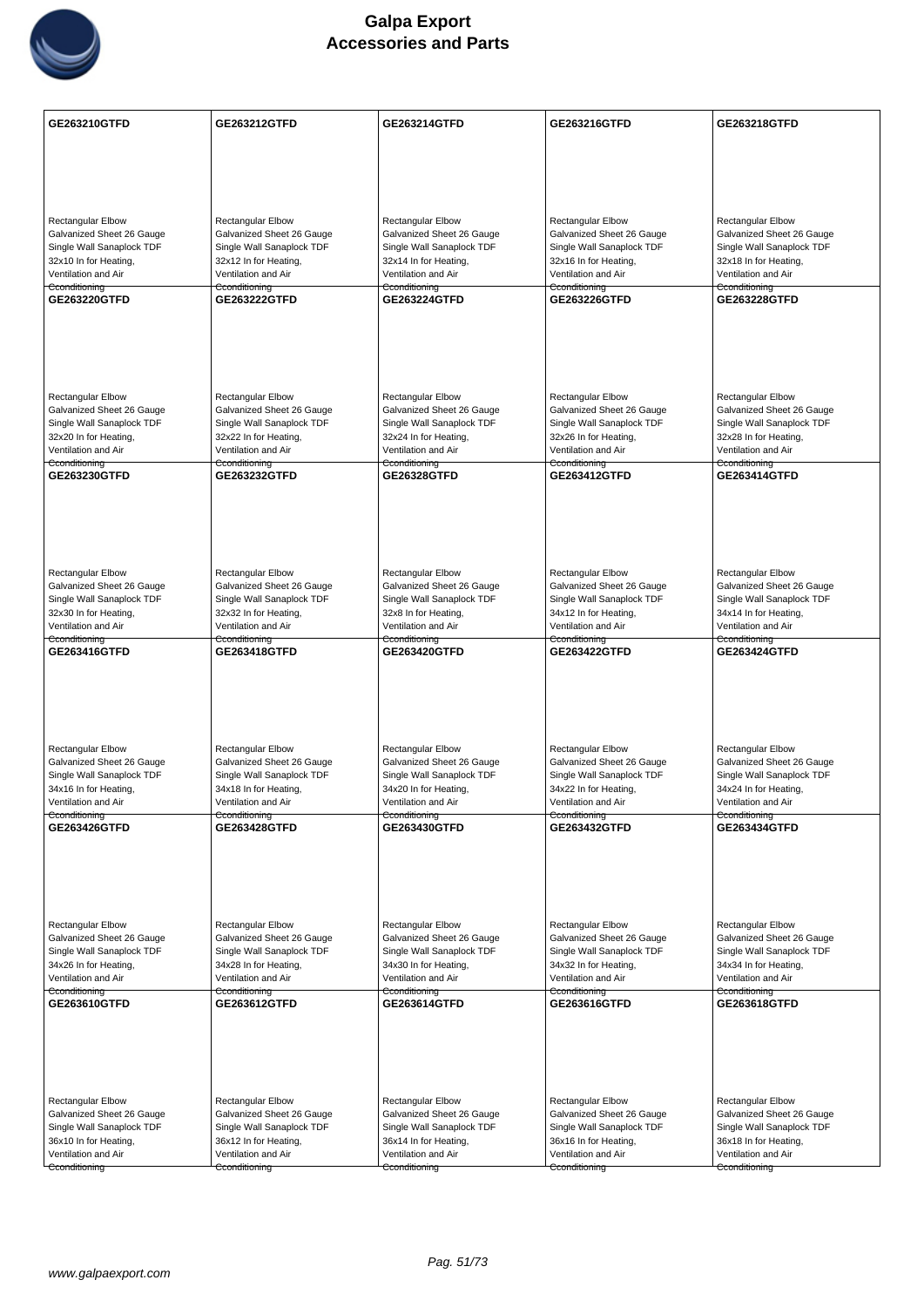

| GE263620GTFD                                           | GE263622GTFD                                           | GE263624GTFD                                           | GE263626GTFD                                           | GE263628GTFD                                           |
|--------------------------------------------------------|--------------------------------------------------------|--------------------------------------------------------|--------------------------------------------------------|--------------------------------------------------------|
|                                                        |                                                        |                                                        |                                                        |                                                        |
|                                                        |                                                        |                                                        |                                                        |                                                        |
|                                                        |                                                        |                                                        |                                                        |                                                        |
| <b>Rectangular Elbow</b>                               | <b>Rectangular Elbow</b>                               | Rectangular Elbow                                      | <b>Rectangular Elbow</b>                               | Rectangular Elbow                                      |
| Galvanized Sheet 26 Gauge                              | Galvanized Sheet 26 Gauge                              | Galvanized Sheet 26 Gauge                              | Galvanized Sheet 26 Gauge                              | Galvanized Sheet 26 Gauge                              |
| Single Wall Sanaplock TDF<br>36x20 In for Heating,     | Single Wall Sanaplock TDF<br>36x22 In for Heating,     | Single Wall Sanaplock TDF<br>36x24 In for Heating,     | Single Wall Sanaplock TDF<br>36x26 In for Heating,     | Single Wall Sanaplock TDF<br>36x28 In for Heating,     |
| Ventilation and Air                                    | Ventilation and Air                                    | Ventilation and Air                                    | Ventilation and Air                                    | Ventilation and Air                                    |
| Cconditioning<br>GE263630GTFD                          | Cconditioning<br>GE263632GTFD                          | Cconditioning<br>GE263634GTFD                          | Cconditioning<br>GE263636GTFD                          | Cconditioning<br>GE263810GTFD                          |
|                                                        |                                                        |                                                        |                                                        |                                                        |
|                                                        |                                                        |                                                        |                                                        |                                                        |
|                                                        |                                                        |                                                        |                                                        |                                                        |
|                                                        |                                                        |                                                        |                                                        |                                                        |
| <b>Rectangular Elbow</b><br>Galvanized Sheet 26 Gauge  | <b>Rectangular Elbow</b><br>Galvanized Sheet 26 Gauge  | Rectangular Elbow<br>Galvanized Sheet 26 Gauge         | <b>Rectangular Elbow</b><br>Galvanized Sheet 26 Gauge  | <b>Rectangular Elbow</b><br>Galvanized Sheet 26 Gauge  |
| Single Wall Sanaplock TDF                              | Single Wall Sanaplock TDF                              | Single Wall Sanaplock TDF                              | Single Wall Sanaplock TDF                              | Single Wall Sanaplock TDF                              |
| 36x30 In for Heating,<br>Ventilation and Air           | 36x32 In for Heating,<br>Ventilation and Air           | 36x34 In for Heating,<br>Ventilation and Air           | 36x36 In for Heating,<br>Ventilation and Air           | 38x10 In for Heating,<br>Ventilation and Air           |
| Cconditioning<br>GE263812GTFD                          | Cconditioning<br><b>GE263814GTFD</b>                   | Cconditioning<br>GE263816GTFD                          | Cconditioning<br>GE263818GTFD                          | Cconditioning<br><b>GE263820GTFD</b>                   |
|                                                        |                                                        |                                                        |                                                        |                                                        |
|                                                        |                                                        |                                                        |                                                        |                                                        |
|                                                        |                                                        |                                                        |                                                        |                                                        |
|                                                        |                                                        |                                                        |                                                        |                                                        |
| <b>Rectangular Elbow</b>                               | <b>Rectangular Elbow</b>                               | <b>Rectangular Elbow</b>                               | <b>Rectangular Elbow</b>                               | <b>Rectangular Elbow</b>                               |
| Galvanized Sheet 26 Gauge<br>Single Wall Sanaplock TDF | Galvanized Sheet 26 Gauge<br>Single Wall Sanaplock TDF | Galvanized Sheet 26 Gauge<br>Single Wall Sanaplock TDF | Galvanized Sheet 26 Gauge<br>Single Wall Sanaplock TDF | Galvanized Sheet 26 Gauge<br>Single Wall Sanaplock TDF |
| 38x12 In for Heating,                                  | 38x14 In for Heating,                                  | 38x16 In for Heating,                                  | 38x18 In for Heating,                                  | 38x20 In for Heating,                                  |
| Ventilation and Air<br>Cconditioning                   | Ventilation and Air<br>Cconditioning                   | Ventilation and Air<br>Cconditioning                   | Ventilation and Air<br>Cconditioning                   | Ventilation and Air<br>Cconditioning                   |
| GE263822GTFD                                           | GE263824GTFD                                           | GE263826GTFD                                           | GE263828GTFD                                           | GE263830GTFD                                           |
|                                                        |                                                        |                                                        |                                                        |                                                        |
|                                                        |                                                        |                                                        |                                                        |                                                        |
|                                                        |                                                        |                                                        |                                                        |                                                        |
| Rectangular Elbow                                      | Rectangular Elbow                                      | <b>Rectangular Elbow</b>                               | Rectangular Elbow                                      | <b>Rectangular Elbow</b>                               |
| Galvanized Sheet 26 Gauge<br>Single Wall Sanaplock TDF | Galvanized Sheet 26 Gauge<br>Single Wall Sanaplock TDF | Galvanized Sheet 26 Gauge<br>Single Wall Sanaplock TDF | Galvanized Sheet 26 Gauge<br>Single Wall Sanaplock TDF | Galvanized Sheet 26 Gauge<br>Single Wall Sanaplock TDF |
| 38x22 In for Heating,                                  | 38x24 In for Heating,                                  | 38x26 In for Heating,                                  | 38x28 In for Heating,                                  | 38x30 In for Heating,                                  |
| Ventilation and Air<br>Cconditioning                   | Ventilation and Air<br>Cconditioning                   | Ventilation and Air<br>Cconditioning                   | Ventilation and Air<br>Cconditioning                   | Ventilation and Air<br>Cconditioning                   |
| GE263832GTFD                                           | GE263834GTFD                                           | GE263836GTFD                                           | GE263838GTFD                                           | GE264010GTFD                                           |
|                                                        |                                                        |                                                        |                                                        |                                                        |
|                                                        |                                                        |                                                        |                                                        |                                                        |
|                                                        |                                                        |                                                        |                                                        |                                                        |
| Rectangular Elbow                                      | Rectangular Elbow                                      | <b>Rectangular Elbow</b>                               | <b>Rectangular Elbow</b>                               | <b>Rectangular Elbow</b>                               |
| Galvanized Sheet 26 Gauge                              | Galvanized Sheet 26 Gauge                              | Galvanized Sheet 26 Gauge                              | Galvanized Sheet 26 Gauge                              | Galvanized Sheet 26 Gauge                              |
| Single Wall Sanaplock TDF<br>38x32 In for Heating,     | Single Wall Sanaplock TDF<br>38x34 In for Heating,     | Single Wall Sanaplock TDF<br>38x36 In for Heating,     | Single Wall Sanaplock TDF<br>38x38 In for Heating,     | Single Wall Sanaplock TDF<br>40x10 In for Heating,     |
| Ventilation and Air                                    | Ventilation and Air                                    | Ventilation and Air                                    | Ventilation and Air                                    | Ventilation and Air                                    |
| Cconditioning<br>GE264012GTFD                          | Cconditioning<br>GE264014GTFD                          | Cconditioning<br>GE264016GTFD                          | Cconditioning<br>GE264018GTFD                          | Cconditioning<br>GE264020GTFD                          |
|                                                        |                                                        |                                                        |                                                        |                                                        |
|                                                        |                                                        |                                                        |                                                        |                                                        |
|                                                        |                                                        |                                                        |                                                        |                                                        |
|                                                        |                                                        |                                                        |                                                        |                                                        |
| Rectangular Elbow<br>Galvanized Sheet 26 Gauge         | <b>Rectangular Elbow</b><br>Galvanized Sheet 26 Gauge  | Rectangular Elbow<br>Galvanized Sheet 26 Gauge         | <b>Rectangular Elbow</b><br>Galvanized Sheet 26 Gauge  | Rectangular Elbow<br>Galvanized Sheet 26 Gauge         |
| Single Wall Sanaplock TDF                              | Single Wall Sanaplock TDF                              | Single Wall Sanaplock TDF                              | Single Wall Sanaplock TDF                              | Single Wall Sanaplock TDF                              |
| 40x12 In for Heating,<br>Ventilation and Air           | 40x14 In for Heating,<br>Ventilation and Air           | 40x16 In for Heating,<br>Ventilation and Air           | 40x18 In for Heating,<br>Ventilation and Air           | 40x20 In for Heating,<br>Ventilation and Air           |
| Cconditioning                                          | Cconditioning                                          | Cconditioning                                          | Cconditioning                                          | Cconditioning                                          |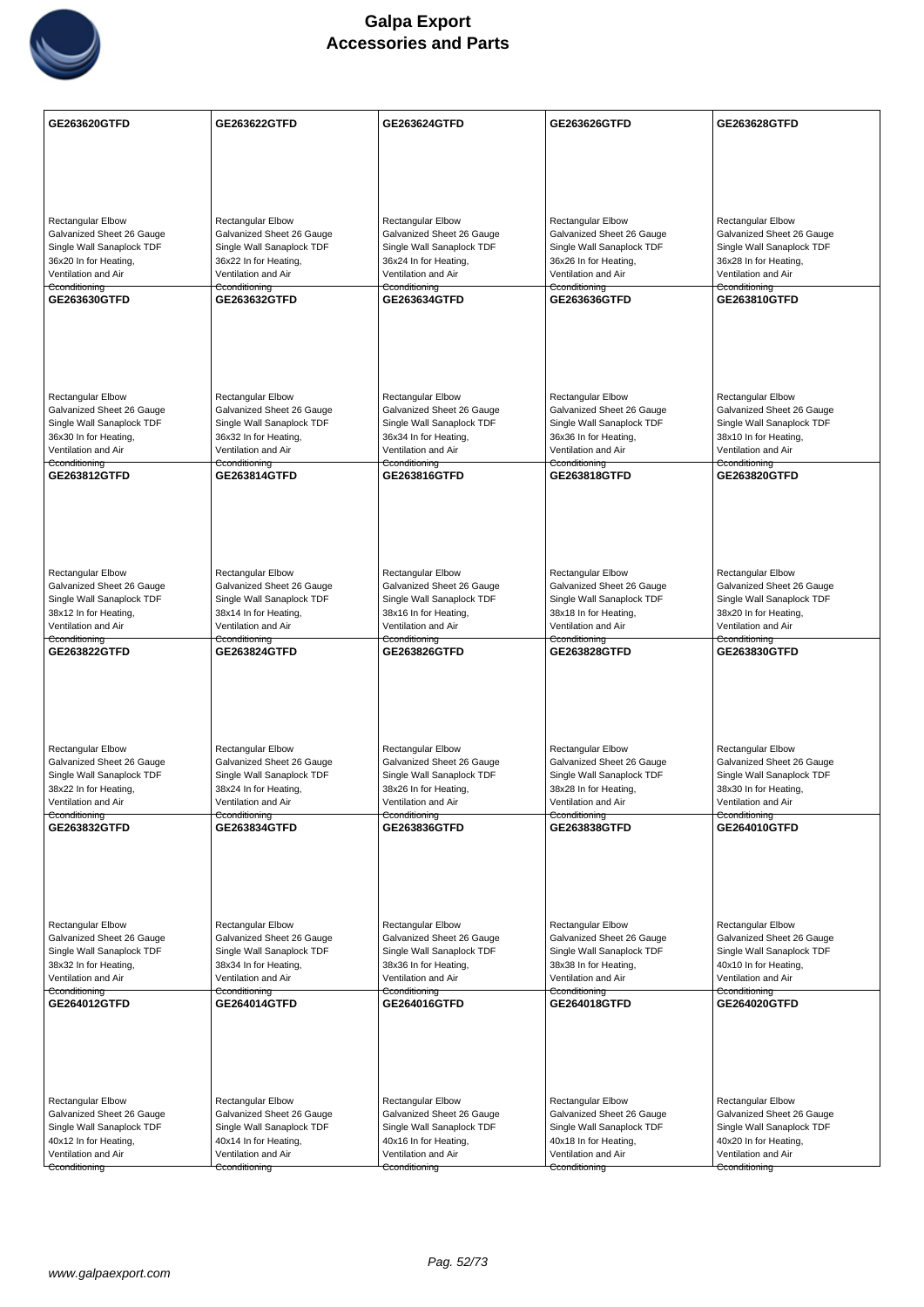

| <b>GE264022GTFD</b>       | GE264024GTFD              | GE264026GTFD              | GE264028GTFD              | GE264030GTFD              |
|---------------------------|---------------------------|---------------------------|---------------------------|---------------------------|
|                           |                           |                           |                           |                           |
|                           |                           |                           |                           |                           |
|                           |                           |                           |                           |                           |
| <b>Rectangular Elbow</b>  | <b>Rectangular Elbow</b>  | Rectangular Elbow         | <b>Rectangular Elbow</b>  | <b>Rectangular Elbow</b>  |
| Galvanized Sheet 26 Gauge | Galvanized Sheet 26 Gauge | Galvanized Sheet 26 Gauge | Galvanized Sheet 26 Gauge | Galvanized Sheet 26 Gauge |
| Single Wall Sanaplock TDF | Single Wall Sanaplock TDF | Single Wall Sanaplock TDF | Single Wall Sanaplock TDF | Single Wall Sanaplock TDF |
| 40x22 In for Heating,     | 40x24 In for Heating,     | 40x26 In for Heating,     | 40x28 In for Heating,     | 40x30 In for Heating,     |
| Ventilation and Air       | Ventilation and Air       | Ventilation and Air       | Ventilation and Air       | Ventilation and Air       |
| Cconditioning             | Cconditioning             | Cconditioning             | Cconditioning             | Cconditioning             |
| GE264032GTFD              | GE264034GTFD              | GE264036GTFD              | GE264038GTFD              | GE264040GTFD              |
|                           |                           |                           |                           |                           |
| <b>Rectangular Elbow</b>  | <b>Rectangular Elbow</b>  | Rectangular Elbow         | <b>Rectangular Elbow</b>  | <b>Rectangular Elbow</b>  |
| Galvanized Sheet 26 Gauge | Galvanized Sheet 26 Gauge | Galvanized Sheet 26 Gauge | Galvanized Sheet 26 Gauge | Galvanized Sheet 26 Gauge |
| Single Wall Sanaplock TDF | Single Wall Sanaplock TDF | Single Wall Sanaplock TDF | Single Wall Sanaplock TDF | Single Wall Sanaplock TDF |
| 40x32 In for Heating,     | 40x34 In for Heating,     | 40x36 In for Heating,     | 40x38 In for Heating,     | 40x40 In for Heating,     |
| Ventilation and Air       | Ventilation and Air       | Ventilation and Air       | Ventilation and Air       | Ventilation and Air       |
| Cconditioning             | Cconditioning             | Cconditioning             | Cconditioning             | Cconditioning             |
| GE264212GTFD              | GE264214GTFD              | GE264216GTFD              | GE264218GTFD              | GE264220GTFD              |
|                           |                           |                           |                           |                           |
| Rectangular Elbow         | Rectangular Elbow         | Rectangular Elbow         | Rectangular Elbow         | Rectangular Elbow         |
| Galvanized Sheet 26 Gauge | Galvanized Sheet 26 Gauge | Galvanized Sheet 26 Gauge | Galvanized Sheet 26 Gauge | Galvanized Sheet 26 Gauge |
| Single Wall Sanaplock TDF | Single Wall Sanaplock TDF | Single Wall Sanaplock TDF | Single Wall Sanaplock TDF | Single Wall Sanaplock TDF |
| 42x12 In for Heating,     | 42x14 In for Heating,     | 42x16 In for Heating,     | 42x18 In for Heating,     | 42x20 In for Heating,     |
| Ventilation and Air       | Ventilation and Air       | Ventilation and Air       | Ventilation and Air       | Ventilation and Air       |
| Cconditioning             | Cconditioning             | Cconditioning             | Cconditioning             | Cconditioning             |
| <b>GE264222GTFD</b>       | <b>GE264224GTFD</b>       | <b>GE264226GTFD</b>       | <b>GE264228GTFD</b>       | <b>GE264230GTFD</b>       |
| Rectangular Elbow         | <b>Rectangular Elbow</b>  | <b>Rectangular Elbow</b>  | <b>Rectangular Elbow</b>  | <b>Rectangular Elbow</b>  |
| Galvanized Sheet 26 Gauge | Galvanized Sheet 26 Gauge | Galvanized Sheet 26 Gauge | Galvanized Sheet 26 Gauge | Galvanized Sheet 26 Gauge |
| Single Wall Sanaplock TDF | Single Wall Sanaplock TDF | Single Wall Sanaplock TDF | Single Wall Sanaplock TDF | Single Wall Sanaplock TDF |
| 42x22 In for Heating,     | 42x24 In for Heating,     | 42x26 In for Heating,     | 42x28 In for Heating,     | 42x30 In for Heating,     |
| Ventilation and Air       | Ventilation and Air       | Ventilation and Air       | Ventilation and Air       | Ventilation and Air       |
| Cconditioning             | Cconditioning             | Cconditioning             | Cconditioning             | Cconditioning             |
| <b>GE264232GTFD</b>       | GE264234GTFD              | GE264236GTFD              | <b>GE264238GTFD</b>       | <b>GE264240GTFD</b>       |
| Rectangular Elbow         | Rectangular Elbow         | Rectangular Elbow         | Rectangular Elbow         | Rectangular Elbow         |
| Galvanized Sheet 26 Gauge | Galvanized Sheet 26 Gauge | Galvanized Sheet 26 Gauge | Galvanized Sheet 26 Gauge | Galvanized Sheet 26 Gauge |
| Single Wall Sanaplock TDF | Single Wall Sanaplock TDF | Single Wall Sanaplock TDF | Single Wall Sanaplock TDF | Single Wall Sanaplock TDF |
| 42x32 In for Heating,     | 42x34 In for Heating,     | 42x36 In for Heating,     | 42x38 In for Heating,     | 42x40 In for Heating,     |
| Ventilation and Air       | Ventilation and Air       | Ventilation and Air       | Ventilation and Air       | Ventilation and Air       |
| Cconditioning             | Cconditioning             | Cconditioning             | Cconditioning             | Cconditioning             |
| GE264242GTFD              | <b>GE264412GTFD</b>       | GE264414GTFD              | GE264416GTFD              | GE264418GTFD              |
|                           |                           |                           |                           |                           |
| <b>Rectangular Elbow</b>  | Rectangular Elbow         | Rectangular Elbow         | <b>Rectangular Elbow</b>  | <b>Rectangular Elbow</b>  |
| Galvanized Sheet 26 Gauge | Galvanized Sheet 26 Gauge | Galvanized Sheet 26 Gauge | Galvanized Sheet 26 Gauge | Galvanized Sheet 26 Gauge |
| Single Wall Sanaplock TDF | Single Wall Sanaplock TDF | Single Wall Sanaplock TDF | Single Wall Sanaplock TDF | Single Wall Sanaplock TDF |
| 42x42 In for Heating,     | 44x12 In for Heating,     | 44x14 In for Heating,     | 44x16 In for Heating,     | 44x18 In for Heating,     |
| Ventilation and Air       | Ventilation and Air       | Ventilation and Air       | Ventilation and Air       | Ventilation and Air       |
| Cconditioning             | Cconditioning             | Cconditioning             | Cconditioning             | Cconditioning             |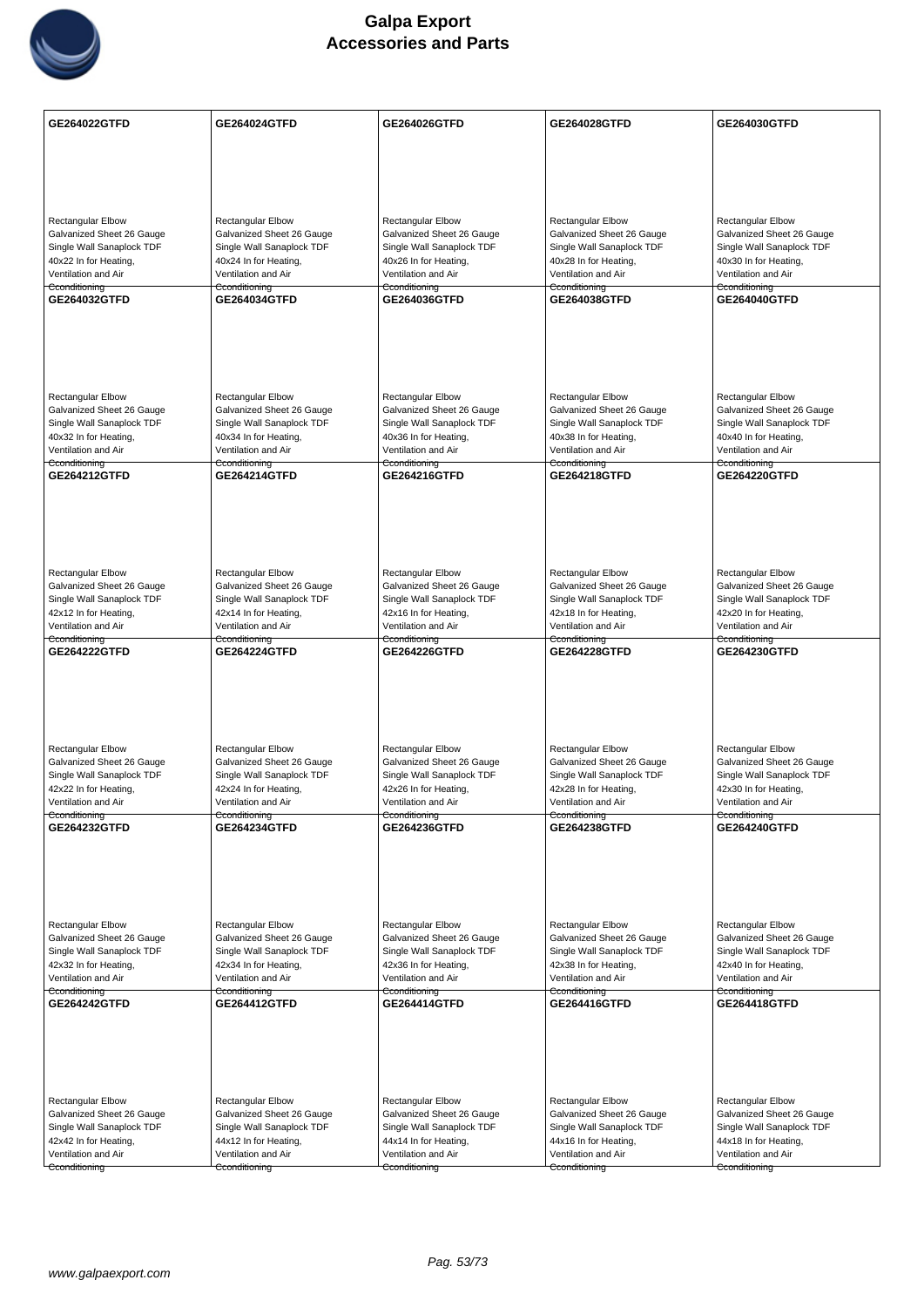

| <b>GE264420GTFD</b>                                    | GE264422GTFD                                           | GE264424GTFD                                           | <b>GE264426GTFD</b>                                    | GE264428GTFD                                           |
|--------------------------------------------------------|--------------------------------------------------------|--------------------------------------------------------|--------------------------------------------------------|--------------------------------------------------------|
|                                                        |                                                        |                                                        |                                                        |                                                        |
|                                                        |                                                        |                                                        |                                                        |                                                        |
|                                                        |                                                        |                                                        |                                                        |                                                        |
|                                                        |                                                        |                                                        |                                                        |                                                        |
| <b>Rectangular Elbow</b>                               | <b>Rectangular Elbow</b>                               | Rectangular Elbow                                      | <b>Rectangular Elbow</b>                               | Rectangular Elbow                                      |
| Galvanized Sheet 26 Gauge<br>Single Wall Sanaplock TDF | Galvanized Sheet 26 Gauge<br>Single Wall Sanaplock TDF | Galvanized Sheet 26 Gauge<br>Single Wall Sanaplock TDF | Galvanized Sheet 26 Gauge<br>Single Wall Sanaplock TDF | Galvanized Sheet 26 Gauge<br>Single Wall Sanaplock TDF |
| 44x20 In for Heating,                                  | 44x22 In for Heating,                                  | 44x24 In for Heating,                                  | 44x26 In for Heating,                                  | 44x28 In for Heating,                                  |
| Ventilation and Air                                    | Ventilation and Air                                    | Ventilation and Air                                    | Ventilation and Air                                    | Ventilation and Air                                    |
| Cconditioning<br>GE264430GTFD                          | Cconditioning<br><b>GE264432GTFD</b>                   | Cconditioning<br>GE264434GTFD                          | Cconditioning<br><b>GE264436GTFD</b>                   | Cconditioning<br>GE264438GTFD                          |
|                                                        |                                                        |                                                        |                                                        |                                                        |
|                                                        |                                                        |                                                        |                                                        |                                                        |
|                                                        |                                                        |                                                        |                                                        |                                                        |
|                                                        |                                                        |                                                        |                                                        |                                                        |
|                                                        |                                                        |                                                        |                                                        |                                                        |
| <b>Rectangular Elbow</b>                               | <b>Rectangular Elbow</b>                               | Rectangular Elbow                                      | <b>Rectangular Elbow</b>                               | <b>Rectangular Elbow</b>                               |
| Galvanized Sheet 26 Gauge<br>Single Wall Sanaplock TDF | Galvanized Sheet 26 Gauge<br>Single Wall Sanaplock TDF | Galvanized Sheet 26 Gauge<br>Single Wall Sanaplock TDF | Galvanized Sheet 26 Gauge<br>Single Wall Sanaplock TDF | Galvanized Sheet 26 Gauge<br>Single Wall Sanaplock TDF |
| 44x30 In for Heating,                                  | 44x32 In for Heating,                                  | 44x34 In for Heating,                                  | 44x36 In for Heating,                                  | 44x38 In for Heating,                                  |
| Ventilation and Air<br>Cconditioning                   | Ventilation and Air<br>Cconditioning                   | Ventilation and Air                                    | Ventilation and Air                                    | Ventilation and Air                                    |
| <b>GE264440GTFD</b>                                    | <b>GE264442GTFD</b>                                    | Cconditioning<br><b>GE264444GTFD</b>                   | Cconditioning<br>GE264612GTFD                          | Cconditioning<br><b>GE264614GTFD</b>                   |
|                                                        |                                                        |                                                        |                                                        |                                                        |
|                                                        |                                                        |                                                        |                                                        |                                                        |
|                                                        |                                                        |                                                        |                                                        |                                                        |
|                                                        |                                                        |                                                        |                                                        |                                                        |
| <b>Rectangular Elbow</b>                               | <b>Rectangular Elbow</b>                               | Rectangular Elbow                                      | <b>Rectangular Elbow</b>                               | <b>Rectangular Elbow</b>                               |
| Galvanized Sheet 26 Gauge                              | Galvanized Sheet 26 Gauge                              | Galvanized Sheet 26 Gauge                              | Galvanized Sheet 26 Gauge                              | Galvanized Sheet 26 Gauge                              |
| Single Wall Sanaplock TDF                              | Single Wall Sanaplock TDF                              | Single Wall Sanaplock TDF                              | Single Wall Sanaplock TDF                              | Single Wall Sanaplock TDF                              |
| 44x40 In for Heating,<br>Ventilation and Air           | 44x42 In for Heating,<br>Ventilation and Air           | 44x44 In for Heating,<br>Ventilation and Air           | 46x12 In for Heating,<br>Ventilation and Air           | 46x14 In for Heating,<br>Ventilation and Air           |
| Cconditioning                                          | Cconditioning                                          | Cconditioning                                          | Cconditioning                                          | Cconditioning                                          |
| GE264616GTFD                                           | GE264618GTFD                                           | GE264620GTFD                                           | GE264622GTFD                                           | GE264624GTFD                                           |
|                                                        |                                                        |                                                        |                                                        |                                                        |
|                                                        |                                                        |                                                        |                                                        |                                                        |
|                                                        |                                                        |                                                        |                                                        |                                                        |
|                                                        |                                                        |                                                        |                                                        |                                                        |
| Rectangular Elbow                                      | <b>Rectangular Elbow</b>                               | <b>Rectangular Elbow</b>                               | Rectangular Elbow                                      | <b>Rectangular Elbow</b>                               |
| Galvanized Sheet 26 Gauge                              | Galvanized Sheet 26 Gauge                              | Galvanized Sheet 26 Gauge                              | Galvanized Sheet 26 Gauge                              | Galvanized Sheet 26 Gauge                              |
| Single Wall Sanaplock TDF<br>46x16 In for Heating,     | Single Wall Sanaplock TDF<br>46x18 In for Heating,     | Single Wall Sanaplock TDF<br>46x20 In for Heating,     | Single Wall Sanaplock TDF<br>46x22 In for Heating,     | Single Wall Sanaplock TDF<br>46x24 In for Heating,     |
| Ventilation and Air                                    | Ventilation and Air                                    | Ventilation and Air                                    | Ventilation and Air                                    | Ventilation and Air                                    |
| Cconditioning                                          | Cconditioning                                          | Cconditioning                                          | Cconditioning                                          | Cconditioning                                          |
| GE264626GTFD                                           | <b>GE264628GTFD</b>                                    | GE264630GTFD                                           | GE264632GTFD                                           | <b>GE264634GTFD</b>                                    |
|                                                        |                                                        |                                                        |                                                        |                                                        |
|                                                        |                                                        |                                                        |                                                        |                                                        |
|                                                        |                                                        |                                                        |                                                        |                                                        |
|                                                        |                                                        |                                                        |                                                        |                                                        |
| Rectangular Elbow                                      | <b>Rectangular Elbow</b>                               | <b>Rectangular Elbow</b>                               | <b>Rectangular Elbow</b>                               | <b>Rectangular Elbow</b>                               |
| Galvanized Sheet 26 Gauge<br>Single Wall Sanaplock TDF | Galvanized Sheet 26 Gauge<br>Single Wall Sanaplock TDF | Galvanized Sheet 26 Gauge<br>Single Wall Sanaplock TDF | Galvanized Sheet 26 Gauge<br>Single Wall Sanaplock TDF | Galvanized Sheet 26 Gauge<br>Single Wall Sanaplock TDF |
| 46x26 In for Heating,                                  | 46x28 In for Heating,                                  | 46x30 In for Heating,                                  | 46x32 In for Heating,                                  | 46x34 In for Heating,                                  |
| Ventilation and Air                                    | Ventilation and Air                                    | Ventilation and Air                                    | Ventilation and Air                                    | Ventilation and Air                                    |
| Cconditioning<br>GE264636GTFD                          | Cconditioning<br>GE264638GTFD                          | Cconditioning<br>GE264640GTFD                          | Cconditioning<br>GE264642GTFD                          | Cconditioning<br>GE264644GTFD                          |
|                                                        |                                                        |                                                        |                                                        |                                                        |
|                                                        |                                                        |                                                        |                                                        |                                                        |
|                                                        |                                                        |                                                        |                                                        |                                                        |
|                                                        |                                                        |                                                        |                                                        |                                                        |
|                                                        |                                                        |                                                        |                                                        |                                                        |
| Rectangular Elbow                                      | <b>Rectangular Elbow</b>                               | Rectangular Elbow                                      | <b>Rectangular Elbow</b>                               | Rectangular Elbow                                      |
| Galvanized Sheet 26 Gauge<br>Single Wall Sanaplock TDF | Galvanized Sheet 26 Gauge<br>Single Wall Sanaplock TDF | Galvanized Sheet 26 Gauge<br>Single Wall Sanaplock TDF | Galvanized Sheet 26 Gauge<br>Single Wall Sanaplock TDF | Galvanized Sheet 26 Gauge<br>Single Wall Sanaplock TDF |
| 46x36 In for Heating,                                  | 46x38 In for Heating,                                  | 46x40 In for Heating,                                  | 46x42 In for Heating,                                  | 46x44 In for Heating,                                  |
| Ventilation and Air                                    | Ventilation and Air                                    | Ventilation and Air                                    | Ventilation and Air                                    | Ventilation and Air                                    |
| Cconditioning                                          | Cconditioning                                          | Cconditioning                                          | Cconditioning                                          | Cconditioning                                          |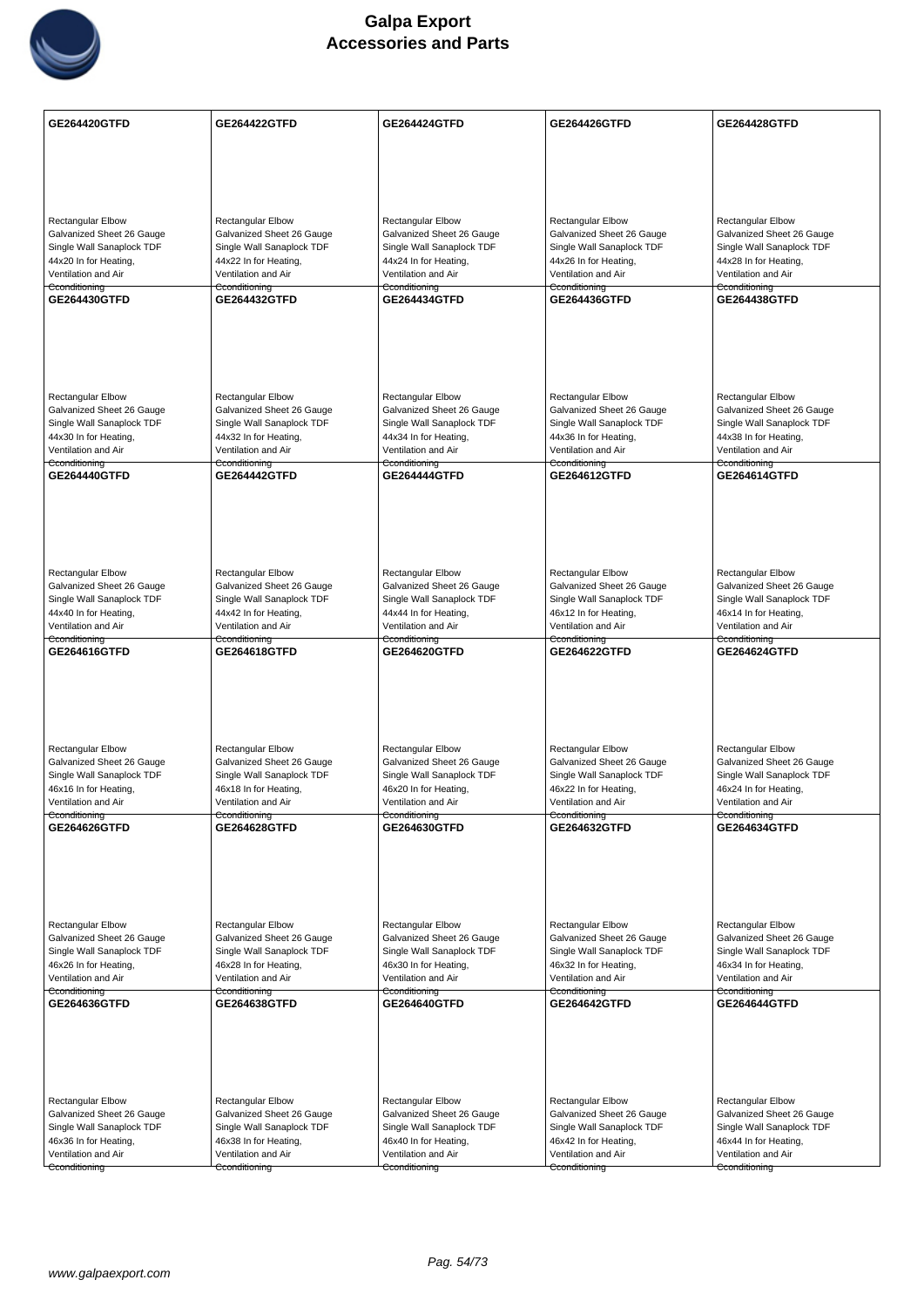

| GE264646GTFD                                           | GE264812GTFD                                           | GE264814GTFD                                           | GE264816GTFD                                           | GE264818GTFD                                           |
|--------------------------------------------------------|--------------------------------------------------------|--------------------------------------------------------|--------------------------------------------------------|--------------------------------------------------------|
|                                                        |                                                        |                                                        |                                                        |                                                        |
|                                                        |                                                        |                                                        |                                                        |                                                        |
|                                                        |                                                        |                                                        |                                                        |                                                        |
|                                                        |                                                        |                                                        |                                                        |                                                        |
| <b>Rectangular Elbow</b>                               | <b>Rectangular Elbow</b>                               | Rectangular Elbow                                      | <b>Rectangular Elbow</b>                               | Rectangular Elbow                                      |
| Galvanized Sheet 26 Gauge                              | Galvanized Sheet 26 Gauge                              | Galvanized Sheet 26 Gauge                              | Galvanized Sheet 26 Gauge                              | Galvanized Sheet 26 Gauge                              |
| Single Wall Sanaplock TDF<br>46x46 In for Heating,     | Single Wall Sanaplock TDF<br>48x12 In for Heating,     | Single Wall Sanaplock TDF<br>48x14 In for Heating,     | Single Wall Sanaplock TDF<br>48x16 In for Heating,     | Single Wall Sanaplock TDF<br>48x18 In for Heating,     |
| Ventilation and Air                                    | Ventilation and Air                                    | Ventilation and Air                                    | Ventilation and Air                                    | Ventilation and Air                                    |
| Cconditioning                                          | Cconditioning                                          | Cconditioning                                          | Cconditioning                                          | Cconditioning                                          |
| GE264820GTFD                                           | <b>GE264822GTFD</b>                                    | GE264824GTFD                                           | GE264826GTFD                                           | <b>GE264828GTFD</b>                                    |
|                                                        |                                                        |                                                        |                                                        |                                                        |
|                                                        |                                                        |                                                        |                                                        |                                                        |
|                                                        |                                                        |                                                        |                                                        |                                                        |
|                                                        |                                                        |                                                        |                                                        |                                                        |
| <b>Rectangular Elbow</b>                               | <b>Rectangular Elbow</b>                               | Rectangular Elbow                                      | <b>Rectangular Elbow</b>                               | <b>Rectangular Elbow</b>                               |
| Galvanized Sheet 26 Gauge                              | Galvanized Sheet 26 Gauge                              | Galvanized Sheet 26 Gauge                              | Galvanized Sheet 26 Gauge                              | Galvanized Sheet 26 Gauge                              |
| Single Wall Sanaplock TDF<br>48x20 In for Heating,     | Single Wall Sanaplock TDF<br>48x22 In for Heating,     | Single Wall Sanaplock TDF<br>48x24 In for Heating,     | Single Wall Sanaplock TDF<br>48x26 In for Heating,     | Single Wall Sanaplock TDF<br>48x28 In for Heating,     |
| Ventilation and Air                                    | Ventilation and Air                                    | Ventilation and Air                                    | Ventilation and Air                                    | Ventilation and Air                                    |
| Cconditioning                                          | Cconditioning                                          | Cconditioning                                          | Cconditioning                                          | Cconditioning                                          |
| GE264830GTFD                                           | <b>GE264832GTFD</b>                                    | <b>GE264834GTFD</b>                                    | GE264836GTFD                                           | <b>GE264838GTFD</b>                                    |
|                                                        |                                                        |                                                        |                                                        |                                                        |
|                                                        |                                                        |                                                        |                                                        |                                                        |
|                                                        |                                                        |                                                        |                                                        |                                                        |
|                                                        |                                                        |                                                        |                                                        |                                                        |
| <b>Rectangular Elbow</b>                               | <b>Rectangular Elbow</b>                               | Rectangular Elbow                                      | <b>Rectangular Elbow</b>                               | <b>Rectangular Elbow</b>                               |
| Galvanized Sheet 26 Gauge                              | Galvanized Sheet 26 Gauge                              | Galvanized Sheet 26 Gauge                              | Galvanized Sheet 26 Gauge                              | Galvanized Sheet 26 Gauge                              |
| Single Wall Sanaplock TDF<br>48x30 In for Heating,     | Single Wall Sanaplock TDF<br>48x32 In for Heating,     | Single Wall Sanaplock TDF<br>48x34 In for Heating,     | Single Wall Sanaplock TDF<br>48x36 In for Heating,     | Single Wall Sanaplock TDF<br>48x38 In for Heating,     |
| Ventilation and Air                                    | Ventilation and Air                                    | Ventilation and Air                                    | Ventilation and Air                                    | Ventilation and Air                                    |
| Cconditioning<br>GE264840GTFD                          | Cconditioning<br>GE264842GTFD                          | Cconditioning<br>GE264844GTFD                          | Cconditioning<br>GE264846GTFD                          | Cconditioning<br>GE264848GTFD                          |
|                                                        |                                                        |                                                        |                                                        |                                                        |
|                                                        |                                                        |                                                        |                                                        |                                                        |
|                                                        |                                                        |                                                        |                                                        |                                                        |
|                                                        |                                                        |                                                        |                                                        |                                                        |
|                                                        |                                                        |                                                        |                                                        |                                                        |
| Rectangular Elbow                                      | Rectangular Elbow                                      | <b>Rectangular Elbow</b>                               | Rectangular Elbow                                      | <b>Rectangular Elbow</b>                               |
| Galvanized Sheet 26 Gauge<br>Single Wall Sanaplock TDF | Galvanized Sheet 26 Gauge<br>Single Wall Sanaplock TDF | Galvanized Sheet 26 Gauge<br>Single Wall Sanaplock TDF | Galvanized Sheet 26 Gauge<br>Single Wall Sanaplock TDF | Galvanized Sheet 26 Gauge<br>Single Wall Sanaplock TDF |
| 48x40 In for Heating,                                  | 48x42 In for Heating,                                  | 48x44 In for Heating,                                  | 48x46 In for Heating,                                  | 48x48 In for Heating,                                  |
| Ventilation and Air                                    | Ventilation and Air                                    | Ventilation and Air                                    | Ventilation and Air                                    | Ventilation and Air                                    |
| Cconditioning<br><b>GE265014GTFD</b>                   | Cconditioning<br>GE265016GTFD                          | Cconditioning<br>GE265018GTFD                          | Cconditioning<br><b>GE265020GTFD</b>                   | Cconditioning<br>GE265022GTFD                          |
|                                                        |                                                        |                                                        |                                                        |                                                        |
|                                                        |                                                        |                                                        |                                                        |                                                        |
|                                                        |                                                        |                                                        |                                                        |                                                        |
|                                                        |                                                        |                                                        |                                                        |                                                        |
|                                                        |                                                        |                                                        |                                                        |                                                        |
| Rectangular Elbow<br>Galvanized Sheet 26 Gauge         | <b>Rectangular Elbow</b><br>Galvanized Sheet 26 Gauge  | <b>Rectangular Elbow</b><br>Galvanized Sheet 26 Gauge  | <b>Rectangular Elbow</b><br>Galvanized Sheet 26 Gauge  | <b>Rectangular Elbow</b><br>Galvanized Sheet 26 Gauge  |
| Single Wall Sanaplock TDF                              | Single Wall Sanaplock TDF                              | Single Wall Sanaplock TDF                              | Single Wall Sanaplock TDF                              | Single Wall Sanaplock TDF                              |
| 50x14 In for Heating,                                  | 50x16 In for Heating,                                  | 50x18 In for Heating,                                  | 50x20 In for Heating,                                  | 50x22 In for Heating,                                  |
| Ventilation and Air<br>Cconditioning                   | Ventilation and Air<br>Cconditioning                   | Ventilation and Air<br>Cconditioning                   | Ventilation and Air<br>Cconditioning                   | Ventilation and Air<br>Cconditioning                   |
| GE265024GTFD                                           | GE265026GTFD                                           | GE265028GTFD                                           | GE265030GTFD                                           | GE265032GTFD                                           |
|                                                        |                                                        |                                                        |                                                        |                                                        |
|                                                        |                                                        |                                                        |                                                        |                                                        |
|                                                        |                                                        |                                                        |                                                        |                                                        |
|                                                        |                                                        |                                                        |                                                        |                                                        |
|                                                        |                                                        |                                                        |                                                        |                                                        |
| Rectangular Elbow<br>Galvanized Sheet 26 Gauge         | <b>Rectangular Elbow</b><br>Galvanized Sheet 26 Gauge  | Rectangular Elbow<br>Galvanized Sheet 26 Gauge         | <b>Rectangular Elbow</b><br>Galvanized Sheet 26 Gauge  | Rectangular Elbow<br>Galvanized Sheet 26 Gauge         |
| Single Wall Sanaplock TDF                              | Single Wall Sanaplock TDF                              | Single Wall Sanaplock TDF                              | Single Wall Sanaplock TDF                              | Single Wall Sanaplock TDF                              |
| 50x24 In for Heating,                                  | 50x26 In for Heating,                                  | 50x28 In for Heating,                                  | 50x30 In for Heating,                                  | 50x32 In for Heating,                                  |
| Ventilation and Air                                    | Ventilation and Air                                    | Ventilation and Air                                    | Ventilation and Air                                    | Ventilation and Air                                    |
| Cconditioning                                          | Cconditioning                                          | Cconditioning                                          | Cconditioning                                          | Cconditioning                                          |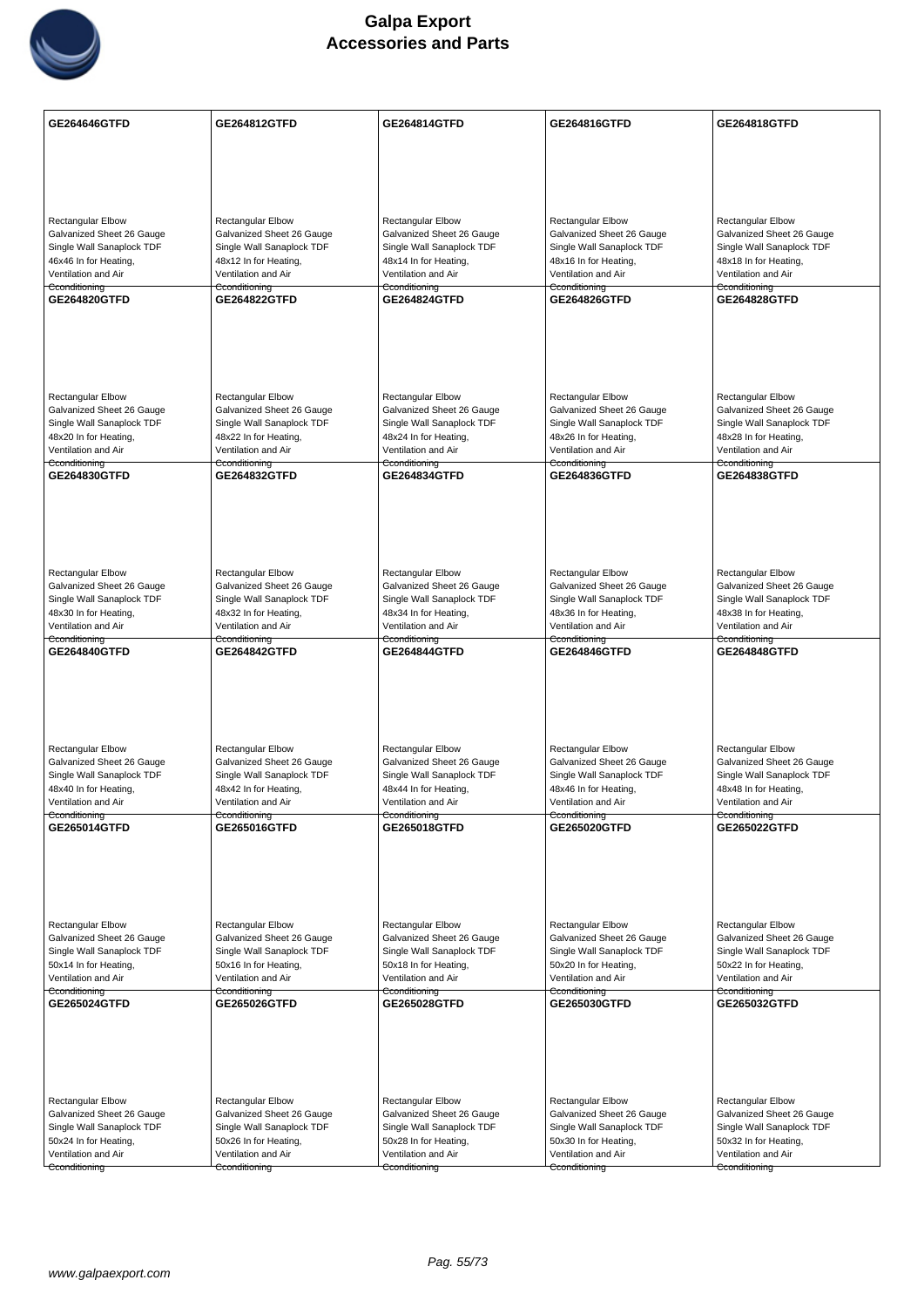

| <b>GE265034GTFD</b>                                   | GE265036GTFD                                          | GE265038GTFD                                          | GE265040GTFD                                          | GE265042GTFD                                          |
|-------------------------------------------------------|-------------------------------------------------------|-------------------------------------------------------|-------------------------------------------------------|-------------------------------------------------------|
|                                                       |                                                       |                                                       |                                                       |                                                       |
|                                                       |                                                       |                                                       |                                                       |                                                       |
|                                                       |                                                       |                                                       |                                                       |                                                       |
| <b>Rectangular Elbow</b>                              | <b>Rectangular Elbow</b>                              | Rectangular Elbow                                     | <b>Rectangular Elbow</b>                              | <b>Rectangular Elbow</b>                              |
| Galvanized Sheet 26 Gauge                             | Galvanized Sheet 26 Gauge                             | Galvanized Sheet 26 Gauge                             | Galvanized Sheet 26 Gauge                             | Galvanized Sheet 26 Gauge                             |
| Single Wall Sanaplock TDF                             | Single Wall Sanaplock TDF                             | Single Wall Sanaplock TDF                             | Single Wall Sanaplock TDF                             | Single Wall Sanaplock TDF                             |
| 50x34 In for Heating,<br>Ventilation and Air          | 50x36 In for Heating,<br>Ventilation and Air          | 50x38 In for Heating,<br>Ventilation and Air          | 50x40 In for Heating,<br>Ventilation and Air          | 50x42 In for Heating,<br>Ventilation and Air          |
| Cconditioning                                         | Cconditioning                                         | Cconditioning                                         | Cconditioning                                         | Cconditioning                                         |
| GE265044GTFD                                          | <b>GE265046GTFD</b>                                   | GE265048GTFD                                          | GE265050GTFD                                          | GE265214GTFD                                          |
|                                                       |                                                       |                                                       |                                                       |                                                       |
|                                                       |                                                       |                                                       |                                                       |                                                       |
|                                                       |                                                       |                                                       |                                                       |                                                       |
| <b>Rectangular Elbow</b>                              | <b>Rectangular Elbow</b>                              | <b>Rectangular Elbow</b>                              | <b>Rectangular Elbow</b>                              | Rectangular Elbow                                     |
| Galvanized Sheet 26 Gauge                             | Galvanized Sheet 26 Gauge                             | Galvanized Sheet 26 Gauge                             | Galvanized Sheet 26 Gauge                             | Galvanized Sheet 26 Gauge                             |
| Single Wall Sanaplock TDF<br>50x44 In for Heating,    | Single Wall Sanaplock TDF<br>50x46 In for Heating,    | Single Wall Sanaplock TDF<br>50x48 In for Heating,    | Single Wall Sanaplock TDF<br>50x50 In for Heating,    | Single Wall Sanaplock TDF<br>52x14 In for Heating,    |
| Ventilation and Air                                   | Ventilation and Air                                   | Ventilation and Air                                   | Ventilation and Air                                   | Ventilation and Air                                   |
| Cconditioning<br>GE265216GTFD                         | Cconditioning<br><b>GE265218GTFD</b>                  | Cconditioning<br><b>GE265220GTFD</b>                  | Cconditioning<br><b>GE265222GTFD</b>                  | Cconditioning<br><b>GE265224GTFD</b>                  |
|                                                       |                                                       |                                                       |                                                       |                                                       |
|                                                       |                                                       |                                                       |                                                       |                                                       |
|                                                       |                                                       |                                                       |                                                       |                                                       |
|                                                       |                                                       |                                                       |                                                       |                                                       |
| <b>Rectangular Elbow</b><br>Galvanized Sheet 26 Gauge | <b>Rectangular Elbow</b><br>Galvanized Sheet 26 Gauge | Rectangular Elbow<br>Galvanized Sheet 26 Gauge        | Rectangular Elbow<br>Galvanized Sheet 26 Gauge        | Rectangular Elbow<br>Galvanized Sheet 26 Gauge        |
| Single Wall Sanaplock TDF                             | Single Wall Sanaplock TDF                             | Single Wall Sanaplock TDF                             | Single Wall Sanaplock TDF                             | Single Wall Sanaplock TDF                             |
| 52x16 In for Heating,                                 | 52x18 In for Heating,                                 | 52x20 In for Heating,                                 | 52x22 In for Heating,                                 | 52x24 In for Heating,                                 |
| Ventilation and Air<br>Cconditioning                  | Ventilation and Air<br>Cconditioning                  | Ventilation and Air<br>Cconditioning                  | Ventilation and Air<br>Cconditioning                  | Ventilation and Air<br>Cconditioning                  |
| GE265226GTFD                                          | GE265228GTFD                                          | GE265230GTFD                                          | GE265232GTFD                                          | GE265234GTFD                                          |
|                                                       |                                                       |                                                       |                                                       |                                                       |
|                                                       |                                                       |                                                       |                                                       |                                                       |
|                                                       |                                                       |                                                       |                                                       |                                                       |
| Rectangular Elbow                                     | Rectangular Elbow                                     | <b>Rectangular Elbow</b>                              | Rectangular Elbow                                     | <b>Rectangular Elbow</b>                              |
| Galvanized Sheet 26 Gauge                             | Galvanized Sheet 26 Gauge                             | Galvanized Sheet 26 Gauge                             | Galvanized Sheet 26 Gauge                             | Galvanized Sheet 26 Gauge                             |
| Single Wall Sanaplock TDF<br>52x26 In for Heating,    | Single Wall Sanaplock TDF<br>52x28 In for Heating,    | Single Wall Sanaplock TDF<br>52x30 In for Heating,    | Single Wall Sanaplock TDF<br>52x32 In for Heating,    | Single Wall Sanaplock TDF<br>52x34 In for Heating,    |
| Ventilation and Air                                   | Ventilation and Air                                   | Ventilation and Air                                   | Ventilation and Air                                   | Ventilation and Air                                   |
| Cconditioning<br>GE265236GTFD                         | Cconditioning<br>GE265238GTFD                         | Cconditioning<br>GE265240GTFD                         | Cconditioning<br>GE265242GTFD                         | Cconditioning<br><b>GE265244GTFD</b>                  |
|                                                       |                                                       |                                                       |                                                       |                                                       |
|                                                       |                                                       |                                                       |                                                       |                                                       |
|                                                       |                                                       |                                                       |                                                       |                                                       |
|                                                       |                                                       |                                                       |                                                       |                                                       |
| Rectangular Elbow<br>Galvanized Sheet 26 Gauge        | Rectangular Elbow<br>Galvanized Sheet 26 Gauge        | <b>Rectangular Elbow</b><br>Galvanized Sheet 26 Gauge | <b>Rectangular Elbow</b><br>Galvanized Sheet 26 Gauge | <b>Rectangular Elbow</b><br>Galvanized Sheet 26 Gauge |
| Single Wall Sanaplock TDF                             | Single Wall Sanaplock TDF                             | Single Wall Sanaplock TDF                             | Single Wall Sanaplock TDF                             | Single Wall Sanaplock TDF                             |
| 52x36 In for Heating,<br>Ventilation and Air          | 52x38 In for Heating,<br>Ventilation and Air          | 52x40 In for Heating,<br>Ventilation and Air          | 52x42 In for Heating,<br>Ventilation and Air          | 52x44 In for Heating,<br>Ventilation and Air          |
| Cconditioning                                         | Cconditioning                                         | Cconditioning                                         | Cconditioning                                         | Cconditioning                                         |
| GE265246GTFD                                          | <b>GE265248GTFD</b>                                   | GE265250GTFD                                          | GE265252GTFD                                          | <b>GE265414GTFD</b>                                   |
|                                                       |                                                       |                                                       |                                                       |                                                       |
|                                                       |                                                       |                                                       |                                                       |                                                       |
|                                                       |                                                       |                                                       |                                                       |                                                       |
| Rectangular Elbow                                     | <b>Rectangular Elbow</b>                              | <b>Rectangular Elbow</b>                              | Rectangular Elbow                                     | Rectangular Elbow                                     |
| Galvanized Sheet 26 Gauge                             | Galvanized Sheet 26 Gauge                             | Galvanized Sheet 26 Gauge                             | Galvanized Sheet 26 Gauge                             | Galvanized Sheet 26 Gauge                             |
| Single Wall Sanaplock TDF<br>52x46 In for Heating,    | Single Wall Sanaplock TDF<br>52x48 In for Heating,    | Single Wall Sanaplock TDF<br>52x50 In for Heating,    | Single Wall Sanaplock TDF<br>52x52 In for Heating,    | Single Wall Sanaplock TDF<br>54x14 In for Heating,    |
| Ventilation and Air                                   | Ventilation and Air                                   | Ventilation and Air                                   | Ventilation and Air                                   | Ventilation and Air                                   |
| Cconditioning                                         | Cconditioning                                         | Cconditioning                                         | Cconditioning                                         | Cconditioning                                         |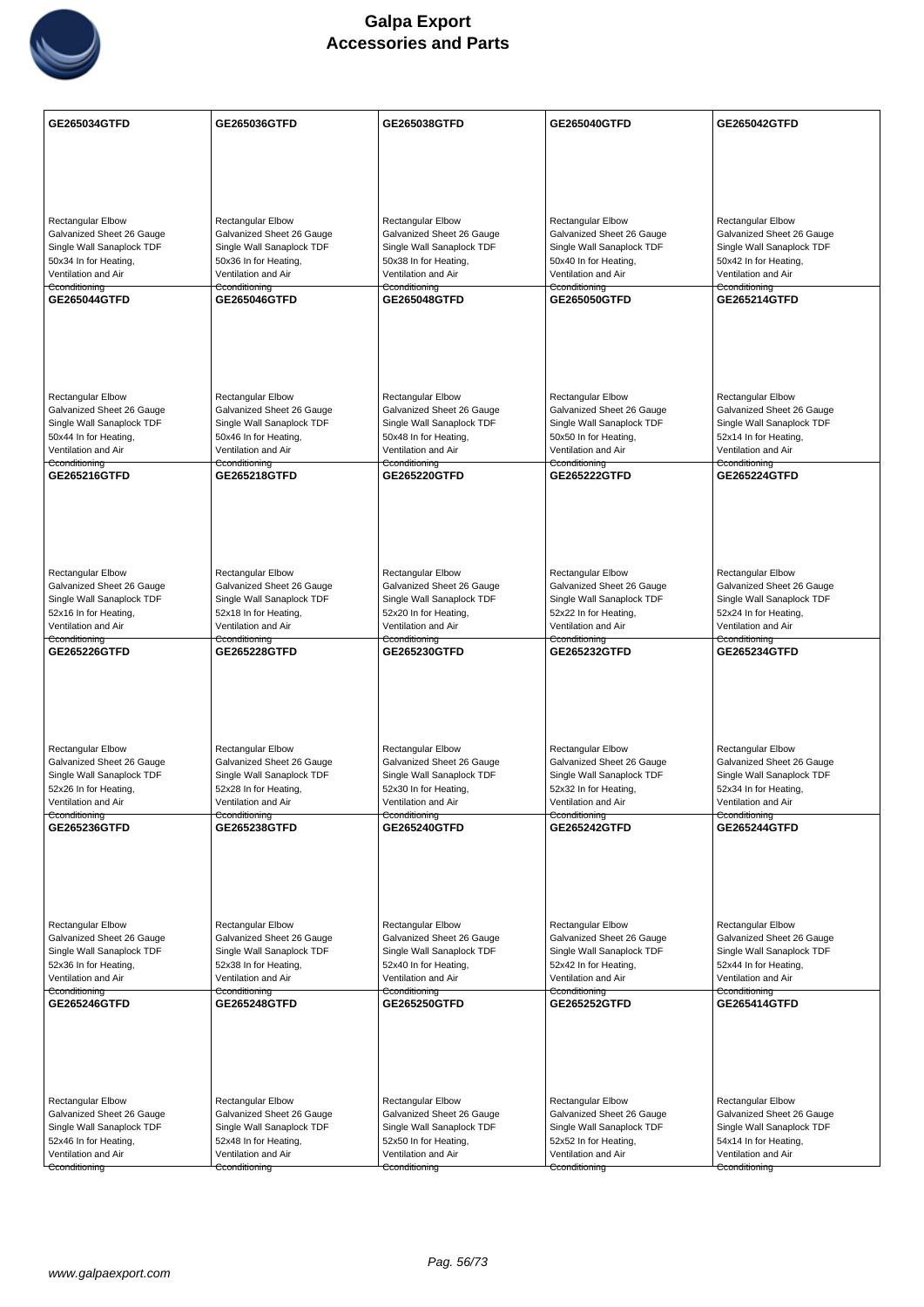

| <b>GE265416GTFD</b>                                    | GE265418GTFD                                           | GE265420GTFD                                           | GE265422GTFD                                           | <b>GE265424GTFD</b>                                    |
|--------------------------------------------------------|--------------------------------------------------------|--------------------------------------------------------|--------------------------------------------------------|--------------------------------------------------------|
|                                                        |                                                        |                                                        |                                                        |                                                        |
|                                                        |                                                        |                                                        |                                                        |                                                        |
|                                                        |                                                        |                                                        |                                                        |                                                        |
| <b>Rectangular Elbow</b>                               | Rectangular Elbow                                      | <b>Rectangular Elbow</b>                               | <b>Rectangular Elbow</b>                               | Rectangular Elbow                                      |
| Galvanized Sheet 26 Gauge                              | Galvanized Sheet 26 Gauge                              | Galvanized Sheet 26 Gauge                              | Galvanized Sheet 26 Gauge                              | Galvanized Sheet 26 Gauge                              |
| Single Wall Sanaplock TDF                              | Single Wall Sanaplock TDF                              | Single Wall Sanaplock TDF                              | Single Wall Sanaplock TDF                              | Single Wall Sanaplock TDF                              |
| 54x16 In for Heating,<br>Ventilation and Air           | 54x18 In for Heating,<br>Ventilation and Air           | 54x20 In for Heating,<br>Ventilation and Air           | 54x22 In for Heating,<br>Ventilation and Air           | 54x24 In for Heating,<br>Ventilation and Air           |
| Cconditioning<br>GE265426GTFD                          | Cconditioning<br><b>GE265428GTFD</b>                   | Cconditioning<br><b>GE265430GTFD</b>                   | Cconditioning<br><b>GE265432GTFD</b>                   | Cconditioning<br><b>GE265434GTFD</b>                   |
|                                                        |                                                        |                                                        |                                                        |                                                        |
|                                                        |                                                        |                                                        |                                                        |                                                        |
|                                                        |                                                        |                                                        |                                                        |                                                        |
|                                                        |                                                        |                                                        |                                                        |                                                        |
| <b>Rectangular Elbow</b>                               | <b>Rectangular Elbow</b>                               | <b>Rectangular Elbow</b>                               | <b>Rectangular Elbow</b>                               | <b>Rectangular Elbow</b>                               |
| Galvanized Sheet 26 Gauge<br>Single Wall Sanaplock TDF | Galvanized Sheet 26 Gauge<br>Single Wall Sanaplock TDF | Galvanized Sheet 26 Gauge<br>Single Wall Sanaplock TDF | Galvanized Sheet 26 Gauge<br>Single Wall Sanaplock TDF | Galvanized Sheet 26 Gauge<br>Single Wall Sanaplock TDF |
| 54x26 In for Heating,                                  | 54x28 In for Heating,                                  | 54x30 In for Heating,                                  | 54x32 In for Heating,                                  | 54x34 In for Heating,                                  |
| Ventilation and Air<br>Cconditioning                   | Ventilation and Air<br>Cconditioning                   | Ventilation and Air<br>Cconditioning                   | Ventilation and Air<br><del>Cconditioning</del>        | Ventilation and Air<br>Cconditioning                   |
| <b>GE265436GTFD</b>                                    | <b>GE265438GTFD</b>                                    | <b>GE265440GTFD</b>                                    | GE265442GTFD                                           | <b>GE265444GTFD</b>                                    |
|                                                        |                                                        |                                                        |                                                        |                                                        |
|                                                        |                                                        |                                                        |                                                        |                                                        |
|                                                        |                                                        |                                                        |                                                        |                                                        |
| <b>Rectangular Elbow</b>                               | Rectangular Elbow                                      | Rectangular Elbow                                      | <b>Rectangular Elbow</b>                               | Rectangular Elbow                                      |
| Galvanized Sheet 26 Gauge                              | Galvanized Sheet 26 Gauge                              | Galvanized Sheet 26 Gauge                              | Galvanized Sheet 26 Gauge                              | Galvanized Sheet 26 Gauge                              |
| Single Wall Sanaplock TDF<br>54x36 In for Heating,     | Single Wall Sanaplock TDF<br>54x38 In for Heating,     | Single Wall Sanaplock TDF<br>54x40 In for Heating,     | Single Wall Sanaplock TDF<br>54x42 In for Heating,     | Single Wall Sanaplock TDF<br>54x44 In for Heating,     |
| Ventilation and Air                                    | Ventilation and Air                                    | Ventilation and Air                                    | Ventilation and Air                                    | Ventilation and Air                                    |
| Cconditioning<br>GE265446GTFD                          | Cconditioning<br><b>GE265448GTFD</b>                   | Cconditioning<br>GE265450GTFD                          | Cconditioning<br><b>GE265452GTFD</b>                   | Cconditioning<br><b>GE265454GTFD</b>                   |
|                                                        |                                                        |                                                        |                                                        |                                                        |
|                                                        |                                                        |                                                        |                                                        |                                                        |
|                                                        |                                                        |                                                        |                                                        |                                                        |
|                                                        |                                                        |                                                        |                                                        |                                                        |
| <b>Rectangular Elbow</b>                               | Rectangular Elbow                                      | <b>Rectangular Elbow</b>                               | <b>Rectangular Elbow</b>                               | <b>Rectangular Elbow</b>                               |
| Galvanized Sheet 26 Gauge<br>Single Wall Sanaplock TDF | Galvanized Sheet 26 Gauge<br>Single Wall Sanaplock TDF | Galvanized Sheet 26 Gauge<br>Single Wall Sanaplock TDF | Galvanized Sheet 26 Gauge<br>Single Wall Sanaplock TDF | Galvanized Sheet 26 Gauge<br>Single Wall Sanaplock TDF |
| 54x46 In for Heating,                                  | 54x48 In for Heating,                                  | 54x50 In for Heating,                                  | 54x52 In for Heating,                                  | 54x54 In for Heating,                                  |
| Ventilation and Air<br>Cconditioning                   | Ventilation and Air<br>Cconditioning                   | Ventilation and Air<br>Cconditioning                   | Ventilation and Air<br>Cconditioning                   | Ventilation and Air<br>Cconditioning                   |
| GE265614GTFD                                           | GE265616GTFD                                           | GE265618GTFD                                           | GE265620GTFD                                           | GE265622GTFD                                           |
|                                                        |                                                        |                                                        |                                                        |                                                        |
|                                                        |                                                        |                                                        |                                                        |                                                        |
|                                                        |                                                        |                                                        |                                                        |                                                        |
| <b>Rectangular Elbow</b>                               | <b>Rectangular Elbow</b>                               | <b>Rectangular Elbow</b>                               | <b>Rectangular Elbow</b>                               | <b>Rectangular Elbow</b>                               |
| Galvanized Sheet 26 Gauge                              | Galvanized Sheet 26 Gauge                              | Galvanized Sheet 26 Gauge                              | Galvanized Sheet 26 Gauge                              | Galvanized Sheet 26 Gauge                              |
| Single Wall Sanaplock TDF<br>56x14 In for Heating,     | Single Wall Sanaplock TDF<br>56x16 In for Heating,     | Single Wall Sanaplock TDF<br>56x18 In for Heating,     | Single Wall Sanaplock TDF<br>56x20 In for Heating,     | Single Wall Sanaplock TDF<br>56x22 In for Heating,     |
| Ventilation and Air                                    | Ventilation and Air                                    | Ventilation and Air                                    | Ventilation and Air                                    | Ventilation and Air                                    |
| Cconditioning<br>GE265624GTFD                          | Cconditioning<br><b>GE265626GTFD</b>                   | Cconditioning<br><b>GE265628GTFD</b>                   | Cconditioning<br>GE265630GTFD                          | Cconditioning<br>GE265632GTFD                          |
|                                                        |                                                        |                                                        |                                                        |                                                        |
|                                                        |                                                        |                                                        |                                                        |                                                        |
|                                                        |                                                        |                                                        |                                                        |                                                        |
|                                                        |                                                        |                                                        |                                                        |                                                        |
| Rectangular Elbow<br>Galvanized Sheet 26 Gauge         | Rectangular Elbow<br>Galvanized Sheet 26 Gauge         | Rectangular Elbow                                      | Rectangular Elbow<br>Galvanized Sheet 26 Gauge         | Rectangular Elbow                                      |
| Single Wall Sanaplock TDF                              | Single Wall Sanaplock TDF                              | Galvanized Sheet 26 Gauge<br>Single Wall Sanaplock TDF | Single Wall Sanaplock TDF                              | Galvanized Sheet 26 Gauge<br>Single Wall Sanaplock TDF |
| 56x24 In for Heating,                                  | 56x26 In for Heating,                                  | 56x28 In for Heating,                                  | 56x30 In for Heating,                                  | 56x32 In for Heating,                                  |
| Ventilation and Air<br>Cconditioning                   | Ventilation and Air                                    | Ventilation and Air                                    | Ventilation and Air                                    | Ventilation and Air                                    |
|                                                        | Cconditioning                                          | Cconditioning                                          | Cconditioning                                          | Cconditioning                                          |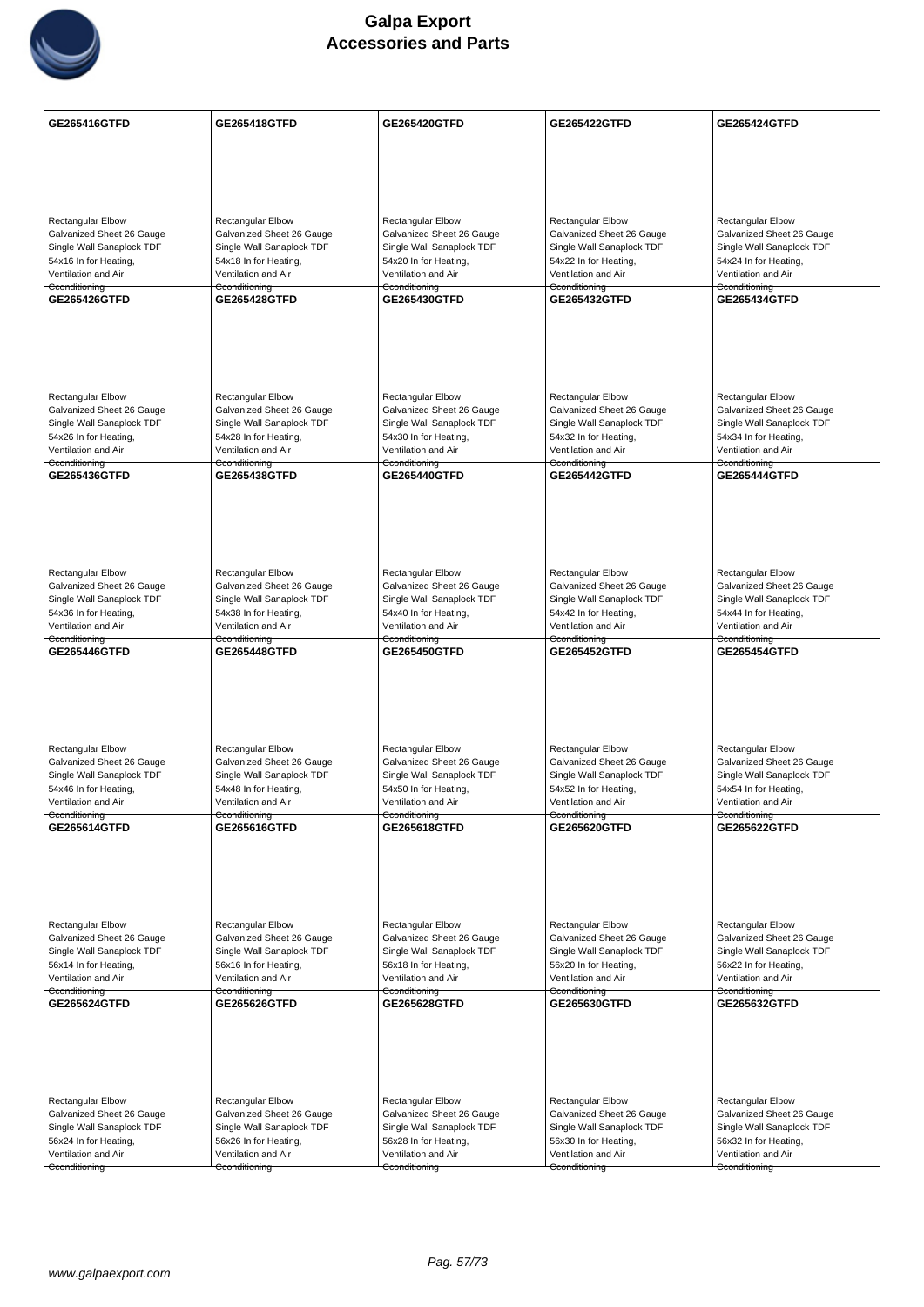

| <b>GE265634GTFD</b>                                    | GE265636GTFD                                           | GE265638GTFD                                           | GE265640GTFD                                           | GE265642GTFD                                           |
|--------------------------------------------------------|--------------------------------------------------------|--------------------------------------------------------|--------------------------------------------------------|--------------------------------------------------------|
|                                                        |                                                        |                                                        |                                                        |                                                        |
|                                                        |                                                        |                                                        |                                                        |                                                        |
|                                                        |                                                        |                                                        |                                                        |                                                        |
|                                                        |                                                        |                                                        |                                                        |                                                        |
| <b>Rectangular Elbow</b><br>Galvanized Sheet 26 Gauge  | <b>Rectangular Elbow</b><br>Galvanized Sheet 26 Gauge  | Rectangular Elbow<br>Galvanized Sheet 26 Gauge         | <b>Rectangular Elbow</b><br>Galvanized Sheet 26 Gauge  | Rectangular Elbow<br>Galvanized Sheet 26 Gauge         |
| Single Wall Sanaplock TDF                              | Single Wall Sanaplock TDF                              | Single Wall Sanaplock TDF                              | Single Wall Sanaplock TDF                              | Single Wall Sanaplock TDF                              |
| 56x34 In for Heating,                                  | 56x36 In for Heating,                                  | 56x38 In for Heating,                                  | 56x40 In for Heating,                                  | 56x42 In for Heating,                                  |
| Ventilation and Air<br>Cconditioning                   | Ventilation and Air<br>Cconditioning                   | Ventilation and Air<br>Cconditioning                   | Ventilation and Air<br>Cconditioning                   | Ventilation and Air<br>Cconditioning                   |
| GE265644GTFD                                           | <b>GE265646GTFD</b>                                    | GE265648GTFD                                           | GE265650GTFD                                           | <b>GE265652GTFD</b>                                    |
|                                                        |                                                        |                                                        |                                                        |                                                        |
|                                                        |                                                        |                                                        |                                                        |                                                        |
|                                                        |                                                        |                                                        |                                                        |                                                        |
|                                                        |                                                        |                                                        |                                                        |                                                        |
| <b>Rectangular Elbow</b>                               | <b>Rectangular Elbow</b>                               | Rectangular Elbow                                      | <b>Rectangular Elbow</b>                               | <b>Rectangular Elbow</b>                               |
| Galvanized Sheet 26 Gauge<br>Single Wall Sanaplock TDF | Galvanized Sheet 26 Gauge<br>Single Wall Sanaplock TDF | Galvanized Sheet 26 Gauge<br>Single Wall Sanaplock TDF | Galvanized Sheet 26 Gauge<br>Single Wall Sanaplock TDF | Galvanized Sheet 26 Gauge<br>Single Wall Sanaplock TDF |
| 56x44 In for Heating,                                  | 56x46 In for Heating,                                  | 56x48 In for Heating,                                  | 56x50 In for Heating,                                  | 56x52 In for Heating,                                  |
| Ventilation and Air<br>Cconditioning                   | Ventilation and Air<br>Cconditioning                   | Ventilation and Air<br>Cconditioning                   | Ventilation and Air<br>Cconditioning                   | Ventilation and Air<br>Cconditioning                   |
| <b>GE265654GTFD</b>                                    | <b>GE265656GTFD</b>                                    | GE265816GTFD                                           | GE265818GTFD                                           | <b>GE265820GTFD</b>                                    |
|                                                        |                                                        |                                                        |                                                        |                                                        |
|                                                        |                                                        |                                                        |                                                        |                                                        |
|                                                        |                                                        |                                                        |                                                        |                                                        |
|                                                        |                                                        |                                                        |                                                        |                                                        |
| <b>Rectangular Elbow</b>                               | <b>Rectangular Elbow</b>                               | <b>Rectangular Elbow</b>                               | <b>Rectangular Elbow</b>                               | <b>Rectangular Elbow</b>                               |
| Galvanized Sheet 26 Gauge<br>Single Wall Sanaplock TDF | Galvanized Sheet 26 Gauge<br>Single Wall Sanaplock TDF | Galvanized Sheet 26 Gauge<br>Single Wall Sanaplock TDF | Galvanized Sheet 26 Gauge<br>Single Wall Sanaplock TDF | Galvanized Sheet 26 Gauge<br>Single Wall Sanaplock TDF |
| 56x54 In for Heating,                                  | 56x56 In for Heating,                                  | 58x16 In for Heating,                                  | 58x18 In for Heating,                                  | 58x20 In for Heating,                                  |
| Ventilation and Air<br>Cconditioning                   | Ventilation and Air<br>Cconditioning                   | Ventilation and Air<br>Cconditioning                   | Ventilation and Air<br>Cconditioning                   | Ventilation and Air<br>Cconditioning                   |
| GE265822GTFD                                           | GE265824GTFD                                           | GE265826GTFD                                           | GE265828GTFD                                           | GE265830GTFD                                           |
|                                                        |                                                        |                                                        |                                                        |                                                        |
|                                                        |                                                        |                                                        |                                                        |                                                        |
|                                                        |                                                        |                                                        |                                                        |                                                        |
|                                                        |                                                        |                                                        |                                                        |                                                        |
| Rectangular Elbow                                      | Rectangular Elbow                                      | <b>Rectangular Elbow</b>                               | Rectangular Elbow                                      | <b>Rectangular Elbow</b>                               |
| Galvanized Sheet 26 Gauge<br>Single Wall Sanaplock TDF | Galvanized Sheet 26 Gauge<br>Single Wall Sanaplock TDF | Galvanized Sheet 26 Gauge<br>Single Wall Sanaplock TDF | Galvanized Sheet 26 Gauge<br>Single Wall Sanaplock TDF | Galvanized Sheet 26 Gauge<br>Single Wall Sanaplock TDF |
| 58x22 In for Heating,                                  | 58x24 In for Heating,                                  | 58x26 In for Heating,                                  | 58x28 In for Heating,                                  | 58x30 In for Heating,                                  |
| Ventilation and Air<br>Cconditioning                   | Ventilation and Air<br>Cconditioning                   | Ventilation and Air<br>Cconditioning                   | Ventilation and Air<br>Cconditioning                   | Ventilation and Air<br>Cconditioning                   |
| GE265832GTFD                                           | GE265834GTFD                                           | GE265836GTFD                                           | GE265838GTFD                                           | <b>GE265840GTFD</b>                                    |
|                                                        |                                                        |                                                        |                                                        |                                                        |
|                                                        |                                                        |                                                        |                                                        |                                                        |
|                                                        |                                                        |                                                        |                                                        |                                                        |
|                                                        |                                                        |                                                        |                                                        |                                                        |
| Rectangular Elbow<br>Galvanized Sheet 26 Gauge         | Rectangular Elbow<br>Galvanized Sheet 26 Gauge         | <b>Rectangular Elbow</b><br>Galvanized Sheet 26 Gauge  | <b>Rectangular Elbow</b><br>Galvanized Sheet 26 Gauge  | <b>Rectangular Elbow</b><br>Galvanized Sheet 26 Gauge  |
| Single Wall Sanaplock TDF                              | Single Wall Sanaplock TDF                              | Single Wall Sanaplock TDF                              | Single Wall Sanaplock TDF                              | Single Wall Sanaplock TDF                              |
| 58x32 In for Heating,                                  | 58x34 In for Heating,                                  | 58x36 In for Heating,                                  | 58x38 In for Heating,                                  | 58x40 In for Heating,                                  |
| Ventilation and Air<br>Cconditioning                   | Ventilation and Air<br>Cconditioning                   | Ventilation and Air<br>Cconditioning                   | Ventilation and Air<br>Cconditioning                   | Ventilation and Air<br>Cconditioning                   |
| GE265842GTFD                                           | GE265844GTFD                                           | GE265846GTFD                                           | GE265848GTFD                                           | GE265850GTFD                                           |
|                                                        |                                                        |                                                        |                                                        |                                                        |
|                                                        |                                                        |                                                        |                                                        |                                                        |
|                                                        |                                                        |                                                        |                                                        |                                                        |
|                                                        |                                                        |                                                        |                                                        |                                                        |
| Rectangular Elbow<br>Galvanized Sheet 26 Gauge         | <b>Rectangular Elbow</b><br>Galvanized Sheet 26 Gauge  | Rectangular Elbow<br>Galvanized Sheet 26 Gauge         | <b>Rectangular Elbow</b><br>Galvanized Sheet 26 Gauge  | Rectangular Elbow<br>Galvanized Sheet 26 Gauge         |
| Single Wall Sanaplock TDF                              | Single Wall Sanaplock TDF                              | Single Wall Sanaplock TDF                              | Single Wall Sanaplock TDF                              | Single Wall Sanaplock TDF                              |
| 58x42 In for Heating,                                  | 58x44 In for Heating,                                  | 58x46 In for Heating,                                  | 58x48 In for Heating,                                  | 58x50 In for Heating,                                  |
| Ventilation and Air<br>Cconditioning                   | Ventilation and Air<br>Cconditioning                   | Ventilation and Air<br>Cconditioning                   | Ventilation and Air<br>Cconditioning                   | Ventilation and Air<br>Cconditioning                   |
|                                                        |                                                        |                                                        |                                                        |                                                        |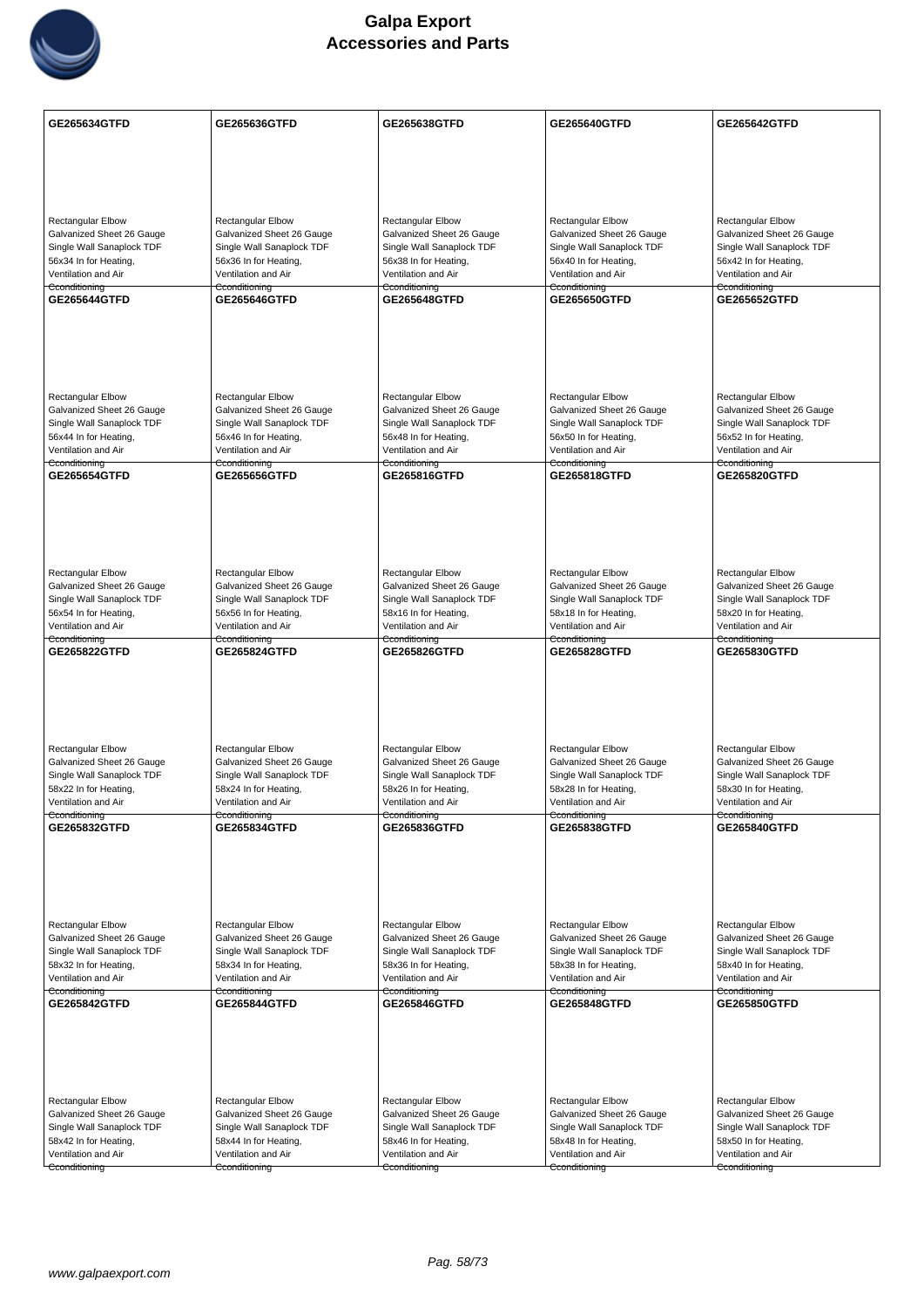

| <b>GE265852GTFD</b>                                    | GE265854GTFD                                           | GE265856GTFD                                           | <b>GE265858GTFD</b>                                    | GE266016GTFD                                           |
|--------------------------------------------------------|--------------------------------------------------------|--------------------------------------------------------|--------------------------------------------------------|--------------------------------------------------------|
|                                                        |                                                        |                                                        |                                                        |                                                        |
|                                                        |                                                        |                                                        |                                                        |                                                        |
|                                                        |                                                        |                                                        |                                                        |                                                        |
| <b>Rectangular Elbow</b>                               | <b>Rectangular Elbow</b>                               | Rectangular Elbow                                      | <b>Rectangular Elbow</b>                               | Rectangular Elbow                                      |
| Galvanized Sheet 26 Gauge                              | Galvanized Sheet 26 Gauge                              | Galvanized Sheet 26 Gauge                              | Galvanized Sheet 26 Gauge                              | Galvanized Sheet 26 Gauge                              |
| Single Wall Sanaplock TDF<br>58x52 In for Heating,     | Single Wall Sanaplock TDF<br>58x54 In for Heating,     | Single Wall Sanaplock TDF<br>58x56 In for Heating,     | Single Wall Sanaplock TDF<br>58x58 In for Heating,     | Single Wall Sanaplock TDF<br>60x16 In for Heating,     |
| Ventilation and Air                                    | Ventilation and Air                                    | Ventilation and Air                                    | Ventilation and Air                                    | Ventilation and Air                                    |
| Cconditioning<br>GE266018GTFD                          | Cconditioning<br>GE266020GTFD                          | Cconditioning<br>GE266022GTFD                          | Cconditioning<br>GE266024GTFD                          | Cconditioning<br>GE266026GTFD                          |
|                                                        |                                                        |                                                        |                                                        |                                                        |
|                                                        |                                                        |                                                        |                                                        |                                                        |
|                                                        |                                                        |                                                        |                                                        |                                                        |
|                                                        |                                                        |                                                        |                                                        |                                                        |
| <b>Rectangular Elbow</b><br>Galvanized Sheet 26 Gauge  | <b>Rectangular Elbow</b><br>Galvanized Sheet 26 Gauge  | Rectangular Elbow<br>Galvanized Sheet 26 Gauge         | <b>Rectangular Elbow</b><br>Galvanized Sheet 26 Gauge  | <b>Rectangular Elbow</b><br>Galvanized Sheet 26 Gauge  |
| Single Wall Sanaplock TDF                              | Single Wall Sanaplock TDF                              | Single Wall Sanaplock TDF                              | Single Wall Sanaplock TDF                              | Single Wall Sanaplock TDF                              |
| 60x18 In for Heating,<br>Ventilation and Air           | 60x20 In for Heating,<br>Ventilation and Air           | 60x22 In for Heating,<br>Ventilation and Air           | 60x24 In for Heating,<br>Ventilation and Air           | 60x26 In for Heating,<br>Ventilation and Air           |
| Cconditioning<br>GE266028GTFD                          | Cconditioning<br>GE266030GTFD                          | Cconditioning<br>GE266032GTFD                          | Cconditioning<br>GE266034GTFD                          | Cconditioning<br><b>GE266036GTFD</b>                   |
|                                                        |                                                        |                                                        |                                                        |                                                        |
|                                                        |                                                        |                                                        |                                                        |                                                        |
|                                                        |                                                        |                                                        |                                                        |                                                        |
|                                                        |                                                        |                                                        |                                                        |                                                        |
| <b>Rectangular Elbow</b>                               | <b>Rectangular Elbow</b>                               | <b>Rectangular Elbow</b>                               | <b>Rectangular Elbow</b>                               | <b>Rectangular Elbow</b>                               |
| Galvanized Sheet 26 Gauge<br>Single Wall Sanaplock TDF | Galvanized Sheet 26 Gauge<br>Single Wall Sanaplock TDF | Galvanized Sheet 26 Gauge<br>Single Wall Sanaplock TDF | Galvanized Sheet 26 Gauge<br>Single Wall Sanaplock TDF | Galvanized Sheet 26 Gauge<br>Single Wall Sanaplock TDF |
| 60x28 In for Heating,                                  | 60x30 In for Heating,                                  | 60x32 In for Heating,                                  | 60x34 In for Heating,                                  | 60x36 In for Heating,                                  |
| Ventilation and Air<br>Cconditioning                   | Ventilation and Air<br>Cconditioning                   | Ventilation and Air<br>Cconditioning                   | Ventilation and Air<br>Cconditioning                   | Ventilation and Air<br>Cconditioning                   |
| GE266038GTFD                                           | GE266040GTFD                                           | GE266042GTFD                                           | GE266044GTFD                                           | GE266046GTFD                                           |
|                                                        |                                                        |                                                        |                                                        |                                                        |
|                                                        |                                                        |                                                        |                                                        |                                                        |
|                                                        |                                                        |                                                        |                                                        |                                                        |
| Rectangular Elbow                                      | Rectangular Elbow                                      | <b>Rectangular Elbow</b>                               | <b>Rectangular Elbow</b>                               | <b>Rectangular Elbow</b>                               |
| Galvanized Sheet 26 Gauge                              | Galvanized Sheet 26 Gauge                              | Galvanized Sheet 26 Gauge                              | Galvanized Sheet 26 Gauge                              | Galvanized Sheet 26 Gauge                              |
| Single Wall Sanaplock TDF<br>60x38 In for Heating,     | Single Wall Sanaplock TDF<br>60x40 In for Heating,     | Single Wall Sanaplock TDF<br>60x42 In for Heating,     | Single Wall Sanaplock TDF<br>60x44 In for Heating,     | Single Wall Sanaplock TDF<br>60x46 In for Heating,     |
| Ventilation and Air<br>Cconditioning                   | Ventilation and Air<br>Cconditioning                   | Ventilation and Air<br>Cconditioning                   | Ventilation and Air<br>Cconditioning                   | Ventilation and Air<br>Cconditioning                   |
| GE266048GTFD                                           | GE266050GTFD                                           | GE266052GTFD                                           | GE266054GTFD                                           | GE266056GTFD                                           |
|                                                        |                                                        |                                                        |                                                        |                                                        |
|                                                        |                                                        |                                                        |                                                        |                                                        |
|                                                        |                                                        |                                                        |                                                        |                                                        |
|                                                        |                                                        |                                                        | <b>Rectangular Elbow</b>                               | <b>Rectangular Elbow</b>                               |
| Rectangular Elbow<br>Galvanized Sheet 26 Gauge         | Rectangular Elbow<br>Galvanized Sheet 26 Gauge         | <b>Rectangular Elbow</b><br>Galvanized Sheet 26 Gauge  | Galvanized Sheet 26 Gauge                              | Galvanized Sheet 26 Gauge                              |
| Single Wall Sanaplock TDF<br>60x48 In for Heating,     | Single Wall Sanaplock TDF<br>60x50 In for Heating,     | Single Wall Sanaplock TDF<br>60x52 In for Heating,     | Single Wall Sanaplock TDF<br>60x54 In for Heating,     | Single Wall Sanaplock TDF<br>60x56 In for Heating,     |
| Ventilation and Air                                    | Ventilation and Air                                    | Ventilation and Air                                    | Ventilation and Air                                    | Ventilation and Air                                    |
| Cconditioning<br>GE266058GTFD                          | Cconditioning<br>GE266060GTFD                          | Cconditioning<br>GE266216GTFD                          | Cconditioning<br>GE266218GTFD                          | Cconditioning<br>GE266220GTFD                          |
|                                                        |                                                        |                                                        |                                                        |                                                        |
|                                                        |                                                        |                                                        |                                                        |                                                        |
|                                                        |                                                        |                                                        |                                                        |                                                        |
|                                                        |                                                        |                                                        |                                                        |                                                        |
| Rectangular Elbow                                      | <b>Rectangular Elbow</b>                               | Rectangular Elbow                                      | <b>Rectangular Elbow</b>                               | Rectangular Elbow                                      |
| Galvanized Sheet 26 Gauge<br>Single Wall Sanaplock TDF | Galvanized Sheet 26 Gauge<br>Single Wall Sanaplock TDF | Galvanized Sheet 26 Gauge<br>Single Wall Sanaplock TDF | Galvanized Sheet 26 Gauge<br>Single Wall Sanaplock TDF | Galvanized Sheet 26 Gauge<br>Single Wall Sanaplock TDF |
| 60x58 In for Heating,                                  | 60x60 In for Heating,                                  | 62x16 In for Heating,                                  | 62x18 In for Heating,                                  | 62x20 In for Heating,                                  |
| Ventilation and Air<br>Cconditioning                   | Ventilation and Air<br>Cconditioning                   | Ventilation and Air<br>Cconditioning                   | Ventilation and Air<br>Cconditioning                   | Ventilation and Air<br>Cconditioning                   |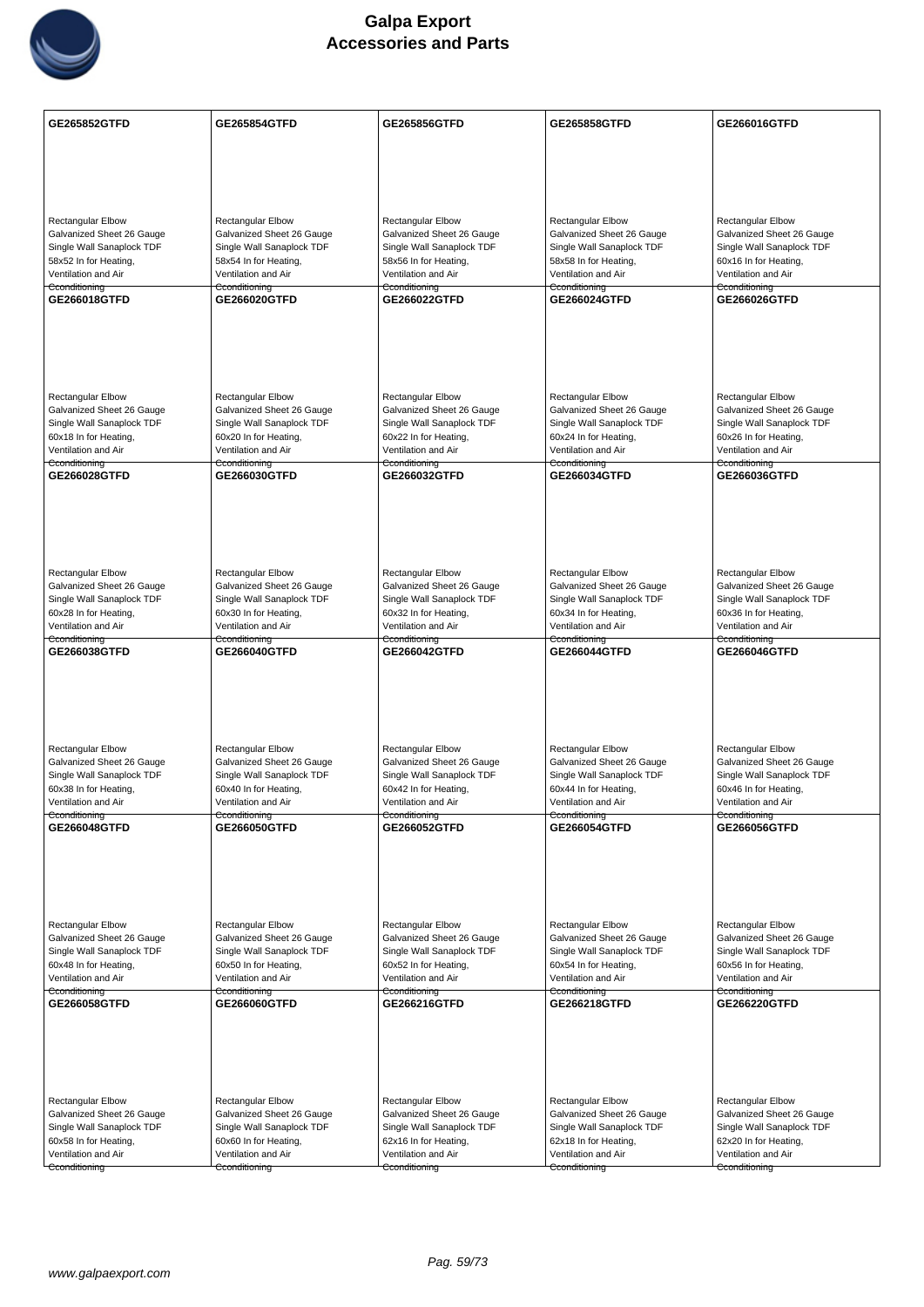

| <b>GE266222GTFD</b>                                    | GE266224GTFD                                           | GE266226GTFD                                           | GE266228GTFD                                           | GE266230GTFD                                           |
|--------------------------------------------------------|--------------------------------------------------------|--------------------------------------------------------|--------------------------------------------------------|--------------------------------------------------------|
|                                                        |                                                        |                                                        |                                                        |                                                        |
|                                                        |                                                        |                                                        |                                                        |                                                        |
|                                                        |                                                        |                                                        |                                                        |                                                        |
| <b>Rectangular Elbow</b>                               | <b>Rectangular Elbow</b>                               | Rectangular Elbow                                      | <b>Rectangular Elbow</b>                               | Rectangular Elbow                                      |
| Galvanized Sheet 26 Gauge<br>Single Wall Sanaplock TDF | Galvanized Sheet 26 Gauge<br>Single Wall Sanaplock TDF | Galvanized Sheet 26 Gauge<br>Single Wall Sanaplock TDF | Galvanized Sheet 26 Gauge<br>Single Wall Sanaplock TDF | Galvanized Sheet 26 Gauge<br>Single Wall Sanaplock TDF |
| 62x22 In for Heating,                                  | 62x24 In for Heating,                                  | 62x26 In for Heating,                                  | 62x28 In for Heating,                                  | 62x30 In for Heating,                                  |
| Ventilation and Air<br>Cconditioning                   | Ventilation and Air<br>Cconditioning                   | Ventilation and Air<br>Cconditioning                   | Ventilation and Air<br>Cconditioning                   | Ventilation and Air<br>Cconditioning                   |
| GE266232GTFD                                           | GE266234GTFD                                           | GE266236GTFD                                           | GE266238GTFD                                           | <b>GE266240GTFD</b>                                    |
|                                                        |                                                        |                                                        |                                                        |                                                        |
|                                                        |                                                        |                                                        |                                                        |                                                        |
|                                                        |                                                        |                                                        |                                                        |                                                        |
|                                                        |                                                        |                                                        |                                                        |                                                        |
| <b>Rectangular Elbow</b><br>Galvanized Sheet 26 Gauge  | <b>Rectangular Elbow</b><br>Galvanized Sheet 26 Gauge  | Rectangular Elbow<br>Galvanized Sheet 26 Gauge         | <b>Rectangular Elbow</b><br>Galvanized Sheet 26 Gauge  | <b>Rectangular Elbow</b><br>Galvanized Sheet 26 Gauge  |
| Single Wall Sanaplock TDF                              | Single Wall Sanaplock TDF                              | Single Wall Sanaplock TDF<br>62x36 In for Heating,     | Single Wall Sanaplock TDF<br>62x38 In for Heating,     | Single Wall Sanaplock TDF                              |
| 62x32 In for Heating,<br>Ventilation and Air           | 62x34 In for Heating,<br>Ventilation and Air           | Ventilation and Air                                    | Ventilation and Air                                    | 62x40 In for Heating,<br>Ventilation and Air           |
| Cconditioning<br>GE266242GTFD                          | Cconditioning<br><b>GE266244GTFD</b>                   | Cconditioning<br>GE266246GTFD                          | Cconditioning<br>GE266248GTFD                          | Cconditioning<br><b>GE266250GTFD</b>                   |
|                                                        |                                                        |                                                        |                                                        |                                                        |
|                                                        |                                                        |                                                        |                                                        |                                                        |
|                                                        |                                                        |                                                        |                                                        |                                                        |
|                                                        |                                                        |                                                        |                                                        |                                                        |
| <b>Rectangular Elbow</b>                               | <b>Rectangular Elbow</b>                               | <b>Rectangular Elbow</b>                               | <b>Rectangular Elbow</b>                               | <b>Rectangular Elbow</b>                               |
| Galvanized Sheet 26 Gauge<br>Single Wall Sanaplock TDF | Galvanized Sheet 26 Gauge<br>Single Wall Sanaplock TDF | Galvanized Sheet 26 Gauge<br>Single Wall Sanaplock TDF | Galvanized Sheet 26 Gauge<br>Single Wall Sanaplock TDF | Galvanized Sheet 26 Gauge<br>Single Wall Sanaplock TDF |
| 62x42 In for Heating,                                  | 62x44 In for Heating,                                  | 62x46 In for Heating,                                  | 62x48 In for Heating,                                  | 62x50 In for Heating,                                  |
| Ventilation and Air<br>Cconditioning                   | Ventilation and Air<br>Cconditioning                   | Ventilation and Air<br>Cconditioning                   | Ventilation and Air<br>Cconditioning                   | Ventilation and Air<br>Cconditioning                   |
| GE266252GTFD                                           | GE266254GTFD                                           | GE266256GTFD                                           | GE266258GTFD                                           | GE266260GTFD                                           |
|                                                        |                                                        |                                                        |                                                        |                                                        |
|                                                        |                                                        |                                                        |                                                        |                                                        |
|                                                        |                                                        |                                                        |                                                        |                                                        |
| Rectangular Elbow                                      | Rectangular Elbow                                      | <b>Rectangular Elbow</b>                               | Rectangular Elbow                                      | <b>Rectangular Elbow</b>                               |
| Galvanized Sheet 26 Gauge                              | Galvanized Sheet 26 Gauge                              | Galvanized Sheet 26 Gauge                              | Galvanized Sheet 26 Gauge                              | Galvanized Sheet 26 Gauge                              |
| Single Wall Sanaplock TDF<br>62x52 In for Heating,     | Single Wall Sanaplock TDF<br>62x54 In for Heating,     | Single Wall Sanaplock TDF<br>62x56 In for Heating,     | Single Wall Sanaplock TDF<br>62x58 In for Heating,     | Single Wall Sanaplock TDF<br>62x60 In for Heating,     |
| Ventilation and Air<br>Cconditioning                   | Ventilation and Air<br>Cconditioning                   | Ventilation and Air<br>Cconditioning                   | Ventilation and Air<br>Cconditioning                   | Ventilation and Air<br>Cconditioning                   |
| GE266262GTFD                                           | <b>GE266416GTFD</b>                                    | <b>GE266418GTFD</b>                                    | <b>GE266420GTFD</b>                                    | GE266422GTFD                                           |
|                                                        |                                                        |                                                        |                                                        |                                                        |
|                                                        |                                                        |                                                        |                                                        |                                                        |
|                                                        |                                                        |                                                        |                                                        |                                                        |
| Rectangular Elbow                                      | <b>Rectangular Elbow</b>                               | <b>Rectangular Elbow</b>                               | <b>Rectangular Elbow</b>                               | <b>Rectangular Elbow</b>                               |
| Galvanized Sheet 26 Gauge                              | Galvanized Sheet 26 Gauge                              | Galvanized Sheet 26 Gauge                              | Galvanized Sheet 26 Gauge                              | Galvanized Sheet 26 Gauge                              |
| Single Wall Sanaplock TDF<br>62x62 In for Heating,     | Single Wall Sanaplock TDF<br>64x16 In for Heating,     | Single Wall Sanaplock TDF<br>64x18 In for Heating,     | Single Wall Sanaplock TDF<br>64x20 In for Heating,     | Single Wall Sanaplock TDF<br>64x22 In for Heating,     |
| Ventilation and Air                                    | Ventilation and Air                                    | Ventilation and Air                                    | Ventilation and Air                                    | Ventilation and Air                                    |
| Cconditioning<br>GE266424GTFD                          | Cconditioning<br>GE266426GTFD                          | Cconditioning<br>GE266428GTFD                          | Cconditioning<br>GE266430GTFD                          | Cconditioning<br>GE266432GTFD                          |
|                                                        |                                                        |                                                        |                                                        |                                                        |
|                                                        |                                                        |                                                        |                                                        |                                                        |
|                                                        |                                                        |                                                        |                                                        |                                                        |
|                                                        |                                                        |                                                        |                                                        |                                                        |
| Rectangular Elbow                                      | <b>Rectangular Elbow</b>                               | Rectangular Elbow                                      | <b>Rectangular Elbow</b>                               | Rectangular Elbow                                      |
| Galvanized Sheet 26 Gauge<br>Single Wall Sanaplock TDF | Galvanized Sheet 26 Gauge<br>Single Wall Sanaplock TDF | Galvanized Sheet 26 Gauge<br>Single Wall Sanaplock TDF | Galvanized Sheet 26 Gauge<br>Single Wall Sanaplock TDF | Galvanized Sheet 26 Gauge<br>Single Wall Sanaplock TDF |
| 64x24 In for Heating,                                  | 64x26 In for Heating,                                  | 64x28 In for Heating,                                  | 64x30 In for Heating,                                  | 64x32 In for Heating,                                  |
| Ventilation and Air                                    | Ventilation and Air                                    | Ventilation and Air                                    | Ventilation and Air                                    | Ventilation and Air                                    |
| Cconditioning                                          | Cconditioning                                          | Cconditioning                                          | Cconditioning                                          | Cconditioning                                          |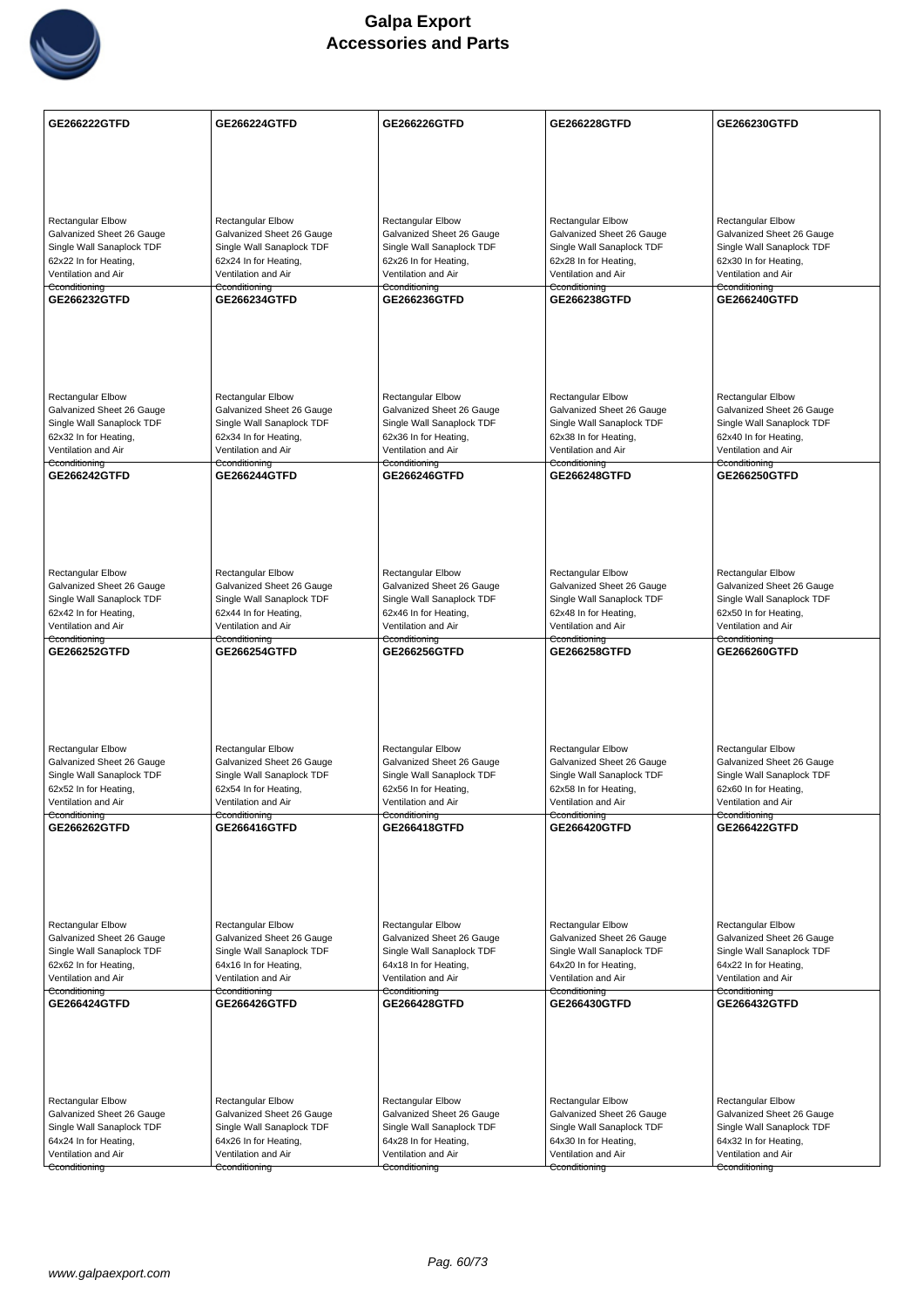

| <b>GE266434GTFD</b>                                    | GE266436GTFD                                           | GE266438GTFD                                           | GE266440GTFD                                           | GE266442GTFD                                           |
|--------------------------------------------------------|--------------------------------------------------------|--------------------------------------------------------|--------------------------------------------------------|--------------------------------------------------------|
|                                                        |                                                        |                                                        |                                                        |                                                        |
|                                                        |                                                        |                                                        |                                                        |                                                        |
|                                                        |                                                        |                                                        |                                                        |                                                        |
|                                                        | <b>Rectangular Elbow</b>                               |                                                        | <b>Rectangular Elbow</b>                               |                                                        |
| <b>Rectangular Elbow</b><br>Galvanized Sheet 26 Gauge  | Galvanized Sheet 26 Gauge                              | Rectangular Elbow<br>Galvanized Sheet 26 Gauge         | Galvanized Sheet 26 Gauge                              | <b>Rectangular Elbow</b><br>Galvanized Sheet 26 Gauge  |
| Single Wall Sanaplock TDF                              | Single Wall Sanaplock TDF                              | Single Wall Sanaplock TDF                              | Single Wall Sanaplock TDF                              | Single Wall Sanaplock TDF                              |
| 64x34 In for Heating,<br>Ventilation and Air           | 64x36 In for Heating,<br>Ventilation and Air           | 64x38 In for Heating,<br>Ventilation and Air           | 64x40 In for Heating,<br>Ventilation and Air           | 64x42 In for Heating,<br>Ventilation and Air           |
| Cconditioning                                          | Cconditioning                                          | Cconditioning                                          | Cconditioning                                          | Cconditioning                                          |
| GE266444GTFD                                           | <b>GE266446GTFD</b>                                    | GE266448GTFD                                           | GE266450GTFD                                           | <b>GE266452GTFD</b>                                    |
|                                                        |                                                        |                                                        |                                                        |                                                        |
|                                                        |                                                        |                                                        |                                                        |                                                        |
|                                                        |                                                        |                                                        |                                                        |                                                        |
| <b>Rectangular Elbow</b>                               | <b>Rectangular Elbow</b>                               | <b>Rectangular Elbow</b>                               | <b>Rectangular Elbow</b>                               | Rectangular Elbow                                      |
| Galvanized Sheet 26 Gauge                              | Galvanized Sheet 26 Gauge                              | Galvanized Sheet 26 Gauge                              | Galvanized Sheet 26 Gauge                              | Galvanized Sheet 26 Gauge                              |
| Single Wall Sanaplock TDF                              | Single Wall Sanaplock TDF                              | Single Wall Sanaplock TDF                              | Single Wall Sanaplock TDF                              | Single Wall Sanaplock TDF                              |
| 64x44 In for Heating,<br>Ventilation and Air           | 64x46 In for Heating,<br>Ventilation and Air           | 64x48 In for Heating,<br>Ventilation and Air           | 64x50 In for Heating,<br>Ventilation and Air           | 64x52 In for Heating,<br>Ventilation and Air           |
| Cconditioning                                          | Cconditioning                                          | Cconditioning                                          | Cconditioning                                          | Cconditioning                                          |
| <b>GE266454GTFD</b>                                    | <b>GE266456GTFD</b>                                    | <b>GE266458GTFD</b>                                    | GE266460GTFD                                           | <b>GE266462GTFD</b>                                    |
|                                                        |                                                        |                                                        |                                                        |                                                        |
|                                                        |                                                        |                                                        |                                                        |                                                        |
|                                                        |                                                        |                                                        |                                                        |                                                        |
| <b>Rectangular Elbow</b>                               | <b>Rectangular Elbow</b>                               | Rectangular Elbow                                      | Rectangular Elbow                                      | Rectangular Elbow                                      |
| Galvanized Sheet 26 Gauge                              | Galvanized Sheet 26 Gauge                              | Galvanized Sheet 26 Gauge                              | Galvanized Sheet 26 Gauge                              | Galvanized Sheet 26 Gauge                              |
| Single Wall Sanaplock TDF                              | Single Wall Sanaplock TDF                              | Single Wall Sanaplock TDF                              | Single Wall Sanaplock TDF                              | Single Wall Sanaplock TDF                              |
| 64x54 In for Heating,<br>Ventilation and Air           | 64x56 In for Heating,<br>Ventilation and Air           | 64x58 In for Heating,<br>Ventilation and Air           | 64x60 In for Heating,<br>Ventilation and Air           | 64x62 In for Heating,<br>Ventilation and Air           |
| Cconditioning<br>GE266464GTFD                          | Cconditioning<br>GE266618GTFD                          | Cconditioning<br>GE266620GTFD                          | Cconditioning<br>GE266622GTFD                          | Cconditioning<br>GE266624GTFD                          |
|                                                        |                                                        |                                                        |                                                        |                                                        |
|                                                        |                                                        |                                                        |                                                        |                                                        |
|                                                        |                                                        |                                                        |                                                        |                                                        |
|                                                        |                                                        |                                                        |                                                        |                                                        |
| Rectangular Elbow                                      | Rectangular Elbow                                      | <b>Rectangular Elbow</b>                               | Rectangular Elbow                                      | <b>Rectangular Elbow</b>                               |
| Galvanized Sheet 26 Gauge<br>Single Wall Sanaplock TDF | Galvanized Sheet 26 Gauge<br>Single Wall Sanaplock TDF | Galvanized Sheet 26 Gauge<br>Single Wall Sanaplock TDF | Galvanized Sheet 26 Gauge<br>Single Wall Sanaplock TDF | Galvanized Sheet 26 Gauge<br>Single Wall Sanaplock TDF |
| 64x64 In for Heating,                                  | 66x18 In for Heating,                                  | 66x20 In for Heating,                                  | 66x22 In for Heating,                                  | 66x24 In for Heating,                                  |
| Ventilation and Air<br>Cconditioning                   | Ventilation and Air<br>Cconditioning                   | Ventilation and Air<br>Cconditioning                   | Ventilation and Air<br>Cconditioning                   | Ventilation and Air<br>Cconditioning                   |
| GE266626GTFD                                           | GE266628GTFD                                           | GE266630GTFD                                           | GE266632GTFD                                           | GE266634GTFD                                           |
|                                                        |                                                        |                                                        |                                                        |                                                        |
|                                                        |                                                        |                                                        |                                                        |                                                        |
|                                                        |                                                        |                                                        |                                                        |                                                        |
| Rectangular Elbow                                      | Rectangular Elbow                                      | <b>Rectangular Elbow</b>                               | <b>Rectangular Elbow</b>                               | <b>Rectangular Elbow</b>                               |
| Galvanized Sheet 26 Gauge                              | Galvanized Sheet 26 Gauge                              | Galvanized Sheet 26 Gauge                              | Galvanized Sheet 26 Gauge                              | Galvanized Sheet 26 Gauge                              |
| Single Wall Sanaplock TDF                              | Single Wall Sanaplock TDF                              | Single Wall Sanaplock TDF                              | Single Wall Sanaplock TDF                              | Single Wall Sanaplock TDF                              |
| 66x26 In for Heating,<br>Ventilation and Air           | 66x28 In for Heating,<br>Ventilation and Air           | 66x30 In for Heating,<br>Ventilation and Air           | 66x32 In for Heating,<br>Ventilation and Air           | 66x34 In for Heating,<br>Ventilation and Air           |
| Cconditioning                                          | Cconditioning                                          | Cconditioning                                          | Cconditioning                                          | Cconditioning                                          |
| GE266636GTFD                                           | GE266638GTFD                                           | GE266640GTFD                                           | GE266642GTFD                                           | <b>GE266644GTFD</b>                                    |
|                                                        |                                                        |                                                        |                                                        |                                                        |
|                                                        |                                                        |                                                        |                                                        |                                                        |
|                                                        |                                                        |                                                        |                                                        |                                                        |
| Rectangular Elbow                                      | <b>Rectangular Elbow</b>                               | <b>Rectangular Elbow</b>                               | <b>Rectangular Elbow</b>                               | Rectangular Elbow                                      |
| Galvanized Sheet 26 Gauge                              | Galvanized Sheet 26 Gauge                              | Galvanized Sheet 26 Gauge                              | Galvanized Sheet 26 Gauge                              | Galvanized Sheet 26 Gauge                              |
| Single Wall Sanaplock TDF<br>66x36 In for Heating,     | Single Wall Sanaplock TDF<br>66x38 In for Heating,     | Single Wall Sanaplock TDF<br>66x40 In for Heating,     | Single Wall Sanaplock TDF<br>66x42 In for Heating,     | Single Wall Sanaplock TDF<br>66x44 In for Heating,     |
| Ventilation and Air                                    | Ventilation and Air                                    | Ventilation and Air                                    | Ventilation and Air                                    | Ventilation and Air                                    |
| Cconditioning                                          | Cconditioning                                          | Cconditioning                                          | Cconditioning                                          | Cconditioning                                          |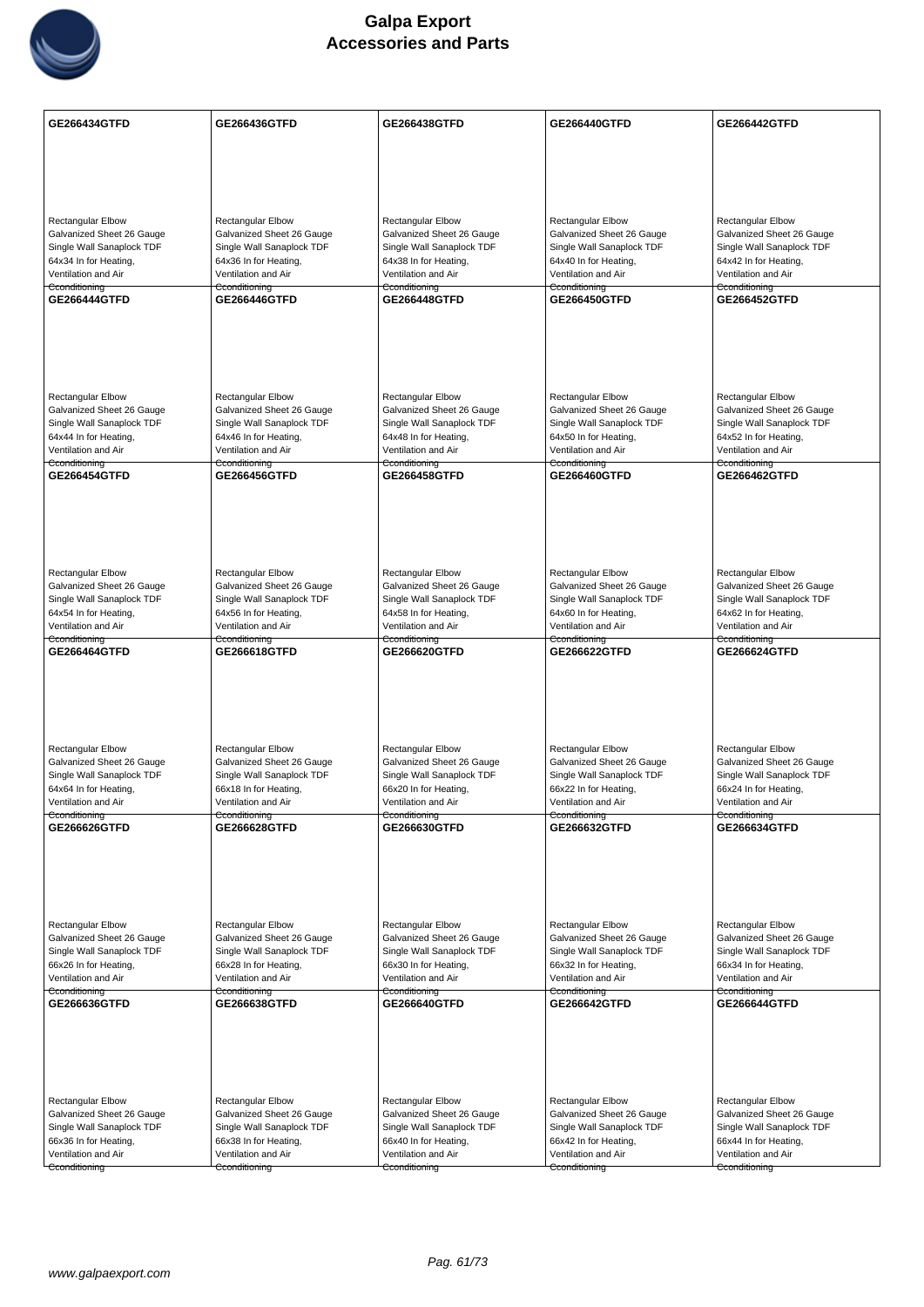

| GE266646GTFD                                       | GE266648GTFD                                          | GE266650GTFD                                       | GE266652GTFD                                          | GE266654GTFD                                          |
|----------------------------------------------------|-------------------------------------------------------|----------------------------------------------------|-------------------------------------------------------|-------------------------------------------------------|
|                                                    |                                                       |                                                    |                                                       |                                                       |
|                                                    |                                                       |                                                    |                                                       |                                                       |
|                                                    |                                                       |                                                    |                                                       |                                                       |
| <b>Rectangular Elbow</b>                           | <b>Rectangular Elbow</b>                              | Rectangular Elbow                                  | Rectangular Elbow                                     | <b>Rectangular Elbow</b>                              |
| Galvanized Sheet 26 Gauge                          | Galvanized Sheet 26 Gauge                             | Galvanized Sheet 26 Gauge                          | Galvanized Sheet 26 Gauge                             | Galvanized Sheet 26 Gauge                             |
| Single Wall Sanaplock TDF<br>66x46 In for Heating, | Single Wall Sanaplock TDF                             | Single Wall Sanaplock TDF                          | Single Wall Sanaplock TDF                             | Single Wall Sanaplock TDF                             |
| Ventilation and Air                                | 66x48 In for Heating,<br>Ventilation and Air          | 66x50 In for Heating,<br>Ventilation and Air       | 66x52 In for Heating,<br>Ventilation and Air          | 66x54 In for Heating,<br>Ventilation and Air          |
| Cconditioning                                      | Cconditioning                                         | Cconditioning                                      | Cconditioning                                         | Cconditioning                                         |
| GE266656GTFD                                       | GE266658GTFD                                          | GE266660GTFD                                       | GE266662GTFD                                          | GE266664GTFD                                          |
|                                                    |                                                       |                                                    |                                                       |                                                       |
|                                                    |                                                       |                                                    |                                                       |                                                       |
|                                                    |                                                       |                                                    |                                                       |                                                       |
|                                                    |                                                       |                                                    |                                                       |                                                       |
| Rectangular Elbow<br>Galvanized Sheet 26 Gauge     | <b>Rectangular Elbow</b><br>Galvanized Sheet 26 Gauge | Rectangular Elbow<br>Galvanized Sheet 26 Gauge     | <b>Rectangular Elbow</b><br>Galvanized Sheet 26 Gauge | <b>Rectangular Elbow</b><br>Galvanized Sheet 26 Gauge |
| Single Wall Sanaplock TDF                          | Single Wall Sanaplock TDF                             | Single Wall Sanaplock TDF                          | Single Wall Sanaplock TDF                             | Single Wall Sanaplock TDF                             |
| 66x56 In for Heating,<br>Ventilation and Air       | 66x58 In for Heating,<br>Ventilation and Air          | 66x60 In for Heating,<br>Ventilation and Air       | 66x62 In for Heating,<br>Ventilation and Air          | 66x64 In for Heating,<br>Ventilation and Air          |
| Cconditioning                                      | Cconditioning                                         | Cconditioning                                      | Cconditioning                                         | Cconditioning                                         |
| GE266666GTFD                                       | GE266818GTFD                                          | GE266820GTFD                                       | GE266822GTFD                                          | GE266824GTFD                                          |
|                                                    |                                                       |                                                    |                                                       |                                                       |
|                                                    |                                                       |                                                    |                                                       |                                                       |
|                                                    |                                                       |                                                    |                                                       |                                                       |
|                                                    |                                                       |                                                    |                                                       |                                                       |
| Rectangular Elbow<br>Galvanized Sheet 26 Gauge     | Rectangular Elbow<br>Galvanized Sheet 26 Gauge        | Rectangular Elbow<br>Galvanized Sheet 26 Gauge     | Rectangular Elbow<br>Galvanized Sheet 26 Gauge        | Rectangular Elbow<br>Galvanized Sheet 26 Gauge        |
| Single Wall Sanaplock TDF                          | Single Wall Sanaplock TDF                             | Single Wall Sanaplock TDF                          | Single Wall Sanaplock TDF                             | Single Wall Sanaplock TDF                             |
| 66x66 In for Heating,<br>Ventilation and Air       | 68x18 In for Heating,<br>Ventilation and Air          | 68x20 In for Heating,<br>Ventilation and Air       | 68x22 In for Heating,<br>Ventilation and Air          | 68x24 In for Heating,<br>Ventilation and Air          |
| Cconditioning                                      | Cconditioning                                         | Cconditioning                                      | Cconditioning                                         | Cconditioning                                         |
| GE266826GTFD                                       | <b>GE266828GTFD</b>                                   | GE266830GTFD                                       | GE266832GTFD                                          | <b>GE266834GTFD</b>                                   |
|                                                    |                                                       |                                                    |                                                       |                                                       |
|                                                    |                                                       |                                                    |                                                       |                                                       |
|                                                    |                                                       |                                                    |                                                       |                                                       |
| Rectangular Elbow                                  | <b>Rectangular Elbow</b>                              | <b>Rectangular Elbow</b>                           | <b>Rectangular Elbow</b>                              | <b>Rectangular Elbow</b>                              |
| Galvanized Sheet 26 Gauge                          | Galvanized Sheet 26 Gauge                             | Galvanized Sheet 26 Gauge                          | Galvanized Sheet 26 Gauge                             | Galvanized Sheet 26 Gauge                             |
| Single Wall Sanaplock TDF<br>68x26 In for Heating, | Single Wall Sanaplock TDF                             | Single Wall Sanaplock TDF                          | Single Wall Sanaplock TDF                             | Single Wall Sanaplock TDF<br>68x34 In for Heating,    |
| Ventilation and Air                                | 68x28 In for Heating,<br>Ventilation and Air          | 68x30 In for Heating,<br>Ventilation and Air       | 68x32 In for Heating,<br>Ventilation and Air          | Ventilation and Air                                   |
| Cconditioning<br>GE266836GTFD                      | Cconditioning<br>GE266838GTFD                         | Cconditioning<br>GE266840GTFD                      | Cconditioning<br><b>GE266842GTFD</b>                  | Cconditioning<br>GE266844GTFD                         |
|                                                    |                                                       |                                                    |                                                       |                                                       |
|                                                    |                                                       |                                                    |                                                       |                                                       |
|                                                    |                                                       |                                                    |                                                       |                                                       |
|                                                    |                                                       |                                                    |                                                       |                                                       |
| Rectangular Elbow                                  | Rectangular Elbow                                     | Rectangular Elbow                                  | Rectangular Elbow                                     | <b>Rectangular Elbow</b>                              |
| Galvanized Sheet 26 Gauge                          | Galvanized Sheet 26 Gauge                             | Galvanized Sheet 26 Gauge                          | Galvanized Sheet 26 Gauge                             | Galvanized Sheet 26 Gauge                             |
| Single Wall Sanaplock TDF<br>68x36 In for Heating, | Single Wall Sanaplock TDF<br>68x38 In for Heating,    | Single Wall Sanaplock TDF<br>68x40 In for Heating, | Single Wall Sanaplock TDF<br>68x42 In for Heating,    | Single Wall Sanaplock TDF<br>68x44 In for Heating,    |
| Ventilation and Air                                | Ventilation and Air                                   | Ventilation and Air                                | Ventilation and Air                                   | Ventilation and Air                                   |
| Cconditioning                                      | Cconditioning                                         | Cconditioning                                      | Cconditioning                                         | Cconditioning<br>GE266854GTFD                         |
| GE266846GTFD                                       | GE266848GTFD                                          | GE266850GTFD                                       | GE266852GTFD                                          |                                                       |
|                                                    |                                                       |                                                    |                                                       |                                                       |
|                                                    |                                                       |                                                    |                                                       |                                                       |
|                                                    |                                                       |                                                    |                                                       |                                                       |
| <b>Rectangular Elbow</b>                           | Rectangular Elbow                                     | Rectangular Elbow                                  | <b>Rectangular Elbow</b>                              | <b>Rectangular Elbow</b>                              |
| Galvanized Sheet 26 Gauge                          | Galvanized Sheet 26 Gauge                             | Galvanized Sheet 26 Gauge                          | Galvanized Sheet 26 Gauge                             | Galvanized Sheet 26 Gauge                             |
| Single Wall Sanaplock TDF                          | Single Wall Sanaplock TDF                             | Single Wall Sanaplock TDF                          | Single Wall Sanaplock TDF                             | Single Wall Sanaplock TDF                             |
| 68x46 In for Heating,<br>Ventilation and Air       | 68x48 In for Heating,<br>Ventilation and Air          | 68x50 In for Heating,<br>Ventilation and Air       | 68x52 In for Heating,<br>Ventilation and Air          | 68x54 In for Heating,<br>Ventilation and Air          |
| Cconditioning                                      | Cconditioning                                         | Cconditioning                                      | Cconditioning                                         | Cconditioning                                         |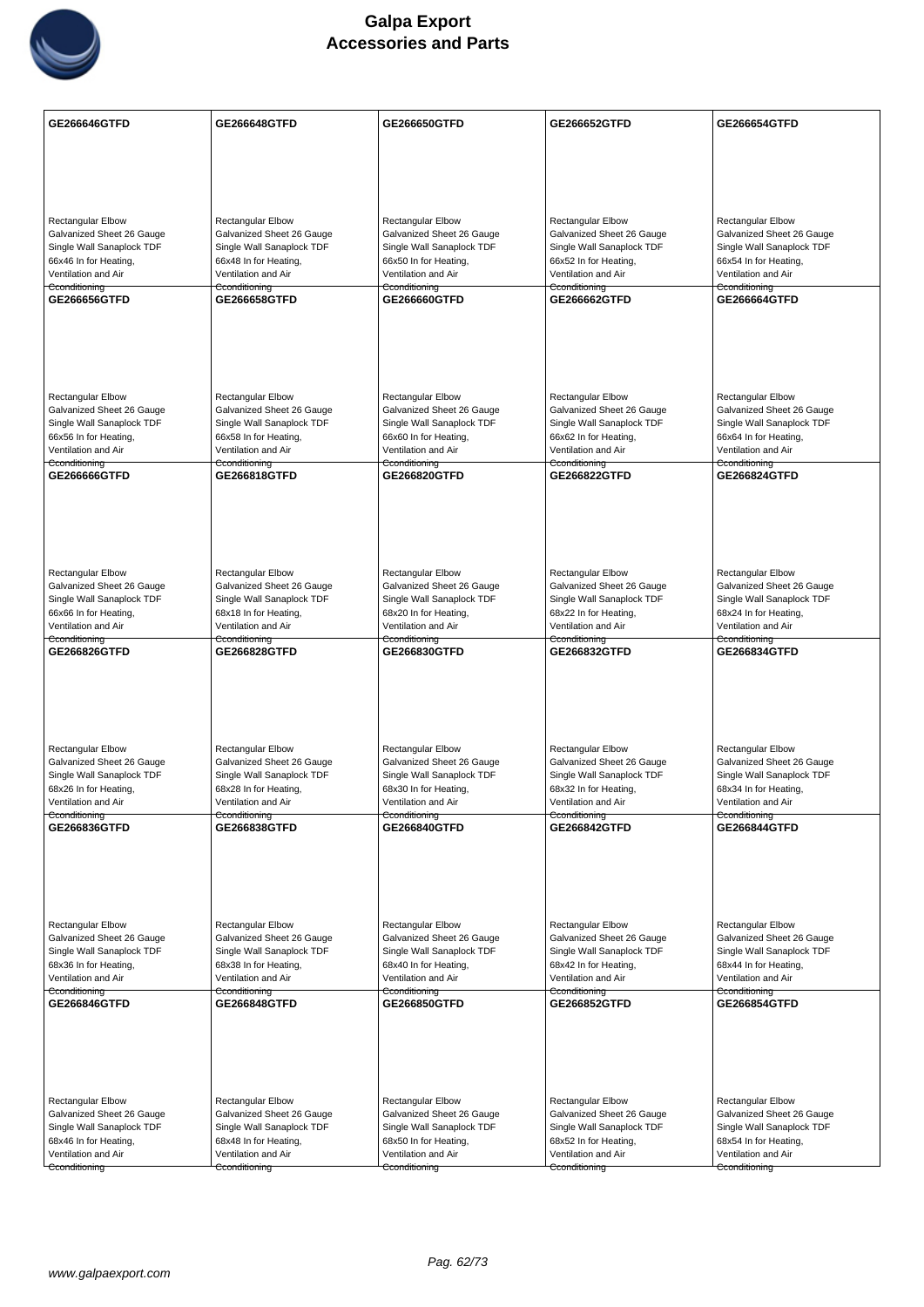

| <b>GE266856GTFD</b>                                    | GE266858GTFD                                           | GE266860GTFD                                           | GE266862GTFD                                           | GE266864GTFD                                           |
|--------------------------------------------------------|--------------------------------------------------------|--------------------------------------------------------|--------------------------------------------------------|--------------------------------------------------------|
|                                                        |                                                        |                                                        |                                                        |                                                        |
|                                                        |                                                        |                                                        |                                                        |                                                        |
|                                                        |                                                        |                                                        |                                                        |                                                        |
|                                                        |                                                        |                                                        | <b>Rectangular Elbow</b>                               |                                                        |
| <b>Rectangular Elbow</b><br>Galvanized Sheet 26 Gauge  | <b>Rectangular Elbow</b><br>Galvanized Sheet 26 Gauge  | Rectangular Elbow<br>Galvanized Sheet 26 Gauge         | Galvanized Sheet 26 Gauge                              | Rectangular Elbow<br>Galvanized Sheet 26 Gauge         |
| Single Wall Sanaplock TDF                              | Single Wall Sanaplock TDF                              | Single Wall Sanaplock TDF                              | Single Wall Sanaplock TDF                              | Single Wall Sanaplock TDF                              |
| 68x56 In for Heating,<br>Ventilation and Air           | 68x58 In for Heating,<br>Ventilation and Air           | 68x60 In for Heating,<br>Ventilation and Air           | 68x62 In for Heating,<br>Ventilation and Air           | 68x64 In for Heating,<br>Ventilation and Air           |
| Cconditioning<br>GE266866GTFD                          | Cconditioning<br>GE266868GTFD                          | Cconditioning<br>GE267018GTFD                          | Cconditioning<br>GE267020GTFD                          | Cconditioning<br><b>GE267022GTFD</b>                   |
|                                                        |                                                        |                                                        |                                                        |                                                        |
|                                                        |                                                        |                                                        |                                                        |                                                        |
|                                                        |                                                        |                                                        |                                                        |                                                        |
|                                                        |                                                        |                                                        |                                                        |                                                        |
| <b>Rectangular Elbow</b>                               | <b>Rectangular Elbow</b>                               | Rectangular Elbow                                      | <b>Rectangular Elbow</b>                               | <b>Rectangular Elbow</b>                               |
| Galvanized Sheet 26 Gauge<br>Single Wall Sanaplock TDF | Galvanized Sheet 26 Gauge<br>Single Wall Sanaplock TDF | Galvanized Sheet 26 Gauge<br>Single Wall Sanaplock TDF | Galvanized Sheet 26 Gauge<br>Single Wall Sanaplock TDF | Galvanized Sheet 26 Gauge<br>Single Wall Sanaplock TDF |
| 68x66 In for Heating,                                  | 68x68 In for Heating,                                  | 70x18 In for Heating,                                  | 70x20 In for Heating,                                  | 70x22 In for Heating,                                  |
| Ventilation and Air<br>Cconditioning                   | Ventilation and Air<br>Cconditioning                   | Ventilation and Air<br>Cconditioning                   | Ventilation and Air<br>Cconditioning                   | Ventilation and Air<br>Cconditioning                   |
| GE267024GTFD                                           | GE267026GTFD                                           | GE267028GTFD                                           | GE267030GTFD                                           | GE267032GTFD                                           |
|                                                        |                                                        |                                                        |                                                        |                                                        |
|                                                        |                                                        |                                                        |                                                        |                                                        |
|                                                        |                                                        |                                                        |                                                        |                                                        |
| <b>Rectangular Elbow</b>                               | <b>Rectangular Elbow</b>                               | <b>Rectangular Elbow</b>                               | <b>Rectangular Elbow</b>                               | <b>Rectangular Elbow</b>                               |
| Galvanized Sheet 26 Gauge                              | Galvanized Sheet 26 Gauge                              | Galvanized Sheet 26 Gauge                              | Galvanized Sheet 26 Gauge                              | Galvanized Sheet 26 Gauge                              |
| Single Wall Sanaplock TDF                              | Single Wall Sanaplock TDF                              | Single Wall Sanaplock TDF                              | Single Wall Sanaplock TDF                              | Single Wall Sanaplock TDF                              |
| 70x24 In for Heating,<br>Ventilation and Air           | 70x26 In for Heating,<br>Ventilation and Air           | 70x28 In for Heating,<br>Ventilation and Air           | 70x30 In for Heating,<br>Ventilation and Air           | 70x32 In for Heating,<br>Ventilation and Air           |
| Cconditioning<br>GE267034GTFD                          | Cconditioning<br>GE267036GTFD                          | Cconditioning<br>GE267038GTFD                          | Cconditioning<br>GE267040GTFD                          | Cconditioning<br>GE267042GTFD                          |
|                                                        |                                                        |                                                        |                                                        |                                                        |
|                                                        |                                                        |                                                        |                                                        |                                                        |
|                                                        |                                                        |                                                        |                                                        |                                                        |
|                                                        |                                                        |                                                        |                                                        |                                                        |
| Rectangular Elbow                                      | Rectangular Elbow                                      | <b>Rectangular Elbow</b>                               | Rectangular Elbow<br>Galvanized Sheet 26 Gauge         | <b>Rectangular Elbow</b><br>Galvanized Sheet 26 Gauge  |
| Galvanized Sheet 26 Gauge<br>Single Wall Sanaplock TDF | Galvanized Sheet 26 Gauge<br>Single Wall Sanaplock TDF | Galvanized Sheet 26 Gauge<br>Single Wall Sanaplock TDF | Single Wall Sanaplock TDF                              | Single Wall Sanaplock TDF                              |
| 70x34 In for Heating,<br>Ventilation and Air           | 70x36 In for Heating,<br>Ventilation and Air           | 70x38 In for Heating,<br>Ventilation and Air           | 70x40 In for Heating,<br>Ventilation and Air           | 70x42 In for Heating,<br>Ventilation and Air           |
| Cconditioning                                          | Cconditioning                                          | Cconditioning                                          | Cconditioning                                          | Cconditioning                                          |
| <b>GE267044GTFD</b>                                    | <b>GE267046GTFD</b>                                    | <b>GE267048GTFD</b>                                    | GE267050GTFD                                           | <b>GE267052GTFD</b>                                    |
|                                                        |                                                        |                                                        |                                                        |                                                        |
|                                                        |                                                        |                                                        |                                                        |                                                        |
|                                                        |                                                        |                                                        |                                                        |                                                        |
| Rectangular Elbow                                      | Rectangular Elbow                                      | <b>Rectangular Elbow</b>                               | <b>Rectangular Elbow</b>                               | <b>Rectangular Elbow</b>                               |
| Galvanized Sheet 26 Gauge                              | Galvanized Sheet 26 Gauge                              | Galvanized Sheet 26 Gauge                              | Galvanized Sheet 26 Gauge                              | Galvanized Sheet 26 Gauge                              |
| Single Wall Sanaplock TDF<br>70x44 In for Heating,     | Single Wall Sanaplock TDF<br>70x46 In for Heating,     | Single Wall Sanaplock TDF<br>70x48 In for Heating,     | Single Wall Sanaplock TDF<br>70x50 In for Heating,     | Single Wall Sanaplock TDF<br>70x52 In for Heating,     |
| Ventilation and Air                                    | Ventilation and Air                                    | Ventilation and Air                                    | Ventilation and Air                                    | Ventilation and Air                                    |
| Cconditioning                                          | Cconditioning                                          | Cconditioning                                          | Cconditioning<br>GE267060GTFD                          | Cconditioning                                          |
| GE267054GTFD                                           | GE267056GTFD                                           | GE267058GTFD                                           |                                                        | GE267062GTFD                                           |
|                                                        |                                                        |                                                        |                                                        |                                                        |
|                                                        |                                                        |                                                        |                                                        |                                                        |
|                                                        |                                                        |                                                        |                                                        |                                                        |
| Rectangular Elbow                                      | <b>Rectangular Elbow</b>                               | Rectangular Elbow                                      | <b>Rectangular Elbow</b>                               | Rectangular Elbow                                      |
| Galvanized Sheet 26 Gauge                              | Galvanized Sheet 26 Gauge                              | Galvanized Sheet 26 Gauge                              | Galvanized Sheet 26 Gauge                              | Galvanized Sheet 26 Gauge                              |
| Single Wall Sanaplock TDF<br>70x54 In for Heating,     | Single Wall Sanaplock TDF<br>70x56 In for Heating,     | Single Wall Sanaplock TDF<br>70x58 In for Heating,     | Single Wall Sanaplock TDF<br>70x60 In for Heating,     | Single Wall Sanaplock TDF<br>70x62 In for Heating,     |
| Ventilation and Air                                    | Ventilation and Air                                    | Ventilation and Air                                    | Ventilation and Air                                    | Ventilation and Air                                    |
| Cconditioning                                          | Cconditioning                                          | Cconditioning                                          | Cconditioning                                          | Cconditioning                                          |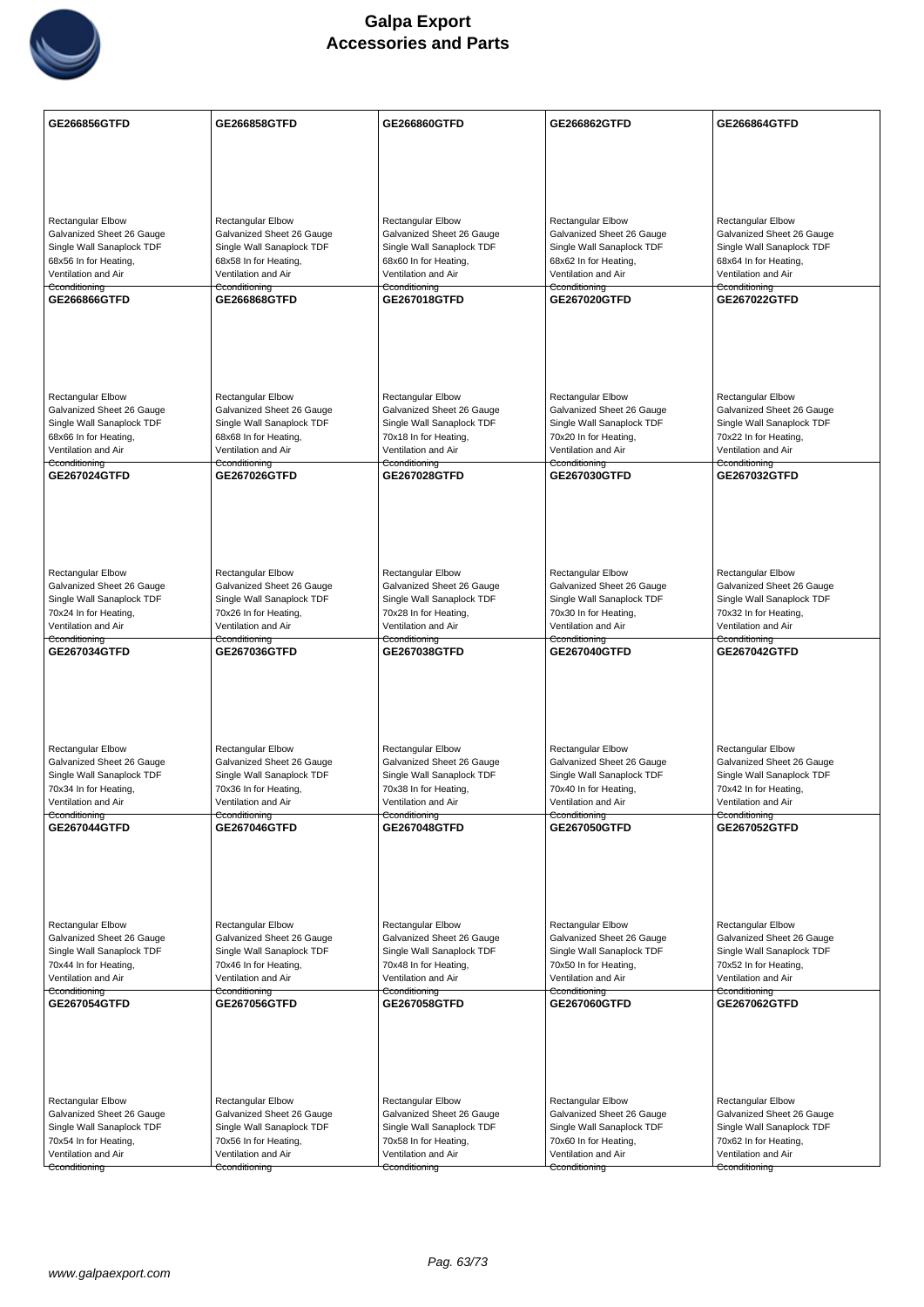

| <b>GE267064GTFD</b>                                   | GE267066GTFD                                          | GE267068GTFD                                          | GE267070GTFD                                          | <b>GE267218GTFD</b>                                   |
|-------------------------------------------------------|-------------------------------------------------------|-------------------------------------------------------|-------------------------------------------------------|-------------------------------------------------------|
|                                                       |                                                       |                                                       |                                                       |                                                       |
|                                                       |                                                       |                                                       |                                                       |                                                       |
|                                                       |                                                       |                                                       |                                                       |                                                       |
| <b>Rectangular Elbow</b>                              | <b>Rectangular Elbow</b>                              | <b>Rectangular Elbow</b>                              | <b>Rectangular Elbow</b>                              | <b>Rectangular Elbow</b>                              |
| Galvanized Sheet 26 Gauge                             | Galvanized Sheet 26 Gauge                             | Galvanized Sheet 26 Gauge                             | Galvanized Sheet 26 Gauge                             | Galvanized Sheet 26 Gauge                             |
| Single Wall Sanaplock TDF                             | Single Wall Sanaplock TDF                             | Single Wall Sanaplock TDF                             | Single Wall Sanaplock TDF                             | Single Wall Sanaplock TDF                             |
| 70x64 In for Heating,<br>Ventilation and Air          | 70x66 In for Heating,<br>Ventilation and Air          | 70x68 In for Heating,<br>Ventilation and Air          | 70x70 In for Heating,<br>Ventilation and Air          | 72x18 In for Heating,<br>Ventilation and Air          |
| Cconditioning                                         | Cconditioning                                         | Cconditioning                                         | Cconditioning                                         | Cconditioning                                         |
| GE267220GTFD                                          | <b>GE267222GTFD</b>                                   | <b>GE267224GTFD</b>                                   | <b>GE267226GTFD</b>                                   | GE267228GTFD                                          |
|                                                       |                                                       |                                                       |                                                       |                                                       |
|                                                       |                                                       |                                                       |                                                       |                                                       |
|                                                       |                                                       |                                                       |                                                       |                                                       |
| <b>Rectangular Elbow</b>                              | <b>Rectangular Elbow</b>                              | <b>Rectangular Elbow</b>                              | <b>Rectangular Elbow</b>                              | Rectangular Elbow                                     |
| Galvanized Sheet 26 Gauge                             | Galvanized Sheet 26 Gauge                             | Galvanized Sheet 26 Gauge                             | Galvanized Sheet 26 Gauge                             | Galvanized Sheet 26 Gauge                             |
| Single Wall Sanaplock TDF<br>72x20 In for Heating,    | Single Wall Sanaplock TDF<br>72x22 In for Heating,    | Single Wall Sanaplock TDF<br>72x24 In for Heating,    | Single Wall Sanaplock TDF<br>72x26 In for Heating,    | Single Wall Sanaplock TDF<br>72x28 In for Heating,    |
| Ventilation and Air                                   | Ventilation and Air                                   | Ventilation and Air                                   | Ventilation and Air                                   | Ventilation and Air                                   |
| Cconditioning<br>GE267230GTFD                         | Cconditioning<br><b>GE267232GTFD</b>                  | Cconditioning<br><b>GE267234GTFD</b>                  | Cconditioning<br>GE267236GTFD                         | Cconditioning<br><b>GE267238GTFD</b>                  |
|                                                       |                                                       |                                                       |                                                       |                                                       |
|                                                       |                                                       |                                                       |                                                       |                                                       |
|                                                       |                                                       |                                                       |                                                       |                                                       |
|                                                       |                                                       |                                                       |                                                       |                                                       |
| <b>Rectangular Elbow</b><br>Galvanized Sheet 26 Gauge | <b>Rectangular Elbow</b><br>Galvanized Sheet 26 Gauge | Rectangular Elbow<br>Galvanized Sheet 26 Gauge        | Rectangular Elbow<br>Galvanized Sheet 26 Gauge        | Rectangular Elbow<br>Galvanized Sheet 26 Gauge        |
| Single Wall Sanaplock TDF                             | Single Wall Sanaplock TDF                             | Single Wall Sanaplock TDF                             | Single Wall Sanaplock TDF                             | Single Wall Sanaplock TDF                             |
| 72x30 In for Heating,                                 | 72x32 In for Heating,                                 | 72x34 In for Heating,                                 | 72x36 In for Heating,                                 | 72x38 In for Heating,                                 |
| Ventilation and Air<br>Cconditioning                  | Ventilation and Air<br>Cconditioning                  | Ventilation and Air<br>Cconditioning                  | Ventilation and Air<br>Cconditioning                  | Ventilation and Air<br>Cconditioning                  |
| GE267240GTFD                                          | GE267242GTFD                                          | <b>GE267244GTFD</b>                                   | GE267246GTFD                                          | <b>GE267248GTFD</b>                                   |
|                                                       |                                                       |                                                       |                                                       |                                                       |
|                                                       |                                                       |                                                       |                                                       |                                                       |
|                                                       |                                                       |                                                       |                                                       |                                                       |
| Rectangular Elbow                                     | Rectangular Elbow                                     | <b>Rectangular Elbow</b>                              | Rectangular Elbow                                     | <b>Rectangular Elbow</b>                              |
| Galvanized Sheet 26 Gauge                             | Galvanized Sheet 26 Gauge                             | Galvanized Sheet 26 Gauge                             | Galvanized Sheet 26 Gauge                             | Galvanized Sheet 26 Gauge                             |
| Single Wall Sanaplock TDF<br>72x40 In for Heating,    | Single Wall Sanaplock TDF<br>72x42 In for Heating,    | Single Wall Sanaplock TDF<br>72x44 In for Heating,    | Single Wall Sanaplock TDF<br>72x46 In for Heating,    | Single Wall Sanaplock TDF<br>72x48 In for Heating,    |
| Ventilation and Air                                   | Ventilation and Air                                   | Ventilation and Air                                   | Ventilation and Air                                   | Ventilation and Air                                   |
| Cconditioning<br>GE267250GTFD                         | Cconditioning<br><b>GE267252GTFD</b>                  | Cconditioning<br><b>GE267254GTFD</b>                  | Cconditioning<br>GE267256GTFD                         | Cconditioning<br><b>GE267258GTFD</b>                  |
|                                                       |                                                       |                                                       |                                                       |                                                       |
|                                                       |                                                       |                                                       |                                                       |                                                       |
|                                                       |                                                       |                                                       |                                                       |                                                       |
| Rectangular Elbow                                     |                                                       |                                                       |                                                       |                                                       |
| Galvanized Sheet 26 Gauge                             | <b>Rectangular Elbow</b><br>Galvanized Sheet 26 Gauge | <b>Rectangular Elbow</b><br>Galvanized Sheet 26 Gauge | <b>Rectangular Elbow</b><br>Galvanized Sheet 26 Gauge | <b>Rectangular Elbow</b><br>Galvanized Sheet 26 Gauge |
| Single Wall Sanaplock TDF                             | Single Wall Sanaplock TDF                             | Single Wall Sanaplock TDF                             | Single Wall Sanaplock TDF                             | Single Wall Sanaplock TDF                             |
| 72x50 In for Heating,<br>Ventilation and Air          | 72x52 In for Heating,<br>Ventilation and Air          | 72x54 In for Heating,<br>Ventilation and Air          | 72x56 In for Heating,<br>Ventilation and Air          | 72x58 In for Heating,<br>Ventilation and Air          |
| Cconditioning<br>GE267260GTFD                         | Cconditioning<br><b>GE267262GTFD</b>                  | Cconditioning<br>GE267264GTFD                         | Cconditioning<br>GE267266GTFD                         | Cconditioning<br><b>GE267268GTFD</b>                  |
|                                                       |                                                       |                                                       |                                                       |                                                       |
|                                                       |                                                       |                                                       |                                                       |                                                       |
|                                                       |                                                       |                                                       |                                                       |                                                       |
|                                                       |                                                       |                                                       |                                                       |                                                       |
| Rectangular Elbow                                     | <b>Rectangular Elbow</b>                              | <b>Rectangular Elbow</b>                              | Rectangular Elbow                                     | Rectangular Elbow                                     |
| Galvanized Sheet 26 Gauge                             | Galvanized Sheet 26 Gauge                             | Galvanized Sheet 26 Gauge                             | Galvanized Sheet 26 Gauge                             | Galvanized Sheet 26 Gauge                             |
| Single Wall Sanaplock TDF<br>72x60 In for Heating,    | Single Wall Sanaplock TDF<br>72x62 In for Heating,    | Single Wall Sanaplock TDF<br>72x64 In for Heating,    | Single Wall Sanaplock TDF<br>72x66 In for Heating,    | Single Wall Sanaplock TDF<br>72x68 In for Heating,    |
| Ventilation and Air                                   | Ventilation and Air                                   | Ventilation and Air                                   | Ventilation and Air                                   | Ventilation and Air                                   |
| Cconditioning                                         | Cconditioning                                         | Cconditioning                                         | Cconditioning                                         | Cconditioning                                         |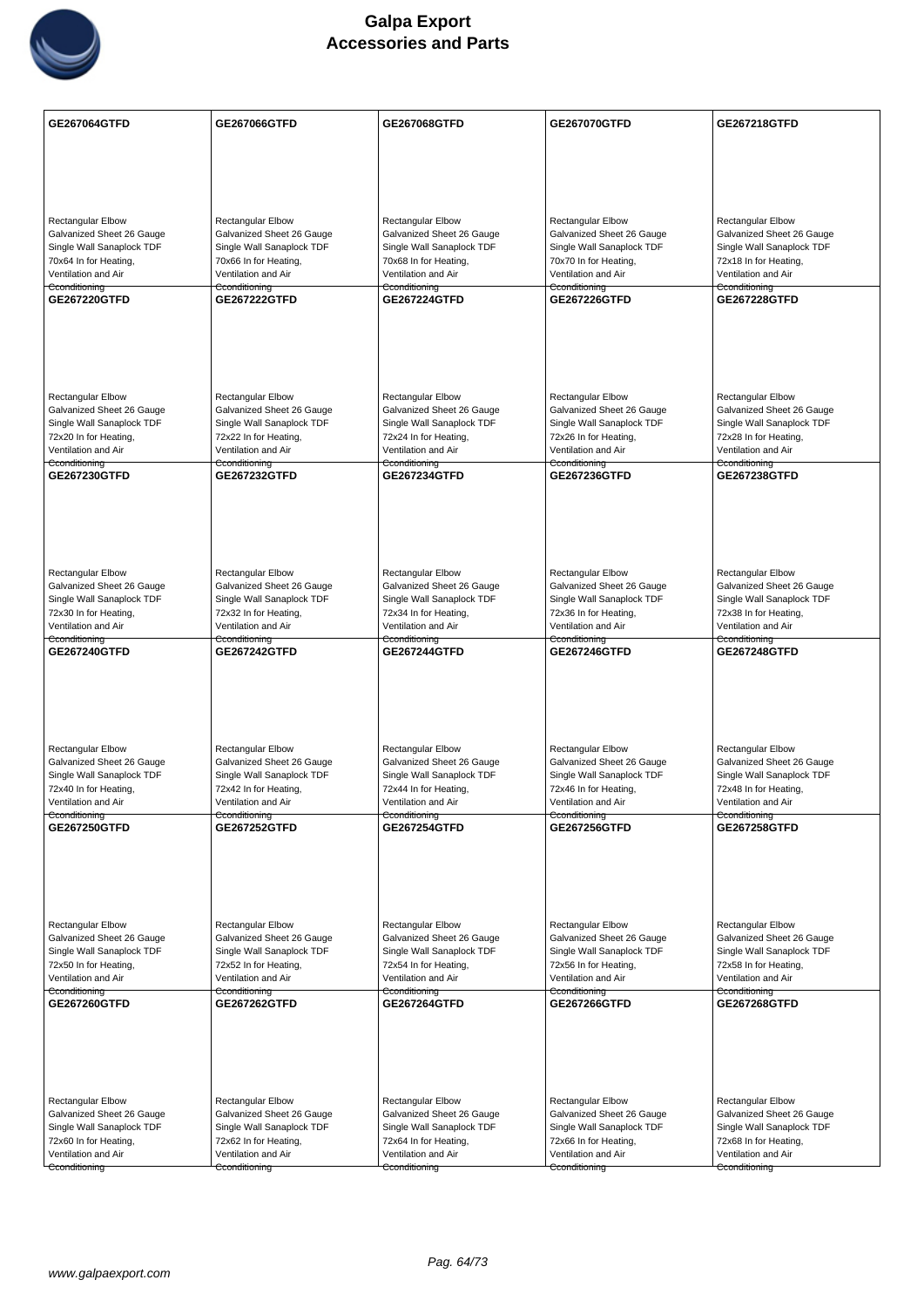

| GE267270GTFD                                           | <b>GE267272GTFD</b>                                    | GE267420GTFD                                           | <b>GE267422GTFD</b>                                    | <b>GE267424GTFD</b>                                    |
|--------------------------------------------------------|--------------------------------------------------------|--------------------------------------------------------|--------------------------------------------------------|--------------------------------------------------------|
|                                                        |                                                        |                                                        |                                                        |                                                        |
|                                                        |                                                        |                                                        |                                                        |                                                        |
|                                                        |                                                        |                                                        |                                                        |                                                        |
| <b>Rectangular Elbow</b>                               | Rectangular Elbow                                      | <b>Rectangular Elbow</b>                               | <b>Rectangular Elbow</b>                               | Rectangular Elbow                                      |
| Galvanized Sheet 26 Gauge                              | Galvanized Sheet 26 Gauge                              | Galvanized Sheet 26 Gauge                              | Galvanized Sheet 26 Gauge                              | Galvanized Sheet 26 Gauge                              |
| Single Wall Sanaplock TDF                              | Single Wall Sanaplock TDF                              | Single Wall Sanaplock TDF                              | Single Wall Sanaplock TDF                              | Single Wall Sanaplock TDF                              |
| 72x70 In for Heating,<br>Ventilation and Air           | 72x72 In for Heating,<br>Ventilation and Air           | 74x20 In for Heating,<br>Ventilation and Air           | 74x22 In for Heating,<br>Ventilation and Air           | 74x24 In for Heating,<br>Ventilation and Air           |
| Cconditioning                                          | Cconditioning                                          | Cconditioning                                          | Cconditioning                                          | Cconditioning                                          |
| GE267426GTFD                                           | <b>GE267428GTFD</b>                                    | GE267430GTFD                                           | <b>GE267432GTFD</b>                                    | <b>GE267434GTFD</b>                                    |
|                                                        |                                                        |                                                        |                                                        |                                                        |
|                                                        |                                                        |                                                        |                                                        |                                                        |
|                                                        |                                                        |                                                        |                                                        |                                                        |
| <b>Rectangular Elbow</b>                               | <b>Rectangular Elbow</b>                               | <b>Rectangular Elbow</b>                               | <b>Rectangular Elbow</b>                               | <b>Rectangular Elbow</b>                               |
| Galvanized Sheet 26 Gauge                              | Galvanized Sheet 26 Gauge                              | Galvanized Sheet 26 Gauge                              | Galvanized Sheet 26 Gauge                              | Galvanized Sheet 26 Gauge                              |
| Single Wall Sanaplock TDF<br>74x26 In for Heating,     | Single Wall Sanaplock TDF<br>74x28 In for Heating,     | Single Wall Sanaplock TDF<br>74x30 In for Heating,     | Single Wall Sanaplock TDF<br>74x32 In for Heating,     | Single Wall Sanaplock TDF<br>74x34 In for Heating,     |
| Ventilation and Air                                    | Ventilation and Air                                    | Ventilation and Air                                    | Ventilation and Air                                    | Ventilation and Air                                    |
| Cconditioning<br>GE267436GTFD                          | <del>Cconditioning</del><br><b>GE267438GTFD</b>        | Cconditioning<br><b>GE267440GTFD</b>                   | <del>Cconditioning</del><br><b>GE267442GTFD</b>        | Cconditioning<br><b>GE267444GTFD</b>                   |
|                                                        |                                                        |                                                        |                                                        |                                                        |
|                                                        |                                                        |                                                        |                                                        |                                                        |
|                                                        |                                                        |                                                        |                                                        |                                                        |
|                                                        |                                                        |                                                        |                                                        |                                                        |
| <b>Rectangular Elbow</b><br>Galvanized Sheet 26 Gauge  | Rectangular Elbow<br>Galvanized Sheet 26 Gauge         | Rectangular Elbow<br>Galvanized Sheet 26 Gauge         | <b>Rectangular Elbow</b><br>Galvanized Sheet 26 Gauge  | Rectangular Elbow<br>Galvanized Sheet 26 Gauge         |
| Single Wall Sanaplock TDF                              | Single Wall Sanaplock TDF                              | Single Wall Sanaplock TDF                              | Single Wall Sanaplock TDF                              | Single Wall Sanaplock TDF                              |
| 74x36 In for Heating,                                  | 74x38 In for Heating,                                  | 74x40 In for Heating,                                  | 74x42 In for Heating,                                  | 74x44 In for Heating,                                  |
| Ventilation and Air<br>Cconditioning                   | Ventilation and Air<br>Cconditioning                   | Ventilation and Air<br>Cconditioning                   | Ventilation and Air<br>Cconditioning                   | Ventilation and Air<br>Cconditioning                   |
| GE267446GTFD                                           | <b>GE267448GTFD</b>                                    | GE267450GTFD                                           | GE267452GTFD                                           | <b>GE267454GTFD</b>                                    |
|                                                        |                                                        |                                                        |                                                        |                                                        |
|                                                        |                                                        |                                                        |                                                        |                                                        |
|                                                        |                                                        |                                                        |                                                        |                                                        |
| <b>Rectangular Elbow</b>                               | Rectangular Elbow                                      | <b>Rectangular Elbow</b>                               | <b>Rectangular Elbow</b>                               | <b>Rectangular Elbow</b>                               |
| Galvanized Sheet 26 Gauge                              | Galvanized Sheet 26 Gauge                              | Galvanized Sheet 26 Gauge                              | Galvanized Sheet 26 Gauge                              | Galvanized Sheet 26 Gauge                              |
| Single Wall Sanaplock TDF<br>74x46 In for Heating,     | Single Wall Sanaplock TDF<br>74x48 In for Heating,     | Single Wall Sanaplock TDF<br>74x50 In for Heating,     | Single Wall Sanaplock TDF<br>74x52 In for Heating,     | Single Wall Sanaplock TDF<br>74x54 In for Heating,     |
| Ventilation and Air                                    | Ventilation and Air                                    | Ventilation and Air                                    | Ventilation and Air                                    | Ventilation and Air                                    |
| Cconditioning<br>GE267456GTFD                          | Cconditioning<br>GE267458GTFD                          | Cconditioning<br>GE267460GTFD                          | Cconditioning<br>GE267462GTFD                          | Cconditioning<br>GE267464GTFD                          |
|                                                        |                                                        |                                                        |                                                        |                                                        |
|                                                        |                                                        |                                                        |                                                        |                                                        |
|                                                        |                                                        |                                                        |                                                        |                                                        |
|                                                        |                                                        |                                                        |                                                        |                                                        |
| Rectangular Elbow                                      | <b>Rectangular Elbow</b>                               | <b>Rectangular Elbow</b>                               | <b>Rectangular Elbow</b>                               | <b>Rectangular Elbow</b>                               |
| Galvanized Sheet 26 Gauge<br>Single Wall Sanaplock TDF | Galvanized Sheet 26 Gauge<br>Single Wall Sanaplock TDF | Galvanized Sheet 26 Gauge<br>Single Wall Sanaplock TDF | Galvanized Sheet 26 Gauge<br>Single Wall Sanaplock TDF | Galvanized Sheet 26 Gauge<br>Single Wall Sanaplock TDF |
| 74x56 In for Heating,                                  | 74x58 In for Heating,                                  | 74x60 In for Heating,                                  | 74x62 In for Heating,                                  | 74x64 In for Heating,                                  |
| Ventilation and Air<br>Cconditioning                   | Ventilation and Air<br>Cconditioning                   | Ventilation and Air<br>Cconditioning                   | Ventilation and Air<br>Cconditioning                   | Ventilation and Air<br>Cconditioning                   |
| GE267466GTFD                                           | <b>GE267468GTFD</b>                                    | <b>GE267470GTFD</b>                                    | <b>GE267472GTFD</b>                                    | <b>GE267474GTFD</b>                                    |
|                                                        |                                                        |                                                        |                                                        |                                                        |
|                                                        |                                                        |                                                        |                                                        |                                                        |
|                                                        |                                                        |                                                        |                                                        |                                                        |
| <b>Rectangular Elbow</b>                               | Rectangular Elbow                                      | Rectangular Elbow                                      | Rectangular Elbow                                      | Rectangular Elbow                                      |
| Galvanized Sheet 26 Gauge                              | Galvanized Sheet 26 Gauge                              | Galvanized Sheet 26 Gauge                              | Galvanized Sheet 26 Gauge                              | Galvanized Sheet 26 Gauge                              |
| Single Wall Sanaplock TDF                              | Single Wall Sanaplock TDF                              | Single Wall Sanaplock TDF                              | Single Wall Sanaplock TDF                              | Single Wall Sanaplock TDF                              |
| 74x66 In for Heating,<br>Ventilation and Air           | 74x68 In for Heating,<br>Ventilation and Air           | 74x70 In for Heating,<br>Ventilation and Air           | 74x72 In for Heating,<br>Ventilation and Air           | 74x74 In for Heating,<br>Ventilation and Air           |
| Cconditioning                                          | Cconditioning                                          | Cconditioning                                          | Cconditioning                                          | Cconditioning                                          |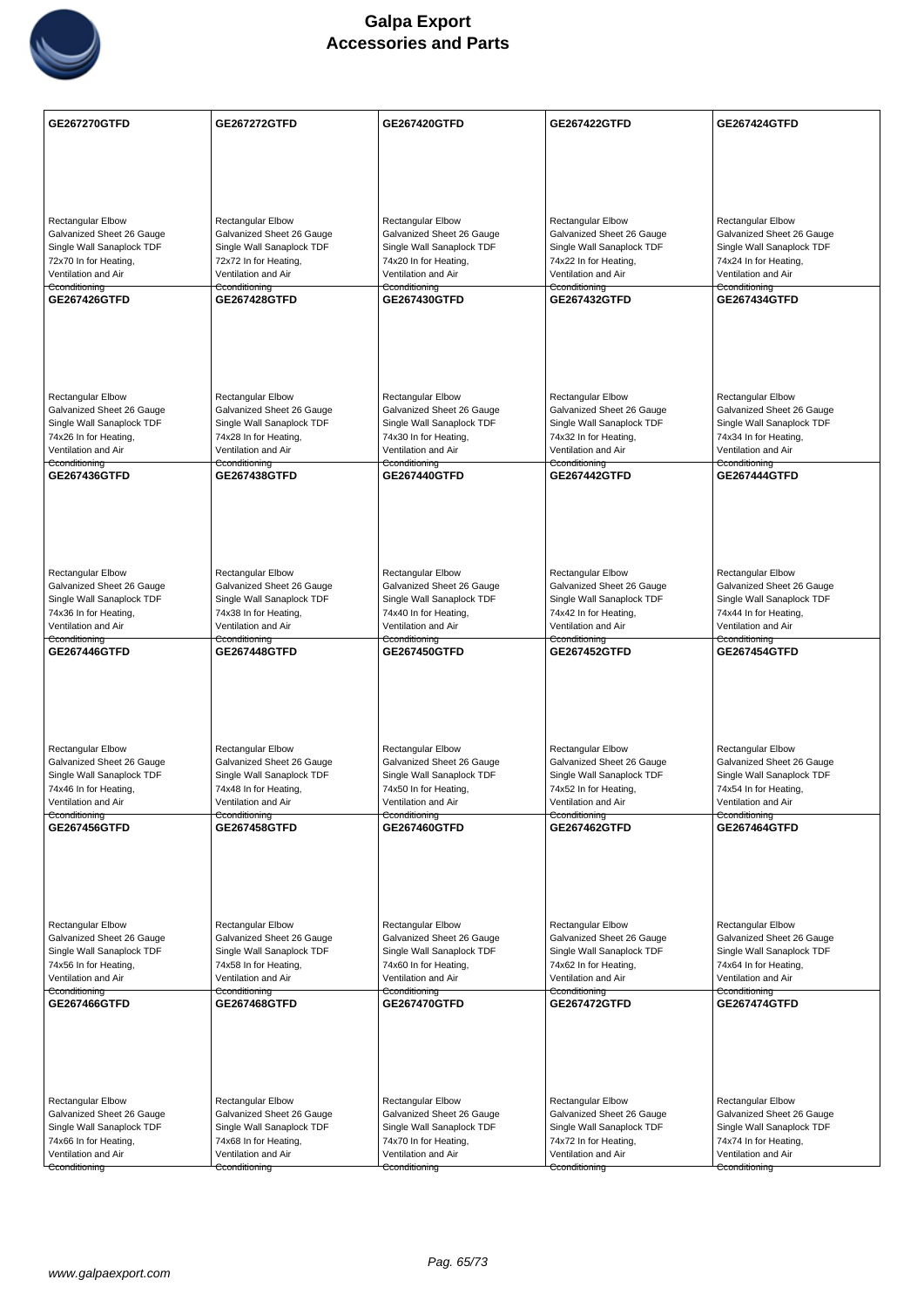

| GE267620GTFD                                           | <b>GE267622GTFD</b>                                    | GE267624GTFD                                           | GE267626GTFD                                           | GE267628GTFD                                           |
|--------------------------------------------------------|--------------------------------------------------------|--------------------------------------------------------|--------------------------------------------------------|--------------------------------------------------------|
|                                                        |                                                        |                                                        |                                                        |                                                        |
|                                                        |                                                        |                                                        |                                                        |                                                        |
|                                                        |                                                        |                                                        |                                                        |                                                        |
| <b>Rectangular Elbow</b>                               | <b>Rectangular Elbow</b>                               | Rectangular Elbow                                      | <b>Rectangular Elbow</b>                               | Rectangular Elbow                                      |
| Galvanized Sheet 26 Gauge                              | Galvanized Sheet 26 Gauge                              | Galvanized Sheet 26 Gauge                              | Galvanized Sheet 26 Gauge                              | Galvanized Sheet 26 Gauge                              |
| Single Wall Sanaplock TDF<br>76x20 In for Heating,     | Single Wall Sanaplock TDF<br>76x22 In for Heating,     | Single Wall Sanaplock TDF<br>76x24 In for Heating,     | Single Wall Sanaplock TDF<br>76x26 In for Heating,     | Single Wall Sanaplock TDF<br>76x28 In for Heating,     |
| Ventilation and Air                                    | Ventilation and Air                                    | Ventilation and Air                                    | Ventilation and Air                                    | Ventilation and Air                                    |
| Cconditioning<br>GE267630GTFD                          | Cconditioning<br>GE267632GTFD                          | Cconditioning<br>GE267634GTFD                          | Cconditioning<br>GE267636GTFD                          | Cconditioning<br>GE267638GTFD                          |
|                                                        |                                                        |                                                        |                                                        |                                                        |
|                                                        |                                                        |                                                        |                                                        |                                                        |
|                                                        |                                                        |                                                        |                                                        |                                                        |
|                                                        |                                                        |                                                        |                                                        |                                                        |
| <b>Rectangular Elbow</b><br>Galvanized Sheet 26 Gauge  | <b>Rectangular Elbow</b><br>Galvanized Sheet 26 Gauge  | Rectangular Elbow<br>Galvanized Sheet 26 Gauge         | <b>Rectangular Elbow</b><br>Galvanized Sheet 26 Gauge  | <b>Rectangular Elbow</b><br>Galvanized Sheet 26 Gauge  |
| Single Wall Sanaplock TDF                              | Single Wall Sanaplock TDF                              | Single Wall Sanaplock TDF                              | Single Wall Sanaplock TDF                              | Single Wall Sanaplock TDF                              |
| 76x30 In for Heating,<br>Ventilation and Air           | 76x32 In for Heating,<br>Ventilation and Air           | 76x34 In for Heating,<br>Ventilation and Air           | 76x36 In for Heating,<br>Ventilation and Air           | 76x38 In for Heating,<br>Ventilation and Air           |
| Cconditioning<br>GE267640GTFD                          | Cconditioning<br><b>GE267642GTFD</b>                   | Cconditioning<br>GE267644GTFD                          | Cconditioning<br>GE267646GTFD                          | Cconditioning<br><b>GE267648GTFD</b>                   |
|                                                        |                                                        |                                                        |                                                        |                                                        |
|                                                        |                                                        |                                                        |                                                        |                                                        |
|                                                        |                                                        |                                                        |                                                        |                                                        |
|                                                        |                                                        |                                                        |                                                        |                                                        |
| <b>Rectangular Elbow</b>                               | <b>Rectangular Elbow</b>                               | Rectangular Elbow                                      | <b>Rectangular Elbow</b>                               | <b>Rectangular Elbow</b>                               |
| Galvanized Sheet 26 Gauge<br>Single Wall Sanaplock TDF | Galvanized Sheet 26 Gauge<br>Single Wall Sanaplock TDF | Galvanized Sheet 26 Gauge<br>Single Wall Sanaplock TDF | Galvanized Sheet 26 Gauge<br>Single Wall Sanaplock TDF | Galvanized Sheet 26 Gauge<br>Single Wall Sanaplock TDF |
| 76x40 In for Heating,                                  | 76x42 In for Heating,                                  | 76x44 In for Heating,                                  | 76x46 In for Heating,                                  | 76x48 In for Heating,                                  |
| Ventilation and Air<br>Cconditioning                   | Ventilation and Air<br>Cconditioning                   | Ventilation and Air<br>Cconditioning                   | Ventilation and Air<br>Cconditioning                   | Ventilation and Air<br>Cconditioning                   |
| GE267650GTFD                                           | GE267652GTFD                                           | GE267654GTFD                                           | GE267656GTFD                                           | <b>GE267658GTFD</b>                                    |
|                                                        |                                                        |                                                        |                                                        |                                                        |
|                                                        |                                                        |                                                        |                                                        |                                                        |
|                                                        |                                                        |                                                        |                                                        |                                                        |
| Rectangular Elbow                                      | Rectangular Elbow                                      | <b>Rectangular Elbow</b>                               | Rectangular Elbow                                      | <b>Rectangular Elbow</b>                               |
| Galvanized Sheet 26 Gauge                              | Galvanized Sheet 26 Gauge                              | Galvanized Sheet 26 Gauge                              | Galvanized Sheet 26 Gauge                              | Galvanized Sheet 26 Gauge                              |
| Single Wall Sanaplock TDF<br>76x50 In for Heating,     | Single Wall Sanaplock TDF<br>76x52 In for Heating,     | Single Wall Sanaplock TDF<br>76x54 In for Heating,     | Single Wall Sanaplock TDF<br>76x56 In for Heating,     | Single Wall Sanaplock TDF<br>76x58 In for Heating,     |
| Ventilation and Air<br>Cconditioning                   | Ventilation and Air<br>Cconditioning                   | Ventilation and Air<br>Cconditioning                   | Ventilation and Air<br>Cconditioning                   | Ventilation and Air<br>Cconditioning                   |
| GE267660GTFD                                           | GE267662GTFD                                           | GE267664GTFD                                           | GE267666GTFD                                           | GE267668GTFD                                           |
|                                                        |                                                        |                                                        |                                                        |                                                        |
|                                                        |                                                        |                                                        |                                                        |                                                        |
|                                                        |                                                        |                                                        |                                                        |                                                        |
| Rectangular Elbow                                      |                                                        |                                                        | <b>Rectangular Elbow</b>                               | <b>Rectangular Elbow</b>                               |
| Galvanized Sheet 26 Gauge                              | Rectangular Elbow<br>Galvanized Sheet 26 Gauge         | <b>Rectangular Elbow</b><br>Galvanized Sheet 26 Gauge  | Galvanized Sheet 26 Gauge                              | Galvanized Sheet 26 Gauge                              |
| Single Wall Sanaplock TDF<br>76x60 In for Heating,     | Single Wall Sanaplock TDF<br>76x62 In for Heating,     | Single Wall Sanaplock TDF<br>76x64 In for Heating,     | Single Wall Sanaplock TDF<br>76x66 In for Heating,     | Single Wall Sanaplock TDF<br>76x68 In for Heating,     |
| Ventilation and Air                                    | Ventilation and Air                                    | Ventilation and Air                                    | Ventilation and Air                                    | Ventilation and Air                                    |
| Cconditioning<br><b>GE267670GTFD</b>                   | Cconditioning<br>GE267672GTFD                          | Cconditioning<br><b>GE267674GTFD</b>                   | Cconditioning<br>GE267676GTFD                          | Cconditioning<br>GE267820GTFD                          |
|                                                        |                                                        |                                                        |                                                        |                                                        |
|                                                        |                                                        |                                                        |                                                        |                                                        |
|                                                        |                                                        |                                                        |                                                        |                                                        |
|                                                        |                                                        |                                                        |                                                        |                                                        |
| Rectangular Elbow                                      | <b>Rectangular Elbow</b>                               | Rectangular Elbow                                      | <b>Rectangular Elbow</b>                               | Rectangular Elbow                                      |
| Galvanized Sheet 26 Gauge<br>Single Wall Sanaplock TDF | Galvanized Sheet 26 Gauge<br>Single Wall Sanaplock TDF | Galvanized Sheet 26 Gauge<br>Single Wall Sanaplock TDF | Galvanized Sheet 26 Gauge<br>Single Wall Sanaplock TDF | Galvanized Sheet 26 Gauge<br>Single Wall Sanaplock TDF |
| 76x70 In for Heating,                                  | 76x72 In for Heating,                                  | 76x74 In for Heating,                                  | 76x76 In for Heating,                                  | 78x20 In for Heating,                                  |
| Ventilation and Air<br>Cconditioning                   | Ventilation and Air<br>Cconditioning                   | Ventilation and Air<br>Cconditioning                   | Ventilation and Air<br>Cconditioning                   | Ventilation and Air<br>Cconditioning                   |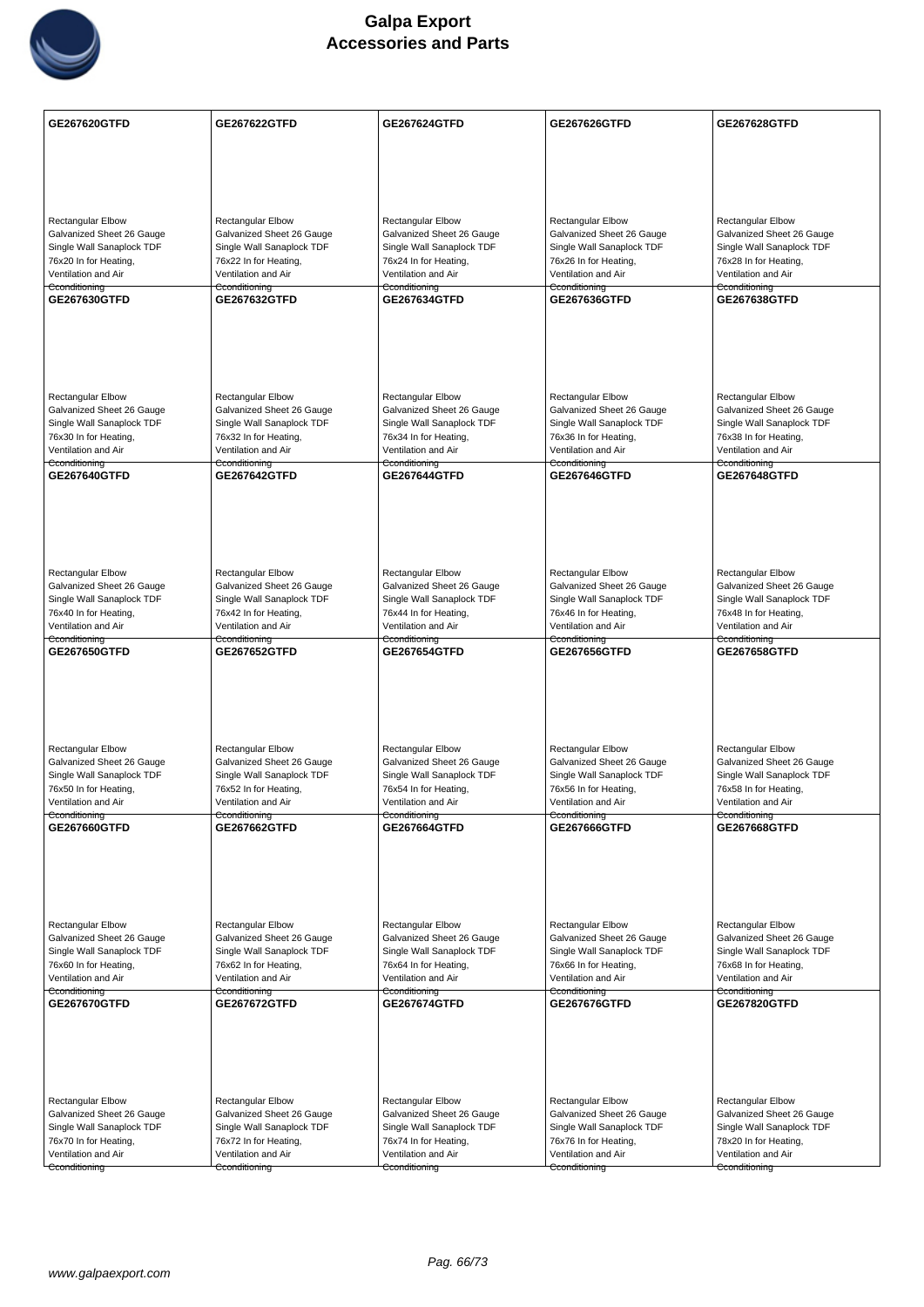

| <b>GE267822GTFD</b>                                    | <b>GE267824GTFD</b>                                    | GE267826GTFD                                           | GE267828GTFD                                           | GE267830GTFD                                           |
|--------------------------------------------------------|--------------------------------------------------------|--------------------------------------------------------|--------------------------------------------------------|--------------------------------------------------------|
|                                                        |                                                        |                                                        |                                                        |                                                        |
|                                                        |                                                        |                                                        |                                                        |                                                        |
|                                                        |                                                        |                                                        |                                                        |                                                        |
|                                                        |                                                        |                                                        |                                                        |                                                        |
| <b>Rectangular Elbow</b>                               | <b>Rectangular Elbow</b>                               | Rectangular Elbow                                      | <b>Rectangular Elbow</b>                               | <b>Rectangular Elbow</b>                               |
| Galvanized Sheet 26 Gauge<br>Single Wall Sanaplock TDF | Galvanized Sheet 26 Gauge<br>Single Wall Sanaplock TDF | Galvanized Sheet 26 Gauge<br>Single Wall Sanaplock TDF | Galvanized Sheet 26 Gauge<br>Single Wall Sanaplock TDF | Galvanized Sheet 26 Gauge<br>Single Wall Sanaplock TDF |
| 78x22 In for Heating,                                  | 78x24 In for Heating,                                  | 78x26 In for Heating,                                  | 78x28 In for Heating,                                  | 78x30 In for Heating,                                  |
| Ventilation and Air<br>Cconditioning                   | Ventilation and Air                                    | Ventilation and Air                                    | Ventilation and Air                                    | Ventilation and Air                                    |
| GE267832GTFD                                           | Cconditioning<br><b>GE267834GTFD</b>                   | Cconditioning<br>GE267836GTFD                          | Cconditioning<br><b>GE267838GTFD</b>                   | Cconditioning<br><b>GE267840GTFD</b>                   |
|                                                        |                                                        |                                                        |                                                        |                                                        |
|                                                        |                                                        |                                                        |                                                        |                                                        |
|                                                        |                                                        |                                                        |                                                        |                                                        |
|                                                        |                                                        |                                                        |                                                        |                                                        |
| <b>Rectangular Elbow</b>                               | <b>Rectangular Elbow</b>                               | <b>Rectangular Elbow</b>                               | <b>Rectangular Elbow</b>                               | Rectangular Elbow                                      |
| Galvanized Sheet 26 Gauge                              | Galvanized Sheet 26 Gauge                              | Galvanized Sheet 26 Gauge                              | Galvanized Sheet 26 Gauge                              | Galvanized Sheet 26 Gauge                              |
| Single Wall Sanaplock TDF                              | Single Wall Sanaplock TDF                              | Single Wall Sanaplock TDF                              | Single Wall Sanaplock TDF                              | Single Wall Sanaplock TDF                              |
| 78x32 In for Heating,<br>Ventilation and Air           | 78x34 In for Heating,<br>Ventilation and Air           | 78x36 In for Heating,<br>Ventilation and Air           | 78x38 In for Heating,<br>Ventilation and Air           | 78x40 In for Heating,<br>Ventilation and Air           |
| Cconditioning                                          | Cconditioning                                          | Cconditioning                                          | Cconditioning                                          | Cconditioning                                          |
| <b>GE267842GTFD</b>                                    | <b>GE267844GTFD</b>                                    | <b>GE267846GTFD</b>                                    | <b>GE267848GTFD</b>                                    | <b>GE267850GTFD</b>                                    |
|                                                        |                                                        |                                                        |                                                        |                                                        |
|                                                        |                                                        |                                                        |                                                        |                                                        |
|                                                        |                                                        |                                                        |                                                        |                                                        |
|                                                        |                                                        |                                                        |                                                        |                                                        |
| <b>Rectangular Elbow</b>                               | <b>Rectangular Elbow</b>                               | Rectangular Elbow                                      | Rectangular Elbow                                      | Rectangular Elbow                                      |
| Galvanized Sheet 26 Gauge                              | Galvanized Sheet 26 Gauge                              | Galvanized Sheet 26 Gauge                              | Galvanized Sheet 26 Gauge                              | Galvanized Sheet 26 Gauge                              |
| Single Wall Sanaplock TDF<br>78x42 In for Heating,     | Single Wall Sanaplock TDF<br>78x44 In for Heating,     | Single Wall Sanaplock TDF<br>78x46 In for Heating,     | Single Wall Sanaplock TDF<br>78x48 In for Heating,     | Single Wall Sanaplock TDF<br>78x50 In for Heating,     |
| Ventilation and Air                                    | Ventilation and Air                                    | Ventilation and Air                                    | Ventilation and Air                                    | Ventilation and Air                                    |
| Cconditioning                                          | Cconditioning                                          | Cconditioning                                          | Cconditioning                                          | Cconditioning                                          |
| GE267852GTFD                                           | GE267854GTFD                                           | GE267856GTFD                                           | GE267858GTFD                                           | GE267860GTFD                                           |
|                                                        |                                                        |                                                        |                                                        |                                                        |
|                                                        |                                                        |                                                        |                                                        |                                                        |
|                                                        |                                                        |                                                        |                                                        |                                                        |
|                                                        |                                                        |                                                        |                                                        |                                                        |
| Rectangular Elbow                                      | <b>Rectangular Elbow</b>                               | <b>Rectangular Elbow</b>                               | Rectangular Elbow                                      | <b>Rectangular Elbow</b>                               |
| Galvanized Sheet 26 Gauge<br>Single Wall Sanaplock TDF | Galvanized Sheet 26 Gauge<br>Single Wall Sanaplock TDF | Galvanized Sheet 26 Gauge<br>Single Wall Sanaplock TDF | Galvanized Sheet 26 Gauge<br>Single Wall Sanaplock TDF | Galvanized Sheet 26 Gauge<br>Single Wall Sanaplock TDF |
| 78x52 In for Heating,                                  | 78x54 In for Heating,                                  | 78x56 In for Heating,                                  | 78x58 In for Heating,                                  | 78x60 In for Heating,                                  |
| Ventilation and Air<br>Cconditioning                   | Ventilation and Air<br>Cconditioning                   | Ventilation and Air<br>Cconditioning                   | Ventilation and Air<br>Cconditioning                   | Ventilation and Air<br>Cconditioning                   |
| GE267862GTFD                                           | GE267864GTFD                                           | GE267866GTFD                                           | GE267868GTFD                                           | GE267870GTFD                                           |
|                                                        |                                                        |                                                        |                                                        |                                                        |
|                                                        |                                                        |                                                        |                                                        |                                                        |
|                                                        |                                                        |                                                        |                                                        |                                                        |
|                                                        |                                                        |                                                        |                                                        |                                                        |
| Rectangular Elbow                                      | <b>Rectangular Elbow</b>                               | <b>Rectangular Elbow</b>                               | <b>Rectangular Elbow</b>                               | <b>Rectangular Elbow</b>                               |
| Galvanized Sheet 26 Gauge                              | Galvanized Sheet 26 Gauge                              | Galvanized Sheet 26 Gauge                              | Galvanized Sheet 26 Gauge                              | Galvanized Sheet 26 Gauge                              |
| Single Wall Sanaplock TDF                              | Single Wall Sanaplock TDF                              | Single Wall Sanaplock TDF                              | Single Wall Sanaplock TDF                              | Single Wall Sanaplock TDF                              |
| 78x62 In for Heating,<br>Ventilation and Air           | 78x64 In for Heating,<br>Ventilation and Air           | 78x66 In for Heating,<br>Ventilation and Air           | 78x68 In for Heating,<br>Ventilation and Air           | 78x70 In for Heating,<br>Ventilation and Air           |
| Cconditioning                                          | Cconditioning                                          | Cconditioning                                          | Cconditioning                                          | Cconditioning                                          |
| <b>GE267872GTFD</b>                                    | <b>GE267874GTFD</b>                                    | <b>GE267876GTFD</b>                                    | <b>GE267878GTFD</b>                                    | GE268020GTFD                                           |
|                                                        |                                                        |                                                        |                                                        |                                                        |
|                                                        |                                                        |                                                        |                                                        |                                                        |
|                                                        |                                                        |                                                        |                                                        |                                                        |
|                                                        |                                                        |                                                        |                                                        |                                                        |
| Rectangular Elbow                                      | <b>Rectangular Elbow</b>                               | <b>Rectangular Elbow</b>                               | Rectangular Elbow                                      | Rectangular Elbow                                      |
| Galvanized Sheet 26 Gauge                              | Galvanized Sheet 26 Gauge                              | Galvanized Sheet 26 Gauge                              | Galvanized Sheet 26 Gauge                              | Galvanized Sheet 26 Gauge                              |
| Single Wall Sanaplock TDF<br>78x72 In for Heating,     | Single Wall Sanaplock TDF<br>78x74 In for Heating,     | Single Wall Sanaplock TDF<br>78x76 In for Heating,     | Single Wall Sanaplock TDF<br>78x78 In for Heating,     | Single Wall Sanaplock TDF<br>80x20 In for Heating,     |
| Ventilation and Air                                    | Ventilation and Air                                    | Ventilation and Air                                    | Ventilation and Air                                    | Ventilation and Air                                    |
| Cconditioning                                          | Cconditioning                                          | Cconditioning                                          | Cconditioning                                          | Cconditioning                                          |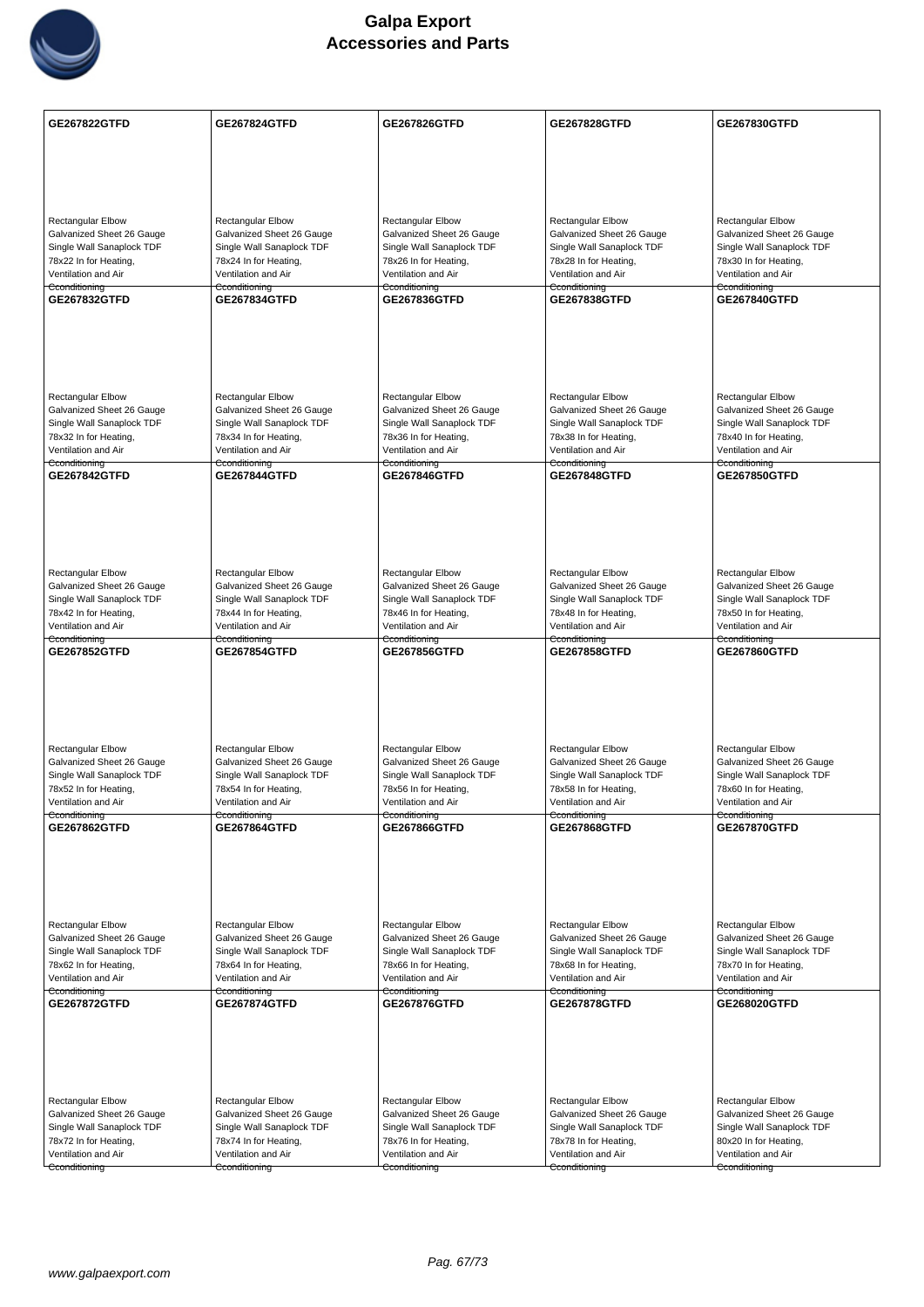

| GE268022GTFD                                           | GE268024GTFD                                           | GE268026GTFD                                           | GE268028GTFD                                           | GE268030GTFD                                           |
|--------------------------------------------------------|--------------------------------------------------------|--------------------------------------------------------|--------------------------------------------------------|--------------------------------------------------------|
|                                                        |                                                        |                                                        |                                                        |                                                        |
|                                                        |                                                        |                                                        |                                                        |                                                        |
|                                                        |                                                        |                                                        |                                                        |                                                        |
|                                                        | <b>Rectangular Elbow</b>                               |                                                        | <b>Rectangular Elbow</b>                               |                                                        |
| <b>Rectangular Elbow</b><br>Galvanized Sheet 26 Gauge  | Galvanized Sheet 26 Gauge                              | Rectangular Elbow<br>Galvanized Sheet 26 Gauge         | Galvanized Sheet 26 Gauge                              | <b>Rectangular Elbow</b><br>Galvanized Sheet 26 Gauge  |
| Single Wall Sanaplock TDF                              | Single Wall Sanaplock TDF                              | Single Wall Sanaplock TDF                              | Single Wall Sanaplock TDF                              | Single Wall Sanaplock TDF                              |
| 80x22 In for Heating,<br>Ventilation and Air           | 80x24 In for Heating,<br>Ventilation and Air           | 80x26 In for Heating,<br>Ventilation and Air           | 80x28 In for Heating,<br>Ventilation and Air           | 80x30 In for Heating,<br>Ventilation and Air           |
| Cconditioning                                          | Cconditioning                                          | Cconditioning                                          | Cconditioning                                          | Cconditioning                                          |
| GE268032GTFD                                           | GE268034GTFD                                           | GE268036GTFD                                           | GE268038GTFD                                           | <b>GE268040GTFD</b>                                    |
|                                                        |                                                        |                                                        |                                                        |                                                        |
|                                                        |                                                        |                                                        |                                                        |                                                        |
|                                                        |                                                        |                                                        |                                                        |                                                        |
| <b>Rectangular Elbow</b>                               | <b>Rectangular Elbow</b>                               | <b>Rectangular Elbow</b>                               | <b>Rectangular Elbow</b>                               | Rectangular Elbow                                      |
| Galvanized Sheet 26 Gauge                              | Galvanized Sheet 26 Gauge                              | Galvanized Sheet 26 Gauge                              | Galvanized Sheet 26 Gauge                              | Galvanized Sheet 26 Gauge                              |
| Single Wall Sanaplock TDF<br>80x32 In for Heating,     | Single Wall Sanaplock TDF<br>80x34 In for Heating,     | Single Wall Sanaplock TDF<br>80x36 In for Heating,     | Single Wall Sanaplock TDF<br>80x38 In for Heating,     | Single Wall Sanaplock TDF<br>80x40 In for Heating,     |
| Ventilation and Air                                    | Ventilation and Air                                    | Ventilation and Air                                    | Ventilation and Air                                    | Ventilation and Air                                    |
| Cconditioning<br>GE268042GTFD                          | Cconditioning<br><b>GE268044GTFD</b>                   | Cconditioning<br>GE268046GTFD                          | Cconditioning<br>GE268048GTFD                          | Cconditioning<br><b>GE268050GTFD</b>                   |
|                                                        |                                                        |                                                        |                                                        |                                                        |
|                                                        |                                                        |                                                        |                                                        |                                                        |
|                                                        |                                                        |                                                        |                                                        |                                                        |
|                                                        |                                                        |                                                        |                                                        |                                                        |
| <b>Rectangular Elbow</b><br>Galvanized Sheet 26 Gauge  | <b>Rectangular Elbow</b><br>Galvanized Sheet 26 Gauge  | Rectangular Elbow<br>Galvanized Sheet 26 Gauge         | Rectangular Elbow<br>Galvanized Sheet 26 Gauge         | Rectangular Elbow<br>Galvanized Sheet 26 Gauge         |
| Single Wall Sanaplock TDF                              | Single Wall Sanaplock TDF                              | Single Wall Sanaplock TDF                              | Single Wall Sanaplock TDF                              | Single Wall Sanaplock TDF                              |
| 80x42 In for Heating,<br>Ventilation and Air           | 80x44 In for Heating,<br>Ventilation and Air           | 80x46 In for Heating,<br>Ventilation and Air           | 80x48 In for Heating,<br>Ventilation and Air           | 80x50 In for Heating,<br>Ventilation and Air           |
| Cconditioning                                          | Cconditioning                                          | Cconditioning                                          | Cconditioning                                          | Cconditioning                                          |
| GE268052GTFD                                           | GE268054GTFD                                           | GE268056GTFD                                           | GE268058GTFD                                           | GE268060GTFD                                           |
|                                                        |                                                        |                                                        |                                                        |                                                        |
|                                                        |                                                        |                                                        |                                                        |                                                        |
|                                                        |                                                        |                                                        |                                                        |                                                        |
| Rectangular Elbow                                      | Rectangular Elbow                                      | <b>Rectangular Elbow</b>                               | Rectangular Elbow                                      | <b>Rectangular Elbow</b>                               |
| Galvanized Sheet 26 Gauge<br>Single Wall Sanaplock TDF | Galvanized Sheet 26 Gauge<br>Single Wall Sanaplock TDF | Galvanized Sheet 26 Gauge<br>Single Wall Sanaplock TDF | Galvanized Sheet 26 Gauge<br>Single Wall Sanaplock TDF | Galvanized Sheet 26 Gauge<br>Single Wall Sanaplock TDF |
| 80x52 In for Heating,                                  | 80x54 In for Heating,                                  | 80x56 In for Heating,                                  | 80x58 In for Heating,                                  | 80x60 In for Heating,                                  |
| Ventilation and Air<br>Cconditioning                   | Ventilation and Air<br>Cconditioning                   | Ventilation and Air<br>Cconditioning                   | Ventilation and Air<br>Cconditioning                   | Ventilation and Air<br>Cconditioning                   |
| GE268062GTFD                                           | GE268064GTFD                                           | GE268066GTFD                                           | GE268068GTFD                                           | GE268070GTFD                                           |
|                                                        |                                                        |                                                        |                                                        |                                                        |
|                                                        |                                                        |                                                        |                                                        |                                                        |
|                                                        |                                                        |                                                        |                                                        |                                                        |
| Rectangular Elbow                                      | <b>Rectangular Elbow</b>                               | <b>Rectangular Elbow</b>                               | <b>Rectangular Elbow</b>                               | <b>Rectangular Elbow</b>                               |
| Galvanized Sheet 26 Gauge                              | Galvanized Sheet 26 Gauge                              | Galvanized Sheet 26 Gauge                              | Galvanized Sheet 26 Gauge                              | Galvanized Sheet 26 Gauge                              |
| Single Wall Sanaplock TDF<br>80x62 In for Heating,     | Single Wall Sanaplock TDF<br>80x64 In for Heating,     | Single Wall Sanaplock TDF<br>80x66 In for Heating,     | Single Wall Sanaplock TDF<br>80x68 In for Heating,     | Single Wall Sanaplock TDF<br>80x70 In for Heating,     |
| Ventilation and Air                                    | Ventilation and Air                                    | Ventilation and Air                                    | Ventilation and Air                                    | Ventilation and Air                                    |
| Cconditioning<br>GE268072GTFD                          | Cconditioning<br><b>GE268074GTFD</b>                   | Cconditioning<br>GE268076GTFD                          | Cconditioning<br>GE268078GTFD                          | Cconditioning<br>GE268080GTFD                          |
|                                                        |                                                        |                                                        |                                                        |                                                        |
|                                                        |                                                        |                                                        |                                                        |                                                        |
|                                                        |                                                        |                                                        |                                                        |                                                        |
|                                                        |                                                        |                                                        |                                                        |                                                        |
| Rectangular Elbow                                      | <b>Rectangular Elbow</b>                               | <b>Rectangular Elbow</b>                               | <b>Rectangular Elbow</b>                               | Rectangular Elbow                                      |
| Galvanized Sheet 26 Gauge<br>Single Wall Sanaplock TDF | Galvanized Sheet 26 Gauge<br>Single Wall Sanaplock TDF | Galvanized Sheet 26 Gauge<br>Single Wall Sanaplock TDF | Galvanized Sheet 26 Gauge<br>Single Wall Sanaplock TDF | Galvanized Sheet 26 Gauge<br>Single Wall Sanaplock TDF |
| 80x72 In for Heating,                                  | 80x74 In for Heating,                                  | 80x76 In for Heating,                                  | 80x78 In for Heating,                                  | 80x80 In for Heating,                                  |
| Ventilation and Air                                    | Ventilation and Air                                    | Ventilation and Air                                    | Ventilation and Air                                    | Ventilation and Air                                    |
| Cconditioning                                          | Cconditioning                                          | Cconditioning                                          | Cconditioning                                          | Cconditioning                                          |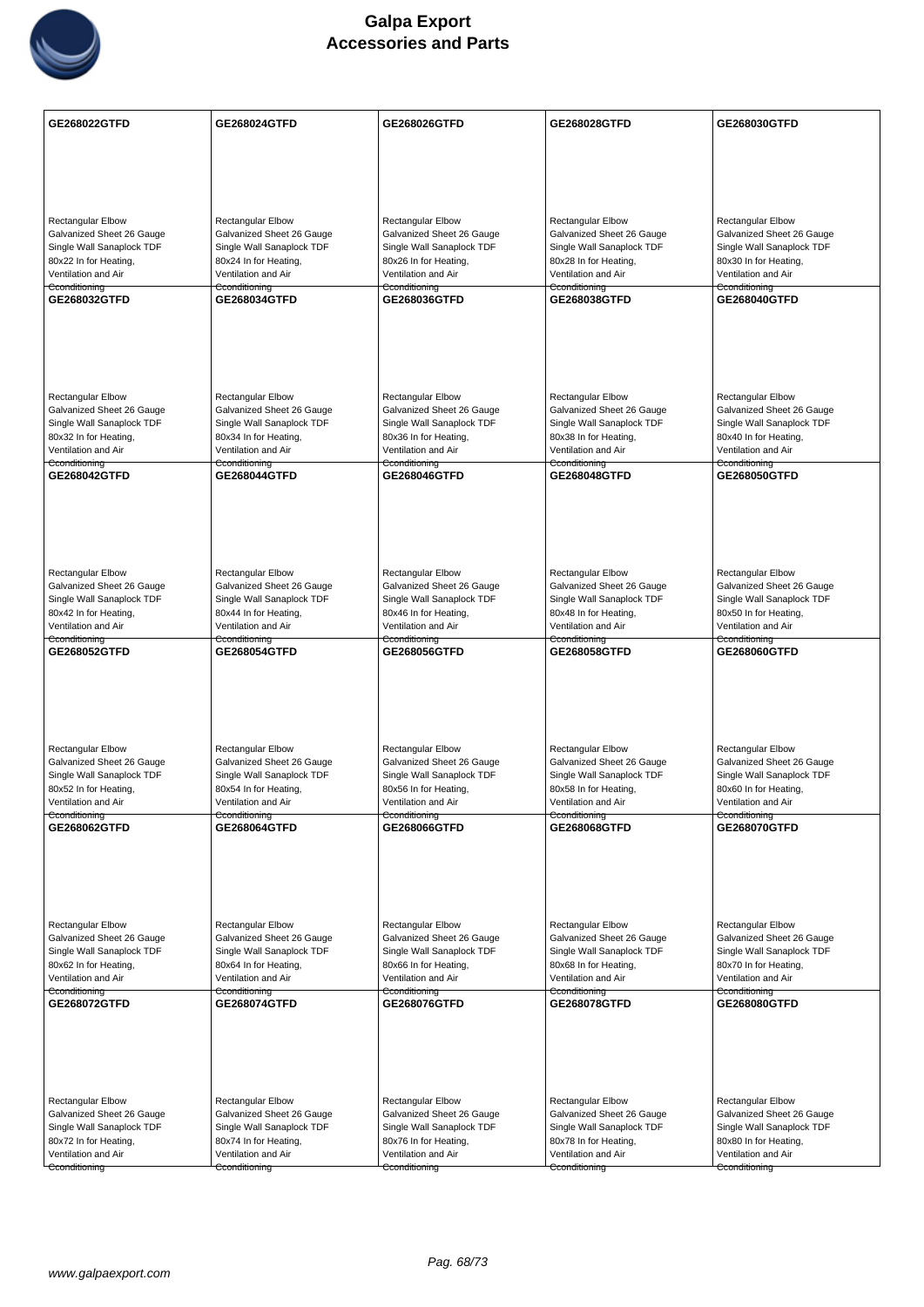

| GE261010GSD                                                                  | GE26104GSD                                                                   | GE26106GSD                                                                   | GE26108GSD                                                                   | GE261210GSD                                                                  |
|------------------------------------------------------------------------------|------------------------------------------------------------------------------|------------------------------------------------------------------------------|------------------------------------------------------------------------------|------------------------------------------------------------------------------|
|                                                                              |                                                                              |                                                                              |                                                                              |                                                                              |
|                                                                              |                                                                              |                                                                              |                                                                              |                                                                              |
|                                                                              |                                                                              |                                                                              |                                                                              |                                                                              |
| Rectangular Elbow<br>Galvanized Sheet 26 Gauge                               | Rectangular Elbow<br>Galvanized Sheet 26 Gauge                               | <b>Rectangular Elbow</b><br>Galvanized Sheet 26 Gauge                        | Rectangular Elbow<br>Galvanized Sheet 26 Gauge                               | Rectangular Elbow<br>Galvanized Sheet 26 Gauge                               |
| Slip and Drive 10x10 In<br>for Heating, Ventilation                          | Slip and Drive 10x4 In<br>for Heating, Ventilation                           | Slip and Drive 10x6 In<br>for Heating, Ventilation                           | Slip and Drive 10x8 In<br>for Heating, Ventilation                           | Slip and Drive 12x10 In<br>for Heating, Ventilation                          |
| and Air Cconditioning                                                        | and Air Cconditioning                                                        | and Air Cconditioning                                                        | and Air Cconditioning                                                        | and Air Cconditioning                                                        |
| GE261212GSD                                                                  | <b>GE26126GSD</b>                                                            | GE26128GSD                                                                   | GE261410GSD                                                                  | GE261412GSD                                                                  |
|                                                                              |                                                                              |                                                                              |                                                                              |                                                                              |
|                                                                              |                                                                              |                                                                              |                                                                              |                                                                              |
|                                                                              |                                                                              |                                                                              |                                                                              |                                                                              |
| <b>Rectangular Elbow</b><br>Galvanized Sheet 26 Gauge                        | <b>Rectangular Elbow</b><br>Galvanized Sheet 26 Gauge                        | <b>Rectangular Elbow</b><br>Galvanized Sheet 26 Gauge                        | <b>Rectangular Elbow</b><br>Galvanized Sheet 26 Gauge                        | <b>Rectangular Elbow</b><br>Galvanized Sheet 26 Gauge                        |
| Slip and Drive 12x12 In<br>for Heating, Ventilation                          | Slip and Drive 12x6 In<br>for Heating, Ventilation                           | Slip and Drive 12x8 In<br>for Heating, Ventilation                           | Slip and Drive 14x10 In<br>for Heating, Ventilation                          | Slip and Drive 14x12 In<br>for Heating, Ventilation                          |
| and Air Cconditioning                                                        | and Air Cconditioning                                                        | and Air Cconditioning                                                        | and Air Cconditioning                                                        | and Air Cconditioning                                                        |
| GE261414GSD                                                                  | GE26146GSD                                                                   | GE26148GSD                                                                   | GE261610GSD                                                                  | GE261612GSD                                                                  |
|                                                                              |                                                                              |                                                                              |                                                                              |                                                                              |
|                                                                              |                                                                              |                                                                              |                                                                              |                                                                              |
| <b>Rectangular Elbow</b>                                                     | Rectangular Elbow                                                            | <b>Rectangular Elbow</b>                                                     | Rectangular Elbow                                                            | Rectangular Elbow                                                            |
| Galvanized Sheet 26 Gauge                                                    | Galvanized Sheet 26 Gauge                                                    | Galvanized Sheet 26 Gauge                                                    | Galvanized Sheet 26 Gauge                                                    | Galvanized Sheet 26 Gauge                                                    |
| Slip and Drive 14x14 In<br>for Heating, Ventilation                          | Slip and Drive 14x6 In<br>for Heating, Ventilation                           | Slip and Drive 14x8 In<br>for Heating, Ventilation                           | Slip and Drive 16x10 In<br>for Heating, Ventilation                          | Slip and Drive 16x12 In<br>for Heating, Ventilation                          |
| and Air Cconditioning                                                        | and Air Cconditioning                                                        | and Air Cconditioning                                                        | and Air Cconditioning                                                        | and Air Cconditioning                                                        |
|                                                                              |                                                                              |                                                                              |                                                                              |                                                                              |
| GE261614GSD                                                                  | GE261616GSD                                                                  | GE26168GSD                                                                   | GE261810GSD                                                                  | GE261812GSD                                                                  |
|                                                                              |                                                                              |                                                                              |                                                                              |                                                                              |
|                                                                              |                                                                              |                                                                              |                                                                              |                                                                              |
| <b>Rectangular Elbow</b>                                                     | <b>Rectangular Elbow</b>                                                     | Rectangular Elbow                                                            | Rectangular Elbow                                                            | Rectangular Elbow                                                            |
| Galvanized Sheet 26 Gauge<br>Slip and Drive 16x14 In                         | Galvanized Sheet 26 Gauge<br>Slip and Drive 16x16 In                         | Galvanized Sheet 26 Gauge<br>Slip and Drive 16x8 In                          | Galvanized Sheet 26 Gauge<br>Slip and Drive 18x10 In                         | Galvanized Sheet 26 Gauge<br>Slip and Drive 18x12 In                         |
| for Heating, Ventilation<br>and Air Cconditioning                            | for Heating, Ventilation<br>and Air Cconditioning                            | for Heating, Ventilation<br>and Air Cconditioning                            | for Heating, Ventilation<br>and Air Cconditioning                            | for Heating, Ventilation<br>and Air Cconditioning                            |
| GE261814GSD                                                                  | GE261816GSD                                                                  | GE261818GSD                                                                  | GE26188GSD                                                                   | GE262010GSD                                                                  |
|                                                                              |                                                                              |                                                                              |                                                                              |                                                                              |
|                                                                              |                                                                              |                                                                              |                                                                              |                                                                              |
|                                                                              |                                                                              |                                                                              |                                                                              |                                                                              |
| <b>Rectangular Elbow</b><br>Galvanized Sheet 26 Gauge                        | <b>Rectangular Elbow</b><br>Galvanized Sheet 26 Gauge                        | <b>Rectangular Elbow</b><br>Galvanized Sheet 26 Gauge                        | <b>Rectangular Elbow</b><br>Galvanized Sheet 26 Gauge                        | <b>Rectangular Elbow</b><br>Galvanized Sheet 26 Gauge                        |
| Slip and Drive 18x14 In                                                      | Slip and Drive 18x16 In                                                      | Slip and Drive 18x18 In                                                      | Slip and Drive 18x8 In                                                       | Slip and Drive 20x10 In                                                      |
| for Heating, Ventilation<br>and Air Cconditioning                            | for Heating, Ventilation<br>and Air Cconditioning                            | for Heating, Ventilation<br>and Air Cconditioning                            | for Heating, Ventilation<br>and Air Cconditioning                            | for Heating, Ventilation<br>and Air Cconditioning                            |
| GE262012GSD                                                                  | GE262014GSD                                                                  | GE262016GSD                                                                  | GE262018GSD                                                                  | GE262020GSD                                                                  |
|                                                                              |                                                                              |                                                                              |                                                                              |                                                                              |
|                                                                              |                                                                              |                                                                              |                                                                              |                                                                              |
|                                                                              |                                                                              |                                                                              |                                                                              |                                                                              |
| Rectangular Elbow<br>Galvanized Sheet 26 Gauge                               | Rectangular Elbow<br>Galvanized Sheet 26 Gauge                               | Rectangular Elbow<br>Galvanized Sheet 26 Gauge                               | Rectangular Elbow<br>Galvanized Sheet 26 Gauge                               | Rectangular Elbow<br>Galvanized Sheet 26 Gauge                               |
| Slip and Drive 20x12 In<br>for Heating, Ventilation<br>and Air Cconditioning | Slip and Drive 20x14 In<br>for Heating, Ventilation<br>and Air Cconditioning | Slip and Drive 20x16 In<br>for Heating, Ventilation<br>and Air Cconditioning | Slip and Drive 20x18 In<br>for Heating, Ventilation<br>and Air Cconditioning | Slip and Drive 20x20 In<br>for Heating, Ventilation<br>and Air Cconditioning |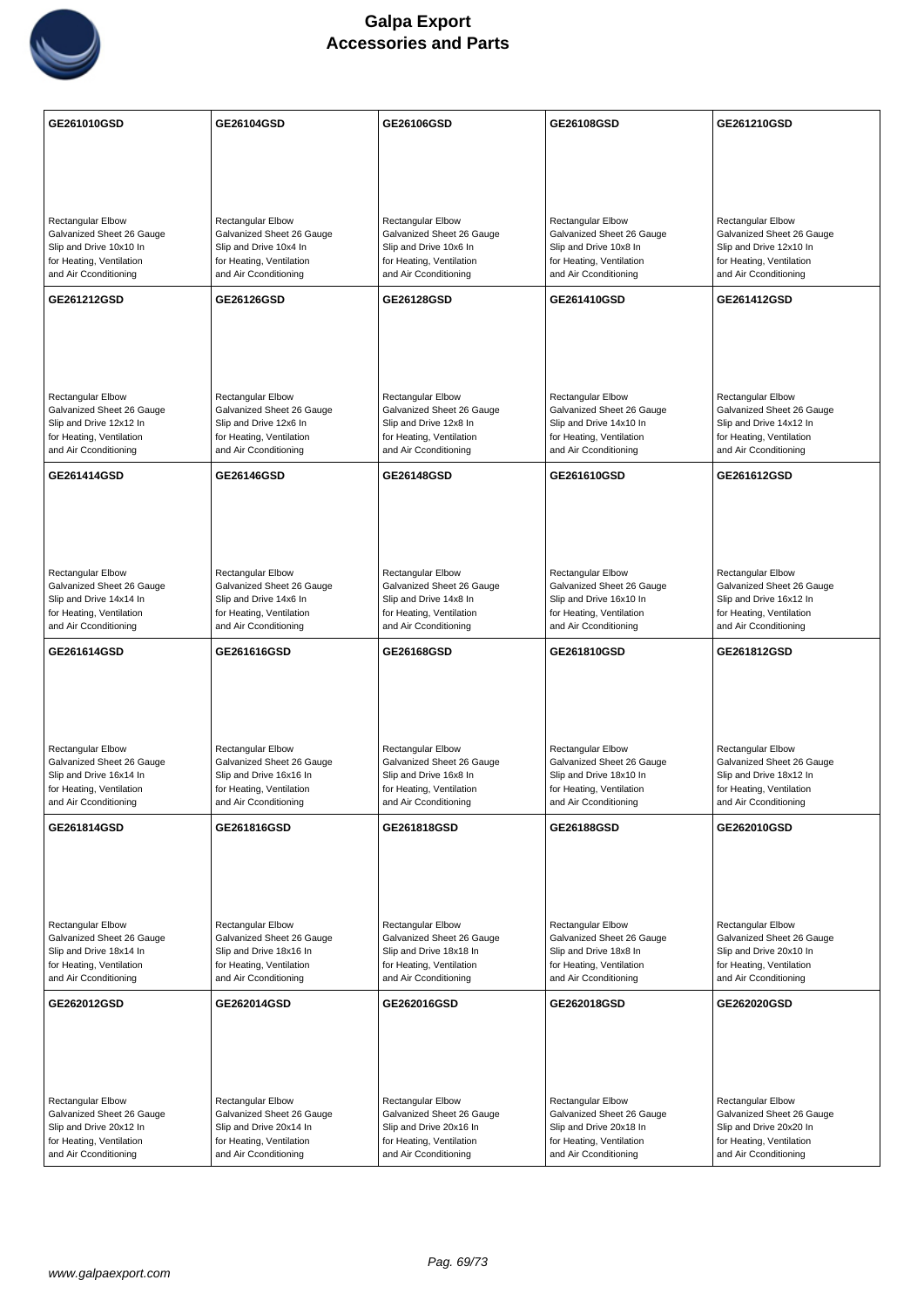

| GE26208GSD                                                                                                                    | <b>GE2644GSD</b>                                                                                                             | <b>GE2666GSD</b>                                                                                                             | <b>GE2684GSD</b>                                                                                                             | <b>GE2686GSD</b>                                                                                                             |
|-------------------------------------------------------------------------------------------------------------------------------|------------------------------------------------------------------------------------------------------------------------------|------------------------------------------------------------------------------------------------------------------------------|------------------------------------------------------------------------------------------------------------------------------|------------------------------------------------------------------------------------------------------------------------------|
|                                                                                                                               |                                                                                                                              |                                                                                                                              |                                                                                                                              |                                                                                                                              |
|                                                                                                                               |                                                                                                                              |                                                                                                                              |                                                                                                                              |                                                                                                                              |
| Rectangular Elbow<br>Galvanized Sheet 26 Gauge<br>Slip and Drive 20x8 In<br>for Heating, Ventilation<br>and Air Cconditioning | Rectangular Elbow<br>Galvanized Sheet 26 Gauge<br>Slip and Drive 4x4 In for<br>Heating, Ventilation and<br>Air Cconditioning | Rectangular Elbow<br>Galvanized Sheet 26 Gauge<br>Slip and Drive 6x6 In for<br>Heating, Ventilation and<br>Air Cconditioning | Rectangular Elbow<br>Galvanized Sheet 26 Gauge<br>Slip and Drive 8x4 In for<br>Heating, Ventilation and<br>Air Cconditioning | Rectangular Elbow<br>Galvanized Sheet 26 Gauge<br>Slip and Drive 8x6 In for<br>Heating, Ventilation and<br>Air Cconditioning |
| <b>GE2688GSD</b>                                                                                                              | GDAP004                                                                                                                      | GE2004GS                                                                                                                     | GE2006GS                                                                                                                     | <b>GE2008GS</b>                                                                                                              |
| Rectangular Elbow<br>Galvanized Sheet 26 Gauge<br>Slip and Drive 8x8 In for<br>Heating, Ventilation and<br>Air Cconditioning  | Screw 3/8 x 1                                                                                                                | Sipral Elbow Galvanized<br>Sheet 20 Gauge S Wall 04<br>In for Heating,<br>Ventilation and Air<br>Cconditioning               | Sipral Elbow Galvanized<br>Sheet 20 Gauge S Wall 06<br>In for Heating,<br>Ventilation and Air<br>Cconditioning               | Sipral Elbow Galvanized<br>Sheet 20 Gauge S Wall 08<br>In for Heating,<br>Ventilation and Air<br>Cconditioning               |
| GE2010GS                                                                                                                      | <b>GE2012GS</b>                                                                                                              | GE2014GS                                                                                                                     | GE2016GS                                                                                                                     | <b>GE2018GS</b>                                                                                                              |
| Sipral Elbow Galvanized<br>Sheet 20 Gauge S Wall 10<br>In for Heating,<br>Ventilation and Air<br>Cconditioning                | Sipral Elbow Galvanized<br>Sheet 20 Gauge S Wall 12<br>In for Heating,<br>Ventilation and Air<br>Cconditioning               | Sipral Elbow Galvanized<br>Sheet 20 Gauge S Wall 14<br>In for Heating,<br>Ventilation and Air<br>Cconditioning               | Sipral Elbow Galvanized<br>Sheet 20 Gauge S Wall 16<br>In for Heating,<br>Ventilation and Air<br>Cconditioning               | Sipral Elbow Galvanized<br>Sheet 20 Gauge S Wall 18<br>In for Heating,<br>Ventilation and Air<br>Cconditioning               |
| <b>GE2020GS</b>                                                                                                               | GE2022GS                                                                                                                     | GE2024GS                                                                                                                     | GE2026GS                                                                                                                     | <b>GE2028GS</b>                                                                                                              |
| Sipral Elbow Galvanized<br>Sheet 20 Gauge S Wall 20<br>In for Heating,<br>Ventilation and Air<br>Cconditioning                | Sipral Elbow Galvanized<br>Sheet 20 Gauge S Wall 22<br>In for Heating,<br>Ventilation and Air<br>Cconditioning               | Sipral Elbow Galvanized<br>Sheet 20 Gauge S Wall 24<br>In for Heating,<br>Ventilation and Air<br>Cconditioning               | Sipral Elbow Galvanized<br>Sheet 20 Gauge S Wall 26<br>In for Heating,<br>Ventilation and Air<br>Cconditioning               | Sipral Elbow Galvanized<br>Sheet 20 Gauge S Wall 28<br>In for Heating,<br>Ventilation and Air<br>Cconditioning               |
| <b>GE2030GS</b>                                                                                                               | <b>GE2032GS</b>                                                                                                              | GE2034GS                                                                                                                     | <b>GE2036GS</b>                                                                                                              | <b>GE2038GS</b>                                                                                                              |
| Sipral Elbow Galvanized<br>Sheet 20 Gauge S Wall 30<br>In for Heating,<br>Ventilation and Air<br>Cconditioning                | Sipral Elbow Galvanized<br>Sheet 20 Gauge S Wall 32<br>In for Heating,<br>Ventilation and Air<br>Cconditioning               | Sipral Elbow Galvanized<br>Sheet 20 Gauge S Wall 34<br>In for Heating,<br>Ventilation and Air<br>Cconditioning               | Sipral Elbow Galvanized<br>Sheet 20 Gauge S Wall 36<br>In for Heating,<br>Ventilation and Air<br>Cconditioning               | Sipral Elbow Galvanized<br>Sheet 20 Gauge S Wall 38<br>In for Heating,<br>Ventilation and Air<br>Cconditioning               |
| <b>GE2040GS</b>                                                                                                               | <b>GE2042GS</b>                                                                                                              | <b>GE2044GS</b>                                                                                                              | <b>GE2046GS</b>                                                                                                              | <b>GE2048GS</b>                                                                                                              |
| Sipral Elbow Galvanized<br>Sheet 20 Gauge S Wall 40<br>In for Heating,<br>Ventilation and Air<br>Cconditioning                | Sipral Elbow Galvanized<br>Sheet 20 Gauge S Wall 42<br>In for Heating,<br>Ventilation and Air<br>Cconditioning               | Sipral Elbow Galvanized<br>Sheet 20 Gauge S Wall 44<br>In for Heating,<br>Ventilation and Air<br>Cconditioning               | Sipral Elbow Galvanized<br>Sheet 20 Gauge S Wall 46<br>In for Heating,<br>Ventilation and Air<br>Cconditioning               | Sipral Elbow Galvanized<br>Sheet 20 Gauge S Wall 48<br>In for Heating,<br>Ventilation and Air<br>Cconditioning               |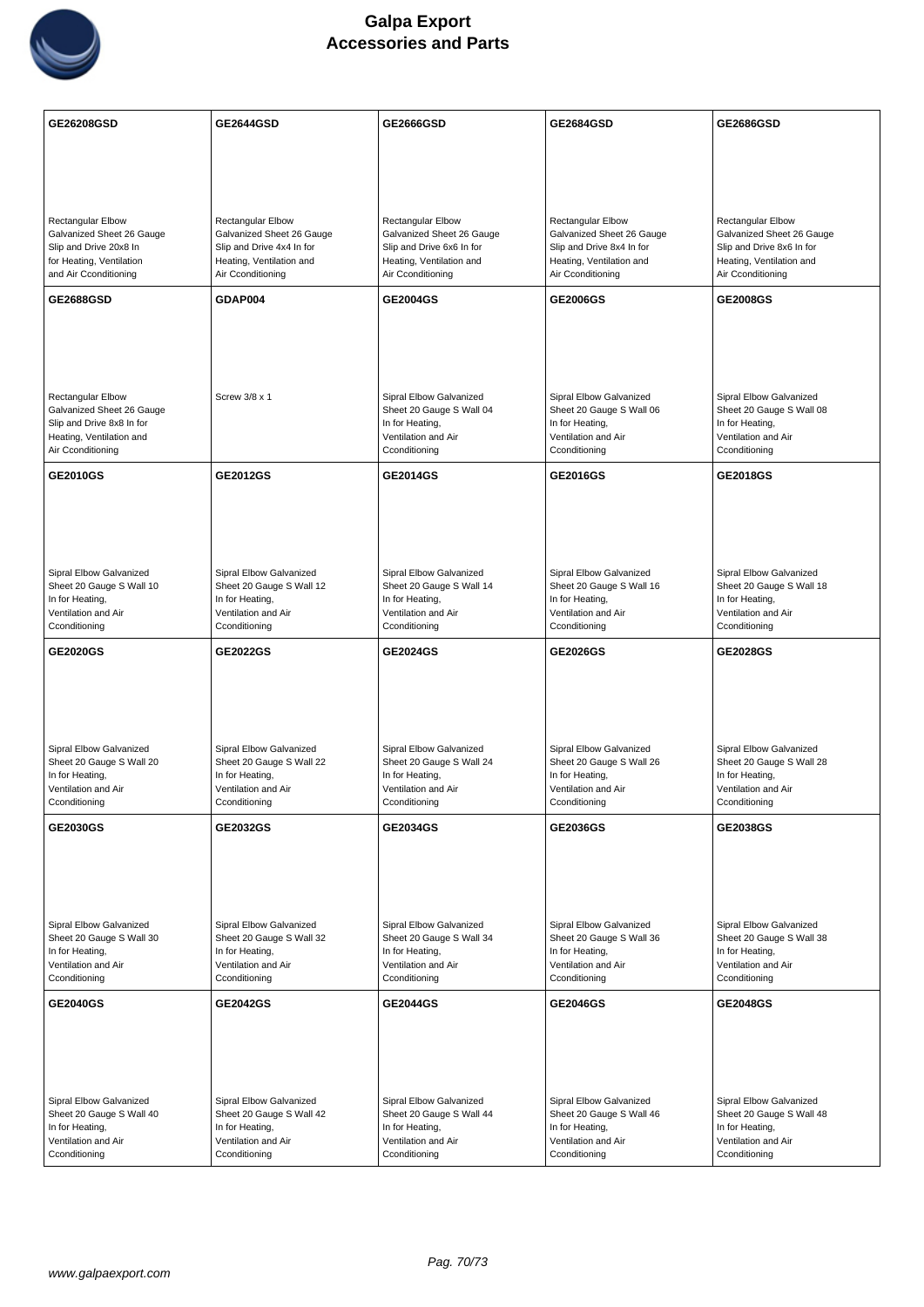

| <b>GE2050GS</b>                                                                                                | <b>GE2204GS</b>                                                                                                | <b>GE2206GS</b>                                                                                                | <b>GE2208GS</b>                                                                                                | <b>GE2210GS</b>                                                                                                |
|----------------------------------------------------------------------------------------------------------------|----------------------------------------------------------------------------------------------------------------|----------------------------------------------------------------------------------------------------------------|----------------------------------------------------------------------------------------------------------------|----------------------------------------------------------------------------------------------------------------|
|                                                                                                                |                                                                                                                |                                                                                                                |                                                                                                                |                                                                                                                |
|                                                                                                                |                                                                                                                |                                                                                                                |                                                                                                                |                                                                                                                |
| Sipral Elbow Galvanized<br>Sheet 20 Gauge S Wall 50<br>In for Heating,<br>Ventilation and Air<br>Cconditioning | Sipral Elbow Galvanized<br>Sheet 22 Gauge S Wall 04<br>In for Heating,<br>Ventilation and Air<br>Cconditioning | Sipral Elbow Galvanized<br>Sheet 22 Gauge S Wall 06<br>In for Heating,<br>Ventilation and Air<br>Cconditioning | Sipral Elbow Galvanized<br>Sheet 22 Gauge S Wall 08<br>In for Heating,<br>Ventilation and Air<br>Cconditioning | Sipral Elbow Galvanized<br>Sheet 22 Gauge S Wall 10<br>In for Heating,<br>Ventilation and Air<br>Cconditioning |
| GE2212GS                                                                                                       | <b>GE2214GS</b>                                                                                                | GE2216GS                                                                                                       | <b>GE2218GS</b>                                                                                                | <b>GE2220GS</b>                                                                                                |
| Sipral Elbow Galvanized<br>Sheet 22 Gauge S Wall 12<br>In for Heating,<br>Ventilation and Air<br>Cconditioning | Sipral Elbow Galvanized<br>Sheet 22 Gauge S Wall 14<br>In for Heating,<br>Ventilation and Air<br>Cconditioning | Sipral Elbow Galvanized<br>Sheet 22 Gauge S Wall 16<br>In for Heating,<br>Ventilation and Air<br>Cconditioning | Sipral Elbow Galvanized<br>Sheet 22 Gauge S Wall 18<br>In for Heating,<br>Ventilation and Air<br>Cconditioning | Sipral Elbow Galvanized<br>Sheet 22 Gauge S Wall 20<br>In for Heating,<br>Ventilation and Air<br>Cconditioning |
| <b>GE2222GS</b>                                                                                                | <b>GE2224GS</b>                                                                                                | <b>GE2226GS</b>                                                                                                | <b>GE2228GS</b>                                                                                                | <b>GE2230GS</b>                                                                                                |
| Sipral Elbow Galvanized<br>Sheet 22 Gauge S Wall 22<br>In for Heating,<br>Ventilation and Air<br>Cconditioning | Sipral Elbow Galvanized<br>Sheet 22 Gauge S Wall 24<br>In for Heating,<br>Ventilation and Air<br>Cconditioning | Sipral Elbow Galvanized<br>Sheet 22 Gauge S Wall 26<br>In for Heating,<br>Ventilation and Air<br>Cconditioning | Sipral Elbow Galvanized<br>Sheet 22 Gauge S Wall 28<br>In for Heating,<br>Ventilation and Air<br>Cconditioning | Sipral Elbow Galvanized<br>Sheet 22 Gauge S Wall 30<br>In for Heating,<br>Ventilation and Air<br>Cconditioning |
| GE2232GS                                                                                                       | <b>GE2234GS</b>                                                                                                | GE2236GS                                                                                                       | GE2238GS                                                                                                       | <b>GE2240GS</b>                                                                                                |
| Sipral Elbow Galvanized<br>Sheet 22 Gauge S Wall 32<br>In for Heating,<br>Ventilation and Air<br>Cconditioning | Sipral Elbow Galvanized<br>Sheet 22 Gauge S Wall 34<br>In for Heating,<br>Ventilation and Air<br>Cconditioning | Sipral Elbow Galvanized<br>Sheet 22 Gauge S Wall 36<br>In for Heating,<br>Ventilation and Air<br>Cconditioning | Sipral Elbow Galvanized<br>Sheet 22 Gauge S Wall 38<br>In for Heating,<br>Ventilation and Air<br>Cconditioning | Sipral Elbow Galvanized<br>Sheet 22 Gauge S Wall 40<br>In for Heating,<br>Ventilation and Air<br>Cconditioning |
| <b>GE2242GS</b>                                                                                                | <b>GE2244GS</b>                                                                                                | GE2246GS                                                                                                       | GE2248GS                                                                                                       | <b>GE2250GS</b>                                                                                                |
| Sipral Elbow Galvanized<br>Sheet 22 Gauge S Wall 42<br>In for Heating,<br>Ventilation and Air<br>Cconditioning | Sipral Elbow Galvanized<br>Sheet 22 Gauge S Wall 44<br>In for Heating,<br>Ventilation and Air<br>Cconditioning | Sipral Elbow Galvanized<br>Sheet 22 Gauge S Wall 46<br>In for Heating,<br>Ventilation and Air<br>Cconditioning | Sipral Elbow Galvanized<br>Sheet 22 Gauge S Wall 48<br>In for Heating,<br>Ventilation and Air<br>Cconditioning | Sipral Elbow Galvanized<br>Sheet 22 Gauge S Wall 50<br>In for Heating,<br>Ventilation and Air<br>Cconditioning |
| <b>GE2404GS</b>                                                                                                | <b>GE2406GS</b>                                                                                                | <b>GE2408GS</b>                                                                                                | <b>GE2410GS</b>                                                                                                | <b>GE2412GS</b>                                                                                                |
| Sipral Elbow Galvanized<br>Sheet 24 Gauge S Wall 04<br>In for Heating,<br>Ventilation and Air<br>Cconditioning | Sipral Elbow Galvanized<br>Sheet 24 Gauge S Wall 06<br>In for Heating,<br>Ventilation and Air<br>Cconditioning | Sipral Elbow Galvanized<br>Sheet 24 Gauge S Wall 08<br>In for Heating,<br>Ventilation and Air<br>Cconditioning | Sipral Elbow Galvanized<br>Sheet 24 Gauge S Wall 10<br>In for Heating,<br>Ventilation and Air<br>Cconditioning | Sipral Elbow Galvanized<br>Sheet 24 Gauge S Wall 12<br>In for Heating,<br>Ventilation and Air<br>Cconditioning |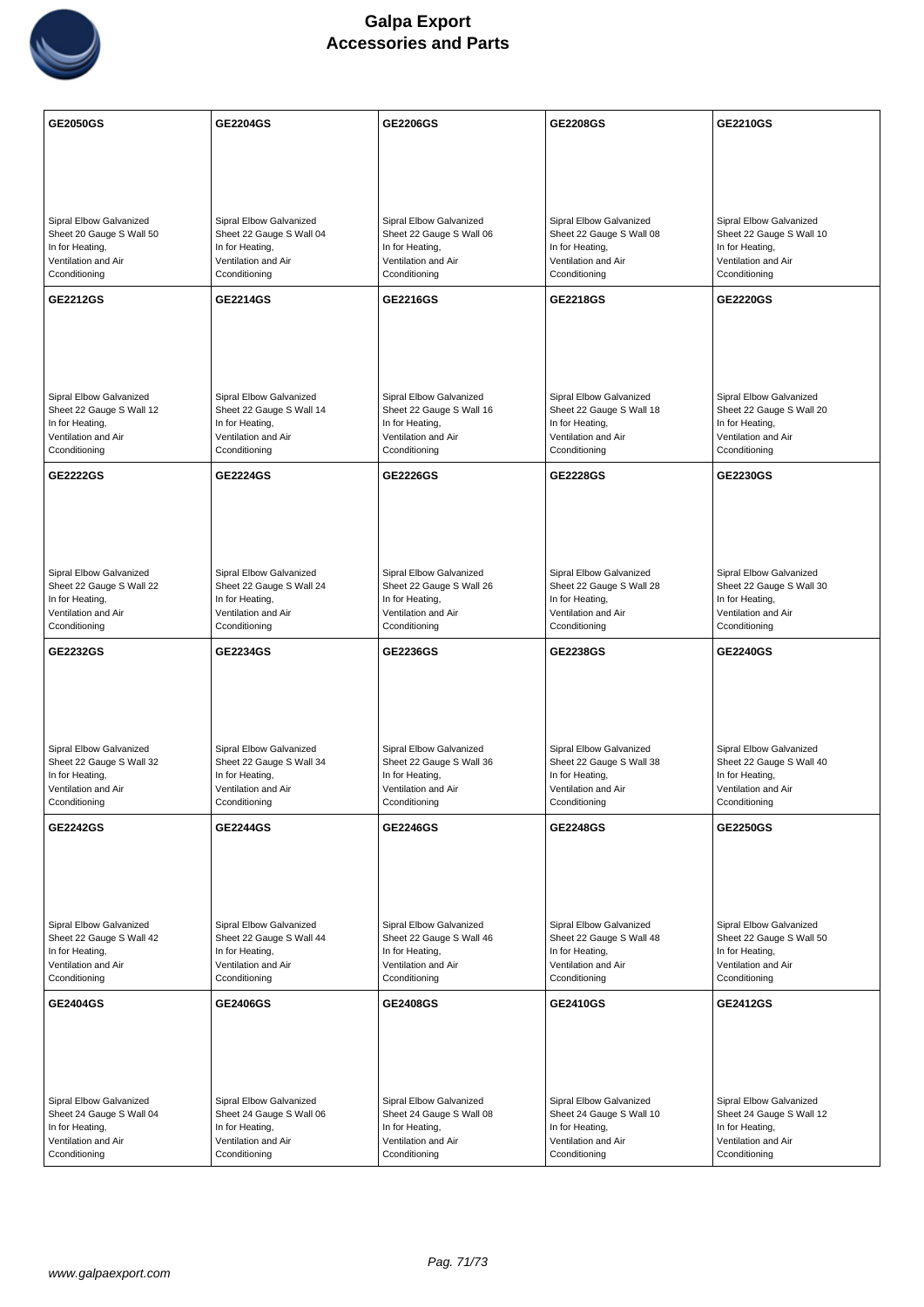

| <b>GE2414GS</b>                                                                                                | GE2416GS                                                                                                       | GE2418GS                                                                                                       | <b>GE2420GS</b>                                                                                                | <b>GE2422GS</b>                                                                                                |
|----------------------------------------------------------------------------------------------------------------|----------------------------------------------------------------------------------------------------------------|----------------------------------------------------------------------------------------------------------------|----------------------------------------------------------------------------------------------------------------|----------------------------------------------------------------------------------------------------------------|
|                                                                                                                |                                                                                                                |                                                                                                                |                                                                                                                |                                                                                                                |
|                                                                                                                |                                                                                                                |                                                                                                                |                                                                                                                |                                                                                                                |
| Sipral Elbow Galvanized<br>Sheet 24 Gauge S Wall 14<br>In for Heating,<br>Ventilation and Air<br>Cconditioning | Sipral Elbow Galvanized<br>Sheet 24 Gauge S Wall 16<br>In for Heating,<br>Ventilation and Air<br>Cconditioning | Sipral Elbow Galvanized<br>Sheet 24 Gauge S Wall 18<br>In for Heating,<br>Ventilation and Air<br>Cconditioning | Sipral Elbow Galvanized<br>Sheet 24 Gauge S Wall 20<br>In for Heating,<br>Ventilation and Air<br>Cconditioning | Sipral Elbow Galvanized<br>Sheet 24 Gauge S Wall 22<br>In for Heating,<br>Ventilation and Air<br>Cconditioning |
| <b>GE2424GS</b>                                                                                                | <b>GE2426GS</b>                                                                                                | GE2428GS                                                                                                       | GE2430GS                                                                                                       | GE2432GS                                                                                                       |
| Sipral Elbow Galvanized<br>Sheet 24 Gauge S Wall 24<br>In for Heating,<br>Ventilation and Air<br>Cconditioning | Sipral Elbow Galvanized<br>Sheet 24 Gauge S Wall 26<br>In for Heating,<br>Ventilation and Air<br>Cconditioning | Sipral Elbow Galvanized<br>Sheet 24 Gauge S Wall 28<br>In for Heating,<br>Ventilation and Air<br>Cconditioning | Sipral Elbow Galvanized<br>Sheet 24 Gauge S Wall 30<br>In for Heating,<br>Ventilation and Air<br>Cconditioning | Sipral Elbow Galvanized<br>Sheet 24 Gauge S Wall 32<br>In for Heating,<br>Ventilation and Air<br>Cconditioning |
| <b>GE2434GS</b>                                                                                                | <b>GE2436GS</b>                                                                                                | <b>GE2438GS</b>                                                                                                | <b>GE2440GS</b>                                                                                                | <b>GE2442GS</b>                                                                                                |
| Sipral Elbow Galvanized<br>Sheet 24 Gauge S Wall 34<br>In for Heating,<br>Ventilation and Air<br>Cconditioning | Sipral Elbow Galvanized<br>Sheet 24 Gauge S Wall 36<br>In for Heating,<br>Ventilation and Air<br>Cconditioning | Sipral Elbow Galvanized<br>Sheet 24 Gauge S Wall 38<br>In for Heating,<br>Ventilation and Air<br>Cconditioning | Sipral Elbow Galvanized<br>Sheet 24 Gauge S Wall 40<br>In for Heating,<br>Ventilation and Air<br>Cconditioning | Sipral Elbow Galvanized<br>Sheet 24 Gauge S Wall 42<br>In for Heating,<br>Ventilation and Air<br>Cconditioning |
| <b>GE2444GS</b>                                                                                                | <b>GE2446GS</b>                                                                                                | GE2448GS                                                                                                       | <b>GE2450GS</b>                                                                                                | GE2604GS                                                                                                       |
| Sipral Elbow Galvanized<br>Sheet 24 Gauge S Wall 44<br>In for Heating,<br>Ventilation and Air<br>Cconditioning | Sipral Elbow Galvanized<br>Sheet 24 Gauge S Wall 46<br>In for Heating,<br>Ventilation and Air<br>Cconditioning | Sipral Elbow Galvanized<br>Sheet 24 Gauge S Wall 48<br>In for Heating,<br>Ventilation and Air<br>Cconditioning | Sipral Elbow Galvanized<br>Sheet 24 Gauge S Wall 50<br>In for Heating,<br>Ventilation and Air<br>Cconditioning | Sipral Elbow Galvanized<br>Sheet 26 Gauge S Wall 04<br>In for Heating,<br>Ventilation and Air<br>Cconditioning |
| GE2606GS                                                                                                       | <b>GE2608GS</b>                                                                                                | GE2610GS                                                                                                       | GE2612GS                                                                                                       | GE2614GS                                                                                                       |
| Sipral Elbow Galvanized<br>Sheet 26 Gauge S Wall 06<br>In for Heating,<br>Ventilation and Air<br>Cconditioning | Sipral Elbow Galvanized<br>Sheet 26 Gauge S Wall 08<br>In for Heating,<br>Ventilation and Air<br>Cconditioning | Sipral Elbow Galvanized<br>Sheet 26 Gauge S Wall 10<br>In for Heating,<br>Ventilation and Air<br>Cconditioning | Sipral Elbow Galvanized<br>Sheet 26 Gauge S Wall 12<br>In for Heating,<br>Ventilation and Air<br>Cconditioning | Sipral Elbow Galvanized<br>Sheet 26 Gauge S Wall 14<br>In for Heating,<br>Ventilation and Air<br>Cconditioning |
| GE2616GS                                                                                                       | GE2618GS                                                                                                       | GE2620GS                                                                                                       | GE2622GS                                                                                                       | <b>GE2624GS</b>                                                                                                |
| Sipral Elbow Galvanized<br>Sheet 26 Gauge S Wall 16<br>In for Heating,<br>Ventilation and Air<br>Cconditioning | Sipral Elbow Galvanized<br>Sheet 26 Gauge S Wall 18<br>In for Heating,<br>Ventilation and Air<br>Cconditioning | Sipral Elbow Galvanized<br>Sheet 26 Gauge S Wall 20<br>In for Heating,<br>Ventilation and Air<br>Cconditioning | Sipral Elbow Galvanized<br>Sheet 26 Gauge S Wall 22<br>In for Heating,<br>Ventilation and Air<br>Cconditioning | Sipral Elbow Galvanized<br>Sheet 26 Gauge S Wall 24<br>In for Heating,<br>Ventilation and Air<br>Cconditioning |